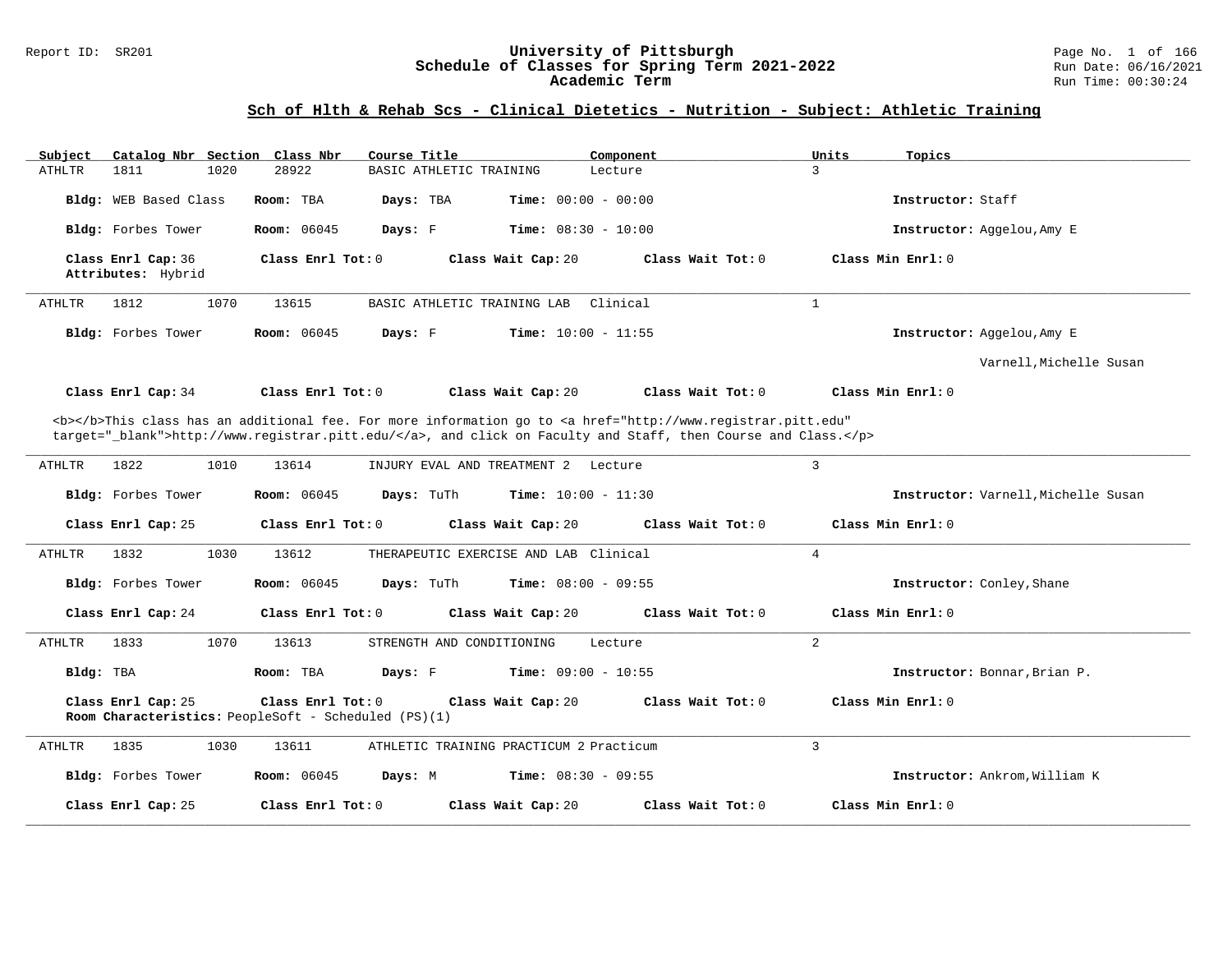### Report ID: SR201 **University of Pittsburgh** Page No. 2 of 166 **Schedule of Classes for Spring Term 2021-2022** Run Date: 06/16/2021 **Academic Term** Run Time: 00:30:24

# **Sch of Hlth & Rehab Scs - Clinical Dietetics - Nutrition - Subject: Athletic Training**

| Catalog Nbr Section Class Nbr<br>Subject | Course Title                                                                                | Component                           | Units<br>Topics                     |
|------------------------------------------|---------------------------------------------------------------------------------------------|-------------------------------------|-------------------------------------|
| 1842<br>1030<br>ATHLTR                   | 13609<br>ATHLETIC TRAINING PRACTICUM 4 Practicum                                            | $\mathcal{L}$                       |                                     |
| Bldg: TBA                                | <b>Room:</b> TBA $Days: Th$ Time: $10:00 - 11:30$                                           |                                     | Instructor: Ankrom, William K       |
| Class Enrl Cap: 25                       | Class Enrl Tot: $0$ Class Wait Cap: $20$ Class Wait Tot: $0$                                |                                     | Class Min Enrl: 0                   |
|                                          | Room Characteristics: PeopleSoft - Scheduled (PS)(1)                                        |                                     |                                     |
| ATHLTR 1843<br>1030                      | 18385<br>ADVANCED ORTHOPEDIC ASSESSMENTLecture                                              | $\overline{2}$                      |                                     |
| Bldg: Forbes Tower                       | <b>Room:</b> $06045$ <b>Days:</b> W <b>Time:</b> $08:00 - 09:55$                            |                                     | Instructor: McCartney, Kathleen T   |
| Class Enrl Cap: 25                       | Class Enrl Tot: $0$ Class Wait Cap: $20$ Class Wait Tot: $0$                                |                                     | Class Min Enrl: 0                   |
| 1866<br>1010<br>ATHLTR                   | 14037<br>PSYCHOLOGY OF SPORT Lecture                                                        | $\mathbf{3}$                        |                                     |
| Bldg: Forbes Tower                       | <b>Room:</b> 06045 <b>Days:</b> M <b>Time:</b> 10:00 - 13:00                                |                                     | Instructor: Varnell, Michelle Susan |
|                                          | Class Enrl Cap: 35 Class Enrl Tot: 0 Class Wait Cap: 20 Class Wait Tot: 0 Class Min Enrl: 0 |                                     |                                     |
| ATHLTR 1899<br>1010                      | 27927                                                                                       | INDEPENDENT STUDY 1ndependent Study | $1 - 3$                             |
| Bldg: TO BE ARRANGED                     | Room: TBA $Days:$ TBA $Time: 00:00 - 00:00$                                                 |                                     | Instructor: Aggelou, Amy E          |
|                                          | Class Enrl Cap: 15 Class Enrl Tot: 0 Class Wait Cap: 10 Class Wait Tot: 0 Class Min Enrl: 0 |                                     |                                     |
| ATHLTR 1899 1020                         | 27928                                                                                       | INDEPENDENT STUDY 1ndependent Study | $1 - 3$                             |
| Bldg: TO BE ARRANGED                     | Room: TBA $Days:$ TBA $Time: 00:00 - 00:00$                                                 |                                     | Instructor: Ankrom, William K       |
|                                          | Class Enrl Cap: 15 Class Enrl Tot: 0 Class Wait Cap: 10 Class Wait Tot: 0 Class Min Enrl: 0 |                                     |                                     |
| ATHLTR 1899<br>1030                      | 27929<br>INDEPENDENT STUDY 1ndependent Study                                                |                                     | $1 - 3$                             |
| Bldg: TO BE ARRANGED                     | Room: TBA $Days:$ TBA $Time: 00:00 - 00:00$                                                 |                                     | Instructor: Conley, Kevin M         |
|                                          | Class Enrl Cap: 15 Class Enrl Tot: 0 Class Wait Cap: 10 Class Wait Tot: 0 Class Min Enrl: 0 |                                     |                                     |
| ATHLTR 1899<br>1040                      | 27930<br>INDEPENDENT STUDY 1ndependent Study                                                |                                     | $1 - 3$                             |
| Bldg: TO BE ARRANGED                     | Room: TBA $Days:$ TBA Time: $00:00 - 00:00$                                                 |                                     | Instructor: Murray, Mary E          |
| Class Enrl Cap: 15                       | Class Enrl Tot: $0$ Class Wait Cap: $10$ Class Wait Tot: $0$                                |                                     | Class Min Enrl: 0                   |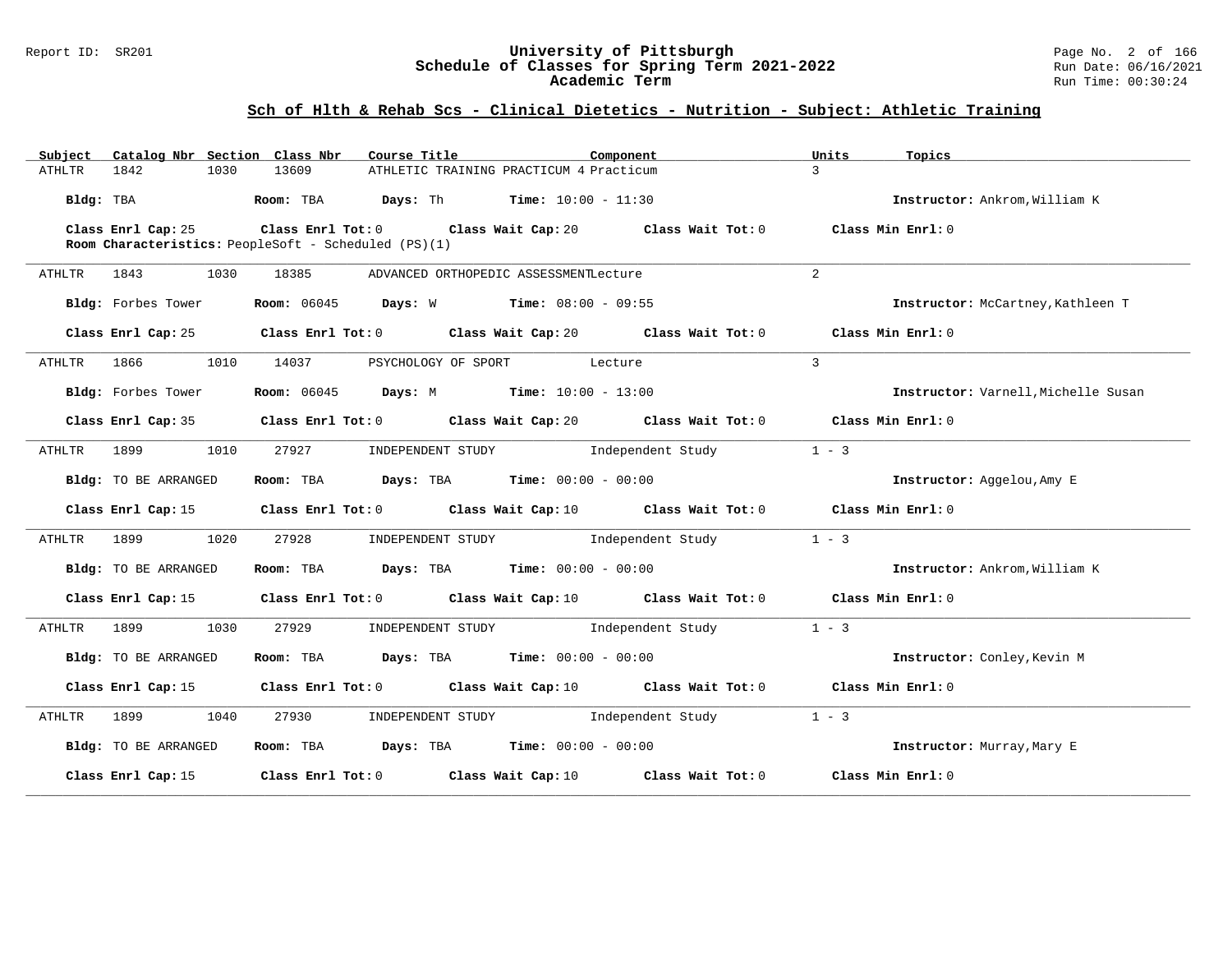### Report ID: SR201 **University of Pittsburgh** Page No. 3 of 166 **Schedule of Classes for Spring Term 2021-2022** Run Date: 06/16/2021 **Academic Term** Run Time: 00:30:24

# **Sch of Hlth & Rehab Scs - Clinical Dietetics - Nutrition - Subject: Athletic Training**

| Subject |                             | Catalog Nbr Section Class Nbr | Course Title       | Component                    | Units<br>Topics                        |  |
|---------|-----------------------------|-------------------------------|--------------------|------------------------------|----------------------------------------|--|
| ATHLTR  | 1899                        | 1050<br>27931                 | INDEPENDENT STUDY  | Independent Study            | $1 - 3$                                |  |
|         | <b>Bldg:</b> TO BE ARRANGED | Room: TBA                     | Days: TBA          | <b>Time:</b> $00:00 - 00:00$ | Instructor: Allison, Katelyn Fleishman |  |
|         | Class Enrl Cap: 15          | Class Enrl Tot: 0             | Class Wait Cap: 10 | Class Wait Tot: 0            | Class Min $Enrl: 0$                    |  |
| ATHLTR  | 1899                        | 1060<br>27932                 | INDEPENDENT STUDY  | Independent Study            | $1 - 3$                                |  |
|         | <b>Bldg:</b> TO BE ARRANGED | Room: TBA                     | Days: TBA          | <b>Time:</b> $00:00 - 00:00$ | Instructor: Conley, Shane              |  |
|         | Class Enrl Cap: 15          | Class Enrl Tot: 0             | Class Wait Cap: 10 | Class Wait Tot: 0            | Class Min Enrl: 0                      |  |
| ATHLTR  | 1899                        | 1065<br>30675                 | INDEPENDENT STUDY  | Independent Study            | $1 - 3$                                |  |
|         | <b>Bldg:</b> TO BE ARRANGED | Room: TBA                     | Days: TBA          | <b>Time:</b> $00:00 - 00:00$ | Instructor: Staff                      |  |
|         | Class Enrl Cap: 35          | Class Enrl Tot: 0             | Class Wait Cap: 20 | Class Wait Tot: 0            | Class Min Enrl: 0                      |  |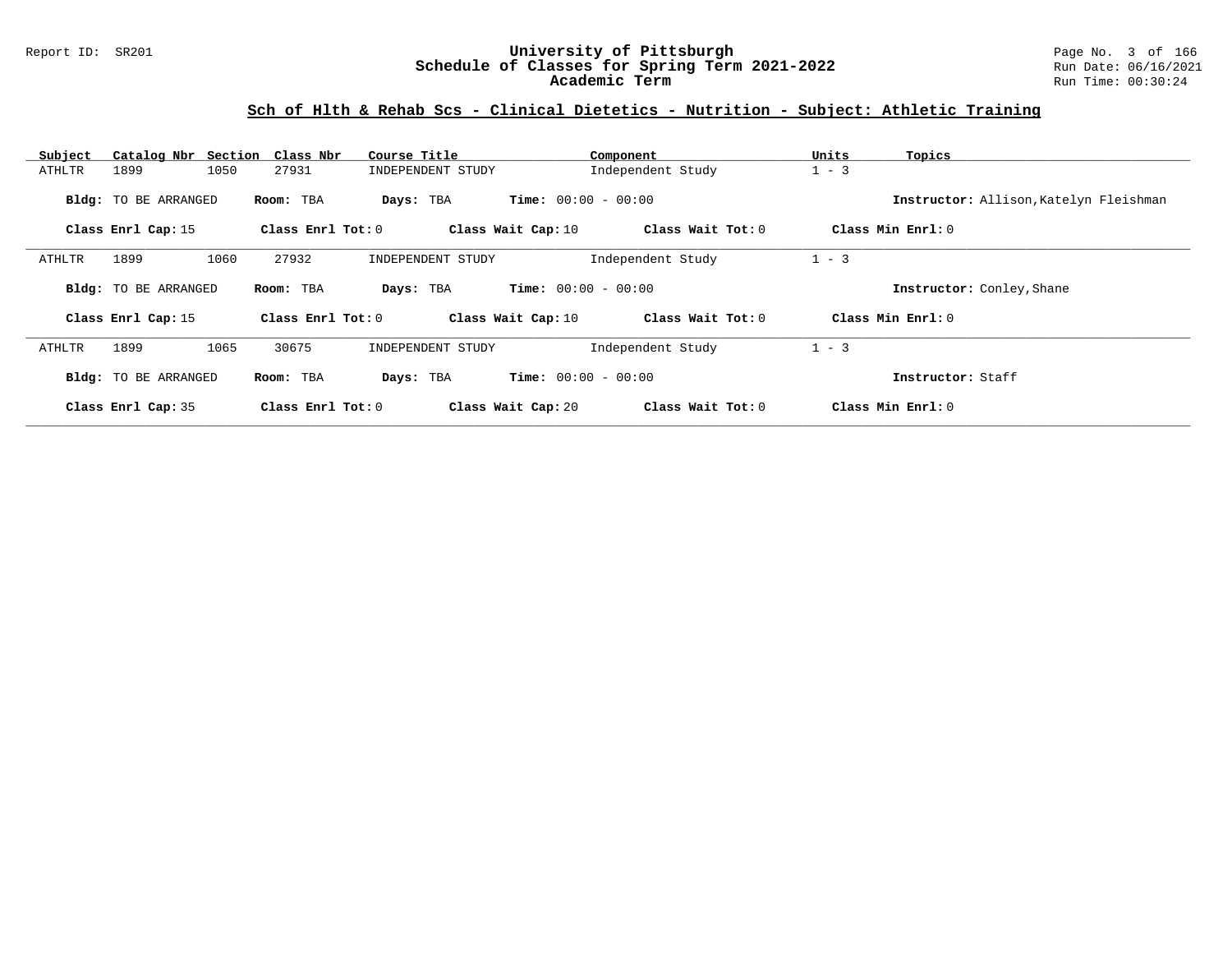#### Report ID: SR201 **University of Pittsburgh** Page No. 4 of 166 **Schedule of Classes for Spring Term 2021-2022** Run Date: 06/16/2021 **Academic Term** Run Time: 00:30:24

| Subject   | Catalog Nbr Section Class Nbr |      |                                                                           | Course Title    |                        |                              | Component |                   | Units          | Topics                           |
|-----------|-------------------------------|------|---------------------------------------------------------------------------|-----------------|------------------------|------------------------------|-----------|-------------------|----------------|----------------------------------|
| CSD       | 1021                          | 1030 | 13526                                                                     |                 | LANGUAGE DEVELOPMENT   |                              | Lecture   |                   | 3              |                                  |
| Bldg: TBA |                               |      | Room: TBA                                                                 | Days: TuTh      |                        | <b>Time:</b> $13:00 - 14:20$ |           |                   |                | Instructor: Duff, Dawna Margaret |
|           | Class Enrl Cap: 94            |      | Class Enrl Tot: 0                                                         |                 |                        | Class Wait Cap: 20           |           | Class Wait Tot: 0 |                | Class Min Enrl: 0                |
|           |                               |      | Room Characteristics: PeopleSoft - Scheduled (PS)(1)                      |                 |                        |                              |           |                   |                |                                  |
| CSD       | 1025                          | 1030 | 13527                                                                     | HEARING SCIENCE |                        |                              | Lecture   |                   | $\overline{3}$ |                                  |
| Bldg: TBA |                               |      | Room: TBA                                                                 | Days: TuTh      |                        | <b>Time:</b> $09:30 - 10:45$ |           |                   |                | Instructor: Brown, Christopher A |
|           |                               |      |                                                                           |                 |                        |                              |           |                   |                | Zhen, Leslie                     |
|           | Class Enrl Cap: 94            |      | Class Enrl Tot: 0<br>Room Characteristics: PeopleSoft - Scheduled (PS)(1) |                 |                        | Class Wait Cap: 20           |           | Class Wait Tot: 0 |                | Class Min Enrl: 0                |
| CSD       | 1026                          | 1010 | 13532                                                                     | SPEECH SCIENCE  |                        |                              | Lecture   |                   | $\overline{3}$ |                                  |
| Bldg: TBA |                               |      | Room: TBA                                                                 | Days: MW        |                        | <b>Time:</b> $13:00 - 14:20$ |           |                   |                | Instructor: Kimelman, Susan S    |
|           | Class Enrl Cap: 94            |      | Class Enrl Tot: 0                                                         |                 |                        | Class Wait Cap: 20           |           | Class Wait Tot: 0 |                | Class Min Enrl: 0                |
|           |                               |      | Room Characteristics: PeopleSoft - Scheduled (PS)(1)                      |                 |                        |                              |           |                   |                |                                  |
| CSD       | 1028                          | 1100 | 13557                                                                     |                 | LAB IN HEARING SCIENCE |                              |           | Credit Laboratory | $\mathbf{1}$   |                                  |
|           | Bldg: Forbes Tower            |      | <b>Room: 06010</b>                                                        | Days: Tu        |                        | <b>Time:</b> $11:00 - 11:50$ |           |                   |                | Instructor: Brown, Christopher A |
|           |                               |      |                                                                           |                 |                        |                              |           |                   |                | Zhen, Leslie                     |
|           | Class Enrl Cap: 14            |      | Class Enrl Tot: 0                                                         |                 |                        | Class Wait Cap: 10           |           | Class Wait Tot: 0 |                | Class Min Enrl: 0                |
| CSD       | 1028                          | 1110 | 13563                                                                     |                 | LAB IN HEARING SCIENCE |                              |           | Credit Laboratory | $\mathbf{1}$   |                                  |
|           | Bldg: Forbes Tower            |      | <b>Room: 06010</b>                                                        | Days: Tu        |                        | <b>Time:</b> $12:00 - 12:50$ |           |                   |                | Instructor: Brown, Christopher A |
|           |                               |      |                                                                           |                 |                        |                              |           |                   |                | Zhen, Leslie                     |
|           | Class Enrl Cap: 14            |      | Class Enrl Tot: 0                                                         |                 |                        | Class Wait Cap: 10           |           | Class Wait Tot: 0 |                | Class Min Enrl: 0                |
| CSD       | 1028                          | 1120 | 13558                                                                     |                 | LAB IN HEARING SCIENCE |                              |           | Credit Laboratory | $\mathbf{1}$   |                                  |
|           | Bldg: Forbes Tower            |      | <b>Room: 06010</b>                                                        | Days: W         |                        | <b>Time:</b> $09:00 - 09:50$ |           |                   |                | Instructor: Brown, Christopher A |
|           |                               |      |                                                                           |                 |                        |                              |           |                   |                | Zhen, Leslie                     |
|           | Class Enrl Cap: 14            |      | Class Enrl Tot: 0                                                         |                 |                        | Class Wait Cap: 10           |           | Class Wait Tot: 0 |                | Class Min Enrl: 0                |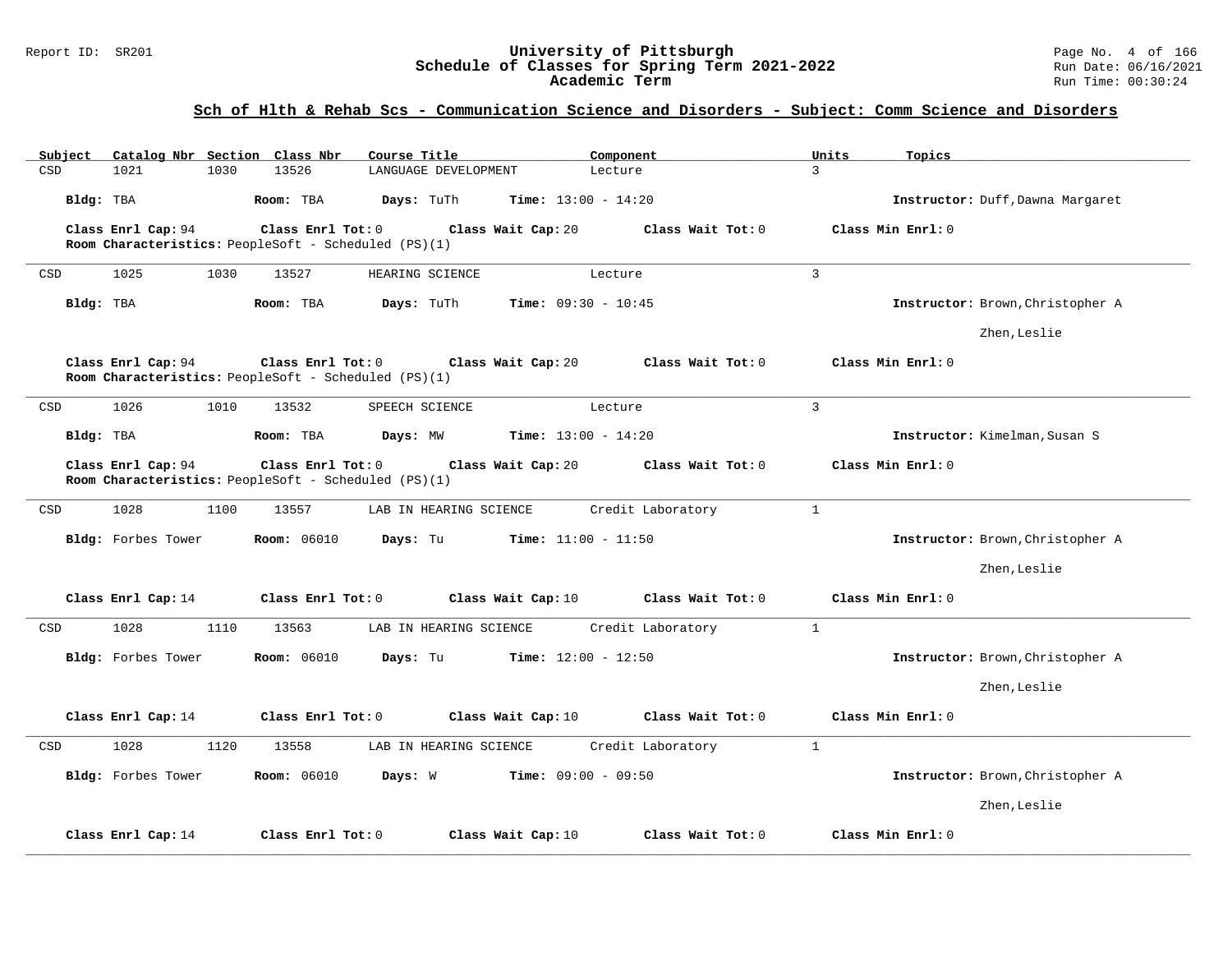### Report ID: SR201 **University of Pittsburgh** Page No. 5 of 166 **Schedule of Classes for Spring Term 2021-2022** Run Date: 06/16/2021 **Academic Term** Run Time: 00:30:24

| Subject |                    |      | Catalog Nbr Section Class Nbr | Course Title           |                    | Component                    |                   | Units        | Topics                           |  |
|---------|--------------------|------|-------------------------------|------------------------|--------------------|------------------------------|-------------------|--------------|----------------------------------|--|
| CSD     | 1028               | 1130 | 13569                         | LAB IN HEARING SCIENCE |                    |                              | Credit Laboratory | $\mathbf{1}$ |                                  |  |
|         | Bldg: Forbes Tower |      | Room: 06061                   | Days: Tu               |                    | <b>Time:</b> $15:00 - 15:50$ |                   |              | Instructor: Brown, Christopher A |  |
|         |                    |      |                               |                        |                    |                              |                   |              | Zhen, Leslie                     |  |
|         | Class Enrl Cap: 14 |      | Class Enrl Tot: 0             |                        | Class Wait Cap: 10 |                              | Class Wait Tot: 0 |              | Class Min Enrl: 0                |  |
| CSD     | 1028               | 1140 | 13568                         | LAB IN HEARING SCIENCE |                    |                              | Credit Laboratory | $\mathbf{1}$ |                                  |  |
|         | Bldg: Forbes Tower |      | <b>Room: 06010</b>            | Days: W                |                    | Time: $10:00 - 10:50$        |                   |              | Instructor: Brown, Christopher A |  |
|         |                    |      |                               |                        |                    |                              |                   |              | Zhen, Leslie                     |  |
|         | Class Enrl Cap: 14 |      | Class Enrl Tot: 0             |                        | Class Wait Cap: 10 |                              | Class Wait Tot: 0 |              | Class Min Enrl: 0                |  |
| CSD     | 1028               | 1150 | 13567                         | LAB IN HEARING SCIENCE |                    |                              | Credit Laboratory | $\mathbf{1}$ |                                  |  |
|         | Bldg: Forbes Tower |      | <b>Room: 06048</b>            | Days: Th               |                    | Time: $11:00 - 11:50$        |                   |              | Instructor: Brown, Christopher A |  |
|         |                    |      |                               |                        |                    |                              |                   |              | Zhen, Leslie                     |  |
|         | Class Enrl Cap: 14 |      | Class Enrl Tot: 0             |                        | Class Wait Cap: 10 |                              | Class Wait Tot: 0 |              | Class Min Enrl: 0                |  |
| CSD     | 1028               | 1160 | 13566                         | LAB IN HEARING SCIENCE |                    |                              | Credit Laboratory | $\mathbf{1}$ |                                  |  |
|         | Bldg: Forbes Tower |      | <b>Room: 06048</b>            | Days: Th               |                    | <b>Time:</b> $12:00 - 12:50$ |                   |              | Instructor: Brown, Christopher A |  |
|         |                    |      |                               |                        |                    |                              |                   |              | Zhen, Leslie                     |  |
|         | Class Enrl Cap: 14 |      | Class Enrl Tot: 0             |                        | Class Wait Cap: 10 |                              | Class Wait Tot: 0 |              | Class Min Enrl: 0                |  |
| CSD     | 1028               | 1170 | 22821                         | LAB IN HEARING SCIENCE |                    |                              | Credit Laboratory | $\mathbf{1}$ |                                  |  |
|         | Bldg: Forbes Tower |      | Room: 06048                   | Days: Th               |                    | <b>Time:</b> $15:00 - 15:50$ |                   |              | Instructor: Brown, Christopher A |  |
|         |                    |      |                               |                        |                    |                              |                   |              | Zhen, Leslie                     |  |
|         | Class Enrl Cap: 14 |      | Class Enrl Tot: 0             |                        | Class Wait Cap: 10 |                              | Class Wait Tot: 0 |              | Class Min Enrl: 0                |  |
| CSD     | 1030               | 1030 | 17785                         | LAB IN SPEECH SCIENCE  |                    |                              | Credit Laboratory | $\mathbf{1}$ |                                  |  |
|         | Bldg: Forbes Tower |      | <b>Room: 06010</b>            | Days: M                |                    | <b>Time:</b> $08:00 - 08:50$ |                   |              | Instructor: Kimelman, Susan S    |  |
|         | Class Enrl Cap: 11 |      | Class Enrl Tot: 0             |                        | Class Wait Cap: 10 |                              | Class Wait Tot: 0 |              | Class Min Enrl: 0                |  |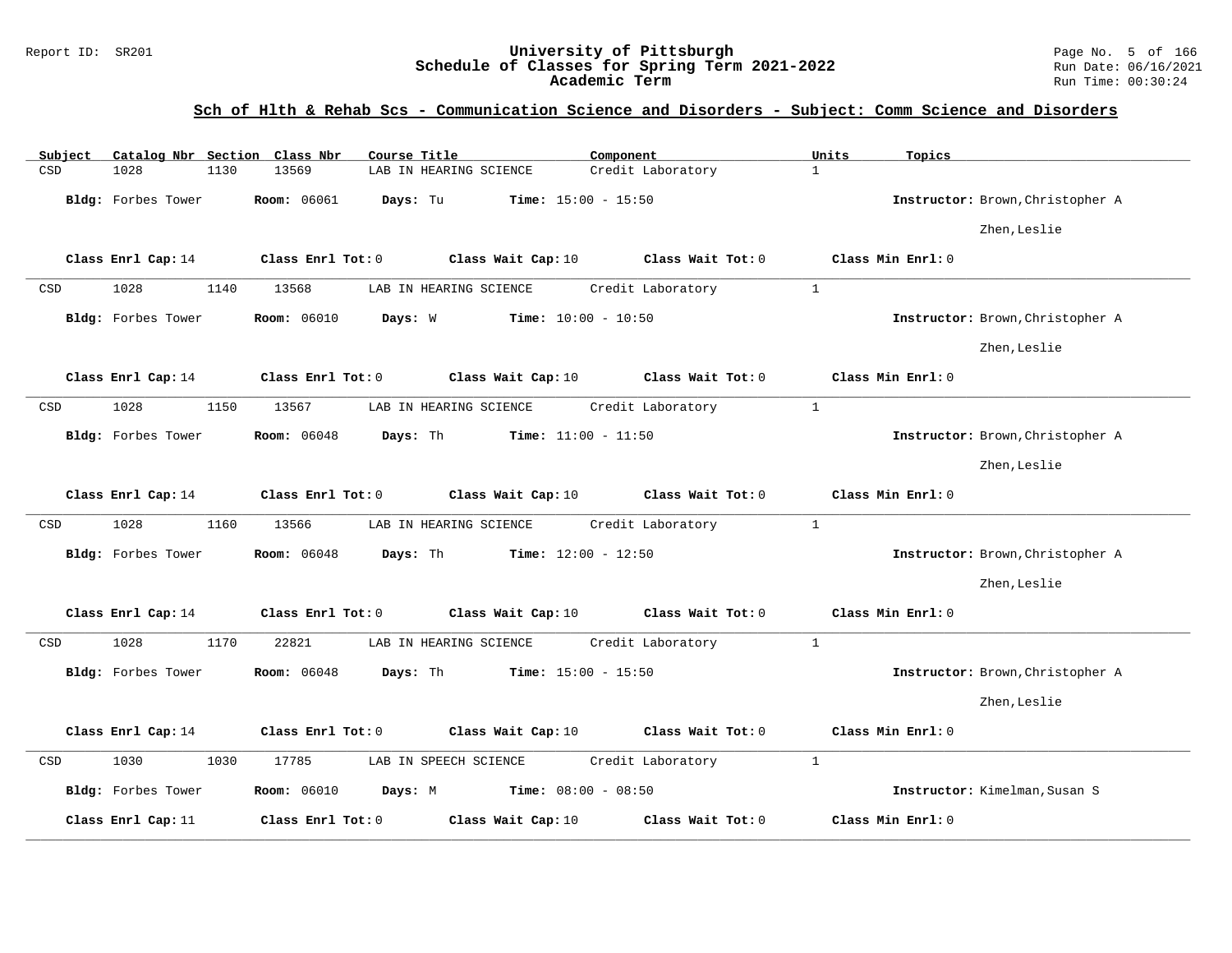#### Report ID: SR201 **University of Pittsburgh** Page No. 6 of 166 **Schedule of Classes for Spring Term 2021-2022** Run Date: 06/16/2021 **Academic Term** Run Time: 00:30:24

| Subject | Catalog Nbr Section Class Nbr | Course Title                                                                                                                    |                                         | Component         | Units          | Topics                        |
|---------|-------------------------------|---------------------------------------------------------------------------------------------------------------------------------|-----------------------------------------|-------------------|----------------|-------------------------------|
| CSD     | 1030<br>1050                  | 17786                                                                                                                           | LAB IN SPEECH SCIENCE                   | Credit Laboratory | $\mathbf{1}$   |                               |
|         | Bldg: Forbes Tower            | <b>Room:</b> 06010 <b>Days:</b> M <b>Time:</b> 09:00 - 09:50                                                                    |                                         |                   |                | Instructor: Kimelman, Susan S |
|         |                               | Class Enrl Cap: 11 Class Enrl Tot: 0 Class Wait Cap: 10 Class Wait Tot: 0 Class Min Enrl: 0                                     |                                         |                   |                |                               |
| CSD     | 1030 1070 17787               |                                                                                                                                 | LAB IN SPEECH SCIENCE Credit Laboratory |                   |                |                               |
|         | Bldg: Forbes Tower            | Room: 06010 Days: M Time: 10:00 - 10:50                                                                                         |                                         |                   |                | Instructor: Kimelman, Susan S |
|         |                               | Class Enrl Cap: 11 Class Enrl Tot: 0 Class Wait Cap: 10 Class Wait Tot: 0 Class Min Enrl: 0                                     |                                         |                   |                |                               |
| CSD     |                               | 1030 1110 13574 LAB IN SPEECH SCIENCE Credit Laboratory                                                                         |                                         |                   | $\overline{1}$ |                               |
|         | Bldg: Forbes Tower            | <b>Room:</b> $06010$ <b>Days:</b> M <b>Time:</b> $11:00 - 11:50$                                                                |                                         |                   |                | Instructor: Kimelman, Susan S |
|         |                               | Class Enrl Cap: 11 Class Enrl Tot: 0 Class Wait Cap: 10 Class Wait Tot: 0 Class Min Enrl: 0                                     |                                         |                   |                |                               |
| CSD     | 1030<br>1120                  | 13575 LAB IN SPEECH SCIENCE Credit Laboratory                                                                                   |                                         |                   | $\mathbf{1}$   |                               |
|         | Bldg: Forbes Tower            | <b>Room:</b> $06010$ <b>Days:</b> F <b>Time:</b> $09:00 - 09:50$                                                                |                                         |                   |                | Instructor: Kimelman, Susan S |
|         |                               | Class Enrl Cap: 11 $\qquad$ Class Enrl Tot: 0 $\qquad$ Class Wait Cap: 10 $\qquad$ Class Wait Tot: 0 $\qquad$ Class Min Enrl: 0 |                                         |                   |                |                               |
| CSD     | 1030<br>1130                  | 13577                                                                                                                           |                                         |                   | $\mathbf{1}$   |                               |
|         |                               | Bldg: Forbes Tower Room: 06010 Days: F Time: 11:00 - 11:50                                                                      |                                         |                   |                | Instructor: Kimelman, Susan S |
|         |                               | Class Enrl Cap: 11 Class Enrl Tot: 0 Class Wait Cap: 10 Class Wait Tot: 0 Class Min Enrl: 0                                     |                                         |                   |                |                               |
| CSD     | 1030<br>1150                  | 13576                                                                                                                           | LAB IN SPEECH SCIENCE Credit Laboratory |                   | $\overline{1}$ |                               |
|         |                               | <b>Bldg:</b> Forbes Tower <b>Room:</b> 06010 <b>Days:</b> F <b>Time:</b> $10:00 - 10:50$                                        |                                         |                   |                | Instructor: Kimelman, Susan S |
|         |                               | Class Enrl Cap: 11 Class Enrl Tot: 0 Class Wait Cap: 10 Class Wait Tot: 0 Class Min Enrl: 0                                     |                                         |                   |                |                               |
|         | CSD 1030 1160                 | 26254 LAB IN SPEECH SCIENCE Credit Laboratory 1                                                                                 |                                         |                   |                |                               |
|         |                               | Bldg: Forbes Tower Room: $06010$ Days: F Time: $12:00 - 12:50$                                                                  |                                         |                   |                | Instructor: Kimelman, Susan S |
|         |                               | Class Enrl Cap: 11 Class Enrl Tot: 0 Class Wait Cap: 10 Class Wait Tot: 0 Class Min Enrl: 0                                     |                                         |                   |                |                               |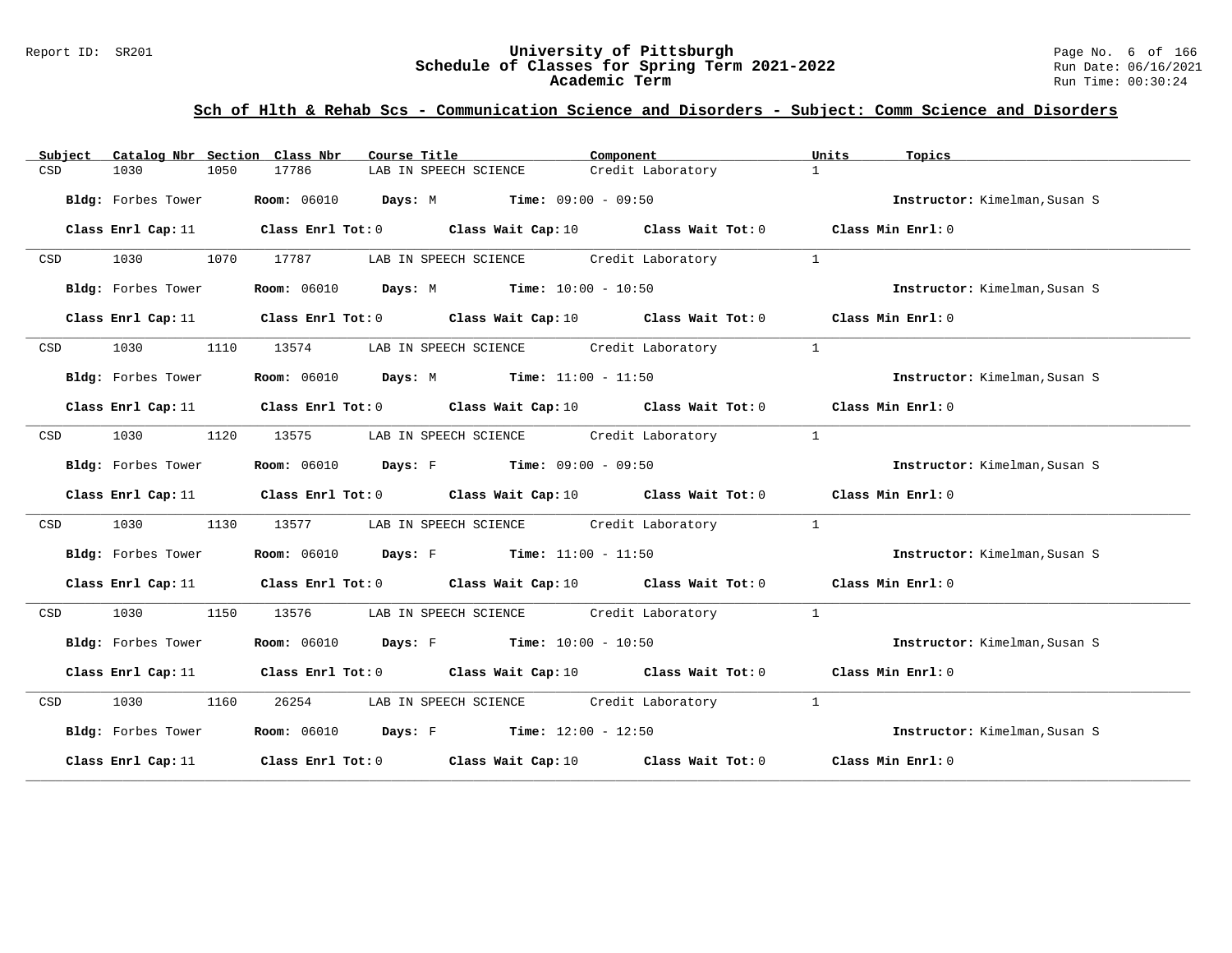### Report ID: SR201 **University of Pittsburgh** Page No. 7 of 166 **Schedule of Classes for Spring Term 2021-2022** Run Date: 06/16/2021 **Academic Term** Run Time: 00:30:24

| Subject |                    |      | Catalog Nbr Section Class Nbr                                             | Course Title            |                                         | Component         | Units          | Topics            |                                           |
|---------|--------------------|------|---------------------------------------------------------------------------|-------------------------|-----------------------------------------|-------------------|----------------|-------------------|-------------------------------------------|
| CSD     | 1102               | 1100 | 28691                                                                     |                         | INTRO PROF & CLIN ISSUE IN CSDLecture   |                   | $\mathcal{L}$  |                   |                                           |
|         | Bldg: TBA          |      | Room: TBA                                                                 | Days: TuTh              | Time: $08:00 - 09:20$                   |                   |                |                   | Instructor: Messick, Cheryl K             |
|         |                    |      |                                                                           |                         |                                         |                   |                |                   | Corbin, Nicole Elizabeth                  |
|         | Class Enrl Cap: 90 |      | Class Enrl Tot: 0<br>Room Characteristics: PeopleSoft - Scheduled (PS)(1) |                         | Class Wait Cap: 20                      | Class Wait Tot: 0 |                | Class Min Enrl: 0 |                                           |
| CSD     | 1230               | 1030 | 13596                                                                     |                         | INTRO SPEECH LANG PATHOLOGY Lecture     |                   | 3              |                   |                                           |
|         | Bldg: TBA          |      | Room: TBA                                                                 | Days: W                 | <b>Time:</b> $08:00 - 10:50$            |                   |                |                   | Instructor: Duff, Dawna Margaret          |
|         | Class Enrl Cap: 90 |      | Class Enrl Tot: 0<br>Room Characteristics: PeopleSoft - Scheduled (PS)(1) |                         | Class Wait Cap: 20                      | Class Wait Tot: 0 |                | Class Min Enrl: 0 |                                           |
| CSD     | 1234               | 1010 | 28610                                                                     |                         | WRIT PRAC FOR CLIN METHODS CSDPracticum |                   | $\mathbf{1}$   |                   |                                           |
|         | Bldg: TBA          |      | Room: TBA                                                                 | Days: W                 | <b>Time:</b> $10:00 - 10:50$            |                   |                |                   | Instructor: Lundblom, Erin Elizabeth Gill |
|         |                    |      |                                                                           |                         |                                         |                   |                |                   | Mahoney, Amanda S                         |
|         | Class Enrl Cap: 40 |      | Class Enrl Tot: 0<br>Room Characteristics: PeopleSoft - Scheduled (PS)(1) |                         | Class Wait Cap: 20                      | Class Wait Tot: 0 |                | Class Min Enrl: 0 |                                           |
| CSD     | 1234               | 1020 | 28693                                                                     |                         | WRIT PRAC FOR CLIN METHODS CSDPracticum |                   | $\mathbf{1}$   |                   |                                           |
|         | Bldg: TBA          |      | Room: TBA                                                                 | Days: W                 | $Time: 12:30 - 13:20$                   |                   |                |                   | Instructor: Lundblom, Erin Elizabeth Gill |
|         |                    |      |                                                                           |                         |                                         |                   |                |                   | Mahoney, Amanda S                         |
|         | Class Enrl Cap: 40 |      | Class Enrl Tot: 0<br>Room Characteristics: PeopleSoft - Scheduled (PS)(1) |                         | Class Wait Cap: 20                      | Class Wait Tot: 0 |                | Class Min Enrl: 0 |                                           |
| CSD     | 1235               | 1205 | 28692                                                                     | CLINICAL METHODS IN CSD |                                         | Lecture           | $\overline{3}$ |                   |                                           |
|         | Bldg: TBA          |      | Room: TBA                                                                 | Days: WF                | <b>Time:</b> $11:00 - 12:20$            |                   |                |                   | Instructor: Lundblom, Erin Elizabeth Gill |
|         | Class Enrl Cap: 80 |      | Class Enrl Tot: 0<br>Room Characteristics: PeopleSoft - Scheduled (PS)(1) |                         | Class Wait Cap: 20                      | Class Wait Tot: 0 |                | Class Min Enrl: 0 |                                           |
| CSD     | 1237               | 1010 | 28172                                                                     |                         | INTRO TO NEUROSCIENCE OF COMM Lecture   |                   | 3              |                   |                                           |
|         | Bldg: TBA          |      | Room: TBA                                                                 | Days: Tu                | <b>Time:</b> $13:00 - 15:50$            |                   |                |                   | Instructor: Helou, Leah Bernadette        |
|         | Class Enrl Cap: 40 |      | Class Enrl Tot: 0<br>Room Characteristics: PeopleSoft - Scheduled (PS)(1) |                         | Class Wait Cap: 20                      | Class Wait Tot: 0 |                | Class Min Enrl: 0 |                                           |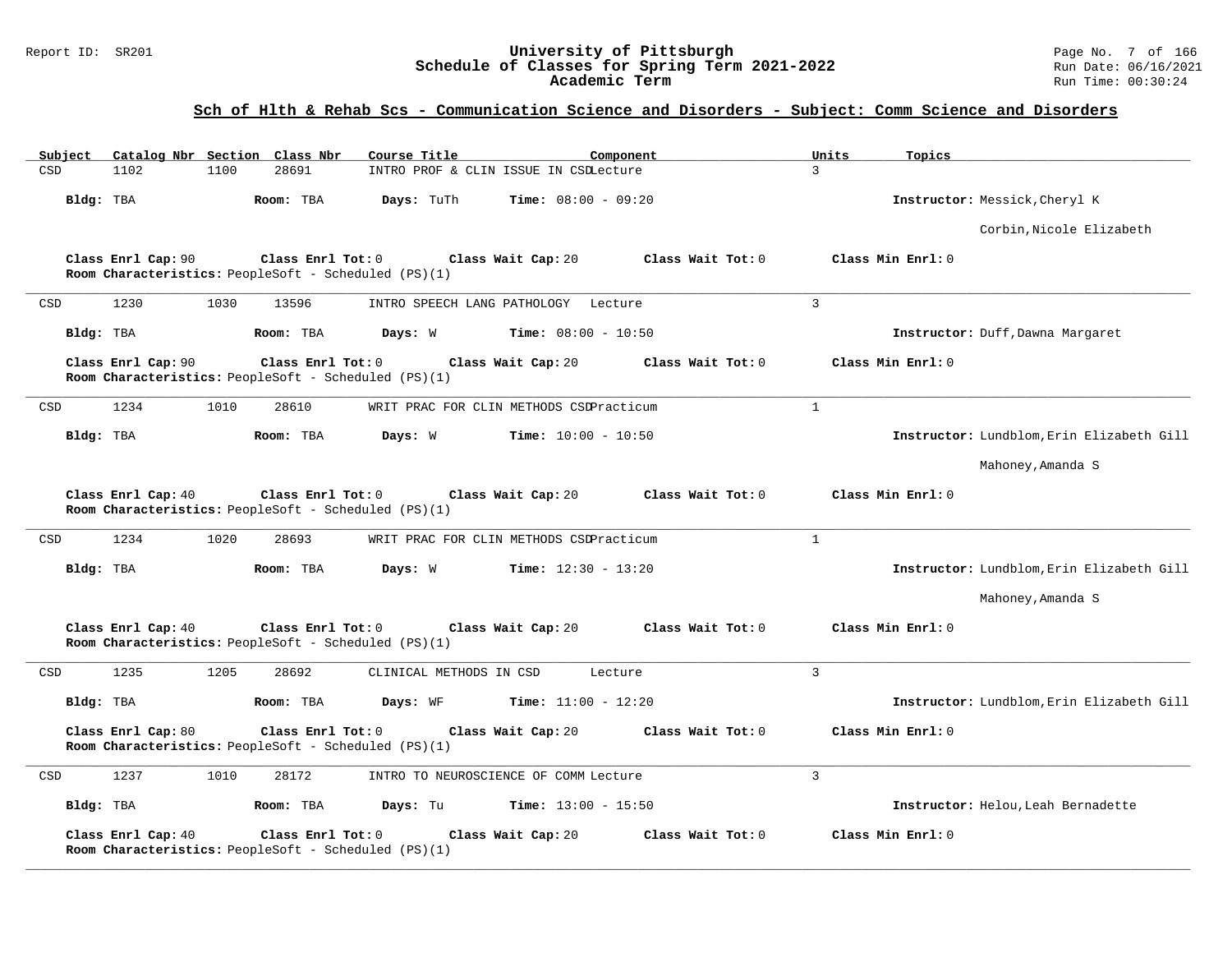| CSD |                                                                                                                 | 2000<br>1020         | 13764                                                                                        | RESEARCH & THESIS MASTR'S DEGRThesis Research |         | $1 - 6$                              |
|-----|-----------------------------------------------------------------------------------------------------------------|----------------------|----------------------------------------------------------------------------------------------|-----------------------------------------------|---------|--------------------------------------|
|     |                                                                                                                 | Bldg: TO BE ARRANGED | Room: TBA $Days:$ TBA $Time: 00:00 - 00:00$                                                  |                                               |         | Instructor: Helou, Leah Bernadette   |
|     |                                                                                                                 |                      | Class Enrl Cap: 35 Class Enrl Tot: 0 Class Wait Cap: 0 Class Wait Tot: 0 Class Min Enrl: 0   |                                               |         |                                      |
| CSD |                                                                                                                 | 2000                 | 1040 13765                                                                                   | RESEARCH & THESIS MASTR'S DEGRThesis Research |         | $1 - 6$                              |
|     |                                                                                                                 | Bldg: TO BE ARRANGED | Room: TBA $Days:$ TBA $Time: 00:00 - 00:00$                                                  |                                               |         | Instructor: Palmer, Catherine        |
|     |                                                                                                                 |                      | Class Enrl Cap: 35 Class Enrl Tot: 0 Class Wait Cap: 0 Class Wait Tot: 0 Class Min Enrl: 0   |                                               |         |                                      |
| CSD |                                                                                                                 |                      | 2000 1050 13766 RESEARCH & THESIS MASTR'S DEGRThesis Research 1 - 6                          |                                               |         |                                      |
|     |                                                                                                                 | Bldg: TO BE ARRANGED | Room: TBA $Days:$ TBA $Time: 00:00 - 00:00$                                                  |                                               |         | Instructor: Pratt, Sheila            |
|     |                                                                                                                 |                      | Class Enrl Cap: 35 $\,$ Class Enrl Tot: 0 $\,$ Class Wait Cap: 0 $\,$ Class Wait Tot: 0 $\,$ |                                               |         | Class Min Enrl: 0                    |
| CSD |                                                                                                                 |                      | 2000 1060 13767 RESEARCH & THESIS MASTR'S DEGRINES SR Research                               |                                               | $1 - 6$ |                                      |
|     |                                                                                                                 | Bldg: TO BE ARRANGED | Room: TBA $Days:$ TBA $Time: 00:00 - 00:00$                                                  |                                               |         | Instructor: Kimelman, Susan S        |
|     |                                                                                                                 |                      | Class Enrl Cap: 35 Class Enrl Tot: 0 Class Wait Cap: 0 Class Wait Tot: 0                     |                                               |         | Class Min Enrl: 0                    |
| CSD |                                                                                                                 |                      | 2000 1070 13768 RESEARCH & THESIS MASTR'S DEGRINesis Research                                |                                               |         | $1 - 6$                              |
|     |                                                                                                                 | Bldg: TO BE ARRANGED | Room: TBA $Days:$ TBA $Time: 00:00 - 00:00$                                                  |                                               |         | Instructor: Duff, Dawna Margaret     |
|     |                                                                                                                 |                      | Class Enrl Cap: 35 Class Enrl Tot: 0 Class Wait Cap: 0 Class Wait Tot: 0                     |                                               |         | Class Min Enrl: 0                    |
| CSD |                                                                                                                 | 2000                 | 1080 13769 RESEARCH & THESIS MASTR'S DEGRThesis Research                                     |                                               |         | $1 - 6$                              |
|     |                                                                                                                 | Bldg: TO BE ARRANGED | Room: TBA $Days:$ TBA $Time: 00:00 - 00:00$                                                  |                                               |         | Instructor: Vento, Barbara           |
|     |                                                                                                                 |                      | Class Enrl Cap: 35 Class Enrl Tot: 0 Class Wait Cap: 0 Class Wait Tot: 0                     |                                               |         | Class Min Enrl: 0                    |
|     | CSD <sub>c</sub>                                                                                                | 2000<br>1100         | 13770                                                                                        | RESEARCH & THESIS MASTR'S DEGRThesis Research |         | $1 - 6$                              |
|     |                                                                                                                 | Bldg: TO BE ARRANGED | Room: TBA $Days:$ TBA $Time: 00:00 - 00:00$                                                  |                                               |         | Instructor: Evans, William Streicher |
|     |                                                                                                                 |                      | Class Enrl Cap: 35 Class Enrl Tot: 0 Class Wait Cap: 0 Class Wait Tot: 0                     |                                               |         | Class Min Enrl: 0                    |
|     | CSD and the control of the control of the control of the control of the control of the control of the control o | 2000                 | 1110 14099 RESEARCH & THESIS MASTR'S DEGRThesis Research 1 - 6                               |                                               |         |                                      |
|     |                                                                                                                 | Bldg: TO BE ARRANGED | Room: TBA $Days:$ TBA $Time: 00:00 - 00:00$                                                  |                                               |         | Instructor: Hill, Katharine J.       |
|     |                                                                                                                 |                      | Class Enrl Cap: 35 Class Enrl Tot: 0 Class Wait Cap: 0 Class Wait Tot: 0 Class Min Enrl: 0   |                                               |         |                                      |
| CSD |                                                                                                                 |                      | 2000 1120 14100 RESEARCH & THESIS MASTR'S DEGRINES S Research 1 - 6                          |                                               |         |                                      |
|     |                                                                                                                 | Bldg: TO BE ARRANGED | Room: TBA $Days: TBA$ Time: $00:00 - 00:00$                                                  |                                               |         | Instructor: Corbin, Nicole Elizabeth |
|     |                                                                                                                 | Class Enrl Cap: 35   | Class Enrl Tot: 0 Class Wait Cap: 0 Class Wait Tot: 0                                        |                                               |         | Class Min Enrl: 0                    |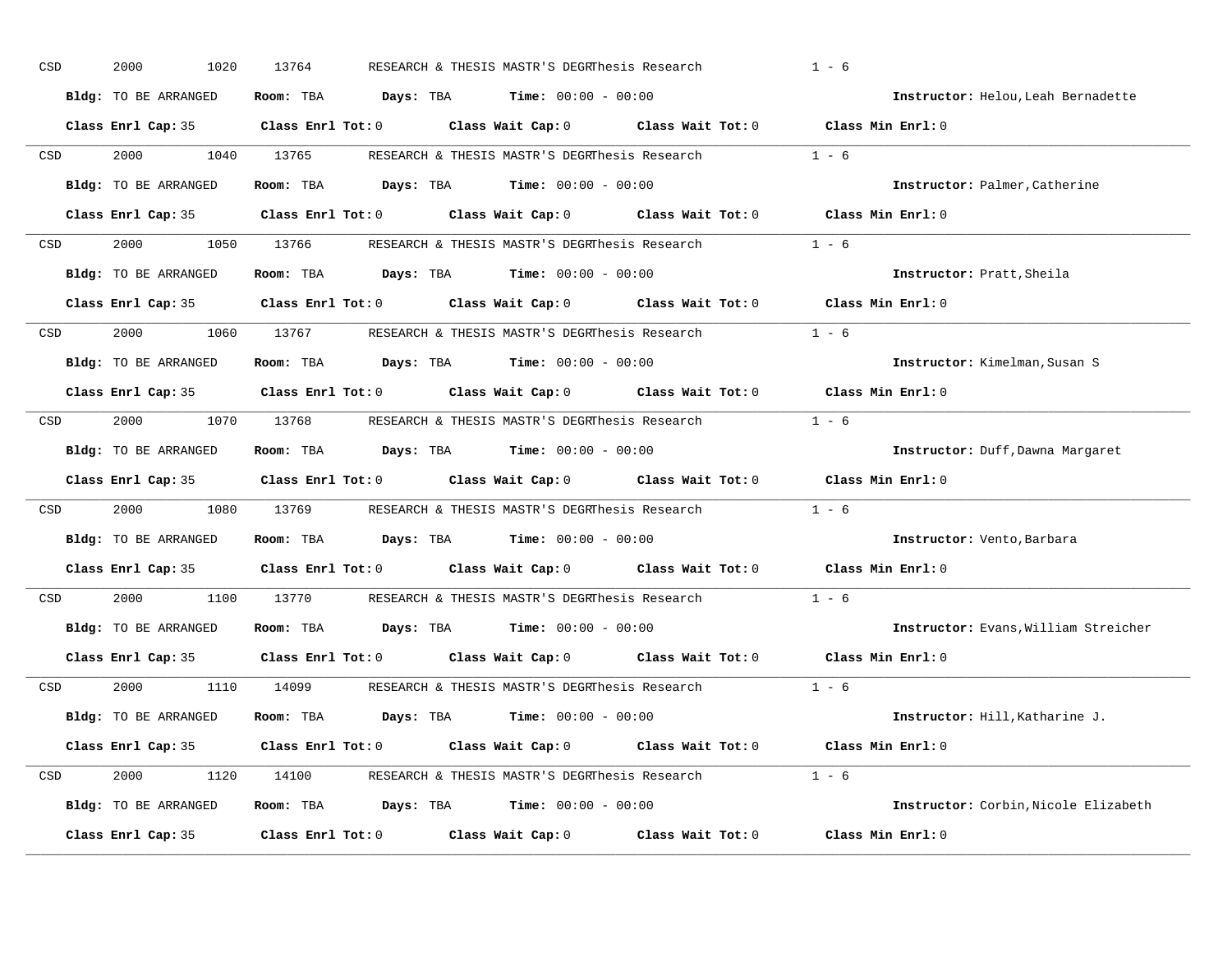#### Report ID: SR201 **University of Pittsburgh** Page No. 9 of 166 **Schedule of Classes for Spring Term 2021-2022** Run Date: 06/16/2021 **Academic Term** Run Time: 00:30:24

| Catalog Nbr Section Class Nbr<br>Subject | Course Title                                                                                                  | Component | Units<br>Topics                     |
|------------------------------------------|---------------------------------------------------------------------------------------------------------------|-----------|-------------------------------------|
| CSD<br>2000<br>1130                      | RESEARCH & THESIS MASTR'S DEGRThesis Research<br>14101                                                        |           | $1 - 6$                             |
| Bldg: TO BE ARRANGED                     | Room: TBA $Days: TBA$ Time: $00:00 - 00:00$                                                                   |           | Instructor: Dickey, Michael Walsh   |
| Class Enrl Cap: 35                       | Class Enrl Tot: 0 $\qquad$ Class Wait Cap: 0 $\qquad$ Class Wait Tot: 0 $\qquad$ Class Min Enrl: 0            |           |                                     |
| 2000<br>1150<br>CSD                      | 20840<br>RESEARCH & THESIS MASTR'S DEGRThesis Research                                                        |           | $1 - 6$                             |
| Bldg: TO BE ARRANGED                     | Room: TBA<br><b>Days:</b> TBA <b>Time:</b> $00:00 - 00:00$                                                    |           | Instructor: Brown, Christopher A    |
| Class Enrl Cap: 35                       | Class Enrl Tot: 0 Class Wait Cap: 0 Class Wait Tot: 0 Class Min Enrl: 0                                       |           |                                     |
| 2000<br>1160<br>CSD                      | 20841<br>RESEARCH & THESIS MASTR'S DEGRThesis Research                                                        |           | $1 - 6$                             |
| <b>Bldg:</b> TO BE ARRANGED              | <b>Room:</b> TBA <b>Days:</b> TBA <b>Time:</b> 00:00 - 00:00                                                  |           | Instructor: Messick, Cheryl K       |
| Class Enrl Cap: 35                       | Class Enrl Tot: 0 Class Wait Cap: 0 Class Wait Tot: 0 Class Min Enrl: 0                                       |           |                                     |
| 1170<br>CSD<br>2000                      | 20842<br>RESEARCH & THESIS MASTR'S DEGRThesis Research                                                        |           | $1 - 6$                             |
| Bldg: TO BE ARRANGED                     | Room: TBA $Days:$ TBA $Time: 00:00 - 00:00$                                                                   |           | Instructor: Rousseau, Bernard       |
|                                          | Class Enrl Cap: 35 Class Enrl Tot: 0 Class Wait Cap: 0 Class Wait Tot: 0 Class Min Enrl: 0                    |           |                                     |
| 2000<br>1180<br>CSD                      | 24091<br>RESEARCH & THESIS MASTR'S DEGRThesis Research                                                        |           | $1 - 6$                             |
| Bldg: TO BE ARRANGED                     | Room: TBA $Days:$ TBA $Time: 00:00 - 00:00$                                                                   |           | Instructor: Coyle, James L.         |
| Class Enrl Cap: 35                       | Class Enrl Tot: 0 $\qquad$ Class Wait Cap: 0 $\qquad$ Class Wait Tot: 0 $\qquad$ Class Min Enrl: 0            |           |                                     |
| 2000<br>1185<br>CSD                      | 27264<br>RESEARCH & THESIS MASTR'S DEGRThesis Research                                                        |           | $1 - 6$                             |
| Bldg: TO BE ARRANGED                     | Room: TBA $Days:$ TBA $Time: 00:00 - 00:00$                                                                   |           | Instructor: Chandrasekaran, Bharath |
| Class Enrl Cap: 35                       | Class Enrl Tot: 0 $\qquad$ Class Wait Cap: 0 $\qquad$ Class Wait Tot: 0 $\qquad$ Class Min Enrl: 0            |           |                                     |
| 2039<br>1060<br>CSD                      | 13631<br>MOTOR SPEECH DISORDERS Lecture                                                                       |           | 3                                   |
| Bldg: TBA                                | Room: TBA  Days: Th  Time: 12:00 - 14:50                                                                      |           | Instructor: Fredericks, Geoffrey V  |
| Class Enrl Cap: 47                       | Class Enrl Tot: 0 Class Wait Cap: 0 Class Wait Tot: 0<br>Room Characteristics: PeopleSoft - Scheduled (PS)(1) |           | Class Min Enrl: 0                   |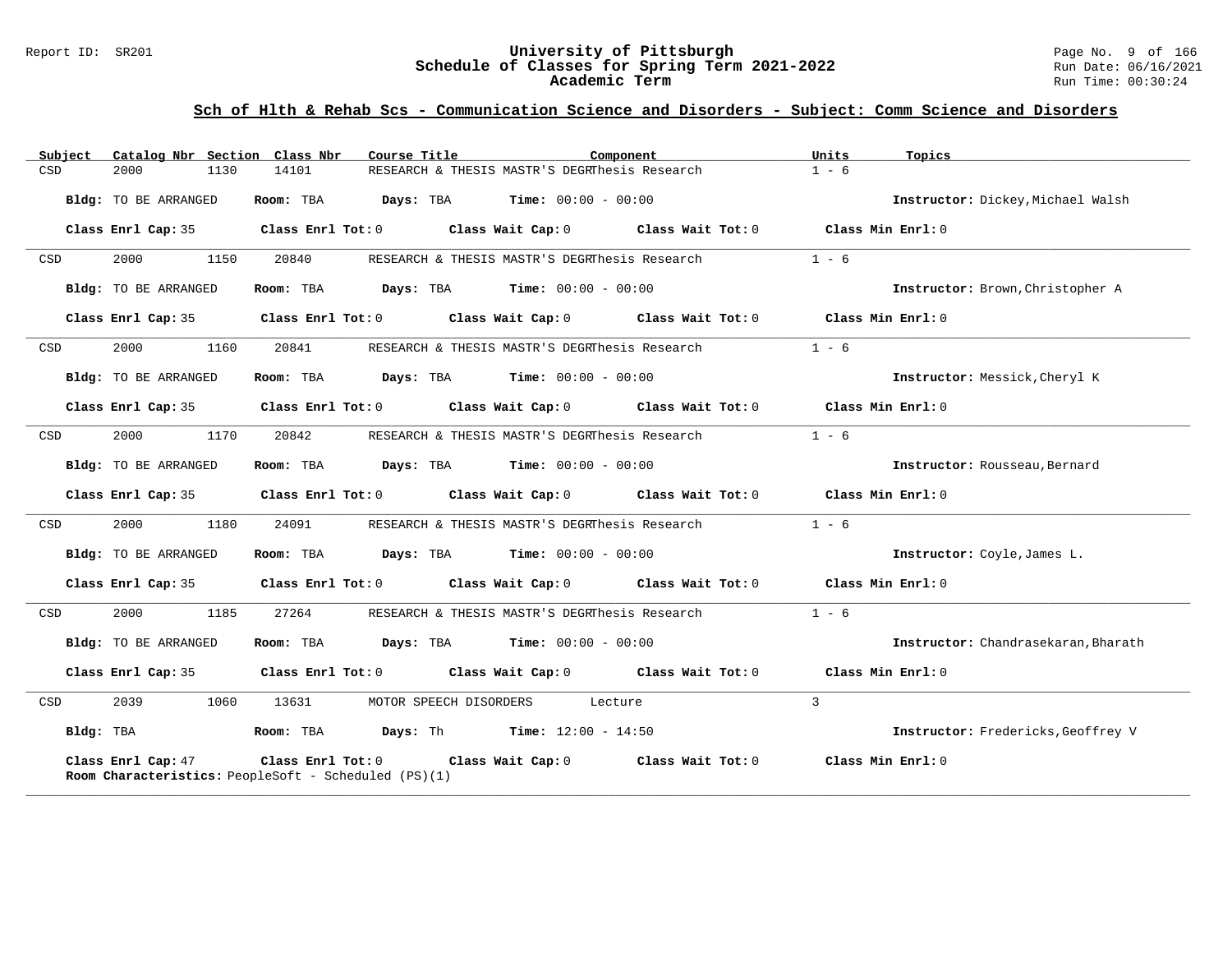#### Report ID: SR201 **University of Pittsburgh** Page No. 10 of 166 **Schedule of Classes for Spring Term 2021-2022** Run Date: 06/16/2021 **Academic Term** Run Time: 00:30:24

| Subject Catalog Nbr Section Class Nbr | Course Title                                                                                                                   | Component | Units<br>Topics               |
|---------------------------------------|--------------------------------------------------------------------------------------------------------------------------------|-----------|-------------------------------|
| 2041<br>CSD<br>1015                   | 27273<br>MANAGEMENT OF HEARNG LOSS                                                                                             | Lecture   | $\mathcal{L}$                 |
|                                       | Bldg: Forbes Tower Room: 05047 Days: Th Time: 08:30 - 11:20                                                                    |           | Instructor: Mormer, Elaine A. |
| Class Enrl Cap: 20                    | Class Enrl Tot: 0 $\qquad$ Class Wait Cap: 0 $\qquad$ Class Wait Tot: 0 $\qquad$ Class Min Enrl: 0                             |           |                               |
|                                       | Room Characteristics: PeopleSoft - Scheduled (PS)(1)                                                                           |           |                               |
| 2043<br>1020<br>CSD                   | 28609<br>FUNDMS OF SLP AUDIOLOGISTS                                                                                            | Lecture   | $\mathbf{1}$                  |
| Bldg: Forbes Tower                    | <b>Room:</b> $06010$ <b>Days:</b> Th <b>Time:</b> $08:00 - 10:30$                                                              |           | Instructor: Kimelman, Susan S |
| Class Enrl Cap: 15                    | Class Enrl Tot: $0$ Class Wait Cap: $0$ Class Wait Tot: $0$ Class Min Enrl: $0$                                                |           |                               |
| 2045<br>1040<br>CSD                   | PHYSIOLOGICAL ASSESSMENT Seminar<br>15616                                                                                      |           | $\overline{3}$                |
| Bldg: Forbes Tower                    | <b>Room:</b> 06010 <b>Days:</b> Th <b>Time:</b> 12:00 - 14:50                                                                  |           | Instructor: Vento, Barbara    |
| Class Enrl Cap: 20                    | Class Enrl Tot: $0$ Class Wait Cap: $0$ Class Wait Tot: $0$ Class Min Enrl: $0$                                                |           |                               |
| 2046<br>CSD                           | 1030 17752<br>PEDIATRIC EVALUATION Lecture                                                                                     |           | $\mathbf{3}$                  |
| Bldg: Forbes Tower                    | <b>Room:</b> 06061 <b>Days:</b> M <b>Time:</b> 17:00 - 19:50                                                                   |           | Instructor: Vento, Barbara    |
|                                       | Class Enrl Cap: 16 $\qquad$ Class Enrl Tot: 0 $\qquad$ Class Wait Cap: 0 $\qquad$ Class Wait Tot: 0 $\qquad$ Class Min Enrl: 0 |           |                               |
| 2051 200<br>CSD                       | 1080 17754<br>CLINICAL PROCEDURES LAB 1-2 Clinical                                                                             |           | $\overline{1}$                |
| Bldg: Forbes Tower                    | Room: 05047 Days: W Time: 18:00 - 18:50                                                                                        |           | Instructor: Zitelli, Lori D   |
|                                       | Class Enrl Cap: 20 Class Enrl Tot: 0 Class Wait Cap: 0 Class Wait Tot: 0 Class Min Enrl: 0                                     |           |                               |
| 2051 700<br>1100<br>CSD               | 17753<br>CLINICAL PROCEDURES LAB 1-2 Clinical                                                                                  |           | $\mathbf{1}$                  |
| Bldg: Forbes Tower                    | <b>Room:</b> 05047 <b>Days:</b> W <b>Time:</b> 17:00 - 17:50                                                                   |           | Instructor: Zitelli, Lori D   |
|                                       | Class Enrl Cap: 20 Class Enrl Tot: 0 Class Wait Cap: 0 Class Wait Tot: 0 Class Min Enrl: 0                                     |           |                               |
| 2052<br>1100<br>CSD                   | 26248<br>CLINICAL PROCEDURES LAB 2-3 Clinical                                                                                  |           | $\mathbf{1}$                  |
| Bldg: TO BE ARRANGED                  | Room: TBA $Days:$ Th Time: $13:00 - 14:00$                                                                                     |           | Instructor: Palmer, Catherine |
| Class Enrl Cap: 35                    | Class Enrl Tot: $0$ Class Wait Cap: $0$ Class Wait Tot: $0$                                                                    |           | Class Min Enrl: 0             |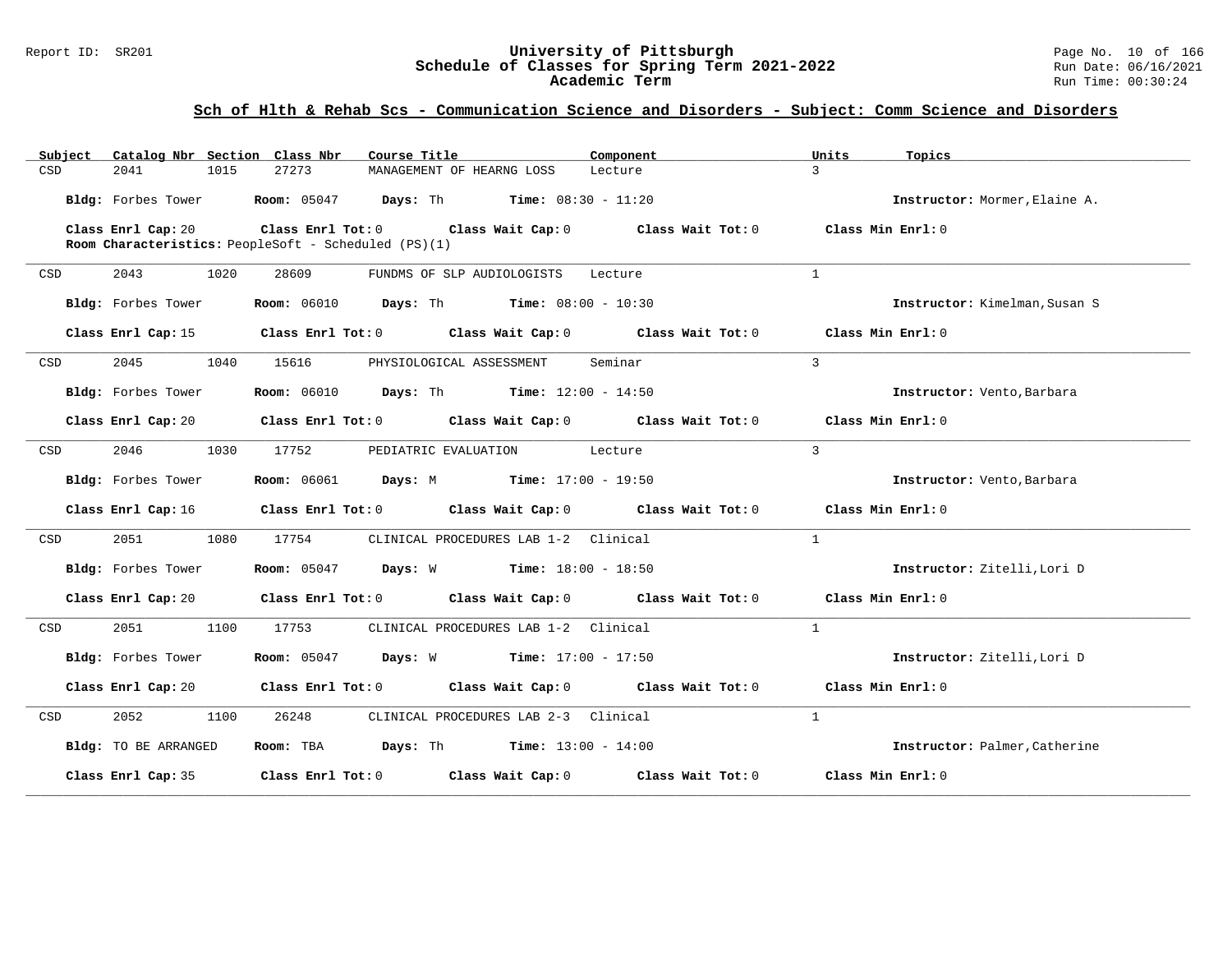#### Report ID: SR201 **University of Pittsburgh** Page No. 11 of 166 **Schedule of Classes for Spring Term 2021-2022** Run Date: 06/16/2021 **Academic Term** Run Time: 00:30:24

| Subject | Catalog Nbr Section Class Nbr | Course Title                                                   | Component               | Units<br>Topics               |
|---------|-------------------------------|----------------------------------------------------------------|-------------------------|-------------------------------|
| CSD     | 2052<br>1120                  | 26353<br>CLINICAL PROCEDURES LAB 2-3 Clinical                  | $\mathbf{1}$            |                               |
|         | Bldg: TO BE ARRANGED          | Room: TBA<br>Days: Th<br><b>Time:</b> $14:00 - 15:00$          |                         | Instructor: Palmer, Catherine |
|         | Class Enrl Cap: 35            | Class Wait Cap: 0<br>Class Enrl Tot: 0                         | Class Wait Tot: 0       | Class Min Enrl: 0             |
| CSD     | 2055<br>1060                  | 13597<br>PEDIATRIC AUDIOLOGIC REHAB                            | $\mathbf{3}$<br>Lecture |                               |
|         | Bldg: Forbes Tower            | <b>Room:</b> 06061<br>Days: Th<br><b>Time:</b> $17:30 - 20:20$ |                         | Instructor: Pratt, Sheila     |
|         | Class Enrl Cap: 16            | Class Enrl Tot: 0<br>Class Wait Cap: 0                         | Class Wait Tot: 0       | Class Min Enrl: 0             |
| CSD     | 2056<br>1010                  | 13534<br>AUDIOLOGY PRAC NETWORK - AUD Practicum                |                         | $1 - 6$                       |
|         | Bldg: TO BE ARRANGED          | <b>Time:</b> $00:00 - 00:00$<br>Room: TBA<br>Days: TBA         |                         | Instructor: Mormer, Elaine A. |
|         | Class Enrl Cap: 50            | Class Enrl Tot: 0<br>Class Wait Cap: 0                         | Class Wait Tot: 0       | Class Min Enrl: 0             |
| CSD     | 2056<br>1030                  | 17643<br>AUDIOLOGY PRAC NETWORK - AUD Practicum                |                         | $1 - 6$                       |
|         | Bldg: TO BE ARRANGED          | Room: TBA<br>Days: TBA<br>$Time: 00:00 - 00:00$                |                         | Instructor: Mormer, Elaine A. |
|         |                               |                                                                |                         | Corbin, Nicole Elizabeth      |
|         | Class Enrl Cap: 35            | Class Wait Cap: 0<br>Class Enrl Tot: 0                         | Class Wait Tot: 0       | Class Min Enrl: 0             |
| CSD     | 2056<br>1050                  | 17755<br>AUDIOLOGY PRAC NETWORK - AUD Practicum                |                         | $1 - 6$                       |
|         | Bldg: TO BE ARRANGED          | Days: TBA<br><b>Time:</b> $00:00 - 00:00$<br>Room: TBA         |                         | Instructor: Vento, Barbara    |
|         |                               |                                                                |                         | Mormer, Elaine A.             |
|         | Class Enrl Cap: 25            | Class Enrl Tot: 0<br>Class Wait Cap: 0                         | Class Wait Tot: 0       | Class Min Enrl: 0             |
| CSD     | 2056<br>1070                  | 17756<br>AUDIOLOGY PRAC NETWORK - AUD Practicum                |                         | $1 - 6$                       |
|         | Bldg: TO BE ARRANGED          | Days: TBA<br>Room: TBA<br><b>Time:</b> $00:00 - 00:00$         |                         | Instructor: Palmer, Catherine |
|         |                               |                                                                |                         | Mormer, Elaine A.             |
|         | Class Enrl Cap: 25            | Class Enrl Tot: 0<br>Class Wait Cap: 0                         | Class Wait Tot: 0       | Class Min Enrl: 0             |
| CSD     | 2057<br>1010                  | 13592<br>AUDIOLGY PRACTICUM OUTPLACMENTPracticum               |                         | $1 - 6$                       |
|         | Bldg: TO BE ARRANGED          | Room: TBA<br>Days: TBA<br><b>Time:</b> $00:00 - 00:00$         |                         | Instructor: Mormer, Elaine A. |
|         | Class Enrl Cap: 50            | Class Enrl Tot: 0<br>Class Wait Cap: 0                         | Class Wait Tot: 0       | Class Min Enrl: 0             |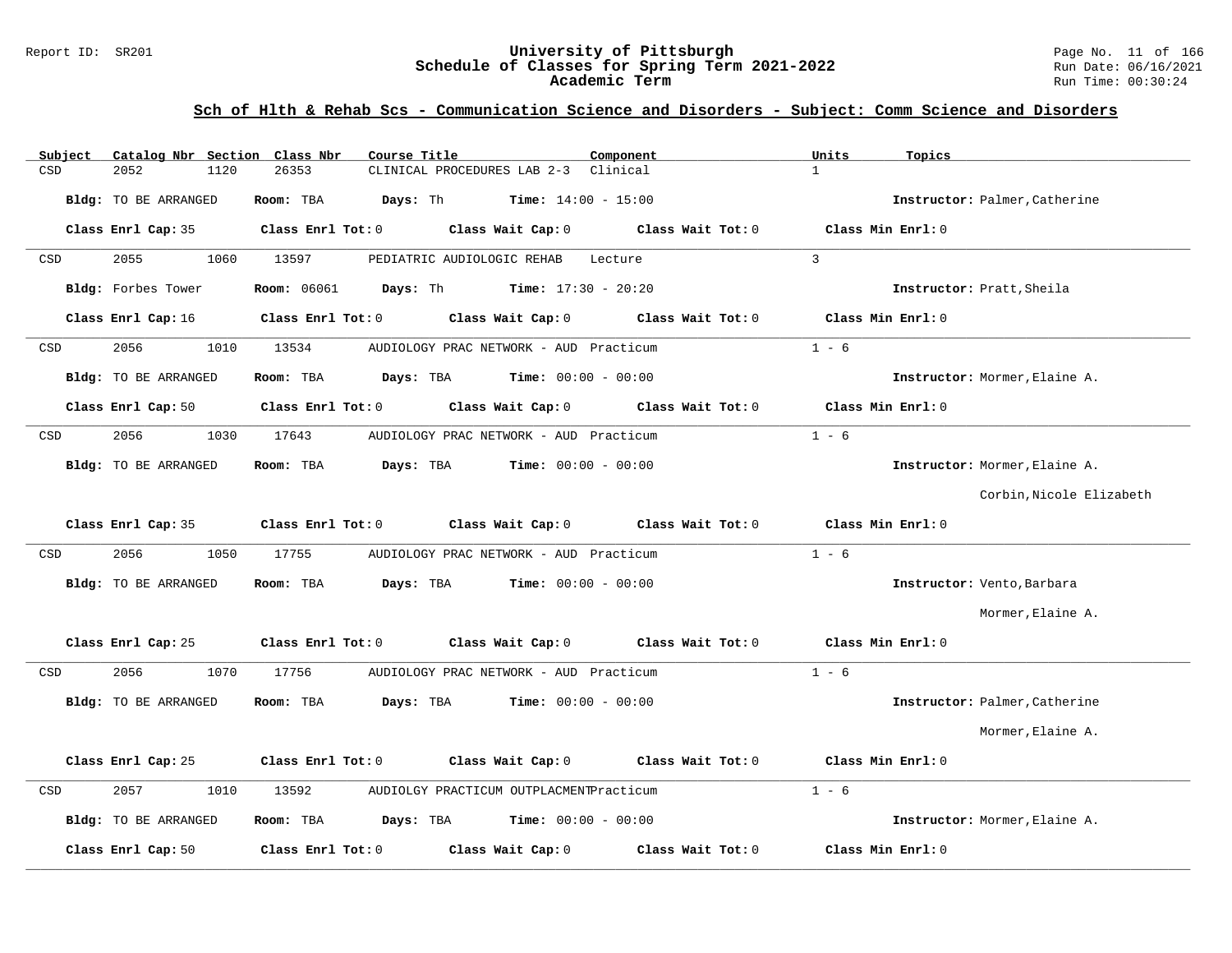| CSD | 2057                                                                       | 1020<br>27322       |                       | AUDIOLGY PRACTICUM OUTPLACMENTPracticum |                                                                                                                                                                                                                                    | $1 - 6$           |                                           |
|-----|----------------------------------------------------------------------------|---------------------|-----------------------|-----------------------------------------|------------------------------------------------------------------------------------------------------------------------------------------------------------------------------------------------------------------------------------|-------------------|-------------------------------------------|
|     | Bldg: TO BE ARRANGED                                                       | Room: TBA           | Days: TBA             | <b>Time:</b> $00:00 - 00:00$            |                                                                                                                                                                                                                                    |                   | Instructor: Mormer, Elaine A.             |
|     | Class Enrl Cap: 35                                                         | Class Enrl Tot: 0   |                       | Class Wait Cap: 0                       | Class Wait Tot: 0                                                                                                                                                                                                                  | Class Min Enrl: 0 |                                           |
| CSD | 2060                                                                       | 1010<br>13528       | PROSEMINAR - MA       |                                         | Seminar                                                                                                                                                                                                                            | $\mathbf 0$       |                                           |
|     | Bldg: TO BE ARRANGED                                                       | Room: TBA           | Days: TBA             | Time: $00:00 - 00:00$                   |                                                                                                                                                                                                                                    |                   | Instructor: Cohn, Ellen R                 |
|     | Class Enrl Cap: 200                                                        | Class Enrl Tot: 0   |                       | Class Wait Cap: 0                       | Class Wait Tot: 0                                                                                                                                                                                                                  | Class Min Enrl: 0 |                                           |
| CSD | 2063                                                                       | 1030<br>18114       |                       | DVLPNG CLINCN-CLIENT COMNCTNS Lecture   |                                                                                                                                                                                                                                    | $\mathbf{1}$      |                                           |
|     | Bldg: TBA                                                                  | Room: TBA           | Days: M               | <b>Time:</b> $17:30 - 19:30$            |                                                                                                                                                                                                                                    |                   | Instructor: Cohn, Ellen R                 |
|     | Class Enrl Cap: 40<br>Room Characteristics: PeopleSoft - Scheduled (PS)(1) | Class Enrl Tot: 0   |                       | Class Wait Cap: 0                       | Class Wait Tot: 0                                                                                                                                                                                                                  | Class Min Enrl: 0 |                                           |
| CSD | 2065                                                                       | 1010<br>13530       | SLP NETWORK PRACTICUM |                                         | Practicum                                                                                                                                                                                                                          | $1 - 3$           |                                           |
|     | Bldg: TO BE ARRANGED                                                       | Room: TBA           | Days: TBA             | <b>Time:</b> $00:00 - 00:00$            |                                                                                                                                                                                                                                    |                   | Instructor: Coyle, James L.               |
|     |                                                                            |                     |                       |                                         |                                                                                                                                                                                                                                    |                   | Lundblom, Erin Elizabeth Gill             |
|     | Class Enrl Cap: 50                                                         | Class Enrl Tot: 0   |                       | Class Wait Cap: 0                       | Class Wait Tot: 0                                                                                                                                                                                                                  | Class Min Enrl: 0 |                                           |
|     |                                                                            |                     |                       |                                         | <b></b> This class has an additional fee. For more information go to <a <br="" href="http://www.registrar.pitt.edu">target="_blank"&gt;http://www.registrar.pitt.edu/</a> , and click on Faculty and Staff, then Course and Class. |                   |                                           |
| CSD | 2065                                                                       | 1020<br>17635       | SLP NETWORK PRACTICUM |                                         | Practicum                                                                                                                                                                                                                          | $1 - 3$           |                                           |
|     | <b>Bldg:</b> TO BE ARRANGED                                                | Room: TBA           | Days: TBA             | <b>Time:</b> $00:00 - 00:00$            |                                                                                                                                                                                                                                    |                   | Instructor: Lundblom, Erin Elizabeth Gill |
|     | Class Enrl Cap: 35                                                         | Class Enrl Tot: 0   |                       | Class Wait Cap: 0                       | Class Wait Tot: 0                                                                                                                                                                                                                  | Class Min Enrl: 0 |                                           |
|     |                                                                            |                     |                       |                                         | <b></b> This class has an additional fee. For more information go to <a <br="" href="http://www.registrar.pitt.edu">target="_blank"&gt;http://www.registrar.pitt.edu/</a> , and click on Faculty and Staff, then Course and Class. |                   |                                           |
| CSD | 2065                                                                       | 17757<br>1030       | SLP NETWORK PRACTICUM |                                         | Practicum                                                                                                                                                                                                                          | $1 - 3$           |                                           |
|     | Bldg: TO BE ARRANGED                                                       | Room: TBA           | Days: TBA             | <b>Time:</b> $00:00 - 00:00$            |                                                                                                                                                                                                                                    |                   | Instructor: Matthews, Christine Therese   |
|     |                                                                            |                     |                       |                                         |                                                                                                                                                                                                                                    |                   | Lundblom, Erin Elizabeth Gill             |
|     | Class Enrl Cap: 35                                                         | Class Enrl Tot: $0$ |                       | Class Wait Cap: 0                       | Class Wait $Tot: 0$                                                                                                                                                                                                                | Class Min Enrl: 0 |                                           |
|     |                                                                            |                     |                       |                                         | <b></b> This class has an additional fee. For more information go to <a <br="" href="http://www.registrar.pitt.edu">target="_blank"&gt;http://www.registrar.pitt.edu/</a> , and click on Faculty and Staff, then Course and Class. |                   |                                           |

**\_\_\_\_\_\_\_\_\_\_\_\_\_\_\_\_\_\_\_\_\_\_\_\_\_\_\_\_\_\_\_\_\_\_\_\_\_\_\_\_\_\_\_\_\_\_\_\_\_\_\_\_\_\_\_\_\_\_\_\_\_\_\_\_\_\_\_\_\_\_\_\_\_\_\_\_\_\_\_\_\_\_\_\_\_\_\_\_\_\_\_\_\_\_\_\_\_\_\_\_\_\_\_\_\_\_\_\_\_\_\_\_\_\_\_\_\_\_\_\_\_\_\_\_\_\_\_\_\_\_\_\_\_\_\_\_\_\_\_\_\_\_\_\_\_\_\_\_\_\_\_\_\_\_\_\_**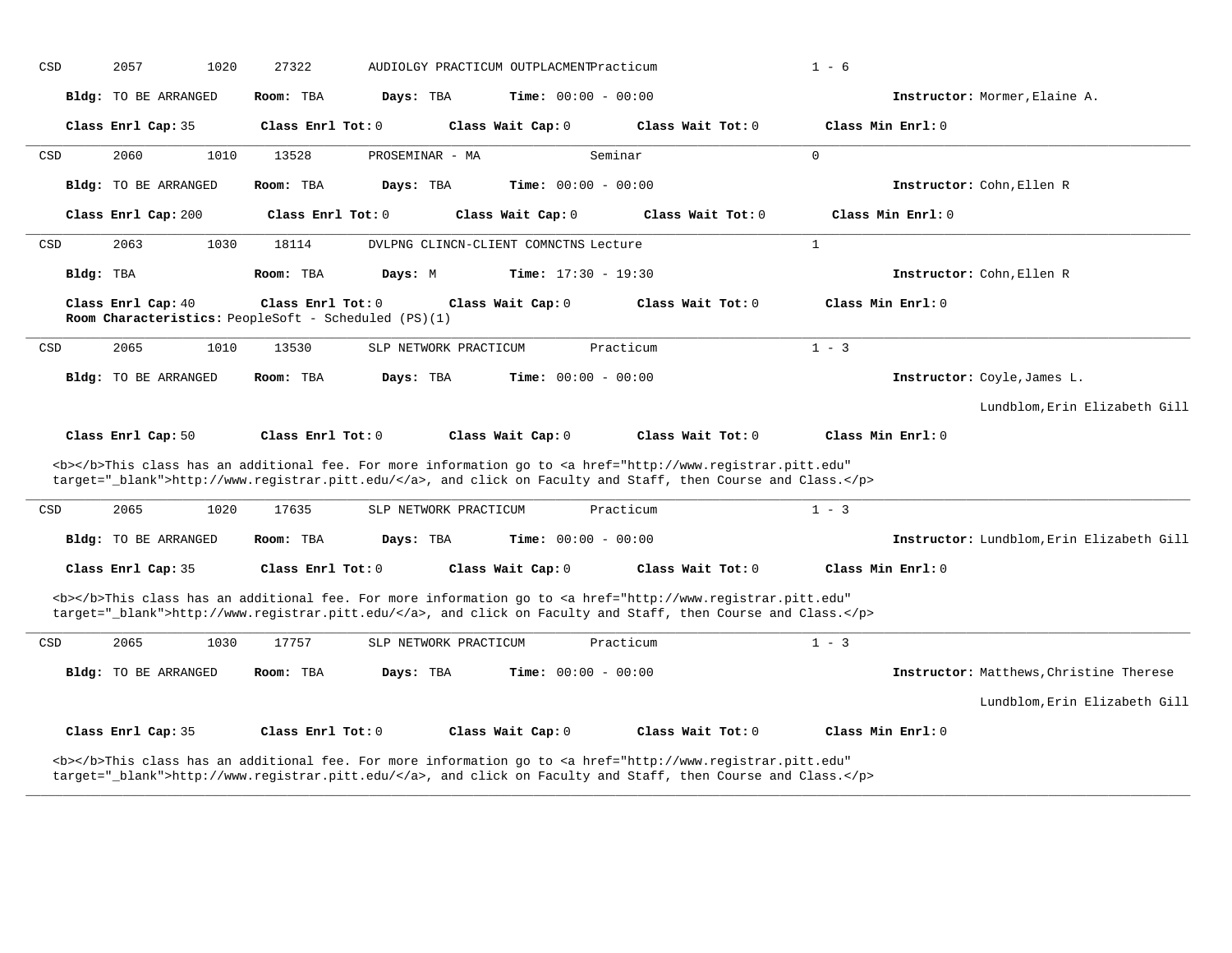### Report ID: SR201 **University of Pittsburgh** Page No. 13 of 166 **Schedule of Classes for Spring Term 2021-2022** Run Date: 06/16/2021 **Academic Term** Run Time: 00:30:24

| Subject<br>Catalog Nbr Section Class Nbr | Course Title                                                                                                                                                                                                                       | Units<br>Component           | Topics                                    |
|------------------------------------------|------------------------------------------------------------------------------------------------------------------------------------------------------------------------------------------------------------------------------------|------------------------------|-------------------------------------------|
| CSD<br>2065<br>1050                      | 17758<br>SLP NETWORK PRACTICUM                                                                                                                                                                                                     | $1 - 3$<br>Practicum         |                                           |
| Bldg: TO BE ARRANGED                     | Room: TBA<br>Days: TBA                                                                                                                                                                                                             | <b>Time:</b> $00:00 - 00:00$ | Instructor: Fredericks, Geoffrey V        |
|                                          |                                                                                                                                                                                                                                    |                              | Lundblom, Erin Elizabeth Gill             |
| Class Enrl Cap: 35                       | Class Enrl Tot: $0$<br>Class Wait Cap: 0                                                                                                                                                                                           | Class Wait Tot: 0            | Class Min Enrl: 0                         |
|                                          | <b></b> This class has an additional fee. For more information go to <a <br="" href="http://www.registrar.pitt.edu">target="_blank"&gt;http://www.registrar.pitt.edu/</a> , and click on Faculty and Staff, then Course and Class. |                              |                                           |
| 2065<br>1070<br>CSD                      | 17759<br>SLP NETWORK PRACTICUM                                                                                                                                                                                                     | $1 - 3$<br>Practicum         |                                           |
| Bldg: TO BE ARRANGED                     | Room: TBA<br>Days: TBA                                                                                                                                                                                                             | <b>Time:</b> $00:00 - 00:00$ | Instructor: Metzler, Robin S              |
|                                          |                                                                                                                                                                                                                                    |                              | Lundblom, Erin Elizabeth Gill             |
| Class Enrl Cap: 35                       | Class Enrl Tot: 0<br>Class Wait Cap: 0                                                                                                                                                                                             | Class Wait Tot: 0            | Class Min Enrl: 0                         |
|                                          | <b></b> This class has an additional fee. For more information go to <a <br="" href="http://www.registrar.pitt.edu">target="_blank"&gt;http://www.registrar.pitt.edu/</a> , and click on Faculty and Staff, then Course and Class. |                              |                                           |
| 2065<br>1080<br>CSD                      | 23042<br>SLP NETWORK PRACTICUM                                                                                                                                                                                                     | $1 - 3$<br>Practicum         |                                           |
| Bldg: TO BE ARRANGED                     | Days: TBA<br>Room: TBA                                                                                                                                                                                                             | <b>Time:</b> $00:00 - 00:00$ | Instructor: Lundblom, Erin Elizabeth Gill |
| Class Enrl Cap: 35                       | Class Enrl Tot: $0$<br>Class Wait Cap: 0                                                                                                                                                                                           | Class Wait Tot: 0            | Class Min Enrl: 0                         |
|                                          | <b></b> This class has an additional fee. For more information go to <a <br="" href="http://www.registrar.pitt.edu">target="_blank"&gt;http://www.registrar.pitt.edu/</a> , and click on Faculty and Staff, then Course and Class. |                              |                                           |
| 2066<br>CSD<br>1010                      | 13536<br>SLP OUTPLACEMENT PRACTICUM                                                                                                                                                                                                | Practicum<br>$1 - 9$         |                                           |
| <b>Bldg:</b> TO BE ARRANGED              | Room: TBA<br>Days: TBA                                                                                                                                                                                                             | <b>Time:</b> $00:00 - 00:00$ | Instructor: Lundblom, Erin Elizabeth Gill |
| Class Enrl Cap: 60                       | Class Enrl Tot: 0<br>Class Wait Cap: 0                                                                                                                                                                                             | Class Wait Tot: 0            | Class Min Enrl: 0                         |
|                                          | <b></b> This class has an additional fee. For more information go to <a <br="" href="http://www.registrar.pitt.edu">target="_blank"&gt;http://www.registrar.pitt.edu/</a> , and click on Faculty and Staff, then Course and Class. |                              |                                           |
| 2066<br>1020<br>CSD                      | 27323<br>SLP OUTPLACEMENT PRACTICUM                                                                                                                                                                                                | $1 - 9$<br>Practicum         |                                           |
| Bldg: TO BE ARRANGED                     | Room: TBA<br>Days: TBA                                                                                                                                                                                                             | <b>Time:</b> $00:00 - 00:00$ | Instructor: Lundblom, Erin Elizabeth Gill |
| Class Enrl Cap: 35                       | Class Enrl Tot: $0$<br>Class Wait Cap: 0                                                                                                                                                                                           | Class Wait Tot: 0            | Class Min Enrl: 0                         |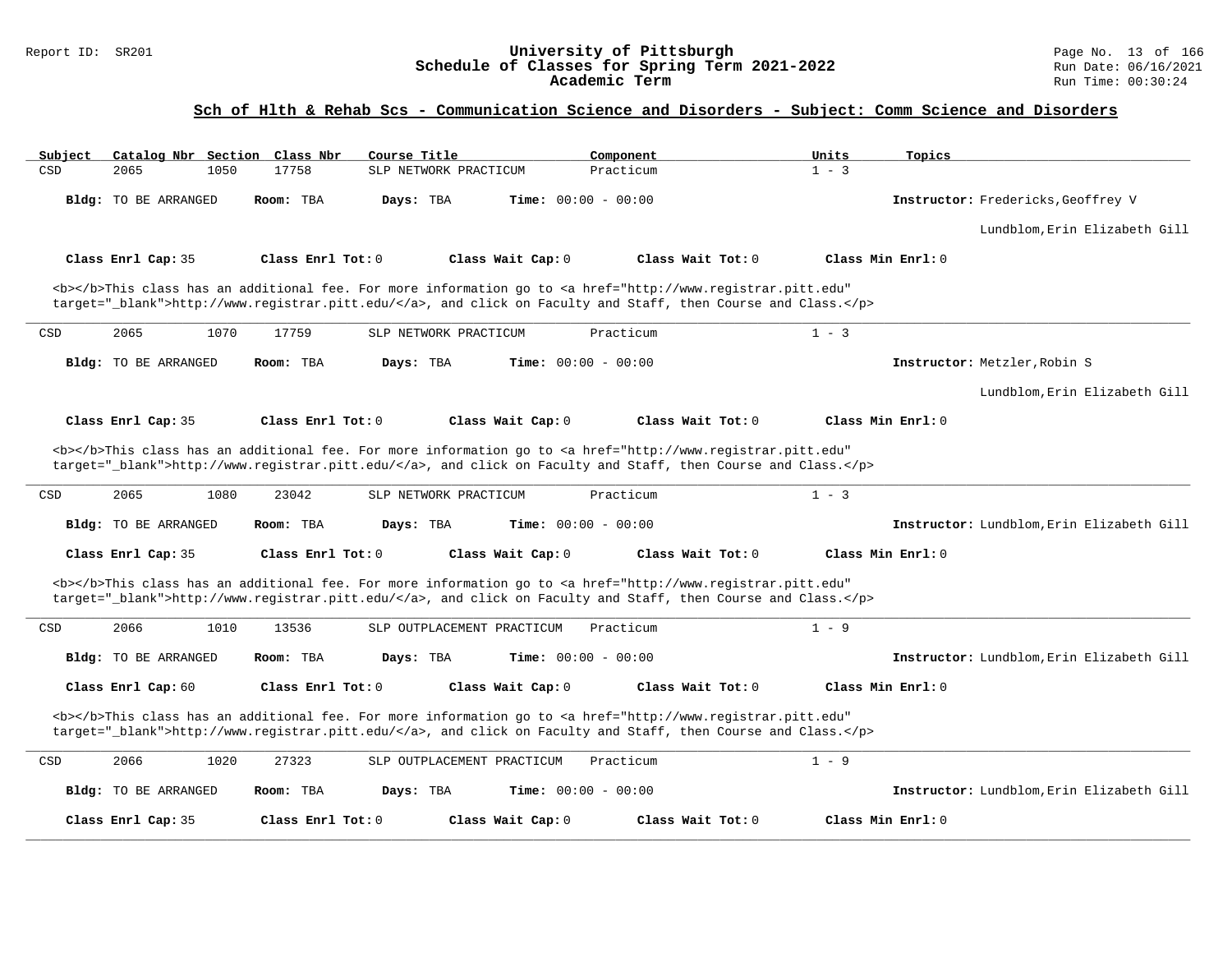### Report ID: SR201 **University of Pittsburgh** Page No. 14 of 166 **Schedule of Classes for Spring Term 2021-2022** Run Date: 06/16/2021 **Academic Term** Run Time: 00:30:24

| Subject   |                      |      | Catalog Nbr Section Class Nbr | Course Title                                         |                              | Component                                                                                                                                                                                                                          | Units          | Topics                                    |
|-----------|----------------------|------|-------------------------------|------------------------------------------------------|------------------------------|------------------------------------------------------------------------------------------------------------------------------------------------------------------------------------------------------------------------------------|----------------|-------------------------------------------|
| CSD       | 2067                 | 1010 | 13529                         | SPCH PRAC OUTPLACEMENT SCHOOLSPracticum              |                              |                                                                                                                                                                                                                                    | $1 - 6$        |                                           |
|           | Bldg: TO BE ARRANGED |      | Room: TBA                     | Days: TBA                                            | <b>Time:</b> $00:00 - 00:00$ |                                                                                                                                                                                                                                    |                | Instructor: Sustich, Linda M              |
|           | Class Enrl Cap: 60   |      | Class Enrl Tot: 0             |                                                      | Class Wait Cap: 0            | Class Wait Tot: 0                                                                                                                                                                                                                  |                | Class Min Enrl: 0                         |
|           |                      |      |                               |                                                      |                              | <b></b> This class has an additional fee. For more information go to <a <br="" href="http://www.registrar.pitt.edu">target="_blank"&gt;http://www.registrar.pitt.edu/</a> , and click on Faculty and Staff, then Course and Class. |                |                                           |
| CSD       | 2068                 | 1030 | 17760                         | SPEECH PRACTICUM NETWORK - AUDPracticum              |                              |                                                                                                                                                                                                                                    | $1 - 3$        |                                           |
|           | Bldg: TO BE ARRANGED |      | Room: TBA                     | Days: TBA                                            | <b>Time:</b> $00:00 - 00:00$ |                                                                                                                                                                                                                                    |                | Instructor: Sustich, Linda M              |
|           | Class Enrl Cap: 35   |      | Class Enrl Tot: 0             |                                                      | Class Wait Cap: 0            | Class Wait Tot: 0                                                                                                                                                                                                                  |                | Class Min Enrl: 0                         |
| CSD       | 2069                 | 1010 | 14728                         | SLP SUMMATIVE ASSMT PROJECT                          |                              | Seminar                                                                                                                                                                                                                            | $\mathbf{1}$   |                                           |
|           | Bldg: Forbes Tower   |      | <b>Room:</b> 06061            | Days: Tu                                             | <b>Time:</b> $17:30 - 18:50$ |                                                                                                                                                                                                                                    |                | Instructor: Cohn, Ellen R                 |
|           | Class Enrl Cap: 16   |      | Class Enrl Tot: 0             |                                                      | Class Wait Cap: 0            | Class Wait Tot: 0                                                                                                                                                                                                                  |                | Class Min Enrl: 0                         |
| CSD       | 2069                 | 1030 | 18084                         | SLP SUMMATIVE ASSMT PROJECT                          |                              | Seminar                                                                                                                                                                                                                            | $\mathbf{1}$   |                                           |
|           | Bldg: Forbes Tower   |      | <b>Room:</b> 06061            | Days: Tu                                             | <b>Time:</b> $19:00 - 20:20$ |                                                                                                                                                                                                                                    |                | Instructor: Cohn, Ellen R                 |
|           | Class Enrl Cap: 16   |      | Class Enrl Tot: 0             |                                                      | Class Wait Cap: 0            | Class Wait Tot: 0                                                                                                                                                                                                                  |                | Class Min Enrl: 0                         |
| CSD       | 2072                 | 1010 | 26249                         | FLUENCY DISORDERS                                    |                              | Seminar                                                                                                                                                                                                                            | 3              |                                           |
|           | Bldg: Forbes Tower   |      | <b>Room:</b> 05068            | Days: Tu                                             | <b>Time:</b> $13:00 - 15:50$ |                                                                                                                                                                                                                                    |                | Instructor: Hampton Wray, Amanda Michelle |
|           | Class Enrl Cap: 50   |      | Class Enrl Tot: 0             |                                                      | Class Wait Cap: 0            | Class Wait Tot: 0                                                                                                                                                                                                                  |                | Class Min Enrl: 0                         |
| CSD       | 2073                 | 1060 | 26250                         | VOICE DISORDERS                                      |                              | Seminar                                                                                                                                                                                                                            | $\overline{3}$ |                                           |
| Bldg: TBA |                      |      | Room: TBA                     | Days: W                                              | <b>Time:</b> $17:30 - 20:20$ |                                                                                                                                                                                                                                    |                | Instructor: Helou, Leah Bernadette        |
|           | Class Enrl Cap: 45   |      | Class Enrl Tot: 0             | Room Characteristics: PeopleSoft - Scheduled (PS)(1) | Class Wait Cap: 0            | Class Wait Tot: 0                                                                                                                                                                                                                  |                | Class Min Enrl: 0                         |
| CSD       | 2083                 | 1015 | 27272                         | PROFESSIONAL ISSUES 2                                |                              | Lecture                                                                                                                                                                                                                            | $\mathbf{1}$   |                                           |
| Bldg: TBA |                      |      | Room: TBA                     | Days: M                                              | <b>Time:</b> $17:30 - 19:30$ |                                                                                                                                                                                                                                    |                | Instructor: Cohn, Ellen R                 |
|           | Class Enrl Cap: 45   |      | Class Enrl Tot: 0             | Room Characteristics: PeopleSoft - Scheduled (PS)(1) | Class Wait Cap: 0            | Class Wait Tot: 0                                                                                                                                                                                                                  |                | Class Min $Enrl: 0$                       |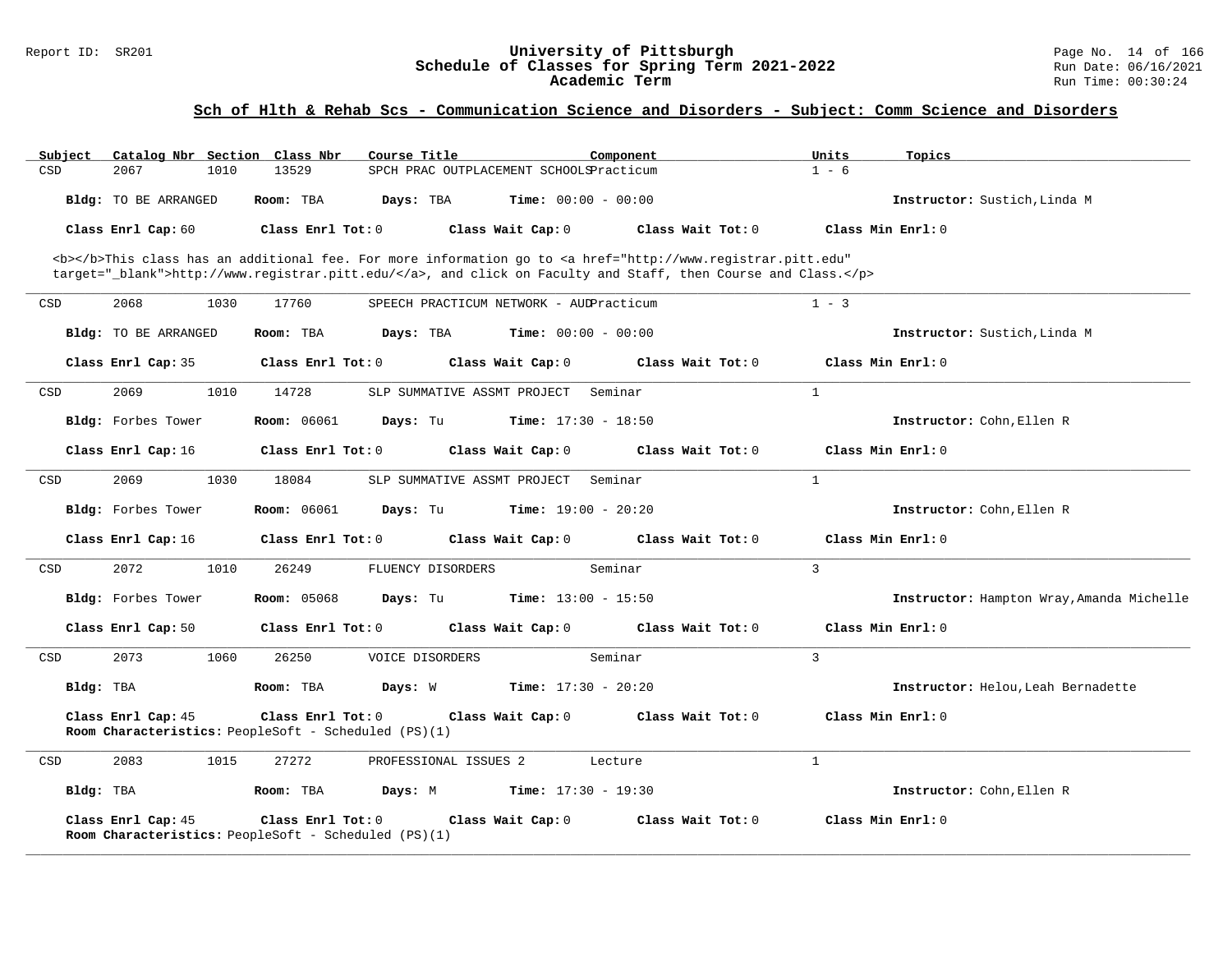### Report ID: SR201 **University of Pittsburgh** Page No. 15 of 166 **Schedule of Classes for Spring Term 2021-2022** Run Date: 06/16/2021 **Academic Term** Run Time: 00:30:24

| Catalog Nbr Section Class Nbr<br>Subject | Course Title                                                                                                        | Component                    | Units<br>Topics                           |
|------------------------------------------|---------------------------------------------------------------------------------------------------------------------|------------------------------|-------------------------------------------|
| CSD<br>2101<br>1010                      | 26251<br>STATCL METHODS CLINICAL RES 1 Lecture                                                                      | $\mathcal{L}$                |                                           |
| Bldg: TBA                                | Room: TBA<br>Days: W                                                                                                | <b>Time:</b> $17:30 - 20:20$ | Instructor: Stevans, Joel M               |
| Class Enrl Cap: 20                       | $Class$ $Enr1$ $Tot: 0$<br>Class Wait Cap: 0<br>Room Characteristics: PeopleSoft - Scheduled (PS)(1)                | Class Wait Tot: 0            | Class Min Enrl: 0                         |
| 2110<br>1060<br>CSD                      | 15508<br>NEUROSCIENCE OF COMMUNICATION Lecture                                                                      | 3                            |                                           |
| Bldg: Forbes Tower                       | <b>Room:</b> 06081<br>Days: Th                                                                                      | <b>Time:</b> $08:30 - 11:20$ | Instructor: Chandrasekaran, Bharath       |
| Class Enrl Cap: 20                       | Class Enrl Tot: 0<br>Class Wait Cap: 0                                                                              | Class Wait Tot: 0            | Class Min Enrl: 0                         |
| 2130<br>1010<br>CSD                      | 26029<br>NEUROGENIC LANG COGV COM DIS lLecture                                                                      | $\overline{3}$               |                                           |
| Bldg: TBA                                | Days: Tu<br>Room: TBA                                                                                               | <b>Time:</b> $17:00 - 19:50$ | Instructor: Eichhorn, Kimberly Ann        |
|                                          |                                                                                                                     |                              | Winans, Ronda Larue                       |
|                                          |                                                                                                                     |                              | Kimelman, Susan S                         |
| Class Enrl Cap: 40                       | Class Enrl Tot: $0$ Class Wait Cap: $0$ Class Wait Tot: $0$<br>Room Characteristics: PeopleSoft - Scheduled (PS)(1) |                              | Class Min Enrl: 0                         |
| 2162<br>1210<br>CSD                      | 28608<br>COUNSLNG STRATEGIES AUD & SLP Lecture                                                                      | 2                            |                                           |
| Bldg: TBA                                | Room: TBA<br>Days: M                                                                                                | <b>Time:</b> $17:30 - 19:20$ | Instructor: Evans, William Streicher      |
| Class Enrl Cap: 55                       | Class Enrl Tot: 0<br>Class Wait Cap: 0<br>Room Characteristics: PeopleSoft - Scheduled (PS)(1)                      | Class Wait Tot: 0            | Class Min Enrl: 0                         |
| 2250<br>1030<br>CSD                      | 26252<br>CHILD LANGUAGE DISORDERS 2                                                                                 | $\overline{3}$<br>Lecture    |                                           |
| Bldg: TBA                                | Room: TBA<br>Days: Th                                                                                               | <b>Time:</b> $17:30 - 20:20$ | Instructor: Lundblom, Erin Elizabeth Gill |
| Class Enrl Cap: 75                       | Class Enrl Tot: 0<br>Class Wait Cap: 0<br>Room Characteristics: PeopleSoft - Scheduled (PS)(1)                      | Class Wait Tot: 0            | Class Min Enrl: 0                         |
| 2252<br>1210<br>CSD                      | 28607<br>ADV PHYSIOLOGICAL ASSESSMENT Seminar                                                                       | 3                            |                                           |
| Bldg: TO BE ARRANGED                     | Room: TBA<br>Days: Th                                                                                               | <b>Time:</b> $17:30 - 20:20$ | Instructor: Haley, Elizabeth G            |
| Class Enrl Cap: 20                       | Class Enrl Tot: 0<br>Class Wait Cap: 0                                                                              | Class Wait Tot: 0            | Class Min Enrl: 0                         |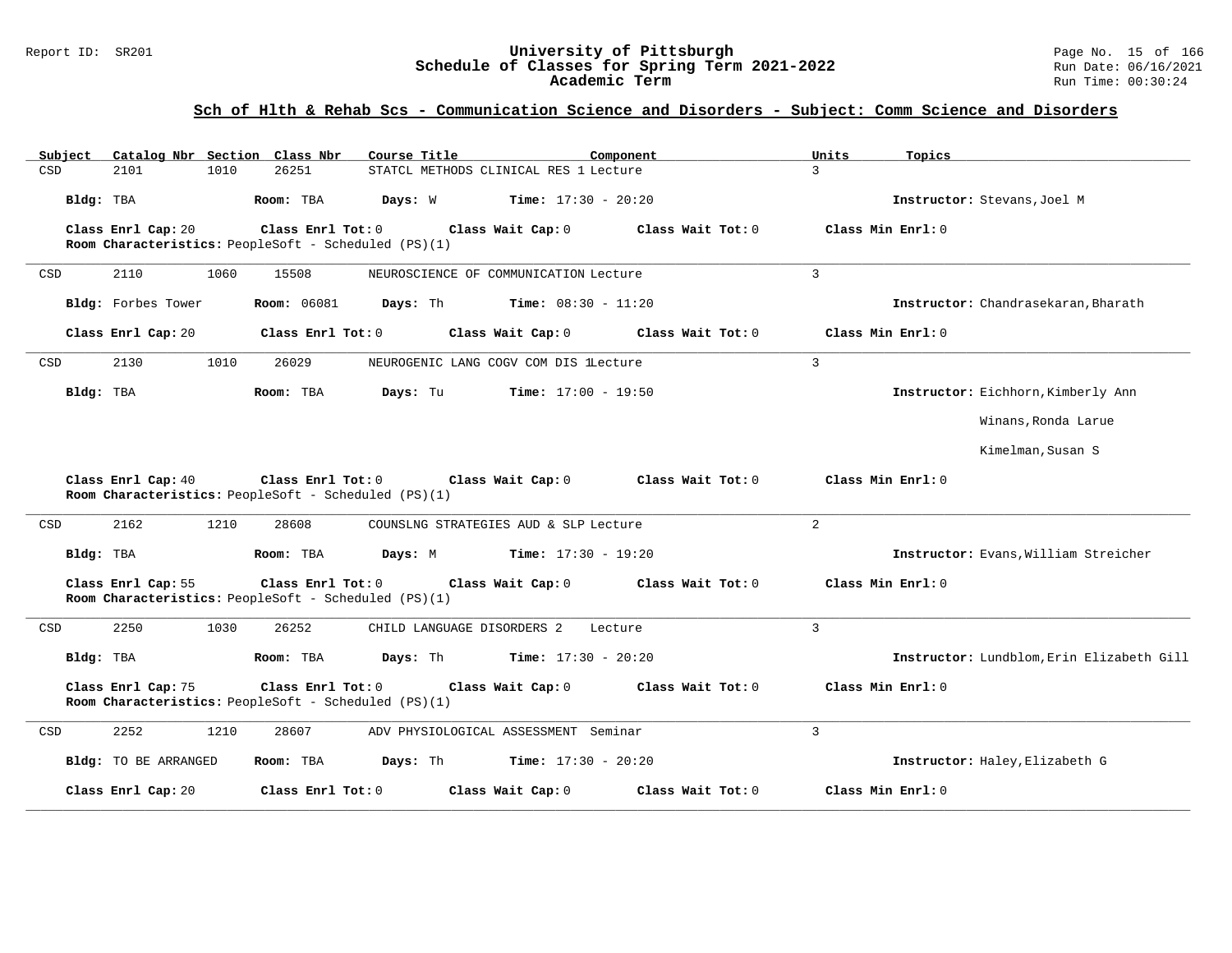### Report ID: SR201 **University of Pittsburgh** Page No. 16 of 166 **Schedule of Classes for Spring Term 2021-2022** Run Date: 06/16/2021 **Academic Term** Run Time: 00:30:24

| Catalog Nbr Section Class Nbr<br>Subject | Course Title<br>Component                                                                       | Units<br>Topics               |
|------------------------------------------|-------------------------------------------------------------------------------------------------|-------------------------------|
| 1010<br>CSD<br>2451                      | 23782<br>AUDIOLOGY MASTERS COMPREHNSV Seminar                                                   | $\mathbf{1}$                  |
| Bldg: TO BE ARRANGED                     | Room: TBA $Days:$ TBA $Time: 00:00 - 00:00$                                                     | Instructor: Palmer, Catherine |
| Class Enrl Cap: 20                       | Class Enrl Tot: $0$ Class Wait Cap: $0$ Class Wait Tot: $0$ Class Min Enrl: $0$                 |                               |
| 2456 7<br>CSD                            | 1050 18387<br>SPEECH PERCEPTION - LIFESPAN Seminar                                              | $\overline{3}$                |
| Bldg: Forbes Tower                       | <b>Room:</b> 05047 <b>Days:</b> Th <b>Time:</b> $12:00 - 14:55$                                 | Instructor: Pratt, Sheila     |
|                                          | Class Enrl Cap: 20 Class Enrl Tot: 0 Class Wait Cap: 0 Class Wait Tot: 0 Class Min Enrl: 0      |                               |
| 2479<br>1010<br>CSD                      | 26027<br>SEM IN SPEECH-LANG PATHOLOGY Seminar                                                   | $1 - 3$                       |
| <b>Bldg:</b> TO BE ARRANGED              | Room: TBA $Days:$ TBA $Time: 00:00 - 00:00$                                                     | Instructor: Kimelman, Susan S |
|                                          | Class Enrl Cap: 16 (Class Enrl Tot: 0 (Class Wait Cap: 0 (Class Wait Tot: 0 (Class Min Enrl: 0) |                               |
| 2656<br>1010<br>CSD                      | 13648<br>ADV AUDLGY CLN PRACTICE-NTWRK Practicum                                                | $1 - 4$                       |
| Bldg: TO BE ARRANGED                     | Room: TBA $Days:$ TBA $Time: 00:00 - 00:00$                                                     | Instructor: Mormer, Elaine A. |
|                                          | Class Enrl Cap: 25 Class Enrl Tot: 0 Class Wait Cap: 0 Class Wait Tot: 0 Class Min Enrl: 0      |                               |
| 2657<br>CSD                              | 1030 17762 ADVANCED CLINICAL SEMINAR 3-3 Clinical                                               | $\mathbf{1}$                  |
| Bldg: Forbes Tower                       | <b>Room:</b> 06010 <b>Days:</b> Th <b>Time:</b> 10:30 - 11:25                                   | Instructor: Vento, Barbara    |
|                                          | Class Enrl Cap: 24 Class Enrl Tot: 0 Class Wait Cap: 0 Class Wait Tot: 0 Class Min Enrl: 0      |                               |
| 2658<br>1030<br>CSD                      | 17761 ADVANCED CLINICAL SEMINAR 4-3 Clinical                                                    | $\overline{1}$                |
| Bldg: WEB Based Class                    | Room: TBA $Days:$ TBA $Time: 00:00 - 00:00$                                                     | Instructor: Vento, Barbara    |
| Class Enrl Cap: 35<br>Attributes: Online | Class Enrl Tot: 0 Class Wait Cap: 0 Class Wait Tot: 0                                           | Class Min Enrl: 0             |
| 2659<br>1010<br>CSD                      | 13632<br>AUDIOLOGY EXTERNSHIP 1nternship                                                        | $1 - 9$                       |
| Bldg: TO BE ARRANGED                     | Room: TBA $Days:$ TBA $Time: 00:00 - 00:00$                                                     | Instructor: Vento, Barbara    |
| Class Enrl Cap: 35                       | Class Enrl Tot: $0$ Class Wait Cap: $0$ Class Wait Tot: $0$                                     | Class Min Enrl: 0             |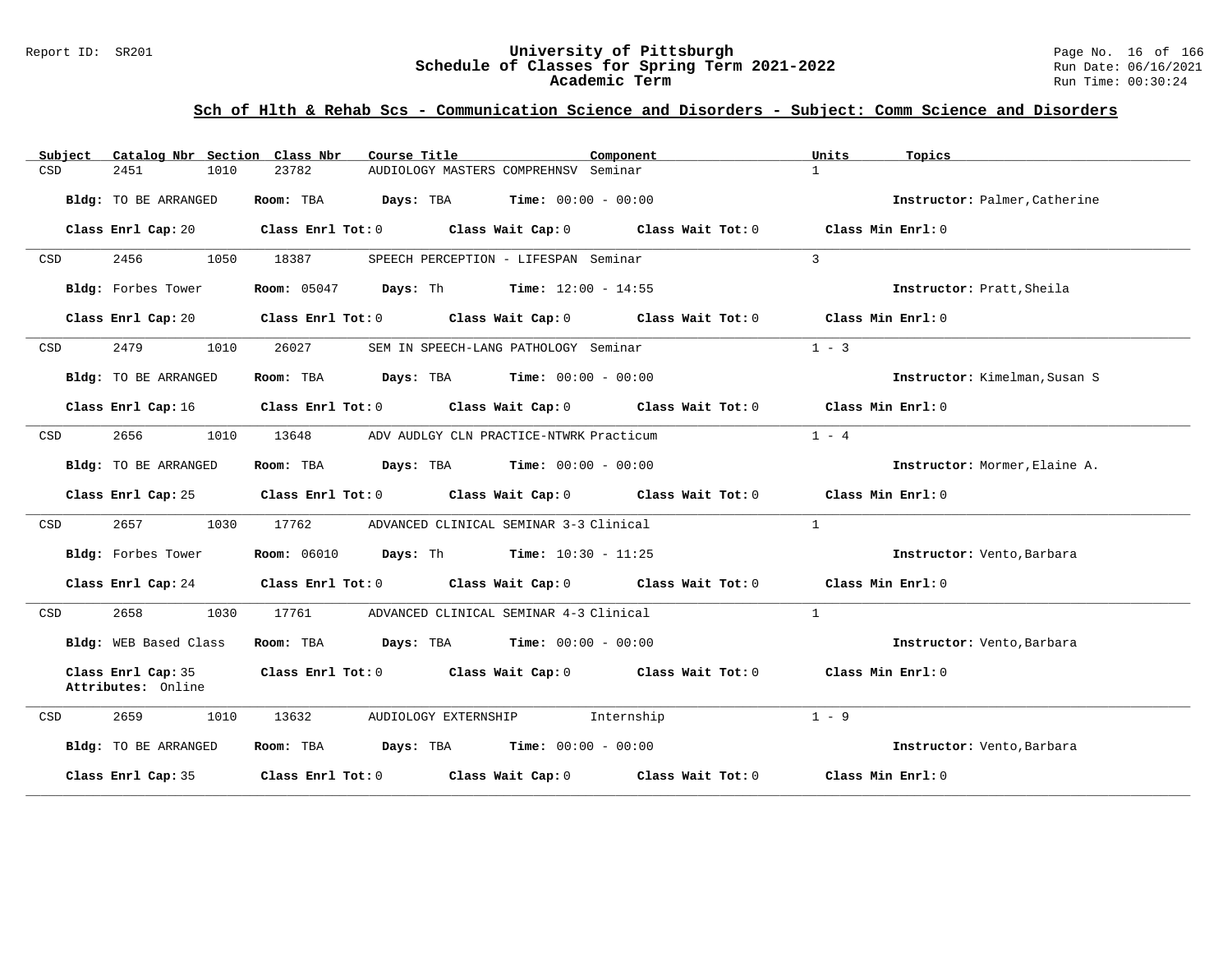#### Report ID: SR201 **University of Pittsburgh** Page No. 17 of 166 **Schedule of Classes for Spring Term 2021-2022** Run Date: 06/16/2021 **Academic Term** Run Time: 00:30:24

| Subject                                                                                                         | Catalog Nbr Section Class Nbr | Course Title                                | Component                                                                                           | Units<br>Topics                      |
|-----------------------------------------------------------------------------------------------------------------|-------------------------------|---------------------------------------------|-----------------------------------------------------------------------------------------------------|--------------------------------------|
| CSD                                                                                                             | 2902<br>1040                  | 13771<br>DIRECTED STUDY                     | Directed Studies                                                                                    | $1 - 9$                              |
|                                                                                                                 | Bldg: TO BE ARRANGED          | Room: TBA $Days:$ TBA $Time: 00:00 - 00:00$ |                                                                                                     | Instructor: Palmer, Catherine        |
|                                                                                                                 |                               |                                             | Class Enrl Cap: 35 Class Enrl Tot: 0 Class Wait Cap: 0 Class Wait Tot: 0 Class Min Enrl: 0          |                                      |
| CSD and the control of the control of the control of the control of the control of the control of the control o | 2902 1050 13772               | DIRECTED STUDY                              | Directed Studies                                                                                    | $1 - 9$                              |
|                                                                                                                 | Bldg: TO BE ARRANGED          | Room: TBA $Days:$ TBA $Time: 00:00 - 00:00$ |                                                                                                     | Instructor: Pratt, Sheila            |
|                                                                                                                 |                               |                                             | Class Enrl Cap: 35 Class Enrl Tot: 0 Class Wait Cap: 0 Class Wait Tot: 0 Class Min Enrl: 0          |                                      |
| <b>CSD</b>                                                                                                      | 2902                          | 1060 13773<br>DIRECTED STUDY                | Directed Studies                                                                                    | $1 - 9$                              |
|                                                                                                                 | Bldg: TO BE ARRANGED          | Room: TBA $Days:$ TBA $Time: 00:00 - 00:00$ |                                                                                                     | Instructor: Kimelman, Susan S        |
|                                                                                                                 |                               |                                             | Class Enrl Cap: 35 $\qquad$ Class Enrl Tot: 0 $\qquad$ Class Wait Cap: 0 $\qquad$ Class Wait Tot: 0 | Class Min Enrl: 0                    |
|                                                                                                                 | CSD 2902 1070 13774           |                                             | DIRECTED STUDY Directed Studies                                                                     | $1 - 9$                              |
|                                                                                                                 | Bldg: TO BE ARRANGED          | Room: TBA $Days:$ TBA $Time: 00:00 - 00:00$ |                                                                                                     | Instructor: Duff, Dawna Margaret     |
|                                                                                                                 |                               |                                             | Class Enrl Cap: 35 Class Enrl Tot: 0 Class Wait Cap: 0 Class Wait Tot: 0 Class Min Enrl: 0          |                                      |
|                                                                                                                 | CSD 2902 1080 13775           | DIRECTED STUDY                              | Directed Studies                                                                                    | $1 - 9$                              |
|                                                                                                                 | Bldg: TO BE ARRANGED          | Room: TBA $Days: TBA$ Time: $00:00 - 00:00$ |                                                                                                     | Instructor: Vento, Barbara           |
|                                                                                                                 |                               |                                             | Class Enrl Cap: 35 Class Enrl Tot: 0 Class Wait Cap: 0 Class Wait Tot: 0 Class Min Enrl: 0          |                                      |
| CSD                                                                                                             | 2902<br>1100                  | 13776                                       | DIRECTED STUDY Directed Studies                                                                     | $1 - 9$                              |
|                                                                                                                 | Bldg: TO BE ARRANGED          | Room: TBA $Days:$ TBA $Time: 00:00 - 00:00$ |                                                                                                     | Instructor: Evans, William Streicher |
|                                                                                                                 |                               |                                             | Class Enrl Cap: 35 Class Enrl Tot: 0 Class Wait Cap: 0 Class Wait Tot: 0 Class Min Enrl: 0          |                                      |
| CSD <sub>c</sub>                                                                                                | 2902 1110 14072               |                                             | DIRECTED STUDY Directed Studies                                                                     | $1 - 9$                              |
|                                                                                                                 | Bldg: TO BE ARRANGED          | Room: TBA $Days:$ TBA $Time: 00:00 - 00:00$ |                                                                                                     | Instructor: Corbin, Nicole Elizabeth |
|                                                                                                                 |                               |                                             | Class Enrl Cap: 35 Class Enrl Tot: 0 Class Wait Cap: 0 Class Wait Tot: 0 Class Min Enrl: 0          |                                      |
| CSD                                                                                                             | 2902<br>1120                  | 14073                                       | DIRECTED STUDY Directed Studies                                                                     | $1 - 9$                              |
|                                                                                                                 | Bldg: TO BE ARRANGED          | Room: TBA $Days:$ TBA $Time: 00:00 - 00:00$ |                                                                                                     | Instructor: Coyle, James L.          |
|                                                                                                                 |                               |                                             | Class Enrl Cap: 35 $\,$ Class Enrl Tot: 0 $\,$ Class Wait Cap: 0 $\,$ Class Wait Tot: 0 $\,$        | Class Min Enrl: 0                    |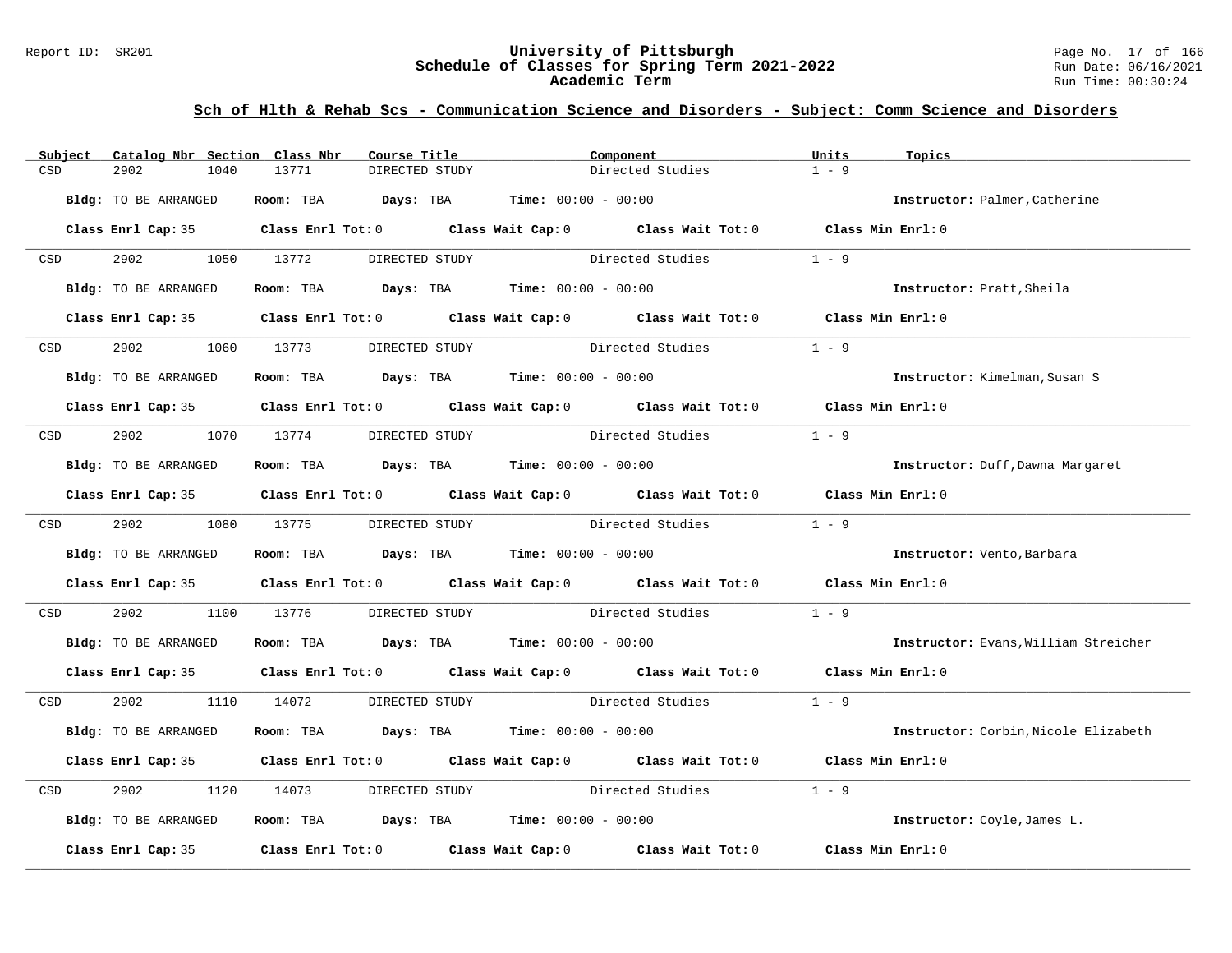| CSD |                  | 2902<br>1140         | 14074<br>DIRECTED STUDY                                                                    | Directed Studies | $1 - 9$ |                                           |
|-----|------------------|----------------------|--------------------------------------------------------------------------------------------|------------------|---------|-------------------------------------------|
|     |                  | Bldg: TO BE ARRANGED | Room: TBA $Days:$ TBA $Time: 00:00 - 00:00$                                                |                  |         | Instructor: Rousseau, Bernard             |
|     |                  |                      | Class Enrl Cap: 35 Class Enrl Tot: 0 Class Wait Cap: 0 Class Wait Tot: 0 Class Min Enrl: 0 |                  |         |                                           |
|     |                  |                      | CSD 2902 1150 16878 DIRECTED STUDY Directed Studies 1 - 9                                  |                  |         |                                           |
|     |                  | Bldg: TO BE ARRANGED | Room: TBA $Days:$ TBA Time: $00:00 - 00:00$                                                |                  |         | Instructor: Messick, Cheryl K             |
|     |                  |                      | Class Enrl Cap: 35 Class Enrl Tot: 0 Class Wait Cap: 0 Class Wait Tot: 0 Class Min Enrl: 0 |                  |         |                                           |
|     |                  |                      | CSD 2902 1160 20843 DIRECTED STUDY Directed Studies 1 - 9                                  |                  |         |                                           |
|     |                  |                      | <b>Bldg:</b> TO BE ARRANGED <b>Room:</b> TBA <b>Days:</b> TBA <b>Time:</b> $00:00 - 00:00$ |                  |         | Instructor: Brown, Christopher A          |
|     |                  |                      | Class Enrl Cap: 35 Class Enrl Tot: 0 Class Wait Cap: 0 Class Wait Tot: 0 Class Min Enrl: 0 |                  |         |                                           |
|     |                  |                      | CSD 2902 1165 27265 DIRECTED STUDY                                                         | Directed Studies | $1 - 9$ |                                           |
|     |                  | Bldg: TO BE ARRANGED | Room: TBA $\rule{1em}{0.15mm}$ Days: TBA $\rule{1.5mm}{0.15mm}$ Time: $00:00 - 00:00$      |                  |         | Instructor: Chandrasekaran, Bharath       |
|     |                  |                      | Class Enrl Cap: 35 Class Enrl Tot: 0 Class Wait Cap: 0 Class Wait Tot: 0 Class Min Enrl: 0 |                  |         |                                           |
|     |                  |                      | CSD 2902 1170 28604 DIRECTED STUDY Directed Studies 1 - 9                                  |                  |         |                                           |
|     |                  | Bldg: TO BE ARRANGED | Room: TBA $\rule{1em}{0.15mm}$ Days: TBA Time: $00:00 - 00:00$                             |                  |         | Instructor: Staff                         |
|     |                  |                      | Class Enrl Cap: 35 Class Enrl Tot: 0 Class Wait Cap: 0 Class Wait Tot: 0 Class Min Enrl: 0 |                  |         |                                           |
|     | CSD <sub>c</sub> |                      | 2902 1175 28605 DIRECTED STUDY Directed Studies $1 - 9$                                    |                  |         |                                           |
|     |                  |                      | Bldg: TO BE ARRANGED Room: TBA Days: TBA Time: 00:00 - 00:00                               |                  |         | Instructor: Staff                         |
|     |                  |                      | Class Enrl Cap: 35 Class Enrl Tot: 0 Class Wait Cap: 0 Class Wait Tot: 0 Class Min Enrl: 0 |                  |         |                                           |
|     | CSD              |                      | 2902 1180 28606 DIRECTED STUDY Directed Studies                                            |                  | $1 - 9$ |                                           |
|     |                  |                      | Bldg: TO BE ARRANGED Room: TBA Days: TBA Time: 00:00 - 00:00                               |                  |         | Instructor: Staff                         |
|     |                  |                      | Class Enrl Cap: 35 Class Enrl Tot: 0 Class Wait Cap: 0 Class Wait Tot: 0 Class Min Enrl: 0 |                  |         |                                           |
|     |                  |                      | CSD 2970 1020 13777 TEACHING PRACTICUM Practicum                                           |                  | $1 - 3$ |                                           |
|     |                  | Bldg: TO BE ARRANGED | Room: TBA $Days:$ TBA $Time: 00:00 - 00:00$                                                |                  |         | Instructor: Hampton Wray, Amanda Michelle |
|     |                  |                      | Class Enrl Cap: 35 Class Enrl Tot: 0 Class Wait Cap: 0 Class Wait Tot: 0 Class Min Enrl: 0 |                  |         |                                           |
|     |                  |                      | CSD 2970 1040 13778 TEACHING PRACTICUM Practicum                                           |                  | $1 - 3$ |                                           |
|     |                  |                      | Bldg: TO BE ARRANGED Room: TBA Days: TBA Time: 00:00 - 00:00                               |                  |         | Instructor: Palmer, Catherine             |
|     |                  |                      | Class Enrl Cap: 35 Class Enrl Tot: 0 Class Wait Cap: 0 Class Wait Tot: 0 Class Min Enrl: 0 |                  |         |                                           |
|     |                  |                      |                                                                                            |                  |         |                                           |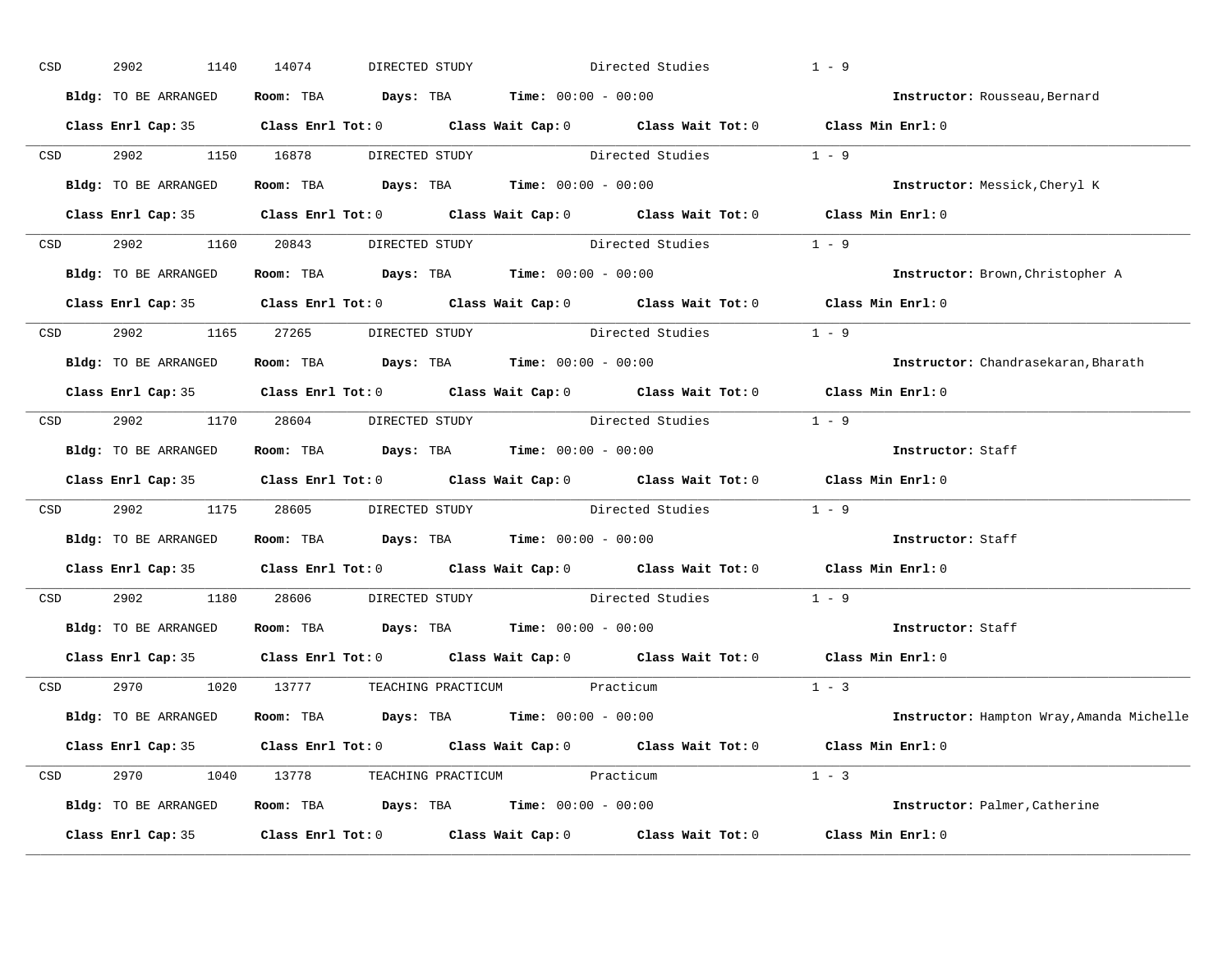#### Report ID: SR201 **University of Pittsburgh** Page No. 19 of 166 **Schedule of Classes for Spring Term 2021-2022** Run Date: 06/16/2021 **Academic Term** Run Time: 00:30:24

| Subject          | Catalog Nbr Section Class Nbr | Course Title                                                                                        |                                             | Component | Units<br>Topics                    |  |
|------------------|-------------------------------|-----------------------------------------------------------------------------------------------------|---------------------------------------------|-----------|------------------------------------|--|
| CSD              | 2970<br>1050                  | 13779                                                                                               | TEACHING PRACTICUM                          | Practicum | $1 - 3$                            |  |
|                  |                               |                                                                                                     |                                             |           |                                    |  |
|                  | Bldg: TO BE ARRANGED          | Room: TBA $Days:$ TBA $Time: 00:00 - 00:00$                                                         |                                             |           | Instructor: Pratt, Sheila          |  |
|                  |                               |                                                                                                     |                                             |           |                                    |  |
|                  |                               | Class Enrl Cap: 35 Class Enrl Tot: 0 Class Wait Cap: 0 Class Wait Tot: 0 Class Min Enrl: 0          |                                             |           |                                    |  |
| CSD              | 2970                          | 1060 13780                                                                                          | TEACHING PRACTICUM Practicum                |           | $1 - 3$                            |  |
|                  |                               |                                                                                                     |                                             |           |                                    |  |
|                  | Bldg: TO BE ARRANGED          |                                                                                                     | Room: TBA $Days:$ TBA $Time: 00:00 - 00:00$ |           | Instructor: Kimelman, Susan S      |  |
|                  |                               |                                                                                                     |                                             |           |                                    |  |
|                  |                               | Class Enrl Cap: 35 Class Enrl Tot: 0 Class Wait Cap: 0 Class Wait Tot: 0 Class Min Enrl: 0          |                                             |           |                                    |  |
|                  |                               |                                                                                                     |                                             |           |                                    |  |
| CSD              | 2970                          | 1070 13781                                                                                          | TEACHING PRACTICUM                          | Practicum | $1 - 3$                            |  |
|                  | Bldg: TO BE ARRANGED          | Room: TBA $Days:$ TBA $Time: 00:00 - 00:00$                                                         |                                             |           | Instructor: Duff, Dawna Margaret   |  |
|                  |                               |                                                                                                     |                                             |           |                                    |  |
|                  |                               | Class Enrl Cap: 35 Class Enrl Tot: 0 Class Wait Cap: 0 Class Wait Tot: 0 Class Min Enrl: 0          |                                             |           |                                    |  |
|                  |                               |                                                                                                     |                                             |           |                                    |  |
| CSD              | 2970 70                       | 1080 13782                                                                                          | TEACHING PRACTICUM Practicum                |           | $1 - 3$                            |  |
|                  |                               |                                                                                                     |                                             |           |                                    |  |
|                  | Bldg: TO BE ARRANGED          | Room: TBA $Days:$ TBA $Time: 00:00 - 00:00$                                                         |                                             |           | Instructor: Vento, Barbara         |  |
|                  |                               |                                                                                                     |                                             |           |                                    |  |
|                  |                               | Class Enrl Cap: 35 Class Enrl Tot: 0 Class Wait Cap: 0 Class Wait Tot: 0 Class Min Enrl: 0          |                                             |           |                                    |  |
| CSD <sub>c</sub> | 2970 70                       | 1100 13783                                                                                          | TEACHING PRACTICUM Practicum                |           | $1 - 3$                            |  |
|                  |                               |                                                                                                     |                                             |           |                                    |  |
|                  | Bldg: TO BE ARRANGED          | Room: TBA $Days:$ TBA $Time: 00:00 - 00:00$                                                         |                                             |           | Instructor: Coyle, James L.        |  |
|                  |                               |                                                                                                     |                                             |           |                                    |  |
|                  |                               | Class Enrl Cap: 35 Class Enrl Tot: 0 Class Wait Cap: 0 Class Wait Tot: 0                            |                                             |           | Class Min Enrl: 0                  |  |
|                  |                               |                                                                                                     |                                             |           |                                    |  |
| CSD              | 2970<br>1110                  | 14080                                                                                               | TEACHING PRACTICUM Practicum                |           | $1 - 3$                            |  |
|                  | Bldg: TO BE ARRANGED          | Room: TBA $Days:$ TBA $Time: 00:00 - 00:00$                                                         |                                             |           | Instructor: Rousseau, Bernard      |  |
|                  |                               |                                                                                                     |                                             |           |                                    |  |
|                  |                               | Class Enrl Cap: 35 Class Enrl Tot: 0 Class Wait Cap: 0 Class Wait Tot: 0 Class Min Enrl: 0          |                                             |           |                                    |  |
|                  |                               |                                                                                                     |                                             |           |                                    |  |
| <b>CSD</b>       | 2970                          | 1120 14081                                                                                          | TEACHING PRACTICUM Practicum                |           | $1 - 3$                            |  |
|                  |                               |                                                                                                     |                                             |           |                                    |  |
|                  | Bldg: TO BE ARRANGED          | Room: TBA $Days:$ TBA $Time: 00:00 - 00:00$                                                         |                                             |           | Instructor: Dickey, Michael Walsh  |  |
|                  |                               |                                                                                                     |                                             |           |                                    |  |
|                  |                               | Class Enrl Cap: 35 Class Enrl Tot: 0 Class Wait Cap: 0 Class Wait Tot: 0                            |                                             |           | Class Min Enrl: 0                  |  |
| CSD              | 2970<br>1130                  | 14082                                                                                               | TEACHING PRACTICUM Practicum                |           | $1 - 3$                            |  |
|                  |                               |                                                                                                     |                                             |           |                                    |  |
|                  | Bldg: TO BE ARRANGED          | Room: TBA $Days:$ TBA $Time: 00:00 - 00:00$                                                         |                                             |           | Instructor: Helou, Leah Bernadette |  |
|                  |                               |                                                                                                     |                                             |           |                                    |  |
|                  |                               | Class Enrl Cap: 35 $\qquad$ Class Enrl Tot: 0 $\qquad$ Class Wait Cap: 0 $\qquad$ Class Wait Tot: 0 |                                             |           | Class Min Enrl: 0                  |  |
|                  |                               |                                                                                                     |                                             |           |                                    |  |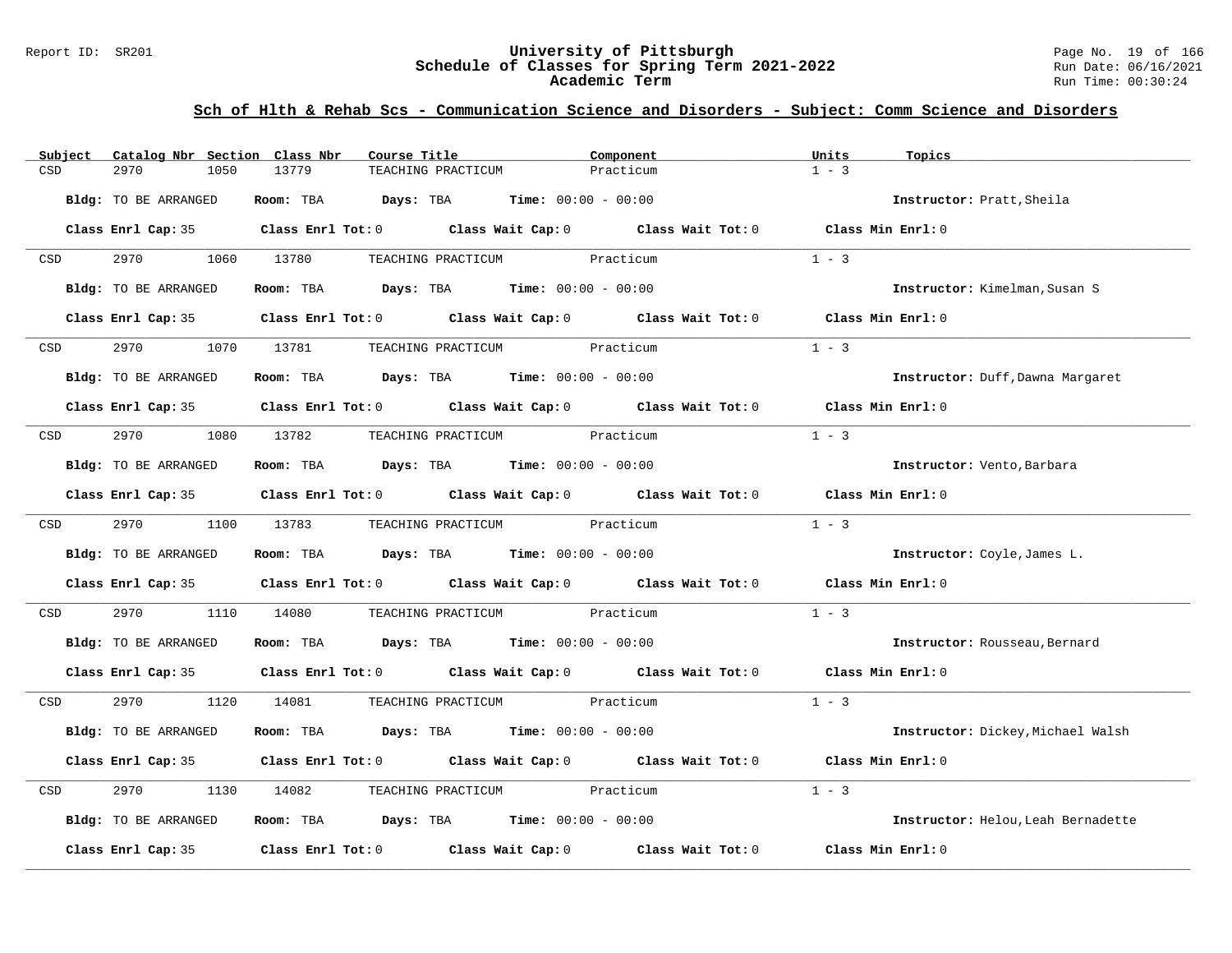| CSD |                  | 2970<br>1140         | 14083<br>TEACHING PRACTICUM                                                                         | Practicum | $1 - 3$                              |
|-----|------------------|----------------------|-----------------------------------------------------------------------------------------------------|-----------|--------------------------------------|
|     |                  | Bldg: TO BE ARRANGED | Room: TBA $Days:$ TBA $Time: 00:00 - 00:00$                                                         |           | Instructor: Hill, Katharine J.       |
|     |                  |                      | Class Enrl Cap: 35 Class Enrl Tot: 0 Class Wait Cap: 0 Class Wait Tot: 0 Class Min Enrl: 0          |           |                                      |
|     | CSD              | 2970 1150 20844      | TEACHING PRACTICUM Practicum                                                                        |           | $1 - 3$                              |
|     |                  | Bldg: TO BE ARRANGED | Room: TBA $Days:$ TBA $Time: 00:00 - 00:00$                                                         |           | Instructor: Brown, Christopher A     |
|     |                  |                      | Class Enrl Cap: 35 Class Enrl Tot: 0 Class Wait Cap: 0 Class Wait Tot: 0 Class Min Enrl: 0          |           |                                      |
|     |                  |                      | CSD 2971 1020 13784 RESEARCH PRACTICUM Practicum                                                    |           | $1 - 6$                              |
|     |                  | Bldg: TO BE ARRANGED | Room: TBA $Days:$ TBA $Time: 00:00 - 00:00$                                                         |           | Instructor: Vento, Barbara           |
|     |                  |                      | Class Enrl Cap: 35 $\qquad$ Class Enrl Tot: 0 $\qquad$ Class Wait Cap: 0 $\qquad$ Class Wait Tot: 0 |           | Class Min Enrl: 0                    |
|     | <b>CSD</b>       |                      | 2971 1040 13785 RESEARCH PRACTICUM Practicum                                                        |           | $1 - 6$                              |
|     |                  | Bldg: TO BE ARRANGED | Room: TBA $Days: TBA$ Time: $00:00 - 00:00$                                                         |           | Instructor: Palmer, Catherine        |
|     |                  |                      | Class Enrl Cap: 35 Class Enrl Tot: 0 Class Wait Cap: 0 Class Wait Tot: 0                            |           | Class Min Enrl: 0                    |
|     | CSD <sub>c</sub> |                      | 2971 1050 13786 RESEARCH PRACTICUM Practicum                                                        |           | $1 - 6$                              |
|     |                  | Bldg: TO BE ARRANGED | Room: TBA $Days:$ TBA $Time: 00:00 - 00:00$                                                         |           | Instructor: Pratt, Sheila            |
|     |                  |                      | Class Enrl Cap: 35 Class Enrl Tot: 0 Class Wait Cap: 0 Class Wait Tot: 0                            |           | Class Min Enrl: 0                    |
|     | CSD <sub>c</sub> |                      | 2971 1060 13787 RESEARCH PRACTICUM Practicum                                                        |           | $1 - 6$                              |
|     |                  | Bldg: TO BE ARRANGED | Room: TBA $Days:$ TBA $Time: 00:00 - 00:00$                                                         |           | Instructor: Kimelman, Susan S        |
|     |                  |                      | Class Enrl Cap: 35 Class Enrl Tot: 0 Class Wait Cap: 0 Class Wait Tot: 0                            |           | Class Min Enrl: 0                    |
|     | CSD              |                      | 2971 1070 13788 RESEARCH PRACTICUM Practicum                                                        |           | $1 - 6$                              |
|     |                  | Bldg: TO BE ARRANGED | Room: TBA $Days:$ TBA Time: $00:00 - 00:00$                                                         |           | Instructor: Duff, Dawna Margaret     |
|     |                  |                      | Class Enrl Cap: 35 Class Enrl Tot: 0 Class Wait Cap: 0 Class Wait Tot: 0                            |           | Class Min Enrl: 0                    |
|     |                  |                      | CSD 2971 1080 13789 RESEARCH PRACTICUM Practicum                                                    |           | $1 - 6$                              |
|     |                  | Bldg: TO BE ARRANGED | Room: TBA $Days:$ TBA $Time: 00:00 - 00:00$                                                         |           | Instructor: Helou, Leah Bernadette   |
|     |                  |                      | Class Enrl Cap: 35 Class Enrl Tot: 0 Class Wait Cap: 0 Class Wait Tot: 0 Class Min Enrl: 0          |           |                                      |
|     |                  |                      | CSD 2971 1100 13790 RESEARCH PRACTICUM Practicum                                                    |           | $1 - 6$                              |
|     |                  | Bldg: TO BE ARRANGED | Room: TBA $Days:$ TBA $Time: 00:00 - 00:00$                                                         |           | Instructor: Evans, William Streicher |
|     |                  | Class Enrl Cap: 35   | Class Enrl Tot: $0$ Class Wait Cap: $0$ Class Wait Tot: $0$                                         |           | Class Min Enrl: 0                    |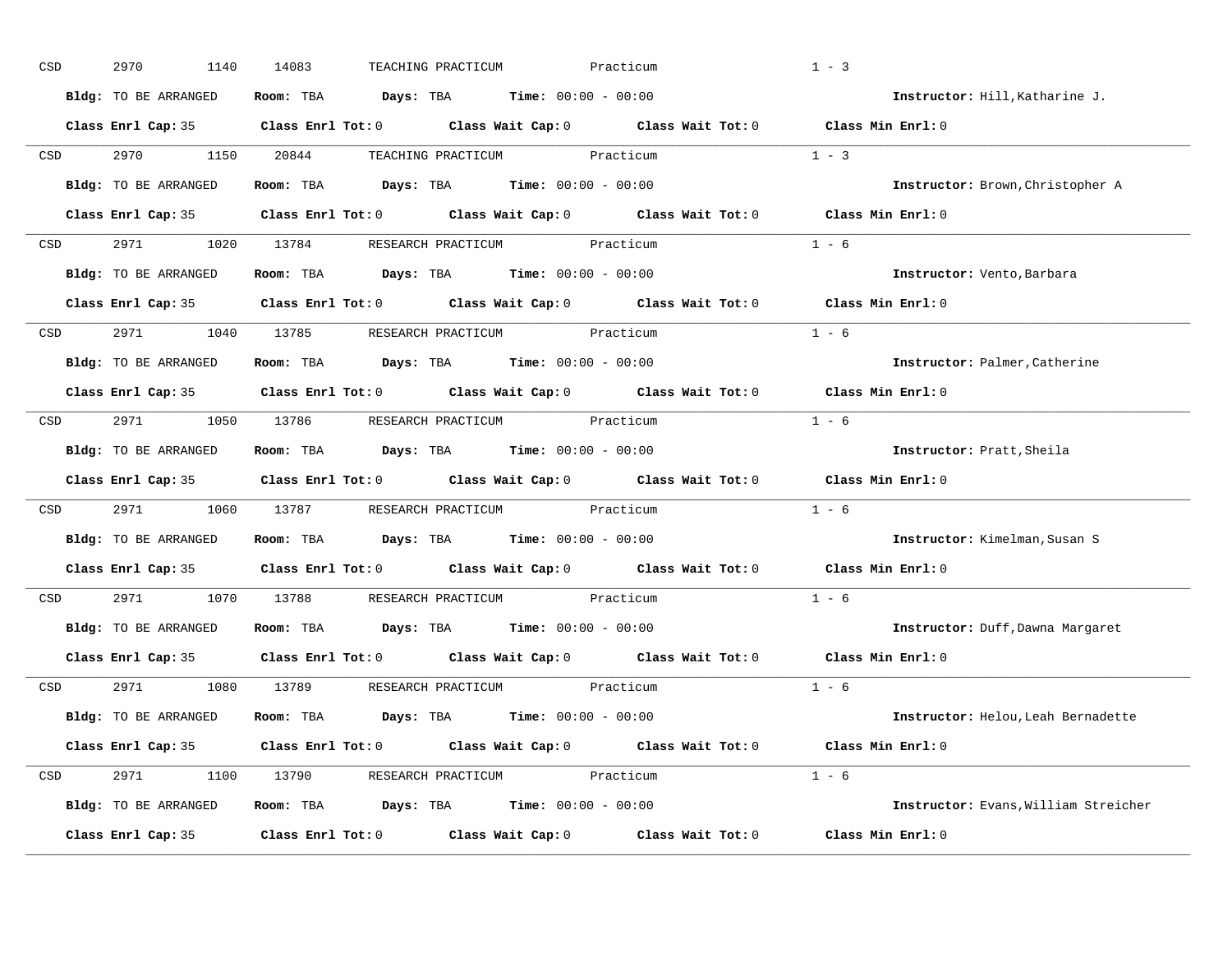#### Report ID: SR201 **University of Pittsburgh** Page No. 21 of 166 **Schedule of Classes for Spring Term 2021-2022** Run Date: 06/16/2021 **Academic Term** Run Time: 00:30:24

| Subject    | Catalog Nbr Section Class Nbr | Course Title                                                   | Component                                                                                                                                                                                                                     | Units<br>Topics                           |
|------------|-------------------------------|----------------------------------------------------------------|-------------------------------------------------------------------------------------------------------------------------------------------------------------------------------------------------------------------------------|-------------------------------------------|
| CSD        | 2971<br>1110                  | 14084<br>RESEARCH PRACTICUM                                    | Practicum                                                                                                                                                                                                                     | $1 - 6$                                   |
|            | <b>Bldg:</b> TO BE ARRANGED   | Room: TBA $Days:$ TBA $Time: 00:00 - 00:00$                    |                                                                                                                                                                                                                               | Instructor: Rousseau, Bernard             |
|            |                               |                                                                | Class Enrl Cap: 35 Class Enrl Tot: 0 Class Wait Cap: 0 Class Wait Tot: 0 Class Min Enrl: 0                                                                                                                                    |                                           |
| <b>CSD</b> | 2971 1120 14085               |                                                                | RESEARCH PRACTICUM Practicum                                                                                                                                                                                                  | $1 - 6$                                   |
|            | Bldg: TO BE ARRANGED          | Room: TBA $Days:$ TBA $Time: 00:00 - 00:00$                    |                                                                                                                                                                                                                               | Instructor: Dickey, Michael Walsh         |
|            |                               |                                                                | Class Enrl Cap: 35 Class Enrl Tot: 0 Class Wait Cap: 0 Class Wait Tot: 0 Class Min Enrl: 0                                                                                                                                    |                                           |
| CSD        | 2971<br>1130                  |                                                                |                                                                                                                                                                                                                               | $1 - 6$                                   |
|            | Bldg: TO BE ARRANGED          | Room: TBA $Days:$ TBA $Time: 00:00 - 00:00$                    |                                                                                                                                                                                                                               | Instructor: Hampton Wray, Amanda Michelle |
|            |                               |                                                                | Class Enrl Cap: 35 Class Enrl Tot: 0 Class Wait Cap: 0 Class Wait Tot: 0 Class Min Enrl: 0                                                                                                                                    |                                           |
| CSD        | 2971                          | 1140 14087                                                     | RESEARCH PRACTICUM Practicum                                                                                                                                                                                                  | $1 - 6$                                   |
|            | Bldg: TO BE ARRANGED          | Room: TBA $Days:$ TBA Time: $00:00 - 00:00$                    |                                                                                                                                                                                                                               | Instructor: Hill, Katharine J.            |
|            |                               |                                                                | Class Enrl Cap: 35 Class Enrl Tot: 0 Class Wait Cap: 0 Class Wait Tot: 0 Class Min Enrl: 0                                                                                                                                    |                                           |
| CSD        | 2971 2002                     | 1150 20845                                                     | RESEARCH PRACTICUM Practicum                                                                                                                                                                                                  | $1 - 6$                                   |
|            | Bldg: TO BE ARRANGED          | Room: TBA $\rule{1em}{0.15mm}$ Days: TBA Time: $00:00 - 00:00$ |                                                                                                                                                                                                                               | Instructor: Brown, Christopher A          |
|            |                               |                                                                | Class Enrl Cap: 20 Class Enrl Tot: 0 Class Wait Cap: 0 Class Wait Tot: 0 Class Min Enrl: 0                                                                                                                                    |                                           |
| CSD        | 2971<br>1170                  | 20846                                                          | RESEARCH PRACTICUM Practicum                                                                                                                                                                                                  | $1 - 6$                                   |
|            | Bldg: TO BE ARRANGED          | Room: TBA $Days:$ TBA $Time: 00:00 - 00:00$                    |                                                                                                                                                                                                                               | Instructor: Coyle, James L.               |
|            |                               |                                                                | Class Enrl Cap: 20 $\qquad$ Class Enrl Tot: 0 $\qquad$ Class Wait Cap: 0 $\qquad$ Class Wait Tot: 0 $\qquad$ Class Min Enrl: 0                                                                                                |                                           |
| CSD        | 2971<br>1180                  | 23152                                                          | RESEARCH PRACTICUM Practicum                                                                                                                                                                                                  | $1 - 6$                                   |
|            | Bldg: TO BE ARRANGED          | Room: TBA $Days:$ TBA $Time: 00:00 - 00:00$                    |                                                                                                                                                                                                                               | Instructor: Mormer, Elaine A.             |
|            |                               |                                                                | Class Enrl Cap: 35 Class Enrl Tot: 0 Class Wait Cap: 0 Class Wait Tot: 0 Class Min Enrl: 0                                                                                                                                    |                                           |
| CSD        | 2971<br>1185                  | 27267                                                          | RESEARCH PRACTICUM Practicum                                                                                                                                                                                                  | $1 - 6$                                   |
|            | Bldg: TO BE ARRANGED          | Room: TBA $Days:$ TBA $Time: 00:00 - 00:00$                    |                                                                                                                                                                                                                               | Instructor: Chandrasekaran, Bharath       |
|            |                               |                                                                | Class Enrl Cap: 35 $\,$ Class Enrl Tot: 0 $\,$ Class Wait Cap: 0 $\,$ Class Wait Tot: 0 $\,$ Class Enrl Tot: 0 $\,$ Class Enrl Tot: 0 $\,$ Class Enrl Tot: 0 $\,$ Class Enrl Tot: 0 $\,$ Class Enrl Tot: 0 $\,$ Class Enrl To | Class Min Enrl: 0                         |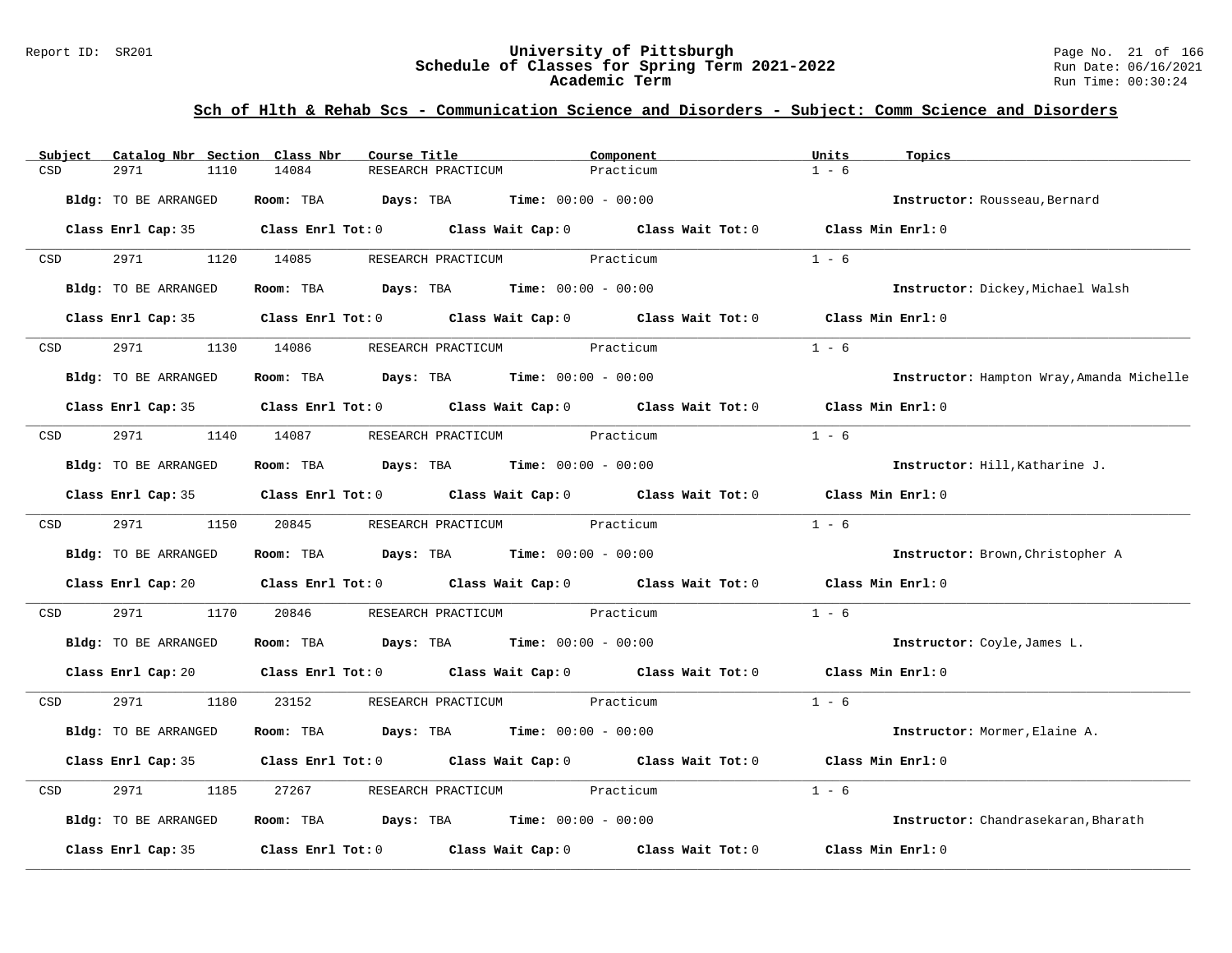| CSD |                                                                                                                 | 2971<br>1190         | 28603<br>RESEARCH PRACTICUM                                                                         | Practicum               |                         | $1 - 6$                              |
|-----|-----------------------------------------------------------------------------------------------------------------|----------------------|-----------------------------------------------------------------------------------------------------|-------------------------|-------------------------|--------------------------------------|
|     |                                                                                                                 | Bldg: TO BE ARRANGED | Room: TBA $Days:$ TBA $Time: 00:00 - 00:00$                                                         |                         |                         | Instructor: Corbin, Nicole Elizabeth |
|     |                                                                                                                 |                      | Class Enrl Cap: 35 Class Enrl Tot: 0 Class Wait Cap: 0 Class Wait Tot: 0 Class Min Enrl: 0          |                         |                         |                                      |
|     | CSD                                                                                                             | 2972                 | 1040 13791<br>EXAMINATION                                                                           |                         | Independent Study 1 - 3 |                                      |
|     |                                                                                                                 | Bldg: TO BE ARRANGED | Room: TBA $Days:$ TBA $Time: 00:00 - 00:00$                                                         |                         |                         | Instructor: Palmer, Catherine        |
|     |                                                                                                                 |                      | Class Enrl Cap: 35 Class Enrl Tot: 0 Class Wait Cap: 0 Class Wait Tot: 0 Class Min Enrl: 0          |                         |                         |                                      |
|     |                                                                                                                 |                      | CSD 2972 1060 13792 EXAMINATION                                                                     | Independent Study 1 - 3 |                         |                                      |
|     |                                                                                                                 | Bldg: TO BE ARRANGED | Room: TBA $Days:$ TBA $Time: 00:00 - 00:00$                                                         |                         |                         | Instructor: Kimelman, Susan S        |
|     |                                                                                                                 |                      | Class Enrl Cap: 35 Class Enrl Tot: 0 Class Wait Cap: 0 Class Wait Tot: 0 Class Min Enrl: 0          |                         |                         |                                      |
|     | CSD <sub>c</sub>                                                                                                |                      | 2972 1090 13793 EXAMINATION                                                                         |                         | Independent Study 1 - 3 |                                      |
|     |                                                                                                                 | Bldg: TO BE ARRANGED | Room: TBA $Days:$ TBA $Time: 00:00 - 00:00$                                                         |                         |                         | Instructor: Duff, Dawna Margaret     |
|     |                                                                                                                 |                      | Class Enrl Cap: 35 Class Enrl Tot: 0 Class Wait Cap: 0 Class Wait Tot: 0 Class Min Enrl: 0          |                         |                         |                                      |
|     | CSD                                                                                                             |                      | 2972 1100 13794 EXAMINATION                                                                         | Independent Study 1 - 3 |                         |                                      |
|     |                                                                                                                 | Bldg: TO BE ARRANGED | Room: TBA $Days:$ TBA $Time: 00:00 - 00:00$                                                         |                         |                         | Instructor: Evans, William Streicher |
|     |                                                                                                                 |                      | Class Enrl Cap: 35 Class Enrl Tot: 0 Class Wait Cap: 0 Class Wait Tot: 0 Class Min Enrl: 0          |                         |                         |                                      |
| CSD |                                                                                                                 |                      | 2972 1110 14088 EXAMINATION                                                                         | Independent Study 1 - 3 |                         |                                      |
|     |                                                                                                                 | Bldg: TO BE ARRANGED | Room: TBA $Days:$ TBA $Time: 00:00 - 00:00$                                                         |                         |                         | Instructor: Hill, Katharine J.       |
|     |                                                                                                                 |                      | Class Enrl Cap: 35 $\qquad$ Class Enrl Tot: 0 $\qquad$ Class Wait Cap: 0 $\qquad$ Class Wait Tot: 0 |                         |                         | Class Min Enrl: 0                    |
|     | CSD                                                                                                             | 2972 200             | 1120 14089<br>EXAMINATION                                                                           |                         | Independent Study       | $1 - 3$                              |
|     |                                                                                                                 | Bldg: TO BE ARRANGED | Room: TBA $Days:$ TBA $Time: 00:00 - 00:00$                                                         |                         |                         | Instructor: Dickey, Michael Walsh    |
|     |                                                                                                                 | Class Enrl Cap: 35   | Class Enrl Tot: $0$ Class Wait Cap: $0$ Class Wait Tot: $0$                                         |                         |                         | Class Min Enrl: 0                    |
|     |                                                                                                                 |                      | CSD 2972 1130 14090 EXAMINATION                                                                     |                         | Independent Study 1 - 3 |                                      |
|     |                                                                                                                 | Bldg: TO BE ARRANGED | Room: TBA $Days:$ TBA $Time: 00:00 - 00:00$                                                         |                         |                         | Instructor: Helou, Leah Bernadette   |
|     |                                                                                                                 |                      | Class Enrl Cap: 35 Class Enrl Tot: 0 Class Wait Cap: 0 Class Wait Tot: 0 Class Min Enrl: 0          |                         |                         |                                      |
|     | CSD and the control of the control of the control of the control of the control of the control of the control o |                      | 2972 1150 20847 EXAMINATION                                                                         | Independent Study 1 - 3 |                         |                                      |
|     |                                                                                                                 | Bldg: TO BE ARRANGED | Room: TBA $Days: TBA$ Time: $00:00 - 00:00$                                                         |                         |                         | Instructor: Coyle, James L.          |
|     |                                                                                                                 | Class Enrl Cap: 15   | $Class$ $Enrl$ $Tot: 0$ $Class$ $Wait$ $Cap: 0$ $Class$ $Wait$ $Tot: 0$                             |                         |                         | Class Min Enrl: 0                    |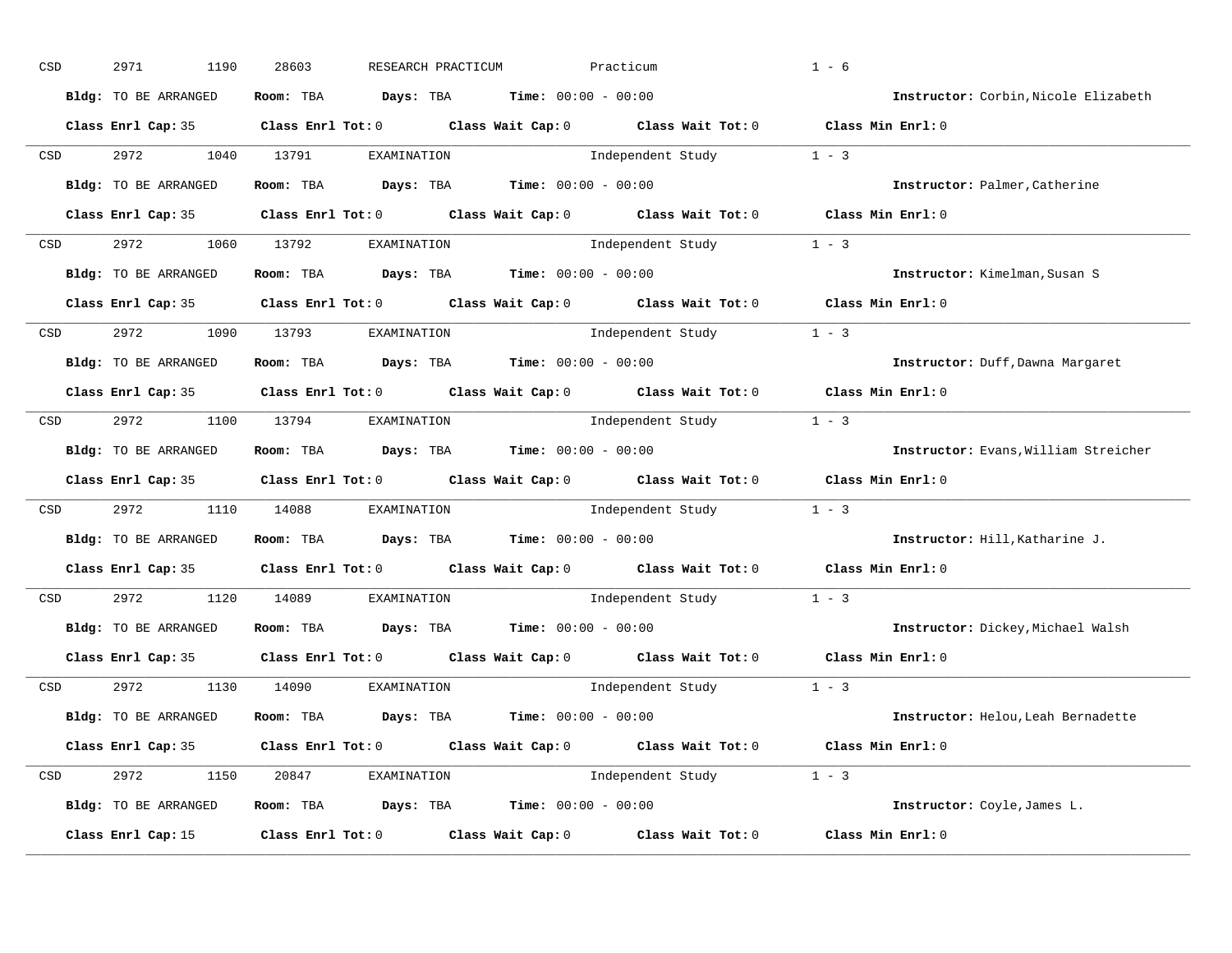#### Report ID: SR201 **University of Pittsburgh** Page No. 23 of 166 **Schedule of Classes for Spring Term 2021-2022** Run Date: 06/16/2021 **Academic Term** Run Time: 00:30:24

| Subject<br>Catalog Nbr Section Class Nbr | Course Title                                | Component                                                                                  | Units<br>Topics                  |
|------------------------------------------|---------------------------------------------|--------------------------------------------------------------------------------------------|----------------------------------|
| CSD<br>2972<br>1160                      | 25045<br><b>EXAMINATION</b>                 | Independent Study                                                                          | $1 - 3$                          |
| Bldg: TO BE ARRANGED                     | Room: TBA $Days:$ TBA $Time: 00:00 - 00:00$ |                                                                                            | Instructor: Rousseau, Bernard    |
|                                          |                                             | Class Enrl Cap: 35 Class Enrl Tot: 0 Class Wait Cap: 0 Class Wait Tot: 0 Class Min Enrl: 0 |                                  |
| 2973 1010 13531<br>CSD                   |                                             | PRACTICUM IN CLINC SUPERVISIONPracticum                                                    | $1 - 3$                          |
| Bldg: TO BE ARRANGED                     | Room: TBA $Days:$ TBA $Time: 00:00 - 00:00$ |                                                                                            | Instructor: Messick, Cheryl K    |
|                                          |                                             | Class Enrl Cap: 15 Class Enrl Tot: 0 Class Wait Cap: 0 Class Wait Tot: 0 Class Min Enrl: 0 |                                  |
| 2990<br>CSD                              |                                             | 1020 13795 INDEPENDENT STUDY Independent Study                                             | $1 - 9$                          |
| Bldg: TO BE ARRANGED                     | Room: TBA $Days:$ TBA $Time: 00:00 - 00:00$ |                                                                                            | Instructor: Rousseau, Bernard    |
|                                          |                                             | Class Enrl Cap: 35 Class Enrl Tot: 0 Class Wait Cap: 0 Class Wait Tot: 0 Class Min Enrl: 0 |                                  |
| CSD                                      |                                             | 2990 1030 13796 INDEPENDENT STUDY Independent Study                                        | $1 - 9$                          |
| Bldg: TO BE ARRANGED                     | Room: TBA $Days:$ TBA $Time: 00:00 - 00:00$ |                                                                                            | Instructor: Mormer, Elaine A.    |
|                                          |                                             | Class Enrl Cap: 35 Class Enrl Tot: 0 Class Wait Cap: 0 Class Wait Tot: 0 Class Min Enrl: 0 |                                  |
| 2990 1040 13797<br>CSD <sub>c</sub>      |                                             | INDEPENDENT STUDY 1 - 9                                                                    |                                  |
| Bldg: TO BE ARRANGED                     | Room: TBA $Days:$ TBA Time: $00:00 - 00:00$ |                                                                                            | Instructor: Palmer, Catherine    |
|                                          |                                             | Class Enrl Cap: 35 Class Enrl Tot: 0 Class Wait Cap: 0 Class Wait Tot: 0 Class Min Enrl: 0 |                                  |
| 2990<br>1050<br>CSD                      | 13798                                       | INDEPENDENT STUDY 1ndependent Study                                                        | $1 - 9$                          |
| Bldg: TO BE ARRANGED                     | Room: TBA $Days:$ TBA $Time: 00:00 - 00:00$ |                                                                                            | Instructor: Pratt, Sheila        |
|                                          |                                             | Class Enrl Cap: 35 Class Enrl Tot: 0 Class Wait Cap: 0 Class Wait Tot: 0 Class Min Enrl: 0 |                                  |
| CSD <sub>c</sub>                         |                                             | 2990 1060 13799 INDEPENDENT STUDY Independent Study 1 - 9                                  |                                  |
| Bldg: TO BE ARRANGED                     | Room: TBA $Days:$ TBA $Time: 00:00 - 00:00$ |                                                                                            | Instructor: Kimelman, Susan S    |
|                                          |                                             | Class Enrl Cap: 35 Class Enrl Tot: 0 Class Wait Cap: 0 Class Wait Tot: 0 Class Min Enrl: 0 |                                  |
| 2990<br>1070<br>CSD                      | 13800                                       | INDEPENDENT STUDY 1ndependent Study                                                        | $1 - 9$                          |
| Bldg: TO BE ARRANGED                     | Room: TBA $Days:$ TBA $Time: 00:00 - 00:00$ |                                                                                            | Instructor: Duff, Dawna Margaret |
| Class Enrl Cap: 35                       |                                             | Class Enrl Tot: $0$ Class Wait Cap: $0$ Class Wait Tot: $0$                                | Class Min Enrl: 0                |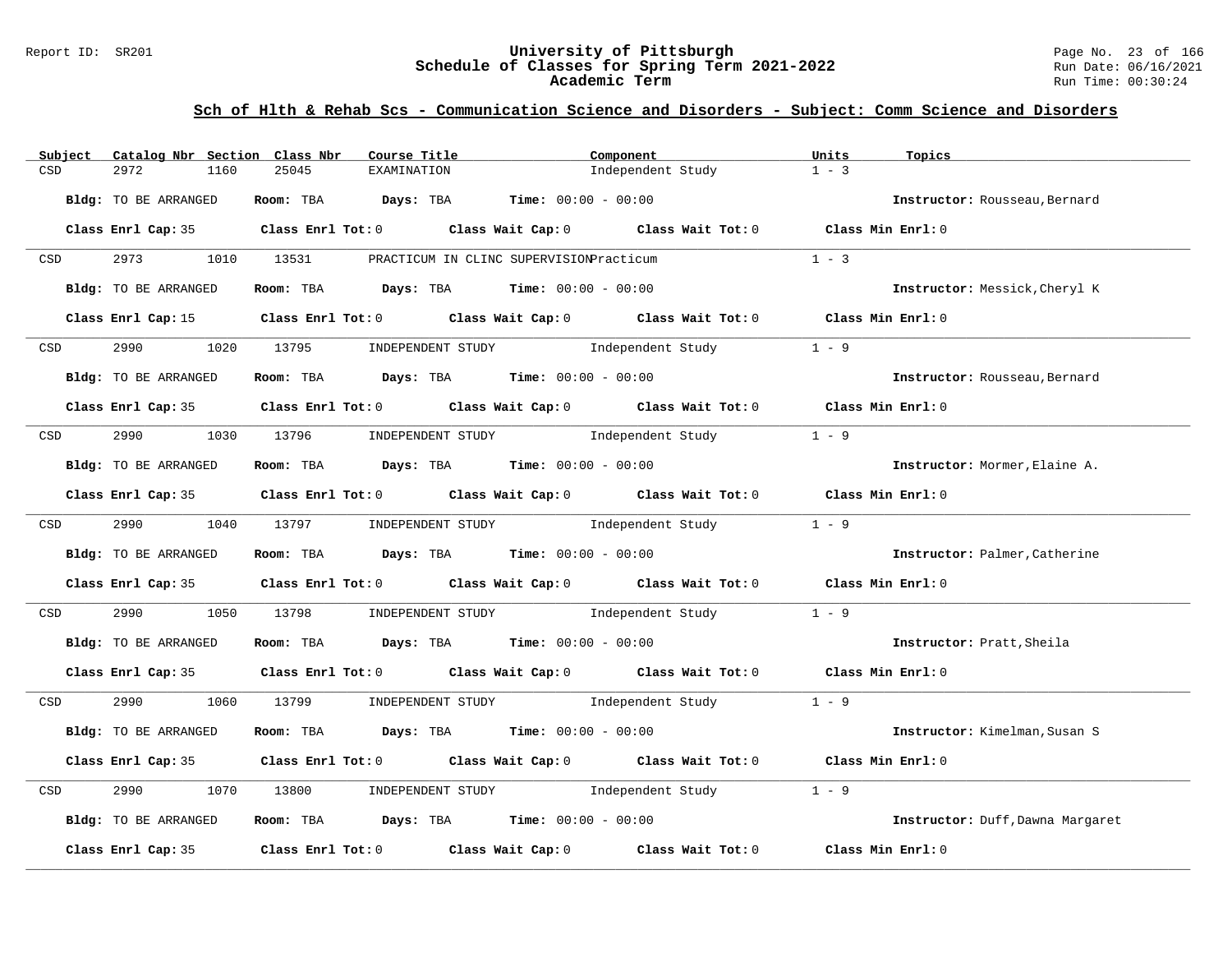| CSD              | 2990<br>1080         | 13801<br>INDEPENDENT STUDY Independent Study                                               | $1 - 9$                              |
|------------------|----------------------|--------------------------------------------------------------------------------------------|--------------------------------------|
|                  | Bldg: TO BE ARRANGED | Room: TBA $Days:$ TBA $Time: 00:00 - 00:00$                                                | Instructor: Vento, Barbara           |
|                  |                      | Class Enrl Cap: 35 Class Enrl Tot: 0 Class Wait Cap: 0 Class Wait Tot: 0 Class Min Enrl: 0 |                                      |
| CSD <sub>c</sub> |                      | 2990 1100 13803 INDEPENDENT STUDY Independent Study 1 - 9                                  |                                      |
|                  | Bldg: TO BE ARRANGED | Room: TBA $\rule{1em}{0.15mm}$ Days: TBA Time: $00:00 - 00:00$                             | Instructor: Evans, William Streicher |
|                  |                      | Class Enrl Cap: 35 Class Enrl Tot: 0 Class Wait Cap: 0 Class Wait Tot: 0 Class Min Enrl: 0 |                                      |
|                  |                      | CSD 2990 1110 13805 INDEPENDENT STUDY Independent Study 1 - 9                              |                                      |
|                  | Bldg: TO BE ARRANGED | Room: TBA $Days:$ TBA $Time: 00:00 - 00:00$                                                | Instructor: Cohn, Ellen R            |
|                  |                      | Class Enrl Cap: 35 Class Enrl Tot: 0 Class Wait Cap: 0 Class Wait Tot: 0 Class Min Enrl: 0 |                                      |
| <b>CSD</b>       |                      | 2990 1120 14077 INDEPENDENT STUDY Independent Study 1 - 9                                  |                                      |
|                  | Bldg: TO BE ARRANGED | Room: TBA $Days: TBA$ Time: $00:00 - 00:00$                                                | Instructor: Dickey, Michael Walsh    |
|                  |                      | Class Enrl Cap: 35 Class Enrl Tot: 0 Class Wait Cap: 0 Class Wait Tot: 0 Class Min Enrl: 0 |                                      |
|                  |                      | CSD 2990 1130 14078 INDEPENDENT STUDY Independent Study 1 - 9                              |                                      |
|                  | Bldg: TO BE ARRANGED | Room: TBA $\rule{1em}{0.15mm}$ Days: TBA $\rule{1.15mm}{0.15mm}$ Time: $00:00 - 00:00$     | Instructor: Helou, Leah Bernadette   |
|                  |                      | Class Enrl Cap: 35 Class Enrl Tot: 0 Class Wait Cap: 0 Class Wait Tot: 0 Class Min Enrl: 0 |                                      |
| CSD              |                      | 2990 1140 14079 INDEPENDENT STUDY Independent Study 1 - 9                                  |                                      |
|                  | Bldg: TO BE ARRANGED | Room: TBA $\rule{1em}{0.15mm}$ Days: TBA $\rule{1.5mm}{0.15mm}$ Time: $00:00 - 00:00$      | Instructor: Hill, Katharine J.       |
|                  |                      | Class Enrl Cap: 35 Class Enrl Tot: 0 Class Wait Cap: 0 Class Wait Tot: 0 Class Min Enrl: 0 |                                      |
| CSD              |                      |                                                                                            |                                      |
|                  |                      | 2990 1160 17078 INDEPENDENT STUDY Independent Study 1 - 9                                  |                                      |
|                  | Bldg: TO BE ARRANGED | Room: TBA $Days:$ TBA $Time: 00:00 - 00:00$                                                | Instructor: Coyle, James L.          |
|                  | Class Enrl Cap: 35   | Class Enrl Tot: $0$ Class Wait Cap: $0$ Class Wait Tot: $0$                                | Class Min Enrl: 0                    |
|                  |                      | CSD 2990 1170 20848 INDEPENDENT STUDY Independent Study 1 - 9                              |                                      |
|                  | Bldg: TO BE ARRANGED | Room: TBA $Days:$ TBA $Time: 00:00 - 00:00$                                                | Instructor: Brown, Christopher A     |
|                  |                      | Class Enrl Cap: 35 Class Enrl Tot: 0 Class Wait Cap: 0 Class Wait Tot: 0 Class Min Enrl: 0 |                                      |
|                  |                      | CSD 2990 1175 27268 INDEPENDENT STUDY Independent Study 1 - 9                              |                                      |
|                  | Bldg: TO BE ARRANGED | Room: TBA $Days$ : TBA $Time: 00:00 - 00:00$                                               | Instructor: Chandrasekaran, Bharath  |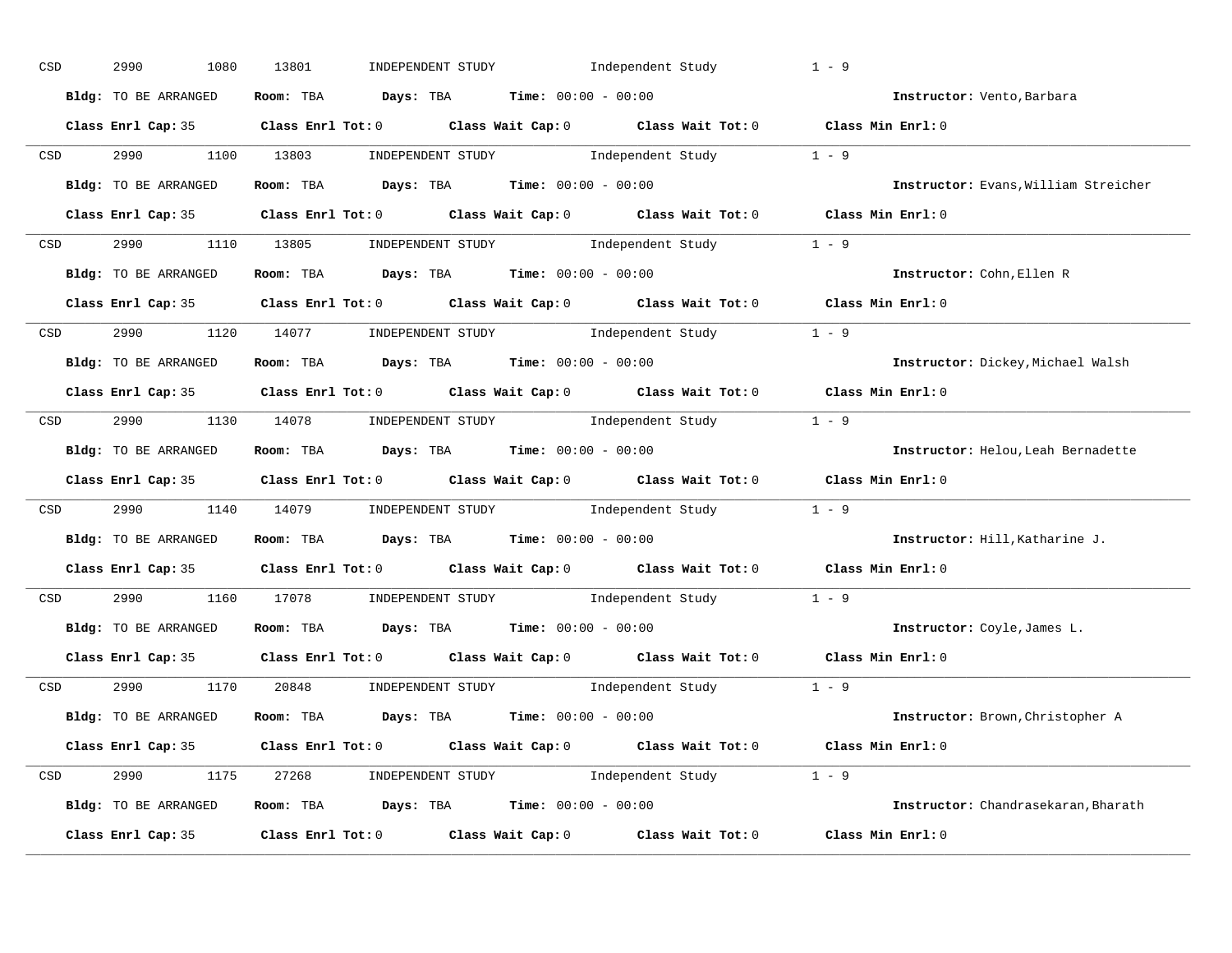#### Report ID: SR201 **University of Pittsburgh** Page No. 25 of 166 **Schedule of Classes for Spring Term 2021-2022** Run Date: 06/16/2021 **Academic Term** Run Time: 00:30:24

| Catalog Nbr Section Class Nbr<br>Subject | Course Title                                                                               | Component | Units<br>Topics                   |
|------------------------------------------|--------------------------------------------------------------------------------------------|-----------|-----------------------------------|
| 3000<br>1020<br>CSD                      | 13808<br>DISSERTATION RESEARCH PHD DEGRThesis Research                                     |           | $1 - 9$                           |
| Bldg: TO BE ARRANGED                     | Room: TBA<br><b>Days:</b> TBA <b>Time:</b> $00:00 - 00:00$                                 |           | Instructor: Rousseau, Bernard     |
|                                          | Class Enrl Cap: 35 Class Enrl Tot: 0 Class Wait Cap: 0 Class Wait Tot: 0                   |           | Class Min Enrl: 0                 |
| 3000<br>CSD                              | 1040 13810<br>DISSERTATION RESEARCH PHD DEGRThesis Research                                |           | $1 - 9$                           |
| Bldg: TO BE ARRANGED                     | Room: TBA $Days:$ TBA $Time: 00:00 - 00:00$                                                |           | Instructor: Palmer, Catherine     |
| Class Enrl Cap: 35                       | Class Enrl Tot: $0$ Class Wait Cap: $0$ Class Wait Tot: $0$                                |           | Class Min Enrl: 0                 |
| 3000<br>CSD                              | 1050 13812<br>DISSERTATION RESEARCH PHD DEGRThesis Research                                |           | $1 - 9$                           |
| Bldg: TO BE ARRANGED                     | Room: TBA $Days:$ TBA $Time: 00:00 - 00:00$                                                |           | Instructor: Pratt, Sheila         |
|                                          | Class Enrl Cap: 35 Class Enrl Tot: 0 Class Wait Cap: 0 Class Wait Tot: 0 Class Min Enrl: 0 |           |                                   |
| 3000<br>1060<br>CSD                      | 13813<br>DISSERTATION RESEARCH PHD DEGRThesis Research                                     |           | $1 - 9$                           |
| Bldg: TO BE ARRANGED                     | Room: TBA $Days:$ TBA $Time: 00:00 - 00:00$                                                |           | Instructor: Kimelman, Susan S     |
|                                          | Class Enrl Cap: 35 Class Enrl Tot: 0 Class Wait Cap: 0 Class Wait Tot: 0 Class Min Enrl: 0 |           |                                   |
| 3000 000<br>CSD                          | DISSERTATION RESEARCH PHD DEGRThesis Research 1 - 9<br>1080 13814                          |           |                                   |
| Bldg: TO BE ARRANGED                     | Room: TBA $Days:$ TBA $Time: 00:00 - 00:00$                                                |           | Instructor: Vento, Barbara        |
|                                          | Class Enrl Cap: 35 Class Enrl Tot: 0 Class Wait Cap: 0 Class Wait Tot: 0 Class Min Enrl: 0 |           |                                   |
| 3000<br>1090<br>CSD                      | 13816<br>DISSERTATION RESEARCH PHD DEGRThesis Research                                     |           | $1 - 9$                           |
| Bldg: TO BE ARRANGED                     | Room: TBA $Days:$ TBA $Time: 00:00 - 00:00$                                                |           | Instructor: Duff, Dawna Margaret  |
|                                          | Class Enrl Cap: 35 Class Enrl Tot: 0 Class Wait Cap: 0 Class Wait Tot: 0 Class Min Enrl: 0 |           |                                   |
| 3000 000<br>CSD                          | 1110 14091<br>DISSERTATION RESEARCH PHD DEGRThesis Research                                |           | $1 - 9$                           |
| Bldg: TO BE ARRANGED                     | Room: TBA $Days:$ TBA $Time: 00:00 - 00:00$                                                |           | Instructor: Dickey, Michael Walsh |
|                                          | Class Enrl Cap: 35 Class Enrl Tot: 0 Class Wait Cap: 0 Class Wait Tot: 0 Class Min Enrl: 0 |           |                                   |
| 3000<br>CSD<br>1120                      | 14092<br>DISSERTATION RESEARCH PHD DEGRThesis Research                                     |           | $1 - 9$                           |
| Bldg: TO BE ARRANGED                     | Room: TBA $Days:$ TBA $Time: 00:00 - 00:00$                                                |           | Instructor: Hill, Katharine J.    |
| Class Enrl Cap: 35                       | Class Enrl Tot: $0$ Class Wait Cap: $0$ Class Wait Tot: $0$                                |           | Class Min Enrl: 0                 |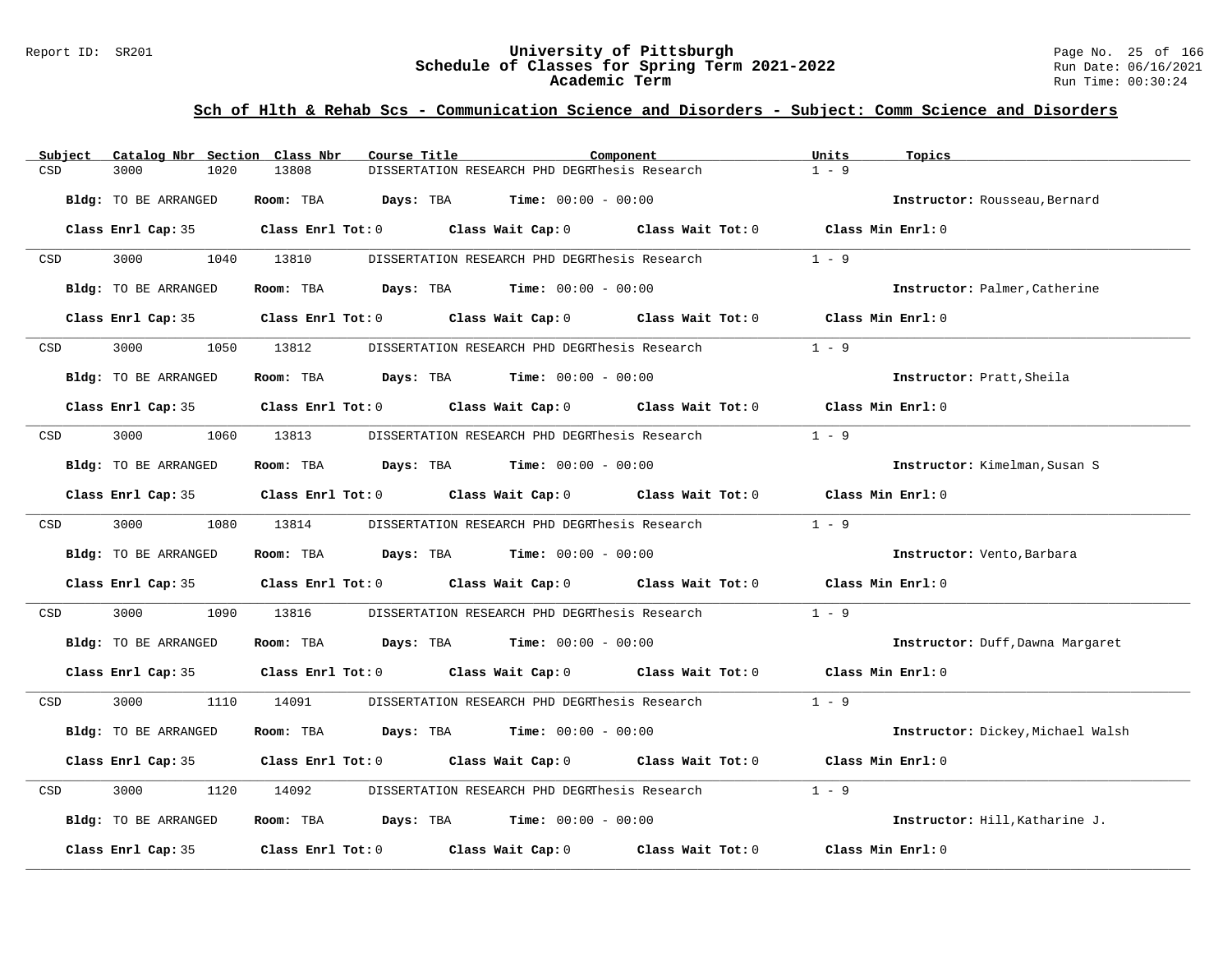| CSD | 3000<br>1140                                                                                | 20849      |  | DISSERTATION RESEARCH PHD DEGRThesis Research                  |                                                                                            | $1 - 9$                             |
|-----|---------------------------------------------------------------------------------------------|------------|--|----------------------------------------------------------------|--------------------------------------------------------------------------------------------|-------------------------------------|
|     | Bldg: TO BE ARRANGED                                                                        |            |  | Room: TBA $Days:$ TBA $Time: 00:00 - 00:00$                    |                                                                                            | Instructor: Brown, Christopher A    |
|     |                                                                                             |            |  |                                                                | Class Enrl Cap: 35 Class Enrl Tot: 0 Class Wait Cap: 0 Class Wait Tot: 0                   | Class Min Enrl: 0                   |
| CSD | 3000                                                                                        | 1150 20850 |  | DISSERTATION RESEARCH PHD DEGRThesis Research                  |                                                                                            | $1 - 9$                             |
|     | Bldg: TO BE ARRANGED                                                                        |            |  | Room: TBA $Days:$ TBA $Time: 00:00 - 00:00$                    |                                                                                            | Instructor: Coyle, James L.         |
|     |                                                                                             |            |  |                                                                | Class Enrl Cap: 35 Class Enrl Tot: 0 Class Wait Cap: 0 Class Wait Tot: 0 Class Min Enrl: 0 |                                     |
| CSD | 3000                                                                                        | 1160 20851 |  | DISSERTATION RESEARCH PHD DEGRThesis Research                  |                                                                                            | $1 - 9$                             |
|     | Bldg: TO BE ARRANGED                                                                        |            |  | Room: TBA $Days:$ TBA $Time: 00:00 - 00:00$                    |                                                                                            | Instructor: Leslie, Paula           |
|     |                                                                                             |            |  |                                                                | Class Enrl Cap: 35 Class Enrl Tot: 0 Class Wait Cap: 0 Class Wait Tot: 0 Class Min Enrl: 0 |                                     |
| CSD | 3000 1165 27269                                                                             |            |  |                                                                | DISSERTATION RESEARCH PHD DEGRThesis Research 1 - 9                                        |                                     |
|     | Bldg: TO BE ARRANGED                                                                        |            |  | Room: TBA $Days:$ TBA $Time: 00:00 - 00:00$                    |                                                                                            | Instructor: Chandrasekaran, Bharath |
|     |                                                                                             |            |  |                                                                | Class Enrl Cap: 35 Class Enrl Tot: 0 Class Wait Cap: 0 Class Wait Tot: 0 Class Min Enrl: 0 |                                     |
| CSD | 3048 1030 26028 INTRODUCTION TO PHD STUDIES Seminar                                         |            |  |                                                                |                                                                                            | $\mathcal{L}$                       |
|     | <b>Bldg:</b> Forbes Tower <b>Room:</b> 06010 <b>Days:</b> W <b>Time:</b> $12:30 - 15:00$    |            |  |                                                                |                                                                                            | Instructor: Dickey, Michael Walsh   |
|     |                                                                                             |            |  |                                                                |                                                                                            |                                     |
|     |                                                                                             |            |  |                                                                | Class Enrl Cap: 12 (Class Enrl Tot: 0 (Class Wait Cap: 0 (Class Wait Tot: 0                | $Class$ Min Enrl: $0$               |
| CSD | 3060 1010 26253 PHD PROSEMINAR                                                              |            |  | Seminar                                                        |                                                                                            | $\Omega$                            |
|     | Bldg: TBA                   Room: TBA         Days: Th         Time: 11:30 - 12:55          |            |  |                                                                |                                                                                            | Instructor: Dickey, Michael Walsh   |
|     | Class Enrl Cap: 35<br>Room Characteristics: PeopleSoft - Scheduled (PS)(1)                  |            |  |                                                                | Class Enrl Tot: 0 Class Wait Cap: 0 Class Wait Tot: 0                                      | Class Min Enrl: 0                   |
| CSD | 3479<br>1010                                                                                | 26426      |  | RES SEM IN SPEECH-LANG PATH Seminar                            |                                                                                            | $\mathcal{L}$                       |
|     | <b>Bldg:</b> Forbes Tower <b>Room:</b> $06061$ <b>Days:</b> Th <b>Time:</b> $08:00 - 11:00$ |            |  |                                                                |                                                                                            | Instructor: Dickey, Michael Walsh   |
|     |                                                                                             |            |  |                                                                | Class Enrl Cap: 16 Class Enrl Tot: 0 Class Wait Cap: 0 Class Wait Tot: 0 Class Min Enrl: 0 |                                     |
| CSD | 3902 200                                                                                    |            |  |                                                                | 1020 13817 DIRECTED STUDY Directed Studies 1 - 9                                           |                                     |
|     | Bldg: TO BE ARRANGED                                                                        |            |  | Room: TBA $Days:$ TBA $Time: 00:00 - 00:00$                    |                                                                                            | Instructor: Cohn, Ellen R           |
|     |                                                                                             |            |  |                                                                | Class Enrl Cap: 35 Class Enrl Tot: 0 Class Wait Cap: 0 Class Wait Tot: 0 Class Min Enrl: 0 |                                     |
| CSD |                                                                                             |            |  |                                                                | 3902 1040 13819 DIRECTED STUDY Directed Studies 1 - 9                                      |                                     |
|     | Bldg: TO BE ARRANGED                                                                        |            |  | Room: TBA $\rule{1em}{0.15mm}$ Days: TBA Time: $00:00 - 00:00$ |                                                                                            | Instructor: Palmer, Catherine       |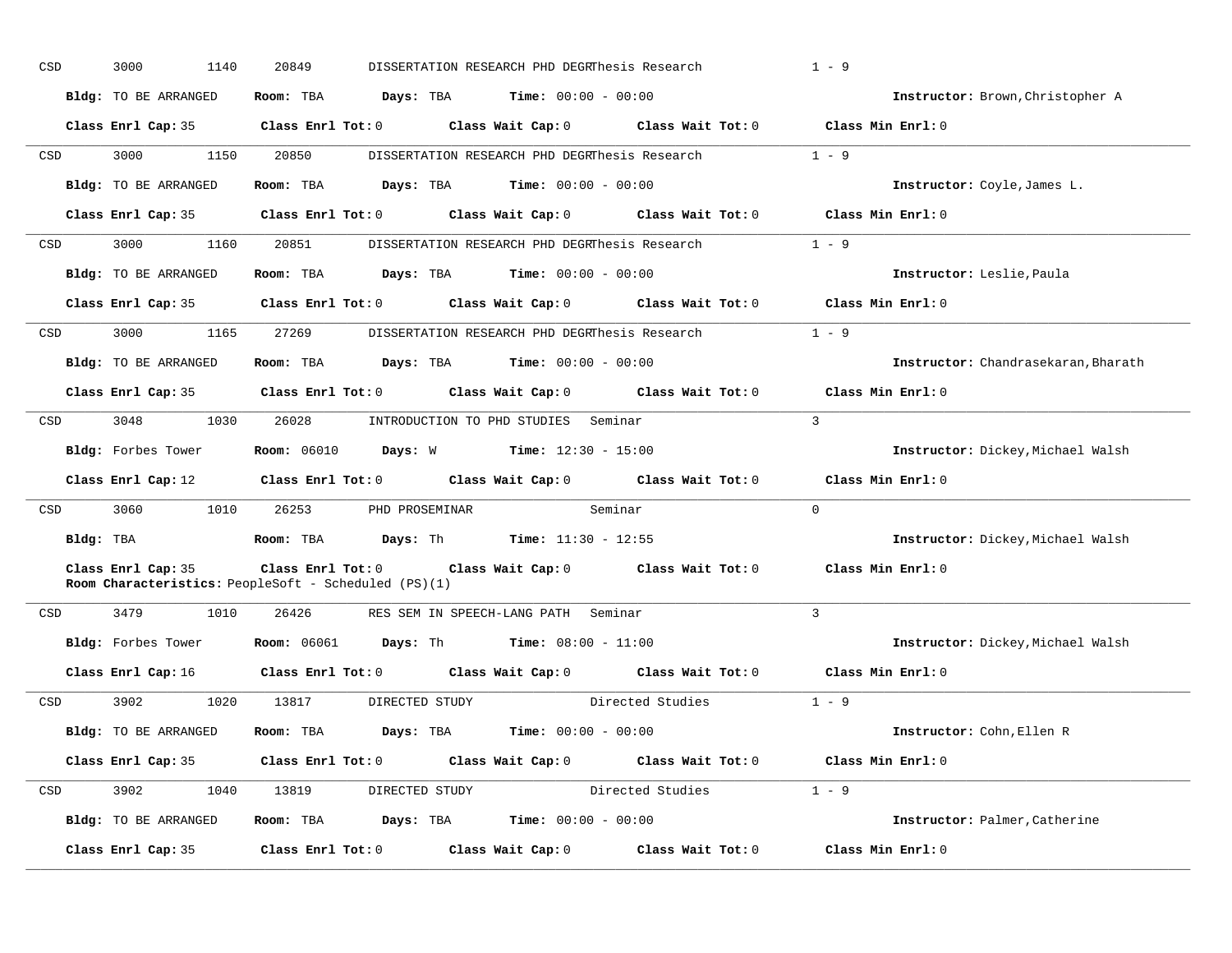| CSD |                  | 3902<br>1050         | 13820<br>DIRECTED STUDY                                      | Directed Studies                                                                           | $1 - 9$                              |
|-----|------------------|----------------------|--------------------------------------------------------------|--------------------------------------------------------------------------------------------|--------------------------------------|
|     |                  | Bldg: TO BE ARRANGED | Room: TBA $Days:$ TBA $Time: 00:00 - 00:00$                  |                                                                                            | Instructor: Pratt, Sheila            |
|     |                  |                      |                                                              | Class Enrl Cap: 35 Class Enrl Tot: 0 Class Wait Cap: 0 Class Wait Tot: 0 Class Min Enrl: 0 |                                      |
|     |                  | CSD 3902 1060 13821  |                                                              | DIRECTED STUDY Directed Studies                                                            | $1 - 9$                              |
|     |                  | Bldg: TO BE ARRANGED | Room: TBA $Days:$ TBA Time: $00:00 - 00:00$                  |                                                                                            | Instructor: Kimelman, Susan S        |
|     |                  |                      |                                                              | Class Enrl Cap: 35 Class Enrl Tot: 0 Class Wait Cap: 0 Class Wait Tot: 0 Class Min Enrl: 0 |                                      |
|     |                  |                      |                                                              | CSD 3902 1080 13823 DIRECTED STUDY Directed Studies 1 - 9                                  |                                      |
|     |                  | Bldg: TO BE ARRANGED | Room: TBA $Days:$ TBA $Time: 00:00 - 00:00$                  |                                                                                            | Instructor: Vento, Barbara           |
|     |                  |                      |                                                              | Class Enrl Cap: 35 Class Enrl Tot: 0 Class Wait Cap: 0 Class Wait Tot: 0 Class Min Enrl: 0 |                                      |
|     |                  |                      | CSD 3902 1090 13824 DIRECTED STUDY                           | Directed Studies                                                                           | $1 - 9$                              |
|     |                  | Bldg: TO BE ARRANGED | Room: TBA $Days:$ TBA $Time: 00:00 - 00:00$                  |                                                                                            | Instructor: Duff, Dawna Margaret     |
|     |                  |                      |                                                              | Class Enrl Cap: 35 Class Enrl Tot: 0 Class Wait Cap: 0 Class Wait Tot: 0 Class Min Enrl: 0 |                                      |
|     |                  |                      |                                                              | CSD 3902 1100 13825 DIRECTED STUDY Directed Studies 1 - 9                                  |                                      |
|     |                  | Bldg: TO BE ARRANGED | Room: TBA $Days:$ TBA $Time: 00:00 - 00:00$                  |                                                                                            | Instructor: Evans, William Streicher |
|     |                  |                      |                                                              | Class Enrl Cap: 35 Class Enrl Tot: 0 Class Wait Cap: 0 Class Wait Tot: 0 Class Min Enrl: 0 |                                      |
|     | CSD <sub>c</sub> |                      |                                                              | 3902 1110 14093 DIRECTED STUDY Directed Studies 1 - 9                                      |                                      |
|     |                  | Bldg: TO BE ARRANGED | Room: TBA $Days:$ TBA $Time: 00:00 - 00:00$                  |                                                                                            | Instructor: Helou, Leah Bernadette   |
|     |                  |                      |                                                              | Class Enrl Cap: 35 Class Enrl Tot: 0 Class Wait Cap: 0 Class Wait Tot: 0                   | Class Min Enrl: 0                    |
|     | CSD              | 3902 1120 14094      |                                                              | DIRECTED STUDY Directed Studies                                                            | $1 - 9$                              |
|     |                  |                      | Bldg: TO BE ARRANGED Room: TBA Days: TBA Time: 00:00 - 00:00 |                                                                                            | Instructor: Rousseau, Bernard        |
|     |                  |                      |                                                              | Class Enrl Cap: 35 Class Enrl Tot: 0 Class Wait Cap: 0 Class Wait Tot: 0                   | Class Min Enrl: 0                    |
|     |                  |                      | CSD 3902 1130 14095 DIRECTED STUDY                           | Directed Studies 1 - 9                                                                     |                                      |
|     |                  | Bldg: TO BE ARRANGED | Room: TBA $Days:$ TBA $Time: 00:00 - 00:00$                  |                                                                                            | Instructor: Dickey, Michael Walsh    |
|     |                  |                      |                                                              | Class Enrl Cap: 35 Class Enrl Tot: 0 Class Wait Cap: 0 Class Wait Tot: 0 Class Min Enrl: 0 |                                      |
|     |                  |                      |                                                              | CSD 3902 1140 20852 DIRECTED STUDY Directed Studies 1 - 9                                  |                                      |
|     |                  | Bldg: TO BE ARRANGED | Room: TBA $Days:$ TBA $Time: 00:00 - 00:00$                  |                                                                                            | Instructor: Brown, Christopher A     |
|     |                  | Class Enrl Cap: 35   |                                                              | Class Enrl Tot: $0$ Class Wait Cap: $0$ Class Wait Tot: $0$                                | Class Min Enrl: 0                    |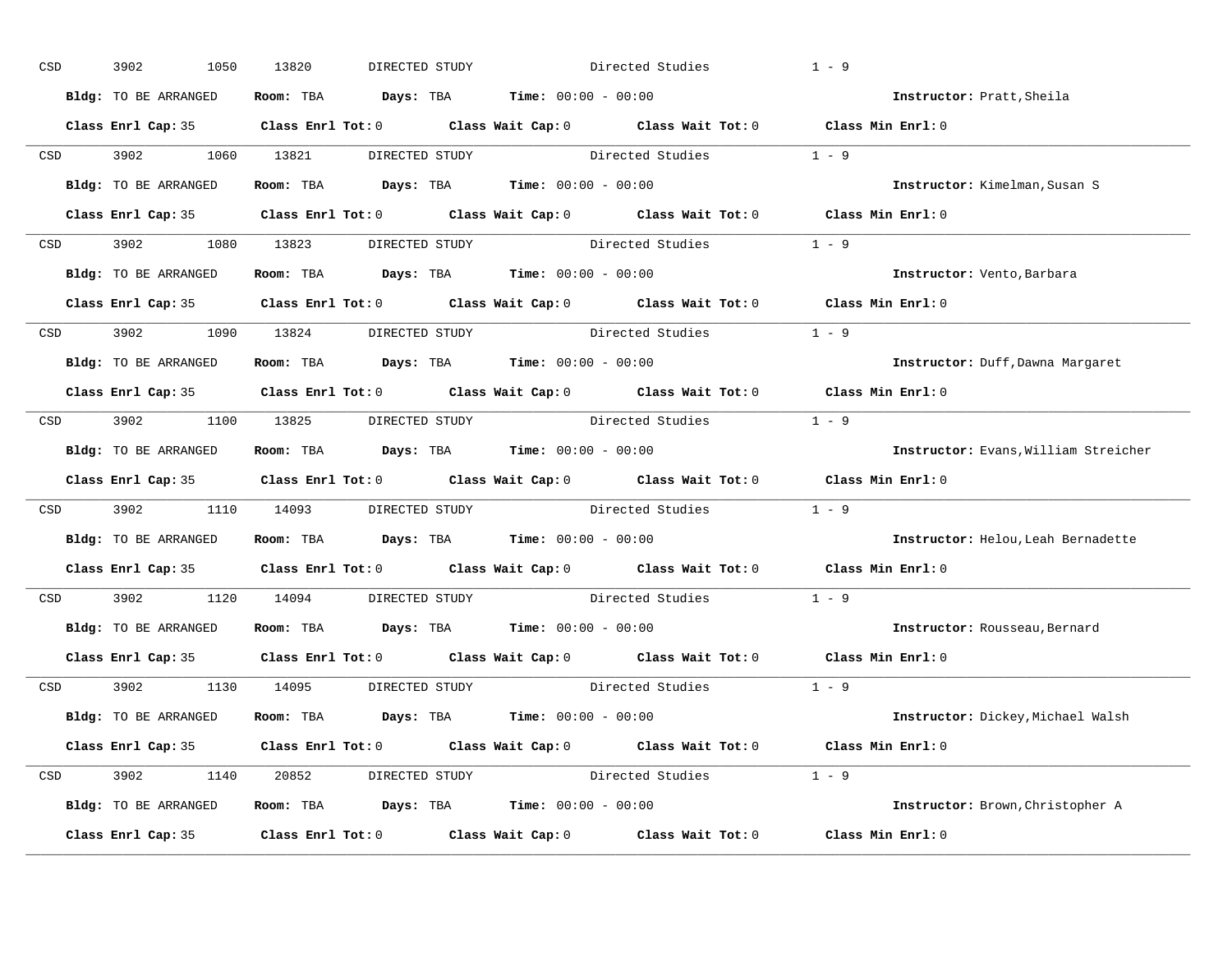#### Report ID: SR201 **University of Pittsburgh** Page No. 28 of 166 **Schedule of Classes for Spring Term 2021-2022** Run Date: 06/16/2021 **Academic Term** Run Time: 00:30:24

| Subject | Catalog Nbr Section Class Nbr | Course Title            |                                                                                                                                | Component         | Units<br>Topics                     |  |
|---------|-------------------------------|-------------------------|--------------------------------------------------------------------------------------------------------------------------------|-------------------|-------------------------------------|--|
| CSD     | 3902<br>1150                  | 20853<br>DIRECTED STUDY |                                                                                                                                | Directed Studies  | $1 - 9$                             |  |
|         | Bldg: TO BE ARRANGED          | Days: TBA<br>Room: TBA  | <b>Time:</b> $00:00 - 00:00$                                                                                                   |                   | Instructor: Coyle, James L.         |  |
|         |                               |                         | Class Enrl Cap: 35 Class Enrl Tot: 0 Class Wait Cap: 0 Class Wait Tot: 0 Class Min Enrl: 0                                     |                   |                                     |  |
| CSD     | 3902<br>1155                  | 27270                   | DIRECTED STUDY                                                                                                                 | Directed Studies  | $1 - 9$                             |  |
|         | Bldg: TO BE ARRANGED          | Room: TBA               | <b>Days:</b> TBA <b>Time:</b> $00:00 - 00:00$                                                                                  |                   | Instructor: Chandrasekaran, Bharath |  |
|         |                               |                         | Class Enrl Cap: 35 Class Enrl Tot: 0 Class Wait Cap: 0 Class Wait Tot: 0 Class Min Enrl: 0                                     |                   |                                     |  |
| CSD     | 3902                          | 1160 30545              | DIRECTED STUDY                                                                                                                 | Directed Studies  | $1 - 9$                             |  |
|         | Bldg: TO BE ARRANGED          |                         | Room: TBA $\rule{1em}{0.15mm}$ Days: TBA $\rule{1.5mm}{0.15mm}$ Time: $00:00 - 00:00$                                          |                   | Instructor: Sayce, Leanne Jane      |  |
|         |                               |                         | Class Enrl Cap: 35 Class Enrl Tot: 0 Class Wait Cap: 0 Class Wait Tot: 0 Class Min Enrl: 0                                     |                   |                                     |  |
| CSD     | 3971                          | 1010 13598              | RES PRACTICUM FOR PHD STUDENTSPracticum                                                                                        |                   | $1 - 9$                             |  |
|         | Bldg: TO BE ARRANGED          |                         | Room: TBA $Days:$ TBA $Time: 00:00 - 00:00$                                                                                    |                   | Instructor: Hill, Katharine J.      |  |
|         |                               |                         | Class Enrl Cap: 40 $\qquad$ Class Enrl Tot: 0 $\qquad$ Class Wait Cap: 0 $\qquad$ Class Wait Tot: 0 $\qquad$ Class Min Enrl: 0 |                   |                                     |  |
|         | CSD 3971                      | 1040 13830              | RES PRACTICUM FOR PHD STUDENTSPracticum                                                                                        |                   | $1 - 9$                             |  |
|         | Bldg: TO BE ARRANGED          |                         | Room: TBA $Days:$ TBA $Time: 00:00 - 00:00$                                                                                    |                   | Instructor: Palmer, Catherine       |  |
|         |                               |                         | Class Enrl Cap: 35 Class Enrl Tot: 0 Class Wait Cap: 0 Class Wait Tot: 0                                                       |                   | Class Min Enrl: 0                   |  |
| CSD     | 3971<br>1050                  | 13832                   | RES PRACTICUM FOR PHD STUDENTSPracticum                                                                                        |                   | $1 - 9$                             |  |
|         | Bldg: TO BE ARRANGED          |                         | Room: TBA $Days:$ TBA $Time: 00:00 - 00:00$                                                                                    |                   | Instructor: Pratt, Sheila           |  |
|         |                               |                         | Class Enrl Cap: 35 Class Enrl Tot: 0 Class Wait Cap: 0 Class Wait Tot: 0 Class Min Enrl: 0                                     |                   |                                     |  |
| CSD     | 3971                          | 1060 13834              | RES PRACTICUM FOR PHD STUDENTSPracticum                                                                                        |                   | $1 - 9$                             |  |
|         | Bldg: TO BE ARRANGED          |                         | Room: TBA $Days:$ TBA $Time: 00:00 - 00:00$                                                                                    |                   | Instructor: Kimelman, Susan S       |  |
|         |                               |                         | Class Enrl Cap: 35 Class Enrl Tot: 0 Class Wait Cap: 0 Class Wait Tot: 0                                                       |                   | Class Min Enrl: 0                   |  |
| CSD     | 3971<br>1080                  | 13837                   | RES PRACTICUM FOR PHD STUDENTSPracticum                                                                                        |                   | $1 - 9$                             |  |
|         | Bldg: TO BE ARRANGED          |                         | Room: TBA $Days: TBA$ Time: $00:00 - 00:00$                                                                                    |                   | Instructor: Vento, Barbara          |  |
|         | Class Enrl Cap: 35            |                         | Class Enrl Tot: $0$ Class Wait Cap: $0$                                                                                        | Class Wait Tot: 0 | Class Min Enrl: 0                   |  |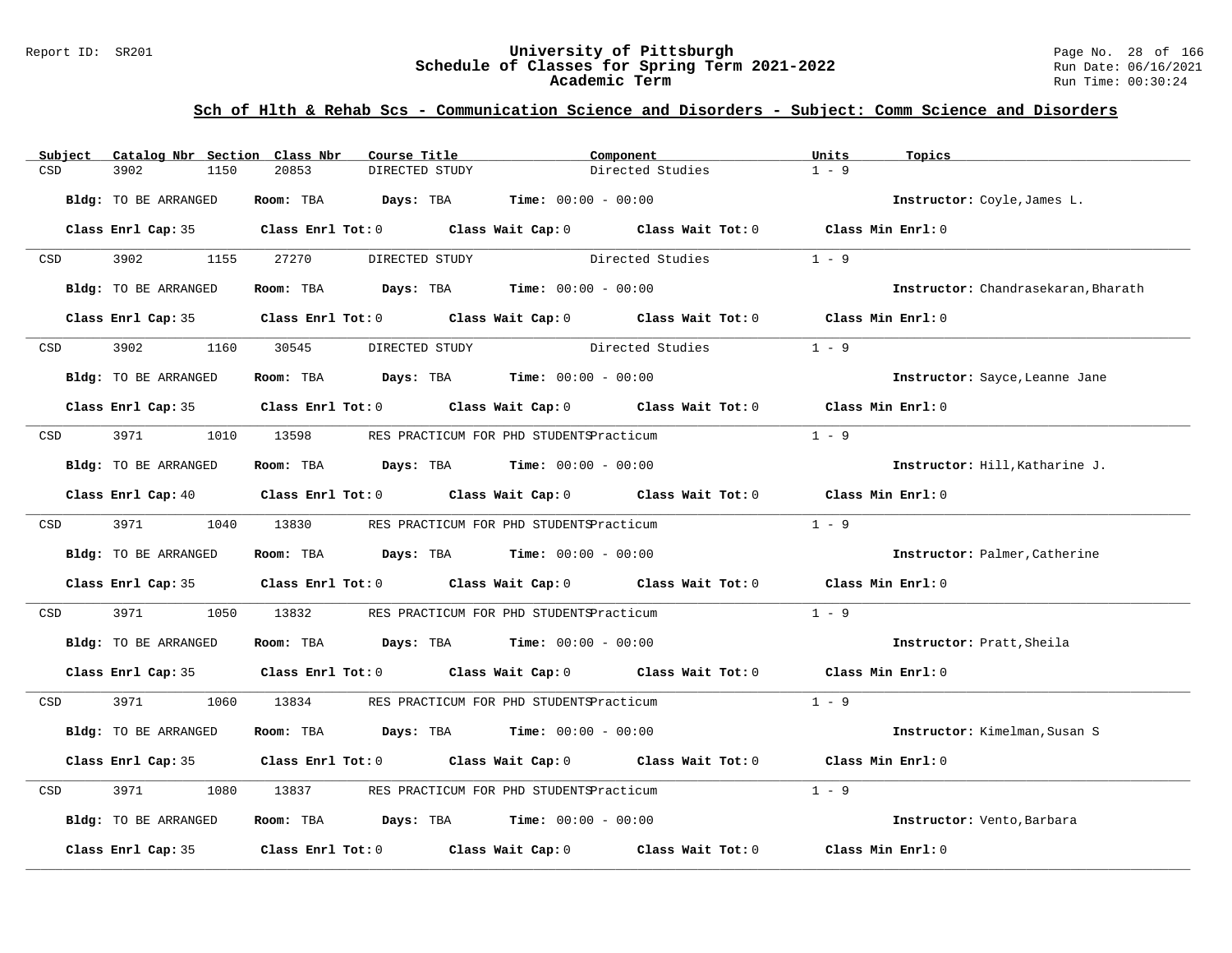| CSD | 3971<br>1100                | 13839                   | RES PRACTICUM FOR PHD STUDENTSPracticum       |                                                       | $1 - 9$                                   |
|-----|-----------------------------|-------------------------|-----------------------------------------------|-------------------------------------------------------|-------------------------------------------|
|     | <b>Bldg:</b> TO BE ARRANGED | Room: TBA<br>Days: TBA  | <b>Time:</b> $00:00 - 00:00$                  |                                                       | Instructor: Duff, Dawna Margaret          |
|     | Class Enrl Cap: 35          | $Class$ $Enrl$ $Tot: 0$ | Class Wait Cap: 0                             | Class Wait Tot: 0                                     | Class Min Enrl: 0                         |
| CSD | 3971<br>1110                | 16902                   | RES PRACTICUM FOR PHD STUDENTSPracticum       |                                                       | $1 - 9$                                   |
|     | <b>Bldg:</b> TO BE ARRANGED | Room: TBA<br>Days: TBA  | <b>Time:</b> $00:00 - 00:00$                  |                                                       | Instructor: Rousseau, Bernard             |
|     | Class Enrl Cap: 35          | $Class$ $Enr1$ $Tot: 0$ |                                               | Class Wait Cap: 0 Class Wait Tot: 0 Class Min Enrl: 0 |                                           |
| CSD | 3971<br>1130                | 16978                   | RES PRACTICUM FOR PHD STUDENTSPracticum       |                                                       | $1 - 9$                                   |
|     | Bldg: TO BE ARRANGED        | Room: TBA               | Days: TBA<br>$Time: 00:00 - 00:00$            |                                                       | Instructor: Helou, Leah Bernadette        |
|     | Class Enrl Cap: 35          | $Class$ $Enrl$ $Tot: 0$ |                                               | Class Wait Cap: 0 Class Wait Tot: 0                   | Class Min $Enr1:0$                        |
| CSD | 3971<br>1140                | 16979                   | RES PRACTICUM FOR PHD STUDENTSPracticum       |                                                       | $1 - 9$                                   |
|     | Bldg: TO BE ARRANGED        | Room: TBA               | Days: TBA<br><b>Time:</b> $00:00 - 00:00$     |                                                       | Instructor: Dickey, Michael Walsh         |
|     | Class Enrl Cap: 35          | Class Enrl Tot: 0       | Class Wait Cap: 0 Class Wait Tot: 0           |                                                       | Class Min Enrl: 0                         |
| CSD | 3971<br>1150                | 20854                   | RES PRACTICUM FOR PHD STUDENTSPracticum       |                                                       | $1 - 9$                                   |
|     | Bldg: TO BE ARRANGED        | Room: TBA               | <b>Days:</b> TBA <b>Time:</b> $00:00 - 00:00$ |                                                       | Instructor: Brown, Christopher A          |
|     | Class Enrl Cap: 35          | Class Enrl Tot: 0       | Class Wait Cap: 0 Class Wait Tot: 0           |                                                       | Class Min Enrl: 0                         |
| CSD | 3971<br>1160                | 20855                   | RES PRACTICUM FOR PHD STUDENTSPracticum       |                                                       | $1 - 9$                                   |
|     | Bldg: TO BE ARRANGED        | Room: TBA               | <b>Days:</b> TBA <b>Time:</b> $00:00 - 00:00$ |                                                       | Instructor: Coyle, James L.               |
|     | Class Enrl Cap: 35          | $Class$ $Enrl$ $Tot: 0$ | Class Wait Cap: 0                             | Class Wait Tot: 0                                     | Class Min Enrl: 0                         |
| CSD | 3971<br>1170                | 26486                   | RES PRACTICUM FOR PHD STUDENTSPracticum       |                                                       | $1 - 9$                                   |
|     | Bldg: TO BE ARRANGED        | Room: TBA               | <b>Days:</b> TBA <b>Time:</b> $00:00 - 00:00$ |                                                       | Instructor: Evans, William Streicher      |
|     | Class Enrl Cap: 35          | $Class$ $Enr1$ $Tot: 0$ | Class Wait Cap: 0 Class Wait Tot: 0           |                                                       | Class Min Enrl: 0                         |
| CSD | 3971<br>1175                | 27271                   | RES PRACTICUM FOR PHD STUDENTSPracticum       |                                                       | $1 - 9$                                   |
|     | <b>Bldg:</b> TO BE ARRANGED | Room: TBA               | <b>Days:</b> TBA <b>Time:</b> $00:00 - 00:00$ |                                                       | Instructor: Chandrasekaran, Bharath       |
|     | Class Enrl Cap: 35          | $Class$ $Enr1$ $Tot: 0$ | Class Wait Cap: 0                             | Class Wait Tot: 0                                     | Class Min Enrl: 0                         |
| CSD | 3971<br>1176                | 30566                   | RES PRACTICUM FOR PHD STUDENTSPracticum       |                                                       | $1 - 9$                                   |
|     | Bldg: TO BE ARRANGED        | Days: TBA<br>Room: TBA  | $Time: 00:00 - 00:00$                         |                                                       | Instructor: Hampton Wray, Amanda Michelle |
|     |                             |                         |                                               |                                                       |                                           |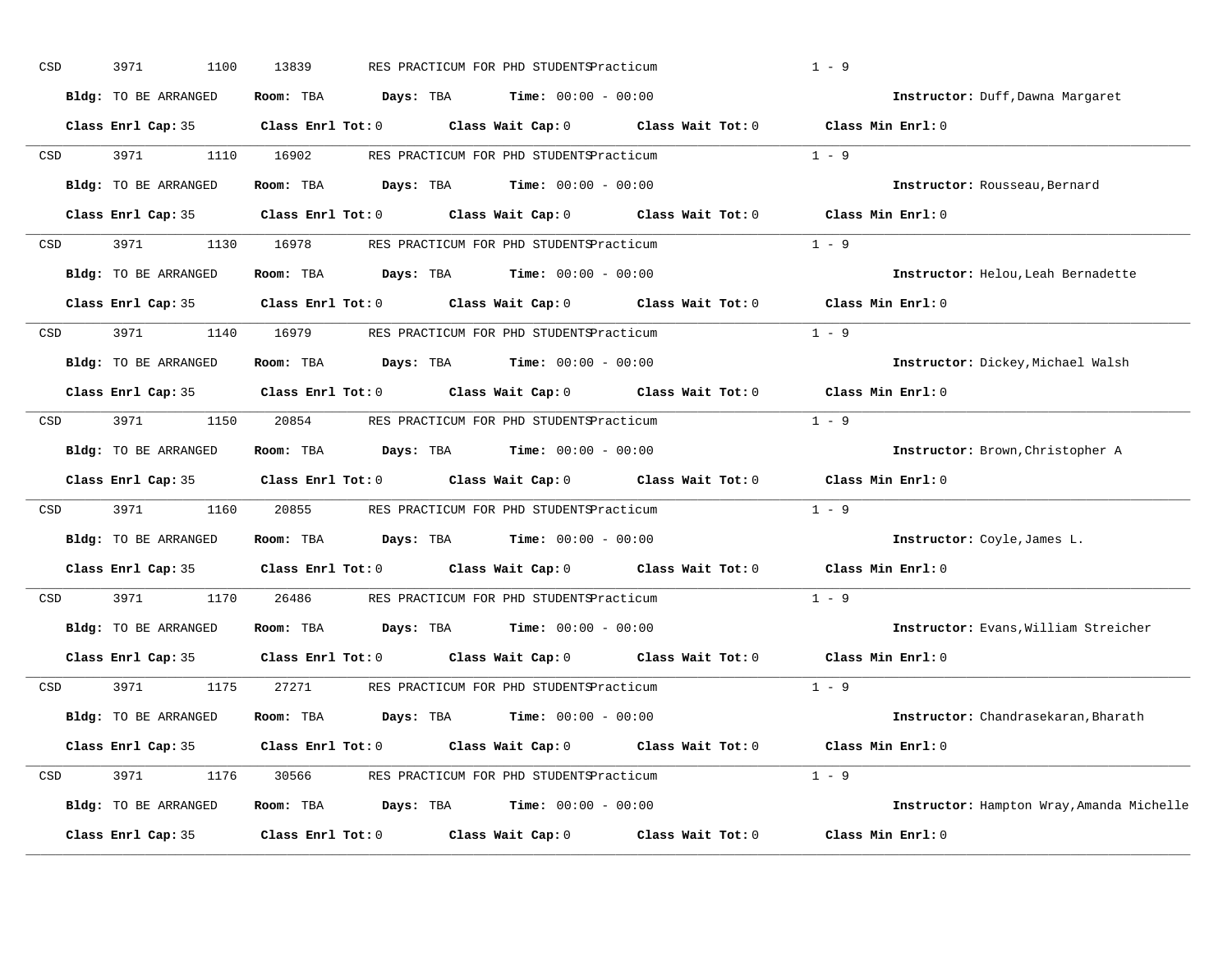#### Report ID: SR201 **University of Pittsburgh** Page No. 30 of 166 **Schedule of Classes for Spring Term 2021-2022** Run Date: 06/16/2021 **Academic Term** Run Time: 00:30:24

|    | Subject |                             |      | Catalog Nbr Section Class Nbr | Course Title   |                              | Component         | Units             | Topics                          |
|----|---------|-----------------------------|------|-------------------------------|----------------|------------------------------|-------------------|-------------------|---------------------------------|
| EM |         | 1113                        | 1010 | 13623                         | PHARMACOLOGY   |                              | Lecture           | $\mathbf{z}$      |                                 |
|    |         | Bldg: TO BE ARRANGED        |      | Room: TBA                     | Days: M        | $Time: 17:00 - 19:55$        |                   |                   | Instructor: Cutsumbis, Nicholas |
|    |         | Class Enrl Cap: 48          |      | Class Enrl Tot: 0             |                | Class Wait Cap: 20           | Class Wait Tot: 0 |                   | Class Min Enrl: 0               |
| ЕM |         | 1117                        | 1040 | 14628                         | EMS OPERATIONS |                              | Lecture           | $\overline{3}$    |                                 |
|    |         | <b>Bldg:</b> TO BE ARRANGED |      | Room: TBA                     | Days: W        | $Time: 17:00 - 19:55$        |                   |                   | Instructor: Cecchini, Nicole M  |
|    |         | Class Enrl Cap: 48          |      | Class Enrl Tot: 0             |                | Class Wait Cap: 20           | Class Wait Tot: 0 |                   | Class Min Enrl: 0               |
| ЕM |         | 1123                        | 1005 | 16377                         | CARDIOLOGY LAB |                              | Credit Laboratory | $\mathbf{1}$      |                                 |
|    |         | Bldg: TO BE ARRANGED        |      | Room: TBA                     | Days: M        | $Time: 08:00 - 09:55$        |                   |                   | Instructor: Cutsumbis, Nicholas |
|    |         |                             |      |                               |                |                              |                   |                   | Cecchini, Nicole M              |
|    |         | Class Enrl Cap: 6           |      | Class Enrl Tot: 0             |                | Class Wait Cap: 6            | Class Wait Tot: 0 | Class Min Enrl: 0 |                                 |
| EМ |         | 1123                        | 1010 | 13583                         | CARDIOLOGY LAB |                              | Credit Laboratory | $\mathbf{1}$      |                                 |
|    |         | Bldg: TO BE ARRANGED        |      | Room: TBA                     | Days: M        | $Time: 08:00 - 09:55$        |                   |                   | Instructor: Cecchini, Nicole M  |
|    |         |                             |      |                               |                |                              |                   |                   | Cutsumbis, Nicholas             |
|    |         | Class Enrl Cap: 6           |      | Class Enrl Tot: 0             |                | Class Wait Cap: 6            | Class Wait Tot: 0 |                   | Class Min Enrl: 0               |
| EM |         | 1123                        | 1015 | 16378                         | CARDIOLOGY LAB |                              | Credit Laboratory | $\mathbf{1}$      |                                 |
|    |         | Bldg: TO BE ARRANGED        |      | Room: TBA                     | Days: M        | <b>Time:</b> $10:00 - 11:55$ |                   |                   | Instructor: Cutsumbis, Nicholas |
|    |         |                             |      |                               |                |                              |                   |                   | Cecchini, Nicole M              |
|    |         | Class Enrl Cap: 6           |      | Class Enrl Tot: 0             |                | Class Wait Cap: 6            | Class Wait Tot: 0 | Class Min Enrl: 0 |                                 |
| ЕM |         | 1123                        | 1020 | 16379                         | CARDIOLOGY LAB |                              | Credit Laboratory | $\mathbf{1}$      |                                 |
|    |         | Bldg: TO BE ARRANGED        |      | Room: TBA                     | Days: M        | $Time: 10:00 - 11:55$        |                   |                   | Instructor: Cecchini, Nicole M  |
|    |         |                             |      |                               |                |                              |                   |                   | Cutsumbis, Nicholas             |
|    |         | Class Enrl Cap: 6           |      | Class Enrl Tot: 0             |                | Class Wait Cap: 6            | Class Wait Tot: 0 |                   | Class Min Enrl: 0               |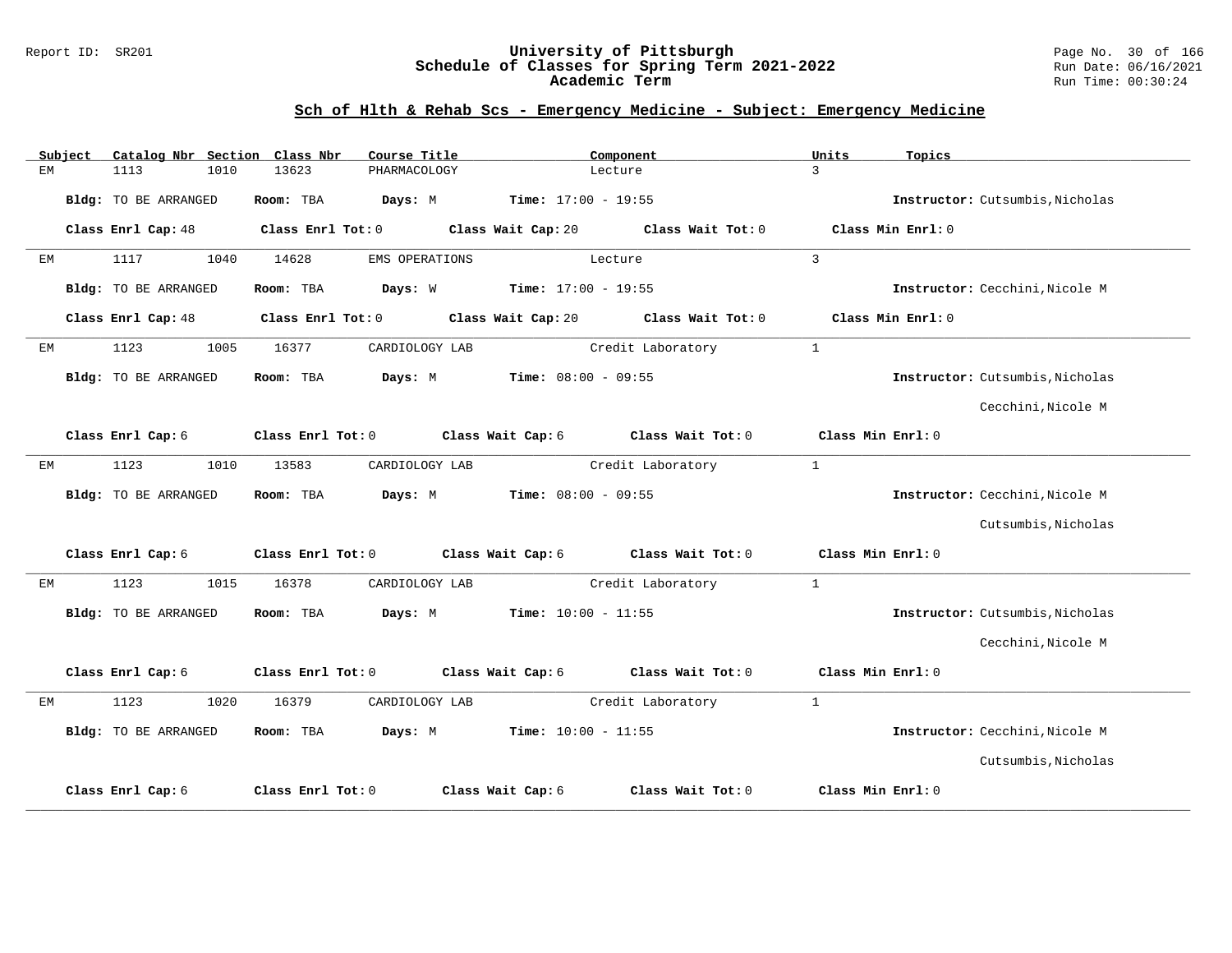### Report ID: SR201 **University of Pittsburgh** Page No. 31 of 166 **Schedule of Classes for Spring Term 2021-2022** Run Date: 06/16/2021 **Academic Term** Run Time: 00:30:24

|    | Subject | Catalog Nbr Section Class Nbr |      |                   | Course Title                          |                              | Component         | Units          | Topics            |                                 |
|----|---------|-------------------------------|------|-------------------|---------------------------------------|------------------------------|-------------------|----------------|-------------------|---------------------------------|
| ЕM |         | 1123                          | 1030 | 16380             | CARDIOLOGY LAB                        |                              | Credit Laboratory | $\mathbf{1}$   |                   |                                 |
|    |         | Bldg: TO BE ARRANGED          |      | Room: TBA         | Days: W                               | <b>Time:</b> $08:00 - 09:55$ |                   |                |                   | Instructor: Cutsumbis, Nicholas |
|    |         |                               |      |                   |                                       |                              |                   |                |                   | Cecchini, Nicole M              |
|    |         | Class Enrl Cap: 6             |      | Class Enrl Tot: 0 |                                       | Class Wait Cap: 6            | Class Wait Tot: 0 |                | Class Min Enrl: 0 |                                 |
| ЕM |         | 1123                          | 1040 | 13582             | CARDIOLOGY LAB                        |                              | Credit Laboratory | $\mathbf{1}$   |                   |                                 |
|    |         | Bldg: TO BE ARRANGED          |      | Room: TBA         | Days: W                               | <b>Time:</b> $10:00 - 11:55$ |                   |                |                   | Instructor: Cutsumbis, Nicholas |
|    |         |                               |      |                   |                                       |                              |                   |                |                   | Cecchini, Nicole M              |
|    |         | Class Enrl Cap: 6             |      | Class Enrl Tot: 0 |                                       | Class Wait Cap: 6            | Class Wait Tot: 0 |                | Class Min Enrl: 0 |                                 |
| ЕM |         | 1123                          | 1050 | 20751             | CARDIOLOGY LAB                        |                              | Credit Laboratory | $\mathbf{1}$   |                   |                                 |
|    |         | Bldg: TO BE ARRANGED          |      | Room: TBA         | Days: W                               | <b>Time:</b> $10:00 - 11:55$ |                   |                |                   | Instructor: Cecchini, Nicole M  |
|    |         |                               |      |                   |                                       |                              |                   |                |                   | Cutsumbis, Nicholas             |
|    |         | Class Enrl Cap: 6             |      | Class Enrl Tot: 0 |                                       | Class Wait Cap: 6            | Class Wait Tot: 0 |                | Class Min Enrl: 0 |                                 |
| EМ |         | 1123                          | 1060 | 20752             | CARDIOLOGY LAB                        |                              | Credit Laboratory | $\mathbf{1}$   |                   |                                 |
|    |         | Bldg: TO BE ARRANGED          |      | Room: TBA         | Days: W                               | $Time: 08:00 - 09:55$        |                   |                |                   | Instructor: Cecchini, Nicole M  |
|    |         |                               |      |                   |                                       |                              |                   |                |                   | Cutsumbis, Nicholas             |
|    |         | Class Enrl Cap: 6             |      | Class Enrl Tot: 0 |                                       | Class Wait Cap: 6            | Class Wait Tot: 0 |                | Class Min Enrl: 0 |                                 |
| ЕM |         | 1124                          | 1040 | 13584             | ADULT MEDICAL EMERGENCIES             |                              | Lecture           | $\overline{3}$ |                   |                                 |
|    |         | Bldg: TO BE ARRANGED          |      | Room: TBA         | Days: W                               | Time: $13:00 - 15:55$        |                   |                |                   | Instructor: Pierce, John F      |
|    |         | Class Enrl Cap: 48            |      | Class Enrl Tot: 0 |                                       | Class Wait Cap: 20           | Class Wait Tot: 0 |                | Class Min Enrl: 0 |                                 |
| ЕM |         | 1125                          | 1040 | 17547             | OB/GYN, NEWBORN, AND PEDIATRICLecture |                              |                   | 3              |                   |                                 |
|    |         | Bldg: TO BE ARRANGED          |      | Room: TBA         | Days: M                               | <b>Time:</b> $13:00 - 15:55$ |                   |                |                   | Instructor: LaCovey, David      |
|    |         |                               |      |                   |                                       |                              |                   |                |                   | Cecchini, Nicole M              |
|    |         | Class Enrl Cap: 48            |      | Class Enrl Tot: 0 |                                       | Class Wait Cap: 20           | Class Wait Tot: 0 |                | Class Min Enrl: 0 |                                 |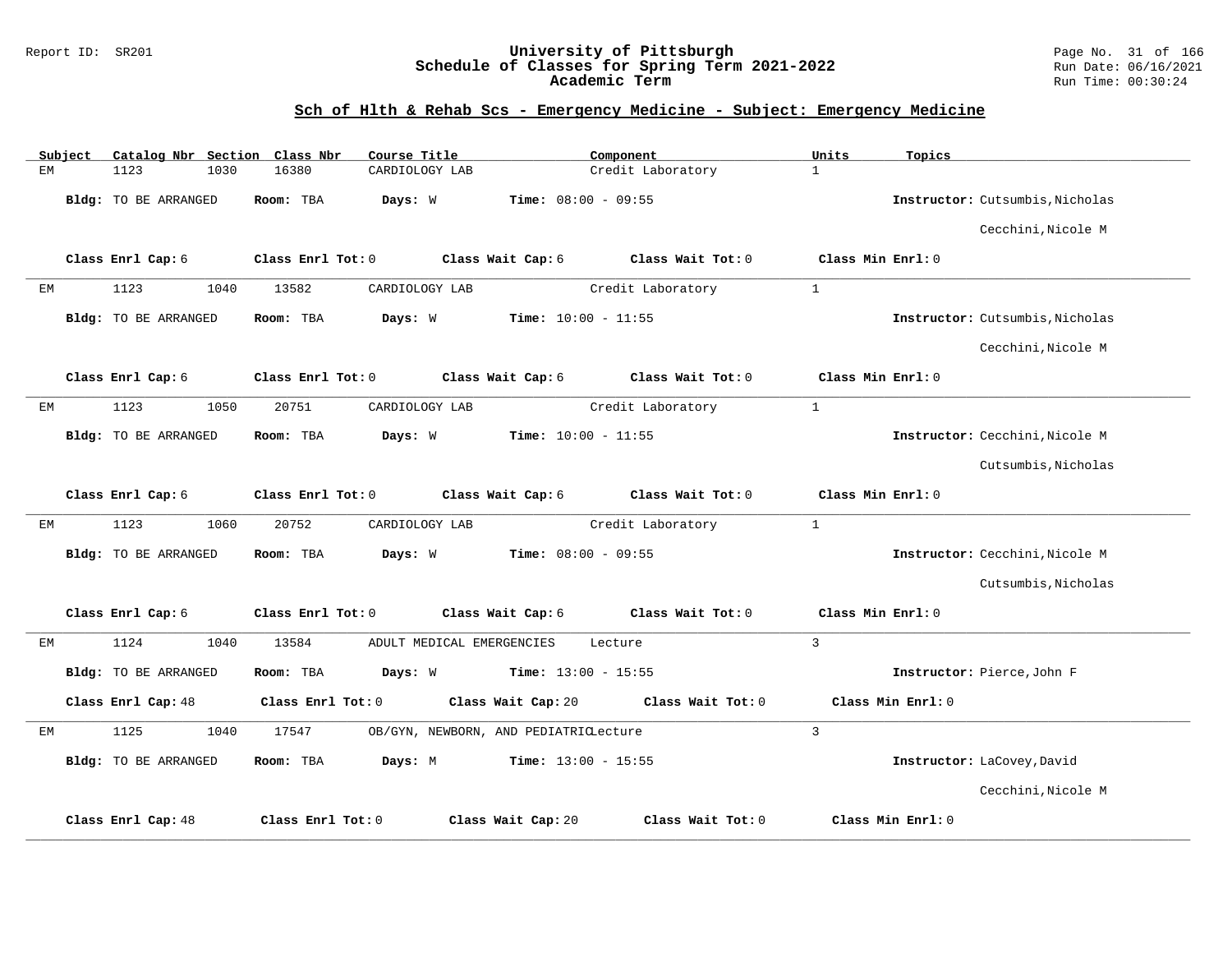#### Report ID: SR201 **University of Pittsburgh** Page No. 32 of 166 **Schedule of Classes for Spring Term 2021-2022** Run Date: 06/16/2021 **Academic Term** Run Time: 00:30:24

| Subject | Catalog Nbr Section Class Nbr | Course Title                                            | Component         | Units<br>Topics              |
|---------|-------------------------------|---------------------------------------------------------|-------------------|------------------------------|
| EM      | 1126<br>1005                  | 16381<br>ASSESSMENT-BASED MANAGEMENT  Credit Laboratory |                   | $\mathbf{1}$                 |
|         | Bldg: TO BE ARRANGED          | Room: TBA<br>Days: M<br><b>Time:</b> $08:00 - 09:55$    |                   | Instructor: Seitz, Samuel R  |
|         |                               |                                                         |                   | Prunty, Stuart A             |
|         | Class Enrl Cap: 6             | Class Enrl Tot: 0<br>Class Wait Cap: 6                  | Class Wait Tot: 0 | Class Min Enrl: 0            |
| ЕM      | 1126<br>1008                  | 16382<br>ASSESSMENT-BASED MANAGEMENT                    | Credit Laboratory | $\mathbf{1}$                 |
|         | Bldg: TO BE ARRANGED          | Room: TBA<br>Days: M<br>Time: $08:00 - 09:55$           |                   | Instructor: Seitz, Samuel R  |
|         |                               |                                                         |                   | Prunty, Stuart A             |
|         | Class Enrl Cap: 6             | Class Enrl Tot: 0<br>Class Wait Cap: 6                  | Class Wait Tot: 0 | Class Min Enrl: 0            |
| ЕM      | 1126<br>1010                  | 13619<br>ASSESSMENT-BASED MANAGEMENT                    | Credit Laboratory | $\mathbf{1}$                 |
|         | <b>Bldg:</b> TO BE ARRANGED   | Room: TBA<br>Days: M<br><b>Time:</b> $10:00 - 11:55$    |                   | Instructor: Prunty, Stuart A |
|         |                               |                                                         |                   | Seitz, Samuel R              |
|         | Class Enrl Cap: 6             | Class Enrl Tot: 0<br>Class Wait Cap: 6                  | Class Wait Tot: 0 | Class Min Enrl: 0            |
| EМ      | 1126<br>1020                  | 16383<br>ASSESSMENT-BASED MANAGEMENT                    | Credit Laboratory | $\mathbf{1}$                 |
|         | Bldg: TO BE ARRANGED          | Room: TBA<br>Days: M<br>$Time: 10:00 - 11:55$           |                   | Instructor: Seitz, Samuel R  |
|         |                               |                                                         |                   | Prunty, Stuart A             |
|         | Class Enrl Cap: 6             | Class Enrl Tot: 0<br>Class Wait Cap: 6                  | Class Wait Tot: 0 | Class Min Enrl: 0            |
| ЕM      | 1126<br>1030                  | 13620<br>ASSESSMENT-BASED MANAGEMENT                    | Credit Laboratory | $\mathbf{1}$                 |
|         | <b>Bldg:</b> TO BE ARRANGED   | Time: $08:00 - 09:55$<br>Room: TBA<br>Days: W           |                   | Instructor: Seitz, Samuel R  |
|         |                               |                                                         |                   | Prunty, Stuart A             |
|         | Class Enrl Cap: 6             | Class Enrl Tot: 0<br>Class Wait Cap: 6                  | Class Wait Tot: 0 | Class Min Enrl: 0            |
| ЕM      | 1126<br>1050                  | 16384<br>ASSESSMENT-BASED MANAGEMENT                    | Credit Laboratory | $\mathbf{1}$                 |
|         | Bldg: TO BE ARRANGED          | Room: TBA<br>Days: W<br><b>Time:</b> $10:00 - 11:55$    |                   | Instructor: Seitz, Samuel R  |
|         |                               |                                                         |                   | Prunty, Stuart A             |
|         | Class Enrl Cap: 6             | Class Enrl Tot: 0<br>Class Wait Cap: 6                  | Class Wait Tot: 0 | Class Min Enrl: 0            |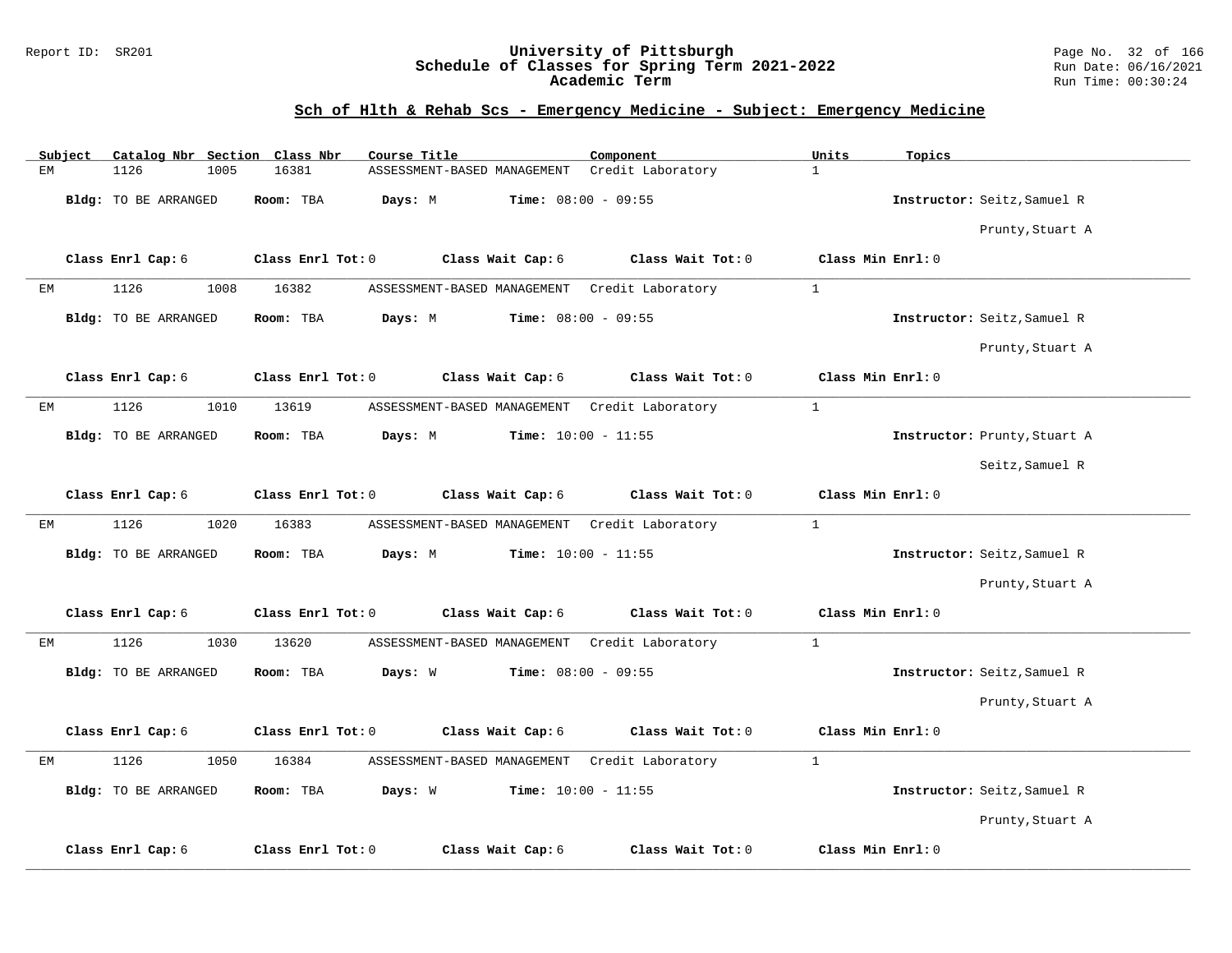| EМ | 1126<br>1060                                               | 20753<br>ASSESSMENT-BASED MANAGEMENT  Credit Laboratory                                                              | $\mathbf{1}$                     |
|----|------------------------------------------------------------|----------------------------------------------------------------------------------------------------------------------|----------------------------------|
|    | Bldg: TO BE ARRANGED                                       | Room: TBA<br>Days: W<br><b>Time:</b> $08:00 - 09:55$                                                                 | Instructor: Seitz, Samuel R      |
|    |                                                            |                                                                                                                      | Prunty, Stuart A                 |
|    | Class Enrl Cap: 6                                          | Class Enrl Tot: 0<br>Class Wait Cap: 6<br>Class Wait Tot: 0                                                          | Class Min Enrl: 0                |
| EМ | 1126<br>1070                                               | 20754<br>Credit Laboratory<br>ASSESSMENT-BASED MANAGEMENT                                                            | $\mathbf{1}$                     |
|    | Bldg: TO BE ARRANGED                                       | Room: TBA<br>Days: W<br><b>Time:</b> $10:00 - 11:55$                                                                 | Instructor: Seitz, Samuel R      |
|    |                                                            |                                                                                                                      | Prunty, Stuart A                 |
|    | Class Enrl Cap: 6                                          | Class Enrl Tot: 0<br>Class Wait Cap: 6<br>Class Wait Tot: 0                                                          | Class Min Enrl: 0                |
| EM | 1135<br>1010                                               | 30069<br>CRITICAL CARE CLIN EXPERNC 1 Internship                                                                     | $\mathbf{1}$                     |
|    | Bldg: TO BE ARRANGED                                       | Room: TBA<br>Days: TBA<br><b>Time:</b> $00:00 - 00:00$                                                               | Instructor: Pierce, John F       |
|    | Class Enrl Cap: 12<br>Attributes: Undergraduate Internship | Class Enrl Tot: 0<br>Class Wait Cap: 10<br>Class Wait Tot: 0                                                         | Class Min Enrl: 0                |
| EM | 1160<br>1050                                               | 15112<br>PROFESSIONAL ISSUES<br>Lecture                                                                              | $\mathcal{E}$                    |
|    | Bldg: TO BE ARRANGED                                       | Room: TBA<br>Days: Tu<br><b>Time:</b> $12:00 - 14:55$                                                                | Instructor: Platt, Thomas Edward |
|    |                                                            |                                                                                                                      | Traynor, Owen T.                 |
|    | Class Enrl Cap: 56                                         | Class Wait Cap: 20<br>Class Wait Tot: 0<br>Class Enrl Tot: 0                                                         | Class Min Enrl: 0                |
| EМ | 1050<br>1168                                               | 15114<br>LEADERSHIP IN HEALTH CARE<br>Lecture                                                                        | $\overline{3}$                   |
|    | Bldg: TO BE ARRANGED                                       | Room: TBA<br>Days: Th<br>$Time: 09:00 - 11:55$                                                                       | Instructor: Seitz, Samuel R      |
|    | Class Enrl Cap: 56                                         | Class Enrl Tot: 0<br>Class Wait Cap: 20<br>Class Wait Tot: 0<br>Room Characteristics: PeopleSoft - Scheduled (PS)(1) | Class Min Enrl: 0                |
| EM | 1171<br>1030                                               | 27261<br>CRITICAL CARE MEDICINE 2<br>Lecture                                                                         | $\overline{3}$                   |
|    | Bldg: TO BE ARRANGED                                       | <b>Time:</b> $08:00 - 10:55$<br>Room: TBA<br>Days: Tu                                                                | Instructor: Pierce, John F       |
|    | Class Enrl Cap: 56                                         | Class Enrl Tot: 0<br>Class Wait Cap: 20<br>Class Wait Tot: 0                                                         | Class Min Enrl: 0                |
| EМ | 1182<br>1050                                               | 15119<br>CRITICAL CARE MANAGEMENT - WEBLecture                                                                       | $\overline{4}$                   |
|    | Bldg: WEB Based Class                                      | <b>Time:</b> $00:00 - 00:00$<br>Room: TBA<br>Days: TBA                                                               | Instructor: Pierce, John F       |
|    | Class Enrl Cap: 36<br>Attributes: Online                   | Class Enrl Tot: 0<br>Class Wait Cap: 20<br>Class Wait Tot: 0                                                         | Class Min Enrl: 0                |

**\_\_\_\_\_\_\_\_\_\_\_\_\_\_\_\_\_\_\_\_\_\_\_\_\_\_\_\_\_\_\_\_\_\_\_\_\_\_\_\_\_\_\_\_\_\_\_\_\_\_\_\_\_\_\_\_\_\_\_\_\_\_\_\_\_\_\_\_\_\_\_\_\_\_\_\_\_\_\_\_\_\_\_\_\_\_\_\_\_\_\_\_\_\_\_\_\_\_\_\_\_\_\_\_\_\_\_\_\_\_\_\_\_\_\_\_\_\_\_\_\_\_\_\_\_\_\_\_\_\_\_\_\_\_\_\_\_\_\_\_\_\_\_\_\_\_\_\_\_\_\_\_\_\_\_\_**

<b></b>This class has an additional fee. For more information go to <a href="http://www.registrar.pitt.edu" target="\_blank">http://www.registrar.pitt.edu/</a>, and click on Faculty and Staff, then Course and Class.</p>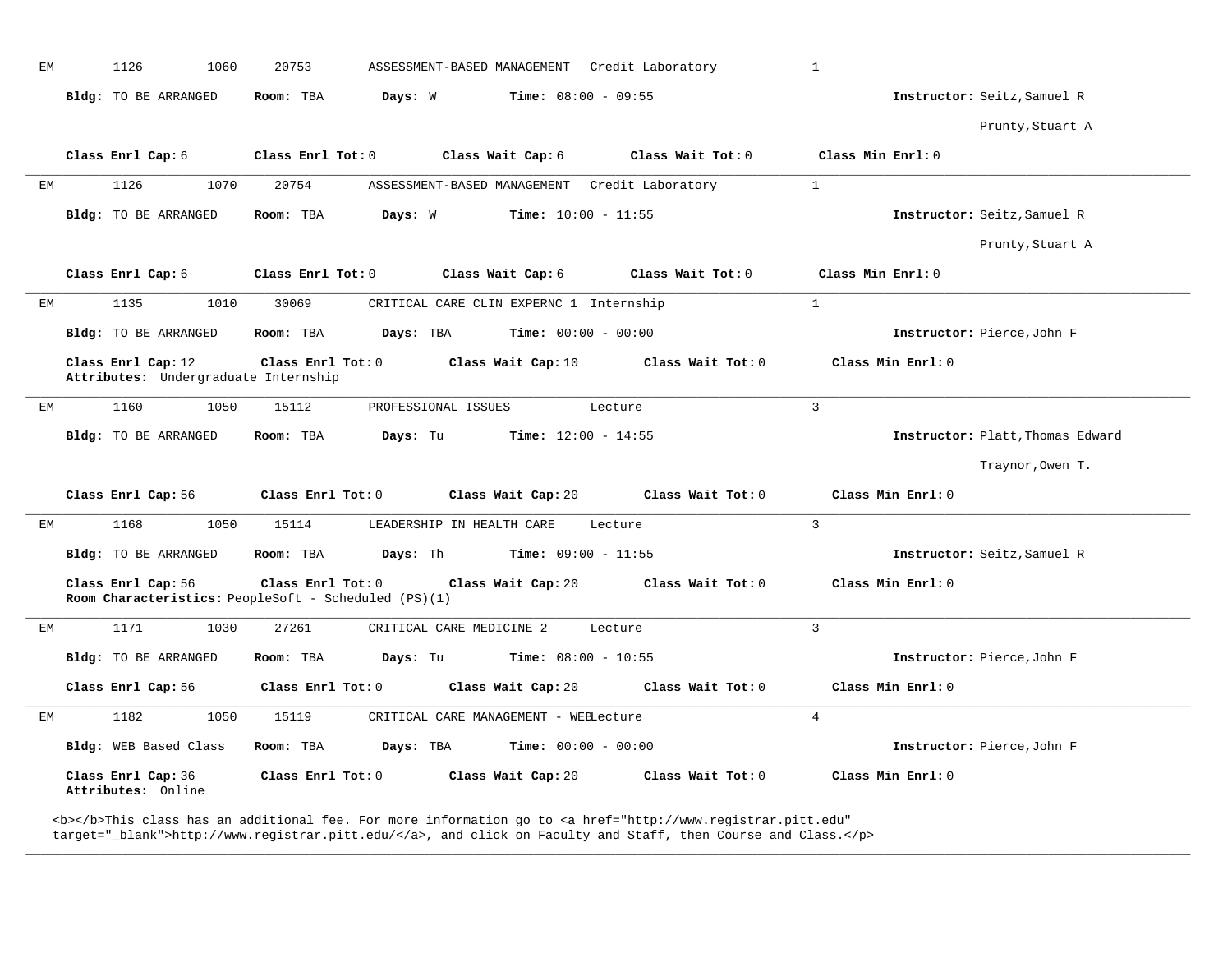### Report ID: SR201 **University of Pittsburgh** Page No. 34 of 166 **Schedule of Classes for Spring Term 2021-2022** Run Date: 06/16/2021 **Academic Term** Run Time: 00:30:24

| Subject | Catalog Nbr Section Class Nbr            |                                                                               | Course Title                          |                       | Component         | Units                                  | Topics                               |
|---------|------------------------------------------|-------------------------------------------------------------------------------|---------------------------------------|-----------------------|-------------------|----------------------------------------|--------------------------------------|
| EM      | 1191<br>1010                             | 27380                                                                         | CRITICAL CARE MEDICINE 2 - WEBLecture |                       |                   | 3                                      |                                      |
|         | Bldg: WEB Based Class                    | Room: TBA                                                                     | Days: TBA                             | $Time: 00:00 - 00:00$ |                   |                                        | Instructor: Pierce, John F           |
|         | Class Enrl Cap: 35<br>Attributes: Online | $\texttt{Class}$ $\texttt{Enrl}$ $\texttt{Tot:}$ $0$                          | Class Wait Cap: 20                    |                       | Class Wait Tot: 0 | Class Min Enrl: 0                      |                                      |
| EM      | 1199<br>1090                             | 25780                                                                         | INDEPENDENT STUDY                     |                       | Independent Study | $1 - 6$                                |                                      |
|         | Bldg: TO BE ARRANGED                     | Room: TBA                                                                     | Days: TBA                             | $Time: 00:00 - 00:00$ |                   |                                        | Instructor: Cutsumbis. Nicholas      |
|         | Class Enrl Cap: 6                        | Class Enrl Tot: 0                                                             | Class Wait Cap: 6                     |                       | Class Wait Tot: 0 | Class Min Enrl: 0                      |                                      |
| EM      | 1251<br>1060                             | 23314                                                                         | MOBILE INTEGRATED HEALTH CARE Lecture |                       |                   | 2                                      |                                      |
|         | Bldg: TO BE ARRANGED                     | Room: TBA                                                                     | Days: Tu                              | $Time: 15:00 - 16:55$ |                   |                                        | Instructor: Cornelius, Christie Rose |
|         |                                          |                                                                               |                                       |                       |                   |                                        | Seitz, Samuel R                      |
|         | Class Enrl Cap: 56<br>Reserve Capacity:  | Class Enrl Tot: 0<br>01-OCT-2021 Restricted EM BS Majors Reserve Enrl Cap: 56 | Class Wait Cap: 20                    |                       | Class Wait Tot: 0 | Class Min Enrl: 0<br>Reserve Enrl Tot: | $\overline{\phantom{0}}$             |
| EМ      | 1260<br>1200                             | 24606                                                                         | COGNITIVE PSYCH DECISION MAKNGLecture |                       |                   | 2                                      |                                      |
|         | Bldg: Forbes Tower                       | <b>Room:</b> 06050                                                            | Days: W                               | $Time: 09:00 - 10:55$ |                   |                                        | Instructor: Stoy, Walt A             |
|         | Class Enrl Cap: 12                       | Class Enrl Tot: 0                                                             |                                       | Class Wait Cap: 10    | Class Wait Tot: 0 | Class Min Enrl: 0                      |                                      |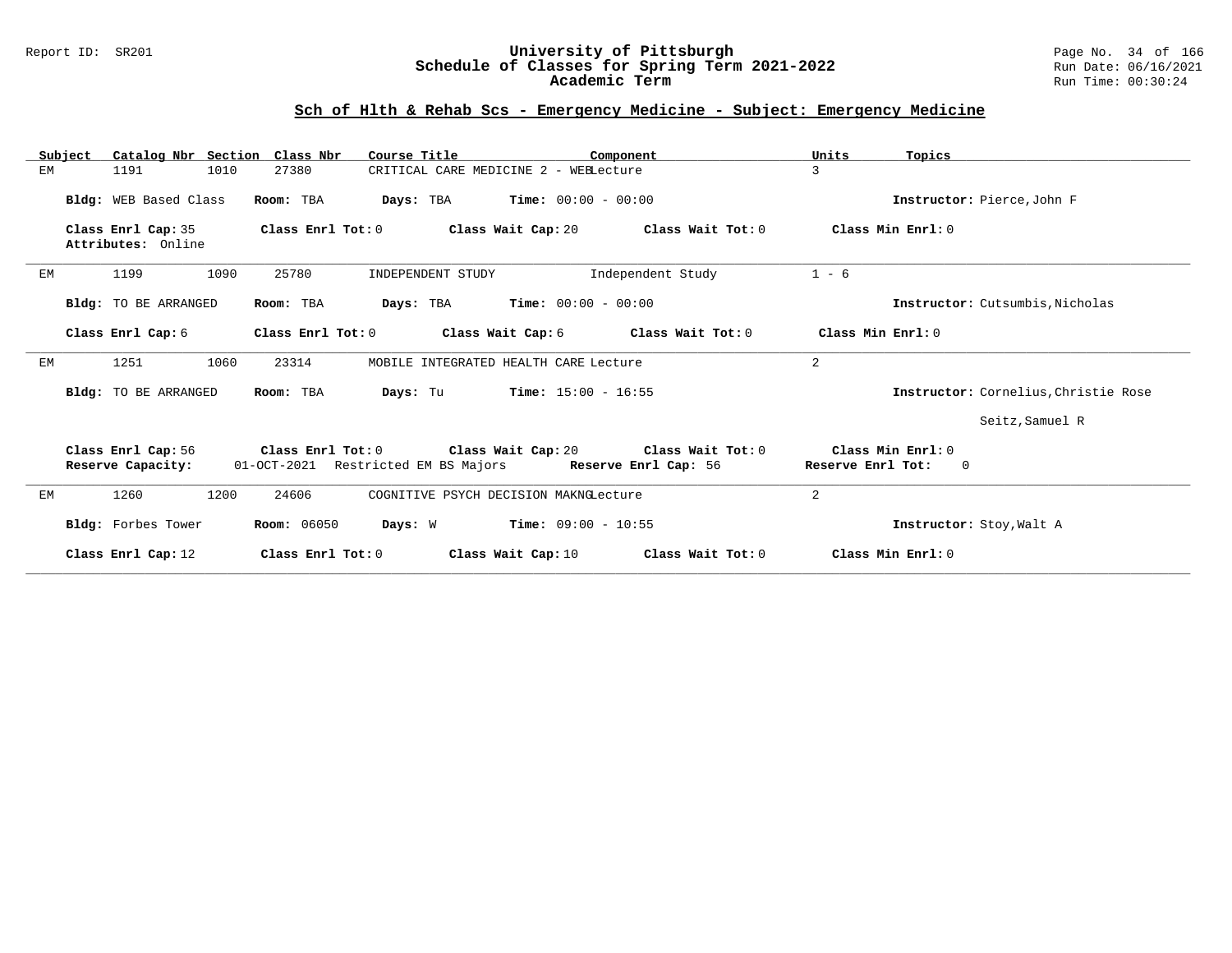### Report ID: SR201 **University of Pittsburgh** Page No. 35 of 166 **Schedule of Classes for Spring Term 2021-2022** Run Date: 06/16/2021 **Academic Term** Run Time: 00:30:24

# **Sch of Hlth & Rehab Scs - Health Infomatics - Subject: Health Informatics**

|     | Subject |                                          |      | Catalog Nbr Section Class Nbr                                                  | Course Title |                                                                                        | Component |                   | Units          | Topics            |                                       |
|-----|---------|------------------------------------------|------|--------------------------------------------------------------------------------|--------------|----------------------------------------------------------------------------------------|-----------|-------------------|----------------|-------------------|---------------------------------------|
| HI  |         | 2020                                     | 1010 | 29562                                                                          |              | PRACL STATS & PROG PYTHON & R Lecture                                                  |           |                   | 3              |                   |                                       |
|     |         | Bldg: Forbes Tower                       |      | <b>Room:</b> 06048                                                             | Days: Th     | <b>Time:</b> $17:00 - 20:00$                                                           |           |                   |                |                   | Instructor: Saptono, Andi             |
|     |         |                                          |      |                                                                                |              |                                                                                        |           |                   |                |                   | Parmanto, Bambang                     |
|     |         |                                          |      |                                                                                |              |                                                                                        |           |                   |                |                   | Watzlaf, Valerie J                    |
|     |         | Class Enrl Cap: 40                       |      | Class Enrl Tot: 0                                                              |              | Class Wait Cap: 0                                                                      |           | Class Wait Tot: 0 |                | Class Min Enrl: 0 |                                       |
| ΗI  |         | 2020                                     | 1020 | 30646                                                                          |              | PRACL STATS & PROG PYTHON & R Lecture                                                  |           |                   | $\mathbf{3}$   |                   |                                       |
|     |         | Bldg: WEB Based Class                    |      | Room: TBA                                                                      | Days: Th     | <b>Time:</b> $19:00 - 20:00$                                                           |           |                   |                |                   | Instructor: Watzlaf, Valerie J        |
|     |         |                                          |      |                                                                                |              |                                                                                        |           |                   |                |                   | Saptono, Andi                         |
|     |         |                                          |      |                                                                                |              |                                                                                        |           |                   |                |                   | Parmanto, Bambang                     |
|     |         | Class Enrl Cap: 35<br>Attributes: Online |      | Class Enrl Tot: 0                                                              |              | Class Wait Cap: 0                                                                      |           | Class Wait Tot: 0 |                | Class Min Enrl: 0 |                                       |
| HI  |         | 2210                                     | 1200 | 28744                                                                          |              | HEALTH INFO AND HEALTH CARE                                                            | Lecture   |                   | $\overline{3}$ |                   |                                       |
|     |         | Bldg: WEB Based Class                    |      | Room: TBA                                                                      | Days: M      | <b>Time:</b> $19:00 - 20:00$                                                           |           |                   |                |                   | Instructor: Anania-Firouzan, Patricia |
|     |         |                                          |      |                                                                                |              |                                                                                        |           |                   |                |                   | DeAlmeida, Dilhari R                  |
|     |         |                                          |      |                                                                                |              |                                                                                        |           |                   |                |                   | Watzlaf, Valerie J                    |
|     |         | Class Enrl Cap: 45                       |      | Class Enrl Tot: 0                                                              |              | Class Wait Cap: 0<br>Attributes: Class Materials on Reserve at Hillman Library, Online |           | Class Wait Tot: 0 |                | Class Min Enrl: 0 |                                       |
| HI. |         | 2210                                     | 1205 | 28742                                                                          |              | HEALTH INFO AND HEALTH CARE                                                            | Lecture   |                   | $\overline{3}$ |                   |                                       |
|     |         | Bldg: Forbes Tower                       |      | Room: 06081                                                                    | Days: M      | Time: $17:00 - 20:00$                                                                  |           |                   |                |                   | Instructor: Anania-Firouzan, Patricia |
|     |         |                                          |      |                                                                                |              |                                                                                        |           |                   |                |                   | DeAlmeida, Dilhari R                  |
|     |         |                                          |      |                                                                                |              |                                                                                        |           |                   |                |                   | Watzlaf, Valerie J                    |
|     |         | Class Enrl Cap: 45                       |      | Class Enrl Tot: 0<br>Attributes: Class Materials on Reserve at Hillman Library |              | Class Wait Cap: 0                                                                      |           | Class Wait Tot: 0 |                | Class Min Enrl: 0 |                                       |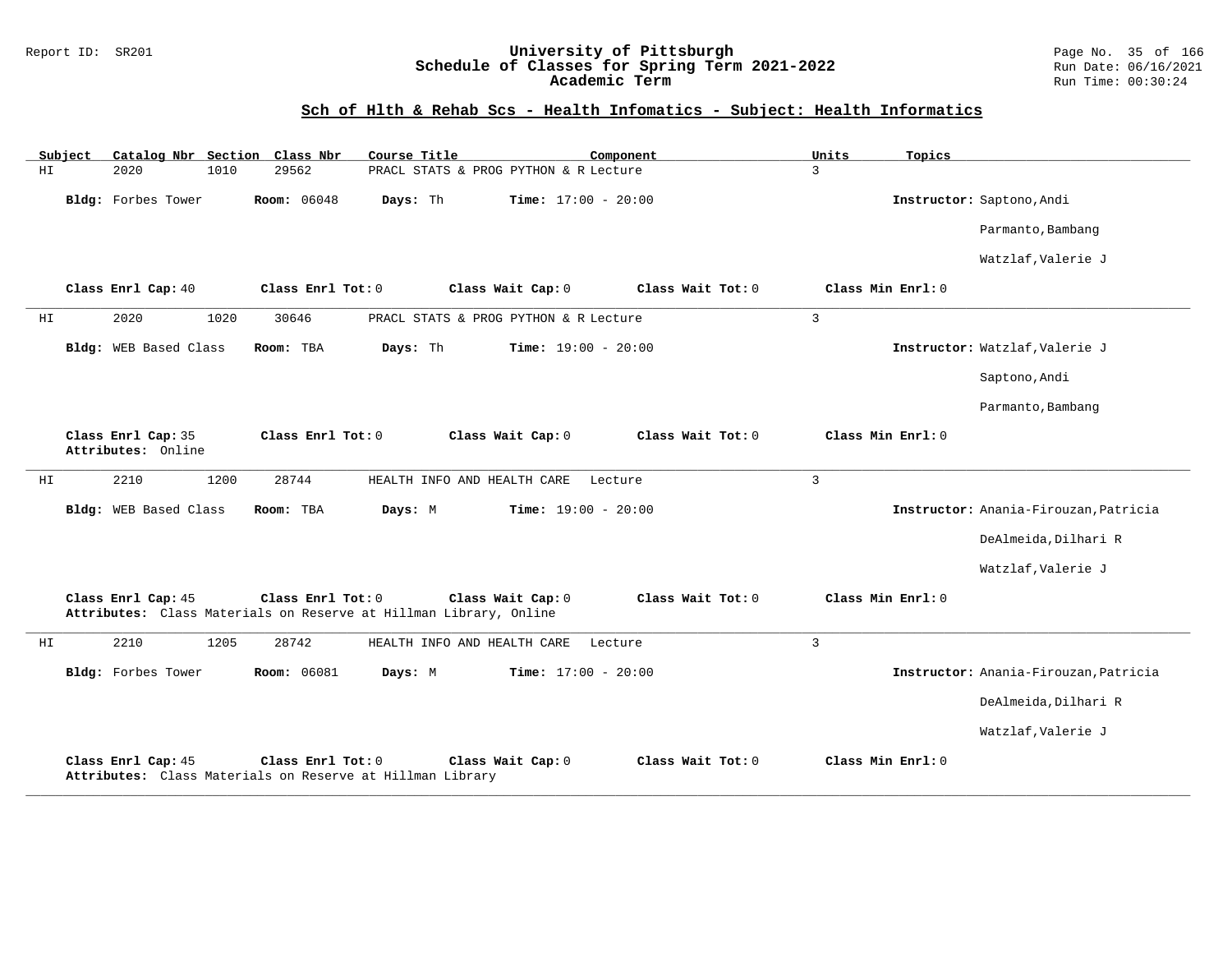#### Report ID: SR201 **University of Pittsburgh** Page No. 36 of 166 **Schedule of Classes for Spring Term 2021-2022** Run Date: 06/16/2021 **Academic Term** Run Time: 00:30:24

# **Sch of Hlth & Rehab Scs - Health Infomatics - Subject: Health Informatics**

|    | Subject | Catalog Nbr Section                      | Class Nbr<br>Course Title      |                                       | Component         | Units<br>Topics   |                                       |
|----|---------|------------------------------------------|--------------------------------|---------------------------------------|-------------------|-------------------|---------------------------------------|
| ΗI |         | 2231<br>1205                             | 28738                          | TALENT MGT AND HUMAN RESORCS Lecture  |                   | $\overline{3}$    |                                       |
|    |         | Bldg: Forbes Tower                       | Room: 06081<br>Days: W         | Time: $17:00 - 20:00$                 |                   |                   | Instructor: Peterson, Kimberly A      |
|    |         | Class Enrl Cap: 35                       | Class Enrl Tot: 0              | Class Wait Cap: 0                     | Class Wait Tot: 0 | Class Min Enrl: 0 |                                       |
| ΗI |         | 1205<br>2250                             | 28733                          | FOUNDATIONS OF HEALTH INFORMATLecture |                   | $\mathbf{3}$      |                                       |
|    |         | Bldg: WEB Based Class                    | Room: TBA<br>Days: Tu          | Time: $19:00 - 20:00$                 |                   |                   | Instructor: Saptono, Andi             |
|    |         |                                          |                                |                                       |                   |                   | DeAlmeida, Dilhari R                  |
|    |         |                                          |                                |                                       |                   |                   | Zhou, Leming                          |
|    |         |                                          |                                |                                       |                   |                   | Parmanto, Bambang                     |
|    |         | Class Enrl Cap: 35<br>Attributes: Online | Class Enrl Tot: 0              | Class Wait Cap: 0                     | Class Wait Tot: 0 | Class Min Enrl: 0 |                                       |
| ΗI |         | 1210<br>2250                             | 28735                          | FOUNDATIONS OF HEALTH INFORMATLecture |                   | $\overline{3}$    |                                       |
|    |         | Bldg: Forbes Tower                       | Room: 06081<br>Days: Tu        | Time: $17:00 - 20:00$                 |                   |                   | Instructor: Saptono, Andi             |
|    |         |                                          |                                |                                       |                   |                   | DeAlmeida, Dilhari R                  |
|    |         |                                          |                                |                                       |                   |                   | Zhou, Leming                          |
|    |         |                                          |                                |                                       |                   |                   | Parmanto, Bambang                     |
|    |         | Class Enrl Cap: 35                       | Class Enrl Tot: 0              | Class Wait Cap: 0                     | Class Wait Tot: 0 | Class Min Enrl: 0 |                                       |
| HI |         | 2410<br>1200                             | 28745                          | HLT VOCAB, TRMLGY CLASSFCT SYSLecture |                   | $\mathbf{3}$      |                                       |
|    |         | Bldg: Forbes Tower                       | Days: Th<br><b>Room:</b> 05047 | Time: $17:00 - 20:00$                 |                   |                   | Instructor: Anania-Firouzan, Patricia |
|    |         |                                          |                                |                                       |                   |                   | DeAlmeida, Dilhari R                  |
|    |         | Class Enrl Cap: 35                       | Class Enrl Tot: 0              | Class Wait Cap: 0                     | Class Wait Tot: 0 | Class Min Enrl: 0 |                                       |
| HI |         | 2410<br>1205                             | 28747                          | HLT VOCAB, TRMLGY CLASSFCT SYSLecture |                   | $\overline{3}$    |                                       |
|    |         | Bldg: WEB Based Class                    | Days: Th<br>Room: TBA          | Time: $19:00 - 20:00$                 |                   |                   | Instructor: Anania-Firouzan, Patricia |
|    |         |                                          |                                |                                       |                   |                   | DeAlmeida, Dilhari R                  |
|    |         | Class Enrl Cap: 35<br>Attributes: Online | Class Enrl Tot: 0              | Class Wait Cap: 0                     | Class Wait Tot: 0 | Class Min Enrl: 0 |                                       |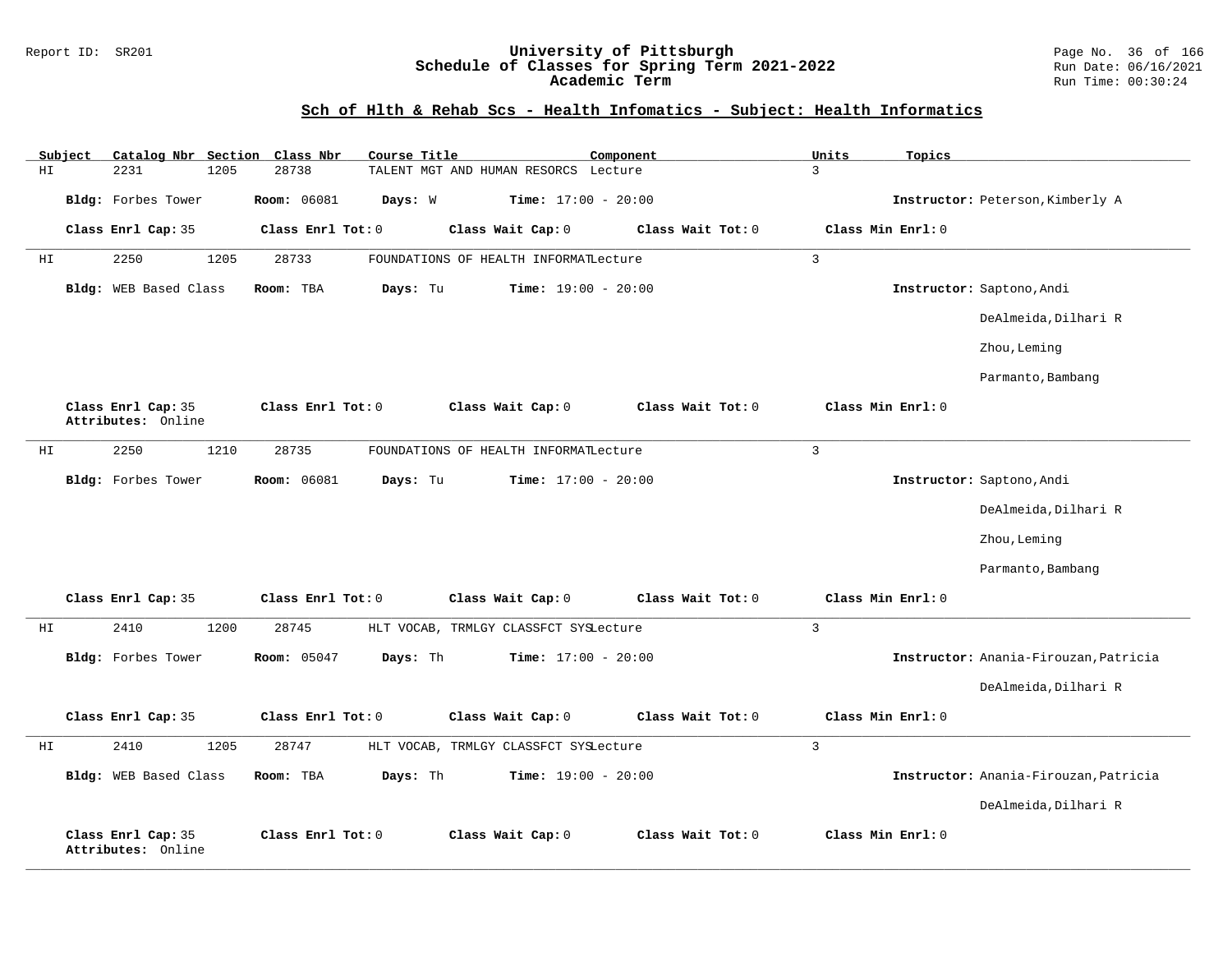| ΗI | 2451<br>1100                             | 28728              |                        | DATABS DSGN BIG DATA ANLYTC Lecture                  |                                                                          | $\overline{3}$    |                                       |
|----|------------------------------------------|--------------------|------------------------|------------------------------------------------------|--------------------------------------------------------------------------|-------------------|---------------------------------------|
|    | Bldg: WEB Based Class                    | Room: TBA          | Days: F                | $Time: 19:00 - 20:00$                                |                                                                          |                   | Instructor: Saptono, Andi             |
|    |                                          |                    |                        |                                                      |                                                                          |                   | Turano, August M                      |
|    | Class Enrl Cap: 35<br>Attributes: Online | Class Enrl Tot: 0  |                        | Class Wait Cap: 0                                    | Class Wait Tot: 0                                                        | Class Min Enrl: 0 |                                       |
| HI | 2451<br>1110                             | 28730              |                        | DATABS DSGN BIG DATA ANLYTC Lecture                  |                                                                          | $\overline{3}$    |                                       |
|    | Bldg: Forbes Tower                       | <b>Room:</b> 06048 | Days: F                | $Time: 17:00 - 20:00$                                |                                                                          |                   | Instructor: Saptono, Andi             |
|    |                                          |                    |                        |                                                      |                                                                          |                   | Turano, August M                      |
|    |                                          |                    |                        |                                                      | Class Enrl Cap: 35 Class Enrl Tot: 0 Class Wait Cap: 0 Class Wait Tot: 0 | Class Min Enrl: 0 |                                       |
| HI | 2452<br>1070                             | 28757              | DIGITAL HEALTH         |                                                      | Lecture                                                                  | $\mathbf{3}$      |                                       |
|    | Bldg: Forbes Tower                       | <b>Room:</b> 06048 |                        | <b>Days:</b> M <b>Time:</b> $17:00 - 20:00$          |                                                                          |                   | Instructor: Saptono, Andi             |
|    |                                          |                    |                        |                                                      |                                                                          |                   | DeAlmeida, Dilhari R                  |
|    |                                          |                    |                        |                                                      |                                                                          |                   | Parmanto, Bambang                     |
|    | Class Enrl Cap: 40                       | Class Enrl Tot: 0  |                        | Class Wait Cap: $0$                                  | Class Wait Tot: 0                                                        | Class Min Enrl: 0 |                                       |
| ΗI | 2454<br>1010                             | 28525              |                        | DATA SCIENCE HEALTH INFORMTCS Lecture                |                                                                          | $\overline{3}$    |                                       |
|    | Bldg: TO BE ARRANGED                     | Room: TBA          |                        | $\texttt{Davis:}$ TBA $\texttt{Time:}$ 00:00 - 00:00 |                                                                          |                   | Instructor: Zhou, Leming              |
|    | Class Enrl Cap: 40                       | Class Enrl Tot: 0  |                        | Class Wait Cap: 0                                    | Class Wait Tot: 0                                                        | Class Min Enrl: 0 |                                       |
| ΗI | 2670<br>1010                             | 30506              | HI CAPSTONE/INTERNSHIP |                                                      | Internship                                                               | $\mathcal{L}$     |                                       |
|    | Bldg: TO BE ARRANGED                     | Room: TBA          |                        | <b>Days:</b> TBA <b>Time:</b> $00:00 - 00:00$        |                                                                          |                   | Instructor: Watzlaf, Valerie J        |
|    | Class Enrl Cap: 35                       | Class Enrl Tot: 0  |                        | Class Wait Cap: 0                                    | Class Wait Tot: 0                                                        | Class Min Enrl: 0 |                                       |
| HI | 2670<br>1020                             | 30507              |                        | HI CAPSTONE/INTERNSHIP                               | Internship                                                               | $\mathbf{3}$      |                                       |
|    | Bldg: TO BE ARRANGED                     | Room: TBA          |                        | $\texttt{Davis:}$ TBA $\texttt{Time:}$ 00:00 - 00:00 |                                                                          |                   | Instructor: Anania-Firouzan, Patricia |
|    | Class Enrl Cap: 35                       | Class Enrl Tot: 0  |                        | Class Wait Cap: 0                                    | Class Wait Tot: 0                                                        | Class Min Enrl: 0 |                                       |
| HI | 2670<br>1030                             | 30508              | HI CAPSTONE/INTERNSHIP |                                                      | Internship                                                               | $\mathcal{L}$     |                                       |
|    | Bldg: TO BE ARRANGED                     | Room: TBA          | Days: TBA              | $Time: 00:00 - 00:00$                                |                                                                          |                   | Instructor: Peterson, Kimberly A      |
|    | Class Enrl Cap: 35                       | Class Enrl Tot: 0  |                        | Class Wait Cap: 0                                    | Class Wait Tot: 0                                                        | Class Min Enrl: 0 |                                       |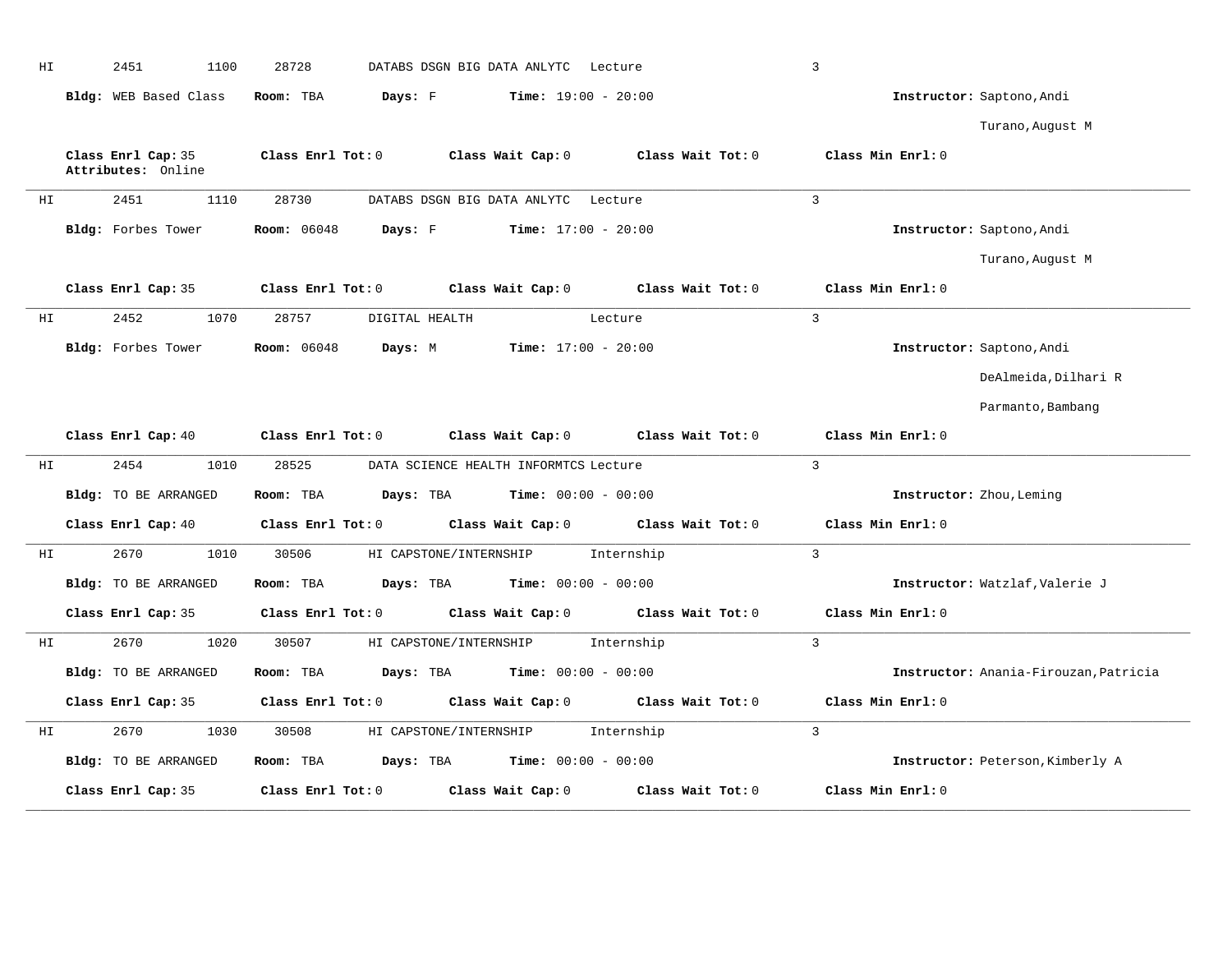#### Report ID: SR201 **University of Pittsburgh** Page No. 38 of 166 **Schedule of Classes for Spring Term 2021-2022** Run Date: 06/16/2021 **Academic Term** Run Time: 00:30:24

# **Sch of Hlth & Rehab Scs - Health Infomatics - Subject: Health Informatics**

| Subject                                  | Catalog Nbr Section Class Nbr | Course Title                                          | Component         | Topics<br>Units                       |
|------------------------------------------|-------------------------------|-------------------------------------------------------|-------------------|---------------------------------------|
| 2670<br>HI                               | 1040<br>30509                 | HI CAPSTONE/INTERNSHIP                                | Internship        | $\mathbf{R}$                          |
| Bldg: TO BE ARRANGED                     | Room: TBA                     | Days: TBA<br>$Time: 00:00 - 00:00$                    |                   | Instructor: Zhou, Leming              |
| Class Enrl Cap: 35                       | Class Enrl Tot: 0             | Class Wait Cap: 0                                     | Class Wait Tot: 0 | Class Min Enrl: 0                     |
| 2670<br>ΗI                               | 1050<br>30510                 | HI CAPSTONE/INTERNSHIP                                | Internship        | $\overline{3}$                        |
| Bldg: TO BE ARRANGED                     | Room: TBA                     | <b>Days:</b> TBA <b>Time:</b> $00:00 - 00:00$         |                   | Instructor: DeAlmeida, Dilhari R      |
| Class Enrl Cap: 35                       | Class Enrl Tot: 0             | Class Wait Cap: 0                                     | Class Wait Tot: 0 | Class Min Enrl: 0                     |
| 2670<br>ΗI                               | 1060<br>30511                 | HI CAPSTONE/INTERNSHIP                                | Internship        | 3                                     |
| Bldg: TO BE ARRANGED                     | Room: TBA                     | $\texttt{Davis:}$ TBA $\texttt{Time:}$ 00:00 - 00:00  |                   | Instructor: Saptono, Andi             |
| Class Enrl Cap: 35                       | Class Enrl Tot: 0             | Class Wait Cap: 0                                     | Class Wait Tot: 0 | Class Min Enrl: 0                     |
| 2670<br>HI                               | 1070<br>30512                 | HI CAPSTONE/INTERNSHIP                                | Internship        | $\overline{3}$                        |
| Bldg: WEB Based Class                    | Room: TBA                     | <b>Days:</b> TBA <b>Time:</b> $00:00 - 00:00$         |                   | Instructor: Watzlaf, Valerie J        |
| Class Enrl Cap: 35<br>Attributes: Online |                               | Class Enrl Tot: 0 Class Wait Cap: 0                   | Class Wait Tot: 0 | Class Min Enrl: 0                     |
| 2670<br>ΗI                               | 1080<br>30513                 | HI CAPSTONE/INTERNSHIP                                | Internship        | $\overline{3}$                        |
| Bldg: WEB Based Class                    | Room: TBA                     | Days: TBA<br>$Time: 00:00 - 00:00$                    |                   | Instructor: Saptono, Andi             |
| Class Enrl Cap: 35<br>Attributes: Online | Class Enrl Tot: 0             | Class Wait Cap: 0                                     | Class Wait Tot: 0 | Class Min Enrl: 0                     |
| 2670<br>HI                               | 1090<br>30514                 | HI CAPSTONE/INTERNSHIP                                | Internship        | $\overline{3}$                        |
| Bldg: WEB Based Class                    | Room: TBA                     | <b>Days:</b> TBA <b>Time:</b> $00:00 - 00:00$         |                   | Instructor: Anania-Firouzan, Patricia |
| Class Enrl Cap: 35<br>Attributes: Online |                               | Class Enrl Tot: 0 Class Wait Cap: 0 Class Wait Tot: 0 |                   | Class Min Enrl: 0                     |
| 2670<br>HI                               | 1100<br>30515                 | HI CAPSTONE/INTERNSHIP                                | Internship        | $\overline{3}$                        |
| Bldg: WEB Based Class                    | Room: TBA                     | $Time: 00:00 - 00:00$<br>Days: TBA                    |                   | Instructor: DeAlmeida, Dilhari R      |
| Class Enrl Cap: 35<br>Attributes: Online | Class Enrl Tot: 0             | Class Wait Cap: 0                                     | Class Wait Tot: 0 | Class Min Enrl: 0                     |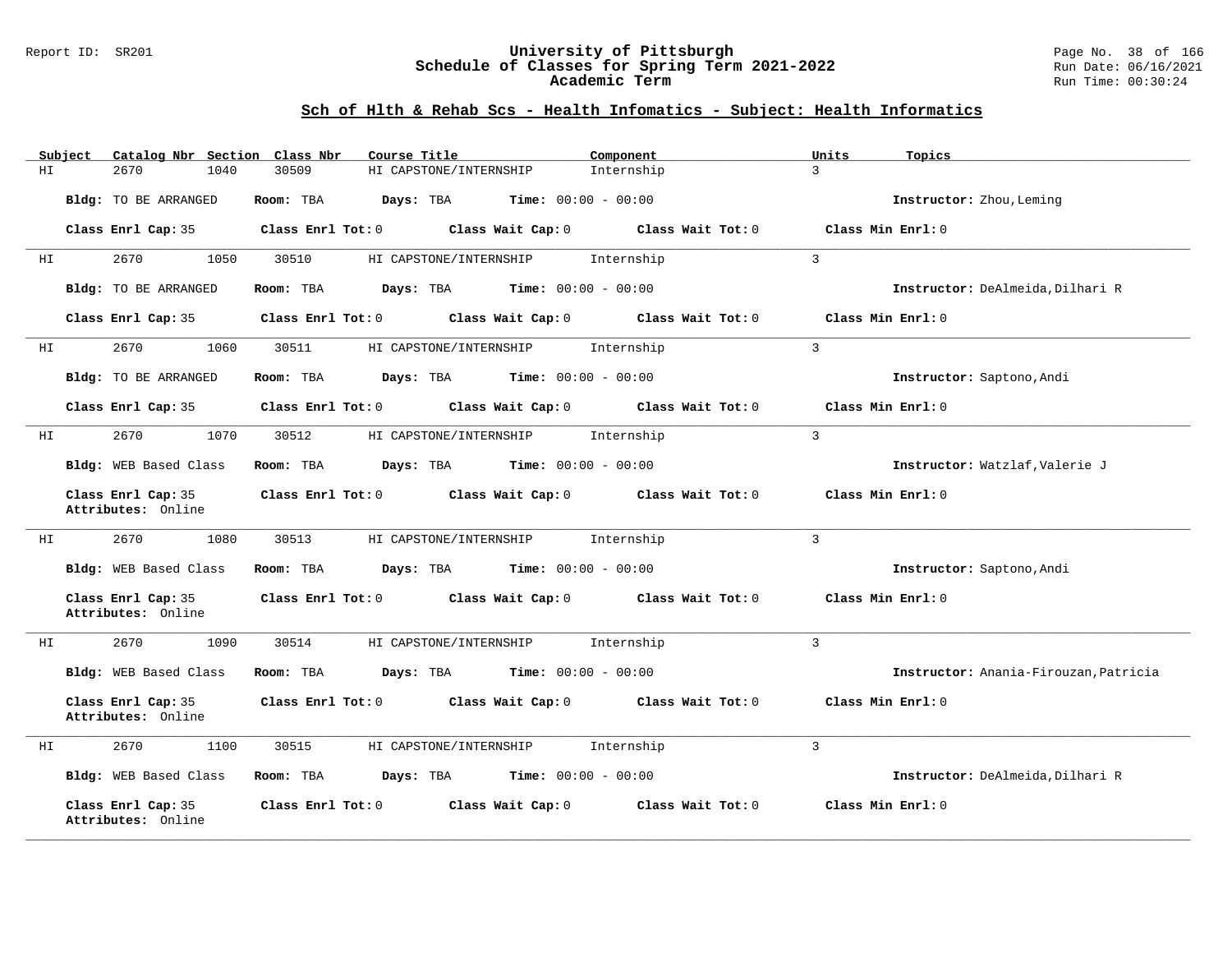#### Report ID: SR201 **University of Pittsburgh** Page No. 39 of 166 **Schedule of Classes for Spring Term 2021-2022** Run Date: 06/16/2021 **Academic Term** Run Time: 00:30:24

# **Sch of Hlth & Rehab Scs - Health Infomatics - Subject: Health Informatics**

| Subject | Catalog Nbr Section Class Nbr            | Course Title                                               | Component                           | Units<br>Topics                       |
|---------|------------------------------------------|------------------------------------------------------------|-------------------------------------|---------------------------------------|
| ΗI      | 2670<br>1110                             | 30516<br>HI CAPSTONE/INTERNSHIP                            | Internship                          | $\overline{3}$                        |
|         | Bldg: WEB Based Class                    | Room: TBA<br>Days: TBA<br>$Time: 00:00 - 00:00$            |                                     | Instructor: Zhou, Leming              |
|         | Class Enrl Cap: 35<br>Attributes: Online | Class Enrl Tot: 0<br>Class Wait Cap: 0                     | Class Wait Tot: 0                   | Class Min Enrl: 0                     |
| HI      | 1120<br>2670                             | 30517<br>HI CAPSTONE/INTERNSHIP                            | Internship                          | 3                                     |
|         | Bldg: WEB Based Class                    | Room: TBA<br><b>Days:</b> TBA <b>Time:</b> $00:00 - 00:00$ |                                     | Instructor: Peterson, Kimberly A      |
|         | Class Enrl Cap: 35<br>Attributes: Online | Class Enrl Tot: 0<br>Class Wait Cap: 0                     | Class Wait Tot: 0                   | Class Min Enrl: 0                     |
| ΗI      | 2999<br>1010                             | 28526<br>INDEPENDENT STUDY                                 | Independent Study                   | $1 - 6$                               |
|         | Bldg: WEB Based Class                    | Room: TBA<br>Days: TBA                                     | <b>Time:</b> $00:00 - 00:00$        | Instructor: Zhou, Leming              |
|         | Class Enrl Cap: 35<br>Attributes: Online | Class Wait Cap: 0<br>Class Enrl Tot: 0                     | Class Wait Tot: 0                   | Class Min Enrl: 0                     |
| HI      | 2999<br>1020                             | 28758<br>INDEPENDENT STUDY                                 | Independent Study                   | $1 - 6$                               |
|         | Bldg: TO BE ARRANGED                     | Room: TBA<br>Days: TBA                                     | <b>Time:</b> $00:00 - 00:00$        | Instructor: Zhou, Leming              |
|         | Class Enrl Cap: 35                       | Class Enrl Tot: 0<br>Class Wait Cap: 0                     | Class Wait Tot: 0                   | Class Min Enrl: 0                     |
| ΗI      | 2999<br>1030                             | 29111<br>INDEPENDENT STUDY                                 | Independent Study                   | $1 - 6$                               |
|         | Bldg: TO BE ARRANGED                     | Room: TBA<br>Days: TBA                                     | <b>Time:</b> $00:00 - 00:00$        | Instructor: Saptono, Andi             |
|         | Class Enrl Cap: 35                       | $Class$ $Enrl$ $Tot: 0$<br>Class Wait Cap: 0               | $Class$ Wait Tot: $0$               | Class Min Enrl: 0                     |
| HI      | 2999<br>1040                             | 29112<br>INDEPENDENT STUDY                                 | Independent Study                   | $1 - 6$                               |
|         | Bldg: WEB Based Class                    | Room: TBA<br><b>Days:</b> TBA <b>Time:</b> $00:00 - 00:00$ |                                     | Instructor: Saptono, Andi             |
|         | Class Enrl Cap: 35<br>Attributes: Online | $Class$ $Enr1$ $Tot: 0$                                    | Class Wait Cap: 0 Class Wait Tot: 0 | Class Min Enrl: 0                     |
| ΗI      | 2999<br>1050                             | 30045<br>INDEPENDENT STUDY                                 | Independent Study                   | $1 - 6$                               |
|         | Bldg: WEB Based Class                    | Room: TBA<br>Days: TBA                                     | <b>Time:</b> $00:00 - 00:00$        | Instructor: Anania-Firouzan, Patricia |
|         | Class Enrl Cap: 35<br>Attributes: Online | Class Enrl Tot: 0<br>Class Wait Cap: 0                     | Class Wait Tot: 0                   | Class Min Enrl: 0                     |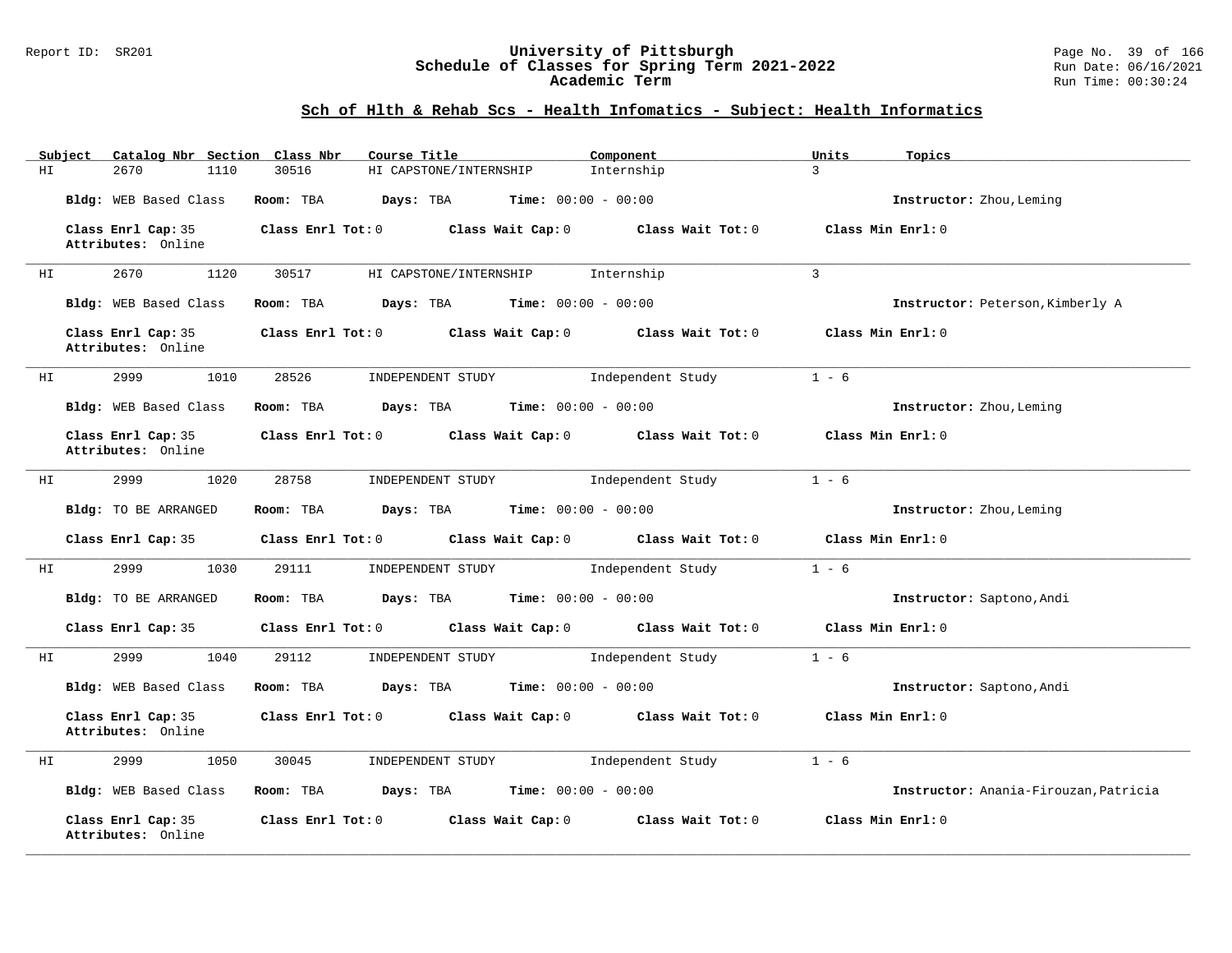### Report ID: SR201 **University of Pittsburgh** Page No. 40 of 166 **Schedule of Classes for Spring Term 2021-2022** Run Date: 06/16/2021 **Academic Term** Run Time: 00:30:24

# **Sch of Hlth & Rehab Scs - Health Infomatics - Subject: Health Informatics**

|    | Subject | Catalog Nbr Section Class Nbr            |                   | Course Title                                                | Component                               | Units             | Topics                                |
|----|---------|------------------------------------------|-------------------|-------------------------------------------------------------|-----------------------------------------|-------------------|---------------------------------------|
| ΗI |         | 2999<br>1060                             | 30046             | INDEPENDENT STUDY                                           | Independent Study                       | $1 - 6$           |                                       |
|    |         | Bldg: WEB Based Class                    | Room: TBA         | Days: TBA                                                   | <b>Time:</b> $00:00 - 00:00$            |                   | Instructor: DeAlmeida, Dilhari R      |
|    |         | Class Enrl Cap: 35<br>Attributes: Online | Class Enrl Tot: 0 |                                                             | Class Wait Cap: $0$ Class Wait Tot: $0$ | Class Min Enrl: 0 |                                       |
| ΗI |         | 2999<br>1070                             | 30047             | INDEPENDENT STUDY                                           | Independent Study                       | $1 - 6$           |                                       |
|    |         | Bldg: WEB Based Class                    | Room: TBA         | <b>Days:</b> TBA <b>Time:</b> $00:00 - 00:00$               |                                         |                   | Instructor: Peterson, Kimberly A      |
|    |         | Class Enrl Cap: 35<br>Attributes: Online |                   | Class Enrl Tot: $0$ Class Wait Cap: $0$ Class Wait Tot: $0$ |                                         | Class Min Enrl: 0 |                                       |
| HI |         | 2999<br>1080                             | 30048             | INDEPENDENT STUDY                                           | Independent Study                       | $1 - 6$           |                                       |
|    |         | Bldg: TO BE ARRANGED                     | Room: TBA         | $Days: TBA$ $Time: 00:00 - 00:00$                           |                                         |                   | Instructor: Peterson, Kimberly A      |
|    |         | Class Enrl Cap: 35                       | Class Enrl Tot: 0 |                                                             | Class Wait Cap: $0$ Class Wait Tot: $0$ | Class Min Enrl: 0 |                                       |
| HI |         | 2999<br>1090                             | 30049             | INDEPENDENT STUDY                                           | Independent Study                       | $1 - 6$           |                                       |
|    |         | Bldg: TO BE ARRANGED                     | Room: TBA         | $Days: TBA$ Time: $00:00 - 00:00$                           |                                         |                   | Instructor: Watzlaf, Valerie J        |
|    |         | Class Enrl Cap: 35                       |                   | Class Enrl Tot: 0 Class Wait Cap: 0 Class Wait Tot: 0       |                                         | Class Min Enrl: 0 |                                       |
| ΗI |         | 2999<br>1100                             | 30050             | INDEPENDENT STUDY                                           | Independent Study                       | $1 - 6$           |                                       |
|    |         | Bldg: TO BE ARRANGED                     | Room: TBA         | <b>Days:</b> TBA <b>Time:</b> $00:00 - 00:00$               |                                         |                   | Instructor: DeAlmeida, Dilhari R      |
|    |         | Class Enrl Cap: 35                       |                   | Class Enrl Tot: $0$ Class Wait Cap: $0$ Class Wait Tot: $0$ |                                         | Class Min Enrl: 0 |                                       |
| ΗI |         | 2999<br>1105                             | 30051             | INDEPENDENT STUDY                                           | Independent Study                       | $1 - 6$           |                                       |
|    |         | Bldg: WEB Based Class                    |                   | Room: TBA $Days:$ TBA $Time: 00:00 - 00:00$                 |                                         |                   | Instructor: Watzlaf, Valerie J        |
|    |         | Class Enrl Cap: 35<br>Attributes: Online |                   | Class Enrl Tot: $0$ Class Wait Cap: $0$ Class Wait Tot: $0$ |                                         | Class Min Enrl: 0 |                                       |
| ΗI |         | 2999<br>1110                             | 30052             | INDEPENDENT STUDY                                           | Independent Study                       | $1 - 6$           |                                       |
|    |         | Bldg: TO BE ARRANGED                     | Room: TBA         | <b>Days:</b> TBA <b>Time:</b> $00:00 - 00:00$               |                                         |                   | Instructor: Anania-Firouzan, Patricia |
|    |         | Class Enrl Cap: 35                       | Class Enrl Tot: 0 | Class Wait Cap: 0                                           | Class Wait Tot: 0                       | Class Min Enrl: 0 |                                       |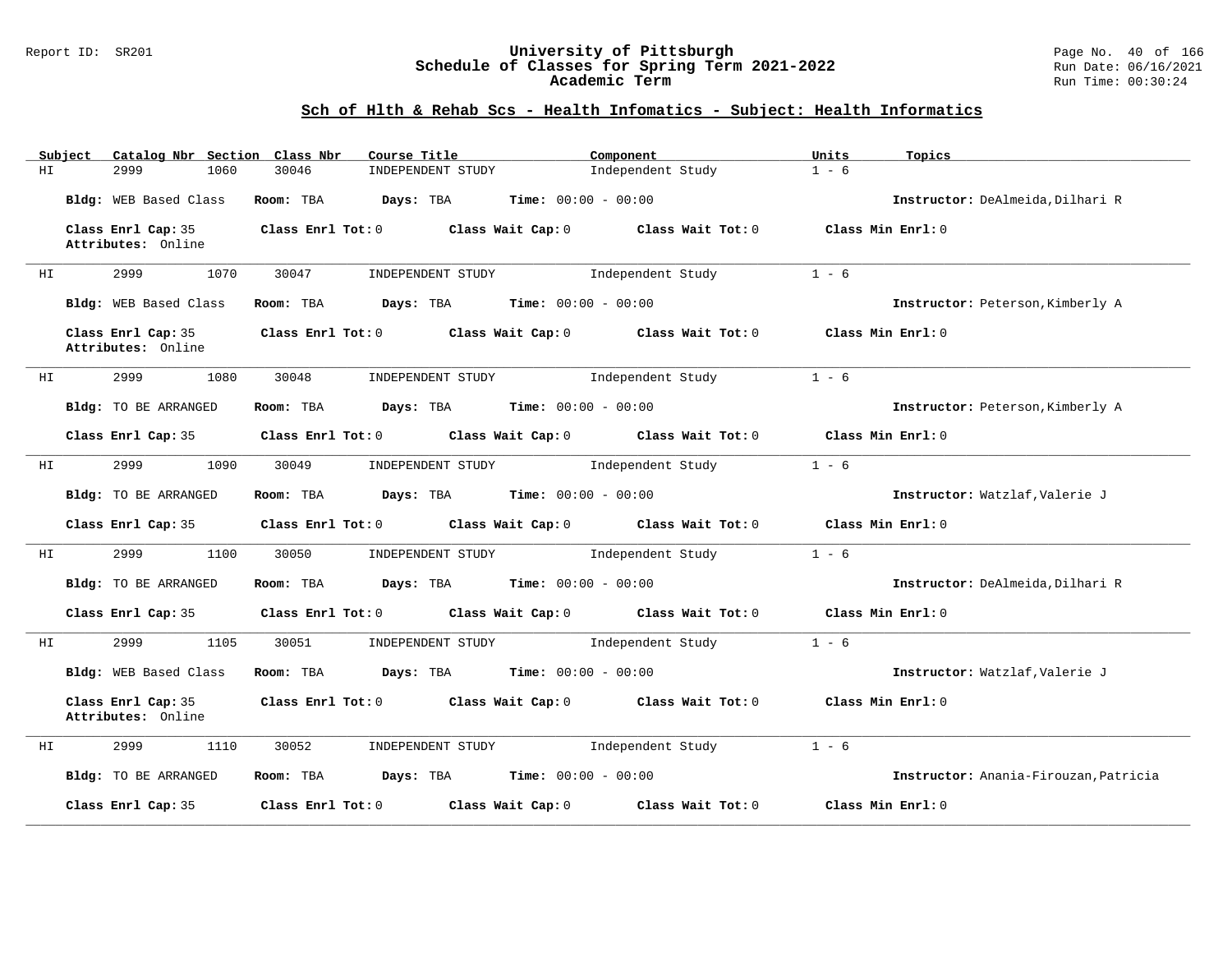#### Report ID: SR201 **University of Pittsburgh** Page No. 41 of 166 **Schedule of Classes for Spring Term 2021-2022** Run Date: 06/16/2021 **Academic Term** Run Time: 00:30:24

### **Sch of Hlth & Rehab Scs - Health Information Management - Subject: Health Information Management**

| Subject |                                                                            |      | Catalog Nbr Section Class Nbr | Course Title |                           |                                       | Component                                                                                                                                                                                                                          | Units          | Topics                                |
|---------|----------------------------------------------------------------------------|------|-------------------------------|--------------|---------------------------|---------------------------------------|------------------------------------------------------------------------------------------------------------------------------------------------------------------------------------------------------------------------------------|----------------|---------------------------------------|
| HIM     | 1438                                                                       | 1010 | 13543                         |              |                           |                                       | CANCER REGISTRY THRY & PRA LABCredit Laboratory                                                                                                                                                                                    | $\overline{2}$ |                                       |
|         | Bldg: TBA                                                                  |      | Room: TBA                     | Days: MW     |                           | <b>Time:</b> $15:00 - 16:50$          |                                                                                                                                                                                                                                    |                | Instructor: Winters, Sharon B         |
|         |                                                                            |      |                               |              |                           |                                       |                                                                                                                                                                                                                                    |                | Watzlaf, Valerie J                    |
|         | Class Enrl Cap: 40<br>Room Characteristics: PeopleSoft - Scheduled (PS)(1) |      | Class Enrl Tot: 0             |              |                           | Class Wait Cap: 20                    | Class Wait Tot: 0                                                                                                                                                                                                                  |                | Class Min Enrl: 0                     |
|         |                                                                            |      |                               |              |                           |                                       | <b></b> This class has an additional fee. For more information go to <a <br="" href="http://www.registrar.pitt.edu">target="_blank"&gt;http://www.registrar.pitt.edu/</a> , and click on Faculty and Staff, then Course and Class. |                |                                       |
| HIM     | 1440                                                                       | 1070 | 13544                         |              | HIM CLINICAL EDUCATION 1  |                                       | Clinical                                                                                                                                                                                                                           | $\mathbf{1}$   |                                       |
|         | Bldg: TO BE ARRANGED                                                       |      | Room: TBA                     | Days: ThF    |                           | <b>Time:</b> $09:00 - 16:55$          |                                                                                                                                                                                                                                    |                | Instructor: Anania-Firouzan, Patricia |
|         | Class Enrl Cap: 40                                                         |      | Class Enrl Tot: 0             |              |                           | Class Wait Cap: 20                    | Class Wait Tot: 0                                                                                                                                                                                                                  |                | Class Min Enrl: 0                     |
| HIM     | 1442                                                                       | 1030 | 13589                         |              |                           | APPLC OF STATCL CONCPTS IN HIMLecture |                                                                                                                                                                                                                                    | $\overline{3}$ |                                       |
|         | Bldg: Forbes Tower                                                         |      | <b>Room:</b> 06048            | Days: Tu     |                           | <b>Time:</b> $09:00 - 11:50$          |                                                                                                                                                                                                                                    |                | Instructor: Watzlaf, Valerie J        |
|         | Class Enrl Cap: 38<br>Combined Section ID: 0708(HIM/1442/HRS/1008) -       |      | Class Enrl Tot: 0             |              | HRS 1008(#13590)          | Class Wait Cap: 20                    | Class Wait Tot: 0                                                                                                                                                                                                                  |                | Class Min Enrl: 0                     |
|         |                                                                            |      |                               |              |                           |                                       | <b></b> This class has an additional fee. For more information go to <a <br="" href="http://www.registrar.pitt.edu">target="_blank"&gt;http://www.registrar.pitt.edu/</a> , and click on Faculty and Staff, then Course and Class. |                |                                       |
| HIM     | 1455                                                                       | 1030 | 13545                         |              | <b>OUALITY MANAGEMENT</b> |                                       | Lecture                                                                                                                                                                                                                            | 2              |                                       |
|         | Bldg: Forbes Tower                                                         |      | <b>Room: 06081</b>            | Days: Tu     |                           | <b>Time:</b> $13:00 - 14:50$          |                                                                                                                                                                                                                                    |                | Instructor: Peterson, Kimberly A      |
|         | Class Enrl Cap: 30<br>Combined Section ID: $0080(HIM/1455/HRS/2457)$ -     |      | Class Enrl Tot: 0             |              | HRS 2457(#13660)          | Class Wait Cap: 20                    | Class Wait Tot: 0                                                                                                                                                                                                                  |                | Class Min Enrl: 0                     |
| HIM     | 1456                                                                       | 1010 | 13546                         |              | OUALITY MANAGEMENT LAB    |                                       | Credit Laboratory                                                                                                                                                                                                                  | $\mathbf{1}$   |                                       |
|         | Bldg: Forbes Tower                                                         |      | <b>Room:</b> 06048            | Days: Tu     |                           | <b>Time:</b> $15:00 - 16:50$          |                                                                                                                                                                                                                                    |                | Instructor: Peterson, Kimberly A      |
|         | Class Enrl Cap: 24                                                         |      | Class Enrl Tot: 0             |              |                           | Class Wait Cap: 20                    | Class Wait Tot: 0                                                                                                                                                                                                                  |                | Class Min Enrl: 0                     |
|         |                                                                            |      |                               |              |                           |                                       | <b></b> This class has an additional fee. For more information go to <a <br="" href="http://www.registrar.pitt.edu">taxoot-" blank"&gt;http://www.rogigtrar.pitt.odu/</a> and gligh on Faculty and Staff, then Course and Glass    |                |                                       |

**\_\_\_\_\_\_\_\_\_\_\_\_\_\_\_\_\_\_\_\_\_\_\_\_\_\_\_\_\_\_\_\_\_\_\_\_\_\_\_\_\_\_\_\_\_\_\_\_\_\_\_\_\_\_\_\_\_\_\_\_\_\_\_\_\_\_\_\_\_\_\_\_\_\_\_\_\_\_\_\_\_\_\_\_\_\_\_\_\_\_\_\_\_\_\_\_\_\_\_\_\_\_\_\_\_\_\_\_\_\_\_\_\_\_\_\_\_\_\_\_\_\_\_\_\_\_\_\_\_\_\_\_\_\_\_\_\_\_\_\_\_\_\_\_\_\_\_\_\_\_\_\_\_\_\_\_**

target="\_blank">http://www.registrar.pitt.edu/</a>, and click on Faculty and Staff, then Course and Class.</p>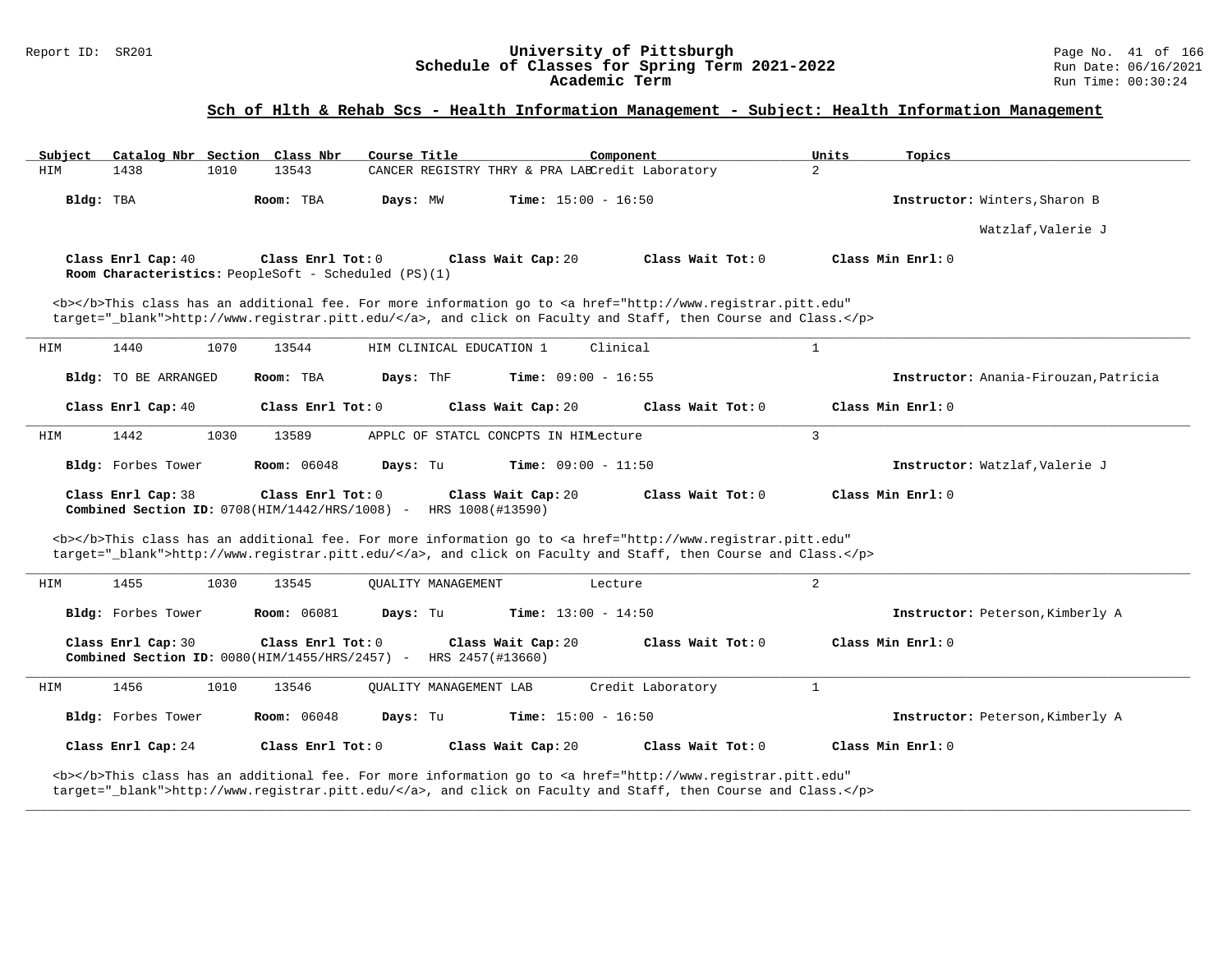### Report ID: SR201 **University of Pittsburgh** Page No. 42 of 166 **Schedule of Classes for Spring Term 2021-2022** Run Date: 06/16/2021 **Academic Term** Run Time: 00:30:24

### **Sch of Hlth & Rehab Scs - Health Information Management - Subject: Health Information Management**

| Subject   | Catalog Nbr Section Class Nbr |      |                   | Course Title                                                                      | Component                    | Units | Topics                          |
|-----------|-------------------------------|------|-------------------|-----------------------------------------------------------------------------------|------------------------------|-------|---------------------------------|
| HIM       | 1486                          | 1010 | 13548             | FINANCIAL MANAGEMENT FOR HIM Lecture                                              |                              |       |                                 |
| Bldg: TBA |                               |      | Room: TBA         | Days: MW                                                                          | <b>Time:</b> $15:00 - 16:50$ |       | Instructor: Burgess, Jean Carol |
|           | Class Enrl Cap: 40            |      | Class Enrl Tot: 0 | Class Wait Cap: 20<br><b>Room Characteristics:</b> PeopleSoft - Scheduled (PS)(1) | Class Wait Tot: $0$          |       | Class Min Ernst: 0              |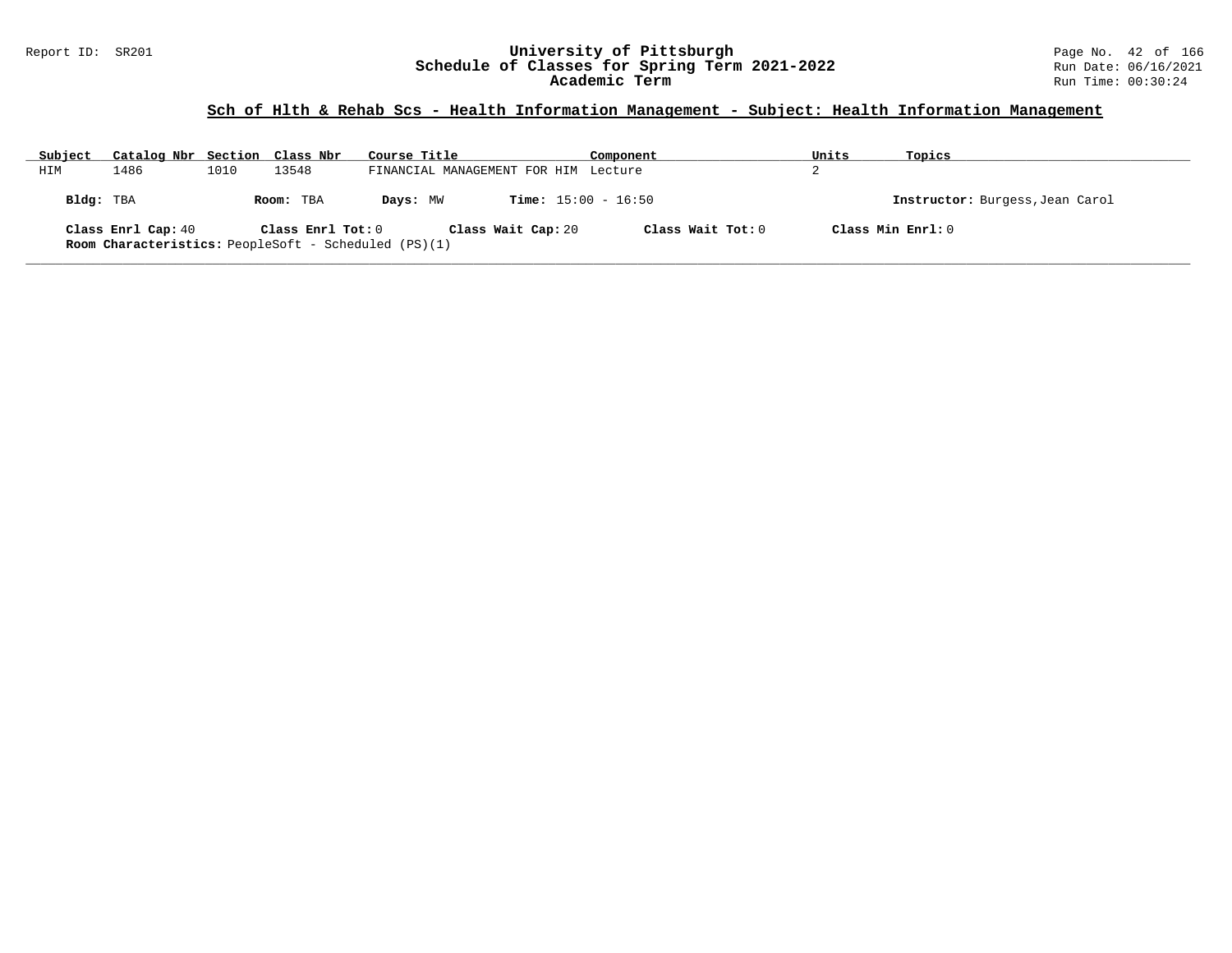#### Report ID: SR201 **University of Pittsburgh** Page No. 43 of 166 **Schedule of Classes for Spring Term 2021-2022** Run Date: 06/16/2021 **Academic Term** Run Time: 00:30:24

| Subject              | Catalog Nbr Section Class Nbr | Course Title                |                                          | Component                                                                                                                                      | Units<br>Topics   |                                     |
|----------------------|-------------------------------|-----------------------------|------------------------------------------|------------------------------------------------------------------------------------------------------------------------------------------------|-------------------|-------------------------------------|
| ОT<br>2107           | 1030<br>13602                 |                             | PSYCHSOC/COGV THRY & PRAC/MOT Lecture    |                                                                                                                                                | $\overline{4}$    |                                     |
| Bldg: TO BE ARRANGED | Room: TBA                     | Days: TBA                   | Time: $00:00 - 00:00$                    |                                                                                                                                                |                   | Instructor: Rodakowski, Juleen L    |
| Class Enrl Cap: 10   |                               | Class Enrl Tot: 0           | Class Wait Cap: 0                        | Class Wait Tot: 0                                                                                                                              | Class Min Enrl: 0 |                                     |
|                      |                               |                             |                                          | <b></b> This class has an additional fee. For more information go to <a <="" href="http://www.registrar.pitt.edu" td=""><td></td><td></td></a> |                   |                                     |
|                      |                               |                             |                                          | target="_blank">http://www.registrar.pitt.edu/, and click on Faculty and Staff, then Course and Class.                                         |                   |                                     |
| ОT<br>2107           | 1040<br>13604                 |                             | PSYCHSOC/COGV THRY & PRAC/MOT Laboratory |                                                                                                                                                | 4                 |                                     |
| Bldg: TO BE ARRANGED | Room: TBA                     | Days: TBA                   | <b>Time:</b> $00:00 - 00:00$             |                                                                                                                                                |                   | Instructor: Rodakowski, Juleen L    |
| Class Enrl Cap: 10   |                               | Class Enrl Tot: 0           | Class Wait Cap: 0                        | Class Wait Tot: 0                                                                                                                              | Class Min Enrl: 0 |                                     |
|                      |                               |                             |                                          | <b></b> This class has an additional fee. For more information go to <a <="" href="http://www.registrar.pitt.edu" td=""><td></td><td></td></a> |                   |                                     |
|                      |                               |                             |                                          | target="_blank">http://www.registrar.pitt.edu/, and click on Faculty and Staff, then Course and Class.                                         |                   |                                     |
| 2108<br>OT           | 1010<br>13603                 |                             | CLIN NEUROLOGY & ORTHOPEDICS Lecture     |                                                                                                                                                | 3                 |                                     |
| Bldg: TO BE ARRANGED | Room: TBA                     | Days: TBA                   | <b>Time:</b> $00:00 - 00:00$             |                                                                                                                                                |                   | Instructor: White, Jennifer Suzanne |
| Class Enrl Cap: 10   |                               | Class Enrl Tot: $0$         | Class Wait Cap: 0                        | Class Wait Tot: $0$                                                                                                                            | Class Min Enrl: 0 |                                     |
| 2111<br>OT           | 1070<br>13605                 | OT AND HLTH CARE SYSTEM/MOT | Lecture                                  |                                                                                                                                                | 2                 |                                     |
| Bldg: TO BE ARRANGED | Room: TBA                     | Days: TBA                   | <b>Time:</b> $00:00 - 00:00$             |                                                                                                                                                |                   | Instructor: Stover, Alyson D        |
| Class Enrl Cap: 10   |                               | Class Enrl Tot: 0           | Class Wait Cap: 0                        | Class Wait Tot: 0                                                                                                                              | Class Min Enrl: 0 |                                     |
| 2113<br>ОT           | 1010<br>26015                 |                             | REHABILITATION THRY & PRAC/MOTLecture    |                                                                                                                                                | 3                 |                                     |
| Bldg: TO BE ARRANGED | Room: TBA                     | Days: TBA                   | Time: $00:00 - 00:00$                    |                                                                                                                                                |                   | Instructor: Baird, Joanne Merante   |
| Class Enrl Cap: 10   |                               | Class Enrl Tot: 0           | Class Wait Cap: 0                        | Class Wait Tot: 0                                                                                                                              | Class Min Enrl: 0 |                                     |
| 2113<br>OТ           | 1015<br>26016                 |                             | REHABILITATION THRY & PRAC/MOTLaboratory |                                                                                                                                                | 3                 |                                     |
| Bldg: TO BE ARRANGED | Room: TBA                     | Days: TBA                   | <b>Time:</b> $00:00 - 00:00$             |                                                                                                                                                |                   | Instructor: Baird, Joanne Merante   |
| Class Enrl Cap: 10   |                               | Class Enrl Tot: 0           | Class Wait Cap: 0                        | Class Wait Tot: 0                                                                                                                              | Class Min Enrl: 0 |                                     |
| 2119<br>ОT           | 1010<br>13621                 |                             | OT FIELDWORK EDUCATION A (FW2)Clinical   |                                                                                                                                                | $1 - 10$          |                                     |
| Bldg: TO BE ARRANGED | Room: TBA                     | Days: TBA                   | <b>Time:</b> $00:00 - 00:00$             |                                                                                                                                                |                   | Instructor: Marsico, Ann M          |
|                      |                               |                             |                                          |                                                                                                                                                |                   |                                     |
| Class Enrl Cap: 52   |                               | Class Enrl Tot: 0           | Class Wait Cap: 0                        | Class Wait Tot: 0                                                                                                                              | Class Min Enrl: 0 |                                     |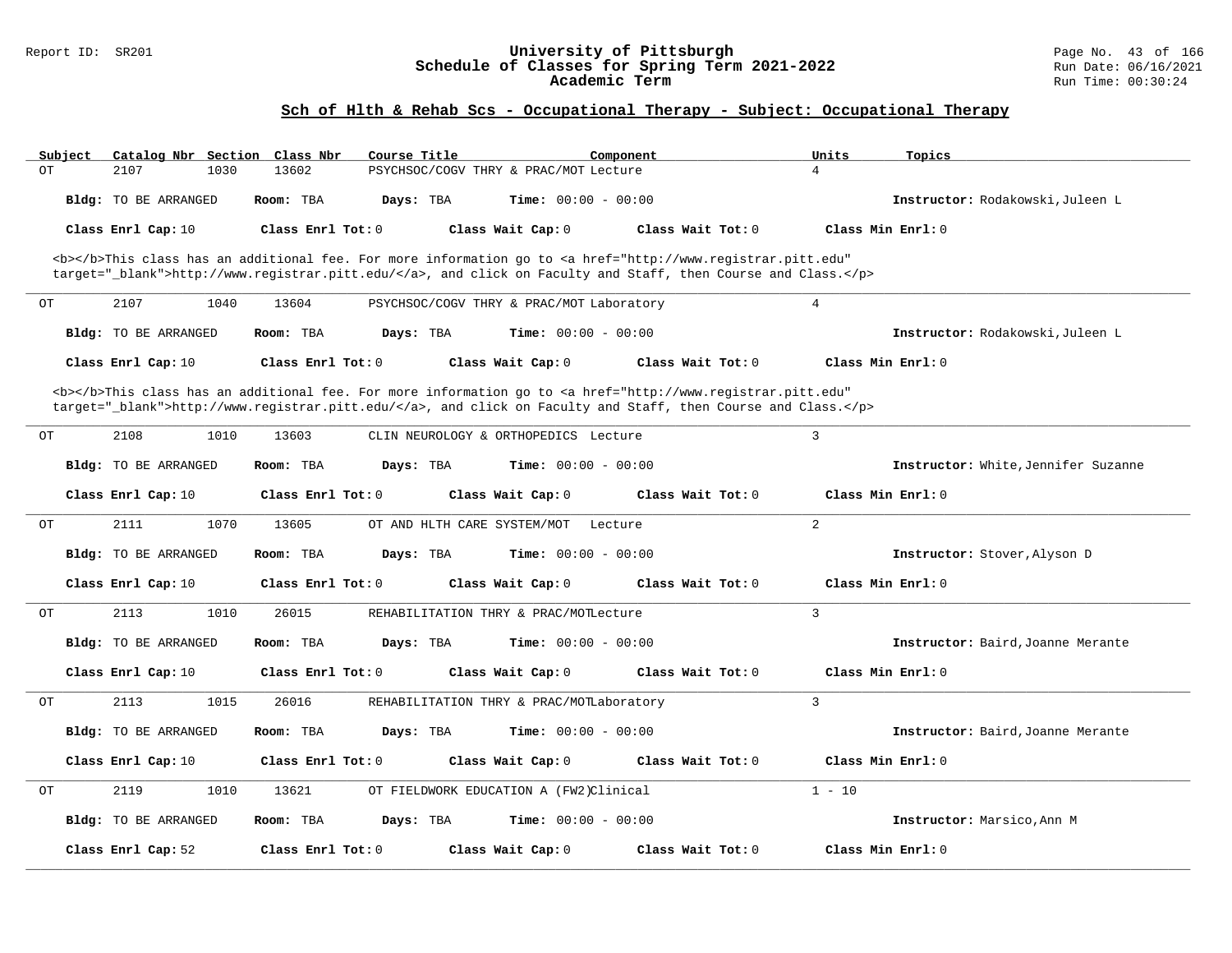| OT | 2120<br>1010         | 13622<br>OT FIELDWORK EDUCATION B (FW2)Clinical                |                                                                                                                                | $1 - 10$                            |
|----|----------------------|----------------------------------------------------------------|--------------------------------------------------------------------------------------------------------------------------------|-------------------------------------|
|    | Bldg: TO BE ARRANGED | Room: TBA Days: TBA Time: $00:00 - 00:00$                      |                                                                                                                                | Instructor: Marsico, Ann M          |
|    |                      |                                                                | Class Enrl Cap: 52 Class Enrl Tot: 0 Class Wait Cap: 0 Class Wait Tot: 0 Class Min Enrl: 0                                     |                                     |
|    |                      | 0T 2121 1010 13662 OT FIELDWORK EDUCATION C Clinical           |                                                                                                                                | $1 - 6$                             |
|    | Bldg: TO BE ARRANGED | Room: TBA $\rule{1em}{0.15mm}$ Days: TBA Time: $00:00 - 00:00$ |                                                                                                                                | Instructor: Marsico, Ann M          |
|    |                      |                                                                | Class Enrl Cap: 10 $\qquad$ Class Enrl Tot: 0 $\qquad$ Class Wait Cap: 0 $\qquad$ Class Wait Tot: 0 $\qquad$ Class Min Enrl: 0 |                                     |
|    |                      |                                                                | OT 2199 1030 16278 INDEPENDENT STUDY Independent Study 1 - 6                                                                   |                                     |
|    |                      | Bldg: TO BE ARRANGED ROOM: TBA Days: TBA Time: 00:00 - 00:00   |                                                                                                                                | Instructor: Skidmore, Elizabeth R.  |
|    |                      |                                                                | Class Enrl Cap: 35 Class Enrl Tot: 0 Class Wait Cap: 0 Class Wait Tot: 0 Class Min Enrl: 0                                     |                                     |
|    |                      |                                                                | OT 2199 1040 16279 INDEPENDENT STUDY Independent Study 1 - 6                                                                   |                                     |
|    | Bldg: TO BE ARRANGED | Room: TBA $Days:$ TBA $Time: 00:00 - 00:00$                    |                                                                                                                                | Instructor: Baker, Nancy Adele      |
|    |                      |                                                                | Class Enrl Cap: 35 Class Enrl Tot: 0 Class Wait Cap: 0 Class Wait Tot: 0 Class Min Enrl: 0                                     |                                     |
|    |                      |                                                                | OT 2199 1050 16280 INDEPENDENT STUDY Independent Study 1 - 6                                                                   |                                     |
|    | Bldg: TO BE ARRANGED | Room: TBA $\rule{1em}{0.15mm}$ Days: TBA Time: $00:00 - 00:00$ |                                                                                                                                | Instructor: White, Jennifer Suzanne |
|    |                      |                                                                | Class Enrl Cap: 35 Class Enrl Tot: 0 Class Wait Cap: 0 Class Wait Tot: 0 Class Min Enrl: 0                                     |                                     |
|    |                      |                                                                | OT 2199 1060 16281 INDEPENDENT STUDY Independent Study 1 - 6                                                                   |                                     |
|    | Bldg: TO BE ARRANGED | Room: TBA $\rule{1em}{0.15mm}$ Days: TBA Time: $00:00 - 00:00$ |                                                                                                                                | Instructor: Chisholm, Denise        |
|    |                      |                                                                | Class Enrl Cap: 35 Class Enrl Tot: 0 Class Wait Cap: 0 Class Wait Tot: 0 Class Min Enrl: 0                                     |                                     |
|    |                      |                                                                | 0T 2199 1080 16282 INDEPENDENT STUDY Independent Study                                                                         | $1 - 6$                             |
|    |                      | Bldg: TO BE ARRANGED Room: TBA Days: TBA Time: 00:00 - 00:00   |                                                                                                                                | Instructor: Baird, Joanne Merante   |
|    | Class Enrl Cap: 35   |                                                                | Class Enrl Tot: $0$ Class Wait Cap: $0$ Class Wait Tot: $0$                                                                    | Class Min Enrl: 0                   |
|    |                      |                                                                | OT 2199 1090 16283 INDEPENDENT STUDY Independent Study 1 - 6                                                                   |                                     |
|    | Bldg: TO BE ARRANGED | Room: TBA $\rule{1em}{0.15mm}$ Days: TBA Time: $00:00 - 00:00$ |                                                                                                                                | Instructor: Toto,Pamela Ellen       |
|    |                      |                                                                | Class Enrl Cap: 35 Class Enrl Tot: 0 Class Wait Cap: 0 Class Wait Tot: 0 Class Min Enrl: 0                                     |                                     |
|    |                      |                                                                | OT 2199 1100 18002 INDEPENDENT STUDY Independent Study 1 - 6                                                                   |                                     |
|    | Bldg: TO BE ARRANGED |                                                                | Room: TBA $Days:$ TBA $Time:$ $00:00 - 00:00$                                                                                  | Instructor: Sethi, Amit             |
|    |                      |                                                                | Class Enrl Cap: 35 Class Enrl Tot: 0 Class Wait Cap: 0 Class Wait Tot: 0 Class Min Enrl: 0                                     |                                     |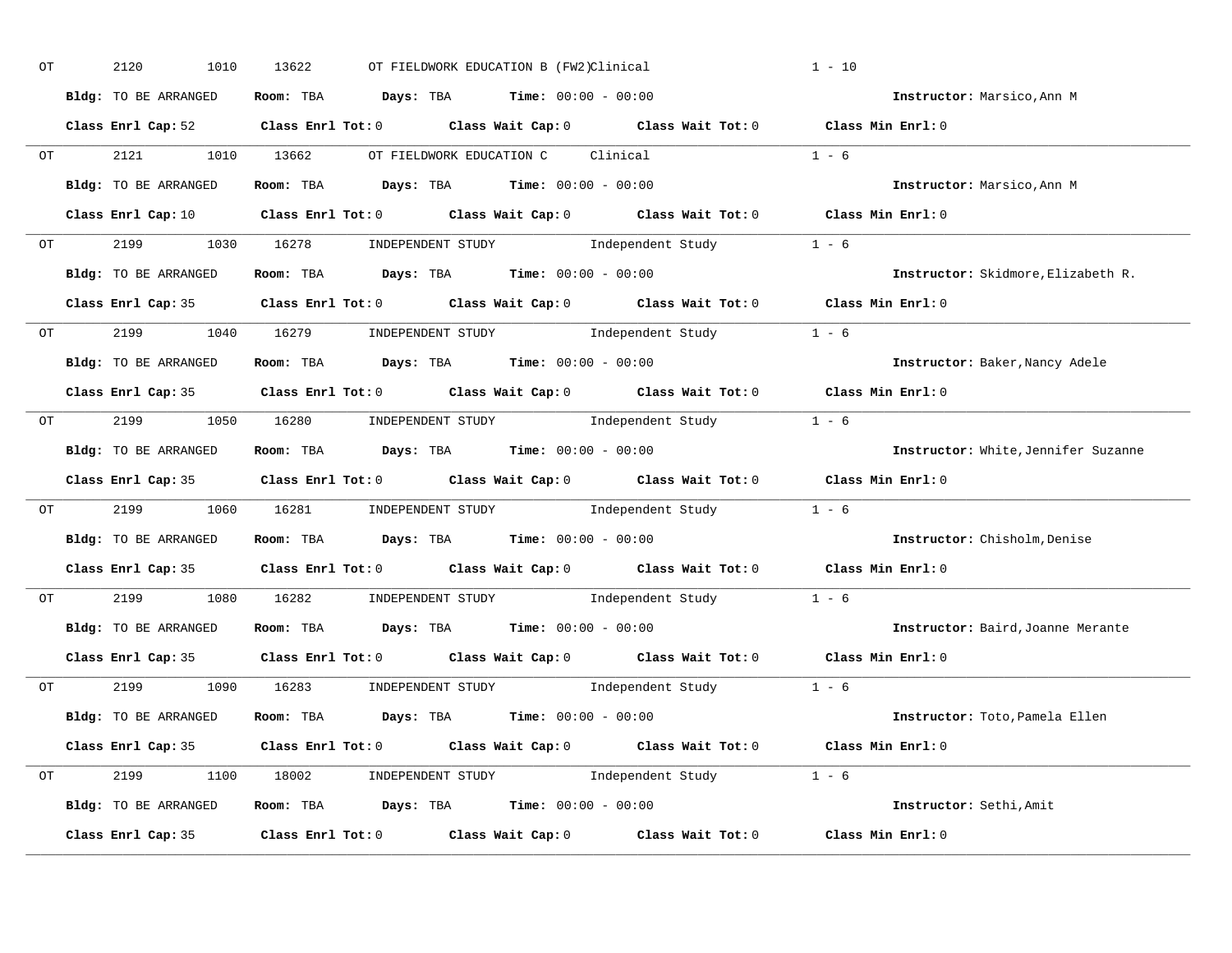#### Report ID: SR201 **University of Pittsburgh** Page No. 45 of 166 **Schedule of Classes for Spring Term 2021-2022** Run Date: 06/16/2021 **Academic Term** Run Time: 00:30:24

|    | Subject                                                                                                                                                                                                                        | Catalog Nbr Section Class Nbr |            | Course Title                                                                                                                   | Component         | Units<br>Topics                       |  |
|----|--------------------------------------------------------------------------------------------------------------------------------------------------------------------------------------------------------------------------------|-------------------------------|------------|--------------------------------------------------------------------------------------------------------------------------------|-------------------|---------------------------------------|--|
| OT |                                                                                                                                                                                                                                | 2199<br>1110                  | 21556      | INDEPENDENT STUDY                                                                                                              | Independent Study | $1 - 6$                               |  |
|    |                                                                                                                                                                                                                                | Bldg: TO BE ARRANGED          |            | Room: TBA $Days:$ TBA $Time: 00:00 - 00:00$                                                                                    |                   | Instructor: Bendixen, Roxanna Marie   |  |
|    |                                                                                                                                                                                                                                |                               |            | Class Enrl Cap: 35 Class Enrl Tot: 0 Class Wait Cap: 0 Class Wait Tot: 0 Class Min Enrl: 0                                     |                   |                                       |  |
|    | $OT$ and $CT$                                                                                                                                                                                                                  | 2199                          | 1120 22873 | INDEPENDENT STUDY 1ndependent Study                                                                                            |                   | $1 - 6$                               |  |
|    |                                                                                                                                                                                                                                | Bldg: TO BE ARRANGED          |            | Room: TBA $Days:$ TBA $Time:$ $00:00 - 00:00$                                                                                  |                   | Instructor: Stover, Alyson D          |  |
|    |                                                                                                                                                                                                                                |                               |            | Class Enrl Cap: 35 Class Enrl Tot: 0 Class Wait Cap: 0 Class Wait Tot: 0 Class Min Enrl: 0                                     |                   |                                       |  |
|    | OT                                                                                                                                                                                                                             | 2199<br>1130                  | 24603      | INDEPENDENT STUDY 1ndependent Study                                                                                            |                   | $1 - 6$                               |  |
|    |                                                                                                                                                                                                                                | Bldg: TO BE ARRANGED          |            | Room: TBA $Days: TBA$ Time: $00:00 - 00:00$                                                                                    |                   | Instructor: Marsico. Ann M            |  |
|    |                                                                                                                                                                                                                                |                               |            | Class Enrl Cap: 35 Class Enrl Tot: 0 Class Wait Cap: 0 Class Wait Tot: 0 Class Min Enrl: 0                                     |                   |                                       |  |
| OT |                                                                                                                                                                                                                                |                               |            | 2199 1140 24604 INDEPENDENT STUDY Independent Study                                                                            |                   | $1 - 6$                               |  |
|    |                                                                                                                                                                                                                                | Bldg: TO BE ARRANGED          |            | Room: TBA $Days:$ TBA Time: $00:00 - 00:00$                                                                                    |                   | Instructor: Caldwell, Angela Renee    |  |
|    |                                                                                                                                                                                                                                |                               |            | Class Enrl Cap: 35 Class Enrl Tot: 0 Class Wait Cap: 0 Class Wait Tot: 0 Class Min Enrl: 0                                     |                   |                                       |  |
|    | OT                                                                                                                                                                                                                             | 2199                          |            | 1150 24605 INDEPENDENT STUDY                                                                                                   | Independent Study | $1 - 6$                               |  |
|    |                                                                                                                                                                                                                                | Bldg: TO BE ARRANGED          |            | Room: TBA Days: TBA Time: $00:00 - 00:00$                                                                                      |                   | Instructor: Rodakowski, Juleen L      |  |
|    |                                                                                                                                                                                                                                |                               |            | Class Enrl Cap: 35 Class Enrl Tot: 0 Class Wait Cap: 0 Class Wait Tot: 0 Class Min Enrl: 0                                     |                   |                                       |  |
|    | OT TO THE CONTROL OF THE CONTROL CONTROL CONTROL CONTROL CONTROL CONTROL CONTROL CONTROL CONTROL CONTROL CONTROL CONTROL CONTROL CONTROL CONTROL CONTROL CONTROL CONTROL CONTROL CONTROL CONTROL CONTROL CONTROL CONTROL CONTR |                               |            | 2199 1405 27234 INDEPENDENT STUDY Independent Study                                                                            |                   | $1 - 6$                               |  |
|    |                                                                                                                                                                                                                                | Bldg: TO BE ARRANGED          |            | Room: TBA $Days: TBA$ Time: $00:00 - 00:00$                                                                                    |                   | Instructor: Terhorst, Lauren          |  |
|    |                                                                                                                                                                                                                                |                               |            | Class Enrl Cap: 10 $\qquad$ Class Enrl Tot: 0 $\qquad$ Class Wait Cap: 0 $\qquad$ Class Wait Tot: 0 $\qquad$ Class Min Enrl: 0 |                   |                                       |  |
| OT |                                                                                                                                                                                                                                |                               |            | 2199 1410 27995 INDEPENDENT STUDY Independent Study                                                                            |                   | $1 - 6$                               |  |
|    |                                                                                                                                                                                                                                | Bldg: TO BE ARRANGED          |            | Room: TBA $Days: TBA$ Time: $00:00 - 00:00$                                                                                    |                   | Instructor: Leland, Natalie Elizabeth |  |
|    |                                                                                                                                                                                                                                |                               |            | Class Enrl Cap: 10 $\qquad$ Class Enrl Tot: 0 $\qquad$ Class Wait Cap: 0 $\qquad$ Class Wait Tot: 0 $\qquad$ Class Min Enrl: 0 |                   |                                       |  |
| OT |                                                                                                                                                                                                                                | 2210<br>1010                  | 26017      | PSYCHSOC/COGV THER & PRACTICE Lecture                                                                                          |                   | $\mathbf{3}$                          |  |
|    |                                                                                                                                                                                                                                | Bldg: TO BE ARRANGED          |            | Room: TBA $Days:$ TBA $Time: 00:00 - 00:00$                                                                                    |                   | Instructor: Rodakowski, Juleen L      |  |
|    |                                                                                                                                                                                                                                |                               |            | Class Enrl Cap: 61 Class Enrl Tot: 0 Class Wait Cap: 0 Class Wait Tot: 0                                                       |                   | Class Min Enrl: 0                     |  |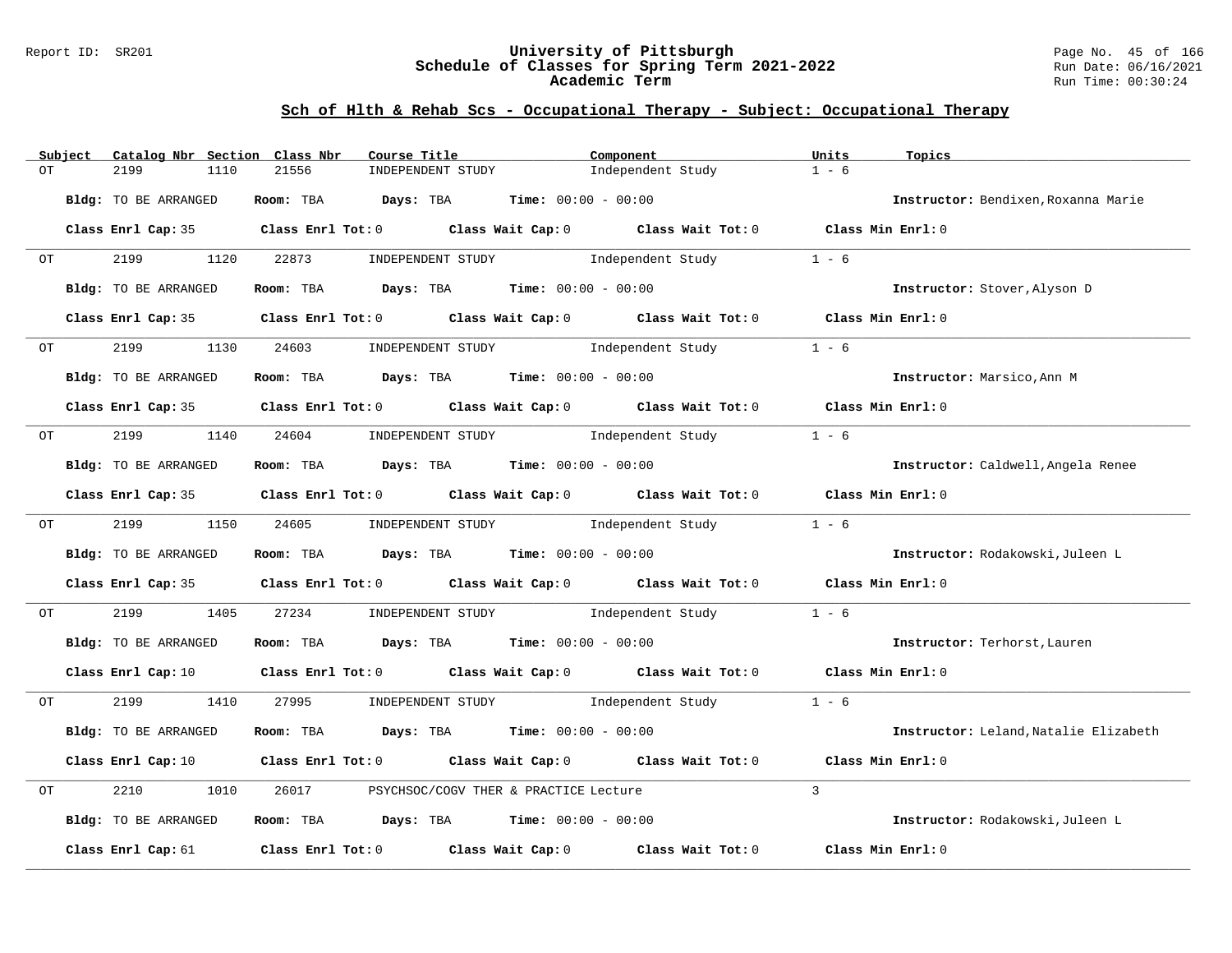| OT | 2210<br>1015         | 26018               | PSYCHSOC/COGV THER & PRACTICE Laboratory                                                   | $\overline{3}$                      |
|----|----------------------|---------------------|--------------------------------------------------------------------------------------------|-------------------------------------|
|    | Bldg: TO BE ARRANGED | Room: TBA Days: TBA | $Time: 00:00 - 00:00$                                                                      | Instructor: Rodakowski, Juleen L    |
|    |                      |                     | Class Enrl Cap: 61 Class Enrl Tot: 0 Class Wait Cap: 0 Class Wait Tot: 0 Class Min Enrl: 0 |                                     |
| OT | 2211                 | 1010 26019          | ACTIVTY/CNTNT ADAPTN THRY PRACLecture                                                      | $\mathcal{R}$                       |
|    | Bldg: TO BE ARRANGED |                     | Room: TBA $\rule{1em}{0.15mm}$ Days: TBA Time: $00:00 - 00:00$                             | Instructor: Baird, Joanne Merante   |
|    |                      |                     | Class Enrl Cap: 60 Class Enrl Tot: 0 Class Wait Cap: 0 Class Wait Tot: 0                   | Class Min Enrl: 0                   |
| OT | 2211                 |                     | 1015 26020 ACTIVTY/CNTNT ADAPTN THRY PRACLaboratory                                        | $\mathbf{3}$                        |
|    | Bldg: TO BE ARRANGED |                     | Room: TBA $Days: TBA$ Time: $00:00 - 00:00$                                                | Instructor: Baird, Joanne Merante   |
|    | Class Enrl Cap: 60   |                     | Class Enrl Tot: 0 Class Wait Cap: 0 Class Wait Tot: 0                                      | Class Min Enrl: 0                   |
| OT | 2212<br>1020         | 26021               | CLINICAL CONDITIONS 2 Lecture                                                              | $\overline{3}$                      |
|    | Bldg: TO BE ARRANGED |                     | Room: TBA $Days:$ TBA $Time: 00:00 - 00:00$                                                | Instructor: White, Jennifer Suzanne |
|    |                      |                     | Class Enrl Cap: 60 Class Enrl Tot: 0 Class Wait Cap: 0 Class Wait Tot: 0 Class Min Enrl: 0 |                                     |
| OT |                      |                     | 2213 1030 26022 OT AND THE HLTH SYSTEM Lecture                                             | 2                                   |
|    | Bldg: TO BE ARRANGED |                     | Room: TBA $Days:$ TBA $Time: 00:00 - 00:00$                                                | Instructor: Stover, Alyson D        |
|    |                      |                     | Class Enrl Cap: 60 Class Enrl Tot: 0 Class Wait Cap: 0 Class Wait Tot: 0                   | Class Min Enrl: 0                   |
| OT |                      |                     | 2214 1040 26023 THERAPEUTIC APPROACHES 2 Lecture                                           | $2^{1}$                             |
|    | Bldg: TO BE ARRANGED |                     | Room: TBA $Days:$ TBA $Time: 00:00 - 00:00$                                                | Instructor: Caldwell, Angela Renee  |
|    |                      |                     |                                                                                            | Kubistek, Kimberly Ann              |
|    |                      |                     | Class Enrl Cap: 61 Class Enrl Tot: 0 Class Wait Cap: 0 Class Wait Tot: 0 Class Min Enrl: 0 |                                     |
| OT |                      |                     | 2214 1045 26024 THERAPEUTIC APPROACHES 2 Laboratory                                        | $\overline{2}$                      |
|    | Bldg: TO BE ARRANGED |                     | Room: TBA $\rule{1em}{0.15mm}$ Days: TBA $\rule{1.15mm}]{0.15mm}$ Time: $0.0100 - 0.0100$  | Instructor: Caldwell, Angela Renee  |
|    |                      |                     |                                                                                            | Kubistek, Kimberly Ann              |
|    |                      |                     | Class Enrl Cap: 61 (class Enrl Tot: 0) (class Wait Cap: 0) (class Wait Tot: 0)             | Class Min $Enr1:0$                  |
| OT | 2215                 |                     | 1010 26025 FIELDWORK EDUCATION A Clinical                                                  | $\overline{1}$                      |
|    |                      |                     |                                                                                            |                                     |
|    | Bldg: TO BE ARRANGED |                     | Room: TBA $Days: TBA$ Time: $00:00 - 00:00$                                                | Instructor: Marsico, Ann M          |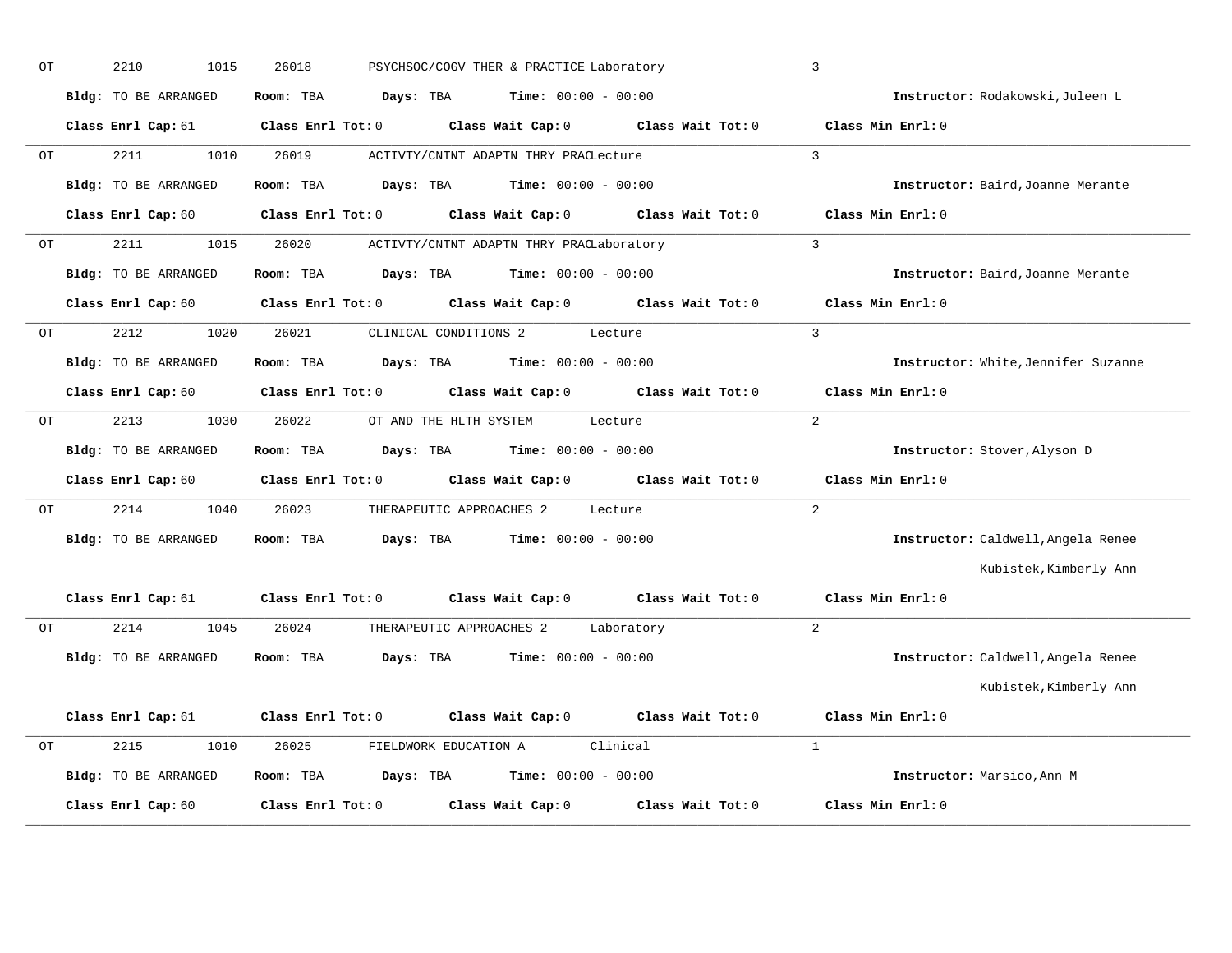#### Report ID: SR201 **University of Pittsburgh** Page No. 47 of 166 **Schedule of Classes for Spring Term 2021-2022** Run Date: 06/16/2021 **Academic Term** Run Time: 00:30:24

|    | Subject | Catalog Nbr Section Class Nbr |      |                   | Course Title |                    |                                                                    | Component |                                                                                                                                | Units             | Topics                       |  |
|----|---------|-------------------------------|------|-------------------|--------------|--------------------|--------------------------------------------------------------------|-----------|--------------------------------------------------------------------------------------------------------------------------------|-------------------|------------------------------|--|
| ОT |         | 2216                          | 1010 | 26026             |              | CLINICAL SEMINAR 3 |                                                                    | Seminar   |                                                                                                                                | $\mathbf{1}$      |                              |  |
|    |         | Bldg: Forbes Tower            |      |                   |              |                    | <b>Room:</b> $05068$ <b>Days:</b> TBA <b>Time:</b> $00:00 - 00:00$ |           |                                                                                                                                |                   | Instructor: Chisholm, Denise |  |
|    |         |                               |      |                   |              |                    |                                                                    |           | Class Enrl Cap: 61 $\qquad$ Class Enrl Tot: 0 $\qquad$ Class Wait Cap: 0 $\qquad$ Class Wait Tot: 0                            | Class Min Enrl: 0 |                              |  |
| OT |         | 2228                          | 1010 | 27675             |              |                    | FIELDWORK EDUCATION D Clinical                                     |           |                                                                                                                                | $1 - 10$          |                              |  |
|    |         | Bldg: TO BE ARRANGED          |      |                   |              |                    | Room: TBA $Days: TBA$ Time: $00:00 - 00:00$                        |           |                                                                                                                                |                   | Instructor: Marsico, Ann M   |  |
|    |         |                               |      |                   |              |                    |                                                                    |           | Class Enrl Cap: 60 $\qquad$ Class Enrl Tot: 0 $\qquad$ Class Wait Cap: 0 $\qquad$ Class Wait Tot: 0 $\qquad$ Class Min Enrl: 0 |                   |                              |  |
| ОT |         | 2228                          | 1020 | 28934             |              |                    | FIELDWORK EDUCATION D Clinical                                     |           |                                                                                                                                | $1 - 10$          |                              |  |
|    |         | Bldg: TO BE ARRANGED          |      |                   |              |                    | Room: TBA $Days: TBA$ Time: $00:00 - 00:00$                        |           |                                                                                                                                |                   | Instructor: Staff            |  |
|    |         | Class Enrl Cap: 10            |      |                   |              |                    |                                                                    |           | Class Enrl Tot: $0$ Class Wait Cap: $0$ Class Wait Tot: $0$ Class Min Enrl: $0$                                                |                   |                              |  |
| OT |         | 2229                          | 1010 | 27676             |              |                    | FIELDWORK EDUCATION E Clinical                                     |           |                                                                                                                                | $1 - 10$          |                              |  |
|    |         | Bldg: TO BE ARRANGED          |      |                   |              |                    | Room: TBA $Days:$ TBA $Time: 00:00 - 00:00$                        |           |                                                                                                                                |                   | Instructor: Marsico, Ann M   |  |
|    |         | Class Enrl Cap: 60            |      |                   |              |                    |                                                                    |           | Class Enrl Tot: 0 Class Wait Cap: 0 Class Wait Tot: 0 Class Min Enrl: 0                                                        |                   |                              |  |
| ОT |         | 2229                          | 1020 | 28935             |              |                    | FIELDWORK EDUCATION E                                              | Clinical  |                                                                                                                                | $1 - 10$          |                              |  |
|    |         | Bldg: TO BE ARRANGED          |      |                   |              |                    | Room: TBA $Days:$ TBA $Time: 00:00 - 00:00$                        |           |                                                                                                                                |                   | Instructor: Staff            |  |
|    |         |                               |      |                   |              |                    |                                                                    |           | Class Enrl Cap: 35 Class Enrl Tot: 0 Class Wait Cap: 0 Class Wait Tot: 0                                                       | Class Min Enrl: 0 |                              |  |
| ОT |         | 2240                          | 1010 | 27256             |              |                    | SPECIAL TOPICS OCCUP THERAPY Lecture                               |           |                                                                                                                                | $\mathbf{3}$      |                              |  |
|    |         | Bldg: TO BE ARRANGED          |      |                   |              |                    | Room: TBA $Days:$ TBA $Time: 00:00 - 00:00$                        |           |                                                                                                                                |                   | Instructor: Mathia, Erin L   |  |
|    |         |                               |      |                   |              |                    |                                                                    |           |                                                                                                                                |                   | Sethi, Amit                  |  |
|    |         | Class Enrl Cap: 10            |      |                   |              |                    |                                                                    |           | Class Enrl Tot: 0 $\qquad$ Class Wait Cap: 0 $\qquad$ Class Wait Tot: 0 $\qquad$ Class Min Enrl: 0                             |                   |                              |  |
| OT |         | 2243                          | 1010 | 27257             |              |                    | CLINICAL PRECEPTORSHIP 3                                           | Clinical  |                                                                                                                                | $\mathbf{1}$      |                              |  |
|    |         | Bldg: TO BE ARRANGED          |      |                   |              |                    | Room: TBA $Days:$ TBA $Time: 00:00 - 00:00$                        |           |                                                                                                                                |                   | Instructor: Sethi, Amit      |  |
|    |         |                               |      |                   |              |                    |                                                                    |           |                                                                                                                                |                   | Marsico, Ann M               |  |
|    |         | Class Enrl Cap: 10            |      | Class Enrl Tot: 0 |              |                    | Class Wait Cap: 0                                                  |           | Class Wait Tot: 0                                                                                                              |                   | Class Min Enrl: 0            |  |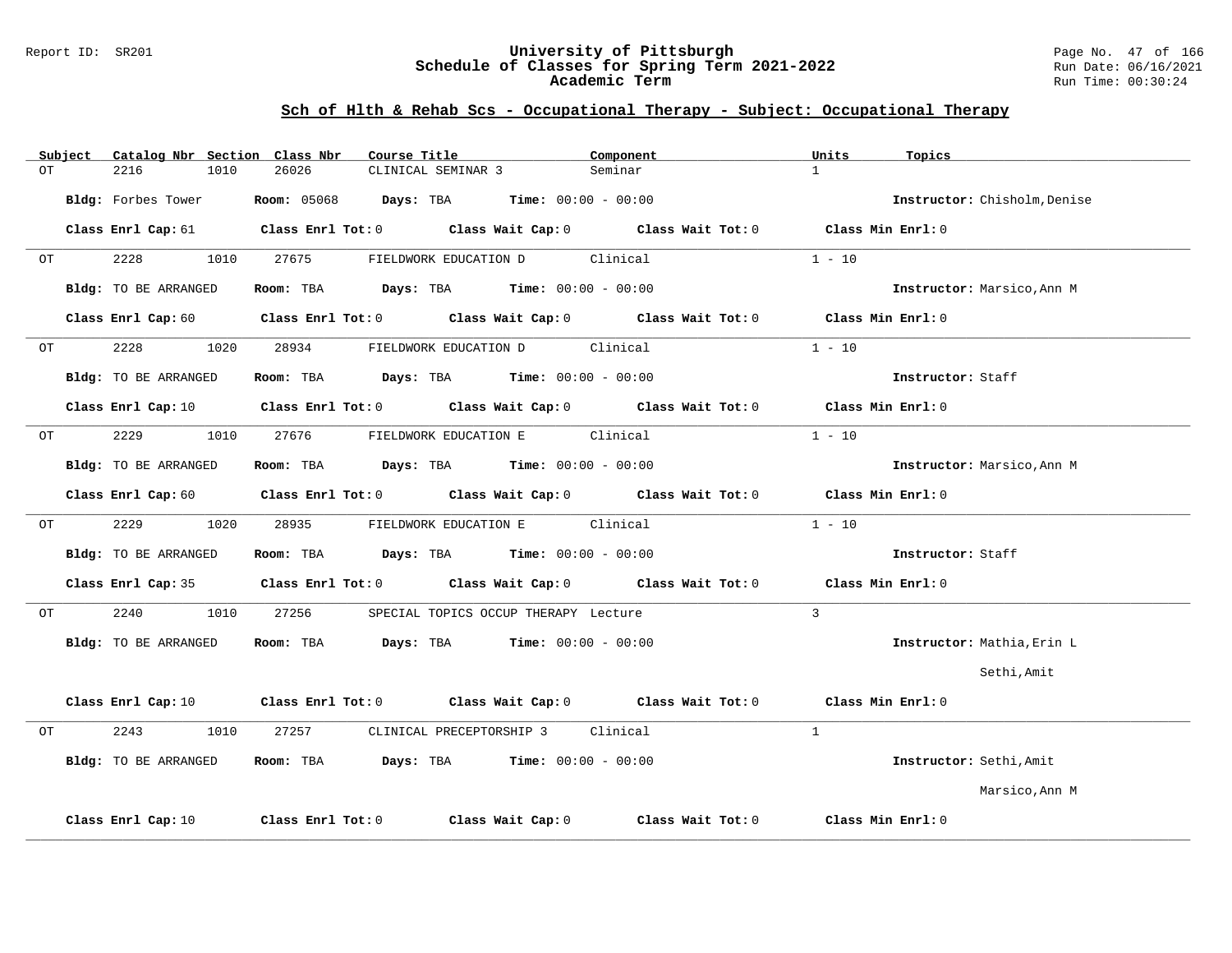#### Report ID: SR201 **University of Pittsburgh** Page No. 48 of 166 **Schedule of Classes for Spring Term 2021-2022** Run Date: 06/16/2021 **Academic Term** Run Time: 00:30:24

|    | Subject | Catalog Nbr Section Class Nbr |           | Course Title                                                                                        | Component                                                                                                                      | Units<br>Topics                     |  |
|----|---------|-------------------------------|-----------|-----------------------------------------------------------------------------------------------------|--------------------------------------------------------------------------------------------------------------------------------|-------------------------------------|--|
| OT |         | 3200<br>1200                  | 23357     | EVID-BASED PROTS PRA GUIDLINESLecture                                                               |                                                                                                                                | $\overline{4}$                      |  |
|    |         | Bldg: TO BE ARRANGED          | Room: TBA | <b>Days:</b> TBA <b>Time:</b> $00:00 - 00:00$                                                       |                                                                                                                                | Instructor: Toto, Pamela Ellen      |  |
|    |         |                               |           |                                                                                                     | Class Enrl Cap: 10 $\qquad$ Class Enrl Tot: 0 $\qquad$ Class Wait Cap: 0 $\qquad$ Class Wait Tot: 0                            | Class Min Enrl: 0                   |  |
|    |         |                               |           |                                                                                                     |                                                                                                                                |                                     |  |
| OT |         | 3208<br>1210                  | 28656     | EXPERIENTIAL PRECEPTORSHIP Clinical                                                                 |                                                                                                                                | $1 - 12$                            |  |
|    |         | Bldg: TO BE ARRANGED          | Room: TBA | <b>Days:</b> TBA <b>Time:</b> $00:00 - 00:00$                                                       |                                                                                                                                | Instructor: Baird, Joanne Merante   |  |
|    |         | Class Enrl Cap: 10            |           | Class Enrl Tot: 0 Class Wait Cap: 0 Class Wait Tot: 0                                               |                                                                                                                                | Class Min Enrl: 0                   |  |
| OT |         | 1215<br>3208                  | 28657     | EXPERIENTIAL PRECEPTORSHIP                                                                          | Clinical                                                                                                                       | $1 - 12$                            |  |
|    |         | Bldg: TO BE ARRANGED          | Room: TBA | <b>Days:</b> TBA <b>Time:</b> $00:00 - 00:00$                                                       |                                                                                                                                | Instructor: Bendixen, Roxanna Marie |  |
|    |         |                               |           |                                                                                                     | Class Enrl Cap: 10 $\qquad$ Class Enrl Tot: 0 $\qquad$ Class Wait Cap: 0 $\qquad$ Class Wait Tot: 0 $\qquad$ Class Min Enrl: 0 |                                     |  |
| OT |         | 3208<br>1220                  | 28658     | EXPERIENTIAL PRECEPTORSHIP                                                                          | Clinical                                                                                                                       | $1 - 12$                            |  |
|    |         | Bldg: TO BE ARRANGED          |           | Room: TBA $Days:$ TBA $Time: 00:00 - 00:00$                                                         |                                                                                                                                | Instructor: Caldwell, Angela Renee  |  |
|    |         |                               |           | Class Enrl Cap: 10 $\qquad$ Class Enrl Tot: 0 $\qquad$ Class Wait Cap: 0 $\qquad$ Class Wait Tot: 0 |                                                                                                                                | Class Min Enrl: 0                   |  |
|    |         |                               |           |                                                                                                     |                                                                                                                                |                                     |  |
| OT |         | 3208<br>1225                  | 28659     | EXPERIENTIAL PRECEPTORSHIP Clinical                                                                 |                                                                                                                                | $1 - 12$                            |  |
|    |         | Bldg: TO BE ARRANGED          |           | Room: TBA $Days:$ TBA $Time: 00:00 - 00:00$                                                         |                                                                                                                                | Instructor: Chisholm, Denise        |  |
|    |         |                               |           | Class Enrl Cap: 10 Class Enrl Tot: 0 Class Wait Cap: 0 Class Wait Tot: 0                            |                                                                                                                                | Class Min Enrl: 0                   |  |
| OT |         | 3208<br>1230                  | 28660     | EXPERIENTIAL PRECEPTORSHIP                                                                          | Clinical                                                                                                                       | $1 - 12$                            |  |
|    |         | Bldg: TO BE ARRANGED          |           | Room: TBA $\rule{1em}{0.15mm}$ Days: TBA $\qquad$ Time: $00:00 - 00:00$                             |                                                                                                                                | Instructor: Marsico, Ann M          |  |
|    |         |                               |           |                                                                                                     | Class Enrl Cap: 10 $\qquad$ Class Enrl Tot: 0 $\qquad$ Class Wait Cap: 0 $\qquad$ Class Wait Tot: 0                            | Class Min $Err1:0$                  |  |
| OT |         | 3208<br>1235                  | 28661     | EXPERIENTIAL PRECEPTORSHIP Clinical                                                                 |                                                                                                                                | $1 - 12$                            |  |
|    |         | Bldg: TO BE ARRANGED          | Room: TBA | $Days: TBA$ Time: $00:00 - 00:00$                                                                   |                                                                                                                                | Instructor: Rodakowski, Juleen L    |  |
|    |         |                               |           | Class Enrl Cap: 10 $\qquad$ Class Enrl Tot: 0 $\qquad$ Class Wait Cap: 0 $\qquad$ Class Wait Tot: 0 |                                                                                                                                | Class Min Enrl: 0                   |  |
| OT |         | 3208<br>1240                  | 28662     | EXPERIENTIAL PRECEPTORSHIP                                                                          | Clinical                                                                                                                       | $1 - 12$                            |  |
|    |         | Bldg: TO BE ARRANGED          |           | Room: TBA $Days:$ TBA $Time: 00:00 - 00:00$                                                         |                                                                                                                                | Instructor: Stover, Alyson D        |  |
|    |         | Class Enrl Cap: 10            |           | Class Enrl Tot: $0$ Class Wait Cap: $0$ Class Wait Tot: $0$                                         |                                                                                                                                | Class Min Enrl: 0                   |  |
|    |         |                               |           |                                                                                                     |                                                                                                                                |                                     |  |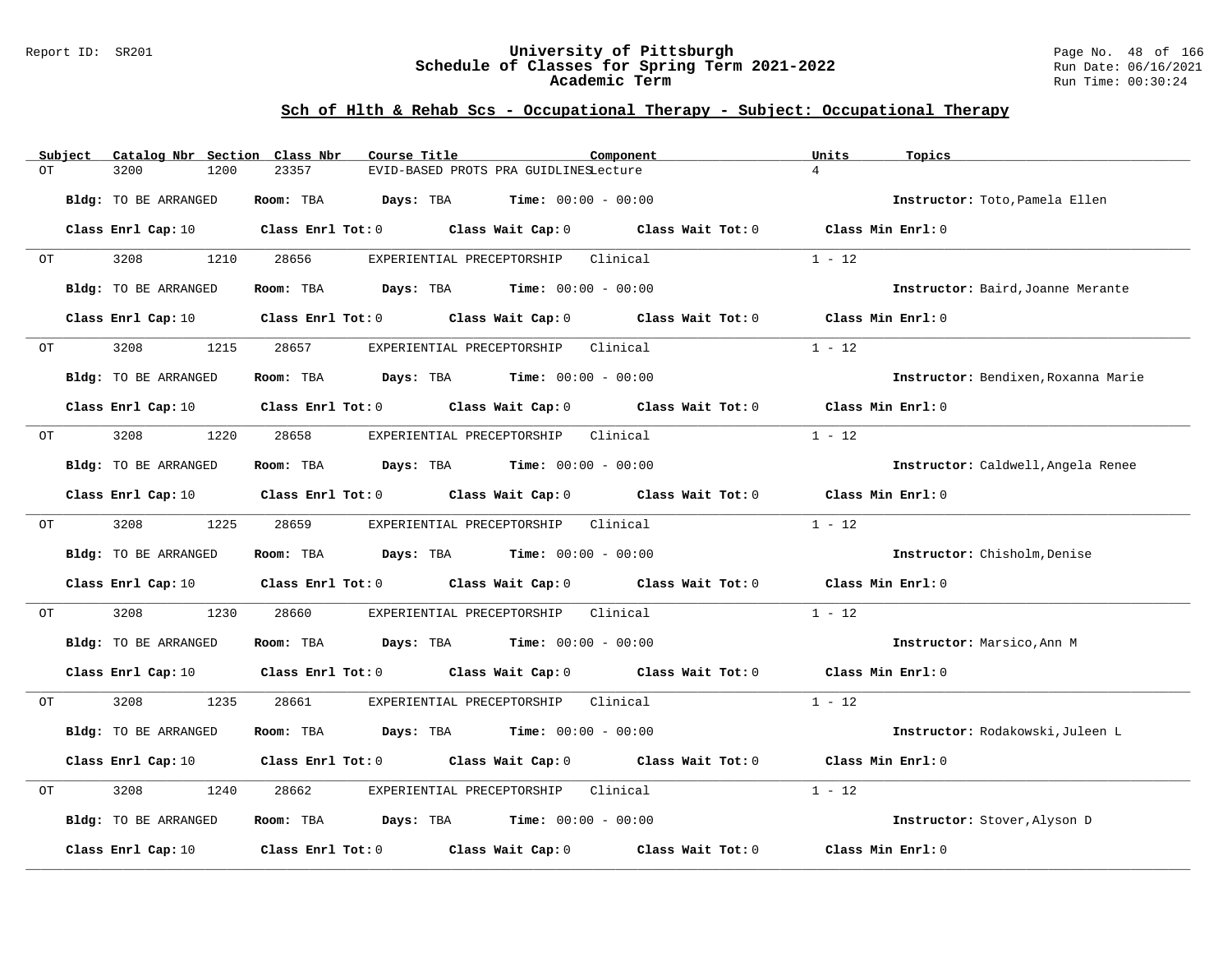| ОT | 3208<br>1245                | 28663<br>EXPERIENTIAL PRECEPTORSHIP<br>Clinical                                                                                | $1 - 12$                              |
|----|-----------------------------|--------------------------------------------------------------------------------------------------------------------------------|---------------------------------------|
|    | Bldg: TO BE ARRANGED        | <b>Days:</b> TBA <b>Time:</b> $00:00 - 00:00$<br>Room: TBA                                                                     | Instructor: Toto, Pamela Ellen        |
|    |                             | Class Enrl Cap: 10 Class Enrl Tot: 0 Class Wait Cap: 0 Class Wait Tot: 0 Class Min Enrl: 0                                     |                                       |
| OT | 3208<br>1250                | 28664<br>Clinical<br>EXPERIENTIAL PRECEPTORSHIP                                                                                | $1 - 12$                              |
|    | Bldg: TO BE ARRANGED        | Room: TBA<br><b>Days:</b> TBA <b>Time:</b> $00:00 - 00:00$                                                                     | Instructor: White, Jennifer Suzanne   |
|    | Class Enrl Cap: 10          | Class Enrl Tot: 0 Class Wait Cap: 0 Class Wait Tot: 0                                                                          | Class Min Enrl: 0                     |
| OT | 3208<br>1251                | 29772<br>Clinical<br>EXPERIENTIAL PRECEPTORSHIP                                                                                | $1 - 12$                              |
|    | Bldg: TO BE ARRANGED        | Room: TBA<br><b>Days:</b> TBA <b>Time:</b> $00:00 - 00:00$                                                                     | Instructor: Skidmore, Elizabeth R.    |
|    |                             | Class Enrl Cap: 10 Class Enrl Tot: 0 Class Wait Cap: 0 Class Wait Tot: 0 Class Min Enrl: 0                                     |                                       |
| OT | 3208<br>1252                | 29773<br>EXPERIENTIAL PRECEPTORSHIP<br>Clinical                                                                                | $1 - 12$                              |
|    | <b>Bldg:</b> TO BE ARRANGED | <b>Days:</b> TBA <b>Time:</b> $00:00 - 00:00$<br>Room: TBA                                                                     | Instructor: Sethi, Amit               |
|    | Class Enrl Cap: 10          | Class Enrl Tot: 0 Class Wait Cap: 0 Class Wait Tot: 0                                                                          | Class Min Enrl: 0                     |
| OT | 3208<br>1253                | 29775<br>Clinical<br>EXPERIENTIAL PRECEPTORSHIP                                                                                | $1 - 12$                              |
|    | Bldg: TO BE ARRANGED        | Room: TBA<br><b>Days:</b> TBA <b>Time:</b> $00:00 - 00:00$                                                                     | Instructor: Leland, Natalie Elizabeth |
|    |                             | Class Enrl Cap: 10 Class Enrl Tot: 0 Class Wait Cap: 0 Class Wait Tot: 0 Class Min Enrl: 0                                     |                                       |
| ОT | 3209<br>1210                | 28665<br>PROFESSIONAL DEVELOPMENT SEM Seminar                                                                                  | 2                                     |
|    | Bldg: TO BE ARRANGED        | <b>Days:</b> TBA <b>Time:</b> $00:00 - 00:00$<br>Room: TBA                                                                     | Instructor: Stover, Alyson D          |
|    |                             |                                                                                                                                | Chisholm, Denise                      |
|    |                             | Class Enrl Cap: 60 $\qquad$ Class Enrl Tot: 0 $\qquad$ Class Wait Cap: 0 $\qquad$ Class Wait Tot: 0 $\qquad$ Class Min Enrl: 0 |                                       |
| OT | 3300<br>1200                | 23345<br>CNCPTLZNG & ASSESS QUAL IMPROVLecture                                                                                 | $\overline{4}$                        |
|    | Bldg: TO BE ARRANGED        | <b>Days:</b> TBA <b>Time:</b> $00:00 - 00:00$<br>Room: TBA                                                                     | Instructor: Bendixen, Roxanna Marie   |
|    | Class Enrl Cap: 10          | Class Enrl Tot: 0 Class Wait Cap: 0 Class Wait Tot: 0                                                                          | Class Min Enrl: 0                     |
| ОT | 3301<br>1200                | 23347<br>DATA-BASD DEC MKG: CLN ROTA Clinical                                                                                  | $\overline{3}$                        |
|    | Bldg: TO BE ARRANGED        | Room: TBA<br><b>Days:</b> TBA <b>Time:</b> $00:00 - 00:00$                                                                     | Instructor: White, Jennifer Suzanne   |
|    | Class Enrl Cap: 10          | Class Enrl Tot: 0 Class Wait Cap: 0 Class Wait Tot: 0                                                                          | Class Min Enrl: 0                     |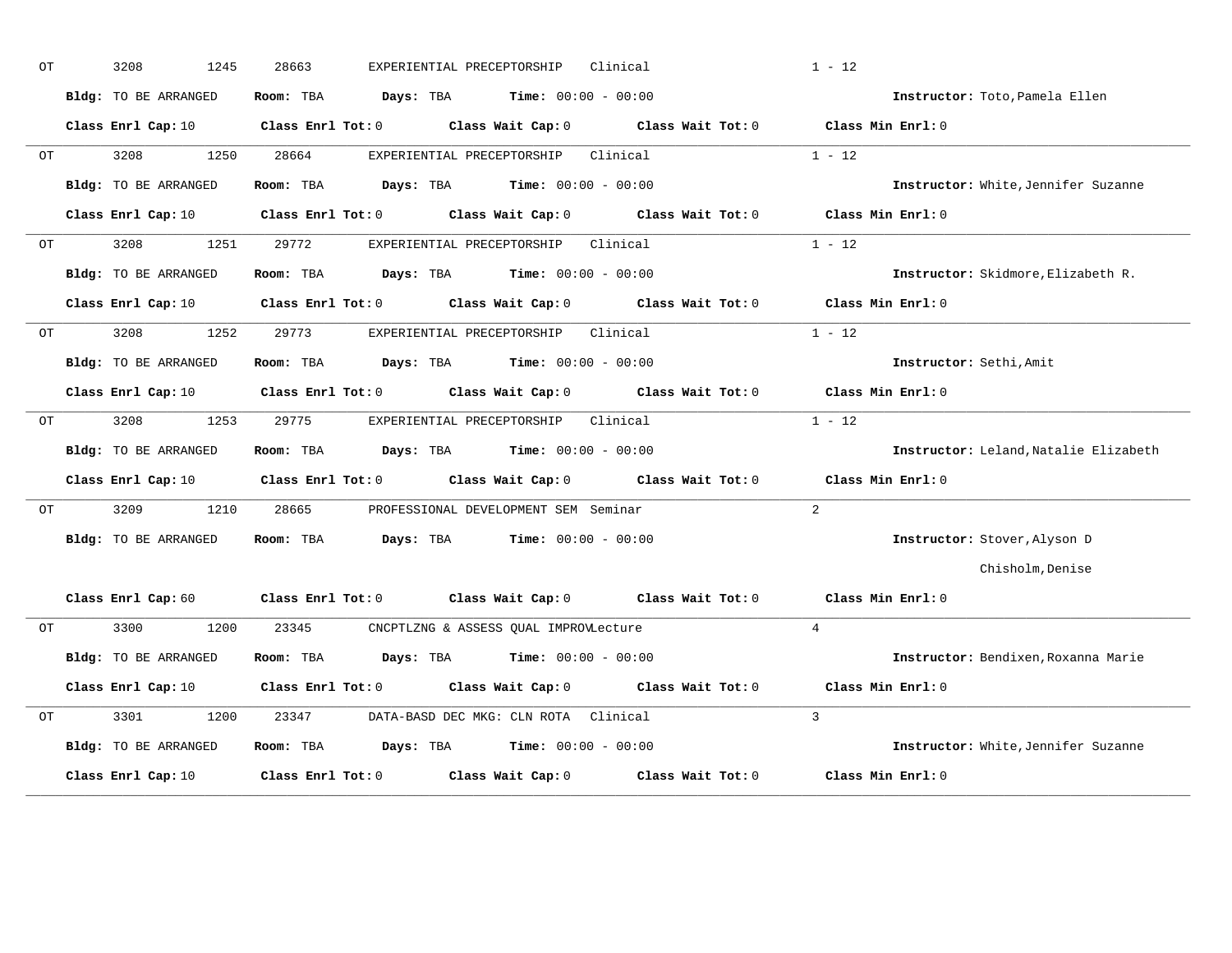### Report ID: SR201 **University of Pittsburgh** Page No. 50 of 166 **Schedule of Classes for Spring Term 2021-2022** Run Date: 06/16/2021 **Academic Term** Run Time: 00:30:24

| Subject | Catalog Nbr Section Class Nbr |                     | Course Title                | Component                    | Units<br>Topics                    |
|---------|-------------------------------|---------------------|-----------------------------|------------------------------|------------------------------------|
| ОT      | 1220<br>3301                  | 28056               | DATA-BASD DEC MKG: CLN ROTA | Clinical                     | 3                                  |
|         | Bldg: TO BE ARRANGED          | Room: TBA           | Days: TBA                   | <b>Time:</b> $00:00 - 00:00$ | Instructor: Caldwell, Angela Renee |
|         | Class Enrl Cap: 10            | Class Enrl Tot: $0$ | Class Wait Cap: 0           | Class Wait Tot: 0            | Class Min Enrl: 0                  |
| OT      | 3301<br>1230                  | 29922               | DATA-BASD DEC MKG: CLN ROTA | Clinical                     | 3                                  |
|         | Bldg: TO BE ARRANGED          | Room: TBA           | Days: TBA                   | <b>Time:</b> $00:00 - 00:00$ | Instructor: Toto, Pamela Ellen     |
|         | Class Enrl Cap: 10            | Class Enrl Tot: $0$ | Class Wait Cap: 0           | Class Wait Tot: 0            | Class Min Enrl: 0                  |
| OT      | 1240<br>3301                  | 29923               | DATA-BASD DEC MKG: CLN ROTA | Clinical                     | 3                                  |
|         | Bldg: TO BE ARRANGED          | Room: TBA           | Days: TBA                   | <b>Time:</b> $00:00 - 00:00$ | Instructor: Terhorst, Lauren       |
|         | Class Enrl Cap: 10            | Class Enrl Tot: $0$ | Class Wait Cap: 0           | Class Wait Tot: 0            | Class Min Enrl: 0                  |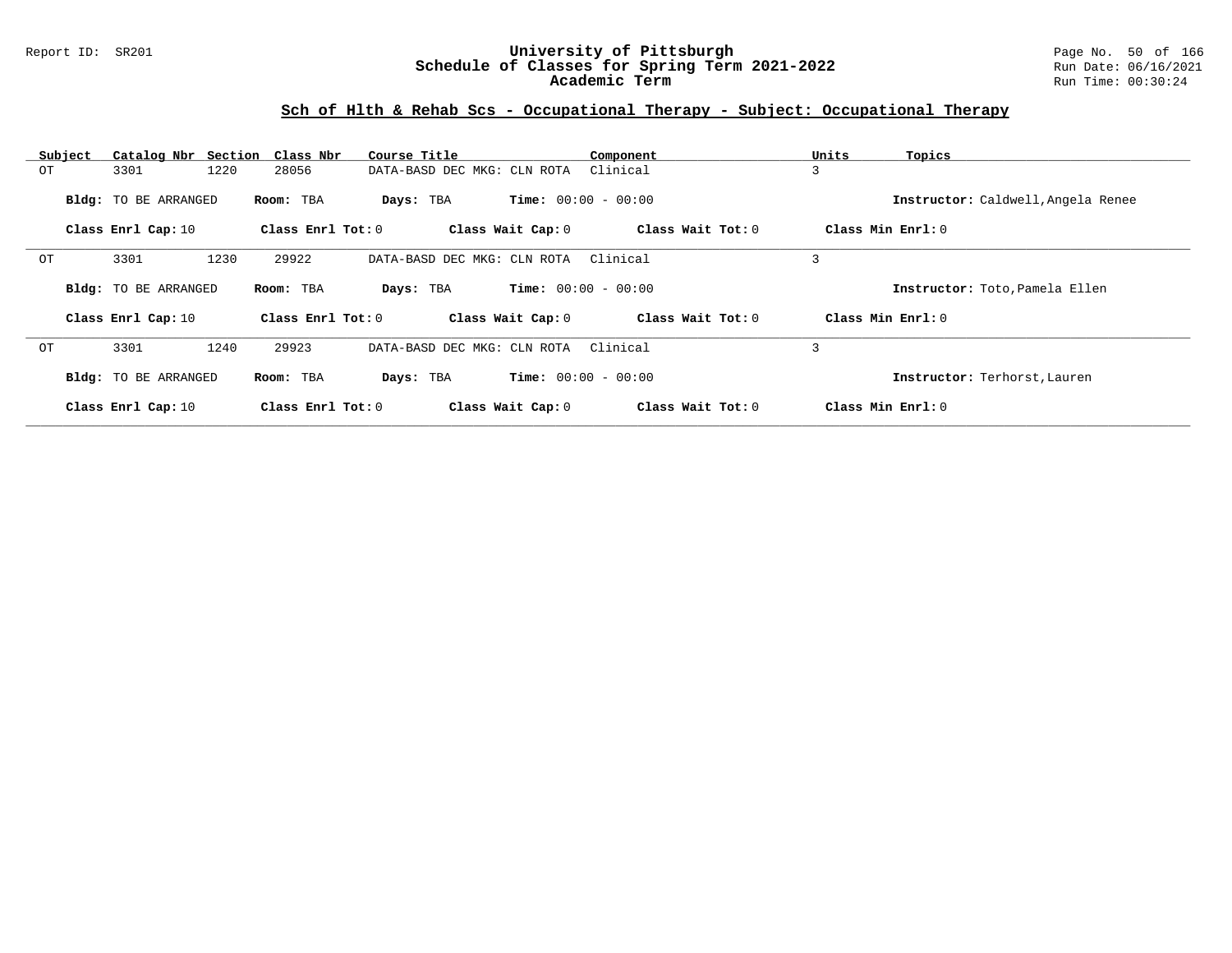### Report ID: SR201 **University of Pittsburgh** Page No. 51 of 166 **Schedule of Classes for Spring Term 2021-2022** Run Date: 06/16/2021 **Academic Term** Run Time: 00:30:24

# **Sch of Hlth & Rehab Scs - Physicians Assistant Program - Subject: Physician Assistant Studies**

| Subject<br>Catalog Nbr Section Class Nbr | Course Title                                                                                                                                                                                                                       | Component                    | Units<br>Topics                   |
|------------------------------------------|------------------------------------------------------------------------------------------------------------------------------------------------------------------------------------------------------------------------------------|------------------------------|-----------------------------------|
| PAS<br>2101<br>1030                      | 16906<br>INTRO TO PA PROFESSION                                                                                                                                                                                                    | Lecture                      | $\mathbf{1}$                      |
| Bldg: TO BE ARRANGED                     | Room: TBA<br>Days: TBA                                                                                                                                                                                                             | <b>Time:</b> $00:00 - 00:00$ | Instructor: Murphy, Emily A       |
|                                          |                                                                                                                                                                                                                                    |                              | Fannie, Rosa A.                   |
| Class Enrl Cap: 65                       | Class Enrl Tot: 0<br>Class Wait Cap: 0                                                                                                                                                                                             | Class Wait Tot: 0            | Class Min Enrl: 0                 |
| 2102<br>PAS<br>1050                      | 16920<br>HUMAN ANATOMY                                                                                                                                                                                                             | Lecture                      | $\overline{4}$                    |
| Bldg: TO BE ARRANGED                     | Room: TBA<br>Days: TBA                                                                                                                                                                                                             | <b>Time:</b> $00:00 - 00:00$ | Instructor: Hariharan, Karthik    |
| Class Enrl Cap: 65                       | Class Enrl Tot: $0$<br>Class Wait Cap: 0                                                                                                                                                                                           | Class Wait Tot: 0            | Class Min Enrl: 0                 |
|                                          | <b></b> This class has an additional fee. For more information go to <a <br="" href="http://www.registrar.pitt.edu">target="_blank"&gt;http://www.registrar.pitt.edu/</a> , and click on Faculty and Staff, then Course and Class. |                              |                                   |
| PAS<br>2102<br>1060                      | 16921<br>HUMAN ANATOMY                                                                                                                                                                                                             | Laboratory                   | $\overline{4}$                    |
| <b>Bldg:</b> TO BE ARRANGED              | Days: TBA<br>Room: TBA                                                                                                                                                                                                             | Time: $00:00 - 00:00$        | Instructor: Chuang, Wei-Neng      |
|                                          |                                                                                                                                                                                                                                    |                              | Hariharan, Karthik                |
| Class Enrl Cap: 65                       | Class Enrl Tot: 0<br>Class Wait Cap: 0                                                                                                                                                                                             | Class Wait Tot: 0            | Class Min Enrl: 0                 |
|                                          | <b></b> This class has an additional fee. For more information go to <a <br="" href="http://www.registrar.pitt.edu">target="_blank"&gt;http://www.registrar.pitt.edu/</a> , and click on Faculty and Staff, then Course and Class. |                              |                                   |
| 2105<br>1030<br>PAS                      | 16907<br>HEALTH POLICY                                                                                                                                                                                                             | Lecture                      | $\overline{2}$                    |
| Bldg: TO BE ARRANGED                     | Room: TBA<br>Days: TBA                                                                                                                                                                                                             | <b>Time:</b> $00:00 - 00:00$ | Instructor: Allias, Mary Carcella |
| Class Enrl Cap: 65                       | Class Enrl Tot: $0$<br>Class Wait Cap: 0                                                                                                                                                                                           | Class Wait $Tot: 0$          | Class Min Enrl: 0                 |
| 2106<br>1030<br>PAS                      | 16908<br>INTRPTG EVALUATING MEDICAL LITLecture                                                                                                                                                                                     |                              | $\mathbf{1}$                      |
| <b>Bldg:</b> TO BE ARRANGED              | Room: TBA<br>Days: TBA                                                                                                                                                                                                             | Time: $00:00 - 00:00$        | Instructor: Rodgers, Christine E  |
| Class Enrl Cap: 65                       | Class Enrl Tot: 0<br>Class Wait Cap: 0                                                                                                                                                                                             | Class Wait Tot: 0            | Class Min Enrl: 0                 |
| 1105<br>PAS<br>2108                      | 28750<br>INTO TO CLINICAL MED WITH LAB Lecture                                                                                                                                                                                     |                              | $\overline{3}$                    |
| Bldg: TO BE ARRANGED                     | Room: TBA<br>Days: TBA                                                                                                                                                                                                             | Time: $00:00 - 00:00$        | Instructor: Hare, Jason W         |
|                                          |                                                                                                                                                                                                                                    |                              | Allias, Mary Carcella             |
| Class Enrl Cap: 65                       | Class Enrl Tot: 0<br>Class Wait Cap: 0                                                                                                                                                                                             | Class Wait Tot: 0            | Class Min Enrl: 0                 |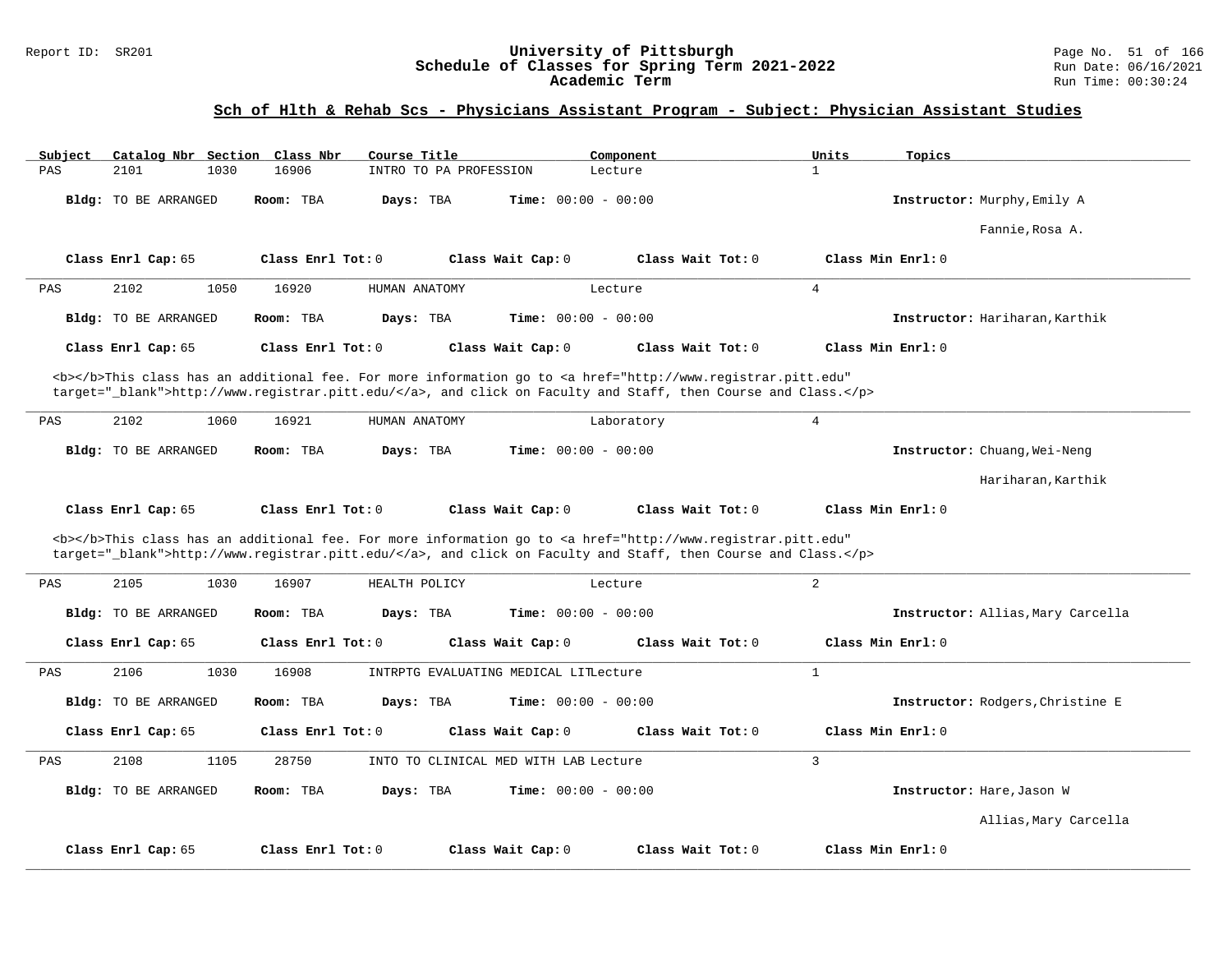| PAS | 2109<br>1110         | 28751             | MED PHYS & PATHOPHYSIOLOGY                    |                              | Lecture                                                                                            | $\overline{4}$               |  |
|-----|----------------------|-------------------|-----------------------------------------------|------------------------------|----------------------------------------------------------------------------------------------------|------------------------------|--|
|     | Bldg: TO BE ARRANGED | Room: TBA         | Days: TBA                                     | <b>Time:</b> $00:00 - 00:00$ |                                                                                                    | Instructor: Hammond, Jamie L |  |
|     |                      |                   |                                               |                              |                                                                                                    | Beck Jr, David C             |  |
|     | Class Enrl Cap: 65   |                   |                                               |                              | Class Enrl Tot: 0 $\qquad$ Class Wait Cap: 0 $\qquad$ Class Wait Tot: 0 $\qquad$ Class Min Enrl: 0 |                              |  |
| PAS | 2701<br>1050         | 17134             | CLINICAL ROTATION 1                           |                              | Clinical                                                                                           | $\overline{4}$               |  |
|     | Bldg: TO BE ARRANGED | Room: TBA         | <b>Days:</b> TBA <b>Time:</b> $00:00 - 00:00$ |                              |                                                                                                    | Instructor: Murphy, Emily A  |  |
|     |                      |                   |                                               |                              |                                                                                                    | Fannie, Rosa A.              |  |
|     | Class Enrl Cap: 48   | Class Enrl Tot: 0 |                                               |                              | Class Wait Cap: $0$ Class Wait Tot: $0$                                                            | Class Min Enrl: 0            |  |
| PAS | 2702<br>1050         | 17135             | CLINICAL ROTATION 2                           |                              | Clinical                                                                                           | $\overline{4}$               |  |
|     | Bldg: TO BE ARRANGED | Room: TBA         | Days: TBA                                     | <b>Time:</b> $00:00 - 00:00$ |                                                                                                    | Instructor: Murphy, Emily A  |  |
|     |                      |                   |                                               |                              |                                                                                                    | Fannie, Rosa A.              |  |
|     | Class Enrl Cap: 48   | Class Enrl Tot: 0 |                                               |                              | Class Wait Cap: 0 Class Wait Tot: 0                                                                | Class Min Enrl: 0            |  |
| PAS | 2703<br>1050         | 17136             | CLINICAL ROTATION 3                           |                              | Clinical                                                                                           | $\overline{4}$               |  |
|     | Bldg: TO BE ARRANGED | Room: TBA         | Days: TBA                                     | $Time: 00:00 - 00:00$        |                                                                                                    | Instructor: Murphy, Emily A  |  |
|     |                      |                   |                                               |                              |                                                                                                    |                              |  |
|     |                      |                   |                                               |                              |                                                                                                    | Fannie, Rosa A.              |  |
|     | Class Enrl Cap: 48   |                   |                                               |                              | Class Enrl Tot: 0 $\qquad$ Class Wait Cap: 0 $\qquad$ Class Wait Tot: 0 $\qquad$ Class Min Enrl: 0 |                              |  |
| PAS | 2704<br>1030         | 18186             | CLINICAL ROTATION 4                           |                              | Clinical                                                                                           | $\overline{4}$               |  |
|     | Bldg: TO BE ARRANGED | Room: TBA         | Days: TBA                                     | $Time: 00:00 - 00:00$        |                                                                                                    | Instructor: Murphy, Emily A  |  |
|     |                      |                   |                                               |                              |                                                                                                    | Fannie, Rosa A.              |  |
|     | Class Enrl Cap: 48   | Class Enrl Tot: 0 |                                               |                              | Class Wait Cap: 0 Class Wait Tot: 0                                                                | Class Min Enrl: 0            |  |
| PAS | 2705<br>1030         | 18187             | CLINICAL ROTATION 5                           |                              | Clinical                                                                                           | $\overline{4}$               |  |
|     | Bldg: TO BE ARRANGED | Room: TBA         | Days: TBA                                     | $Time: 00:00 - 00:00$        |                                                                                                    | Instructor: Murphy, Emily A  |  |
|     |                      |                   |                                               |                              |                                                                                                    | Fannie, Rosa A.              |  |
|     | Class Enrl Cap: 48   | Class Enrl Tot: 0 |                                               | Class Wait Cap: 0            | Class Wait Tot: 0                                                                                  | Class Min Enrl: 0            |  |
| PAS | 2706<br>1030         | 18188             | CLINICAL ROTATION 6                           |                              | Clinical                                                                                           | $\overline{4}$               |  |
|     | Bldg: TO BE ARRANGED | Room: TBA         | Days: TBA                                     | <b>Time:</b> $00:00 - 00:00$ |                                                                                                    | Instructor: Murphy, Emily A  |  |
|     |                      |                   |                                               |                              |                                                                                                    | Fannie, Rosa A.              |  |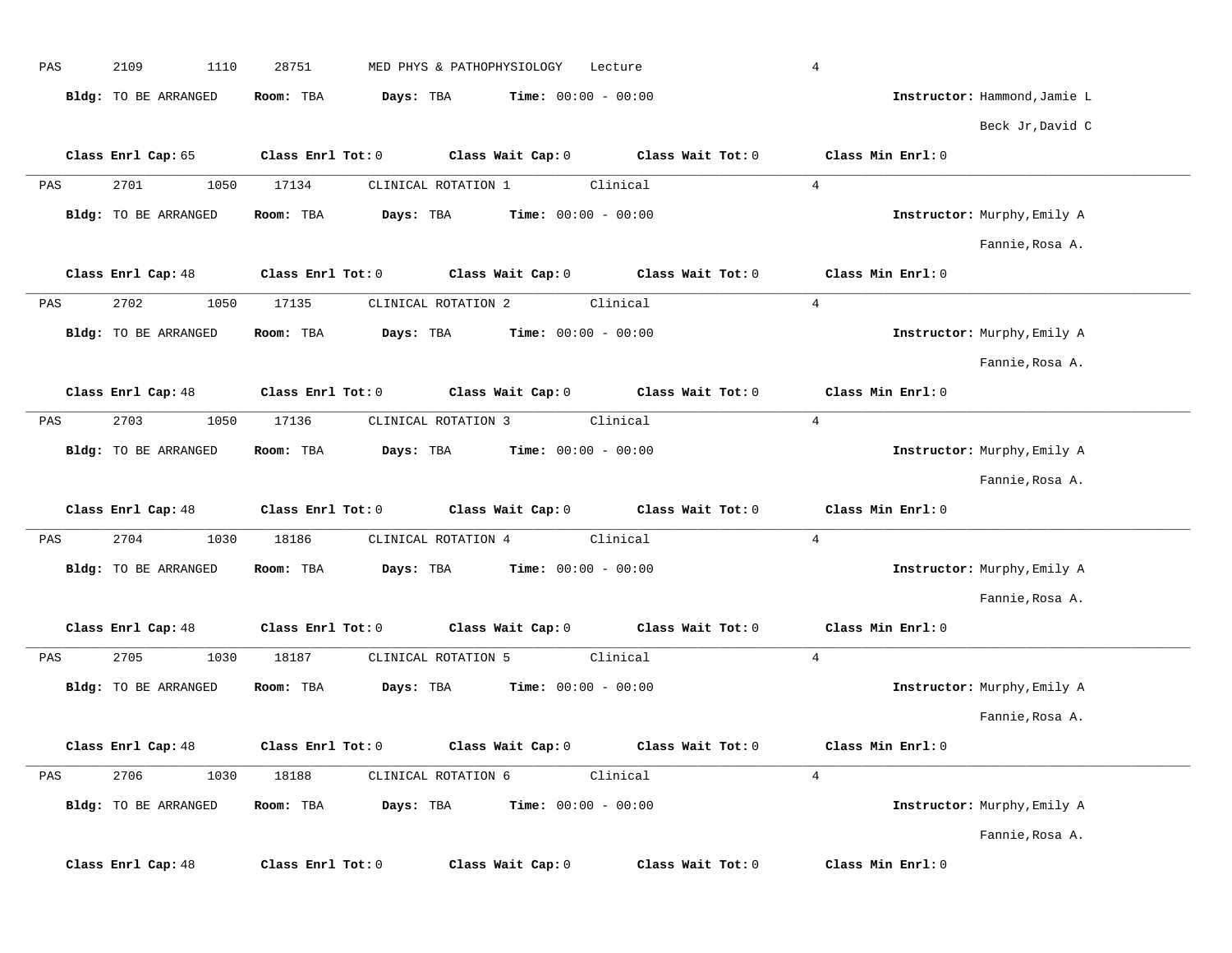| Clinical<br>2707<br>1030<br>18189<br>$\overline{4}$<br>PAS<br>CLINICAL ROTATION 7<br><b>Time:</b> $00:00 - 00:00$<br>Bldg: TO BE ARRANGED<br>Room: TBA<br>Days: TBA<br>Instructor: Murphy, Emily A<br>Fannie, Rosa A.<br>Class Enrl Cap: 48<br>Class Enrl Tot: 0<br>Class Wait Cap: 0<br>Class Wait Tot: 0<br>Class Min Enrl: 0<br>Clinical<br>$\overline{4}$<br>2709<br>1030<br>18190<br>CLINICAL ROTATION 9<br>PAS<br><b>Time:</b> $00:00 - 00:00$<br>Bldg: TO BE ARRANGED<br>Room: TBA<br>Days: TBA<br>Instructor: Murphy, Emily A<br>Fannie, Rosa A.<br>Class Enrl Cap: 48<br>Class Wait Cap: 0<br>Class Wait Tot: 0<br>Class Min Enrl: 0<br>Class Enrl Tot: 0<br>Clinical<br>$\mathbf{1}$<br>2712<br>1200<br>21557<br>PAS<br>SUMMATIVE EVALUATION<br>$Time: 00:00 - 00:00$<br>Bldg: TO BE ARRANGED<br>Room: TBA<br>Days: TBA<br>Instructor: Murphy, Emily A<br>Fannie, Rosa A.<br>Class Enrl Cap: 48<br>Class Enrl Tot: 0<br>Class Wait Cap: 0<br>Class Wait Tot: 0<br>Class Min Enrl: 0<br>27677<br>Clinical<br>$\overline{4}$<br>2713<br>1010<br>CLINICAL ROTATION 8<br>PAS<br>$Time: 00:00 - 00:00$<br><b>Bldg:</b> TO BE ARRANGED<br>Room: TBA<br>Days: TBA<br>Instructor: Murphy, Emily A<br>Class Enrl Cap: 48<br>Class Wait Cap: 0<br>Class Wait Tot: 0<br>Class Min Enrl: 0<br>Class Enrl Tot: 0 |  |  |  |
|---------------------------------------------------------------------------------------------------------------------------------------------------------------------------------------------------------------------------------------------------------------------------------------------------------------------------------------------------------------------------------------------------------------------------------------------------------------------------------------------------------------------------------------------------------------------------------------------------------------------------------------------------------------------------------------------------------------------------------------------------------------------------------------------------------------------------------------------------------------------------------------------------------------------------------------------------------------------------------------------------------------------------------------------------------------------------------------------------------------------------------------------------------------------------------------------------------------------------------------------------------------------------------------------------------------|--|--|--|
|                                                                                                                                                                                                                                                                                                                                                                                                                                                                                                                                                                                                                                                                                                                                                                                                                                                                                                                                                                                                                                                                                                                                                                                                                                                                                                               |  |  |  |
|                                                                                                                                                                                                                                                                                                                                                                                                                                                                                                                                                                                                                                                                                                                                                                                                                                                                                                                                                                                                                                                                                                                                                                                                                                                                                                               |  |  |  |
|                                                                                                                                                                                                                                                                                                                                                                                                                                                                                                                                                                                                                                                                                                                                                                                                                                                                                                                                                                                                                                                                                                                                                                                                                                                                                                               |  |  |  |
|                                                                                                                                                                                                                                                                                                                                                                                                                                                                                                                                                                                                                                                                                                                                                                                                                                                                                                                                                                                                                                                                                                                                                                                                                                                                                                               |  |  |  |
|                                                                                                                                                                                                                                                                                                                                                                                                                                                                                                                                                                                                                                                                                                                                                                                                                                                                                                                                                                                                                                                                                                                                                                                                                                                                                                               |  |  |  |
|                                                                                                                                                                                                                                                                                                                                                                                                                                                                                                                                                                                                                                                                                                                                                                                                                                                                                                                                                                                                                                                                                                                                                                                                                                                                                                               |  |  |  |
|                                                                                                                                                                                                                                                                                                                                                                                                                                                                                                                                                                                                                                                                                                                                                                                                                                                                                                                                                                                                                                                                                                                                                                                                                                                                                                               |  |  |  |
|                                                                                                                                                                                                                                                                                                                                                                                                                                                                                                                                                                                                                                                                                                                                                                                                                                                                                                                                                                                                                                                                                                                                                                                                                                                                                                               |  |  |  |
|                                                                                                                                                                                                                                                                                                                                                                                                                                                                                                                                                                                                                                                                                                                                                                                                                                                                                                                                                                                                                                                                                                                                                                                                                                                                                                               |  |  |  |
|                                                                                                                                                                                                                                                                                                                                                                                                                                                                                                                                                                                                                                                                                                                                                                                                                                                                                                                                                                                                                                                                                                                                                                                                                                                                                                               |  |  |  |
|                                                                                                                                                                                                                                                                                                                                                                                                                                                                                                                                                                                                                                                                                                                                                                                                                                                                                                                                                                                                                                                                                                                                                                                                                                                                                                               |  |  |  |
|                                                                                                                                                                                                                                                                                                                                                                                                                                                                                                                                                                                                                                                                                                                                                                                                                                                                                                                                                                                                                                                                                                                                                                                                                                                                                                               |  |  |  |
|                                                                                                                                                                                                                                                                                                                                                                                                                                                                                                                                                                                                                                                                                                                                                                                                                                                                                                                                                                                                                                                                                                                                                                                                                                                                                                               |  |  |  |
|                                                                                                                                                                                                                                                                                                                                                                                                                                                                                                                                                                                                                                                                                                                                                                                                                                                                                                                                                                                                                                                                                                                                                                                                                                                                                                               |  |  |  |
|                                                                                                                                                                                                                                                                                                                                                                                                                                                                                                                                                                                                                                                                                                                                                                                                                                                                                                                                                                                                                                                                                                                                                                                                                                                                                                               |  |  |  |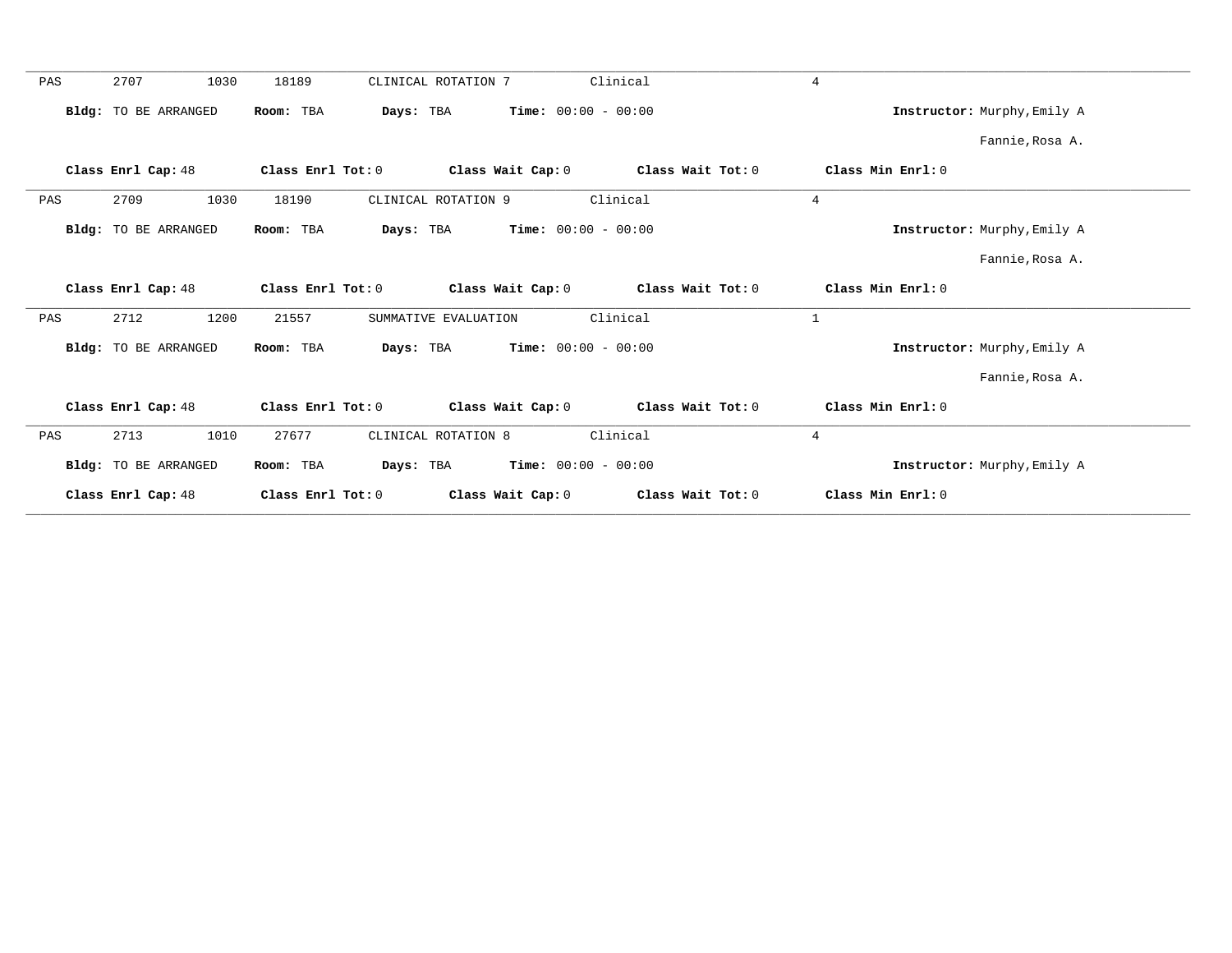#### Report ID: SR201 **University of Pittsburgh** Page No. 54 of 166 **Schedule of Classes for Spring Term 2021-2022** Run Date: 06/16/2021 **Academic Term** Run Time: 00:30:24

| Subject |                      | Catalog Nbr Section Class Nbr | Course Title              | Component                                                                                                                                                                                                                          | Units<br>Topics                   |
|---------|----------------------|-------------------------------|---------------------------|------------------------------------------------------------------------------------------------------------------------------------------------------------------------------------------------------------------------------------|-----------------------------------|
| PT      | 2027<br>1070         | 13625                         | CARDIOPULMONARY PT 2      | Lecture                                                                                                                                                                                                                            | $\overline{2}$                    |
|         | Bldg: TO BE ARRANGED | Room: TBA                     | Days: F                   | Time: $13:00 - 14:55$                                                                                                                                                                                                              | Instructor: Locke, Andrea L       |
|         | Class Enrl Cap: 70   | Class Enrl Tot: 0             | Class Wait Cap: 0         | Class Wait Tot: 0                                                                                                                                                                                                                  | Class Min Enrl: 0                 |
| PT      | 2032<br>1030         | 13537                         | MUSCULOSKELETAL PT 2      | Lecture                                                                                                                                                                                                                            | 5                                 |
|         | Bldg: TO BE ARRANGED | Room: TBA                     | Days: M                   | <b>Time:</b> $13:00 - 16:50$                                                                                                                                                                                                       | Instructor: Timko, Michael G.     |
|         |                      |                               |                           |                                                                                                                                                                                                                                    | Bise, Christopher Gene            |
|         | Class Enrl Cap: 70   | Class Enrl Tot: 0             | Class Wait Cap: 0         | Class Wait Tot: 0                                                                                                                                                                                                                  | Class Min Enrl: 0                 |
| PТ      | 2032<br>1040         | 13538                         | MUSCULOSKELETAL PT 2      | Laboratory                                                                                                                                                                                                                         | 5                                 |
|         | Bldg: TO BE ARRANGED | Room: TBA                     | Days: W                   | <b>Time:</b> $13:00 - 17:00$                                                                                                                                                                                                       | Instructor: Timko, Michael G.     |
|         | Class Enrl Cap: 70   | Class Enrl Tot: 0             | Class Wait Cap: 0         | Class Wait Tot: $0$                                                                                                                                                                                                                | Class Min Enrl: 0                 |
| PT      | 2042<br>1060         | 13539                         | PATIENT MANAGEMENT 2      | Lecture                                                                                                                                                                                                                            | 3                                 |
|         | Bldg: TO BE ARRANGED | Room: TBA                     | Days: F                   | <b>Time:</b> $08:00 - 10:25$                                                                                                                                                                                                       | Instructor: Hornyak, Victoria Ann |
|         | Class Enrl Cap: 70   | Class Enrl Tot: 0             | Class Wait Cap: 0         | Class Wait Tot: 0                                                                                                                                                                                                                  | Class Min Enrl: 0                 |
|         |                      |                               |                           | <b></b> This class has an additional fee. For more information go to <a <br="" href="http://www.registrar.pitt.edu">target="_blank"&gt;http://www.registrar.pitt.edu/</a> , and click on Faculty and Staff, then Course and Class. |                                   |
| PТ      | 1070<br>2042         | 13540                         | PATIENT MANAGEMENT 2      | Laboratory                                                                                                                                                                                                                         | 3                                 |
|         | Bldg: TO BE ARRANGED | Room: TBA                     | Days: F                   | <b>Time:</b> $10:30 - 11:55$                                                                                                                                                                                                       | Instructor: Hornyak, Victoria Ann |
|         | Class Enrl Cap: 70   | Class Enrl Tot: 0             | Class Wait Cap: 0         | Class Wait Tot: 0                                                                                                                                                                                                                  | Class Min Enrl: 0                 |
|         |                      |                               |                           | <b></b> This class has an additional fee. For more information go to <a <br="" href="http://www.registrar.pitt.edu">target="_blank"&gt;http://www.registrar.pitt.edu/</a> , and click on Faculty and Staff, then Course and Class. |                                   |
| PТ      | 2045<br>1010         | 13624                         | SURVEY OF HUMAN DISEASE 2 | Lecture                                                                                                                                                                                                                            | $\overline{a}$                    |
|         | Bldg: TO BE ARRANGED | Room: TBA                     | Days: M                   | <b>Time:</b> $08:00 - 09:55$                                                                                                                                                                                                       | Instructor: Beck Jr, David C      |
|         | Class Enrl Cap: 70   | Class Enrl Tot: $0$           | Class Wait Cap: 0         | Class Wait Tot: 0                                                                                                                                                                                                                  | Class Min Enrl: 0                 |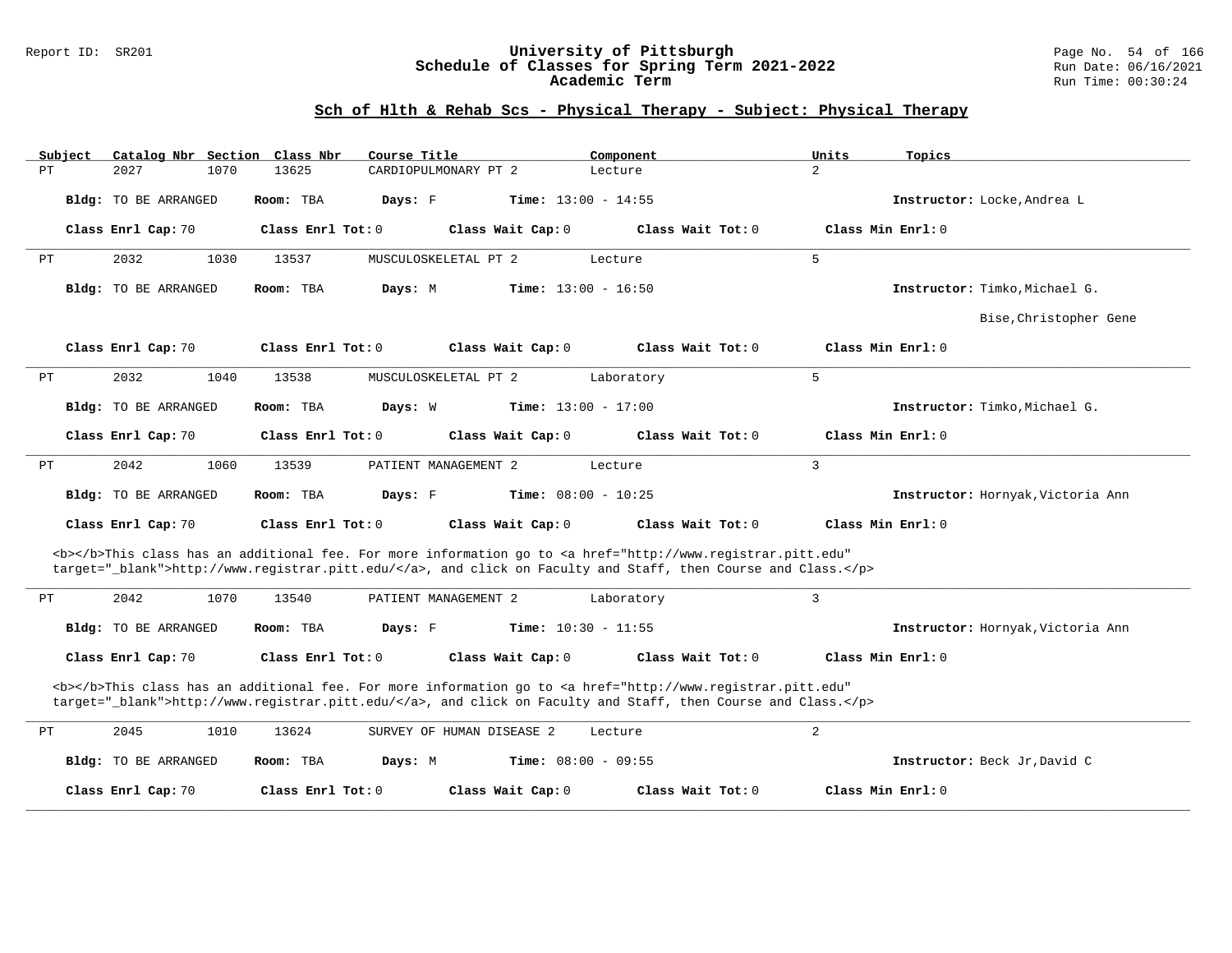### Report ID: SR201 **University of Pittsburgh** Page No. 55 of 166 **Schedule of Classes for Spring Term 2021-2022** Run Date: 06/16/2021 **Academic Term** Run Time: 00:30:24

| Subject  | Catalog Nbr Section Class Nbr | Course Title          |                              | Component                                                                                                                                                                                                                          | Units<br>Topics   |                                      |
|----------|-------------------------------|-----------------------|------------------------------|------------------------------------------------------------------------------------------------------------------------------------------------------------------------------------------------------------------------------------|-------------------|--------------------------------------|
| PT       | 1080<br>2050                  | 20736                 | ADVANCED MANUAL THERAPY      | Lecture                                                                                                                                                                                                                            | $\overline{a}$    |                                      |
|          | Bldg: TO BE ARRANGED          | Room: TBA<br>Days: Tu | <b>Time:</b> $17:00 - 20:00$ |                                                                                                                                                                                                                                    |                   | Instructor: Bise, Christopher Gene   |
|          |                               |                       |                              |                                                                                                                                                                                                                                    |                   | Timko, Michael G.                    |
|          |                               |                       |                              |                                                                                                                                                                                                                                    |                   | Hariharan, Karthik                   |
|          | Class Enrl Cap: 30            | Class Enrl Tot: 0     | Class Wait Cap: 0            | Class Wait Tot: 0                                                                                                                                                                                                                  | Class Min Enrl: 0 |                                      |
| РT       | 2052<br>1010                  | 13626                 | PEDIATRIC PHYSICAL THERAPY   | Lecture                                                                                                                                                                                                                            | $\overline{3}$    |                                      |
|          | <b>Bldg:</b> TO BE ARRANGED   | Days: Tu<br>Room: TBA | Time: $14:30 - 16:55$        |                                                                                                                                                                                                                                    |                   | Instructor: Kelly, M Kathleen        |
|          | Class Enrl Cap: 16            | Class Enrl Tot: 0     | Class Wait Cap: 0            | Class Wait Tot: 0                                                                                                                                                                                                                  | Class Min Enrl: 0 |                                      |
| РT       | 2059<br>1030                  | 13644<br>GERIATRICS   |                              | Lecture                                                                                                                                                                                                                            | 2                 |                                      |
|          | Bldg: TO BE ARRANGED          | Room: TBA<br>Days: Th | <b>Time:</b> $14:30 - 16:30$ |                                                                                                                                                                                                                                    |                   | Instructor: Van Swearingen, Jessie M |
|          |                               |                       |                              |                                                                                                                                                                                                                                    |                   | Hornyak, Victoria Ann                |
|          | Class Enrl Cap: 70            | Class Enrl Tot: 0     | Class Wait Cap: 0            | Class Wait Tot: 0                                                                                                                                                                                                                  | Class Min Enrl: 0 |                                      |
| $\rm PT$ | 2060<br>1010                  | 13541<br>NEUROSCIENCE |                              | Lecture                                                                                                                                                                                                                            | $\overline{4}$    |                                      |
|          | Bldg: TO BE ARRANGED          | Room: TBA<br>Days: W  | <b>Time:</b> $08:00 - 09:00$ |                                                                                                                                                                                                                                    |                   | Instructor: Van Swearingen, Jessie M |
|          |                               |                       |                              |                                                                                                                                                                                                                                    |                   | Carvell, George E                    |
|          | <b>Bldg:</b> TO BE ARRANGED   | Room: TBA<br>Days: M  | <b>Time:</b> $10:00 - 11:55$ |                                                                                                                                                                                                                                    |                   | Instructor: Van Swearingen, Jessie M |
|          |                               |                       |                              |                                                                                                                                                                                                                                    |                   | Carvell, George E                    |
|          | Class Enrl Cap: 70            | Class Enrl Tot: 0     | Class Wait Cap: 0            | Class Wait Tot: 0                                                                                                                                                                                                                  | Class Min Enrl: 0 |                                      |
|          |                               |                       |                              | <b></b> This class has an additional fee. For more information go to <a <br="" href="http://www.registrar.pitt.edu">target="_blank"&gt;http://www.registrar.pitt.edu/</a> , and click on Faculty and Staff, then Course and Class. |                   |                                      |
| РT       | 2060<br>1015                  | 13542<br>NEUROSCIENCE |                              | Laboratory                                                                                                                                                                                                                         | $\overline{4}$    |                                      |
|          | Bldg: TO BE ARRANGED          | Room: TBA<br>Days: W  | Time: $09:00 - 11:55$        |                                                                                                                                                                                                                                    |                   | Instructor: Van Swearingen, Jessie M |
|          |                               |                       |                              |                                                                                                                                                                                                                                    |                   | Carvell, George E                    |
|          |                               |                       |                              |                                                                                                                                                                                                                                    |                   | Wert, David M                        |
|          | Class Enrl Cap: 70            | Class Enrl Tot: 0     | Class Wait Cap: 0            | Class Wait Tot: 0                                                                                                                                                                                                                  | Class Min Enrl: 0 |                                      |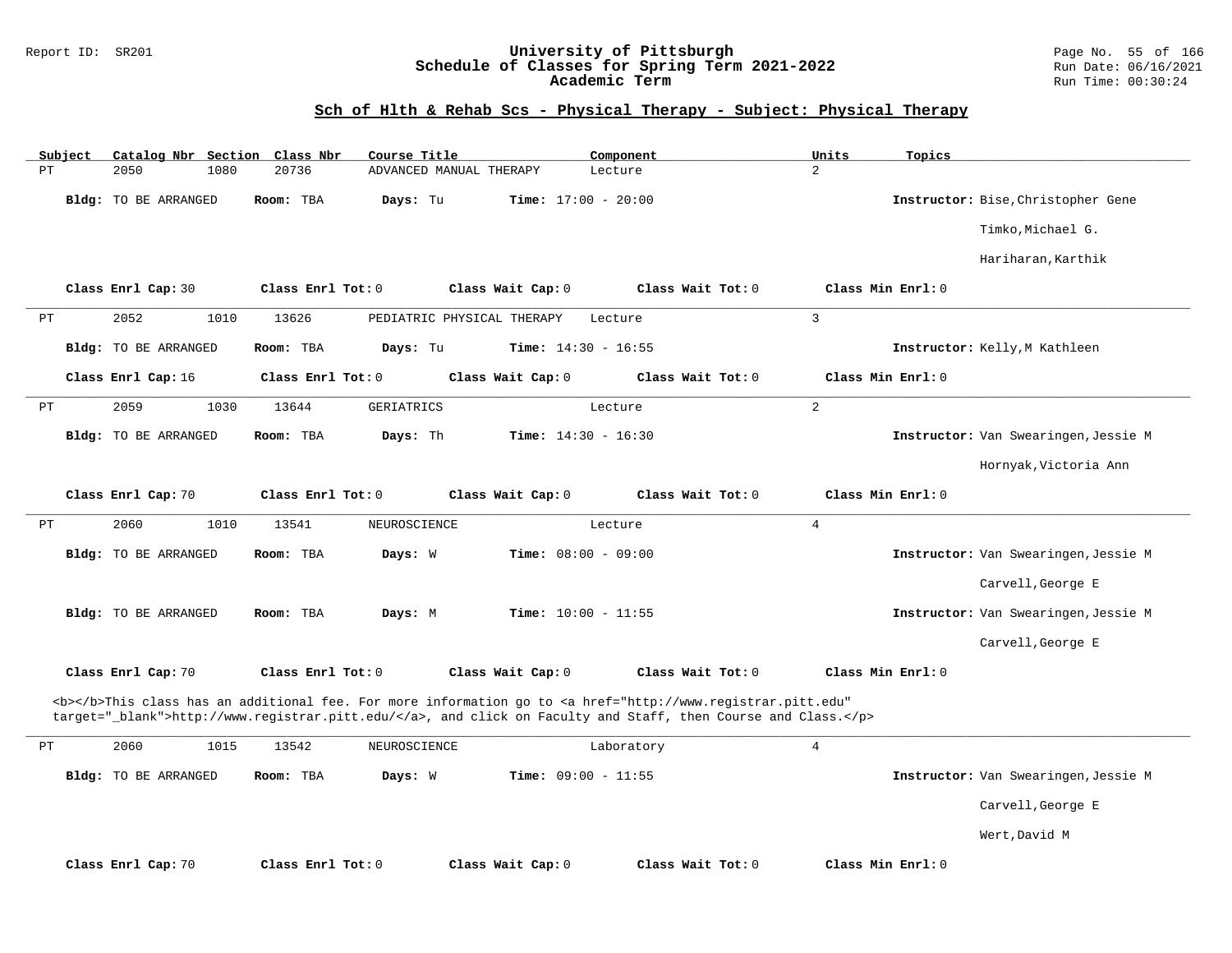<b></b>This class has an additional fee. For more information go to <a href="http://www.registrar.pitt.edu" target="\_blank">http://www.registrar.pitt.edu/</a>, and click on Faculty and Staff, then Course and Class.</p> **\_\_\_\_\_\_\_\_\_\_\_\_\_\_\_\_\_\_\_\_\_\_\_\_\_\_\_\_\_\_\_\_\_\_\_\_\_\_\_\_\_\_\_\_\_\_\_\_\_\_\_\_\_\_\_\_\_\_\_\_\_\_\_\_\_\_\_\_\_\_\_\_\_\_\_\_\_\_\_\_\_\_\_\_\_\_\_\_\_\_\_\_\_\_\_\_\_\_\_\_\_\_\_\_\_\_\_\_\_\_\_\_\_\_\_\_\_\_\_\_\_\_\_\_\_\_\_\_\_\_\_\_\_\_\_\_\_\_\_\_\_\_\_\_\_\_\_\_\_\_\_\_\_\_\_\_** PT 2063 1030 13645 NEUROMUSCULAR PT 3 Lecture 3 **Bldg:** TO BE ARRANGED **Room:** TBA **Days:** Tu **Time:** 08:00 - 09:55 **Instructor:** Josbeno,Deborah Ann Whitney,Susan L **Class Enrl Cap:** 70 **Class Enrl Tot:** 0 **Class Wait Cap:** 0 **Class Wait Tot:** 0 **Class Min Enrl:** 0 <b></b>This class has an additional fee. For more information go to <a href="http://www.registrar.pitt.edu" target=" blank">http://www.registrar.pitt.edu/</a>, and click on Faculty and Staff, then Course and Class.</p> **\_\_\_\_\_\_\_\_\_\_\_\_\_\_\_\_\_\_\_\_\_\_\_\_\_\_\_\_\_\_\_\_\_\_\_\_\_\_\_\_\_\_\_\_\_\_\_\_\_\_\_\_\_\_\_\_\_\_\_\_\_\_\_\_\_\_\_\_\_\_\_\_\_\_\_\_\_\_\_\_\_\_\_\_\_\_\_\_\_\_\_\_\_\_\_\_\_\_\_\_\_\_\_\_\_\_\_\_\_\_\_\_\_\_\_\_\_\_\_\_\_\_\_\_\_\_\_\_\_\_\_\_\_\_\_\_\_\_\_\_\_\_\_\_\_\_\_\_\_\_\_\_\_\_\_\_** PT 2063 1040 13646 NEUROMUSCULAR PT 3 Laboratory 3 **Bldg:** TO BE ARRANGED **Room:** TBA **Days:** Tu **Time:** 10:00 - 11:55 **Instructor:** Josbeno,Deborah Ann **Class Enrl Cap:** 70 **Class Enrl Tot:** 0 **Class Wait Cap:** 0 **Class Wait Tot:** 0 **Class Min Enrl:** 0 <b></b>This class has an additional fee. For more information go to <a href="http://www.registrar.pitt.edu" target=" blank">http://www.registrar.pitt.edu/</a>, and click on Faculty and Staff, then Course and Class.</p> **\_\_\_\_\_\_\_\_\_\_\_\_\_\_\_\_\_\_\_\_\_\_\_\_\_\_\_\_\_\_\_\_\_\_\_\_\_\_\_\_\_\_\_\_\_\_\_\_\_\_\_\_\_\_\_\_\_\_\_\_\_\_\_\_\_\_\_\_\_\_\_\_\_\_\_\_\_\_\_\_\_\_\_\_\_\_\_\_\_\_\_\_\_\_\_\_\_\_\_\_\_\_\_\_\_\_\_\_\_\_\_\_\_\_\_\_\_\_\_\_\_\_\_\_\_\_\_\_\_\_\_\_\_\_\_\_\_\_\_\_\_\_\_\_\_\_\_\_\_\_\_\_\_\_\_\_** PT 2072 1030 13595 EVIDENCE-BASED PRACTICE 1 Lecture 1 **Bldg:** TO BE ARRANGED **Room:** TBA **Days:** F **Time:** 15:00 - 16:55 **Instructor:** McDonough,Christine **Class Enrl Cap:** 70 **Class Enrl Tot:** 0 **Class Wait Cap:** 0 **Class Wait Tot:** 0 **Class Min Enrl:** 0 **Combined Section ID:** 0041(PT/2072/2107) - PT 2107(#13650) **\_\_\_\_\_\_\_\_\_\_\_\_\_\_\_\_\_\_\_\_\_\_\_\_\_\_\_\_\_\_\_\_\_\_\_\_\_\_\_\_\_\_\_\_\_\_\_\_\_\_\_\_\_\_\_\_\_\_\_\_\_\_\_\_\_\_\_\_\_\_\_\_\_\_\_\_\_\_\_\_\_\_\_\_\_\_\_\_\_\_\_\_\_\_\_\_\_\_\_\_\_\_\_\_\_\_\_\_\_\_\_\_\_\_\_\_\_\_\_\_\_\_\_\_\_\_\_\_\_\_\_\_\_\_\_\_\_\_\_\_\_\_\_\_\_\_\_\_\_\_\_\_\_\_\_\_** PT 2073 1010 13638 EVIDENCE-BASED PRACTICE 2 Lecture 1 **Bldg:** TO BE ARRANGED **Room:** TBA **Days:** TBA **Time:** 00:00 - 00:00 **Instructor:** Delitto,Anthony **Class Enrl Cap:** 75 **Class Enrl Tot:** 0 **Class Wait Cap:** 0 **Class Wait Tot:** 0 **Class Min Enrl:** 0 **\_\_\_\_\_\_\_\_\_\_\_\_\_\_\_\_\_\_\_\_\_\_\_\_\_\_\_\_\_\_\_\_\_\_\_\_\_\_\_\_\_\_\_\_\_\_\_\_\_\_\_\_\_\_\_\_\_\_\_\_\_\_\_\_\_\_\_\_\_\_\_\_\_\_\_\_\_\_\_\_\_\_\_\_\_\_\_\_\_\_\_\_\_\_\_\_\_\_\_\_\_\_\_\_\_\_\_\_\_\_\_\_\_\_\_\_\_\_\_\_\_\_\_\_\_\_\_\_\_\_\_\_\_\_\_\_\_\_\_\_\_\_\_\_\_\_\_\_\_\_\_\_\_\_\_\_** PT 2074 1010 13637 EVIDENCE-BASED PRACTICE 3 Lecture 1 **Bldg:** TO BE ARRANGED **Room:** TBA **Days:** TBA **Time:** 00:00 - 00:00 **Instructor:** Delitto,Anthony **Class Enrl Cap:** 75 **Class Enrl Tot:** 0 **Class Wait Cap:** 0 **Class Wait Tot:** 0 **Class Min Enrl:** 0 **\_\_\_\_\_\_\_\_\_\_\_\_\_\_\_\_\_\_\_\_\_\_\_\_\_\_\_\_\_\_\_\_\_\_\_\_\_\_\_\_\_\_\_\_\_\_\_\_\_\_\_\_\_\_\_\_\_\_\_\_\_\_\_\_\_\_\_\_\_\_\_\_\_\_\_\_\_\_\_\_\_\_\_\_\_\_\_\_\_\_\_\_\_\_\_\_\_\_\_\_\_\_\_\_\_\_\_\_\_\_\_\_\_\_\_\_\_\_\_\_\_\_\_\_\_\_\_\_\_\_\_\_\_\_\_\_\_\_\_\_\_\_\_\_\_\_\_\_\_\_\_\_\_\_\_\_** PT 2075 1070 13636 EVIDENCE-BASED PRACTICE 4 Lecture 2 **Bldg:** TO BE ARRANGED **Room:** TBA **Days:** F **Time:** 09:30 - 11:30 **Instructor:** Irrgang,James J **Class Enrl Cap:** 70 **Class Enrl Tot:** 0 **Class Wait Cap:** 0 **Class Wait Tot:** 0 **Class Min Enrl:** 0 **\_\_\_\_\_\_\_\_\_\_\_\_\_\_\_\_\_\_\_\_\_\_\_\_\_\_\_\_\_\_\_\_\_\_\_\_\_\_\_\_\_\_\_\_\_\_\_\_\_\_\_\_\_\_\_\_\_\_\_\_\_\_\_\_\_\_\_\_\_\_\_\_\_\_\_\_\_\_\_\_\_\_\_\_\_\_\_\_\_\_\_\_\_\_\_\_\_\_\_\_\_\_\_\_\_\_\_\_\_\_\_\_\_\_\_\_\_\_\_\_\_\_\_\_\_\_\_\_\_\_\_\_\_\_\_\_\_\_\_\_\_\_\_\_\_\_\_\_\_\_\_\_\_\_\_\_** PT 2076 1010 13627 EVIDENCE-BASED PRACTICE 5 Lecture 1 **Bldg:** TO BE ARRANGED **Room:** TBA **Days:** TBA **Time:** 00:00 - 00:00 **Instructor:** Irrgang,James J **Class Enrl Cap:** 75 **Class Enrl Tot:** 0 **Class Wait Cap:** 0 **Class Wait Tot:** 0 **Class Min Enrl:** 0 **\_\_\_\_\_\_\_\_\_\_\_\_\_\_\_\_\_\_\_\_\_\_\_\_\_\_\_\_\_\_\_\_\_\_\_\_\_\_\_\_\_\_\_\_\_\_\_\_\_\_\_\_\_\_\_\_\_\_\_\_\_\_\_\_\_\_\_\_\_\_\_\_\_\_\_\_\_\_\_\_\_\_\_\_\_\_\_\_\_\_\_\_\_\_\_\_\_\_\_\_\_\_\_\_\_\_\_\_\_\_\_\_\_\_\_\_\_\_\_\_\_\_\_\_\_\_\_\_\_\_\_\_\_\_\_\_\_\_\_\_\_\_\_\_\_\_\_\_\_\_\_\_\_\_\_\_**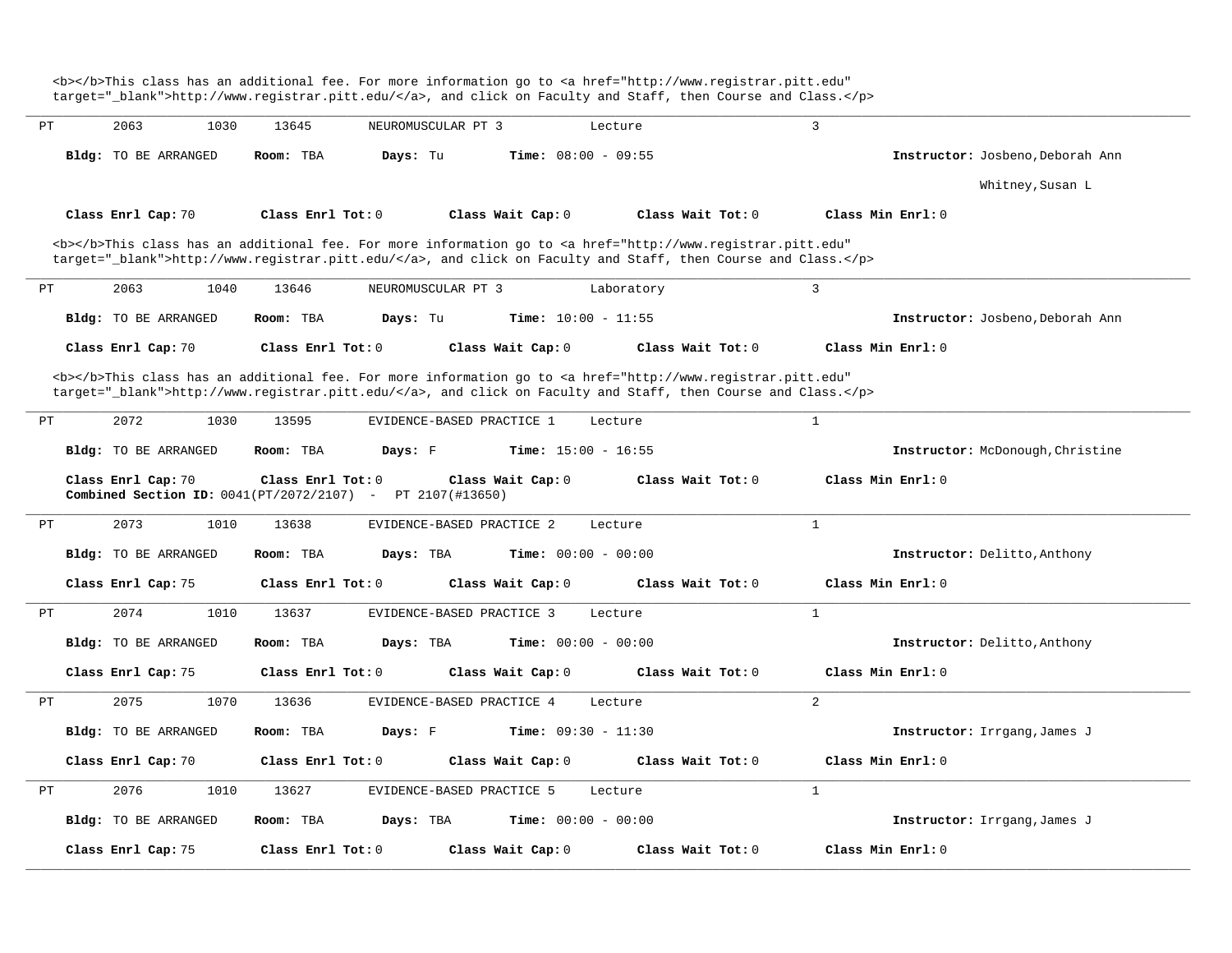| PT |                                                                                                                                                                                                                                | 2077<br>1010         | 13634<br>EVIDENCE-BASED PRACTICE 6<br>Lecture                                              | $\mathbf{1}$                      |
|----|--------------------------------------------------------------------------------------------------------------------------------------------------------------------------------------------------------------------------------|----------------------|--------------------------------------------------------------------------------------------|-----------------------------------|
|    |                                                                                                                                                                                                                                | Bldg: TO BE ARRANGED | Room: TBA $\rule{1em}{0.15mm}$ Days: TBA $\rule{1.15mm}]{0.15mm}$ Time: $0.000 - 0.0000$   | Instructor: Irrgang, James J      |
|    |                                                                                                                                                                                                                                |                      | Class Enrl Cap: 75 Class Enrl Tot: 0 Class Wait Cap: 0 Class Wait Tot: 0 Class Min Enrl: 0 |                                   |
|    |                                                                                                                                                                                                                                |                      | PT 2078 1010 13635 EVIDENCE-BASED PRACTICE 7 Lecture                                       | $\overline{1}$                    |
|    |                                                                                                                                                                                                                                | Bldg: TO BE ARRANGED | Room: TBA $Days:$ TBA $Time: 00:00 - 00:00$                                                | Instructor: Irrgang, James J      |
|    |                                                                                                                                                                                                                                |                      | Class Enrl Cap: 75 Class Enrl Tot: 0 Class Wait Cap: 0 Class Wait Tot: 0 Class Min Enrl: 0 |                                   |
|    |                                                                                                                                                                                                                                |                      | PT 2079 1020 14030 MGT MEDICALLY COMPLEX PATIENTLecture                                    | $\mathbf{1}$                      |
|    |                                                                                                                                                                                                                                |                      | Bldg: TO BE ARRANGED Room: TBA Days: F Time: 08:00 - 09:25                                 | Instructor: Locke, Andrea L       |
|    |                                                                                                                                                                                                                                |                      | Class Enrl Cap: 70 Class Enrl Tot: 0 Class Wait Cap: 0 Class Wait Tot: 0 Class Min Enrl: 0 |                                   |
|    |                                                                                                                                                                                                                                |                      | PT 2081 1050 15169 PT LEADERSHIP & PROF DVLP 1 Lecture                                     | $\overline{1}$                    |
|    |                                                                                                                                                                                                                                | Bldg: TO BE ARRANGED | Room: TBA $\rule{1em}{0.15mm}$ Days: TBA $\rule{1.15mm}]{0.15mm}$ Time: $0.000 - 0.0000$   | Instructor: Miller, Debora Lewis  |
|    |                                                                                                                                                                                                                                |                      | Class Enrl Cap: 75 Class Enrl Tot: 0 Class Wait Cap: 0 Class Wait Tot: 0                   | Class Min Enrl: 0                 |
|    |                                                                                                                                                                                                                                |                      | PT 2083 1070 13667 PT LEADERSHIP & PROF DEVELP 3 Lecture                                   | $\mathbf{3}$                      |
|    |                                                                                                                                                                                                                                | Bldg: TO BE ARRANGED | Room: TBA Days: Th Time: $08:30 - 11:30$                                                   | Instructor: Wubben, Theresa       |
|    |                                                                                                                                                                                                                                |                      | Class Enrl Cap: 70 Class Enrl Tot: 0 Class Wait Cap: 0 Class Wait Tot: 0                   | Class Min Enrl: 0                 |
| PT |                                                                                                                                                                                                                                |                      | 2085 1010 29113 ADV THRPUTC EXRCS PT PRACTICE Lecture                                      | $\overline{3}$                    |
|    |                                                                                                                                                                                                                                | Bldg: TO BE ARRANGED |                                                                                            | Instructor: Joreitz, Richard E    |
|    |                                                                                                                                                                                                                                |                      | Class Enrl Cap: 20 Class Enrl Tot: 0 Class Wait Cap: 0 Class Wait Tot: 0                   | $Class$ Min $Enrl: 0$             |
|    | PT and the set of the set of the set of the set of the set of the set of the set of the set of the set of the set of the set of the set of the set of the set of the set of the set of the set of the set of the set of the se |                      | 2092 1070 13556 CLINICAL EDUCATION 2 Clinical                                              | $1 - 8$                           |
|    |                                                                                                                                                                                                                                |                      | <b>Bldg:</b> TO BE ARRANGED <b>Room:</b> TBA <b>Days:</b> Th <b>Time:</b> $00:00 - 00:00$  | Instructor: Fitzgerald, Lynn M.   |
|    |                                                                                                                                                                                                                                |                      | Class Enrl Cap: 150 Class Enrl Tot: 0 Class Wait Cap: 0 Class Wait Tot: 0                  | Class Min Enrl: 0                 |
|    |                                                                                                                                                                                                                                |                      | PT 2099 1020 14051 INDEPENDENT STUDY Independent Study 1 - 6                               |                                   |
|    |                                                                                                                                                                                                                                | Bldg: TO BE ARRANGED | Room: TBA $Days:$ TBA $Time: 00:00 - 00:00$                                                | Instructor: Brach, Jennifer Sokol |
|    |                                                                                                                                                                                                                                |                      | Class Enrl Cap: 35 Class Enrl Tot: 0 Class Wait Cap: 0 Class Wait Tot: 0 Class Min Enrl: 0 |                                   |
|    |                                                                                                                                                                                                                                |                      | PT 2099 1030 14052 INDEPENDENT STUDY Independent Study 1 - 6                               |                                   |
|    |                                                                                                                                                                                                                                | Bldg: TO BE ARRANGED | Room: TBA $\rule{1em}{0.5em}$ Days: TBA Time: $00:00 - 00:00$                              | Instructor: Carvell, George E     |
|    |                                                                                                                                                                                                                                | Class Enrl Cap: 35   | Class Enrl Tot: $0$ Class Wait Cap: $0$ Class Wait Tot: $0$                                | Class Min Enrl: 0                 |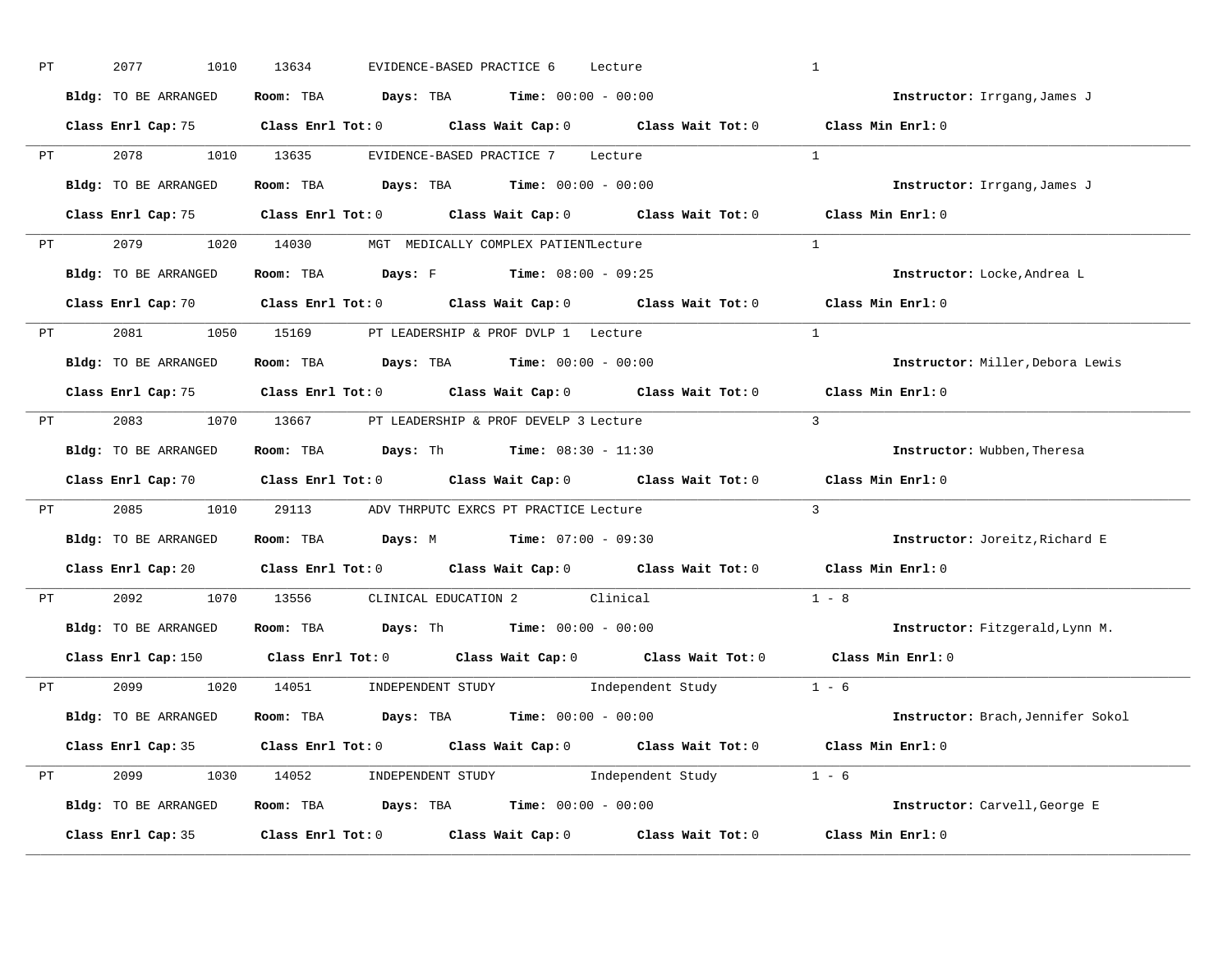#### Report ID: SR201 **University of Pittsburgh** Page No. 58 of 166 **Schedule of Classes for Spring Term 2021-2022** Run Date: 06/16/2021 **Academic Term** Run Time: 00:30:24

|    | Subject                                                                                                                                                                                                                        | Catalog Nbr Section Class Nbr | Course Title                                                                               |                                     | Component                                                   | Units<br>Topics   |                                   |
|----|--------------------------------------------------------------------------------------------------------------------------------------------------------------------------------------------------------------------------------|-------------------------------|--------------------------------------------------------------------------------------------|-------------------------------------|-------------------------------------------------------------|-------------------|-----------------------------------|
| PТ |                                                                                                                                                                                                                                | 2099<br>1040                  | 14053<br>INDEPENDENT STUDY                                                                 |                                     | Independent Study                                           | $1 - 6$           |                                   |
|    |                                                                                                                                                                                                                                | Bldg: TO BE ARRANGED          | Room: TBA $Days:$ TBA $Time: 00:00 - 00:00$                                                |                                     |                                                             |                   | Instructor: Delitto, Anthony      |
|    |                                                                                                                                                                                                                                |                               | Class Enrl Cap: 35 Class Enrl Tot: 0 Class Wait Cap: 0 Class Wait Tot: 0 Class Min Enrl: 0 |                                     |                                                             |                   |                                   |
| PT |                                                                                                                                                                                                                                | 2099 1050 14054               |                                                                                            | INDEPENDENT STUDY 1ndependent Study |                                                             | $1 - 6$           |                                   |
|    |                                                                                                                                                                                                                                | Bldg: TO BE ARRANGED          | Room: TBA $Days:$ TBA $Time: 00:00 - 00:00$                                                |                                     |                                                             |                   | Instructor: Delitto, Ronna S.     |
|    |                                                                                                                                                                                                                                | Class Enrl Cap: 35            |                                                                                            |                                     | Class Enrl Tot: $0$ Class Wait Cap: $0$ Class Wait Tot: $0$ | Class Min Enrl: 0 |                                   |
|    | PT FOR THE STATE OF THE STATE OF THE STATE OF THE STATE OF THE STATE OF THE STATE OF THE STATE OF THE STATE OF THE STATE OF THE STATE OF THE STATE OF THE STATE OF THE STATE OF THE STATE OF THE STATE OF THE STATE OF THE STA | 2099<br>1060                  | 14055 INDEPENDENT STUDY                                                                    |                                     | Independent Study                                           | $1 - 6$           |                                   |
|    |                                                                                                                                                                                                                                | Bldg: TO BE ARRANGED          | Room: TBA $Days: TBA$ Time: $00:00 - 00:00$                                                |                                     |                                                             |                   | Instructor: Fitzgerald, Lynn M.   |
|    |                                                                                                                                                                                                                                |                               | Class Enrl Cap: 35 Class Enrl Tot: 0 Class Wait Cap: 0 Class Wait Tot: 0 Class Min Enrl: 0 |                                     |                                                             |                   |                                   |
| PT |                                                                                                                                                                                                                                | 2099 1070 14056               |                                                                                            | INDEPENDENT STUDY Thdependent Study |                                                             | $1 - 6$           |                                   |
|    |                                                                                                                                                                                                                                | Bldg: TO BE ARRANGED          | Room: TBA $Days:$ TBA Time: $00:00 - 00:00$                                                |                                     |                                                             |                   | Instructor: Fitzgerald, Gerald G. |
|    |                                                                                                                                                                                                                                |                               | Class Enrl Cap: 35 Class Enrl Tot: 0 Class Wait Cap: 0 Class Wait Tot: 0 Class Min Enrl: 0 |                                     |                                                             |                   |                                   |
|    | PT FOR THE PUT OF THE STATE OF THE STATE OF THE STATE OF THE STATE OF THE STATE OF THE STATE OF THE STATE OF THE STATE OF THE STATE OF THE STATE OF THE STATE OF THE STATE OF THE STATE OF THE STATE OF THE STATE OF THE STATE |                               | 2099 1080 14057 INDEPENDENT STUDY Independent Study                                        |                                     |                                                             | $1 - 6$           |                                   |
|    |                                                                                                                                                                                                                                | Bldg: TO BE ARRANGED          | Room: TBA $Days:$ TBA $Time: 00:00 - 00:00$                                                |                                     |                                                             |                   | Instructor: Hile, Elizabeth S.    |
|    |                                                                                                                                                                                                                                |                               | Class Enrl Cap: 35 Class Enrl Tot: 0 Class Wait Cap: 0 Class Wait Tot: 0 Class Min Enrl: 0 |                                     |                                                             |                   |                                   |
| PT |                                                                                                                                                                                                                                | 2099<br>1090                  | 14058                                                                                      | INDEPENDENT STUDY 1ndependent Study |                                                             | $1 - 6$           |                                   |
|    |                                                                                                                                                                                                                                | Bldg: TO BE ARRANGED          | Room: TBA $Days:$ TBA $Time:$ $00:00 - 00:00$                                              |                                     |                                                             |                   | Instructor: Irrgang, James J      |
|    |                                                                                                                                                                                                                                |                               | Class Enrl Cap: 35 Class Enrl Tot: 0 Class Wait Cap: 0 Class Wait Tot: 0 Class Min Enrl: 0 |                                     |                                                             |                   |                                   |
| PT |                                                                                                                                                                                                                                | 2099 70                       | 1100 14059 INDEPENDENT STUDY Independent Study                                             |                                     |                                                             | $1 - 6$           |                                   |
|    |                                                                                                                                                                                                                                | Bldg: TO BE ARRANGED          | Room: TBA $Days:$ TBA $Time: 00:00 - 00:00$                                                |                                     |                                                             |                   | Instructor: Josbeno, Deborah Ann  |
|    |                                                                                                                                                                                                                                | Class Enrl Cap: 35            | Class Enrl Tot: 0 Class Wait Cap: 0 Class Wait Tot: 0                                      |                                     |                                                             | Class Min Enrl: 0 |                                   |
| PT |                                                                                                                                                                                                                                | 2099<br>1110                  | 14060                                                                                      | INDEPENDENT STUDY 1ndependent Study |                                                             | $1 - 6$           |                                   |
|    |                                                                                                                                                                                                                                | Bldg: TO BE ARRANGED          | Room: TBA $Days:$ TBA $Time: 00:00 - 00:00$                                                |                                     |                                                             |                   | Instructor: Kelly, M Kathleen     |
|    |                                                                                                                                                                                                                                | Class Enrl Cap: 35            | Class Enrl Tot: $0$ Class Wait Cap: $0$ Class Wait Tot: $0$                                |                                     |                                                             | Class Min Enrl: 0 |                                   |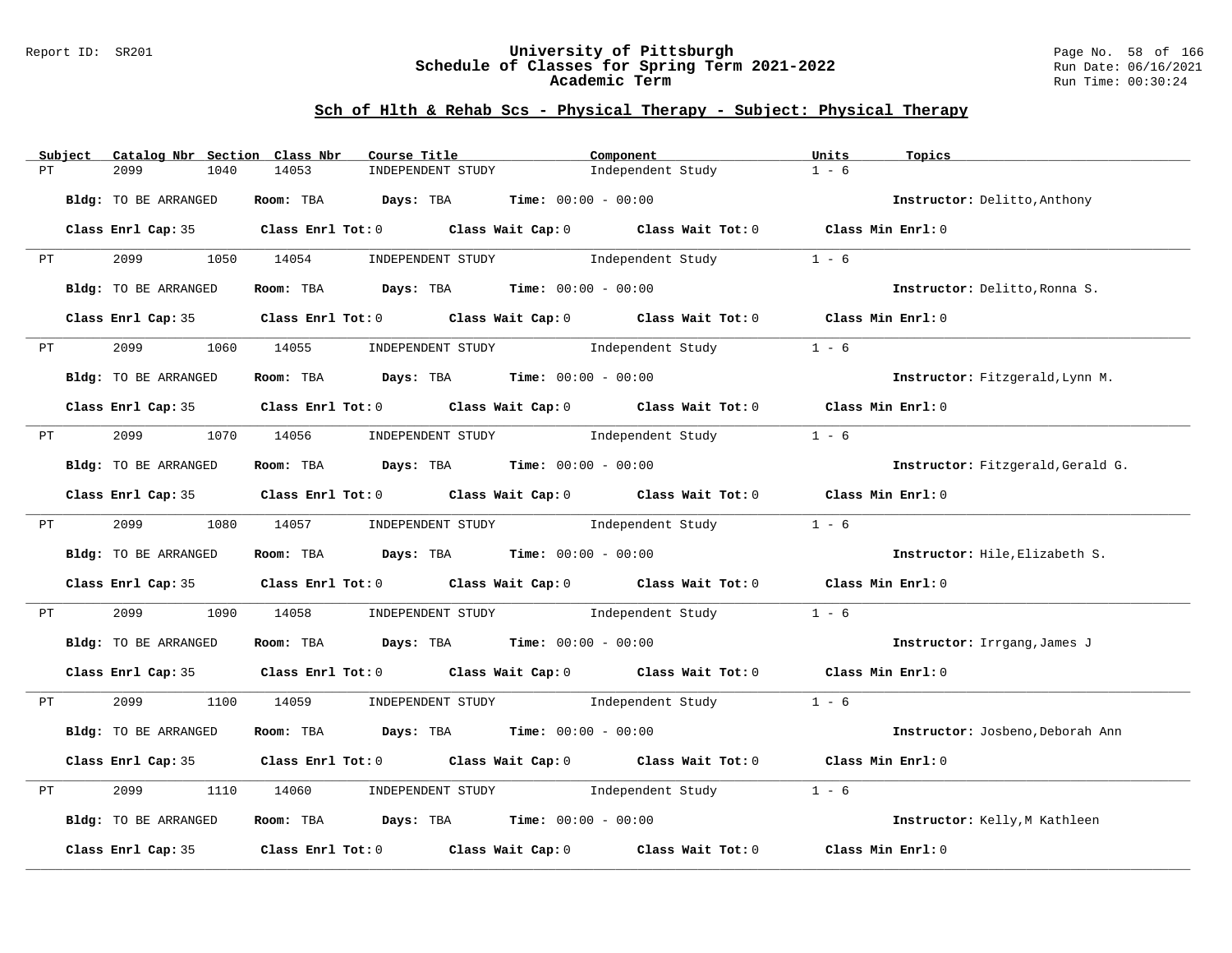| PT |    | 2099<br>1120         | INDEPENDENT STUDY Independent Study<br>14061                                               | $1 - 6$                              |
|----|----|----------------------|--------------------------------------------------------------------------------------------|--------------------------------------|
|    |    | Bldg: TO BE ARRANGED | Room: TBA $Days:$ TBA $Time: 00:00 - 00:00$                                                | Instructor: Locke, Andrea L          |
|    |    |                      | Class Enrl Cap: 35 Class Enrl Tot: 0 Class Wait Cap: 0 Class Wait Tot: 0 Class Min Enrl: 0 |                                      |
|    |    |                      | PT 2099 1130 14062 INDEPENDENT STUDY Independent Study 1 - 6                               |                                      |
|    |    | Bldg: TO BE ARRANGED | Room: TBA $Days:$ TBA $Time: 00:00 - 00:00$                                                | Instructor: Miller, Debora Lewis     |
|    |    |                      | Class Enrl Cap: 35 Class Enrl Tot: 0 Class Wait Cap: 0 Class Wait Tot: 0 Class Min Enrl: 0 |                                      |
|    |    |                      | PT 2099 1140 14063 INDEPENDENT STUDY Independent Study 1 - 6                               |                                      |
|    |    |                      | Bldg: TO BE ARRANGED Room: TBA Days: TBA Time: 00:00 - 00:00                               | Instructor: Piva, Sara R             |
|    |    |                      | Class Enrl Cap: 35 Class Enrl Tot: 0 Class Wait Cap: 0 Class Wait Tot: 0 Class Min Enrl: 0 |                                      |
|    |    |                      | PT 2099 1150 14064 INDEPENDENT STUDY Independent Study 1 - 6                               |                                      |
|    |    | Bldg: TO BE ARRANGED | Room: TBA $Days:$ TBA $Time: 00:00 - 00:00$                                                | Instructor: Sparto, Patrick J.       |
|    |    |                      | Class Enrl Cap: 35 Class Enrl Tot: 0 Class Wait Cap: 0 Class Wait Tot: 0 Class Min Enrl: 0 |                                      |
|    |    |                      | PT 2099 1160 14065 INDEPENDENT STUDY Independent Study 1 - 6                               |                                      |
|    |    | Bldg: TO BE ARRANGED | Room: TBA $Days:$ TBA $Time: 00:00 - 00:00$                                                | Instructor: Timko, Michael G.        |
|    |    |                      | Class Enrl Cap: 35 Class Enrl Tot: 0 Class Wait Cap: 0 Class Wait Tot: 0 Class Min Enrl: 0 |                                      |
|    |    |                      | PT 2099 1170 14066 INDEPENDENT STUDY Independent Study 1 - 6                               |                                      |
|    |    | Bldg: TO BE ARRANGED | Room: TBA $Days:$ TBA $Time: 00:00 - 00:00$                                                | Instructor: Van Swearingen, Jessie M |
|    |    |                      | Class Enrl Cap: 35 Class Enrl Tot: 0 Class Wait Cap: 0 Class Wait Tot: 0 Class Min Enrl: 0 |                                      |
|    | PT |                      | 2099 1180 14067 INDEPENDENT STUDY Independent Study 1 - 6                                  |                                      |
|    |    |                      | Bldg: TO BE ARRANGED ROOM: TBA Days: TBA Time: 00:00 - 00:00                               | Instructor: Whitney, Susan L         |
|    |    | Class Enrl Cap: 35   | Class Enrl Tot: $0$ Class Wait Cap: $0$ Class Wait Tot: $0$                                | Class Min Enrl: 0                    |
|    |    |                      | PT 2099 1190 26909 INDEPENDENT STUDY Independent Study 1 - 6                               |                                      |
|    |    | Bldg: TO BE ARRANGED | Room: TBA $\rule{1em}{0.15mm}$ Days: TBA $\rule{1.15mm}]{0.15mm}$ Time: $0.000 - 0.000$    | Instructor: Bise, Christopher Gene   |
|    |    |                      | Class Enrl Cap: 35 Class Enrl Tot: 0 Class Wait Cap: 0 Class Wait Tot: 0 Class Min Enrl: 0 |                                      |
|    |    |                      | PT 2102 1010 13654 PHARMACOLOGY<br>Lecture                                                 | $\mathcal{L}$                        |
|    |    | Bldg: TO BE ARRANGED | Room: TBA  Days: TuTh Time: $13:00 - 14:25$                                                | Instructor: Minnigh, Margaret Beth   |
|    |    | Class Enrl Cap: 70   | Class Enrl Tot: $0$ Class Wait Cap: $0$ Class Wait Tot: $0$ Class Min Enrl: $0$            |                                      |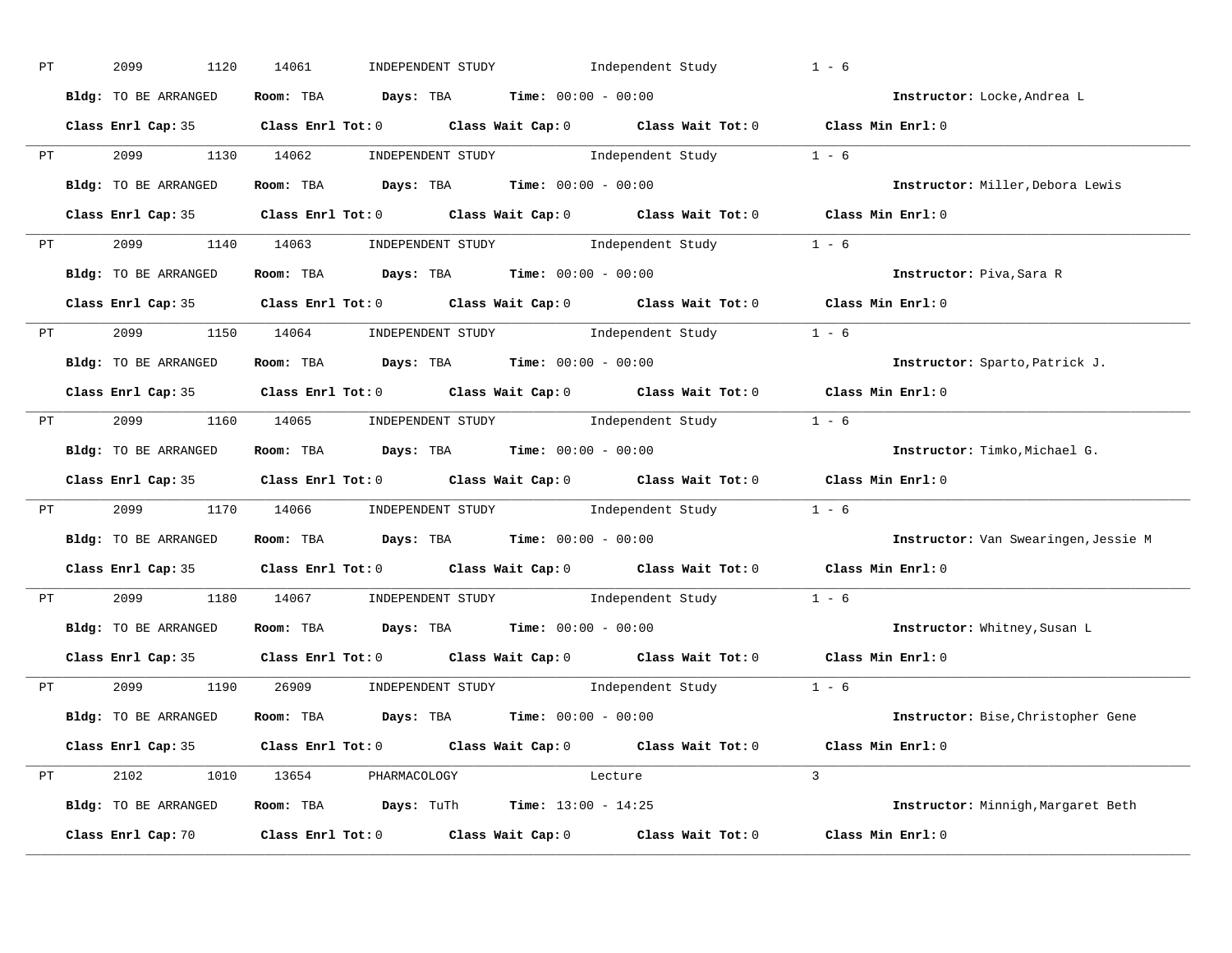#### Report ID: SR201 **University of Pittsburgh** Page No. 60 of 166 **Schedule of Classes for Spring Term 2021-2022** Run Date: 06/16/2021 **Academic Term** Run Time: 00:30:24

| Subiect | Catalog Nbr Section Class Nbr | Course Title                                                                                         | Component                                             | Units<br>Topics                  |
|---------|-------------------------------|------------------------------------------------------------------------------------------------------|-------------------------------------------------------|----------------------------------|
| PТ      | 2103<br>1010                  | 13658                                                                                                | RADIOLOGY-PHYSICAL THERAPISTS Lecture                 | $\overline{2}$                   |
|         | Bldg: TO BE ARRANGED          | Room: TBA                                                                                            | <b>Days:</b> TBA <b>Time:</b> $00:00 - 00:00$         | Instructor: Kelly, M Kathleen    |
|         | Class Enrl Cap: 30            | $Class$ $Enr1$ $Tot: 0$                                                                              | Class Wait Cap: 0 Class Wait Tot: 0                   | Class Min Enrl: 0                |
| PT      | 2107<br>1010                  | 13650<br>EVIDENCE BASED PRACTICE                                                                     | Lecture                                               | 3                                |
|         | Bldg: TO BE ARRANGED          | Room: TBA                                                                                            | <b>Days:</b> F Time: $15:00 - 16:55$                  | Instructor: McDonough, Christine |
|         | Class Enrl Cap: 15            | Class Enrl Tot: 0<br>Combined Section ID: 0041(PT/2072/2107) - PT 2072(#13595)                       | Class Wait Cap: 0<br>$Class$ Wait Tot: $0$            | Class Min Enrl: 0                |
| PТ      | 2108<br>1010                  | 13651                                                                                                | EVIDENCE IN PRACTICE 1<br>Lecture                     | $\overline{a}$                   |
|         | Bldg: TO BE ARRANGED          | Room: TBA                                                                                            | <b>Days:</b> TBA <b>Time:</b> $00:00 - 00:00$         | Instructor: Delitto, Anthony     |
|         | Class Enrl Cap: 15            |                                                                                                      | Class Enrl Tot: 0 Class Wait Cap: 0 Class Wait Tot: 0 | Class Min Enrl: 0                |
| PТ      | 2109<br>1010                  | 13652                                                                                                | EVIDENCE IN PRACTICE 2<br>Lecture                     | 2                                |
|         | Bldg: TO BE ARRANGED          | Room: TBA                                                                                            | <b>Days:</b> TBA <b>Time:</b> $00:00 - 00:00$         | Instructor: Delitto, Anthony     |
|         | Class Enrl Cap: 15            |                                                                                                      | Class Enrl Tot: 0 Class Wait Cap: 0 Class Wait Tot: 0 | Class Min Enrl: 0                |
| PТ      | 1010<br>2110                  | 13653<br>EVIDENCE IN PRACTICE 3                                                                      | Lecture                                               | $\overline{a}$                   |
|         | Bldg: TO BE ARRANGED          | Room: TBA                                                                                            | <b>Days:</b> TBA <b>Time:</b> $00:00 - 00:00$         | Instructor: Delitto, Anthony     |
|         | Class Enrl Cap: 15            |                                                                                                      | Class Enrl Tot: 0 Class Wait Cap: 0 Class Wait Tot: 0 | Class Min Enrl: 0                |
| РT      | 2111<br>1010                  | 13666                                                                                                | DIFFERENTIAL DIAGNOSIS IN PT Lecture                  | 3                                |
|         | Bldg: TO BE ARRANGED          | Room: TBA                                                                                            | <b>Days:</b> TBA <b>Time:</b> $00:00 - 00:00$         | Instructor: Timko, Michael G.    |
|         | Class Enrl Cap: 35            | Class Enrl Tot: 0 Class Wait Cap: 0                                                                  | Class Wait Tot: 0                                     | Class Min Enrl: 0                |
| PТ      | 2127<br>1070                  | 15297                                                                                                | FALLS AND BALANCE DYSFUNCTION Lecture                 | $\overline{3}$                   |
|         | Bldg: TO BE ARRANGED          | <b>Room:</b> TBA <b>Days:</b> Tu <b>Time:</b> $13:00 - 15:30$                                        |                                                       | Instructor: Whitney, Susan L     |
|         | Class Enrl Cap: 20            | $Class$ $Enr1$ $Tot: 0$<br><b>Combined Section ID:</b> $0704(PT/2127/HRS/2307)$ - HRS $2307(#14724)$ | Class Wait Cap: 0<br>Class Wait Tot: 0                | Class Min Enrl: 0                |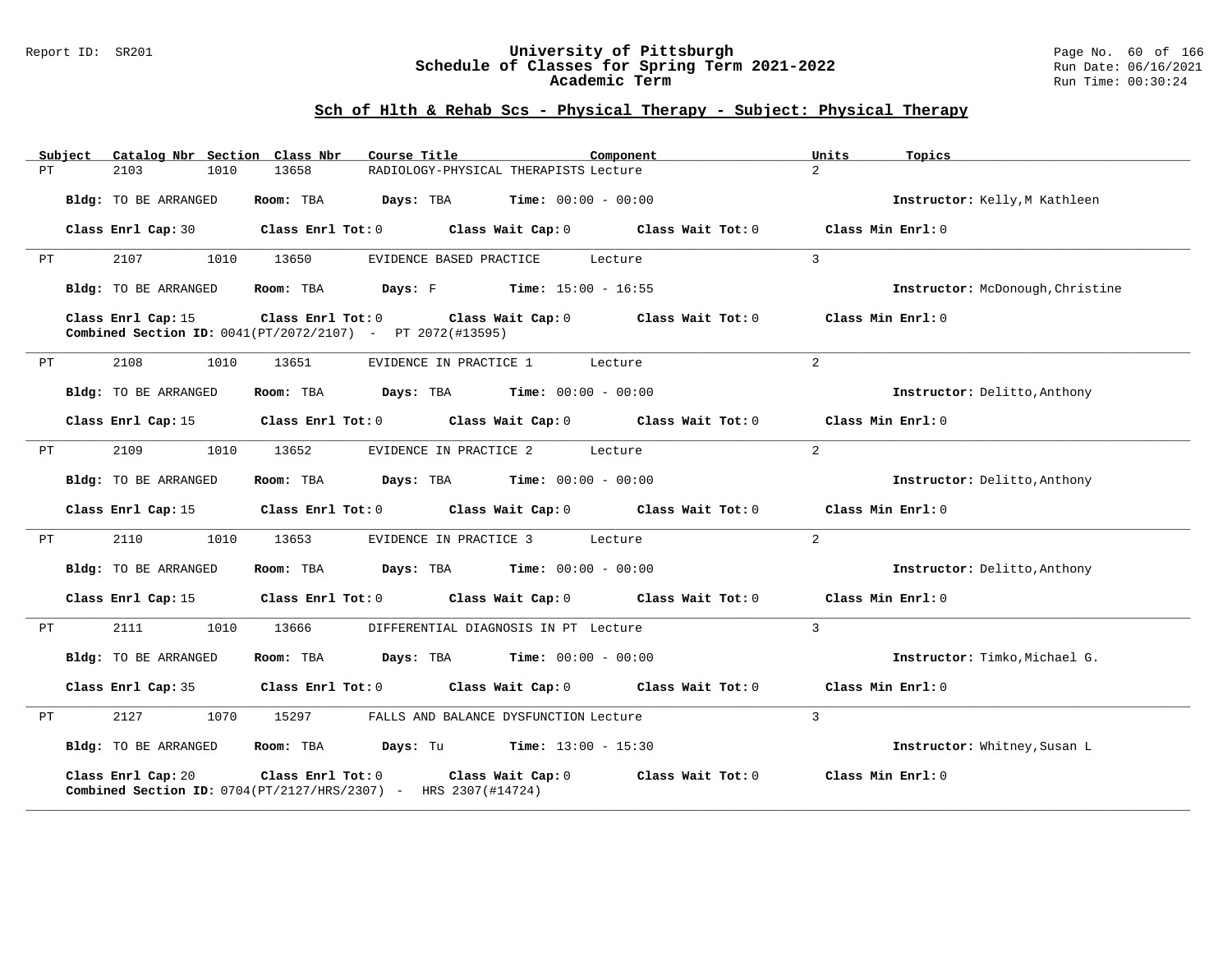### Report ID: SR201 **University of Pittsburgh** Page No. 61 of 166 **Schedule of Classes for Spring Term 2021-2022** Run Date: 06/16/2021 **Academic Term** Run Time: 00:30:24

|    | Subject | Catalog Nbr Section  | Class Nbr | Course Title                                                                    | Component         | Units<br>Topics   |                                   |
|----|---------|----------------------|-----------|---------------------------------------------------------------------------------|-------------------|-------------------|-----------------------------------|
| PТ |         | 2131<br>1050         | 21681     | CLINICAL EDUCATION 2                                                            | Clinical          | 3                 |                                   |
|    |         | Bldg: TO BE ARRANGED | Room: TBA | <b>Days:</b> M <b>Time:</b> $17:00 - 17:55$                                     |                   |                   | Instructor: Fitzgerald, Lynn M.   |
|    |         | Class Enrl Cap: 65   |           | Class Enrl Tot: 0 Class Wait Cap: 0 Class Wait Tot: 0                           |                   | Class Min Enrl: 0 |                                   |
| PT |         | 2136<br>1050         | 21680     | CLINICAL EDUCATION 7                                                            | Clinical          | $1 - 8$           |                                   |
|    |         | Bldg: TO BE ARRANGED | Room: TBA | <b>Days:</b> TBA <b>Time:</b> $00:00 - 00:00$                                   |                   |                   | Instructor: Fitzgerald, Lynn M.   |
|    |         | Class Enrl Cap: 65   |           | Class Enrl Tot: 0 Class Wait Cap: 0 Class Wait Tot: 0 Class Min Enrl: 0         |                   |                   |                                   |
| PТ |         | 2156<br>1010         | 13655     | CUR EVIDENCE IN NEUROMUS PRACTLecture                                           |                   | $\mathcal{L}$     |                                   |
|    |         | Bldg: TO BE ARRANGED | Room: TBA | <b>Days:</b> TBA <b>Time:</b> $00:00 - 00:00$                                   |                   |                   | Instructor: Carvell, George E     |
|    |         | Class Enrl Cap: 15   |           | Class Enrl Tot: 0 Class Wait Cap: 0 Class Wait Tot: 0 Class Min Enrl: 0         |                   |                   |                                   |
| РT |         | 2157<br>1050         | 15167     | CUR EVIDNC CARDIOPULMONARY PRALecture                                           |                   | 2                 |                                   |
|    |         | Bldg: TO BE ARRANGED |           | Room: TBA $Days:$ TBA $Time: 00:00 - 00:00$                                     |                   |                   | Instructor: Kelly, M Kathleen     |
|    |         | Class Enrl Cap: 45   |           | Class Enrl Tot: $0$ Class Wait Cap: $0$ Class Wait Tot: $0$                     |                   | Class Min Enrl: 0 |                                   |
| PТ |         | 2158<br>1010         | 13659     | CUR EVIDENCE INTEGUMENTARY PRALecture                                           |                   | 2                 |                                   |
|    |         | Bldg: TO BE ARRANGED |           | Room: TBA $Days:$ TBA $Time: 00:00 - 00:00$                                     |                   |                   | Instructor: Kelly, M Kathleen     |
|    |         | Class Enrl Cap: 15   |           | Class Enrl Tot: 0 Class Wait Cap: 0 Class Wait Tot: 0                           |                   | Class Min Enrl: 0 |                                   |
| PT |         | 2161<br>1060         | 13656     | CUR EVIDENCE MUSCULSK PRACT 1 Lecture                                           |                   | $\mathcal{L}$     |                                   |
|    |         | Bldg: TO BE ARRANGED | Room: TBA | <b>Days:</b> M <b>Time:</b> $17:00 - 20:30$                                     |                   |                   | Instructor: Timko, Michael G.     |
|    |         | Class Enrl Cap: 30   |           | Class Enrl Tot: $0$ Class Wait Cap: $0$ Class Wait Tot: $0$ Class Min Enrl: $0$ |                   |                   |                                   |
| PT |         | 2162<br>1030         | 13657     | CUR EVIDENCE MUSCULSK PRACT 2 Lecture                                           |                   | $\mathcal{L}$     |                                   |
|    |         | Bldg: TO BE ARRANGED | Room: TBA | <b>Days:</b> TBA <b>Time:</b> $00:00 - 00:00$                                   |                   |                   | Instructor: Fitzgerald, Gerald G. |
|    |         | Class Enrl Cap: 30   |           | Class Enrl Tot: $0$ Class Wait Cap: $0$                                         | Class Wait Tot: 0 | Class Min Enrl: 0 |                                   |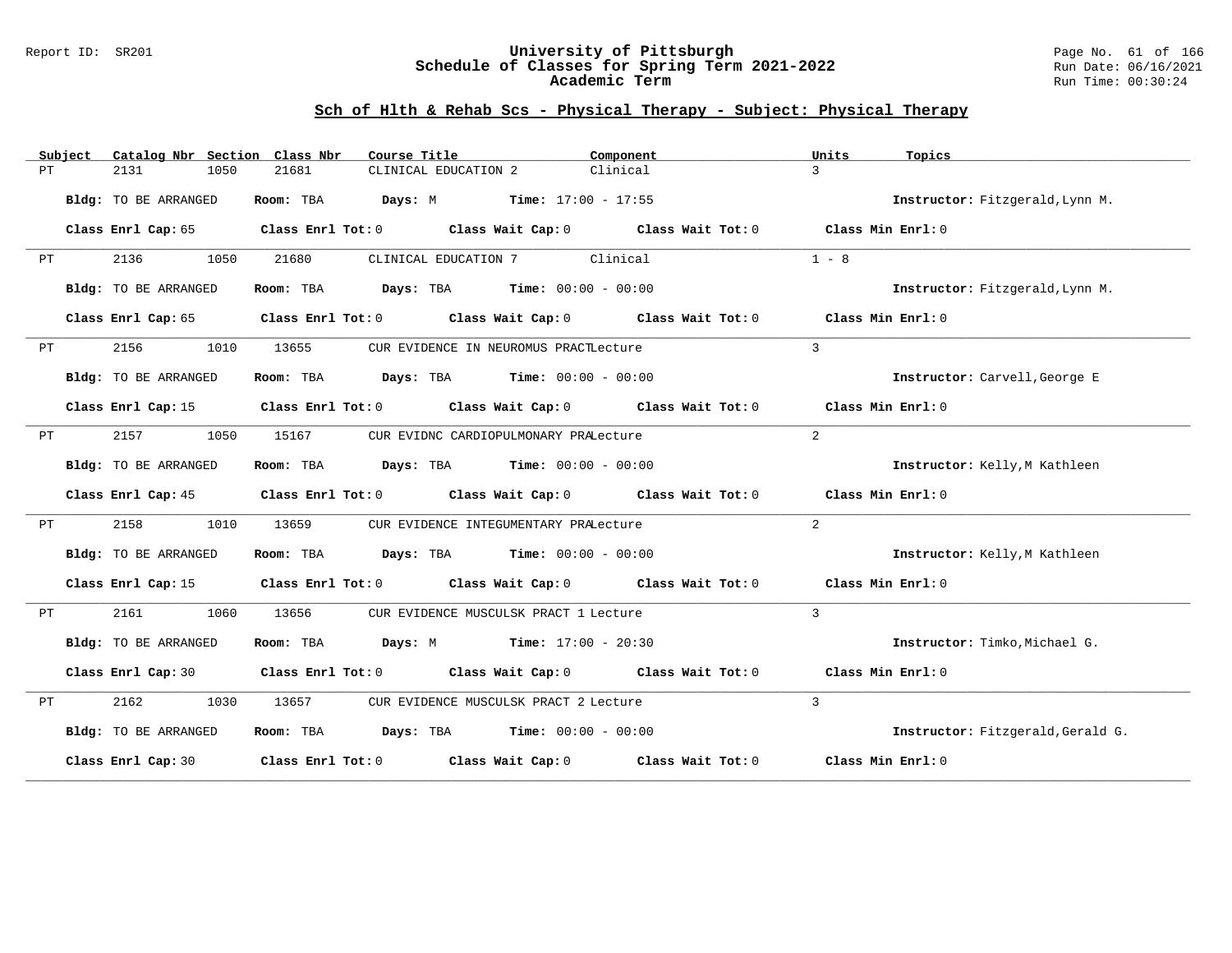### Report ID: SR201 **University of Pittsburgh** Page No. 62 of 166 **Schedule of Classes for Spring Term 2021-2022** Run Date: 06/16/2021 **Academic Term** Run Time: 00:30:24

| Subject | Catalog Nbr Section Class Nbr | Course Title                                                   | Component                                                                       | Units<br>Topics                |
|---------|-------------------------------|----------------------------------------------------------------|---------------------------------------------------------------------------------|--------------------------------|
| PT      | 1070<br>2173                  | 15298                                                          | ADV CLN PRA: THE UPPR OUARTER Lecture                                           | 3                              |
|         | Bldg: TO BE ARRANGED          | Room: TBA                                                      | <b>Days:</b> Th $\frac{17:00 - 20:30}{ }$                                       | Instructor: Timko, Michael G.  |
|         | Class Enrl Cap: 10            | Combined Section ID: 0705(PT/2173/HRS/2373) - HRS 2373(#13664) | Class Enrl Tot: $0$ Class Wait Cap: $0$ Class Wait Tot: $0$ Class Min Enrl: $0$ |                                |
| PT      | 2180<br>1050                  | 15170                                                          | CUR EVIDENCE MUSCULSK PRACT 3 Lecture                                           | 3                              |
|         | Bldg: TO BE ARRANGED          | Room: TBA                                                      | <b>Days:</b> TBA <b>Time:</b> $00:00 - 00:00$                                   | Instructor: Timko, Michael G.  |
|         | Class Enrl Cap: 50            |                                                                | Class Enrl Tot: $0$ Class Wait Cap: $0$ Class Wait Tot: $0$                     | Class Min Enrl: 0              |
| PT      | 1050<br>2181                  | 16135                                                          | CUR EVIDENCE MUSCULSK PRACT 4 Lecture                                           | $\overline{3}$                 |
|         | Bldg: TO BE ARRANGED          | Room: TBA                                                      | <b>Days:</b> TBA <b>Time:</b> $00:00 - 00:00$                                   | Instructor: Hankin, Tara R     |
|         | Class Enrl Cap: 35            |                                                                | Class Enrl Tot: $0$ Class Wait Cap: $0$ Class Wait Tot: $0$                     | Class Min Enrl: 0              |
| PT      | 1060<br>2555                  | 24020<br>BIOMECHANICS OF BALANCE                               | Lecture                                                                         | $\overline{3}$                 |
|         | Bldg: TO BE ARRANGED          | Room: TBA                                                      | <b>Days:</b> M <b>Time:</b> $13:00 - 15:55$                                     | Instructor: Sparto, Patrick J. |
|         | Class Enrl Cap: 10            |                                                                | Class Enrl Tot: $0$ Class Wait Cap: $0$ Class Wait Tot: $0$                     | Class Min Enrl: 0              |
| PT      | 1050<br>2922                  | 18364<br>TEACHING INTERNSHIP                                   | Internship                                                                      | $\mathbf{1}$                   |
|         | Bldg: TO BE ARRANGED          | Room: TBA                                                      | <b>Days:</b> TBA <b>Time:</b> $00:00 - 00:00$                                   | Instructor: Staff              |
|         | Class Enrl Cap: 35            | Class Enrl Tot: 0                                              | Class Wait Cap: 0 Class Wait Tot: 0                                             | Class Min Enrl: 0              |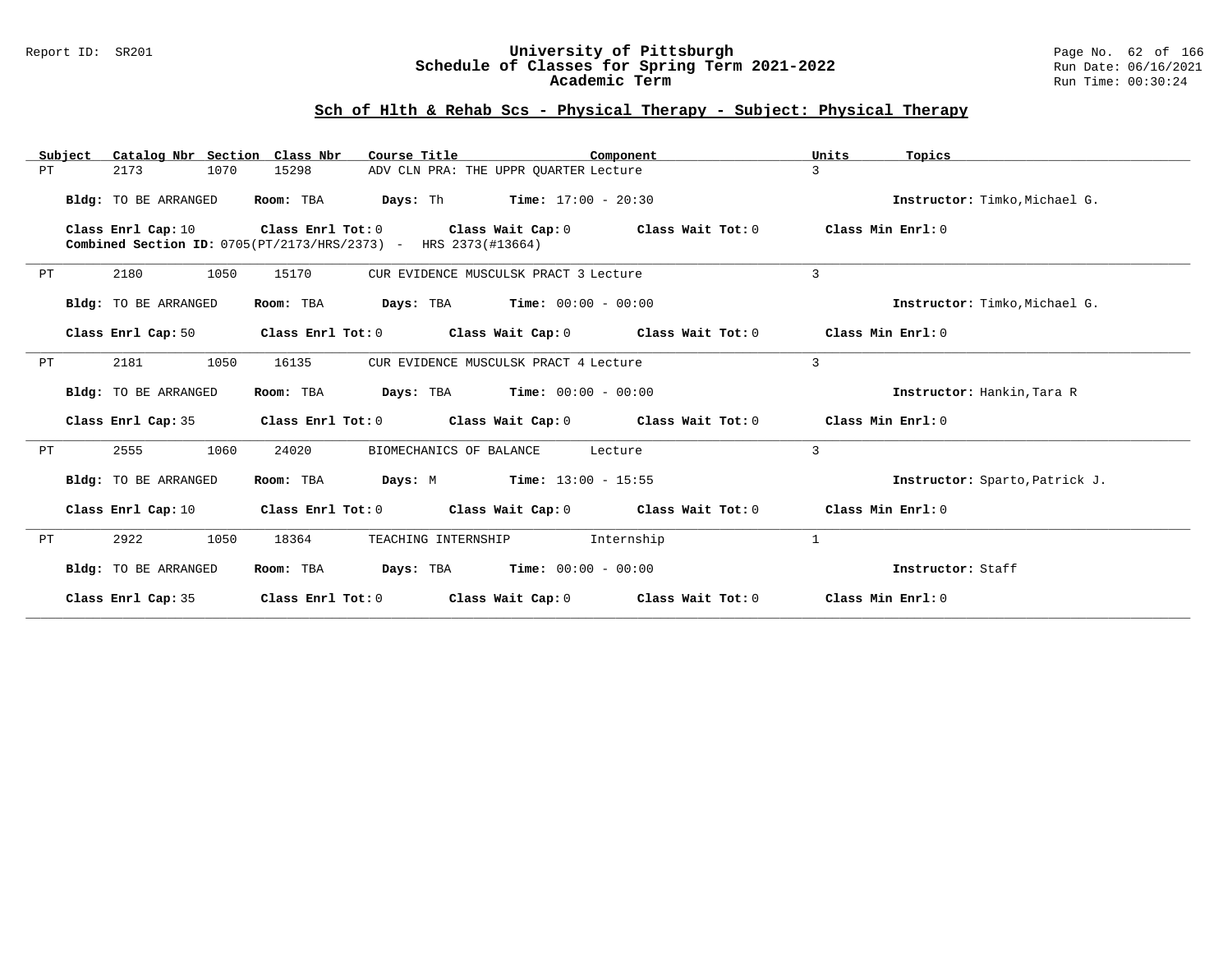### Report ID: SR201 **University of Pittsburgh** Page No. 63 of 166 **Schedule of Classes for Spring Term 2021-2022** Run Date: 06/16/2021 **Academic Term** Run Time: 00:30:24

| Catalog Nbr Section Class Nbr<br>Subject                     | Course Title<br>Component                                                           | Units<br>Topics                         |
|--------------------------------------------------------------|-------------------------------------------------------------------------------------|-----------------------------------------|
| REHSCI<br>13663<br>1000<br>1060                              | PRNCPLS OF RESEARCH METHOLOGY Lecture                                               | 3                                       |
| Bldg: TBA<br>Room: TBA                                       | Days: TuTh<br><b>Time:</b> $10:00 - 11:20$                                          | Instructor: Khoja, Samannaaz Shamsuddin |
| Class Enrl Cap: 30<br>Class Enrl Tot: 0                      | Class Wait Cap: 20<br>Class Wait Tot: 0                                             | Class Min Enrl: 0                       |
| Room Characteristics: PeopleSoft - Scheduled (PS)(1)         |                                                                                     |                                         |
|                                                              |                                                                                     |                                         |
| REHSCI<br>1220<br>1030<br>13607                              | KINESIOLOGY AND BIOMECHANICS Lecture                                                | 2                                       |
| Bldg: TBA<br>Room: TBA                                       | <b>Time:</b> $08:00 - 09:50$<br>Days: W                                             | Instructor: Poploski, Kathleen Marie    |
| Class Enrl Cap: 51<br>Class Enrl Tot: 0                      | Class Wait Cap: 20<br>Class Wait Tot: 0                                             | Class Min Enrl: 0                       |
| Room Characteristics: PeopleSoft - Scheduled (PS)(1)         |                                                                                     |                                         |
| Combined Section ID: 0250(REHSCI/1220) - REHSCI 1220(#21874) |                                                                                     |                                         |
|                                                              | Reserve Capacity: 01-OCT-2021 RESTRICTED REHSCI(BS, BS-H, BPH) Reserve Enrl Cap: 51 | Reserve Enrl Tot:<br>$\overline{0}$     |
| REHSCI<br>1220<br>1035<br>21874                              | KINESIOLOGY AND BIOMECHANICS Lecture                                                | $\overline{2}$                          |
| Bldg: TBA<br>Room: TBA                                       | Days: W<br><b>Time:</b> $08:00 - 09:50$                                             | Instructor: Poploski, Kathleen Marie    |
| Class Enrl Cap: 26<br>Class Enrl Tot: 0                      | Class Wait Cap: 20<br>Class Wait Tot: 0                                             | Class Min Enrl: 0                       |
| Room Characteristics: PeopleSoft - Scheduled (PS)(1)         |                                                                                     |                                         |
| Combined Section ID: 0250(REHSCI/1220) - REHSCI 1220(#13607) |                                                                                     |                                         |
| Reserve Capacity:                                            | 01-OCT-2021 RESTRICTED AT(BPH, BS, BS-H)<br>Reserve Enrl Cap: 26                    | $\Omega$<br>Reserve Enrl Tot:           |
|                                                              |                                                                                     |                                         |
| 1220<br>1050<br>22796<br>REHSCI                              | KINESIOLOGY AND BIOMECHANICS Recitation                                             | 2                                       |
| Bldg: TBA<br>Room: TBA                                       | Days: M<br><b>Time:</b> $09:30 - 10:20$                                             | Instructor: Poploski, Kathleen Marie    |
| Class Enrl Cap: 25<br>Class Enrl Tot: 0                      | Class Wait Cap: 20<br>Class Wait Tot: 0                                             | Class Min Enrl: 0                       |
| Room Characteristics: PeopleSoft - Scheduled (PS)(1)         |                                                                                     |                                         |
|                                                              |                                                                                     |                                         |
| 1220<br>1060<br>22797<br>REHSCI                              | KINESIOLOGY AND BIOMECHANICS Recitation                                             | 2                                       |
| Bldg: TBA<br>Room: TBA                                       | Days: Tu<br><b>Time:</b> $17:00 - 17:50$                                            | Instructor: Poploski, Kathleen Marie    |
| Class Enrl Cap: 26<br>Class Enrl Tot: 0                      | Class Wait Cap: 20<br>Class Wait Tot: 0                                             | Class Min Enrl: 0                       |
| Room Characteristics: PeopleSoft - Scheduled (PS)(1)         |                                                                                     |                                         |
| 1220<br>1070<br>22798<br>REHSCI                              | KINESIOLOGY AND BIOMECHANICS Recitation                                             | $\overline{a}$                          |
| Bldg: TBA<br>Room: TBA                                       | Days: F<br><b>Time:</b> $11:30 - 12:20$                                             | Instructor: Poploski, Kathleen Marie    |
| Class Enrl Cap: 26<br>Class Enrl Tot: 0                      | Class Wait Cap: 20<br>Class Wait Tot: 0                                             | Class Min Enrl: 0                       |
| Room Characteristics: PeopleSoft - Scheduled (PS)(1)         |                                                                                     |                                         |
|                                                              |                                                                                     |                                         |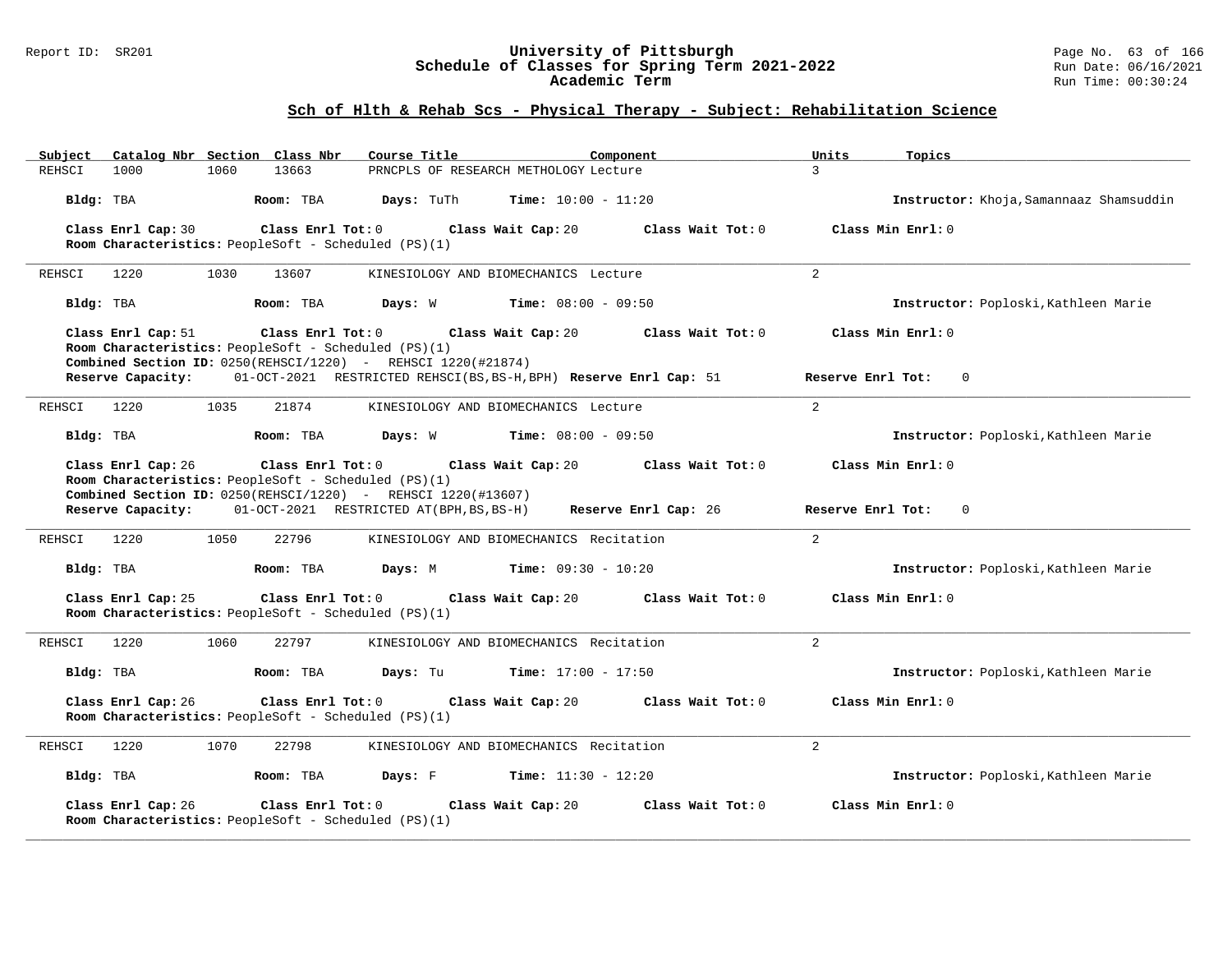#### Report ID: SR201 **University of Pittsburgh** Page No. 64 of 166 **Schedule of Classes for Spring Term 2021-2022** Run Date: 06/16/2021 **Academic Term** Run Time: 00:30:24

| Catalog Nbr Section Class Nbr<br>Subject                                                                                            | Course Title                                                                               | Component                                                                                    | Units<br>Topics                                                   |
|-------------------------------------------------------------------------------------------------------------------------------------|--------------------------------------------------------------------------------------------|----------------------------------------------------------------------------------------------|-------------------------------------------------------------------|
| 1235<br>1100<br>23565<br>REHSCI                                                                                                     | MEDICAL TERMINOLOGY                                                                        | Lecture                                                                                      | $\mathbf{1}$                                                      |
| Bldg: WEB Based Class<br>Room: TBA                                                                                                  | Days: TBA                                                                                  | <b>Time:</b> $00:00 - 00:00$                                                                 | Instructor: Balouris, Sondra A                                    |
| Class Enrl Cap: 300<br>Class Enrl Tot: 0<br>Attributes: Online                                                                      | Class Wait Cap: 20                                                                         | Class Wait Tot: 0                                                                            | Class Min Enrl: 0                                                 |
| 1030<br>REHSCI<br>1250<br>13616                                                                                                     | PATHOPHYSIOLOGY/HUMAN DISEASE Lecture                                                      |                                                                                              | $\overline{4}$                                                    |
| Bldg: TBA<br>Room: TBA                                                                                                              | Days: MW                                                                                   | $Time: 10:30 - 12:20$                                                                        | Instructor: Hare, Jason W                                         |
| Class Enrl Cap: 60<br>Class Enrl Tot: 0<br>Room Characteristics: PeopleSoft - Scheduled (PS)(1)                                     | Class Wait Cap: 20                                                                         | Class Wait Tot: 0                                                                            | Class Min Enrl: 0                                                 |
| 1265<br>1010<br>13617<br>REHSCI                                                                                                     | PHARMACOLOGY IN REHABILITATIONLecture                                                      |                                                                                              | $\overline{3}$                                                    |
| Bldg: TBA<br>Room: TBA                                                                                                              | Days: MF                                                                                   | <b>Time:</b> $08:00 - 09:15$                                                                 | Instructor: Minnigh, Margaret Beth                                |
| Class Enrl Cap: 107<br>Room Characteristics: Media - Data Projector/Monitor(1), PeopleSoft - Scheduled (PS)(1)<br>Reserve Capacity: | $Class$ $Enr1$ $Tot: 0$<br>Class Wait Cap: 20<br>01-OCT-2021 RESTRICTED AT (BPH, BS, BS-H) | Class Wait Tot: 0<br>01-OCT-2021 RESTRICTED REHSCI(BS, BS-H, BPH) Reserve Enrl Cap: 81<br>26 | Class Min Enrl: 0<br>Reserve Enrl Tot:<br>$\mathbf 0$<br>$\Omega$ |
| REHSCI<br>1275<br>1010<br>13606                                                                                                     | INTRO TO OCCUPATION SCIENCE Lecture                                                        |                                                                                              | $\mathcal{L}$                                                     |
| Bldg: TBA<br>Room: TBA                                                                                                              | <b>Days:</b> TuTh                                                                          | <b>Time:</b> $08:00 - 09:30$                                                                 | Instructor: Nutt, Pamela                                          |
| Class Enrl Cap: 45<br>Class Enrl Tot: 0<br>Room Characteristics: PeopleSoft - Scheduled (PS)(1)                                     | Class Wait Cap: 20                                                                         | Class Wait Tot: 0                                                                            | Class Min Enrl: 0                                                 |
| REHSCI<br>1280<br>1030<br>13639                                                                                                     | PSYCH AND SOCLGY OF DISABILITYLecture                                                      |                                                                                              | 3                                                                 |
| Bldg: TBA<br>Room: TBA                                                                                                              | <b>Days:</b> Tu <b>Time:</b> $13:00 - 15:50$                                               |                                                                                              | Instructor: Harding, David R                                      |
| Class Enrl Cap: 40<br>Class Enrl Tot: 0<br>Room Characteristics: PeopleSoft - Scheduled (PS)(1)                                     | Class Wait Cap: 20                                                                         | Class Wait Tot: 0                                                                            | Class Min Enrl: 0                                                 |
| 1290<br>1030<br>13643<br>REHSCI                                                                                                     | PRACTICAL ISSUES IN DISABILITYLecture                                                      |                                                                                              | $\mathbf{3}$                                                      |
| Bldg: TBA<br>Room: TBA                                                                                                              | Days: W                                                                                    | <b>Time:</b> $13:00 - 15:50$                                                                 | Instructor: Thompson, David A                                     |
| Class Enrl Cap: 25<br>Class Enrl Tot: 0<br>Room Characteristics: PeopleSoft - Scheduled (PS)(1)                                     | Class Wait Cap: 20                                                                         | Class Wait Tot: 0                                                                            | Class Min Enrl: 0                                                 |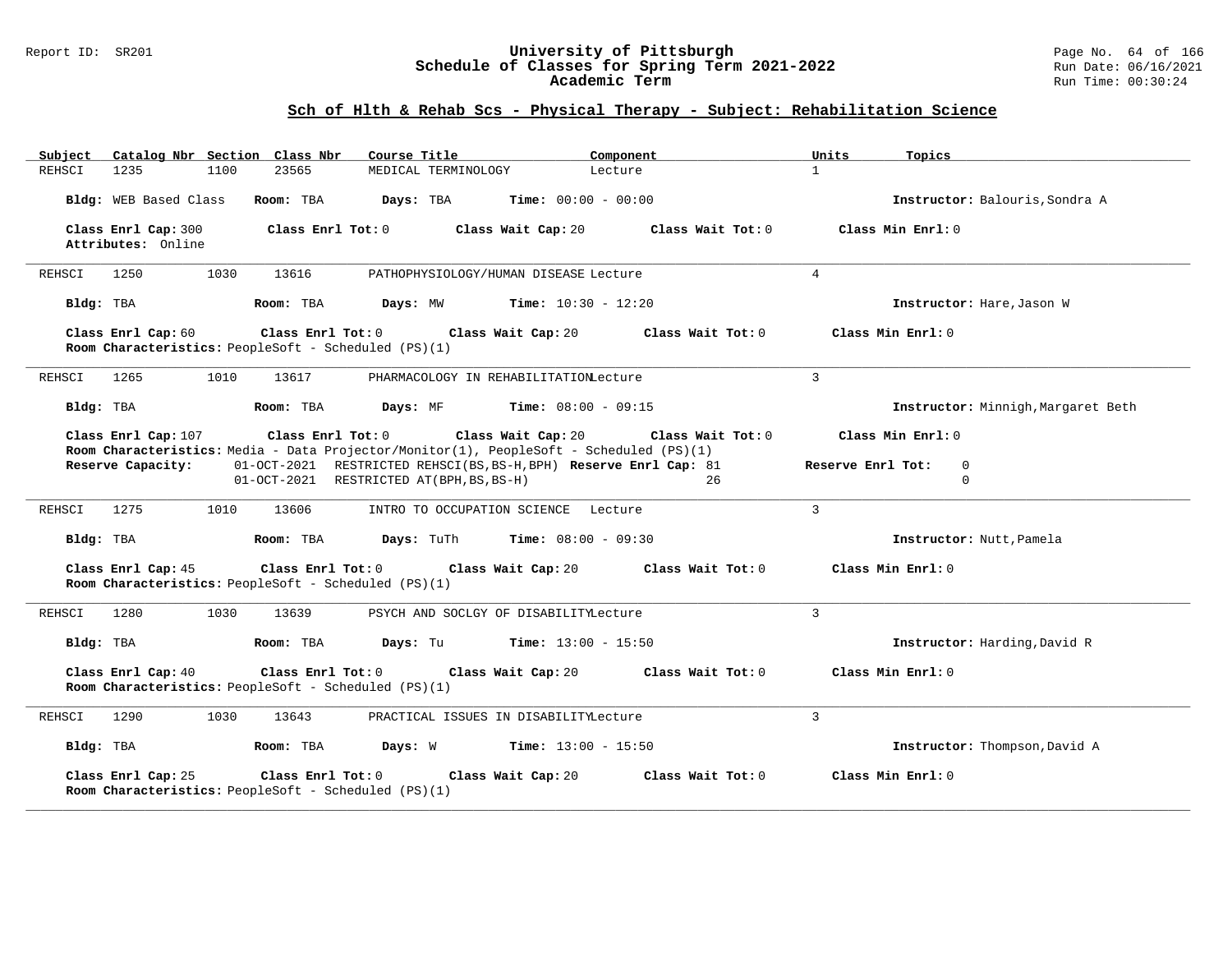#### Report ID: SR201 **University of Pittsburgh** Page No. 65 of 166 **Schedule of Classes for Spring Term 2021-2022** Run Date: 06/16/2021 **Academic Term** Run Time: 00:30:24

| Catalog Nbr Section Class Nbr<br>Subject | Course Title<br>Component                                                                                   | Topics<br>Units                        |
|------------------------------------------|-------------------------------------------------------------------------------------------------------------|----------------------------------------|
| REHSCI<br>1292<br>1010                   | 23914<br>DIVERSITY/CULTL HEALTH/REHAB Lecture                                                               | $\mathcal{L}$                          |
| Bldg: TBA                                | Room: TBA<br><b>Days:</b> M <b>Time:</b> $13:00 - 15:50$                                                    | Instructor: Cohn, Ellen R              |
| Class Enrl Cap: 30                       | Class Enrl Tot: 0 $\qquad$ Class Wait Cap: 20 $\qquad$ Class Wait Tot: 0                                    | Class Min Enrl: 0                      |
| Attributes: Global Studies               |                                                                                                             |                                        |
|                                          | Room Characteristics: PeopleSoft - Scheduled (PS)(1)                                                        |                                        |
| Reserve Capacity:                        | 01-OCT-2021 RESTRICTED REHSCI(BS, BS-H, BPH) Reserve Enrl Cap: 30                                           | Reserve Enrl Tot: 0                    |
| 1296 120<br>1050<br>REHSCI               | ATR FIELD EXPERIENCE Clinical<br>17763                                                                      | $1 - 3$                                |
| Bldg: TO BE ARRANGED                     | Room: TBA $Days:$ TBA Time: $00:00 - 00:00$                                                                 | Instructor: Balouris, Sondra A         |
| Class Enrl Cap: 10                       | Class Enrl Tot: $0$ Class Wait Cap: $10$ Class Wait Tot: $0$ Class Min Enrl: $0$                            |                                        |
| 1296<br>1070<br>REHSCI                   | ATR FIELD EXPERIENCE Clinical<br>18093                                                                      | $1 - 3$                                |
| Bldg: TO BE ARRANGED                     | Room: TBA $\rule{1em}{0.15mm}$ Days: TBA Time: $00:00 - 00:00$                                              | Instructor: Toto, Pamela Ellen         |
| Class Enrl Cap: 35                       | Class Enrl Tot: 0 Class Wait Cap: 20 Class Wait Tot: 0                                                      | Class Min Enrl: 0                      |
| 1296<br>1090<br>REHSCI                   | ATR FIELD EXPERIENCE<br>Clinical<br>18094                                                                   | $1 - 3$                                |
| Bldg: TO BE ARRANGED                     | Room: TBA $Days:$ TBA $Time: 00:00 - 00:00$                                                                 | Instructor: Staff                      |
| Class Enrl Cap: 35                       | Class Enrl Tot: $0$ Class Wait Cap: $20$ Class Wait Tot: $0$ Class Min Enrl: $0$                            |                                        |
| 1110<br>REHSCI<br>1296                   | 18179<br>ATR FIELD EXPERIENCE Clinical                                                                      | $1 - 3$                                |
| Bldg: TO BE ARRANGED                     | Room: TBA $\rule{1em}{0.15mm}$ Days: TBA $\qquad$ Time: $00:00 - 00:00$                                     | Instructor: Coltellaro, John J         |
|                                          | Class Enrl Cap: 35 Class Enrl Tot: 0 Class Wait Cap: 20 Class Wait Tot: 0 Class Min Enrl: 0                 |                                        |
| 1296<br>1120<br>REHSCI                   | ATR FIELD EXPERIENCE Clinical<br>18180                                                                      | $1 - 3$                                |
| Bldg: TO BE ARRANGED                     | Room: TBA $Days:$ TBA $Time: 00:00 - 00:00$                                                                 | Instructor: Cooper, Rosemarie          |
|                                          | Class Enrl Cap: 35     Class Enrl Tot: 0     Class Wait Cap: 20     Class Wait Tot: 0     Class Min Enrl: 0 |                                        |
| 1296<br>1130<br>REHSCI                   | ATR FIELD EXPERIENCE Clinical<br>18181                                                                      | $1 - 3$                                |
| Bldg: TO BE ARRANGED                     | Room: TBA $\rule{1em}{0.15mm}$ Days: TBA $\rule{1.5mm}{0.15mm}$ Time: $00:00 - 00:00$                       | Instructor: Schmeler, Mark Raymond     |
| Class Enrl Cap: 35                       | Class Enrl Tot: 0 Class Wait Cap: 20                                                                        | Class Wait Tot: 0<br>Class Min Enrl: 0 |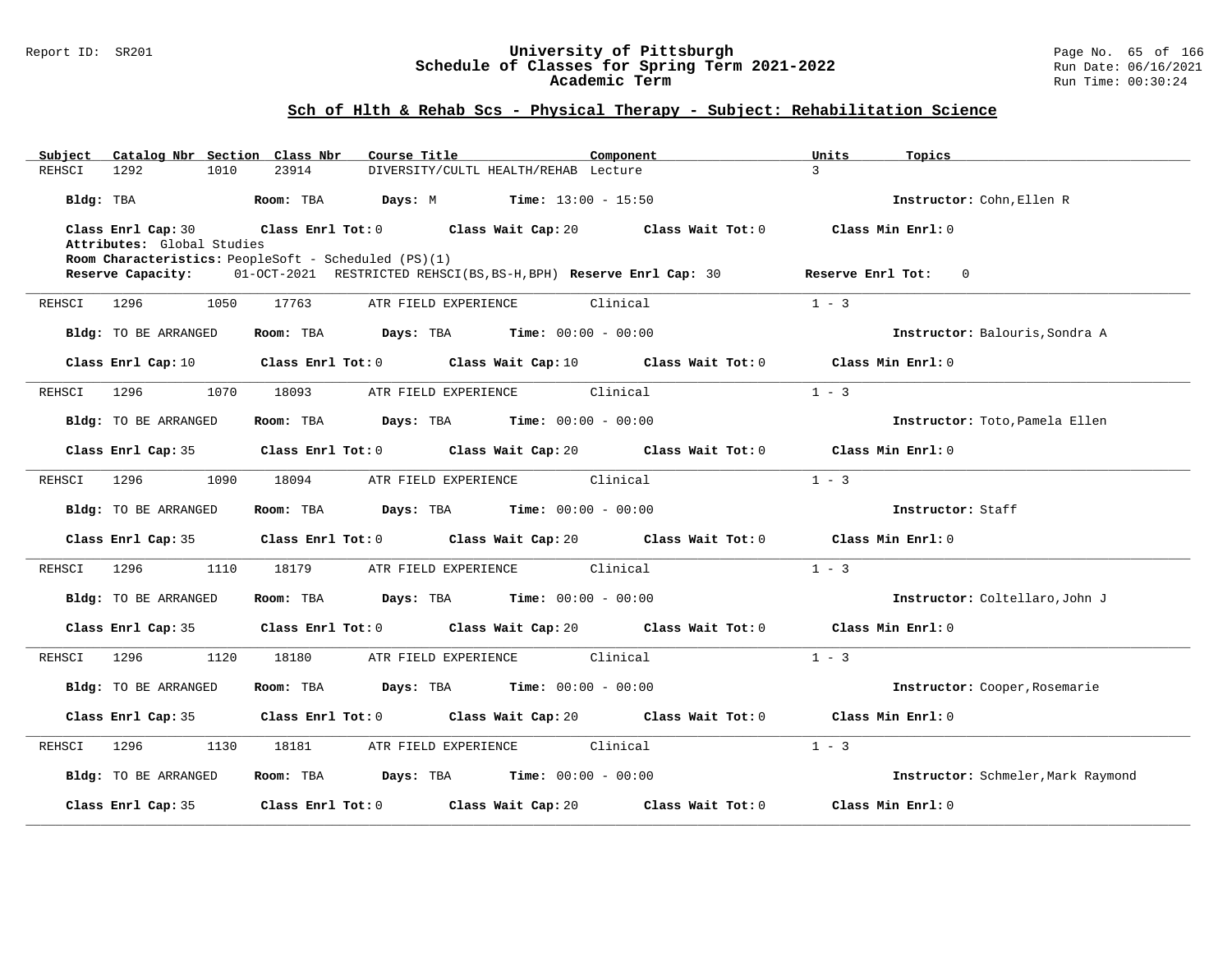#### Report ID: SR201 **University of Pittsburgh** Page No. 66 of 166 **Schedule of Classes for Spring Term 2021-2022** Run Date: 06/16/2021 **Academic Term** Run Time: 00:30:24

| Catalog Nbr Section Class Nbr<br>Subject   | Course Title <b>Source Search</b>                                                                                                                             | Component | Units<br>Topics                    |
|--------------------------------------------|---------------------------------------------------------------------------------------------------------------------------------------------------------------|-----------|------------------------------------|
| 1296<br>1140<br>REHSCI                     | 22847<br>ATR FIELD EXPERIENCE                                                                                                                                 | Clinical  | $1 - 3$                            |
| Bldg: TO BE ARRANGED                       | Room: TBA $Days:$ TBA $Time: 00:00 - 00:00$                                                                                                                   |           | Instructor: Stover, Alyson D       |
|                                            | Class Enrl Cap: 10 $\qquad$ Class Enrl Tot: 0 $\qquad$ Class Wait Cap: 10 $\qquad$ Class Wait Tot: 0 $\qquad$ Class Min Enrl: 0                               |           |                                    |
| REHSCI 1296<br>1145                        | ATR FIELD EXPERIENCE Clinical<br>25220                                                                                                                        |           | $1 - 3$                            |
| Bldg: TO BE ARRANGED                       | Room: TBA $Days:$ TBA $Time: 00:00 - 00:00$                                                                                                                   |           | Instructor: Goldberg, Mary Rohland |
|                                            | Class Enrl Cap: 35 Class Enrl Tot: 0 Class Wait Cap: 20 Class Wait Tot: 0 Class Min Enrl: 0                                                                   |           |                                    |
| 1297<br>1030<br>REHSCI                     | CROSS-CULTURAL INDP STUDY Independent Study<br>18096                                                                                                          |           | $1 - 3$                            |
| Bldg: TO BE ARRANGED                       | Room: TBA $Days:$ TBA $Time: 00:00 - 00:00$                                                                                                                   |           | Instructor: Balouris, Sondra A     |
|                                            | Class Enrl Cap: 10 Class Enrl Tot: 0 Class Wait Cap: 10 Class Wait Tot: 0 Class Min Enrl: 0                                                                   |           |                                    |
| REHSCI 1299 1396                           | INDEPENDENT STUDY 1ndependent Study<br>26771                                                                                                                  |           | $1 - 6$                            |
| Bldg: TO BE ARRANGED                       | Room: TBA $Days:$ TBA $Time: 00:00 - 00:00$                                                                                                                   |           | Instructor: Rodakowski, Juleen L   |
|                                            | Class Enrl Cap: 10 Class Enrl Tot: 0 Class Wait Cap: 10 Class Wait Tot: 0 Class Min Enrl: 0                                                                   |           |                                    |
| REHSCI 1299<br>1400                        | 26686<br>INDEPENDENT STUDY 1ndependent Study                                                                                                                  |           | $1 - 6$                            |
| Bldg: TO BE ARRANGED                       | Room: TBA $Days:$ TBA Time: $00:00 - 00:00$                                                                                                                   |           | Instructor: Aggelou, Amy E         |
|                                            | Class Enrl Cap: 10 Class Enrl Tot: 0 Class Wait Cap: 10 Class Wait Tot: 0 Class Min Enrl: 0                                                                   |           |                                    |
| 1299<br>1401<br>REHSCI                     | 26687<br>INDEPENDENT STUDY 1ndependent Study                                                                                                                  |           | $1 - 6$                            |
| Bldg: TO BE ARRANGED                       | <b>Room:</b> TBA $Days: TBA$ <b>Time:</b> $00:00 - 00:00$                                                                                                     |           | Instructor: Staff                  |
|                                            | Class Enrl Cap: 10 Class Enrl Tot: 0 Class Wait Cap: 10 Class Wait Tot: 0 Class Min Enrl: 0                                                                   |           |                                    |
| REHSCI<br>1299 1402                        | INDEPENDENT STUDY 1ndependent Study<br>26688                                                                                                                  |           | $1 - 6$                            |
| Bldg: TO BE ARRANGED<br>Class Enrl Cap: 10 | Room: TBA<br>Days: TBA<br><b>Time:</b> $00:00 - 00:00$<br>Class Enrl Tot: 0 $\qquad$ Class Wait Cap: 10 $\qquad$ Class Wait Tot: 0 $\qquad$ Class Min Enrl: 0 |           | Instructor:                        |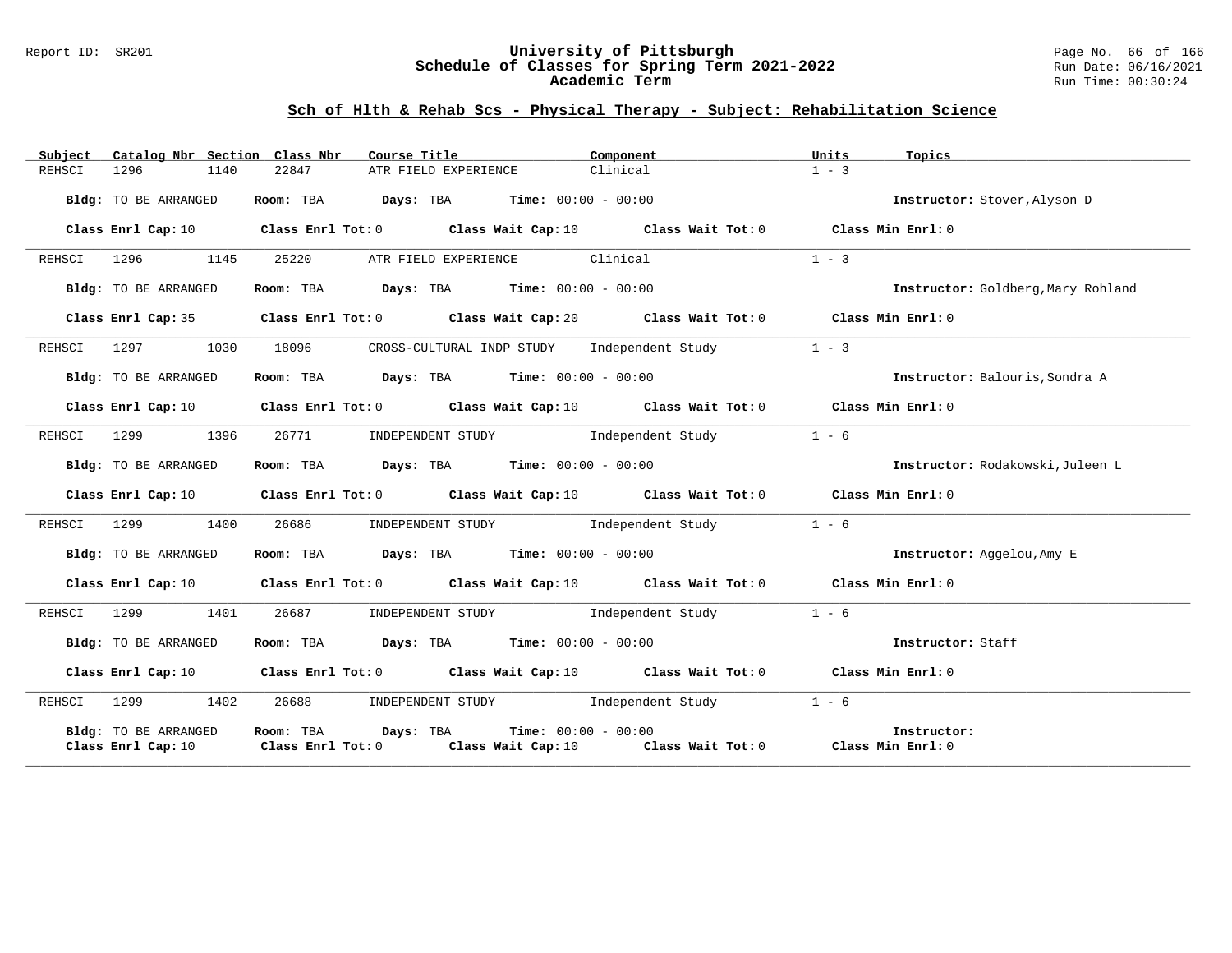#### Report ID: SR201 **University of Pittsburgh** Page No. 67 of 166 **Schedule of Classes for Spring Term 2021-2022** Run Date: 06/16/2021 **Academic Term** Run Time: 00:30:24

# **Sch of Hlth & Rehab Scs - Rehabilitation Technology - Subject: Rehabilitation Technology**

| RT | Subject | Catalog Nbr Section Class Nbr<br>2311<br>1010 | Course Title<br>30922                                                                 | CLINICAL INTERNSHIP                           | Component<br>Internship                                                                             | Units<br>Topics<br>$\overline{3}$  |
|----|---------|-----------------------------------------------|---------------------------------------------------------------------------------------|-----------------------------------------------|-----------------------------------------------------------------------------------------------------|------------------------------------|
|    |         | Bldg: TO BE ARRANGED                          | Room: TBA                                                                             | <b>Days:</b> TBA <b>Time:</b> $00:00 - 00:00$ |                                                                                                     | Instructor: Schmeler, Mark Raymond |
|    |         |                                               |                                                                                       |                                               |                                                                                                     |                                    |
|    |         |                                               |                                                                                       |                                               | Class Enrl Cap: 35 Class Enrl Tot: 0 Class Wait Cap: 0 Class Wait Tot: 0 Class Min Enrl: 0          |                                    |
| RT |         | 2311<br>1015                                  | 30923                                                                                 | CLINICAL INTERNSHIP 1nternship                |                                                                                                     | $\mathbf{3}$                       |
|    |         | Bldg: TO BE ARRANGED                          | Room: TBA $Days:$ TBA $Time: 00:00 - 00:00$                                           |                                               |                                                                                                     | Instructor: Schein, Richard M      |
|    |         |                                               | Class Enrl Cap: 35 Class Enrl Tot: 0 Class Wait Cap: 0 Class Wait Tot: 0              |                                               |                                                                                                     | Class Min Enrl: 0                  |
| RT |         | 2311<br>1020                                  | 30924                                                                                 | CLINICAL INTERNSHIP 1nternship                |                                                                                                     | $\overline{3}$                     |
|    |         | Bldg: TO BE ARRANGED                          | Room: TBA $\rule{1em}{0.15mm}$ Days: TBA $\rule{1.5mm}{0.15mm}$ Time: $00:00 - 00:00$ |                                               |                                                                                                     | Instructor: Goldberg, Mary Rohland |
|    |         |                                               | Class Enrl Cap: 35 Class Enrl Tot: 0 Class Wait Cap: 0 Class Wait Tot: 0              |                                               |                                                                                                     | Class Min Enrl: 0                  |
| RT |         | 2311                                          | 1025 30925                                                                            | CLINICAL INTERNSHIP 1nternship                |                                                                                                     | $\mathbf{3}$                       |
|    |         | Bldg: TO BE ARRANGED                          | Room: TBA $Days:$ TBA $Time: 00:00 - 00:00$                                           |                                               |                                                                                                     | Instructor: Pearlman, Jonathan Lee |
|    |         |                                               |                                                                                       |                                               | Class Enrl Cap: 35 $\qquad$ Class Enrl Tot: 0 $\qquad$ Class Wait Cap: 0 $\qquad$ Class Wait Tot: 0 | Class Min Enrl: 0                  |
| RT |         | 2311<br>1030                                  | 30926                                                                                 | CLINICAL INTERNSHIP 1nternship                |                                                                                                     | $\mathcal{L}$                      |
|    |         | Bldg: TO BE ARRANGED                          | Room: TBA $Days:$ TBA $Time: 00:00 - 00:00$                                           |                                               |                                                                                                     | Instructor: Brienza, David M       |
|    |         |                                               | Class Enrl Cap: 35 Class Enrl Tot: 0 Class Wait Cap: 0 Class Wait Tot: 0              |                                               |                                                                                                     | Class Min Enrl: 0                  |
| RT |         | 2311<br>1035                                  | 30927                                                                                 | CLINICAL INTERNSHIP 1nternship                |                                                                                                     | $\overline{3}$                     |
|    |         | Bldg: TO BE ARRANGED                          | Room: TBA $Days:$ TBA $Time: 00:00 - 00:00$                                           |                                               |                                                                                                     | Instructor: Karg, Patricia E.      |
|    |         |                                               |                                                                                       |                                               | Class Enrl Cap: 35 Class Enrl Tot: 0 Class Wait Cap: 0 Class Wait Tot: 0 Class Min Enrl: 0          |                                    |
| RT |         | 2311<br>1040                                  | 30928                                                                                 | CLINICAL INTERNSHIP 1nternship                |                                                                                                     | $\overline{3}$                     |
|    |         | Bldg: TO BE ARRANGED                          | Room: TBA $Days:$ TBA $Time: 00:00 - 00:00$                                           |                                               |                                                                                                     | Instructor: Fisher, Daniel J       |
|    |         |                                               | Class Enrl Cap: 35 Class Enrl Tot: 0 Class Wait Cap: 0 Class Wait Tot: 0              |                                               |                                                                                                     | Class Min Enrl: 0                  |
| RT |         | 2312<br>1010                                  | 30929                                                                                 | SCHOLARLY PAPER                               | Independent Study                                                                                   | $1 - 6$                            |
|    |         | Bldg: TO BE ARRANGED                          | Room: TBA $Days:$ TBA $Time: 00:00 - 00:00$                                           |                                               |                                                                                                     | Instructor: Schmeler, Mark Raymond |
|    |         | Class Enrl Cap: 35                            | Class Enrl Tot: $0$ Class Wait Cap: $0$                                               |                                               | Class Wait Tot: 0                                                                                   | Class Min Enrl: 0                  |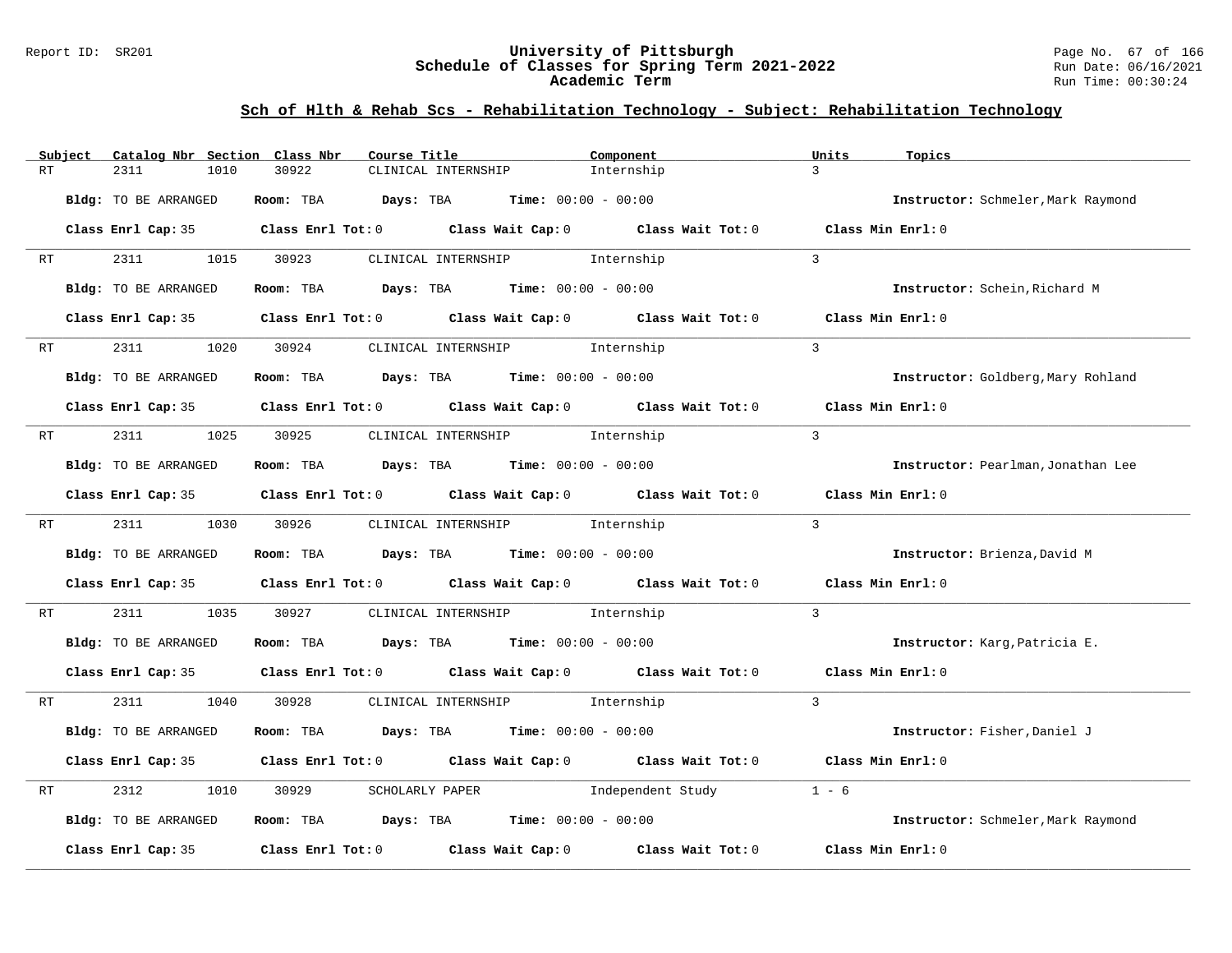| RT |                                                                                                                                                                                                                                | 2312<br>1015         | 30930<br>SCHOLARLY PAPER                                       | Independent Study                                                                          | $1 - 6$                            |
|----|--------------------------------------------------------------------------------------------------------------------------------------------------------------------------------------------------------------------------------|----------------------|----------------------------------------------------------------|--------------------------------------------------------------------------------------------|------------------------------------|
|    |                                                                                                                                                                                                                                | Bldg: TO BE ARRANGED | Room: TBA $Days:$ TBA $Time: 00:00 - 00:00$                    |                                                                                            | Instructor: Schein, Richard M      |
|    |                                                                                                                                                                                                                                |                      |                                                                | Class Enrl Cap: 35 Class Enrl Tot: 0 Class Wait Cap: 0 Class Wait Tot: 0 Class Min Enrl: 0 |                                    |
|    |                                                                                                                                                                                                                                | RT 2312 1020 30931   |                                                                | SCHOLARLY PAPER 1 - 6                                                                      |                                    |
|    |                                                                                                                                                                                                                                | Bldg: TO BE ARRANGED | Room: TBA $Days:$ TBA Time: $00:00 - 00:00$                    |                                                                                            | Instructor: Goldberg, Mary Rohland |
|    |                                                                                                                                                                                                                                |                      |                                                                | Class Enrl Cap: 35 Class Enrl Tot: 0 Class Wait Cap: 0 Class Wait Tot: 0 Class Min Enrl: 0 |                                    |
|    |                                                                                                                                                                                                                                |                      |                                                                | RT 2312 1025 30932 SCHOLARLY PAPER Independent Study 1 - 6                                 |                                    |
|    |                                                                                                                                                                                                                                | Bldg: TO BE ARRANGED | Room: TBA $Days:$ TBA $Time: 00:00 - 00:00$                    |                                                                                            | Instructor: Pearlman, Jonathan Lee |
|    |                                                                                                                                                                                                                                |                      |                                                                | Class Enrl Cap: 35 Class Enrl Tot: 0 Class Wait Cap: 0 Class Wait Tot: 0 Class Min Enrl: 0 |                                    |
|    |                                                                                                                                                                                                                                |                      | RT 2312 1030 30933 SCHOLARLY PAPER                             | Independent Study 1 - 6                                                                    |                                    |
|    |                                                                                                                                                                                                                                | Bldg: TO BE ARRANGED | Room: TBA $Days:$ TBA $Time: 00:00 - 00:00$                    |                                                                                            | Instructor: Brienza, David M       |
|    |                                                                                                                                                                                                                                |                      |                                                                | Class Enrl Cap: 35 Class Enrl Tot: 0 Class Wait Cap: 0 Class Wait Tot: 0 Class Min Enrl: 0 |                                    |
|    |                                                                                                                                                                                                                                |                      |                                                                | RT 2312 1035 30934 SCHOLARLY PAPER Independent Study 1 - 6                                 |                                    |
|    |                                                                                                                                                                                                                                | Bldg: TO BE ARRANGED | Room: TBA $Days:$ TBA $Time: 00:00 - 00:00$                    |                                                                                            | Instructor: Karg, Patricia E.      |
|    |                                                                                                                                                                                                                                |                      |                                                                | Class Enrl Cap: 35 Class Enrl Tot: 0 Class Wait Cap: 0 Class Wait Tot: 0 Class Min Enrl: 0 |                                    |
|    | RT and the set of the set of the set of the set of the set of the set of the set of the set of the set of the set of the set of the set of the set of the set of the set of the set of the set of the set of the set of the se |                      |                                                                | 2312 1040 30935 SCHOLARLY PAPER Independent Study 1 - 6                                    |                                    |
|    |                                                                                                                                                                                                                                | Bldg: TO BE ARRANGED | Room: TBA $Days:$ TBA $Time: 00:00 - 00:00$                    |                                                                                            | Instructor: Fisher, Daniel J       |
|    |                                                                                                                                                                                                                                |                      |                                                                | Class Enrl Cap: 35 Class Enrl Tot: 0 Class Wait Cap: 0 Class Wait Tot: 0                   | Class Min Enrl: 0                  |
|    | RT                                                                                                                                                                                                                             | 2414                 | 1010 30936 GRADUATE RESEARCH                                   | Thesis Research                                                                            | $1 - 6$                            |
|    |                                                                                                                                                                                                                                | Bldg: TO BE ARRANGED | Room: TBA $Days:$ TBA $Time: 00:00 - 00:00$                    |                                                                                            | Instructor: Schein, Richard M      |
|    |                                                                                                                                                                                                                                | Class Enrl Cap: 35   |                                                                | Class Enrl Tot: $0$ Class Wait Cap: $0$ Class Wait Tot: $0$                                | Class Min Enrl: 0                  |
|    |                                                                                                                                                                                                                                |                      | RT 2414 1020 30941 GRADUATE RESEARCH Thesis Research           |                                                                                            | $1 - 6$                            |
|    |                                                                                                                                                                                                                                | Bldg: TO BE ARRANGED | Room: TBA $\rule{1em}{0.15mm}$ Days: TBA Time: $00:00 - 00:00$ |                                                                                            | Instructor: Schmeler, Mark Raymond |
|    |                                                                                                                                                                                                                                |                      |                                                                | Class Enrl Cap: 35 Class Enrl Tot: 0 Class Wait Cap: 0 Class Wait Tot: 0 Class Min Enrl: 0 |                                    |
|    |                                                                                                                                                                                                                                |                      |                                                                | RT 2414 1030 30943 GRADUATE RESEARCH Thesis Research 1 - 6                                 |                                    |
|    |                                                                                                                                                                                                                                | Bldg: TO BE ARRANGED | Room: TBA $Days: TBA$ Time: $00:00 - 00:00$                    |                                                                                            | Instructor: Pearlman, Jonathan Lee |
|    |                                                                                                                                                                                                                                | Class Enrl Cap: 35   |                                                                | Class Enrl Tot: $0$ Class Wait Cap: $0$ Class Wait Tot: $0$                                | Class Min Enrl: 0                  |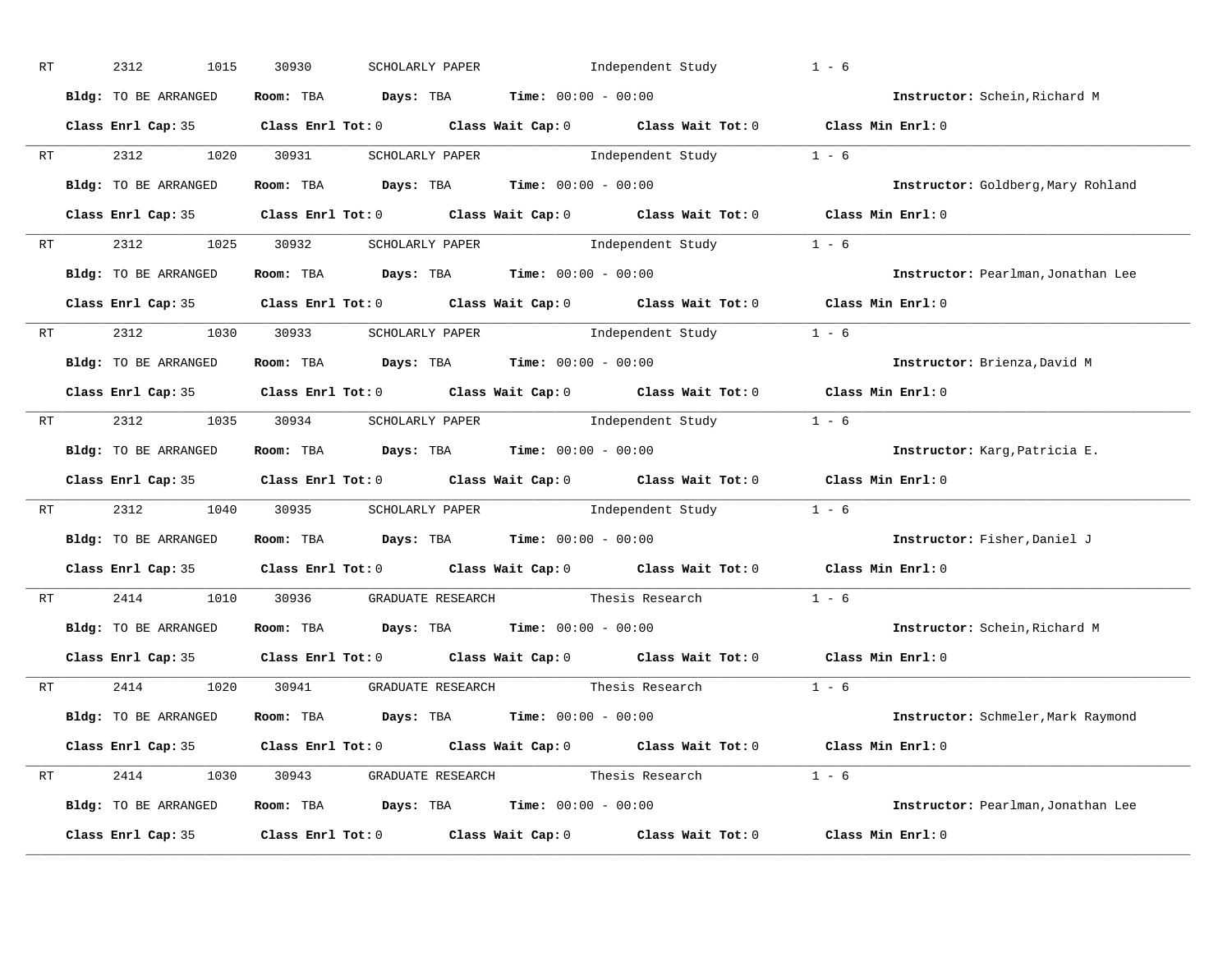#### Report ID: SR201 **University of Pittsburgh** Page No. 69 of 166 **Schedule of Classes for Spring Term 2021-2022** Run Date: 06/16/2021 **Academic Term** Run Time: 00:30:24

# **Sch of Hlth & Rehab Scs - Rehabilitation Technology - Subject: Rehabilitation Technology**

|    | Subject | Catalog Nbr Section Class Nbr | Course Title                                                                               |                                                                | Component       | Units<br>Topics                    |  |
|----|---------|-------------------------------|--------------------------------------------------------------------------------------------|----------------------------------------------------------------|-----------------|------------------------------------|--|
| RT |         | 2414<br>1040                  | 30969<br>GRADUATE RESEARCH                                                                 |                                                                | Thesis Research | $1 - 6$                            |  |
|    |         | Bldg: TO BE ARRANGED          | Room: TBA                                                                                  | <b>Days:</b> TBA <b>Time:</b> $00:00 - 00:00$                  |                 | Instructor: Fisher, Daniel J       |  |
|    |         |                               | Class Enrl Cap: 35 Class Enrl Tot: 0 Class Wait Cap: 0 Class Wait Tot: 0 Class Min Enrl: 0 |                                                                |                 |                                    |  |
| RT |         | 2414<br>1045                  | 30971                                                                                      | GRADUATE RESEARCH                                              | Thesis Research | $1 - 6$                            |  |
|    |         | Bldg: TO BE ARRANGED          |                                                                                            | Room: TBA $Days: TBA$ Time: $00:00 - 00:00$                    |                 | Instructor: Karg, Patricia E.      |  |
|    |         |                               | Class Enrl Cap: 35 Class Enrl Tot: 0 Class Wait Cap: 0 Class Wait Tot: 0 Class Min Enrl: 0 |                                                                |                 |                                    |  |
| RT |         | 2414<br>1050                  | 30970                                                                                      | GRADUATE RESEARCH Thesis Research                              |                 | $1 - 6$                            |  |
|    |         | Bldg: TO BE ARRANGED          |                                                                                            | Room: TBA $Days:$ TBA $Time: 00:00 - 00:00$                    |                 | Instructor: Goldberg, Mary Rohland |  |
|    |         |                               | Class Enrl Cap: 35 Class Enrl Tot: 0 Class Wait Cap: 0 Class Wait Tot: 0 Class Min Enrl: 0 |                                                                |                 |                                    |  |
| RT |         | 2414<br>1060 30972            |                                                                                            | GRADUATE RESEARCH Thesis Research                              |                 | $1 - 6$                            |  |
|    |         | Bldg: TO BE ARRANGED          |                                                                                            | Room: TBA $Days:$ TBA $Time: 00:00 - 00:00$                    |                 | Instructor: Hibbs, Rachel Meredith |  |
|    |         |                               | Class Enrl Cap: 35 Class Enrl Tot: 0 Class Wait Cap: 0 Class Wait Tot: 0                   |                                                                |                 | Class Min Enrl: 0                  |  |
| RT |         | 2414                          | 1080 30973                                                                                 | GRADUATE RESEARCH Thesis Research                              |                 | $1 - 6$                            |  |
|    |         | Bldg: TO BE ARRANGED          |                                                                                            | Room: TBA $Days:$ TBA $Time: 00:00 - 00:00$                    |                 | Instructor: Brienza, David M       |  |
|    |         |                               | Class Enrl Cap: 35 Class Enrl Tot: 0 Class Wait Cap: 0 Class Wait Tot: 0                   |                                                                |                 | Class Min Enrl: 0                  |  |
| RT |         | 2922<br>1000                  | 30945                                                                                      | TEACHING INTERNSHIP 1nternship                                 |                 | $1 - 6$                            |  |
|    |         | Bldg: TO BE ARRANGED          |                                                                                            | Room: TBA $\rule{1em}{0.15mm}$ Days: TBA Time: $00:00 - 00:00$ |                 | Instructor: Schmeler, Mark Raymond |  |
|    |         |                               | Class Enrl Cap: 35 Class Enrl Tot: 0 Class Wait Cap: 0 Class Wait Tot: 0 Class Min Enrl: 0 |                                                                |                 |                                    |  |
| RT |         | 2922 2022<br>1010             | 30946                                                                                      | TEACHING INTERNSHIP 1nternship                                 |                 | $1 - 6$                            |  |
|    |         | Bldg: TO BE ARRANGED          |                                                                                            | Room: TBA $Days:$ TBA $Time: 00:00 - 00:00$                    |                 | Instructor: Schein, Richard M      |  |
|    |         |                               | Class Enrl Cap: 35 Class Enrl Tot: 0 Class Wait Cap: 0 Class Wait Tot: 0                   |                                                                |                 | Class Min Enrl: 0                  |  |
| RT |         | 2922<br>1015                  | 30947                                                                                      | TEACHING INTERNSHIP 1nternship                                 |                 | $1 - 6$                            |  |
|    |         | Bldg: TO BE ARRANGED          |                                                                                            | Room: TBA $Days: TBA$ Time: $00:00 - 00:00$                    |                 | Instructor: Pearlman, Jonathan Lee |  |
|    |         | Class Enrl Cap: 35            |                                                                                            | Class Enrl Tot: 0 Class Wait Cap: 0 Class Wait Tot: 0          |                 | Class Min Enrl: 0                  |  |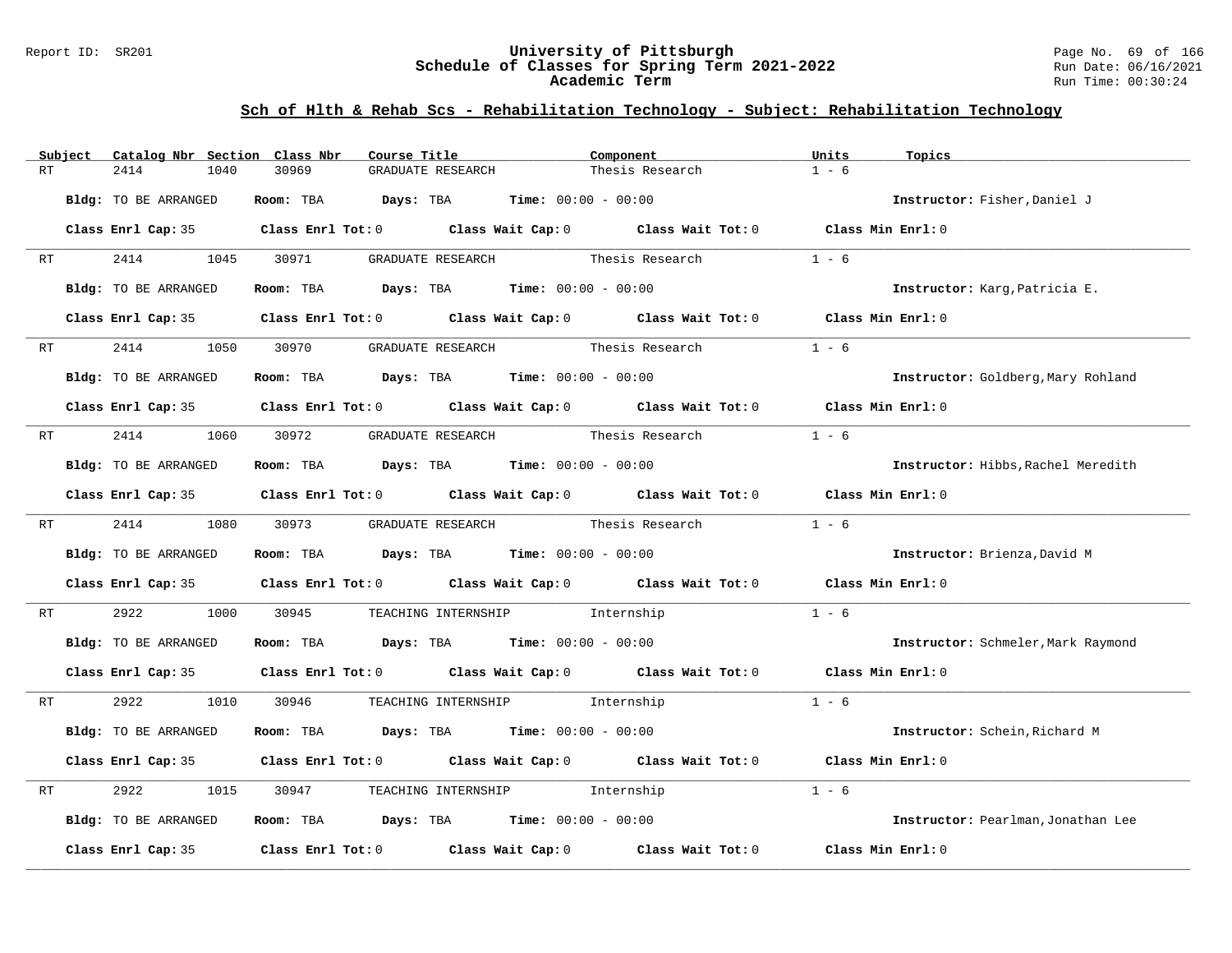| RT      | 2922<br>1020         | 30948<br>TEACHING INTERNSHIP                                                               | Internship                          | $1 - 6$                            |
|---------|----------------------|--------------------------------------------------------------------------------------------|-------------------------------------|------------------------------------|
|         | Bldg: TO BE ARRANGED | Room: TBA $Days:$ TBA $Time: 00:00 - 00:00$                                                |                                     | Instructor: Goldberg, Mary Rohland |
|         |                      | Class Enrl Cap: 35 Class Enrl Tot: 0 Class Wait Cap: 0 Class Wait Tot: 0 Class Min Enrl: 0 |                                     |                                    |
| RT      | 2922                 | 1025 30949<br>TEACHING INTERNSHIP 1nternship                                               |                                     | $1 - 6$                            |
|         | Bldg: TO BE ARRANGED | Room: TBA $Days:$ TBA $Time: 00:00 - 00:00$                                                |                                     | Instructor: Brienza, David M       |
|         |                      | Class Enrl Cap: 35 Class Enrl Tot: 0 Class Wait Cap: 0 Class Wait Tot: 0 Class Min Enrl: 0 |                                     |                                    |
| RT      | 2922                 | 1030 30950 TEACHING INTERNSHIP Internship                                                  | $1 - 6$                             |                                    |
|         | Bldg: TO BE ARRANGED | Room: TBA $\rule{1em}{0.15mm}$ Days: TBA Time: $00:00 - 00:00$                             |                                     | Instructor: Karg, Patricia E.      |
|         |                      | Class Enrl Cap: 35 Class Enrl Tot: 0 Class Wait Cap: 0 Class Wait Tot: 0 Class Min Enrl: 0 |                                     |                                    |
| RT      | 2922 1035 30951      | TEACHING INTERNSHIP 1nternship                                                             |                                     | $1 - 6$                            |
|         | Bldg: TO BE ARRANGED | Room: TBA $Days:$ TBA $Time: 00:00 - 00:00$                                                |                                     | Instructor: Fisher, Daniel J       |
|         |                      | Class Enrl Cap: 35 Class Enrl Tot: 0 Class Wait Cap: 0 Class Wait Tot: 0 Class Min Enrl: 0 |                                     |                                    |
|         |                      | RT 2922 1040 30952 TEACHING INTERNSHIP Internship                                          |                                     | $1 - 6$                            |
|         | Bldg: TO BE ARRANGED | Room: TBA $\rule{1em}{0.15mm}$ Days: TBA $\rule{1.15mm}]{0.15mm}$ Time: $0.000 - 0.000$    |                                     | Instructor: Hibbs, Rachel Meredith |
|         |                      | Class Enrl Cap: 35 Class Enrl Tot: 0 Class Wait Cap: 0 Class Wait Tot: 0 Class Min Enrl: 0 |                                     |                                    |
| RT 2999 | 1000                 | 30954 INDEPENDENT STUDY Independent Study 1 - 6                                            |                                     |                                    |
|         | Bldg: TO BE ARRANGED | Room: TBA $Days:$ TBA $Time: 00:00 - 00:00$                                                |                                     | Instructor: Schmeler, Mark Raymond |
|         |                      | Class Enrl Cap: 35 Class Enrl Tot: 0 Class Wait Cap: 0 Class Wait Tot: 0 Class Min Enrl: 0 |                                     |                                    |
| RT      | 2999 720<br>1005     | INDEPENDENT STUDY 1 - 6<br>30955                                                           |                                     |                                    |
|         | Bldg: TO BE ARRANGED | Room: TBA $Days: TBA$ Time: $00:00 - 00:00$                                                |                                     | Instructor: Schein, Richard M      |
|         |                      | Class Enrl Cap: 35 Class Enrl Tot: 0 Class Wait Cap: 0 Class Wait Tot: 0 Class Min Enrl: 0 |                                     |                                    |
| RT      | 2999                 | 1010 30956<br>INDEPENDENT STUDY 1 - 6                                                      |                                     |                                    |
|         | Bldg: TO BE ARRANGED | $\texttt{Room:}$ TBA $\texttt{DayS:}$ TBA $\texttt{Time:}$ 00:00 - 00:00                   |                                     | Instructor: Pearlman, Jonathan Lee |
|         |                      | Class Enrl Cap: 35 Class Enrl Tot: 0 Class Wait Cap: 0 Class Wait Tot: 0 Class Min Enrl: 0 |                                     |                                    |
| RT      |                      | 2999 1015 30957 INDEPENDENT STUDY Independent Study 1 - 6                                  |                                     |                                    |
|         | Bldg: TO BE ARRANGED | Room: TBA $\rule{1em}{0.5em}$ Days: TBA $\qquad$ Time: $00:00 - 00:00$                     |                                     | Instructor: Goldberg, Mary Rohland |
|         | Class Enrl Cap: 35   | $Class$ $Enr1$ $Tot: 0$                                                                    | Class Wait Cap: 0 Class Wait Tot: 0 | Class Min Enrl: 0                  |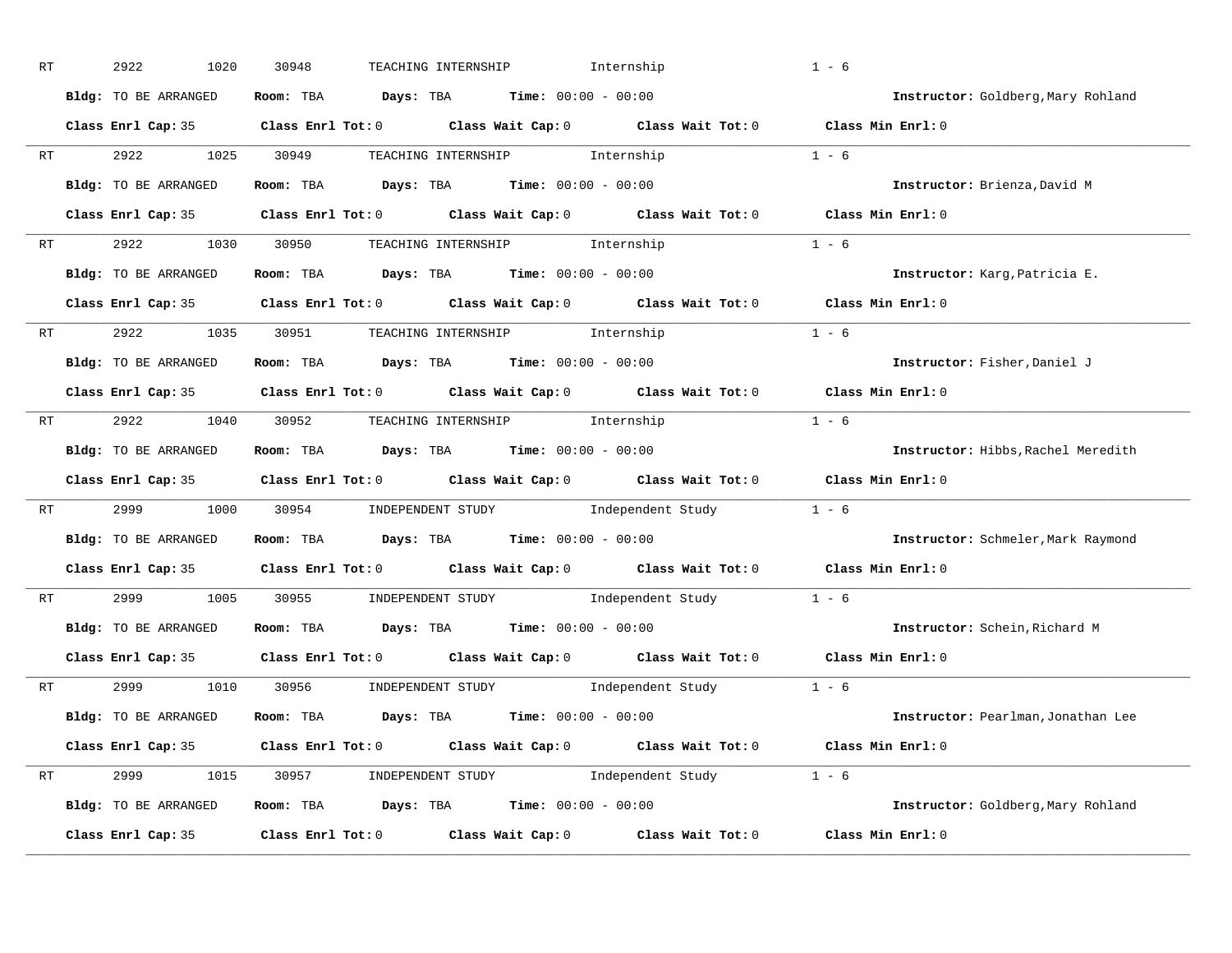### Report ID: SR201 **University of Pittsburgh** Page No. 71 of 166 **Schedule of Classes for Spring Term 2021-2022** Run Date: 06/16/2021 **Academic Term** Run Time: 00:30:24

# **Sch of Hlth & Rehab Scs - Rehabilitation Technology - Subject: Rehabilitation Technology**

| Subject | Catalog Nbr Section Class Nbr |                     | Course Title                       | Component                    | Units<br>Topics                    |  |
|---------|-------------------------------|---------------------|------------------------------------|------------------------------|------------------------------------|--|
| RT      | 2999<br>1020                  | 30958               | INDEPENDENT STUDY                  | Independent Study            | $1 - 6$                            |  |
|         | Bldg: TO BE ARRANGED          | Room: TBA           | Days: TBA                          | <b>Time:</b> $00:00 - 00:00$ | Instructor: Brienza, David M       |  |
|         | Class Enrl Cap: 35            | Class Enrl Tot: 0   | Class Wait Cap: 0                  | Class Wait Tot: 0            | Class Min Enrl: 0                  |  |
| RT      | 2999<br>1025                  | 30960               | INDEPENDENT STUDY                  | Independent Study            | $1 - 6$                            |  |
|         | Bldg: TO BE ARRANGED          | Room: TBA           | Days: TBA                          | $Time: 00:00 - 00:00$        | Instructor: Karg, Patricia E.      |  |
|         | Class Enrl Cap: 35            | Class Enrl Tot: 0   | Class Wait Cap: 0                  | Class Wait Tot: 0            | Class Min Enrl: 0                  |  |
| RT      | 1030<br>2999                  | 30961               | INDEPENDENT STUDY                  | Independent Study            | $1 - 6$                            |  |
|         | Bldg: TO BE ARRANGED          | Room: TBA           | $Time: 00:00 - 00:00$<br>Days: TBA |                              | Instructor: Fisher, Daniel J       |  |
|         | Class Enrl Cap: 35            | Class Enrl Tot: $0$ | Class Wait Cap: 0                  | Class Wait Tot: 0            | Class Min Enrl: 0                  |  |
| RT      | 1035<br>2999                  | 30962               | INDEPENDENT STUDY                  | Independent Study            | $1 - 6$                            |  |
|         | Bldg: TO BE ARRANGED          | Room: TBA           | $Time: 00:00 - 00:00$<br>Days: TBA |                              | Instructor: Hibbs, Rachel Meredith |  |
|         | Class Enrl Cap: 35            | Class Enrl Tot: $0$ | Class Wait Cap: 0                  | Class Wait Tot: 0            | Class Min Enrl: 0                  |  |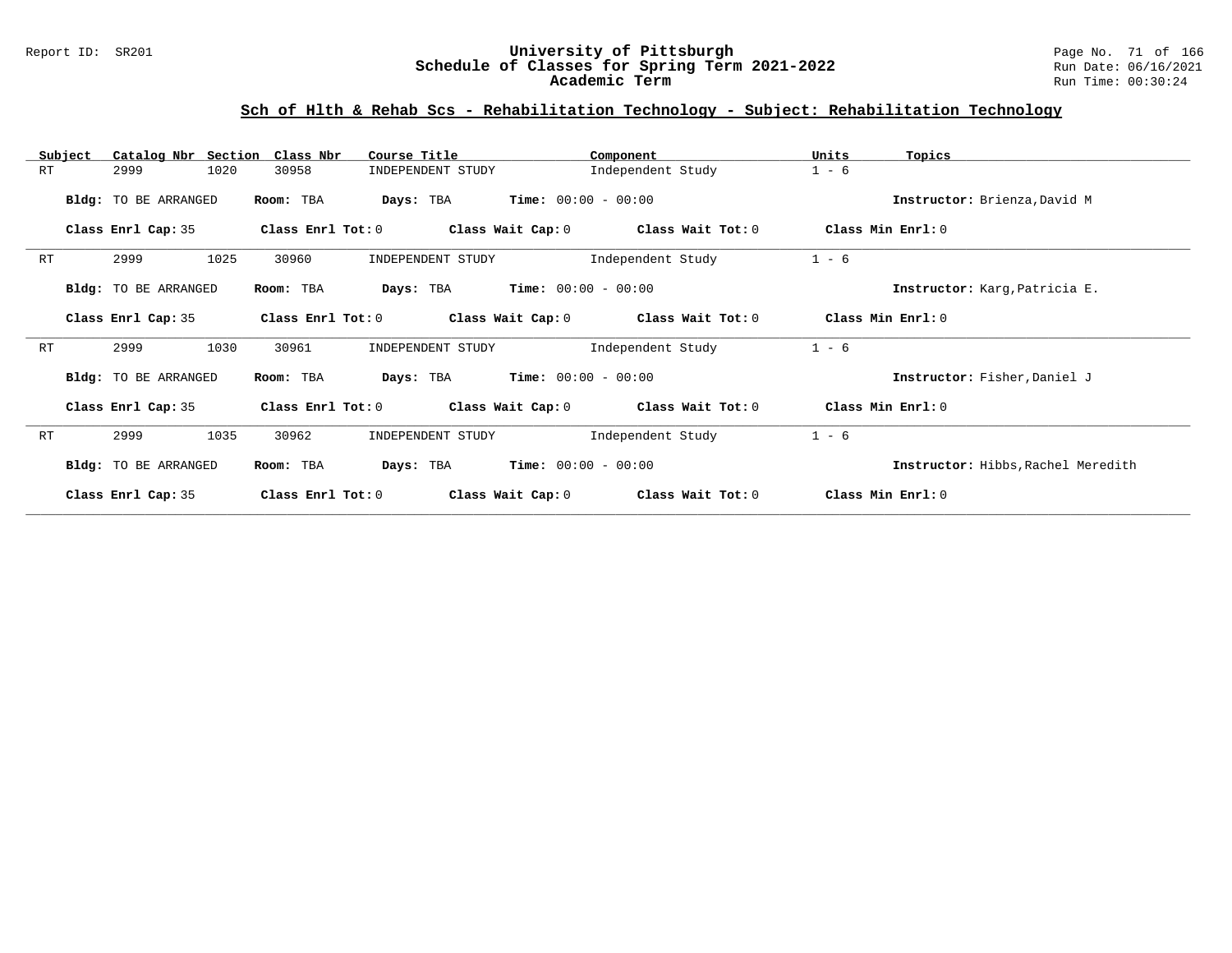### Report ID: SR201 **University of Pittsburgh** Page No. 72 of 166 **Schedule of Classes for Spring Term 2021-2022** Run Date: 06/16/2021 **Academic Term** Run Time: 00:30:24

# **Sch of Hlth & Rehab Scs - School of Health and Rehabilitation Sciences - Subject: Health and Rehabilitation Scs**

| Subject   | Catalog Nbr Section Class Nbr                                                                                                       |                         | Course Title                           | Component                    | Units<br>Topics   |                                     |
|-----------|-------------------------------------------------------------------------------------------------------------------------------------|-------------------------|----------------------------------------|------------------------------|-------------------|-------------------------------------|
| HRS       | 1718<br>1030                                                                                                                        | 20726                   | PROJ BASED TECHNLGY DESIGN             | Lecture                      | 3                 |                                     |
| Bldg: TBA |                                                                                                                                     | Room: TBA               | Days: Th                               | <b>Time:</b> $09:00 - 12:00$ |                   | Instructor: Goldberg, Mary Rohland  |
|           |                                                                                                                                     |                         |                                        |                              |                   | Mhatre, Anand Ashok                 |
|           | Class Enrl Cap: 10<br><b>Room Characteristics:</b> PeopleSoft - Scheduled (PS)(1)<br>Combined Section ID: 0073(HRS 1718/HRS 2718) - | $Class$ $Enr1$ $Tot: 0$ | Class Wait Cap: 10<br>HRS 2718(#18124) | Class Wait Tot: 0            | Class Min Enrl: 0 |                                     |
| HRS       | 1905<br>1010                                                                                                                        | 26918                   | HEALTH, REHAB IN IRELAND               | Lecture                      | 2                 |                                     |
|           | Bldg: TO BE ARRANGED                                                                                                                | Room: TBA               | Days: TBA                              | <b>Time:</b> $00:00 - 00:00$ |                   | Instructor: Vance, Janice Elizabeth |
|           | Class Enrl Cap: 9<br>Attributes: Undergraduate Global Health                                                                        | Class Enrl Tot: 0       | Class Wait Cap: 9                      | Class Wait Tot: 0            | Class Min Enrl: 0 |                                     |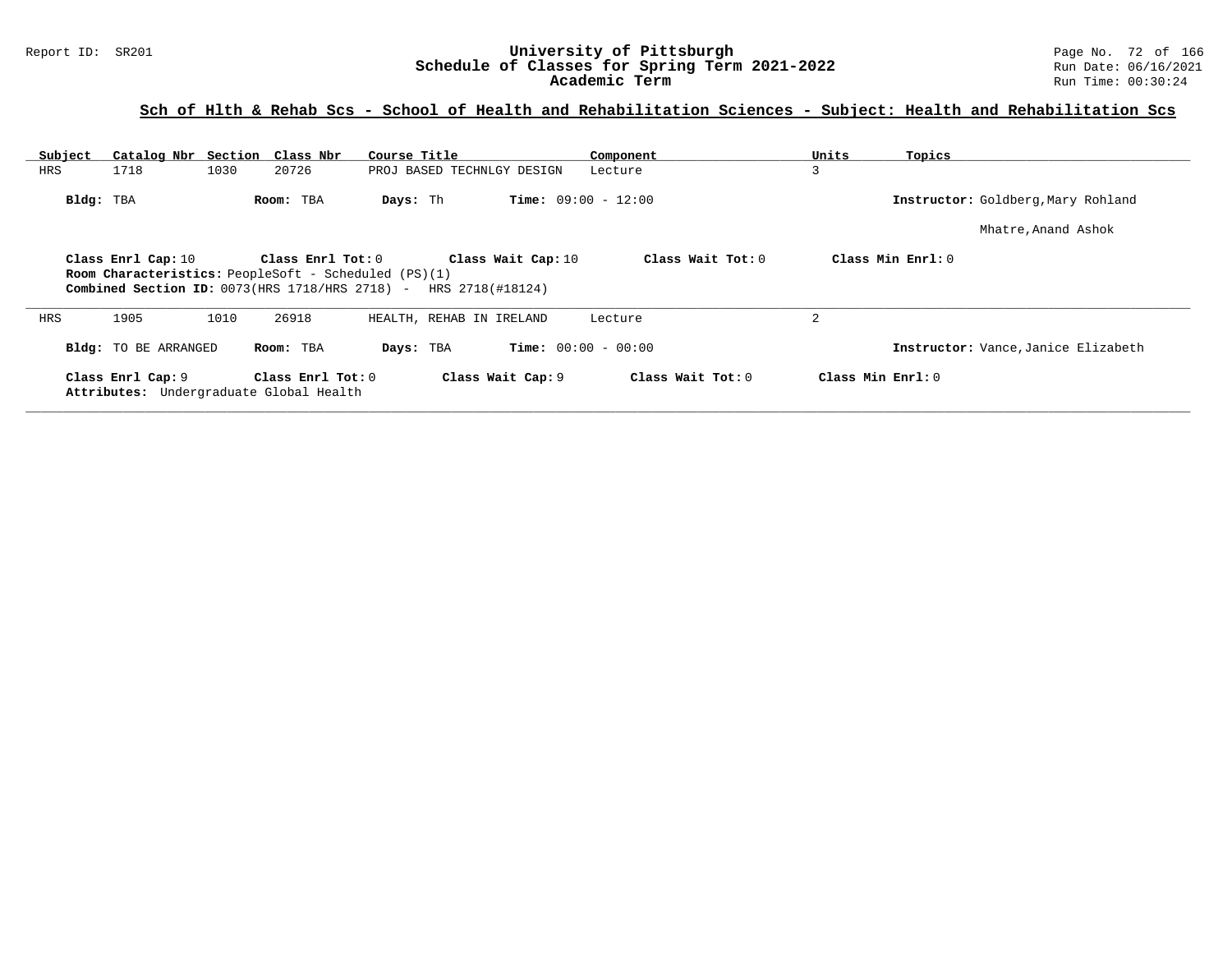#### Report ID: SR201 **University of Pittsburgh** Page No. 73 of 166 **Schedule of Classes for Spring Term 2021-2022** Run Date: 06/16/2021 **Academic Term** Run Time: 00:30:24

# **Sch of Hlth & Rehab Scs - School of Health and Rehabilitation Sciences - Subject: Nutrition**

| Subject                                  | Catalog Nbr Section Class Nbr |                                                                           | Course Title                                                                           | Component                    | Units          | Topics                              |
|------------------------------------------|-------------------------------|---------------------------------------------------------------------------|----------------------------------------------------------------------------------------|------------------------------|----------------|-------------------------------------|
| 1006<br><b>NUTR</b>                      | 1100                          | 25781                                                                     | INTRO TO HUMAN NUTRITION                                                               | Lecture                      | 3              |                                     |
|                                          | Bldg: WEB Based Class         | Room: TBA                                                                 | Days: TBA                                                                              | <b>Time:</b> $00:00 - 00:00$ |                | Instructor: Passerrello, Caroline W |
| Class Enrl Cap: 60<br>Attributes: Online |                               | Class Enrl Tot: 0                                                         | Class Wait Cap: 20                                                                     | Class Wait Tot: 0            |                | Class Min Enrl: 0                   |
| 1604<br><b>NUTR</b>                      | 1060                          | 13561                                                                     | FOOD SERVICE MANAGEMENT W/LAB Lecture                                                  |                              | $\mathbf{3}$   |                                     |
| Bldg: TBA                                |                               | Room: TBA                                                                 | Days: Th                                                                               | <b>Time:</b> $09:00 - 12:00$ |                | Instructor: Magnu, Jessica Ann      |
| Class Enrl Cap: 35                       |                               | Class Enrl Tot: 0<br>Room Characteristics: PeopleSoft - Scheduled (PS)(1) | Class Wait Cap: 20<br>Combined Section ID: 0112(NUTR/1604/HRS/2634) - HRS 2634(#13665) | Class Wait Tot: 0            |                | Class Min Enrl: 0                   |
| 1605<br>NUTR                             | 1010                          | 29560                                                                     | PRINCIPLES OF NUTRITION ED                                                             | Lecture                      | $\overline{3}$ |                                     |
| Bldg: TBA                                |                               | Room: TBA                                                                 | Days: W                                                                                | <b>Time:</b> $09:00 - 12:00$ |                | Instructor: Passerrello, Caroline W |
| Class Enrl Cap: 32                       |                               | Class Enrl Tot: 0<br>Room Characteristics: PeopleSoft - Scheduled (PS)(1) | Class Wait Cap: 20                                                                     | Class Wait Tot: 0            |                | Class Min Enrl: 0                   |
| 1608<br>NUTR                             | 1010                          | 13553                                                                     | PROFESSIONAL TRENDS & ISSUES Lecture                                                   |                              | $\mathbf{3}$   |                                     |
| Bldg: TBA                                |                               | Room: TBA                                                                 | Days: M                                                                                | <b>Time:</b> $10:00 - 12:55$ |                | Instructor: Dodd, Judith L          |
| Class Enrl Cap: 35                       |                               | Class Enrl Tot: 0<br>Room Characteristics: PeopleSoft - Scheduled (PS)(1) | Class Wait Cap: 20                                                                     | Class Wait Tot: 0            |                | Class Min Enrl: 0                   |
| 1610<br>NUTR                             | 1010                          | 13554                                                                     | FOOD APPLICATION                                                                       | Lecture                      | 3              |                                     |
| Bldg: TBA                                |                               | Room: TBA                                                                 | Days: M                                                                                | Time: $09:00 - 11:55$        |                | Instructor: Grover, Kristin Lynette |
| Class Enrl Cap: 36                       |                               | Class Enrl Tot: 0<br>Room Characteristics: PeopleSoft - Scheduled (PS)(1) | Class Wait Cap: 20                                                                     | Class Wait Tot: 0            |                | Class Min Enrl: 0                   |
| 1612<br>NUTR                             | 1070                          | 13593                                                                     | FOOD AND CULTURE                                                                       | Lecture                      | $\overline{3}$ |                                     |
| Bldg: TBA                                |                               | Room: TBA                                                                 | Days: F                                                                                | <b>Time:</b> $10:00 - 13:00$ |                | Instructor: Dodd, Judith L          |
| Class Enrl Cap: 40                       |                               | Class Enrl Tot: 0<br>Room Characteristics: PeopleSoft - Scheduled (PS)(1) | Class Wait Cap: 20<br>Attributes: Global Studies, Undergraduate Global Health          | Class Wait Tot: 0            |                | Class Min Enrl: 0                   |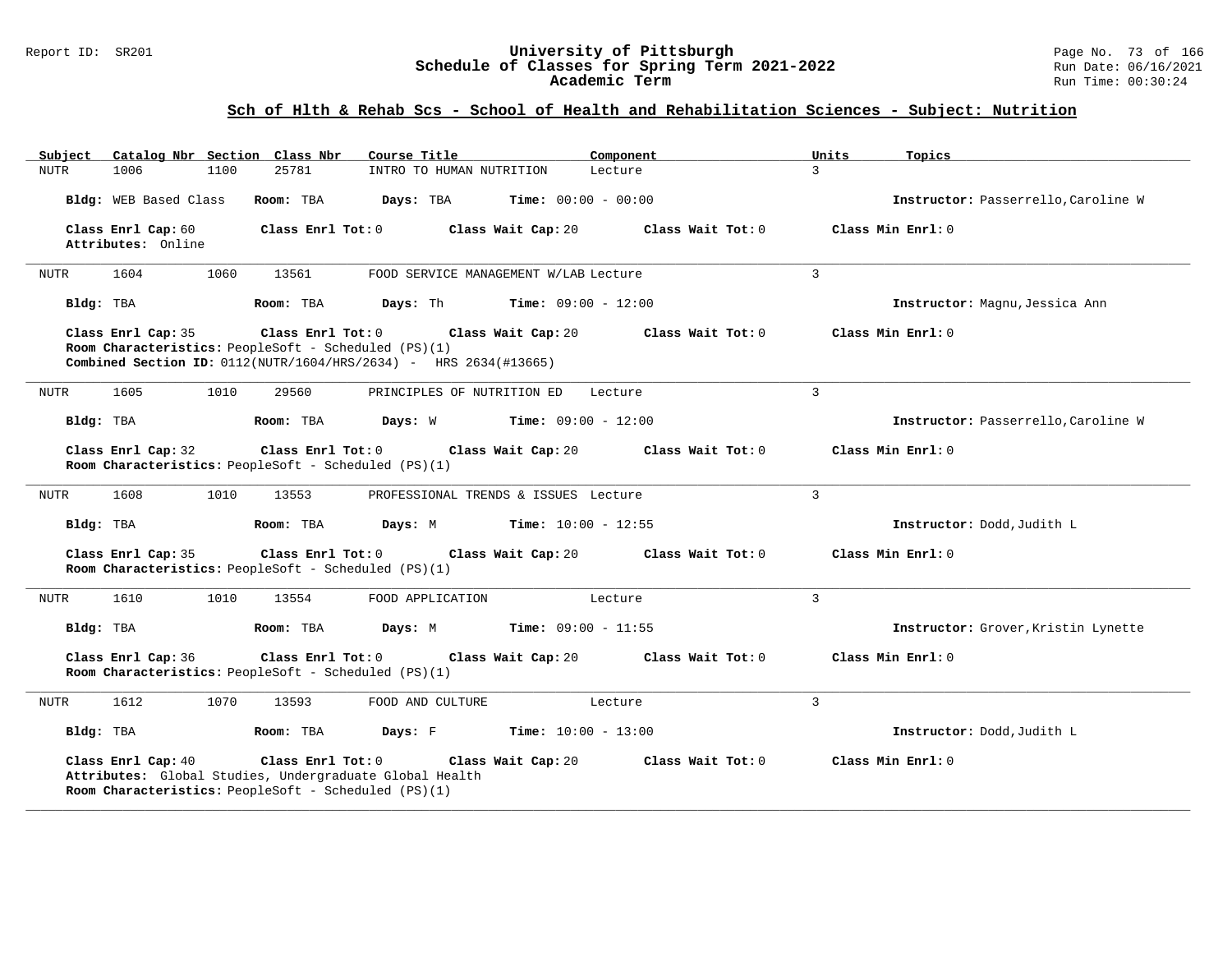#### Report ID: SR201 **University of Pittsburgh** Page No. 74 of 166 **Schedule of Classes for Spring Term 2021-2022** Run Date: 06/16/2021 **Academic Term** Run Time: 00:30:24

# **Sch of Hlth & Rehab Scs - School of Health and Rehabilitation Sciences - Subject: Nutrition**

| Catalog Nbr Section Class Nbr<br>Subject | Course Title                                                                                                                                   | Component                    | Units<br>Topics                      |
|------------------------------------------|------------------------------------------------------------------------------------------------------------------------------------------------|------------------------------|--------------------------------------|
| 1613<br>1030<br><b>NUTR</b>              | 13560<br>FOOD APPLICATION LAB                                                                                                                  | Practicum                    | $\mathbf{1}$                         |
| Bldg: Forbes Tower                       | <b>Room:</b> 04063<br>Days: Tu                                                                                                                 | <b>Time:</b> $11:00 - 12:55$ | Instructor: Grover, Kristin Lynette  |
| Class Enrl Cap: 12                       | Class Enrl Tot: 0<br>Class Wait Cap: 10                                                                                                        | Class Wait Tot: 0            | Class Min Enrl: 0                    |
|                                          | <b></b> This class has an additional fee. For more information go to <a <="" href="http://www.registrar.pitt.edu" td=""><td></td><td></td></a> |                              |                                      |
|                                          | target="_blank">http://www.registrar.pitt.edu/, and click on Faculty and Staff, then Course and Class.                                         |                              |                                      |
| 1614<br>1010<br><b>NUTR</b>              | 29891<br>NUTRITION CRITICAL THINKING Lecture                                                                                                   |                              | 3                                    |
| Bldg: TBA                                | Room: TBA<br>Days: M                                                                                                                           | <b>Time:</b> $14:00 - 17:00$ | Instructor: Beatrice, Britney Nicole |
| Class Enrl Cap: 55                       | Class Enrl Tot: 0<br>Class Wait Cap: 20                                                                                                        | Class Wait Tot: 0            | Class Min Enrl: 0                    |
|                                          | Room Characteristics: PeopleSoft - Scheduled (PS)(1)                                                                                           |                              |                                      |
| 1625<br>1210<br><b>NUTR</b>              | 28725<br>NUTRITION THERAPY                                                                                                                     | Lecture                      | 4                                    |
| Bldg: Forbes Tower                       | <b>Room: 06081</b><br>Days: Th                                                                                                                 | <b>Time:</b> $13:00 - 15:00$ | Instructor: Staff                    |
| Bldg: Forbes Tower                       | <b>Room: 06081</b><br>Days: Tu                                                                                                                 | <b>Time:</b> $09:00 - 11:00$ | Instructor: Cherok, Lori E           |
| Class Enrl Cap: 35                       | Class Enrl Tot: 0<br>Class Wait Cap: 20                                                                                                        | Class Wait Tot: 0            | Class Min Enrl: 0                    |
| 1632<br>1030<br>NUTR                     | 13555<br>NUTRITION THERAPY 2                                                                                                                   | Lecture                      | 3                                    |
| Bldg: TBA                                | Room: TBA<br>Days: TuW                                                                                                                         | <b>Time:</b> $13:00 - 14:25$ | Instructor: Cherok. Lori E           |
| Class Enrl Cap: 38                       | Class Enrl Tot: 0<br>Class Wait Cap: 20<br>Room Characteristics: PeopleSoft - Scheduled (PS)(1)                                                | Class Wait Tot: 0            | Class Min Enrl: 0                    |
| 1699<br>1100<br><b>NUTR</b>              | 22675<br>INDEPENDENT STUDY                                                                                                                     | Independent Study            | $1 - 6$                              |
| Bldg: TO BE ARRANGED                     | Days: TBA<br>Room: TBA                                                                                                                         | <b>Time:</b> $00:00 - 00:00$ | Instructor: Hutcheson, Deborah A.    |
| Class Enrl Cap: 35                       | Class Enrl Tot: 0<br>Class Wait Cap: 20                                                                                                        | Class Wait Tot: 0            | Class Min Enrl: 0                    |
| 1699<br>1110<br>NUTR                     | 22676<br>INDEPENDENT STUDY                                                                                                                     | Independent Study            | $1 - 6$                              |
| Bldg: TO BE ARRANGED                     | Days: TBA<br>Room: TBA                                                                                                                         | <b>Time:</b> $00:00 - 00:00$ | Instructor: Dodd, Judith L           |
| Class Enrl Cap: 35                       | Class Enrl Tot: 0<br>Class Wait Cap: 20                                                                                                        | Class Wait Tot: 0            | Class Min Enrl: 0                    |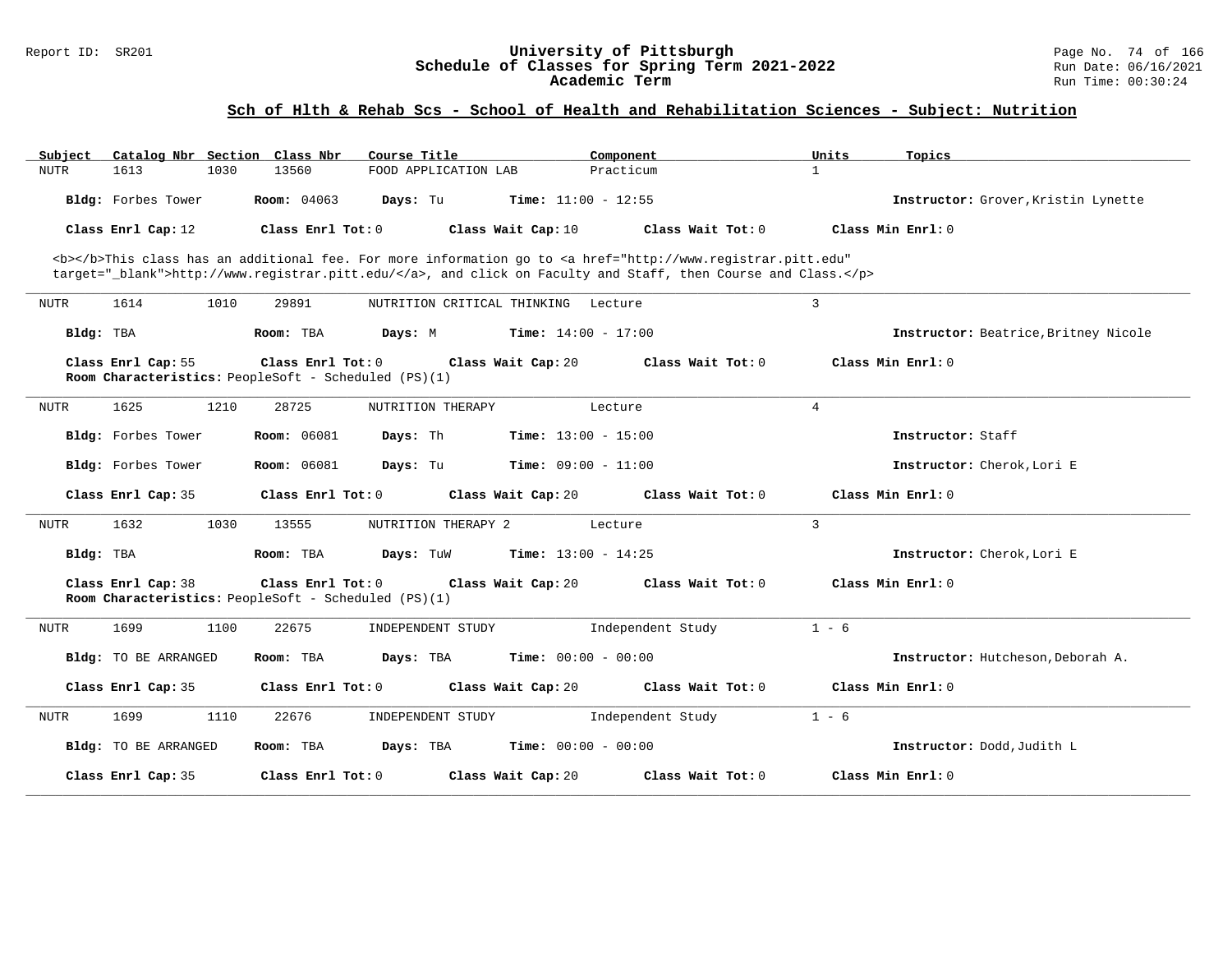#### Report ID: SR201 **University of Pittsburgh** Page No. 75 of 166 **Schedule of Classes for Spring Term 2021-2022** Run Date: 06/16/2021 **Academic Term** Run Time: 00:30:24

# **Sch of Hlth & Rehab Scs - School of Health and Rehabilitation Sciences - Subject: Nutrition**

| Catalog Nbr Section<br>Subject | Class Nbr<br>Course Title                                  | Component                                                                                           | Units<br>Topics                     |
|--------------------------------|------------------------------------------------------------|-----------------------------------------------------------------------------------------------------|-------------------------------------|
| 1115<br><b>NUTR</b><br>1699    | 22677<br>INDEPENDENT STUDY                                 | Independent Study                                                                                   | $1 - 6$                             |
| Bldg: TO BE ARRANGED           | Room: TBA                                                  | <b>Days:</b> TBA <b>Time:</b> $00:00 - 00:00$                                                       | Instructor: Cherok, Lori E          |
| Class Enrl Cap: 35             |                                                            | Class Enrl Tot: 0 $\,$ Class Wait Cap: 20 $\,$ Class Wait Tot: 0 $\,$ Class Min Enrl: 0 $\,$        |                                     |
| 1120<br>NUTR<br>1699           | 23804                                                      | INDEPENDENT STUDY 1ndependent Study                                                                 | $1 - 6$                             |
| Bldg: TO BE ARRANGED           | Room: TBA                                                  | <b>Days:</b> TBA <b>Time:</b> $00:00 - 00:00$                                                       | Instructor: Cousins, Trisha Ann     |
| Class Enrl Cap: 35             |                                                            | Class Enrl Tot: $0$ Class Wait Cap: $20$ Class Wait Tot: $0$ Class Min Enrl: $0$                    |                                     |
| <b>NUTR</b><br>1699<br>1130    | 26195<br>INDEPENDENT STUDY                                 | Independent Study                                                                                   | $1 - 6$                             |
| Bldg: TO BE ARRANGED           | <b>Days:</b> TBA <b>Time:</b> $00:00 - 00:00$<br>Room: TBA |                                                                                                     | Instructor: Evans, Rhobert W        |
| Class Enrl Cap: 10             |                                                            | Class Enrl Tot: 0 $\qquad$ Class Wait Cap: 10 $\qquad$ Class Wait Tot: 0 $\qquad$ Class Min Enrl: 0 |                                     |
| <b>NUTR</b><br>1699<br>1135    | 28157<br>INDEPENDENT STUDY                                 | Independent Study                                                                                   | $1 - 6$                             |
| Bldg: TO BE ARRANGED           | Room: TBA $Days:$ TBA $Time: 00:00 - 00:00$                |                                                                                                     | Instructor: Beals, Kim              |
| Class Enrl Cap: 15             |                                                            | Class Enrl Tot: 0 $\,$ Class Wait Cap: 10 $\,$ Class Wait Tot: 0 $\,$ Class Min Enrl: 0 $\,$        |                                     |
| NUTR<br>1136<br>1699           | 29780                                                      | INDEPENDENT STUDY 1ndependent Study                                                                 | $1 - 6$                             |
| Bldg: TO BE ARRANGED           | <b>Days:</b> TBA <b>Time:</b> $00:00 - 00:00$<br>Room: TBA |                                                                                                     | Instructor: Passerrello, Caroline W |
| Class Enrl Cap: 35             |                                                            | Class Enrl Tot: $0$ Class Wait Cap: $20$ Class Wait Tot: $0$ Class Min Enrl: $0$                    |                                     |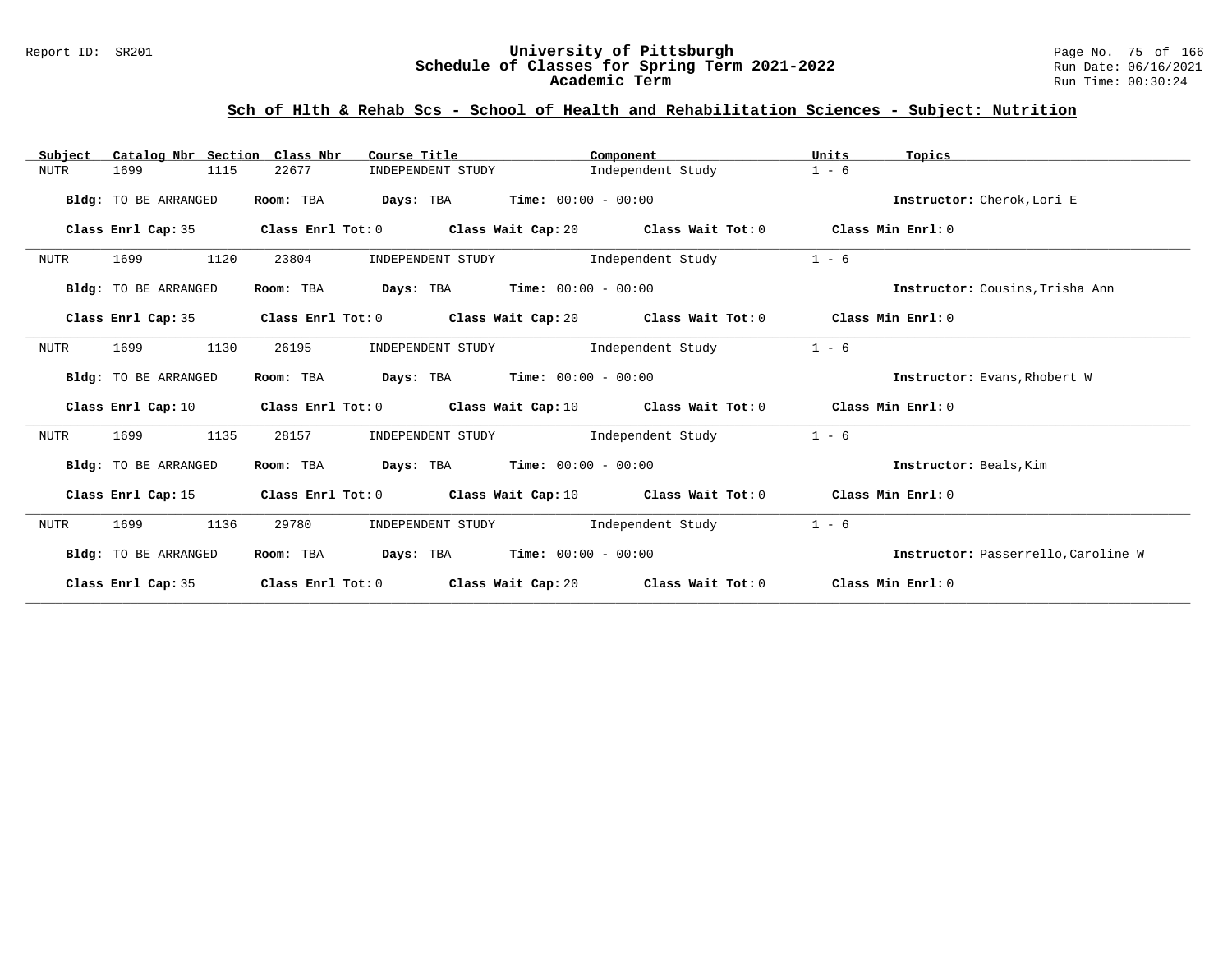#### Report ID: SR201 **University of Pittsburgh** Page No. 76 of 166 **Schedule of Classes for Spring Term 2021-2022** Run Date: 06/16/2021 **Academic Term** Run Time: 00:30:24

# **Sch of Hlth & Rehab Scs - School of Health and Rehabilitation Sciences - Subject: Rehabilitation Science**

| Subject   | Catalog Nbr Section Class Nbr |      |                   | Course Title                                                |                              | Component                                           |    | Units             | Topics              |                                      |
|-----------|-------------------------------|------|-------------------|-------------------------------------------------------------|------------------------------|-----------------------------------------------------|----|-------------------|---------------------|--------------------------------------|
| REHSCI    | 1221                          | 1045 | 27501             |                                                             |                              | KINESIOLOGY & BIOMECHANICS LAECredit Laboratory     |    |                   |                     |                                      |
| Bldg: TBA |                               |      | Room: TBA         | Days: Th                                                    | <b>Time:</b> $11:30 - 12:20$ |                                                     |    |                   |                     | Instructor: Poploski, Kathleen Marie |
|           | Class Enrl Cap: 77            |      | Class Enrl Tot: 0 | <b>Room Characteristics:</b> PeopleSoft - Scheduled (PS)(1) | Class Wait Cap: 20           | Class Wait Tot: 0                                   |    |                   | Class Min $Enrl: 0$ |                                      |
|           | Reserve Capacity:             |      | 01-OCT-2021       |                                                             |                              | Restricted to Athletic Trainin Reserve Enrl Cap: 26 |    | Reserve Enrl Tot: |                     | $\Omega$                             |
|           |                               |      | $01 - OCT - 2021$ | RESTRICTED REHSCI(BS, BS-H, BPH)                            |                              |                                                     | 51 |                   |                     | $\Omega$                             |
|           |                               |      |                   |                                                             |                              |                                                     |    |                   |                     |                                      |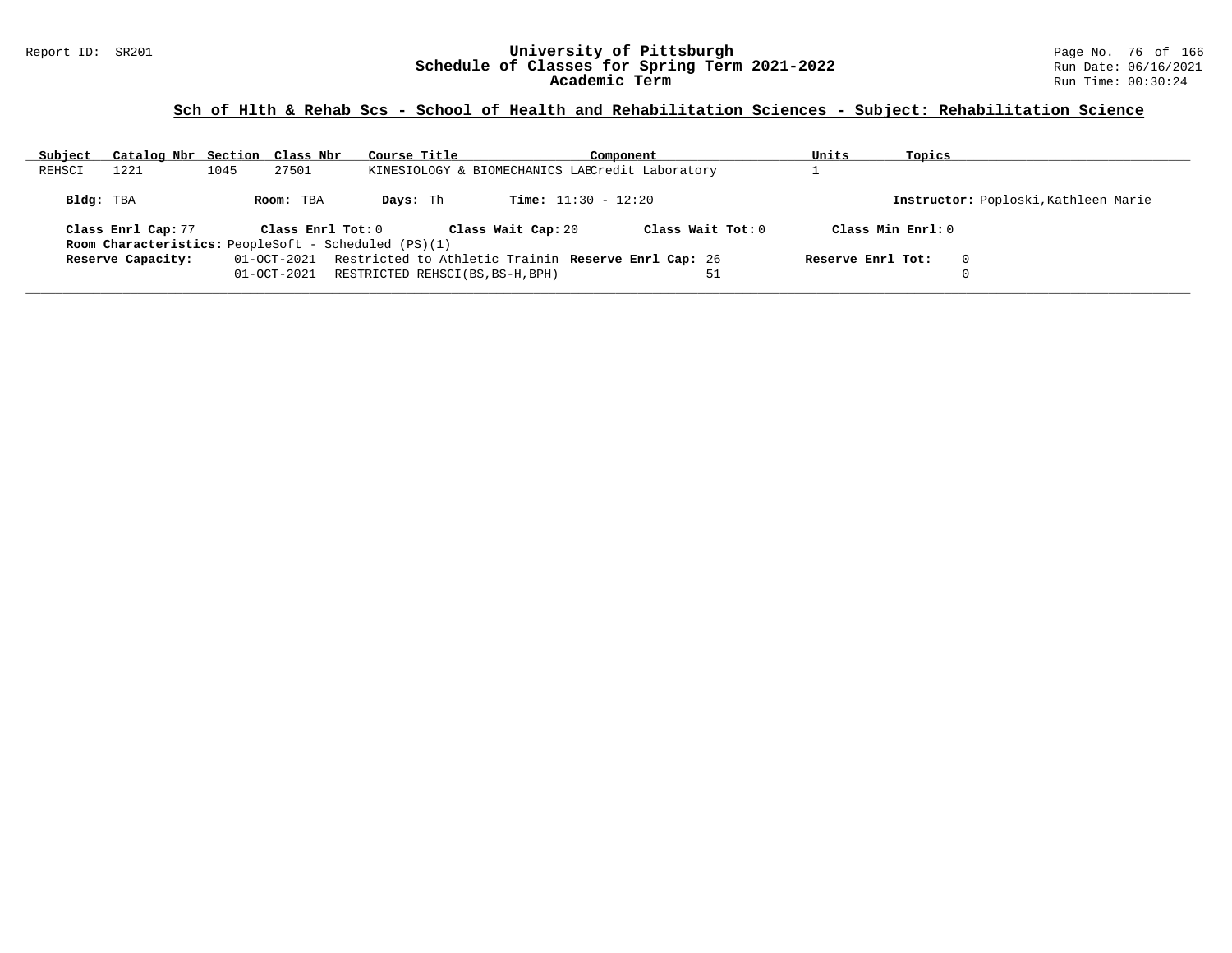# Report ID: SR201 **University of Pittsburgh University of Pittsburgh** Page No. 77 of 166<br>**Schedule of Classes for Spring Term 2021-2022** Run Date: 06/16/2021 Schedule of Classes for Spring Term 2021-2022<br>Academic Term

### **Sch of Hlth & Rehab Scs - Office of Dean - Sch of Health and Rehab Sciences - Subject: FT Diss Study SHRS**

| Subject | Catalog Nbr Section Class Nbr                                                                                                |      |                   | Course Title |                              | Component                                           | Units | Topics            |
|---------|------------------------------------------------------------------------------------------------------------------------------|------|-------------------|--------------|------------------------------|-----------------------------------------------------|-------|-------------------|
| FTDI    | 0000                                                                                                                         | 1010 | 13588             |              |                              | FULL-TIME DISSERTATION STUDY Full Time Dissertation |       |                   |
|         | <b>Bldg:</b> TO BE ARRANGED                                                                                                  |      | Room: TBA         | Days: TBA    | <b>Time:</b> $00:00 - 00:00$ |                                                     |       | Instructor: Staff |
|         | Class Enrl Cap: 999                                                                                                          |      | Class Enrl Tot: 0 |              | Class Wait Cap: 0            | Class Wait Tot: 0                                   |       | Class Min Enrl: 0 |
|         | <b></b> This class has an additional fee. For more information go to <a <="" href="http://www.registrar.pitt.edu" td=""></a> |      |                   |              |                              |                                                     |       |                   |

**\_\_\_\_\_\_\_\_\_\_\_\_\_\_\_\_\_\_\_\_\_\_\_\_\_\_\_\_\_\_\_\_\_\_\_\_\_\_\_\_\_\_\_\_\_\_\_\_\_\_\_\_\_\_\_\_\_\_\_\_\_\_\_\_\_\_\_\_\_\_\_\_\_\_\_\_\_\_\_\_\_\_\_\_\_\_\_\_\_\_\_\_\_\_\_\_\_\_\_\_\_\_\_\_\_\_\_\_\_\_\_\_\_\_\_\_\_\_\_\_\_\_\_\_\_\_\_\_\_\_\_\_\_\_\_\_\_\_\_\_\_\_\_\_\_\_\_\_\_\_\_\_\_\_\_\_**

target="\_blank">http://www.registrar.pitt.edu/</a>, and click on Faculty and Staff, then Course and Class.</p>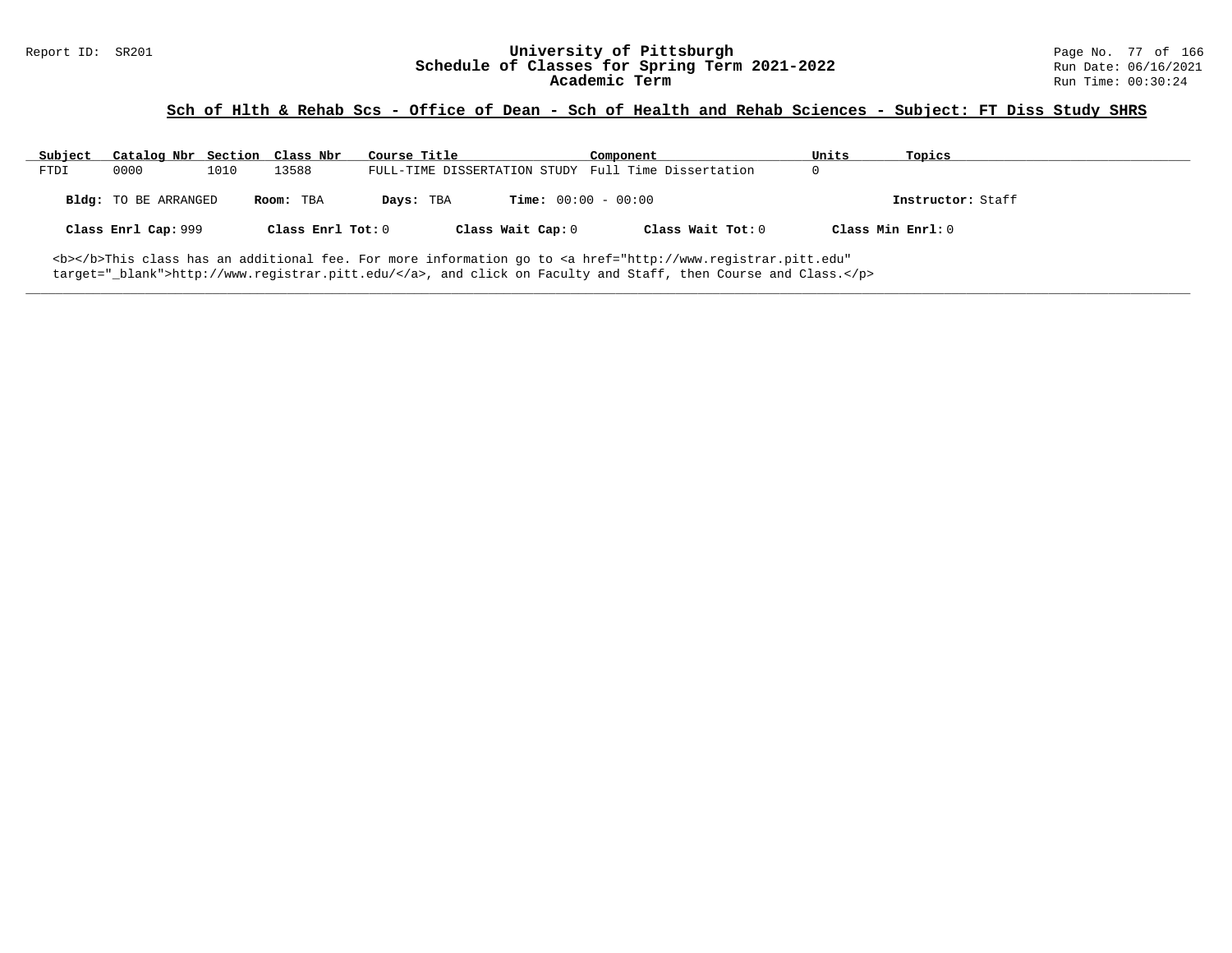#### Report ID: SR201 **University of Pittsburgh** Page No. 78 of 166 **Schedule of Classes for Spring Term 2021-2022** Run Date: 06/16/2021 **Academic Term** Run Time: 00:30:24

| Catalog Nbr Section Class Nbr<br>Subject                                   | Course Title                                                                                       | Component<br>Units | Topics                             |
|----------------------------------------------------------------------------|----------------------------------------------------------------------------------------------------|--------------------|------------------------------------|
| 2723<br>COUN<br>1210                                                       | 28680<br>ASSISTV FOR MNTL PHYS FUNCG Lecture                                                       | $\overline{2}$     |                                    |
| Bldg: Forbes Tower                                                         | Room: 05047 Days: W Time: 15:00 - 16:50                                                            |                    | Instructor: Little, Roger E        |
| Class Enrl Cap: 35                                                         | Class Enrl Tot: $0$ Class Wait Cap: $0$ Class Wait Tot: $0$                                        |                    | Class Min Enrl: 0                  |
| 2724<br>1210<br>COUN                                                       | 28670<br>CAREER COUNSELING & VOC ISSUESLecture                                                     | $\mathcal{E}$      |                                    |
| Bldg: Forbes Tower                                                         | <b>Room:</b> 05068<br><b>Days:</b> Tu <b>Time:</b> $16:00 - 19:00$                                 |                    | Instructor: Schein, Michelle Lynn  |
| Class Enrl Cap: 35                                                         | Class Enrl Tot: $0$ Class Wait Cap: $0$ Class Wait Tot: $0$ Class Min Enrl: $0$                    |                    |                                    |
| 2730<br>1250<br>COUN                                                       | 28682<br>MULTICULTURAL COUNSELING                                                                  | 2<br>Lecture       |                                    |
| Bldg: Forbes Tower                                                         | <b>Room:</b> 05068 <b>Days:</b> Th <b>Time:</b> 17:00 - 19:00                                      |                    | Instructor: Moreland, Channing L   |
| Class Enrl Cap: 35                                                         | Class Enrl Tot: 0 $\qquad$ Class Wait Cap: 0 $\qquad$ Class Wait Tot: 0 $\qquad$ Class Min Enrl: 0 |                    |                                    |
| 2734<br>1220<br>COUN                                                       | 28666<br>CNSLG THEORIES AND TECHNQS Lecture                                                        | $\mathcal{L}$      |                                    |
| Bldg: TBA                                                                  |                                                                                                    |                    | Instructor: Schein, Michelle Lynn  |
| Class Enrl Cap: 35<br>Room Characteristics: PeopleSoft - Scheduled (PS)(1) | Class Enrl Tot: 0 Class Wait Cap: 0 Class Wait Tot: 0                                              |                    | Class Min Enrl: 0                  |
| 2736<br>1210<br>COUN                                                       | 28668<br>CRISIS COUNSELING<br>Lecture                                                              | 2                  |                                    |
| Bldg: Forbes Tower                                                         | <b>Room:</b> 05068 <b>Days:</b> W <b>Time:</b> 16:00 - 17:50                                       |                    | Instructor: Calvario, Anthony R    |
| Class Enrl Cap: 35                                                         | Class Enrl Tot: 0 $\qquad$ Class Wait Cap: 0 $\qquad$ Class Wait Tot: 0 $\qquad$ Class Min Enrl: 0 |                    |                                    |
| 2736<br>1220<br>COUN                                                       | 28681<br>CRISIS COUNSELING<br>Lecture                                                              | $\overline{2}$     |                                    |
| Bldg: Forbes Tower                                                         | <b>Days:</b> W <b>Time:</b> $18:00 - 19:50$<br><b>Room:</b> 05068                                  |                    | Instructor: Calvario, Anthony R    |
|                                                                            | Class Enrl Cap: 35 Class Enrl Tot: 0 Class Wait Cap: 0 Class Wait Tot: 0 Class Min Enrl: 0         |                    |                                    |
| 2737<br>1100<br>COUN                                                       | 28677<br>CLN DIAGC & FUNCT ASMNT CNSLG Lecture                                                     | $\mathcal{L}$      |                                    |
| Bldg: Forbes Tower                                                         | <b>Room:</b> 05068 <b>Days:</b> W <b>Time:</b> $13:00 - 15:50$                                     |                    | Instructor: McCue, Michael Patrick |
| Class Enrl Cap: 25                                                         | Class Enrl Tot: $0$ Class Wait Cap: $0$ Class Wait Tot: $0$                                        |                    | Class Min Enrl: 0                  |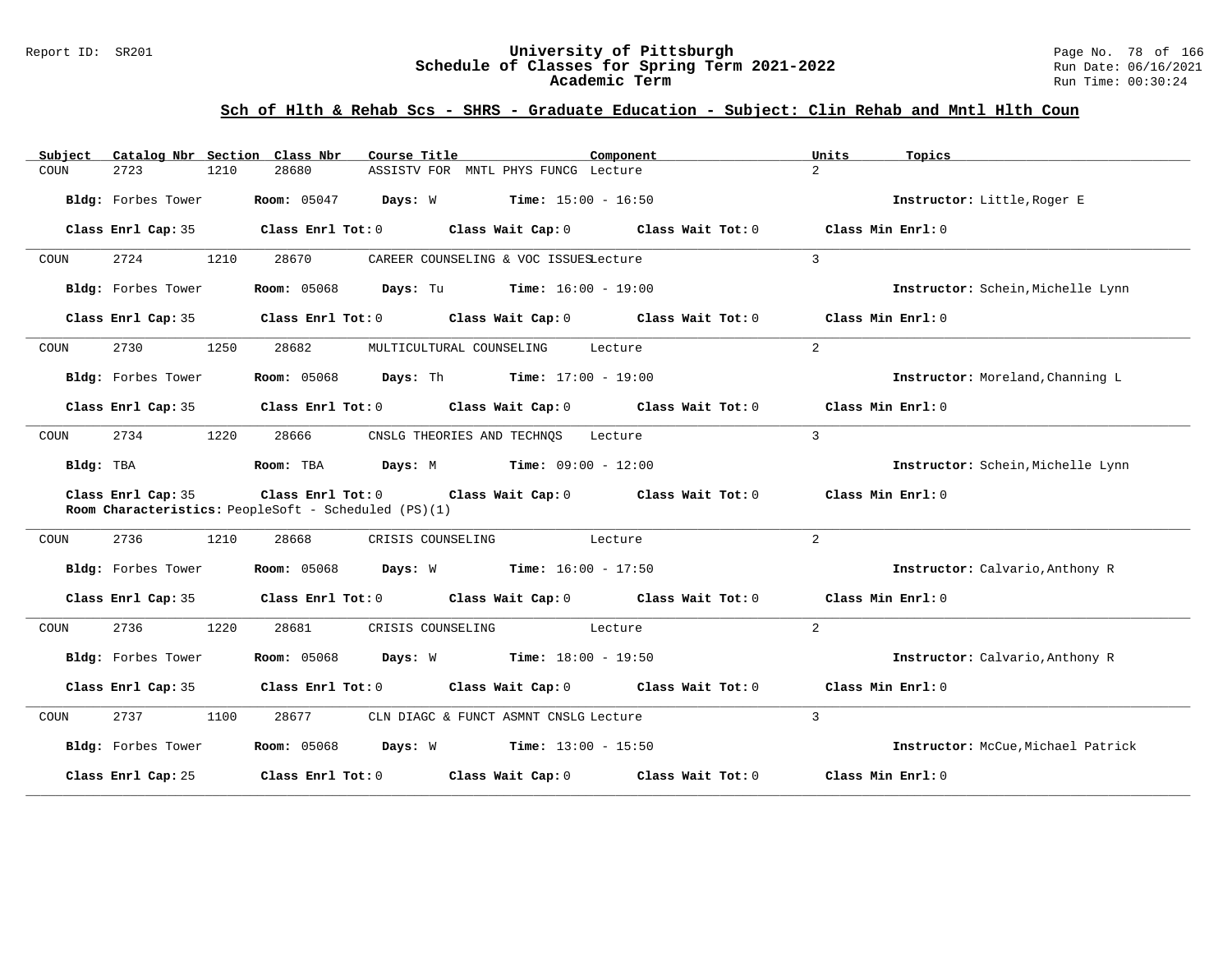#### Report ID: SR201 **University of Pittsburgh** Page No. 79 of 166 **Schedule of Classes for Spring Term 2021-2022** Run Date: 06/16/2021 **Academic Term** Run Time: 00:30:24

| Catalog Nbr Section Class Nbr<br>Subject | Course Title<br>Component                                                                                     | Units<br>Topics                    |
|------------------------------------------|---------------------------------------------------------------------------------------------------------------|------------------------------------|
| 2737<br>1105<br>COUN                     | 28678<br>CLN DIAGC & FUNCT ASMNT CNSLG Laboratory                                                             | $\mathcal{L}$                      |
| Bldg: TO BE ARRANGED                     | <b>Time:</b> $00:00 - 00:00$<br>Room: TBA<br>Days: W                                                          | Instructor: McCue, Michael Patrick |
| Class Enrl Cap: 25                       | $Class$ $Enr1$ $Tot: 0$<br>Class Wait Cap: 0 Class Wait Tot: 0                                                | Class Min Enrl: 0                  |
| 2737<br>1110<br>COUN                     | 28679<br>CLN DIAGC & FUNCT ASMNT CNSLG Laboratory                                                             | $\mathcal{E}$                      |
| Bldg: TO BE ARRANGED                     | <b>Days:</b> $W$ <b>Time:</b> $00:00 - 00:00$<br>Room: TBA                                                    | Instructor: McCue, Michael Patrick |
| Class Enrl Cap: 25                       | Class Enrl Tot: $0$ Class Wait Cap: $0$ Class Wait Tot: $0$                                                   | Class Min Enrl: 0                  |
| 2739<br>1205<br>COUN                     | 28667<br>GROUP COUNSELING<br>Lecture                                                                          | $\mathcal{E}$                      |
| Bldg: TBA                                | Days: M Time: 14:00 - 16:50<br>Room: TBA                                                                      | Instructor: Kulzer, Jamie Lynn     |
| Class Enrl Cap: 35                       | Class Enrl Tot: 0 Class Wait Cap: 0 Class Wait Tot: 0<br>Room Characteristics: PeopleSoft - Scheduled (PS)(1) | Class Min Enrl: 0                  |
| 2743<br>1210<br>COUN                     | 28669<br>FAMILY AND COUPLES COUNSELING Lecture                                                                | $\mathcal{L}$                      |
| Bldg: Forbes Tower                       | <b>Room: 05068</b><br><b>Days:</b> M <b>Time:</b> $16:00 - 19:00$                                             | Instructor: Dietz, Laura Jean      |
| Class Enrl Cap: 35                       | Class Enrl Tot: 0 Class Wait Cap: 0 Class Wait Tot: 0                                                         | Class Min Enrl: 0                  |
| 2744<br>1210<br>COUN                     | 28671<br>EVIDENCE BASED PRACTICE<br>Lecture                                                                   | $\mathcal{L}$                      |
| Bldg: Forbes Tower                       | <b>Room:</b> 05047 <b>Days:</b> W <b>Time:</b> 09:00 - 12:00                                                  | Instructor: Beck, Kelly Battle     |
| Class Enrl Cap: 35                       | Class Enrl Tot: $0$ Class Wait Cap: $0$ Class Wait Tot: $0$                                                   | Class Min Enrl: 0                  |
| 2749<br>1010<br>COUN                     | 29776<br>CLINICAL COUNSELING INTERNSHIPInternship                                                             | $1 - 6$                            |
| Bldg: TO BE ARRANGED                     | $Days: TBA$ Time: $00:00 - 00:00$<br>Room: TBA                                                                | Instructor: Kulzer, Jamie Lynn     |
| Class Enrl Cap: 35                       | Class Enrl Tot: $0$ Class Wait Cap: $0$ Class Wait Tot: $0$                                                   | Class Min Enrl: 0                  |
| 2749<br>1015<br>COUN                     | 29778<br>CLINICAL COUNSELING INTERNSHIPInternship                                                             | $1 - 6$                            |
| Bldg: TO BE ARRANGED                     | Room: TBA Days: TBA<br><b>Time:</b> $00:00 - 00:00$                                                           | Instructor: Dietz, Laura Jean      |
| Class Enrl Cap: 35                       | Class Enrl Tot: $0$ Class Wait Cap: $0$ Class Wait Tot: $0$                                                   | Class Min Enrl: 0                  |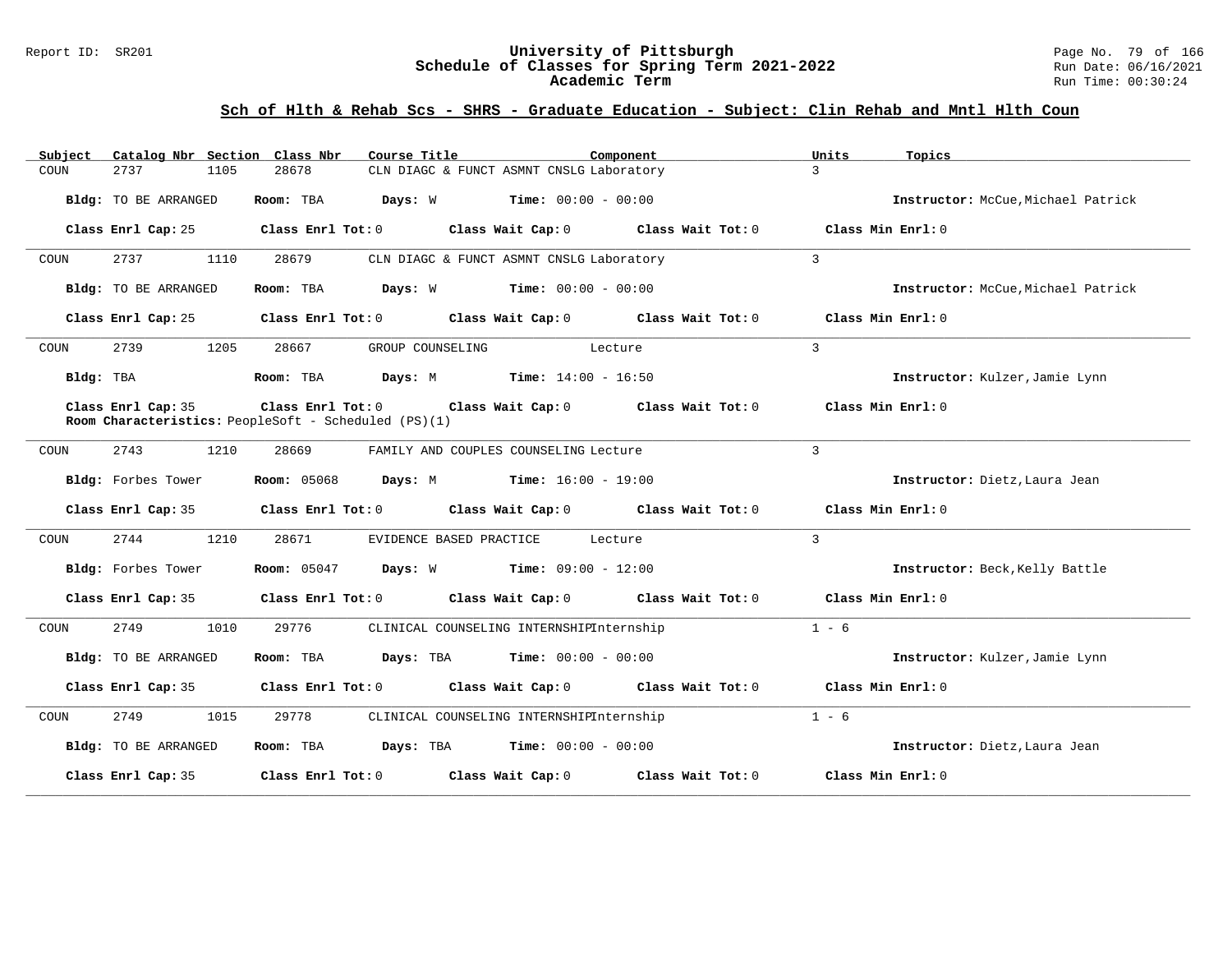#### Report ID: SR201 **University of Pittsburgh** Page No. 80 of 166 **Schedule of Classes for Spring Term 2021-2022** Run Date: 06/16/2021 **Academic Term** Run Time: 00:30:24

| Subject |                      |      | Catalog Nbr Section Class Nbr | Course Title |                                                           | Component |                                                                                                     | Units          | Topics                             |
|---------|----------------------|------|-------------------------------|--------------|-----------------------------------------------------------|-----------|-----------------------------------------------------------------------------------------------------|----------------|------------------------------------|
| COUN    | 2749                 | 1020 | 30463                         |              | CLINICAL COUNSELING INTERNSHIPInternship                  |           |                                                                                                     | $1 - 6$        |                                    |
|         | Bldg: TO BE ARRANGED |      |                               |              | Room: TBA $Days: TBA$ Time: $00:00 - 00:00$               |           |                                                                                                     |                | Instructor: Schein, Michelle Lynn  |
|         |                      |      |                               |              |                                                           |           | Class Enrl Cap: 35 Class Enrl Tot: 0 Class Wait Cap: 0 Class Wait Tot: 0 Class Min Enrl: 0          |                |                                    |
| COUN    | 2752                 | 1100 | 28688                         |              | SPECIAL TOPICS IN COUNSELING Lecture                      |           |                                                                                                     | $\overline{1}$ |                                    |
|         | Bldg: Forbes Tower   |      |                               |              |                                                           |           | Room: 06081 Days: TBA Time: 00:00 - 00:00 SUBSTANCE ABUSE                                           |                | Instructor: Staff                  |
|         |                      |      |                               |              |                                                           |           | Class Enrl Cap: 35 Class Enrl Tot: 0 Class Wait Cap: 0 Class Wait Tot: 0 Class Min Enrl: 0          |                |                                    |
| COUN    | 2753                 | 1205 | 28690                         |              | SPECIAL TOPICS IN COUNSELING lLecture                     |           |                                                                                                     | $\mathbf{1}$   |                                    |
|         | Bldg: TO BE ARRANGED |      |                               |              |                                                           |           | Room: TBA Days: TBA Time: $00:00 - 00:00$ HUMAN DEVELOPMENT Instructor: Staff                       |                |                                    |
|         |                      |      |                               |              |                                                           |           | Class Enrl Cap: 35 Class Enrl Tot: 0 Class Wait Cap: 0 Class Wait Tot: 0 Class Min Enrl: 0          |                |                                    |
| COUN    | 2761                 | 1205 | 28683                         |              | COUNSELING CAPSTONE EXAM Directed Studies                 |           |                                                                                                     | $\Omega$       |                                    |
|         | Bldg: TO BE ARRANGED |      |                               |              | Room: TBA $Days:$ TBA $Time: 00:00 - 00:00$               |           |                                                                                                     |                | Instructor: Schein, Michelle Lynn  |
|         |                      |      |                               |              |                                                           |           | Class Enrl Cap: 35 $\qquad$ Class Enrl Tot: 0 $\qquad$ Class Wait Cap: 0 $\qquad$ Class Wait Tot: 0 |                | Class Min Enrl: 0                  |
| COUN    | 2761                 | 1210 | 28684                         |              | COUNSELING CAPSTONE EXAM Directed Studies                 |           |                                                                                                     | $\Omega$       |                                    |
|         | Bldg: TO BE ARRANGED |      |                               |              | Room: TBA $Days:$ TBA $Time: 00:00 - 00:00$               |           |                                                                                                     |                | Instructor: Kulzer, Jamie Lynn     |
|         |                      |      |                               |              |                                                           |           | Class Enrl Cap: 35 Class Enrl Tot: 0 Class Wait Cap: 0 Class Wait Tot: 0                            |                | Class Min Enrl: 0                  |
| COUN    | 2761                 | 1215 | 28685                         |              | COUNSELING CAPSTONE EXAM Directed Studies                 |           |                                                                                                     | $\Omega$       |                                    |
|         | Bldg: TO BE ARRANGED |      |                               |              | Room: TBA $Days: TBA$ Time: $00:00 - 00:00$               |           |                                                                                                     |                | Instructor: Dietz, Laura Jean      |
|         |                      |      |                               |              |                                                           |           | Class Enrl Cap: 35 $\qquad$ Class Enrl Tot: 0 $\qquad$ Class Wait Cap: 0 $\qquad$ Class Wait Tot: 0 |                | $Class Min Ernst: 0$               |
| COUN    | 2761                 | 1220 | 28686                         |              | COUNSELING CAPSTONE EXAM Directed Studies                 |           |                                                                                                     | $\Omega$       |                                    |
|         | Bldg: TO BE ARRANGED |      |                               |              | <b>Room:</b> TBA $Days: TBA$ <b>Time:</b> $00:00 - 00:00$ |           |                                                                                                     |                | Instructor: McCue, Michael Patrick |
|         |                      |      |                               |              |                                                           |           |                                                                                                     |                | Schein, Michelle Lynn              |
|         | Class Enrl Cap: 35   |      |                               |              |                                                           |           | Class Enrl Tot: $0$ Class Wait Cap: $0$ Class Wait Tot: $0$                                         |                | Class Min Enrl: 0                  |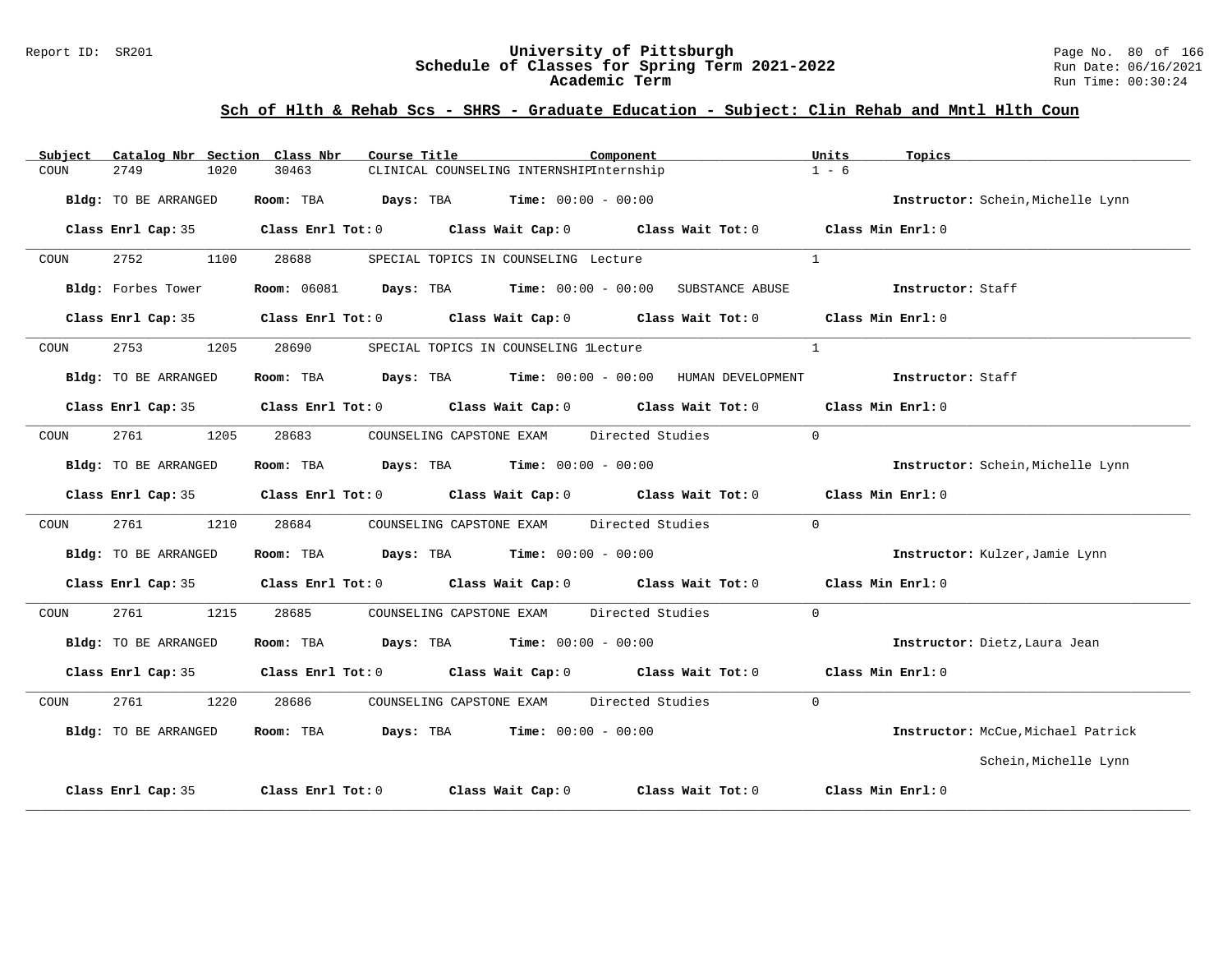#### Report ID: SR201 **University of Pittsburgh** Page No. 81 of 166 **Schedule of Classes for Spring Term 2021-2022** Run Date: 06/16/2021 **Academic Term** Run Time: 00:30:24

| Catalog Nbr Section Class Nbr<br>Subject | Course Title                                                                                                                            | Component        | Units<br>Topics                   |
|------------------------------------------|-----------------------------------------------------------------------------------------------------------------------------------------|------------------|-----------------------------------|
| COUN<br>2761<br>1225                     | 28687<br>COUNSELING CAPSTONE EXAM                                                                                                       | Directed Studies | $\Omega$                          |
| Bldg: TO BE ARRANGED                     | Room: TBA $Days:$ TBA $Time: 00:00 - 00:00$                                                                                             |                  | Instructor: Staff                 |
| Class Enrl Cap: 35                       | Class Enrl Tot: $0$ Class Wait Cap: $0$ Class Wait Tot: $0$ Class Min Enrl: $0$                                                         |                  |                                   |
| 2765<br>1210<br>COUN                     | 28672<br>CLINICAL COUNSELING MENTORSHIPDirected Studies                                                                                 |                  | $\Omega$                          |
| Bldg: TBA                                | <b>Room:</b> TBA <b>Days:</b> M <b>Time:</b> 13:00 - 13:50                                                                              |                  | Instructor: Schein, Michelle Lynn |
| Class Enrl Cap: 35                       | Class Enrl Tot: $0$ Class Wait Cap: $0$ Class Wait Tot: $0$ Class Min Enrl: $0$<br>Room Characteristics: PeopleSoft - Scheduled (PS)(1) |                  |                                   |
| 2765<br>1215<br>COUN                     | 28673<br>CLINICAL COUNSELING MENTORSHIPDirected Studies                                                                                 |                  | $\Omega$                          |
| Bldg: TO BE ARRANGED                     | <b>Room:</b> TBA <b>Days:</b> M <b>Time:</b> 13:00 - 13:50                                                                              |                  | Instructor: Kulzer, Jamie Lynn    |
|                                          | Class Enrl Cap: 35 Class Enrl Tot: 0 Class Wait Cap: 0 Class Wait Tot: 0 Class Min Enrl: 0                                              |                  |                                   |
| 2765<br>1220<br>COUN                     | 28674<br>CLINICAL COUNSELING MENTORSHIPDirected Studies                                                                                 |                  | $\Omega$                          |
| Bldg: TO BE ARRANGED                     | Room: TBA $Days: M$ Time: $13:00 - 13:50$                                                                                               |                  | Instructor: Dietz, Laura Jean     |
|                                          | Class Enrl Cap: 35 Class Enrl Tot: 0 Class Wait Cap: 0 Class Wait Tot: 0 Class Min Enrl: 0                                              |                  |                                   |
| 2765<br>1225<br>COUN                     | 28675<br>CLINICAL COUNSELING MENTORSHIPDirected Studies                                                                                 |                  | $\Omega$                          |
| Bldg: TO BE ARRANGED                     | Room: TBA $Days: W$ Time: $13:00 - 13:50$                                                                                               |                  | Instructor: Staff                 |
|                                          | Class Enrl Cap: 35 Class Enrl Tot: 0 Class Wait Cap: 0 Class Wait Tot: 0 Class Min Enrl: 0                                              |                  |                                   |
| 2765<br>1230<br>COUN                     | 28676<br>CLINICAL COUNSELING MENTORSHIPDirected Studies                                                                                 |                  | $\Omega$                          |
| Bldg: TO BE ARRANGED                     | Room: TBA $\rule{1em}{0.15mm}$ Days: W Time: 13:00 - 13:50                                                                              |                  | Instructor: Staff                 |
|                                          | Class Enrl Cap: 35 Class Enrl Tot: 0 Class Wait Cap: 0 Class Wait Tot: 0 Class Min Enrl: 0                                              |                  |                                   |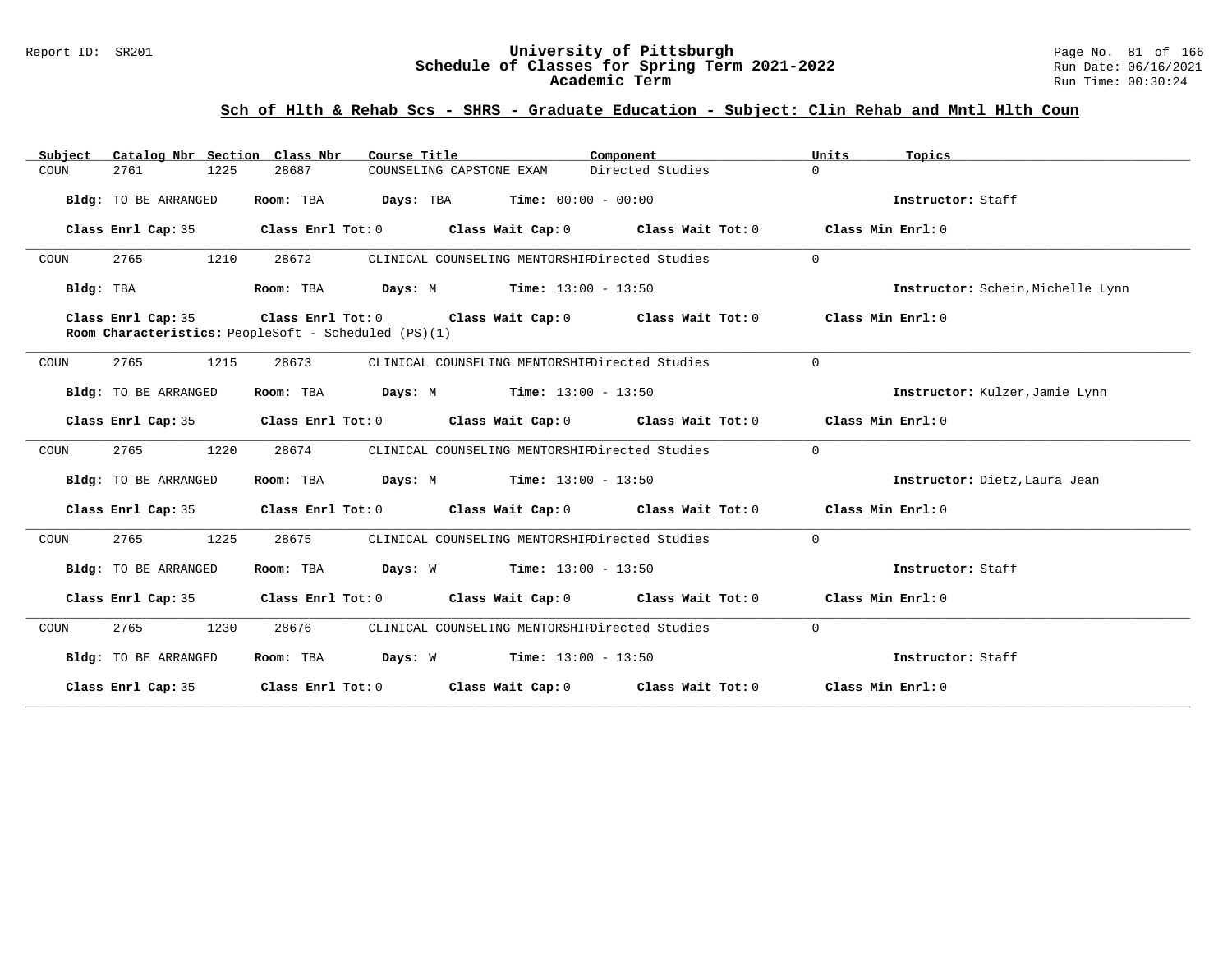#### Report ID: SR201 **University of Pittsburgh** Page No. 82 of 166 **Schedule of Classes for Spring Term 2021-2022** Run Date: 06/16/2021 **Academic Term** Run Time: 00:30:24

| Subject            | Catalog Nbr Section Class Nbr                                                                                                                                                                                       | Course Title<br>Component                                                                                                                                                                                                          | Units<br>Topics                  |  |  |  |  |
|--------------------|---------------------------------------------------------------------------------------------------------------------------------------------------------------------------------------------------------------------|------------------------------------------------------------------------------------------------------------------------------------------------------------------------------------------------------------------------------------|----------------------------------|--|--|--|--|
| <b>HRS</b><br>1008 | 1030<br>13590                                                                                                                                                                                                       | APPLC OF STATCL CONCPTS IN HIMLecture                                                                                                                                                                                              | $\mathbf{R}$                     |  |  |  |  |
| Bldg: Forbes Tower | <b>Room:</b> 06048                                                                                                                                                                                                  | Time: $09:00 - 11:50$<br>Days: Tu                                                                                                                                                                                                  | Instructor: Watzlaf, Valerie J   |  |  |  |  |
| Class Enrl Cap: 2  | Class Enrl Tot: 0<br>Combined Section ID: 0708(HIM/1442/HRS/1008) -                                                                                                                                                 | Class Wait Cap: 2<br>Class Wait Tot: $0$<br>HIM 1442(#13589)                                                                                                                                                                       | Class Min Enrl: 0                |  |  |  |  |
|                    |                                                                                                                                                                                                                     | <b></b> This class has an additional fee. For more information go to <a <br="" href="http://www.registrar.pitt.edu">target="_blank"&gt;http://www.registrar.pitt.edu/</a> , and click on Faculty and Staff, then Course and Class. |                                  |  |  |  |  |
| <b>HRS</b><br>1018 | 1070<br>17166                                                                                                                                                                                                       | SURVEY HLTH & REHAB PROFESSNS Lecture                                                                                                                                                                                              | $\overline{2}$                   |  |  |  |  |
| Bldg: TBA          | Room: TBA                                                                                                                                                                                                           | Days: Tu<br><b>Time:</b> $12:00 - 13:50$                                                                                                                                                                                           | Instructor: Balouris, Sondra A   |  |  |  |  |
| Class Enrl Cap: 45 | Class Enrl Tot: 0<br>Room Characteristics: PeopleSoft - Scheduled (PS)(1)                                                                                                                                           | Class Wait Cap: 20<br>Class Wait Tot: 0                                                                                                                                                                                            | Class Min Enrl: 0                |  |  |  |  |
| 1025<br>HRS        | 1030<br>13518                                                                                                                                                                                                       | INTRODUCTION TO MICROBIOLOGY Lecture                                                                                                                                                                                               | $\overline{3}$                   |  |  |  |  |
| Bldg: Salk Hall    | <b>Room: 00458</b>                                                                                                                                                                                                  | Days: W<br><b>Time:</b> $13:30 - 15:20$                                                                                                                                                                                            | Instructor: Carlo, Joelle M      |  |  |  |  |
| Bldg: Salk Hall    | <b>Room: 00458</b>                                                                                                                                                                                                  | Days: Tu<br><b>Time:</b> $09:00 - 09:50$                                                                                                                                                                                           | Instructor: Carlo, Joelle M      |  |  |  |  |
| Class Enrl Cap: 12 | Class Enrl Tot: 0<br>Room Characteristics: PeopleSoft - Scheduled (PS)(1)                                                                                                                                           | Class Wait Cap: 10<br>Class Wait Tot: 0<br>Combined Section ID: 0115(DENHYG/1241/ORBIOL/1020/1025/H)- DENHYG 1241(#12322), OCS 1025(#12411)                                                                                        | Class Min Enrl: 0                |  |  |  |  |
| 1515<br><b>HRS</b> | 1010<br>26256                                                                                                                                                                                                       | REHABILITATION PSYCHOLOGY<br>Lecture                                                                                                                                                                                               | $\overline{3}$                   |  |  |  |  |
| Bldg: TBA          | Room: TBA                                                                                                                                                                                                           | Days: TuTh<br><b>Time:</b> $13:00 - 14:15$                                                                                                                                                                                         | Instructor: Kulzer, Jamie Lynn   |  |  |  |  |
|                    |                                                                                                                                                                                                                     |                                                                                                                                                                                                                                    | McCue, Michael Patrick           |  |  |  |  |
| Class Enrl Cap: 12 | Class Min Enrl: 0<br>Class Enrl Tot: 0<br>Class Wait Cap: 10<br>Class Wait Tot: 0<br>Room Characteristics: PeopleSoft - Scheduled (PS)(1)<br><b>Combined Section ID:</b> 0695(HRS/1515/PSY/0515) - PSY 0515(#25870) |                                                                                                                                                                                                                                    |                                  |  |  |  |  |
| 2001<br>HRS        | 1070<br>23802                                                                                                                                                                                                       | HLTH POLC & MGT IN PUBLC HLTH Lecture                                                                                                                                                                                              | 3                                |  |  |  |  |
| Bldg: TBA          | Room: TBA                                                                                                                                                                                                           | Time: $09:00 - 11:55$<br>Days: Tu                                                                                                                                                                                                  | Instructor: Donohue, Julie Marie |  |  |  |  |
| Class Enrl Cap: 40 | Class Enrl Tot: 0<br>Room Characteristics: PeopleSoft - Scheduled (PS)(1)                                                                                                                                           | Class Wait Cap: 0<br>Class Wait Tot: 0<br>Combined Section ID: 0856(HPM 2001/HRS 2001/NUR 2202) - HPM 2001(#13503), NUR 2202(#23803)                                                                                               | Class Min Enrl: 0                |  |  |  |  |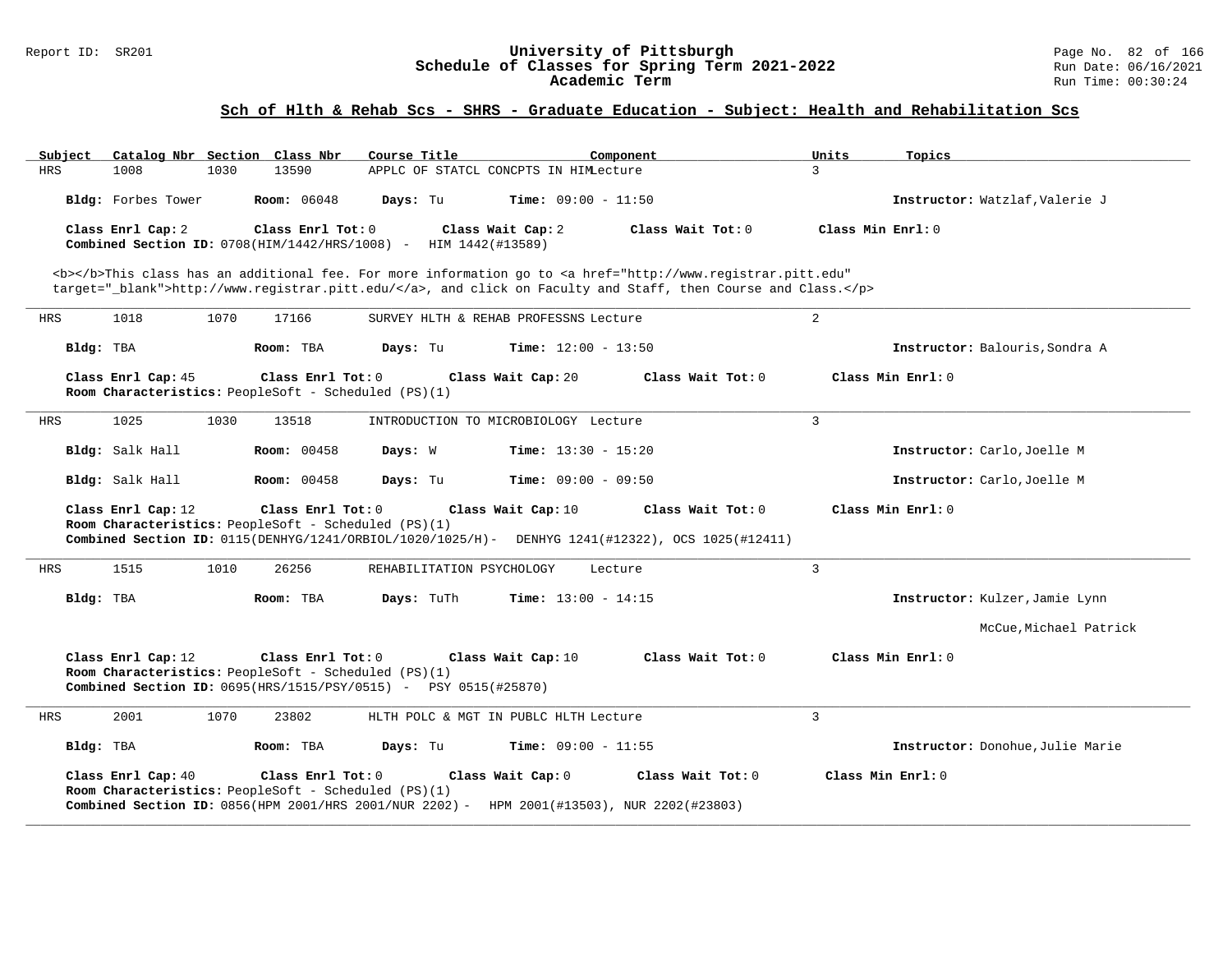#### Report ID: SR201 **University of Pittsburgh** Page No. 83 of 166 **Schedule of Classes for Spring Term 2021-2022** Run Date: 06/16/2021 **Academic Term** Run Time: 00:30:24

| Subject    | Catalog Nbr Section Class Nbr       |                                                      | Course Title                                                                                    | Component                                                                            | Units             | Topics                                                                                     |
|------------|-------------------------------------|------------------------------------------------------|-------------------------------------------------------------------------------------------------|--------------------------------------------------------------------------------------|-------------------|--------------------------------------------------------------------------------------------|
| <b>HRS</b> | 2004<br>1050                        | 15003                                                | PATHPHYLGY ACROSS LIFE SPAN Lecture                                                             |                                                                                      | $\overline{4}$    |                                                                                            |
|            | Bldg: Victoria Building Room: 00229 |                                                      | <b>Days:</b> W <b>Time:</b> $15:00 - 18:50$                                                     |                                                                                      |                   | Instructor: Alexander, Sheila A                                                            |
|            | Class Enrl Cap: 5                   | Class Enrl Tot: 0                                    | Class Wait Cap: 0                                                                               | Class Wait Tot: 0                                                                    | Class Min Enrl: 0 |                                                                                            |
|            |                                     | Room Characteristics: PeopleSoft - Scheduled (PS)(1) |                                                                                                 |                                                                                      |                   |                                                                                            |
|            |                                     |                                                      | Combined Section ID: 0551(NUR/2004/EPIDEM/2004/HRS/2004)- NUR 2004(#13420), EPIDEM 2004(#13517) |                                                                                      |                   |                                                                                            |
| <b>HRS</b> | 2084<br>1070                        | 15000                                                | SPEC TOPICS IN OSTEOARTHRITIS Directed Studies                                                  |                                                                                      | $1 - 2$           |                                                                                            |
|            | Bldg: TO BE ARRANGED                | Room: TBA                                            | Days: W<br>$Time: 10:00 - 12:00$                                                                |                                                                                      |                   | Instructor: Fitzgerald, Gerald G.                                                          |
|            | Class Enrl Cap: 2                   | Class Enrl Tot: 0                                    | Class Wait Cap: 0                                                                               | Class Wait Tot: 0                                                                    | Class Min Enrl: 0 |                                                                                            |
| <b>HRS</b> | 2089<br>1030                        | 13642                                                | CHLDREN W/DISABILITIES: CLIN 2Clinical                                                          |                                                                                      | 2                 |                                                                                            |
|            | Bldg: TO BE ARRANGED                | Room: OCTBA                                          | Days: W                                                                                         | <b>Time:</b> 12:00 - 14:55 INTDIS CLIN CARE CHILD DISABSInstructor: Kelly,M Kathleen |                   |                                                                                            |
|            | Class Enrl Cap: 15                  | $Class$ $Enr1$ $Tot: 0$                              | Class Wait Cap: 0                                                                               | Class Wait Tot: 0                                                                    | Class Min Enrl: 0 |                                                                                            |
| <b>HRS</b> | 2090<br>1080                        | 15063                                                | LDRS SEM MATRNL & CHILD HLTH 2Seminar                                                           |                                                                                      | $1 - 3$           |                                                                                            |
| Bldg: TBA  |                                     | Room: TBA                                            |                                                                                                 |                                                                                      |                   | Days: W Time: 09:00 - 11:25 LEND LEADERSHIP SEMINAR 2 Instructor: Corbin, Nicole Elizabeth |
|            | Class Enrl Cap: 18                  | Room Characteristics: PeopleSoft - Scheduled (PS)(1) | Class Enrl Tot: 0 Class Wait Cap: 0                                                             | Class Wait Tot: 0 Class Min Enrl: 0                                                  |                   |                                                                                            |
| HRS        | 2307<br>1070                        | 14724                                                | FALLS BALNC DYSFU: MGT INTRV Lecture                                                            |                                                                                      | $\mathbf{3}$      |                                                                                            |
|            | Bldg: TO BE ARRANGED                | Room: TBA                                            | <b>Time:</b> $13:00 - 15:30$<br>Days: Tu                                                        |                                                                                      |                   | Instructor: Whitney, Susan L                                                               |
|            | Class Enrl Cap: 60                  | Class Enrl Tot: 0                                    | Class Wait Cap: 0<br>Combined Section ID: 0704(PT/2127/HRS/2307) - PT 2127(#15297)              | Class Wait Tot: 0                                                                    | Class Min Enrl: 0 |                                                                                            |
| HRS        | 2309<br>1030                        | 13578                                                | ANAL NEURO SIGN/SYMP CLIN DEC Lecture                                                           |                                                                                      | $\overline{3}$    |                                                                                            |
|            | Bldg: TO BE ARRANGED                | Room: TBA                                            | <b>Days:</b> M <b>Time:</b> $13:00 - 16:00$                                                     |                                                                                      |                   | Instructor: Van Swearingen, Jessie M                                                       |
|            | Class Enrl Cap: 80                  | Class Enrl Tot: 0                                    | Class Wait Cap: 0                                                                               | Class Wait Tot: 0                                                                    | Class Min Enrl: 0 |                                                                                            |
| HRS        | 2310<br>1010                        | 14725                                                | ADV MUSCULSK DISSECTION ANAT Directed Studies                                                   |                                                                                      | $\overline{2}$    |                                                                                            |
|            | Bldg: TO BE ARRANGED                | Room: TBA                                            | <b>Days:</b> W <b>Time:</b> $13:00 - 16:00$                                                     |                                                                                      |                   | Instructor: Delitto, Ronna S.                                                              |
|            | Class Enrl Cap: 35                  | Class Enrl Tot: 0                                    | Class Wait Cap: 0                                                                               | Class Wait Tot: 0                                                                    | Class Min Enrl: 0 |                                                                                            |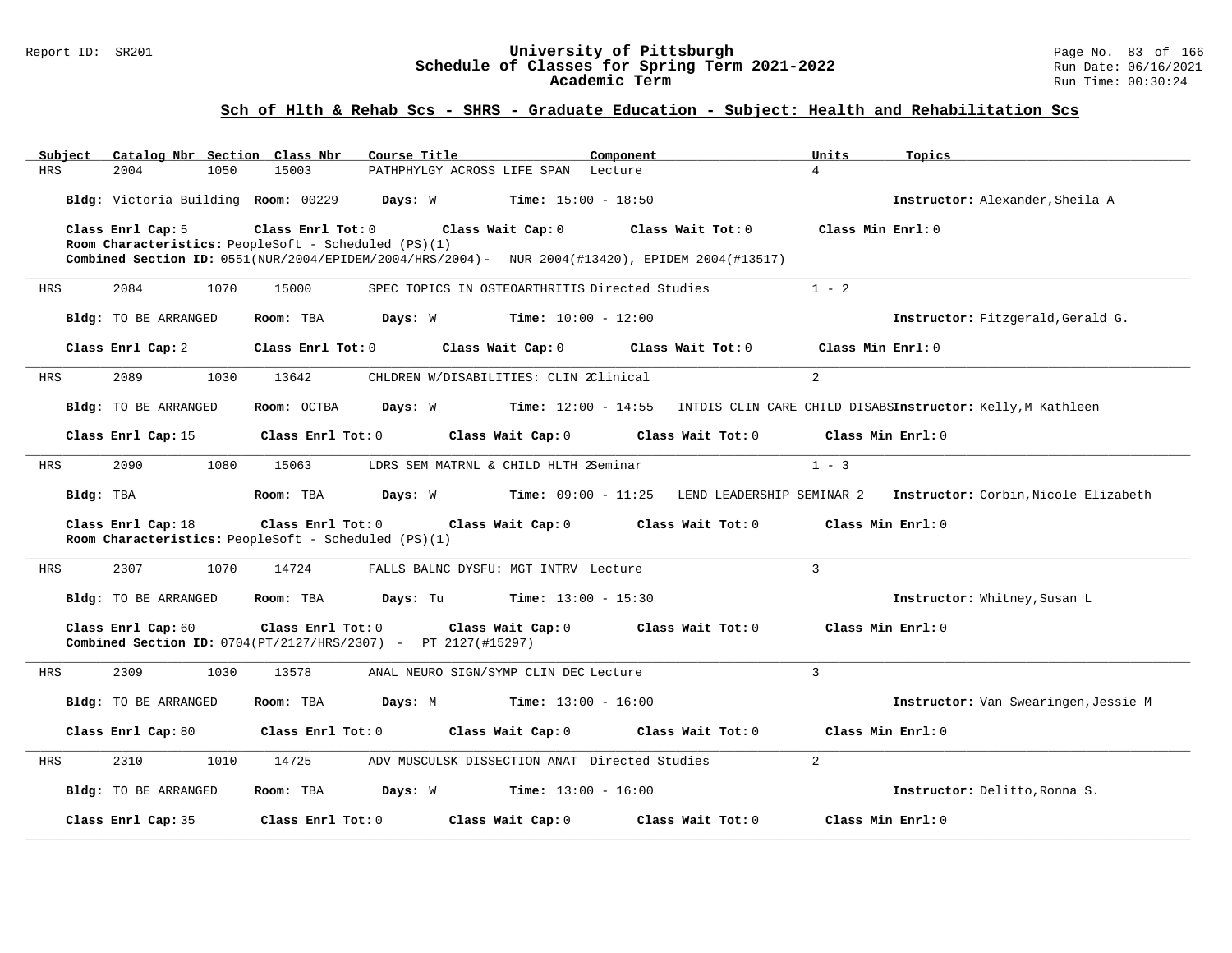#### Report ID: SR201 **University of Pittsburgh** Page No. 84 of 166 **Schedule of Classes for Spring Term 2021-2022** Run Date: 06/16/2021 **Academic Term** Run Time: 00:30:24

| Subject | Catalog Nbr Section Class Nbr | Course Title                                                                                        | Component | Units<br>Topics                      |
|---------|-------------------------------|-----------------------------------------------------------------------------------------------------|-----------|--------------------------------------|
| HRS     | 1050<br>2312                  | 15622<br>SEMINAR IN NEUROLOGIC PT                                                                   | Seminar   | $\overline{2}$                       |
|         | Bldg: TO BE ARRANGED          | Room: TBA $Days:$ TBA $Time: 00:00 - 00:00$                                                         |           | Instructor: Whitney, Susan L         |
|         |                               | Class Enrl Cap: 70 Class Enrl Tot: 0 Class Wait Cap: 0 Class Wait Tot: 0 Class Min Enrl: 0          |           |                                      |
| HRS     | 2313<br>1030                  | 16376<br>PT SPECIAL TOPICS                                                                          | Seminar   | 2                                    |
|         | Bldg: TO BE ARRANGED          | Room: TBA $\rule{1em}{0.15em}$ Days: Th Time: 13:00 - 15:00                                         |           | Instructor: Whitney, Susan L         |
|         |                               | Class Enrl Cap: 47 (Class Enrl Tot: 0 (Class Wait Cap: 0 (Class Wait Tot: 0 (Class Min Enrl: 0)     |           |                                      |
| HRS     | 2356                          | 1010 13559<br>CONCP/PRIN SENSORY MOTR CTRL lLecture                                                 |           | $\mathcal{E}$                        |
|         | Bldg: TO BE ARRANGED          | Room: TBA $\rule{1em}{0.15mm}$ Days: Tu $\rule{1.15mm}]{0.15mm}$ Time: $0.9:00 - 12:00$             |           | Instructor: Carvell, George E        |
|         |                               | Class Enrl Cap: 66 Class Enrl Tot: 0 Class Wait Cap: 0 Class Wait Tot: 0 Class Min Enrl: 0          |           |                                      |
| HRS     | 2361<br>1070                  | 13524<br>EBP: CLINCL CONSD LS SPINE                                                                 | Lecture   | $\mathbf{3}$                         |
|         | Bldg: TO BE ARRANGED          | <b>Room:</b> TBA <b>Days:</b> M <b>Time:</b> 17:00 - 20:30                                          |           | Instructor: Timko, Michael G.        |
|         |                               | Class Enrl Cap: 70 $\qquad$ Class Enrl Tot: 0 $\qquad$ Class Wait Cap: 0 $\qquad$ Class Wait Tot: 0 |           | Class Min Enrl: 0                    |
| HRS     | 2362<br>1030                  | 13562<br>EPB: CLINICAL CONSD LE Lecture                                                             |           | 3                                    |
|         | Bldg: TO BE ARRANGED          | Room: TBA $Days:$ TBA $Time: 00:00 - 00:00$                                                         |           | Instructor: Gil, Alexandra Bernardes |
|         |                               | Class Enrl Cap: 70 Class Enrl Tot: 0 Class Wait Cap: 0 Class Wait Tot: 0 Class Min Enrl: 0          |           |                                      |
| HRS     | 2364<br>1040                  | 14049<br>MEDL/ PT INTRV PRSN NEUMUSC DSLecture                                                      |           | $\mathcal{L}$                        |
|         | Bldg: TO BE ARRANGED          | Room: TBA $Days: TBA$ Time: $00:00 - 00:00$                                                         |           | Instructor: Whitney, Susan L         |
|         |                               | Class Enrl Cap: 70 Class Enrl Tot: 0 Class Wait Cap: 0 Class Wait Tot: 0 Class Min Enrl: 0          |           |                                      |
| HRS     | 2365 1040                     | 14050<br>CASE STDS PRSN W/NEUMUSC DISRDLecture                                                      |           | $\mathbf{3}$                         |
|         | Bldg: TO BE ARRANGED          | Room: TBA $Days:$ TBA $Time: 00:00 - 00:00$                                                         |           | Instructor: Wert, David M            |
|         |                               | Class Enrl Cap: 70 $\qquad$ Class Enrl Tot: 0 $\qquad$ Class Wait Cap: 0 $\qquad$ Class Wait Tot: 0 |           | Class Min Enrl: 0                    |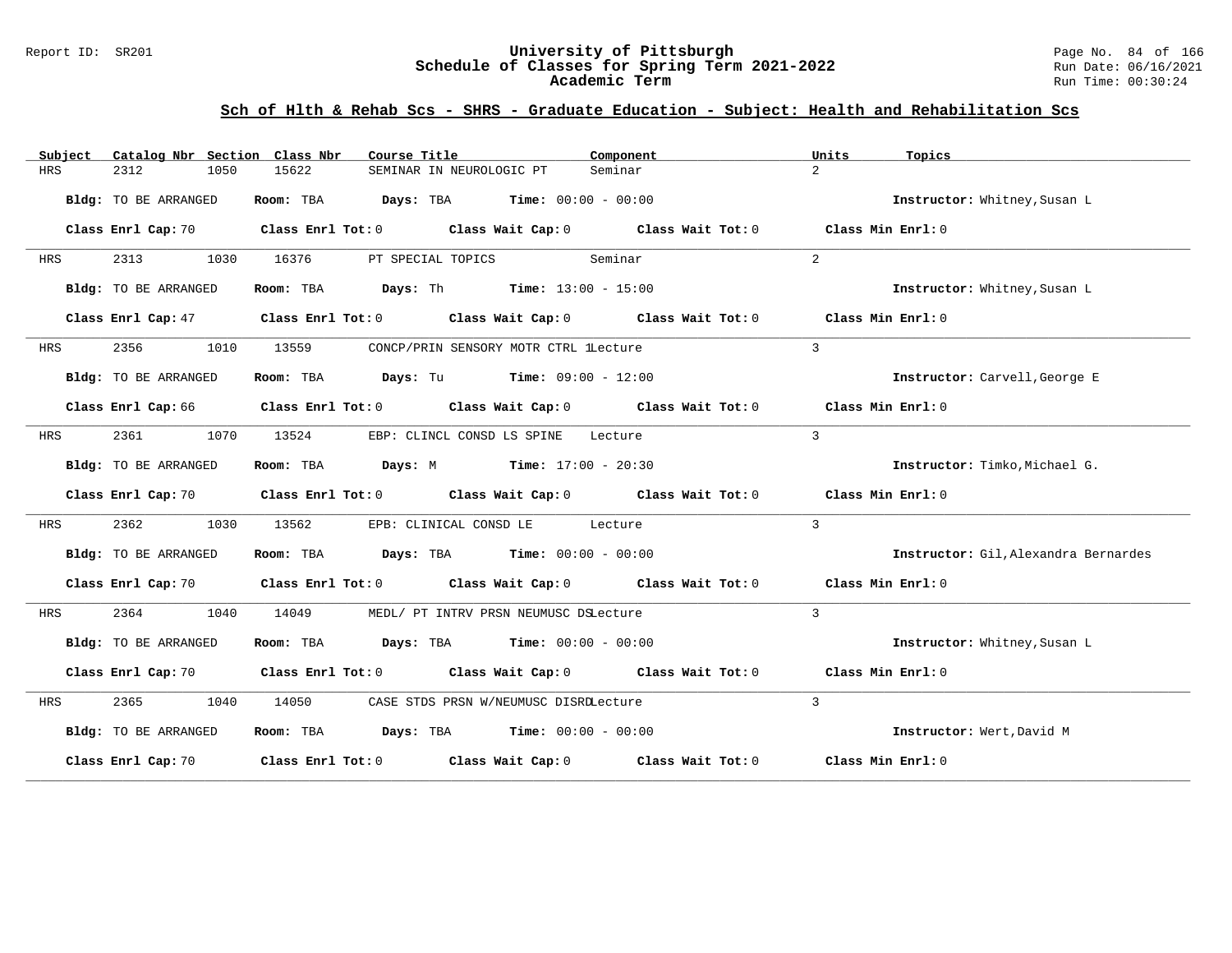#### Report ID: SR201 **University of Pittsburgh** Page No. 85 of 166 **Schedule of Classes for Spring Term 2021-2022** Run Date: 06/16/2021 **Academic Term** Run Time: 00:30:24

# **Sch of Hlth & Rehab Scs - SHRS - Graduate Education - Subject: Health and Rehabilitation Scs**

| Catalog Nbr Section Class Nbr<br>Subject | Course Title                                                                                         | Component                                                                                                                                                                                                                          | Units<br>Topics               |
|------------------------------------------|------------------------------------------------------------------------------------------------------|------------------------------------------------------------------------------------------------------------------------------------------------------------------------------------------------------------------------------------|-------------------------------|
| <b>HRS</b><br>2373<br>1070               | 13664                                                                                                | ADV MUSCULOSKELTL CLN PRACTICELecture                                                                                                                                                                                              | $\mathcal{L}$                 |
| Bldg: TO BE ARRANGED                     | Room: TBA                                                                                            | <b>Days:</b> Th <b>Time:</b> $17:00 - 20:30$                                                                                                                                                                                       | Instructor: Timko, Michael G. |
| Class Enrl Cap: 60                       | Class Enrl Tot: 0 Class Wait Cap: 0<br>Combined Section ID: 0705(PT/2173/HRS/2373) - PT 2173(#15298) | Class Wait Tot: 0                                                                                                                                                                                                                  | Class Min Enrl: 0             |
| HRS<br>2374<br>1010                      | 13573                                                                                                | CLINICAL ROUNDS/CASE PRESENTN Lecture                                                                                                                                                                                              | $\mathbf{1}$                  |
| Bldg: TO BE ARRANGED                     | Room: TBA                                                                                            | <b>Days:</b> TBA <b>Time:</b> $00:00 - 00:00$                                                                                                                                                                                      | Instructor: Timko, Michael G. |
| Class Enrl Cap: 70                       | Class Enrl Tot: 0 Class Wait Cap: 0                                                                  | Class Wait Tot: 0                                                                                                                                                                                                                  | Class Min Enrl: 0             |
| 2380<br>1010<br>HRS                      | 13628                                                                                                | CLN CONSD CERVCL/THORC SPINE Lecture                                                                                                                                                                                               | 3                             |
| Bldg: TO BE ARRANGED                     | Room: TBA<br>Days: TBA                                                                               | <b>Time:</b> $00:00 - 00:00$                                                                                                                                                                                                       | Instructor: Timko, Michael G. |
| Class Enrl Cap: 70                       | Class Enrl Tot: 0                                                                                    | Class Wait Cap: 0<br>Class Wait Tot: 0                                                                                                                                                                                             | Class Min $Enrl: 0$           |
| <b>HRS</b><br>2381<br>1010               | 13629                                                                                                | EBP: CLIN CONSIDERATIONS UE Lecture                                                                                                                                                                                                | 3                             |
| Bldg: TO BE ARRANGED                     | Room: TBA<br>Days: TBA                                                                               | Time: $00:00 - 00:00$                                                                                                                                                                                                              | Instructor: Hankin, Tara R    |
| Class Enrl Cap: 70                       | Class Enrl Tot: 0                                                                                    | Class Wait Cap: 0<br>Class Wait Tot: 0                                                                                                                                                                                             | Class Min Enrl: 0             |
| 2391<br>1050<br>HRS                      | 14068<br>PT CLINICAL ROTATION 2                                                                      | Clinical                                                                                                                                                                                                                           | $1 - 3$                       |
| Bldg: TO BE ARRANGED                     | Days: TBA<br>Room: TBA                                                                               | <b>Time:</b> $00:00 - 00:00$                                                                                                                                                                                                       | Instructor: Whitney, Susan L  |
| Class Enrl Cap: 70                       | Class Enrl Tot: 0                                                                                    | Class Wait Cap: 0 Class Wait Tot: 0                                                                                                                                                                                                | Class Min Enrl: 0             |
| 2433<br>HRS<br>1020                      | 13647                                                                                                | CLASSFCTN SYSTEMS HEALTH CARE Lecture                                                                                                                                                                                              | 3                             |
| Bldg: Forbes Tower                       | <b>Room:</b> 06048<br>Days: MW                                                                       | $Time: 10:30 - 11:50$                                                                                                                                                                                                              | Instructor: DeGrosky, Rebecca |
|                                          |                                                                                                      |                                                                                                                                                                                                                                    | Anania-Firouzan, Patricia     |
| Class Enrl Cap: 12                       | Class Enrl Tot: 0                                                                                    | Class Wait Cap: 0<br>Class Wait Tot: 0                                                                                                                                                                                             | Class Min Enrl: 0             |
|                                          |                                                                                                      | <b></b> This class has an additional fee. For more information go to <a <br="" href="http://www.registrar.pitt.edu">target="_blank"&gt;http://www.registrar.pitt.edu/</a> , and click on Faculty and Staff, then Course and Class. |                               |

**\_\_\_\_\_\_\_\_\_\_\_\_\_\_\_\_\_\_\_\_\_\_\_\_\_\_\_\_\_\_\_\_\_\_\_\_\_\_\_\_\_\_\_\_\_\_\_\_\_\_\_\_\_\_\_\_\_\_\_\_\_\_\_\_\_\_\_\_\_\_\_\_\_\_\_\_\_\_\_\_\_\_\_\_\_\_\_\_\_\_\_\_\_\_\_\_\_\_\_\_\_\_\_\_\_\_\_\_\_\_\_\_\_\_\_\_\_\_\_\_\_\_\_\_\_\_\_\_\_\_\_\_\_\_\_\_\_\_\_\_\_\_\_\_\_\_\_\_\_\_\_\_\_\_\_\_**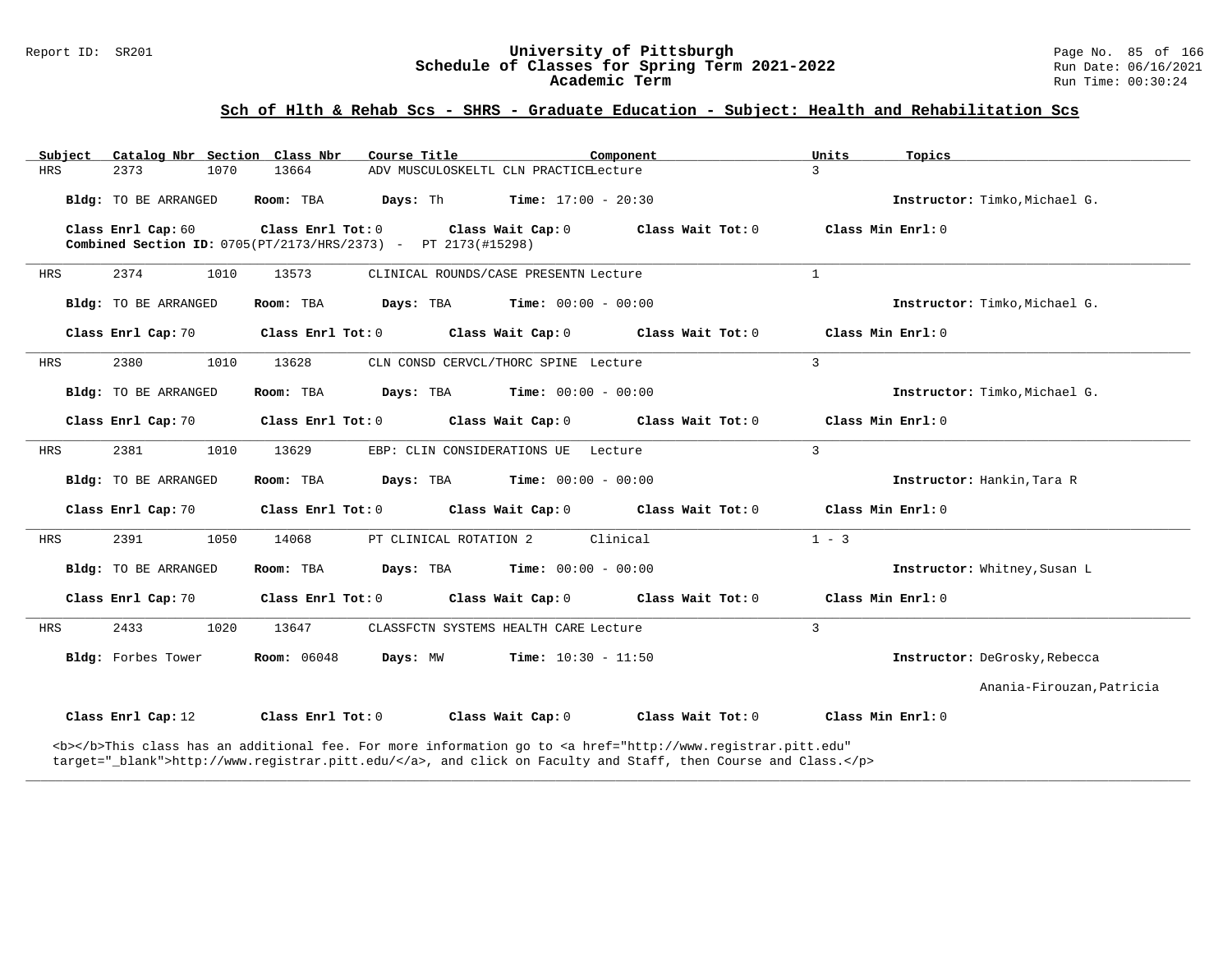#### Report ID: SR201 **University of Pittsburgh** Page No. 86 of 166 **Schedule of Classes for Spring Term 2021-2022** Run Date: 06/16/2021 **Academic Term** Run Time: 00:30:24

| Subject    | Catalog Nbr Section Class Nbr |                         | Course Title                                                                                                                                   | Component           | Units<br>Topics                  |
|------------|-------------------------------|-------------------------|------------------------------------------------------------------------------------------------------------------------------------------------|---------------------|----------------------------------|
| <b>HRS</b> | 2433<br>1030                  | 13661                   | CLASSFCTN SYSTEMS HEALTH CARE Laboratory                                                                                                       |                     | 3                                |
|            | Bldg: Forbes Tower            | <b>Room: 06048</b>      | Days: MW<br><b>Time:</b> $13:00 - 14:50$                                                                                                       |                     | Instructor: DeGrosky, Rebecca    |
|            |                               |                         |                                                                                                                                                |                     | Anania-Firouzan, Patricia        |
|            | Class Enrl Cap: 12            | Class Enrl Tot: 0       | Class Wait Cap: 0                                                                                                                              | Class Wait Tot: 0   | Class Min Enrl: 0                |
|            |                               |                         | <b></b> This class has an additional fee. For more information go to <a <="" href="http://www.registrar.pitt.edu" td=""><td></td><td></td></a> |                     |                                  |
|            |                               |                         | target="_blank">http://www.registrar.pitt.edu/, and click on Faculty and Staff, then Course and Class.                                         |                     |                                  |
| <b>HRS</b> | 2439<br>1010                  | 13591                   | HLTH INFOR SYSTEMS INTERNSHIP Internship                                                                                                       |                     | 3                                |
|            | <b>Bldg:</b> TO BE ARRANGED   | Room: TBA               | Days: TBA<br><b>Time:</b> $00:00 - 00:00$                                                                                                      |                     | Instructor: Abdelhak, Mervat     |
|            | Class Enrl Cap: 40            | Class Enrl Tot: 0       | Class Wait Cap: 0                                                                                                                              | Class Wait Tot: 0   | Class Min Enrl: 0                |
| <b>HRS</b> | 2439<br>1020                  | 13841                   | HLTH INFOR SYSTEMS INTERNSHIP Internship                                                                                                       |                     | $\mathbf{3}$                     |
|            | <b>Bldg:</b> TO BE ARRANGED   | Room: TBA               | <b>Time:</b> $00:00 - 00:00$<br>Days: TBA                                                                                                      |                     | Instructor: Watzlaf, Valerie J   |
|            | Class Enrl Cap: 35            | Class Enrl Tot: 0       | Class Wait Cap: 0                                                                                                                              | Class Wait Tot: 0   | Class Min Enrl: 0                |
| <b>HRS</b> | 2439<br>1030                  | 13843                   | HLTH INFOR SYSTEMS INTERNSHIP Internship                                                                                                       |                     | $\overline{3}$                   |
|            | Bldg: TO BE ARRANGED          | Room: TBA               | <b>Time:</b> $00:00 - 00:00$<br>Days: TBA                                                                                                      |                     | Instructor: Peterson, Kimberly A |
|            | Class Enrl Cap: 35            | Class Enrl Tot: 0       | Class Wait Cap: 0                                                                                                                              | Class Wait Tot: 0   | Class Min Enrl: 0                |
| HRS        | 2439<br>1040                  | 13845                   | HLTH INFOR SYSTEMS INTERNSHIP Internship                                                                                                       |                     | 3                                |
|            | <b>Bldg:</b> TO BE ARRANGED   | Room: TBA               | Days: TBA<br><b>Time:</b> $00:00 - 00:00$                                                                                                      |                     | Instructor: Parmanto, Bambang    |
|            | Class Enrl Cap: 35            | Class Enrl Tot: 0       | Class Wait Cap: 0                                                                                                                              | Class Wait $Tot: 0$ | Class Min $Enrl: 0$              |
| <b>HRS</b> | 2439<br>1050                  | 15055                   | HLTH INFOR SYSTEMS INTERNSHIP Internship                                                                                                       |                     | 3                                |
|            | <b>Bldg:</b> TO BE ARRANGED   | Room: TBA               | <b>Time:</b> $00:00 - 00:00$<br>Days: TBA                                                                                                      |                     | Instructor: Saptono, Andi        |
|            | Class Enrl Cap: 35            | $Class$ $Enr1$ $Tot: 0$ | Class Wait Cap: 0                                                                                                                              | Class Wait $Tot: 0$ | Class Min Enrl: 0                |
| HRS        | 2439<br>1060                  | 15623                   | HLTH INFOR SYSTEMS INTERNSHIP Internship                                                                                                       |                     | $\overline{3}$                   |
|            | Bldg: TO BE ARRANGED          | Room: TBA               | <b>Time:</b> $00:00 - 00:00$<br>Days: TBA                                                                                                      |                     | Instructor: Zhou, Leming         |
|            | Class Enrl Cap: 35            | Class Enrl Tot: 0       | Class Wait Cap: 0                                                                                                                              | Class Wait Tot: 0   | Class Min Enrl: 0                |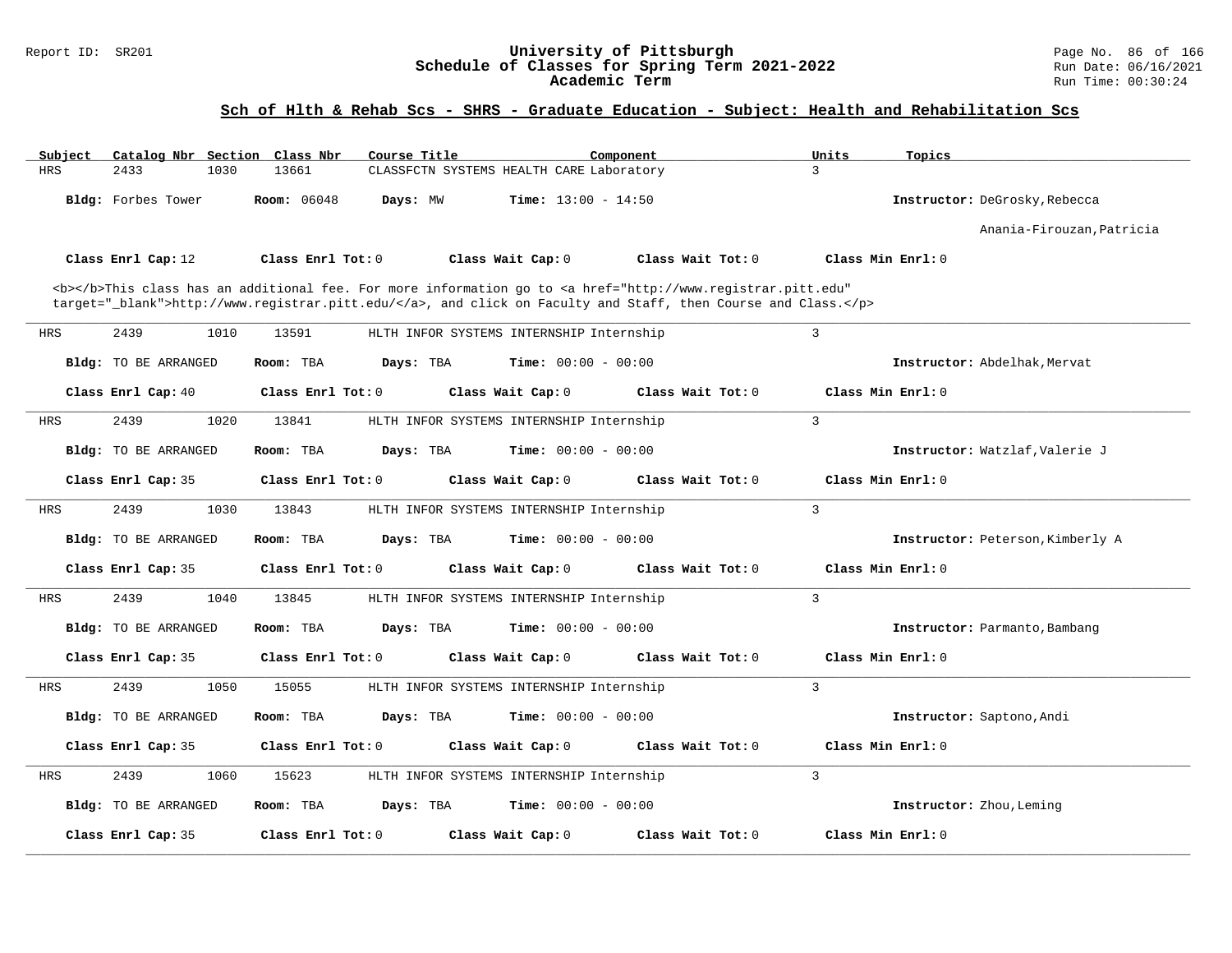# Report ID: SR201 **1988 Chedule of Classes for Spring Term 2021-2022** Page No. 87 of 166<br>**Schedule of Classes for Spring Term 2021-2022** Run Date: 06/16/2021 Schedule of Classes for Spring Term 2021-2022<br>Academic Term

#### **Sch of Hlth & Rehab Scs - SHRS - Graduate Education - Subject: Health and Rehabilitation Scs**

| Subject    | Catalog Nbr Section Class Nbr |                                                                       | Course Title                          | Component                                                                                                                                                                                                                          |                     | Units               | Topics                                |
|------------|-------------------------------|-----------------------------------------------------------------------|---------------------------------------|------------------------------------------------------------------------------------------------------------------------------------------------------------------------------------------------------------------------------------|---------------------|---------------------|---------------------------------------|
| HRS        | 2439<br>1070                  | 16356                                                                 |                                       | HLTH INFOR SYSTEMS INTERNSHIP Internship                                                                                                                                                                                           |                     | 3                   |                                       |
|            | Bldg: TO BE ARRANGED          | Room: TBA                                                             | Days: TBA                             | <b>Time:</b> $00:00 - 00:00$                                                                                                                                                                                                       |                     |                     | Instructor: DeAlmeida, Dilhari R      |
|            | Class Enrl Cap: 35            | Class Enrl Tot: 0                                                     | Class Wait Cap: 0                     |                                                                                                                                                                                                                                    | Class Wait $Tot: 0$ |                     | Class Min $Enr1: 0$                   |
| HRS        | 2439<br>1080                  | 30497                                                                 |                                       | HLTH INFOR SYSTEMS INTERNSHIP Internship                                                                                                                                                                                           |                     | 3                   |                                       |
|            | Bldg: TO BE ARRANGED          | Room: TBA                                                             | Days: TBA                             | <b>Time:</b> $00:00 - 00:00$                                                                                                                                                                                                       |                     |                     | Instructor: Anania-Firouzan, Patricia |
|            | Class Enrl Cap: 35            | Class Enrl Tot: 0                                                     | Class Wait Cap: 0                     |                                                                                                                                                                                                                                    | Class Wait Tot: 0   | Class Min $Enrl: 0$ |                                       |
| <b>HRS</b> | 2457<br>1030                  | 13660                                                                 | <b>OUALITY MANAGEMENT</b>             | Lecture                                                                                                                                                                                                                            |                     | 2                   |                                       |
|            | Bldg: Forbes Tower            | <b>Room: 06081</b>                                                    | Days: Tu                              | <b>Time:</b> $13:00 - 14:50$                                                                                                                                                                                                       |                     |                     | Instructor: Peterson, Kimberly A      |
|            | Class Enrl Cap: 15            | Class Enrl Tot: 0<br>Combined Section ID: $0080(HIM/1455/HRS/2457)$ - | Class Wait Cap: 0<br>HIM 1455(#13545) |                                                                                                                                                                                                                                    | Class Wait Tot: 0   | Class Min Enrl: 0   |                                       |
|            |                               |                                                                       |                                       | <b></b> This class has an additional fee. For more information go to <a <br="" href="http://www.registrar.pitt.edu">target="_blank"&gt;http://www.registrar.pitt.edu/</a> , and click on Faculty and Staff, then Course and Class. |                     |                     |                                       |
| HRS        | 2457<br>1040                  | 13649                                                                 | <b>OUALITY MANAGEMENT</b>             | Laboratory                                                                                                                                                                                                                         |                     | 2                   |                                       |
|            | Bldg: Forbes Tower            | <b>Room:</b> 06048                                                    | Days: Tu                              | <b>Time:</b> $15:00 - 16:50$                                                                                                                                                                                                       |                     |                     | Instructor: Peterson, Kimberly A      |

| Class Enrl Cap: 16<br>Class Enrl Tot: 0 | Class Wait Cap: 0 | Class Wait Tot: 0 | Class Min Enrl: 0 |
|-----------------------------------------|-------------------|-------------------|-------------------|
|-----------------------------------------|-------------------|-------------------|-------------------|

<b></b>This class has an additional fee. For more information go to <a href="http://www.registrar.pitt.edu" target="\_blank">http://www.registrar.pitt.edu/</a>, and click on Faculty and Staff, then Course and Class.</p>

| HRS        | 2502<br>1050         | 23915              | HUMAN PERFORMANCE: ANALYSIS          | Lecture                      |                     | 4                                   |
|------------|----------------------|--------------------|--------------------------------------|------------------------------|---------------------|-------------------------------------|
|            |                      |                    |                                      |                              |                     |                                     |
|            | Bldg: TO BE ARRANGED | Room: TBA          | Days: W                              | <b>Time:</b> $09:30 - 11:20$ |                     | Instructor: Staff                   |
|            | Bldg: TO BE ARRANGED | Room: TBA          | Days: M                              | <b>Time:</b> $08:00 - 11:50$ |                     | Instructor: Sethi, Amit             |
|            | Class Enrl Cap: 25   | Class Enrl Tot: 0  |                                      | Class Wait Cap: 0            | Class Wait Tot: $0$ | Class Min Enrl: 0                   |
| <b>HRS</b> | 2503<br>1030         | 13594              | HUMAN PRFORMANCE: ADAPTATION Lecture |                              |                     |                                     |
|            | Bldg: Forbes Tower   | <b>Room: 05068</b> | Days: Tu                             | <b>Time:</b> $13:00 - 15:55$ |                     | Instructor: Bendixen, Roxanna Marie |
|            | Class Enrl Cap: 16   | Class Enrl Tot: 0  |                                      | Class Wait Cap: 0            | Class Wait Tot: $0$ | Class Min Enrl: 0                   |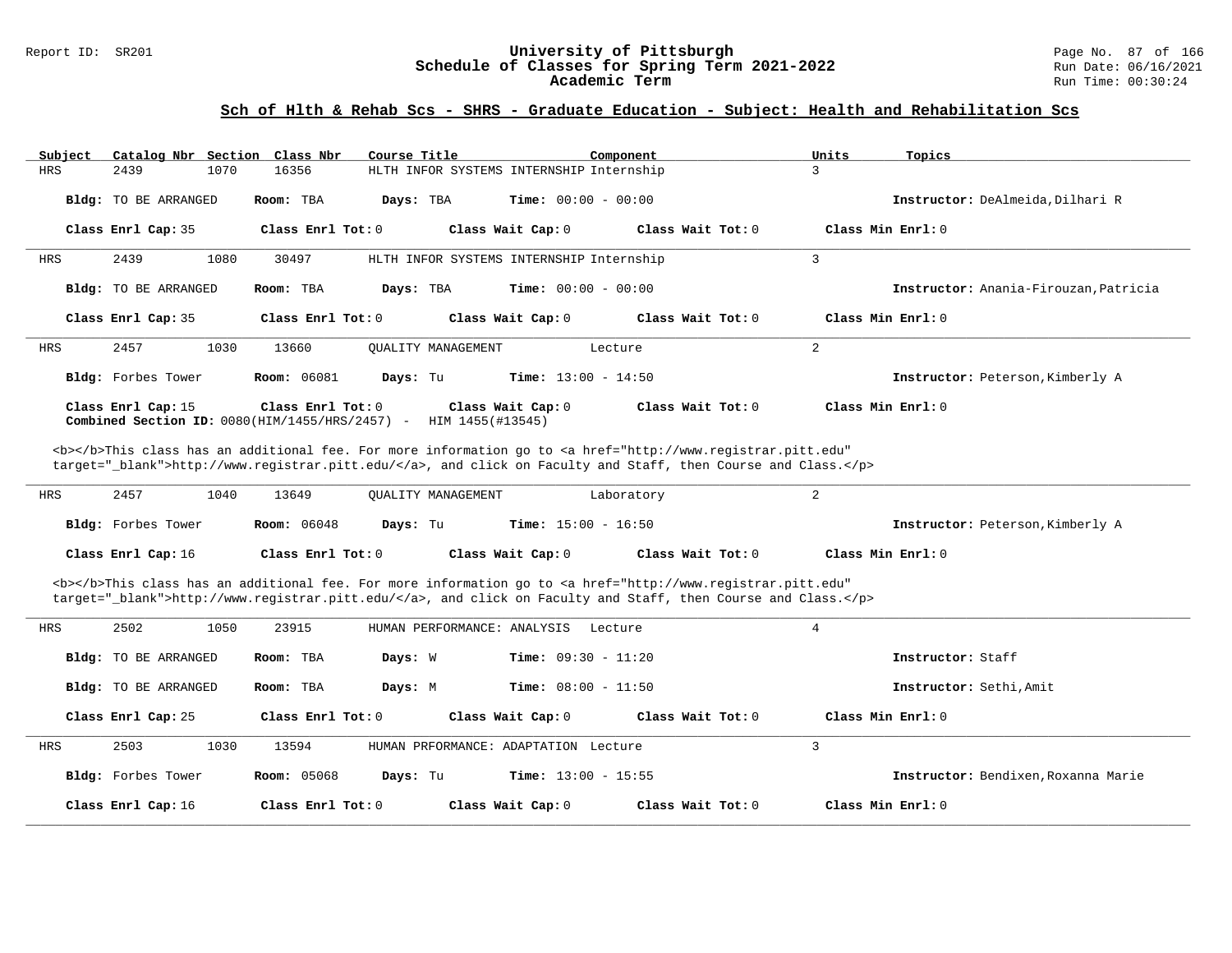#### Report ID: SR201 **University of Pittsburgh** Page No. 88 of 166 **Schedule of Classes for Spring Term 2021-2022** Run Date: 06/16/2021 **Academic Term** Run Time: 00:30:24

| Subject | Catalog Nbr Section Class Nbr | Course Title                                                                               | Component         | Units<br>Topics                     |
|---------|-------------------------------|--------------------------------------------------------------------------------------------|-------------------|-------------------------------------|
| HRS     | 2504<br>1010                  | 25030<br>DIRECTED READINGS IN OT                                                           | Seminar           | $\mathbf{R}$                        |
|         | Bldg: TO BE ARRANGED          | <b>Days:</b> TBA <b>Time:</b> $00:00 - 00:00$<br>Room: TBA                                 |                   | Instructor: Bendixen, Roxanna Marie |
|         | Class Enrl Cap: 35            | Class Enrl Tot: 0 Class Wait Cap: 0 Class Wait Tot: 0                                      |                   | Class Min Enrl: 0                   |
| HRS     | 2525<br>1050                  | 15479<br>SPECIAL TOPICS SEMINAR                                                            | Seminar           | 3                                   |
|         | Bldg: Forbes Tower            | <b>Room:</b> 05068 <b>Days:</b> Tu <b>Time:</b> 09:00 - 11:55                              |                   | Instructor: Toto, Pamela Ellen      |
|         | Class Enrl Cap: 35            | Class Enrl Tot: 0 Class Wait Cap: 0 Class Wait Tot: 0                                      |                   | Class Min Enrl: 0                   |
| HRS     | 2555<br>1060                  | 24019<br>BIOMECHANICS OF BALANCE                                                           | Lecture           | $\mathbf{3}$                        |
|         | Bldg: TO BE ARRANGED          | Room: TBA Days: M Time: 13:00 - 15:55                                                      |                   | Instructor: Sparto, Patrick J.      |
|         | Class Enrl Cap: 15            | Class Enrl Tot: 0 Class Wait Cap: 0 Class Wait Tot: 0                                      |                   | Class Min Enrl: 0                   |
| HRS     | 2579<br>1020                  | OT AND HEALTH POLICY<br>15294                                                              | Lecture           | $\overline{2}$                      |
|         | Bldg: TO BE ARRANGED          | Room: TBA $\rule{1em}{0.15mm}$ Days: F Time: $09:30 - 11:30$                               |                   | Instructor: Toto, Pamela Ellen      |
|         |                               |                                                                                            |                   | Stover, Alyson D                    |
|         |                               | Class Enrl Cap: 35 Class Enrl Tot: 0 Class Wait Cap: 0 Class Wait Tot: 0 Class Min Enrl: 0 |                   |                                     |
| HRS     | 2590<br>1010                  | 13599<br>SPECLZD PRECEPTORSHIP: CLINICALPracticum                                          |                   | $1 - 6$                             |
|         | Bldg: TO BE ARRANGED          | Room: TBA $Days: TBA$ Time: $00:00 - 00:00$                                                |                   | Instructor: Bendixen, Roxanna Marie |
|         |                               | Class Enrl Cap: 25 Class Enrl Tot: 0 Class Wait Cap: 0 Class Wait Tot: 0 Class Min Enrl: 0 |                   |                                     |
| HRS     | 2590<br>1020                  | 13846<br>SPECLZD PRECEPTORSHIP: CLINICALPracticum                                          |                   | $1 - 6$                             |
|         | Bldg: TO BE ARRANGED          | Room: TBA $Days:$ TBA $Time: 00:00 - 00:00$                                                |                   | Instructor: Skidmore, Elizabeth R.  |
|         | Class Enrl Cap: 25            | Class Enrl Tot: $0$ Class Wait Cap: $0$ Class Wait Tot: $0$ Class Min Enrl: $0$            |                   |                                     |
| HRS     | 2590<br>1030                  | 13847<br>SPECLZD PRECEPTORSHIP: CLINICALPracticum                                          |                   | $1 - 6$                             |
|         | Bldg: TO BE ARRANGED          | Room: TBA $Days:$ TBA Time: $00:00 - 00:00$                                                |                   | Instructor: Chisholm, Denise        |
|         | Class Enrl Cap: 25            | Class Enrl Tot: 0 Class Wait Cap: 0                                                        | Class Wait Tot: 0 | Class Min Enrl: 0                   |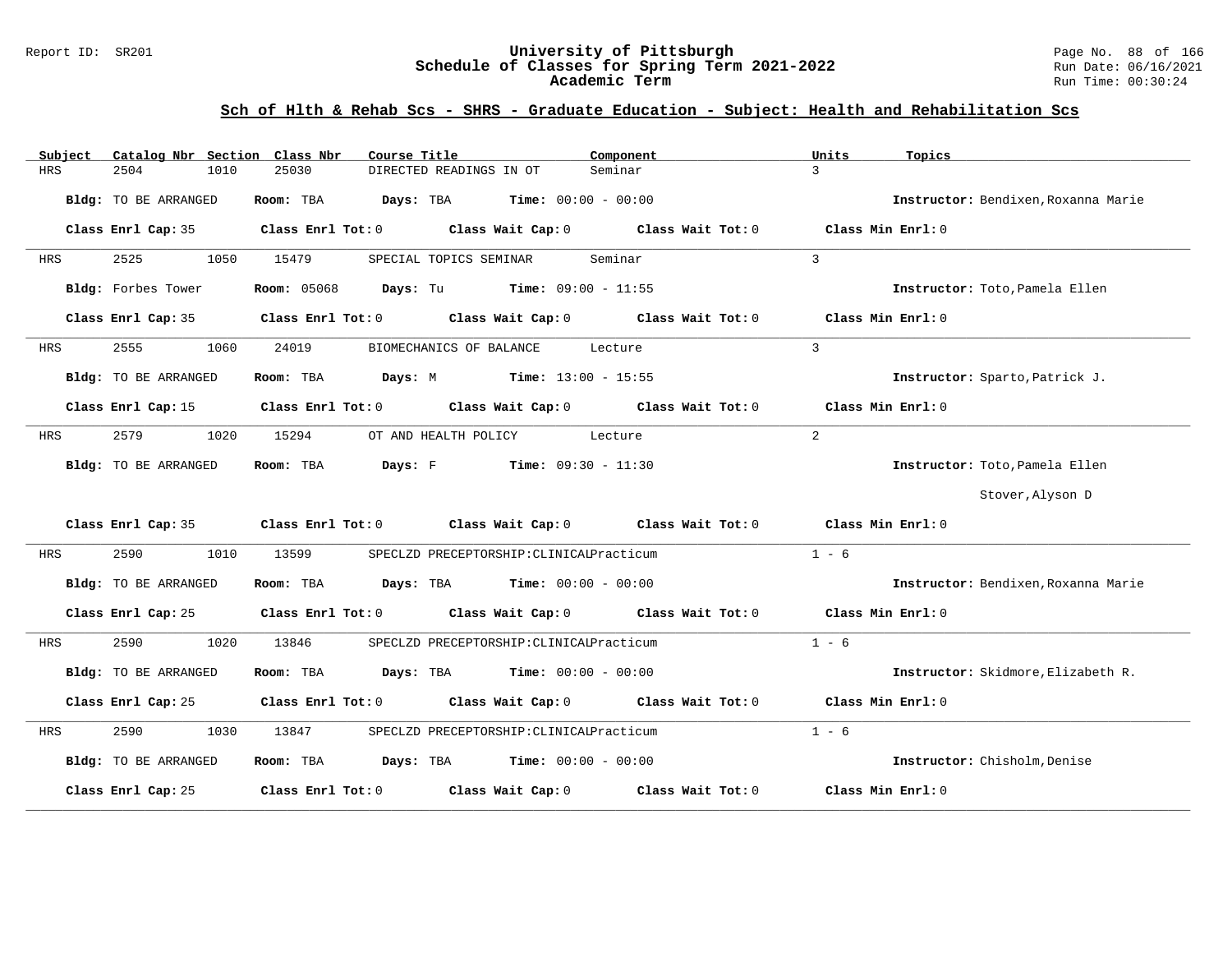#### Report ID: SR201 **University of Pittsburgh** Page No. 89 of 166 **Schedule of Classes for Spring Term 2021-2022** Run Date: 06/16/2021 **Academic Term** Run Time: 00:30:24

| Subject    | Catalog Nbr Section Class Nbr | Course Title                            | Component                                                                                                           |                   | Units<br>Topics                    |
|------------|-------------------------------|-----------------------------------------|---------------------------------------------------------------------------------------------------------------------|-------------------|------------------------------------|
| <b>HRS</b> | 2590<br>1040                  | 13848                                   | SPECLZD PRECEPTORSHIP: CLINICALPracticum                                                                            |                   | $1 - 6$                            |
|            | Bldg: TO BE ARRANGED          | Room: TBA                               | Days: TBA<br><b>Time:</b> $00:00 - 00:00$                                                                           |                   | Instructor: Baker, Nancy Adele     |
|            |                               |                                         | Class Enrl Cap: 25 Class Enrl Tot: 0 Class Wait Cap: 0 Class Wait Tot: 0 Class Min Enrl: 0                          |                   |                                    |
| HRS        | 2590<br>1070                  | 21554                                   | SPECLZD PRECEPTORSHIP: CLINICALPracticum                                                                            |                   | $1 - 6$                            |
|            | Bldg: TO BE ARRANGED          |                                         | Room: TBA $Days:$ TBA $Time: 00:00 - 00:00$                                                                         |                   | Instructor: Sethi, Amit            |
|            |                               |                                         | Class Enrl Cap: 25 Class Enrl Tot: 0 Class Wait Cap: 0 Class Wait Tot: 0                                            |                   | Class Min Enrl: 0                  |
| HRS        | 1075<br>2590                  | 21834                                   | SPECLZD PRECEPTORSHIP: CLINICALPracticum                                                                            |                   | $1 - 6$                            |
|            | Bldg: TO BE ARRANGED          |                                         | Room: TBA $Days:$ TBA $Time: 00:00 - 00:00$                                                                         |                   | Instructor: Toto, Pamela Ellen     |
|            |                               |                                         | Class Enrl Cap: 20 $\qquad$ Class Enrl Tot: 0 $\qquad$ Class Wait Cap: 0 $\qquad$ Class Wait Tot: 0                 |                   | Class Min Enrl: 0                  |
| HRS        | 2590<br>1080                  | 21835                                   | SPECLZD PRECEPTORSHIP: CLINICALPracticum                                                                            |                   | $1 - 6$                            |
|            | Bldg: TO BE ARRANGED          |                                         | Room: TBA $\rule{1em}{0.15mm}$ Days: TBA $\rule{1.5mm}{0.15mm}$ Time: $00:00 - 00:00$                               |                   | Instructor: Baird, Joanne Merante  |
|            |                               |                                         | Class Enrl Cap: 25 $\,$ Class Enrl Tot: 0 $\,$ Class Wait Cap: 0 $\,$ Class Wait Tot: 0 $\,$ Class Wait Tot: 0 $\,$ |                   | Class Min Enrl: 0                  |
| HRS        | 2590 000<br>1085              | 22013                                   | SPECLZD PRECEPTORSHIP: CLINICALPracticum                                                                            |                   | $1 - 6$                            |
|            | Bldg: TO BE ARRANGED          |                                         | Room: TBA $Days:$ TBA $Time: 00:00 - 00:00$                                                                         |                   | Instructor: Staff                  |
|            |                               |                                         | Class Enrl Cap: 25 Class Enrl Tot: 0 Class Wait Cap: 0 Class Wait Tot: 0 Class Min Enrl: 0                          |                   |                                    |
| HRS        | 2591<br>1010                  | 13600                                   | SPECLZD PRECEPTSHIP: EDUCATIONCredit Laboratory                                                                     |                   | $1 - 6$                            |
|            | Bldg: TO BE ARRANGED          |                                         | Room: TBA $Days:$ TBA $Time: 00:00 - 00:00$                                                                         |                   | Instructor: Toto, Pamela Ellen     |
|            |                               |                                         | Class Enrl Cap: 35 Class Enrl Tot: 0 Class Wait Cap: 0 Class Wait Tot: 0 Class Min Enrl: 0                          |                   |                                    |
| HRS        | 2591                          | 1020 13849                              | SPECLZD PRECEPTSHIP: EDUCATIONCredit Laboratory 1 - 6                                                               |                   |                                    |
|            | Bldg: TO BE ARRANGED          | Room: TBA Days: TBA                     | <b>Time:</b> $00:00 - 00:00$                                                                                        |                   | Instructor: Skidmore, Elizabeth R. |
|            |                               |                                         | Class Enrl Cap: 35 $\qquad$ Class Enrl Tot: 0 $\qquad$ Class Wait Cap: 0 $\qquad$ Class Wait Tot: 0                 |                   | Class Min Enrl: 0                  |
| <b>HRS</b> | 2591<br>1030                  | 13851                                   | SPECLZD PRECEPTSHIP: EDUCATIONCredit Laboratory                                                                     |                   | $1 - 6$                            |
|            | Bldg: TO BE ARRANGED          |                                         | Room: TBA $Days:$ TBA $Time: 00:00 - 00:00$                                                                         |                   | Instructor: Chisholm, Denise       |
|            | Class Enrl Cap: 35            | Class Enrl Tot: $0$ Class Wait Cap: $0$ |                                                                                                                     | Class Wait Tot: 0 | Class Min Enrl: 0                  |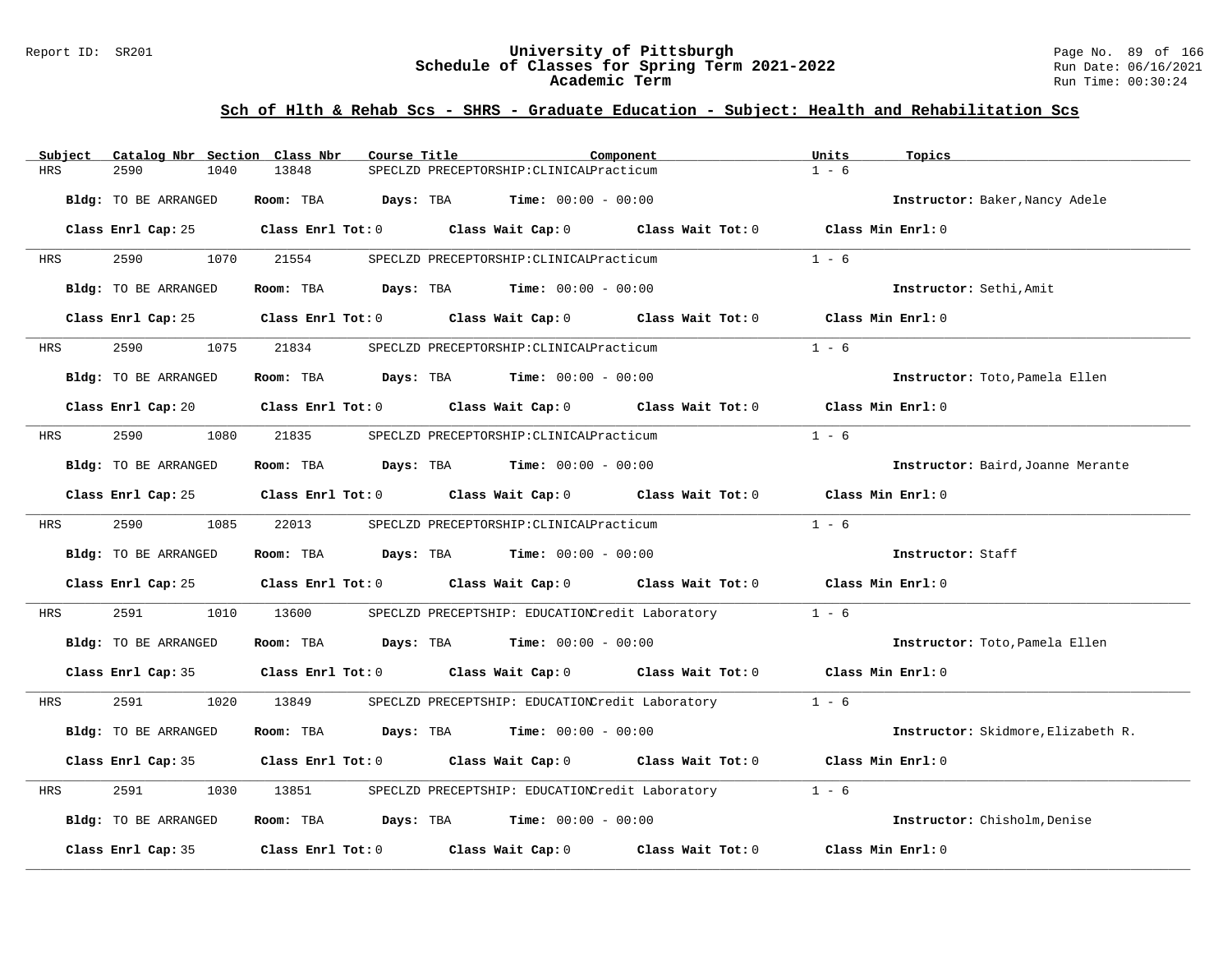| HRS | 2591<br>1040         | 13852                   | SPECLZD PRECEPTSHIP: EDUCATIONCredit Laboratory       |                   | $1 - 6$                             |
|-----|----------------------|-------------------------|-------------------------------------------------------|-------------------|-------------------------------------|
|     | Bldg: TO BE ARRANGED | Days: TBA<br>Room: TBA  | <b>Time:</b> $00:00 - 00:00$                          |                   | Instructor: White, Jennifer Suzanne |
|     | Class Enrl Cap: 35   | $Class$ $Enr1$ $Tot: 0$ | Class Wait Cap: 0                                     | Class Wait Tot: 0 | Class Min Enrl: 0                   |
| HRS | 2591<br>1080         | 21822                   | SPECLZD PRECEPTSHIP: EDUCATIONCredit Laboratory       |                   | $1 - 6$                             |
|     | Bldg: TO BE ARRANGED | Days: TBA<br>Room: TBA  | <b>Time:</b> $00:00 - 00:00$                          |                   | Instructor: Sethi, Amit             |
|     | Class Enrl Cap: 35   | $Class$ $Enr1$ $Tot: 0$ | Class Wait Cap: 0 Class Wait Tot: 0                   |                   | Class Min Enrl: 0                   |
| HRS | 2591<br>1090         | 21823                   | SPECLZD PRECEPTSHIP: EDUCATIONCredit Laboratory 1 - 6 |                   |                                     |
|     | Bldg: TO BE ARRANGED | Room: TBA<br>Days: TBA  | <b>Time:</b> $00:00 - 00:00$                          |                   | Instructor: Bendixen, Roxanna Marie |
|     | Class Enrl Cap: 35   | $Class$ $Enr1$ $Tot: 0$ | Class Wait Cap: 0 Class Wait Tot: 0                   |                   | Class Min Enrl: 0                   |
| HRS | 2591<br>1100         | 21824                   | SPECLZD PRECEPTSHIP: EDUCATIONCredit Laboratory       |                   | $1 - 6$                             |
|     | Bldg: TO BE ARRANGED | Room: TBA               | <b>Days:</b> TBA <b>Time:</b> $00:00 - 00:00$         |                   | Instructor: Baird, Joanne Merante   |
|     | Class Enrl Cap: 35   | Class Enrl Tot: 0       | Class Wait Cap: 0                                     | Class Wait Tot: 0 | Class Min Enrl: 0                   |
| HRS | 2591<br>1105         | 25031                   | SPECLZD PRECEPTSHIP: EDUCATIONCredit Laboratory 1 - 6 |                   |                                     |
|     | Bldg: TO BE ARRANGED | Room: TBA               | <b>Days:</b> TBA <b>Time:</b> $00:00 - 00:00$         |                   | Instructor: Rodakowski, Juleen L    |
|     | Class Enrl Cap: 35   | $Class$ $Enr1$ $Tot: 0$ | Class Wait Cap: 0                                     | Class Wait Tot: 0 | Class Min Enrl: 0                   |
| HRS | 2594<br>1010         | 13601                   | SPECLZD PRECEPTSHIP: RESEARCH Credit Laboratory       |                   | $1 - 6$                             |
|     | Bldg: TO BE ARRANGED | Room: TBA               | <b>Days:</b> TBA <b>Time:</b> $00:00 - 00:00$         |                   | Instructor: Toto, Pamela Ellen      |
|     | Class Enrl Cap: 35   | $Class$ $Enr1$ $Tot: 0$ | Class Wait Cap: 0 Class Wait Tot: 0                   |                   | Class Min Enrl: 0                   |
| HRS | 2594<br>1020         | 13856                   | SPECLZD PRECEPTSHIP: RESEARCH Credit Laboratory       |                   | $1 - 6$                             |
|     | Bldg: TO BE ARRANGED | Room: TBA               | <b>Days:</b> TBA <b>Time:</b> $00:00 - 00:00$         |                   | Instructor: Skidmore, Elizabeth R.  |
|     | Class Enrl Cap: 35   | Class Enrl Tot: 0       | Class Wait Cap: 0                                     | Class Wait Tot: 0 | Class Min Enrl: 0                   |
| HRS | 2594<br>1030         | 13858                   | SPECLZD PRECEPTSHIP: RESEARCH Credit Laboratory       |                   | $1 - 6$                             |
|     | Bldg: TO BE ARRANGED | Room: TBA               | <b>Days:</b> TBA <b>Time:</b> $00:00 - 00:00$         |                   | Instructor: Chisholm, Denise        |
|     | Class Enrl Cap: 35   | $Class$ $Enr1$ $Tot: 0$ | Class Wait Cap: 0                                     | Class Wait Tot: 0 | Class Min Enrl: 0                   |
| HRS | 2594<br>1040         | 13859                   | SPECLZD PRECEPTSHIP: RESEARCH Credit Laboratory 1 - 6 |                   |                                     |
|     | Bldg: TO BE ARRANGED | Days: TBA<br>Room: TBA  | $Time: 00:00 - 00:00$                                 |                   | Instructor: Caldwell, Angela Renee  |
|     | Class Enrl Cap: 35   | Class Enrl Tot: 0       | Class Wait Cap: 0                                     | Class Wait Tot: 0 | Class Min Enrl: 0                   |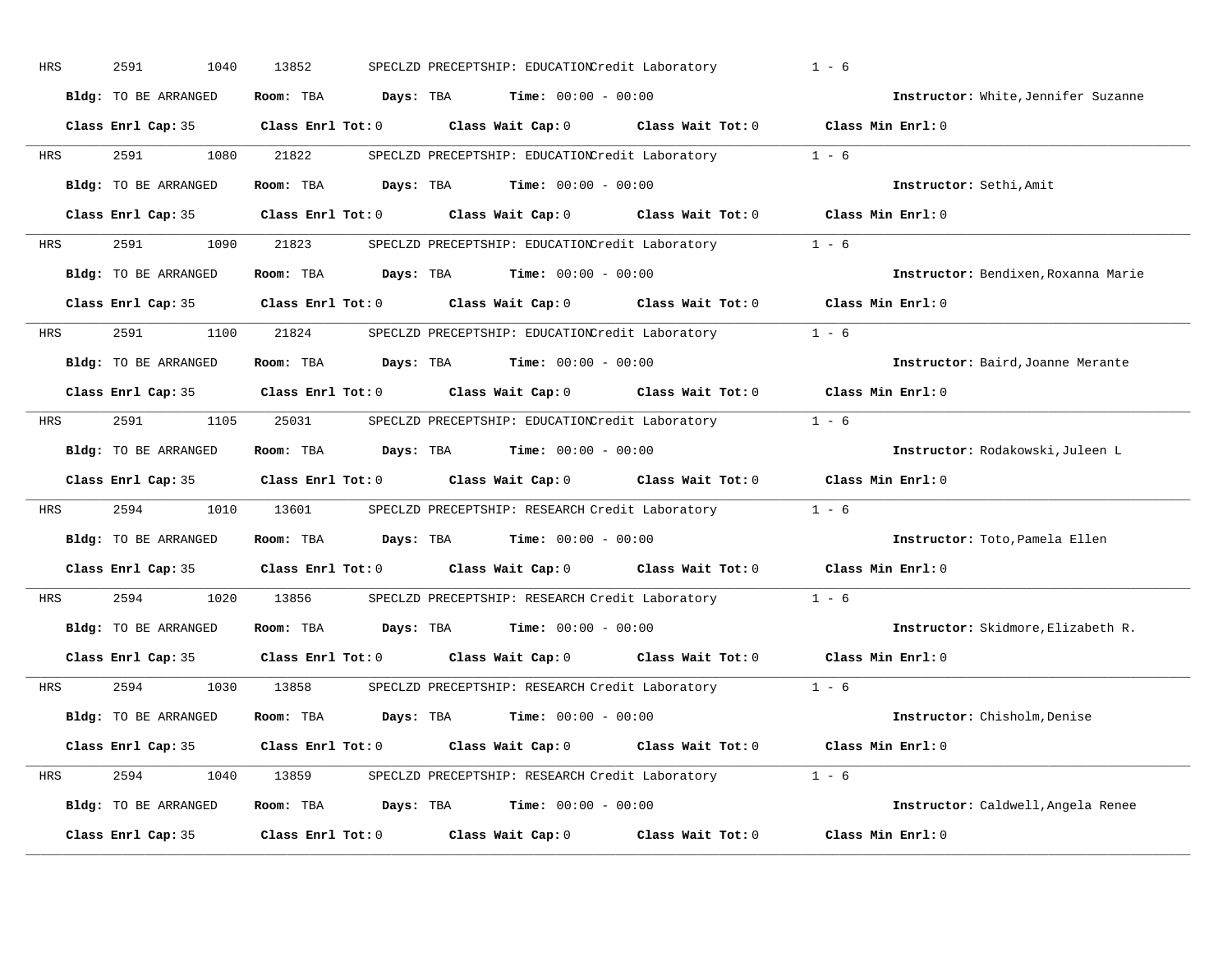#### Report ID: SR201 **University of Pittsburgh** Page No. 91 of 166 **Schedule of Classes for Spring Term 2021-2022** Run Date: 06/16/2021 **Academic Term** Run Time: 00:30:24

| Subject | Catalog Nbr Section Class Nbr | Course Title | Component                                                                                                                      | Units<br>Topics                       |
|---------|-------------------------------|--------------|--------------------------------------------------------------------------------------------------------------------------------|---------------------------------------|
| HRS     | 2594<br>1060                  | 14726        | SPECLZD PRECEPTSHIP: RESEARCH Credit Laboratory                                                                                | $1 - 6$                               |
|         | Bldg: TO BE ARRANGED          | Room: TBA    | <b>Days:</b> TBA <b>Time:</b> $00:00 - 00:00$                                                                                  | Instructor: Leland, Natalie Elizabeth |
|         |                               |              | Class Enrl Cap: 16 $\qquad$ Class Enrl Tot: 0 $\qquad$ Class Wait Cap: 0 $\qquad$ Class Wait Tot: 0 $\qquad$ Class Min Enrl: 0 |                                       |
| HRS     | 2594                          | 1070 15295   | SPECLZD PRECEPTSHIP: RESEARCH Credit Laboratory                                                                                | $1 - 6$                               |
|         | Bldg: TO BE ARRANGED          |              | <b>Room:</b> TBA $Days: Turl$ <b>Time:</b> $18:00 - 19:45$                                                                     | Instructor: Rodakowski, Juleen L      |
|         | Class Enrl Cap: 35            |              | Class Enrl Tot: $0$ Class Wait Cap: $0$ Class Wait Tot: $0$ Class Min Enrl: $0$                                                |                                       |
| HRS     | 2594<br>1080                  | 21555        | SPECLZD PRECEPTSHIP: RESEARCH Credit Laboratory                                                                                | $1 - 6$                               |
|         | Bldg: TO BE ARRANGED          |              | Room: TBA $Days:$ TBA $Time: 00:00 - 00:00$                                                                                    | Instructor: Sethi, Amit               |
|         |                               |              | Class Enrl Cap: 35 Class Enrl Tot: 0 Class Wait Cap: 0 Class Wait Tot: 0                                                       | Class Min $Enr1:0$                    |
| HRS     | 2594<br>1085                  | 21836        | SPECLZD PRECEPTSHIP: RESEARCH Credit Laboratory                                                                                | $1 - 6$                               |
|         | Bldg: TO BE ARRANGED          |              | Room: TBA $Days:$ TBA $Time: 00:00 - 00:00$                                                                                    | Instructor: Bendixen, Roxanna Marie   |
|         |                               |              | Class Enrl Cap: 35 Class Enrl Tot: 0 Class Wait Cap: 0 Class Wait Tot: 0 Class Min Enrl: 0                                     |                                       |
| HRS     | 2594<br>1090                  | 21837        | SPECLZD PRECEPTSHIP: RESEARCH Credit Laboratory 1 - 6                                                                          |                                       |
|         | Bldg: TO BE ARRANGED          |              | Room: TBA $Days:$ TBA $Time: 00:00 - 00:00$                                                                                    | Instructor: Baird, Joanne Merante     |
|         |                               |              | Class Enrl Cap: 35 Class Enrl Tot: 0 Class Wait Cap: 0 Class Wait Tot: 0 Class Min Enrl: 0                                     |                                       |
| HRS     | 2594<br>1095                  | 23245        | SPECLZD PRECEPTSHIP: RESEARCH Credit Laboratory                                                                                | $1 - 6$                               |
|         | Bldg: TO BE ARRANGED          |              | Room: TBA $Days:$ TBA $Time: 00:00 - 00:00$                                                                                    | Instructor: Terhorst, Lauren          |
|         |                               |              | Class Enrl Cap: 35 Class Enrl Tot: 0 Class Wait Cap: 0 Class Wait Tot: 0 Class Min Enrl: 0                                     |                                       |
| HRS     | 2625                          | 1010 15296   | COUNSELING METHODS Lecture                                                                                                     | $\mathbf{3}$                          |
|         | Bldg: Forbes Tower            |              | Room: 06045 Days: M Time: 13:00 - 15:50 ADV NUTRITION COUNSELING                                                               | Instructor: Kuchera, Anne Marie Rose  |
|         |                               |              | Class Enrl Cap: 30 $\qquad$ Class Enrl Tot: 0 $\qquad$ Class Wait Cap: 0 $\qquad$ Class Wait Tot: 0 $\qquad$ Class Min Enrl: 0 |                                       |
| HRS     | 2629<br>1020                  | 14033        | DIETARY SUPPLEMENTS HLTH PERF Lecture                                                                                          | 3                                     |
|         |                               |              | Bldg: Rivertech Building Room: Days: Tu Time: 16:30 - 19:25                                                                    | Instructor: Darnell, Matthew Everett  |
|         |                               |              | Class Enrl Cap: 20 		 Class Enrl Tot: 0 		 Class Wait Cap: 0 		 Class Wait Tot: 0                                              | Class Min Enrl: 0                     |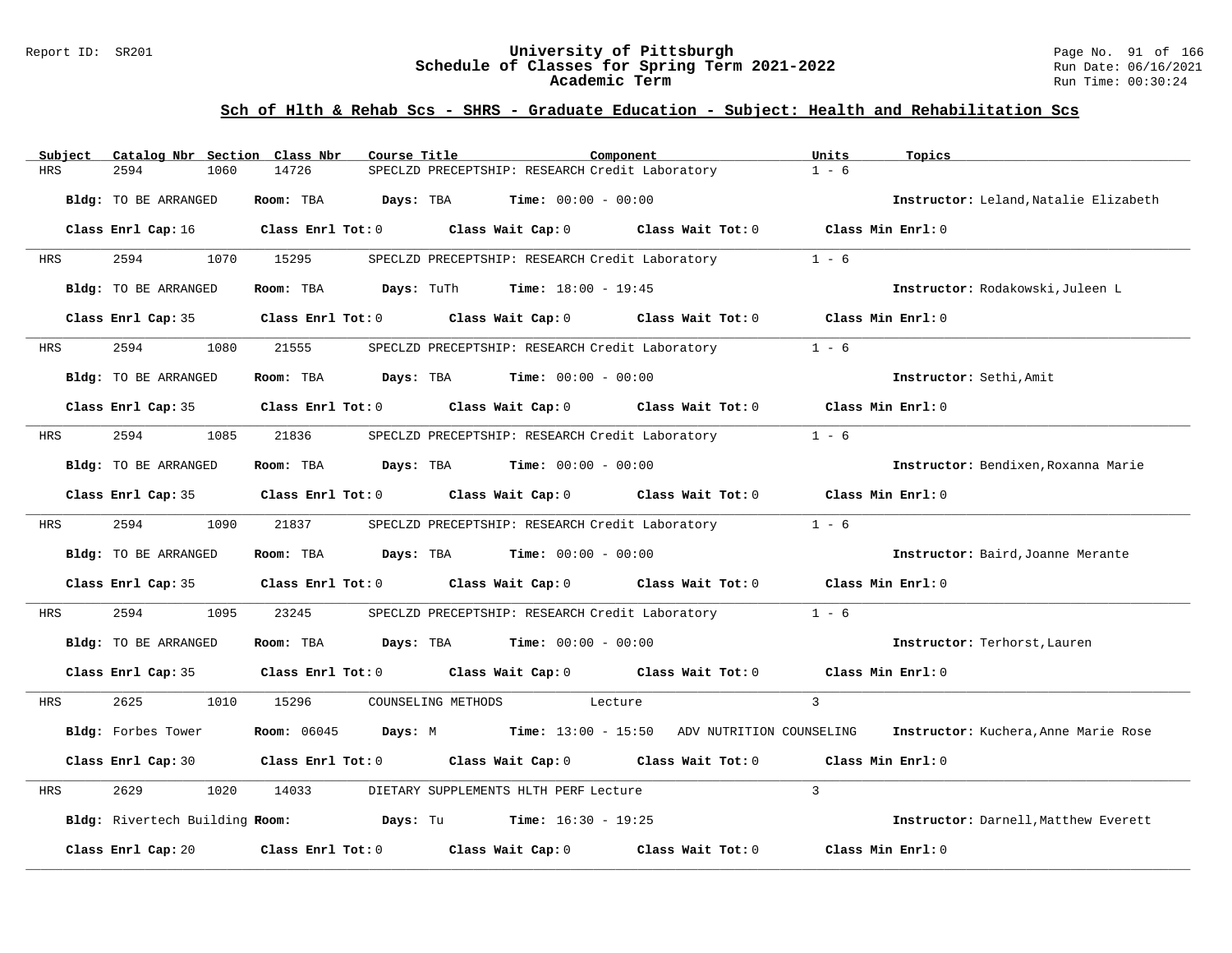| <b>HRS</b> | 2634                                                                       | 1070 | 13665             |              | FOOD SERVICE MANAGEMENT W/LAB Lecture                                                  |                                                                                                                                                                                                                                    | 3                 |                                   |
|------------|----------------------------------------------------------------------------|------|-------------------|--------------|----------------------------------------------------------------------------------------|------------------------------------------------------------------------------------------------------------------------------------------------------------------------------------------------------------------------------------|-------------------|-----------------------------------|
|            | Bldg: TBA                                                                  |      | Room: TBA         | Days: Th     |                                                                                        | <b>Time:</b> $09:00 - 12:00$                                                                                                                                                                                                       |                   | Instructor: Magnu, Jessica Ann    |
|            | Class Enrl Cap: 7<br>Room Characteristics: PeopleSoft - Scheduled (PS)(1)  |      | Class Enrl Tot: 0 |              | Class Wait Cap: 0<br>Combined Section ID: 0112(NUTR/1604/HRS/2634) - NUTR 1604(#13561) | Class Wait Tot: 0                                                                                                                                                                                                                  | Class Min Enrl: 0 |                                   |
| <b>HRS</b> | 2638                                                                       | 1020 | 14034             |              | PRATCL APPLICATIONS OF MNT 2 Practicum                                                 |                                                                                                                                                                                                                                    | $\mathbf{1}$      |                                   |
|            | Bldg: TBA                                                                  |      | Room: TBA         | Days: M      |                                                                                        | <b>Time:</b> $13:00 - 16:55$                                                                                                                                                                                                       |                   | Instructor: Cousins, Trisha Ann   |
|            |                                                                            |      |                   |              |                                                                                        |                                                                                                                                                                                                                                    |                   | McGurgan, Jenee L                 |
|            | Class Enrl Cap: 25<br>Room Characteristics: PeopleSoft - Scheduled (PS)(1) |      | Class Enrl Tot: 0 |              | Class Wait Cap: 0                                                                      | Class Wait Tot: 0                                                                                                                                                                                                                  | Class Min Enrl: 0 |                                   |
|            |                                                                            |      |                   |              |                                                                                        | <b></b> This class has an additional fee. For more information go to <a <br="" href="http://www.registrar.pitt.edu">target="_blank"&gt;http://www.registrar.pitt.edu/</a> , and click on Faculty and Staff, then Course and Class. |                   |                                   |
| <b>HRS</b> | 2643                                                                       | 1070 | 14038             |              | SUPRVSD PRACTICE: CLINICAL 2 Clinical                                                  |                                                                                                                                                                                                                                    | 5                 |                                   |
|            | Bldg: TO BE ARRANGED                                                       |      | Room: TBA         | Days: TuWThF |                                                                                        | <b>Time:</b> $08:00 - 16:25$                                                                                                                                                                                                       |                   | Instructor: Cousins, Trisha Ann   |
|            |                                                                            |      |                   |              |                                                                                        |                                                                                                                                                                                                                                    |                   | McGurgan, Jenee L                 |
|            |                                                                            |      |                   |              |                                                                                        |                                                                                                                                                                                                                                    |                   |                                   |
|            | Class Enrl Cap: 25                                                         |      | Class Enrl Tot: 0 |              | Class Wait Cap: 0                                                                      | Class Wait Tot: 0                                                                                                                                                                                                                  | Class Min Enrl: 0 |                                   |
| <b>HRS</b> | 2644                                                                       | 1010 | 14035             |              | SUPV PRACT: MGT OF NUTR CARE Clinical                                                  |                                                                                                                                                                                                                                    | 2                 |                                   |
|            | Bldg: TO BE ARRANGED                                                       |      | Room: TBA         | Days: TBA    |                                                                                        | <b>Time:</b> $00:00 - 00:00$                                                                                                                                                                                                       |                   | Instructor: McGurgan, Jenee L     |
|            |                                                                            |      |                   |              |                                                                                        |                                                                                                                                                                                                                                    |                   | Cousins, Trisha Ann               |
|            | Class Enrl Cap: 25                                                         |      | Class Enrl Tot: 0 |              | Class Wait Cap: 0                                                                      | Class Wait Tot: 0                                                                                                                                                                                                                  | Class Min Enrl: 0 |                                   |
| <b>HRS</b> | 2645                                                                       | 1010 | 14036             |              | SUPV PRACT MGT LONG-TERM CARE Clinical                                                 |                                                                                                                                                                                                                                    | $\overline{a}$    |                                   |
|            | Bldg: TO BE ARRANGED                                                       |      | Room: TBA         | Days: TBA    |                                                                                        | <b>Time:</b> $00:00 - 00:00$                                                                                                                                                                                                       |                   | Instructor: McGurgan, Jenee L     |
|            |                                                                            |      |                   |              |                                                                                        |                                                                                                                                                                                                                                    |                   | Cousins, Trisha Ann               |
|            | Class Enrl Cap: 25                                                         |      | Class Enrl Tot: 0 |              | Class Wait Cap: 0                                                                      | Class Wait Tot: 0                                                                                                                                                                                                                  | Class Min Enrl: 0 |                                   |
| <b>HRS</b> | 2646                                                                       | 1160 | 20881             |              | INTRO FUNCT NUTRITION WITH LAELecture                                                  |                                                                                                                                                                                                                                    | 3                 |                                   |
|            | Bldg: TBA                                                                  |      | Room: TBA         | Days: W      |                                                                                        | <b>Time:</b> $10:00 - 13:00$                                                                                                                                                                                                       |                   | Instructor: Hutcheson, Deborah A. |

**\_\_\_\_\_\_\_\_\_\_\_\_\_\_\_\_\_\_\_\_\_\_\_\_\_\_\_\_\_\_\_\_\_\_\_\_\_\_\_\_\_\_\_\_\_\_\_\_\_\_\_\_\_\_\_\_\_\_\_\_\_\_\_\_\_\_\_\_\_\_\_\_\_\_\_\_\_\_\_\_\_\_\_\_\_\_\_\_\_\_\_\_\_\_\_\_\_\_\_\_\_\_\_\_\_\_\_\_\_\_\_\_\_\_\_\_\_\_\_\_\_\_\_\_\_\_\_\_\_\_\_\_\_\_\_\_\_\_\_\_\_\_\_\_\_\_\_\_\_\_\_\_\_\_\_\_**

<b></b>This class has an additional fee. For more information go to <a href="http://www.registrar.pitt.edu" target="\_blank">http://www.registrar.pitt.edu/</a>, and click on Faculty and Staff, then Course and Class.</p>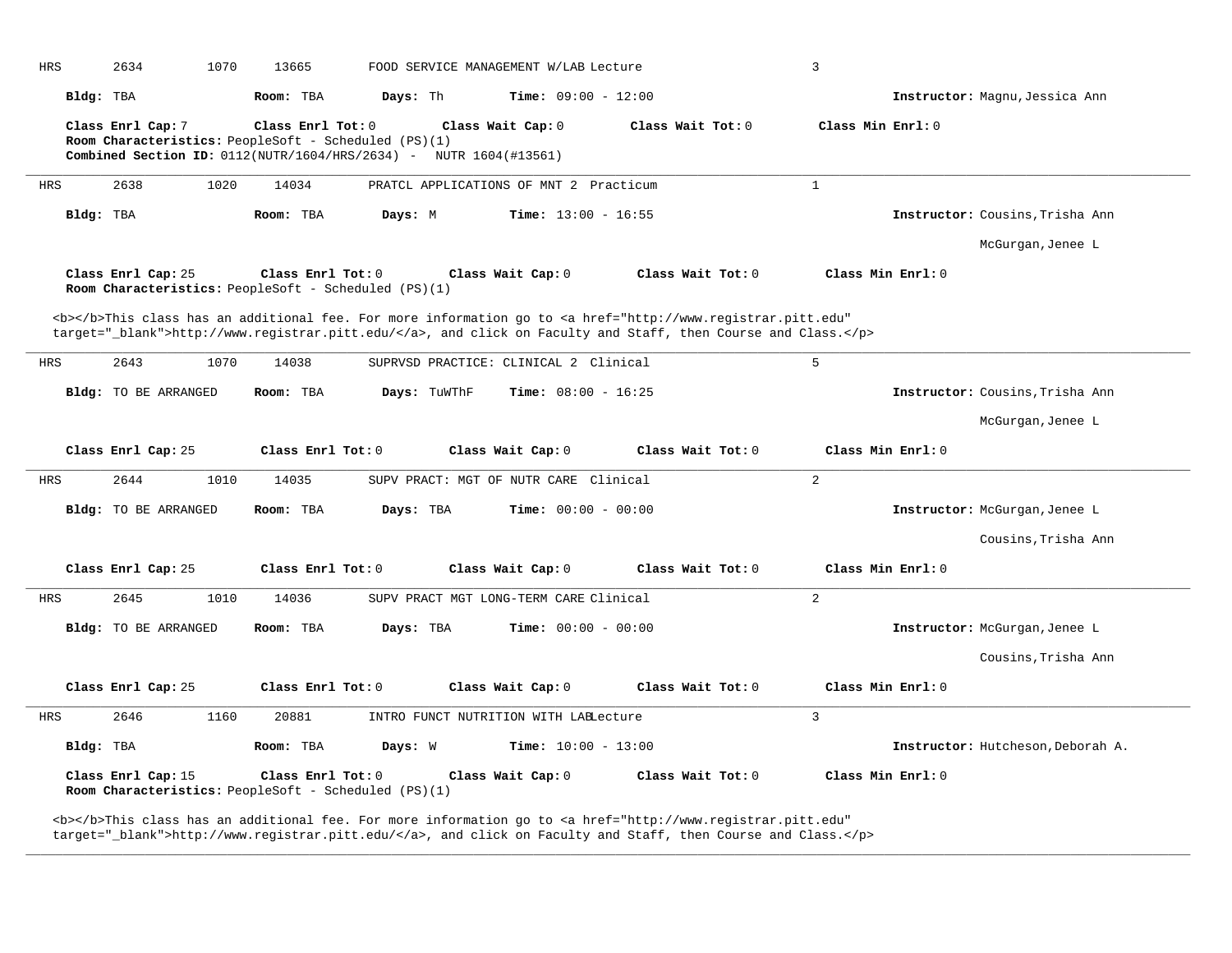#### Report ID: SR201 **University of Pittsburgh** Page No. 93 of 166 **Schedule of Classes for Spring Term 2021-2022** Run Date: 06/16/2021 **Academic Term** Run Time: 00:30:24

| Subject    | Catalog Nbr Section Class Nbr                                                                                                                 |                    | Course Title                          |                              | Component         | Units          | Topics                                  |
|------------|-----------------------------------------------------------------------------------------------------------------------------------------------|--------------------|---------------------------------------|------------------------------|-------------------|----------------|-----------------------------------------|
| <b>HRS</b> | 2655<br>1010                                                                                                                                  | 29561              | RESEARCH METHODS                      | Lecture                      |                   | $\mathcal{L}$  |                                         |
|            | Bldg: Forbes Tower                                                                                                                            | <b>Room: 05068</b> | Days: Th                              | <b>Time:</b> $09:00 - 12:00$ |                   |                | Instructor: Lovalekar, Mita T           |
|            | Class Enrl Cap: 35                                                                                                                            | Class Enrl Tot: 0  |                                       | Class Wait Cap: 0            | Class Wait Tot: 0 |                | Class Min Enrl: 0                       |
| HRS        | 2660<br>1300                                                                                                                                  | 24898              | ADV HUMAN PERF AND TESTING            | Lecture                      |                   | $\overline{3}$ |                                         |
|            | <b>Bldg:</b> TO BE ARRANGED                                                                                                                   | Room: TBA          | Days: Th                              | <b>Time:</b> $17:00 - 20:00$ |                   |                | Instructor: Darnell, Matthew Everett    |
|            | Class Enrl Cap: 35                                                                                                                            | Class Enrl Tot: 0  |                                       | Class Wait Cap: 0            | Class Wait Tot: 0 |                | Class Min Enrl: 0                       |
| HRS        | 2662<br>1210                                                                                                                                  | 28753              | SPORTS SCIENCE PRACTICUM 2            |                              | Practicum         | 3              |                                         |
|            | Bldg: TO BE ARRANGED                                                                                                                          | Room: TBA          | Days: TBA                             | <b>Time:</b> $00:00 - 00:00$ |                   |                | Instructor: Darnell, Matthew Everett    |
|            | Class Enrl Cap: 35                                                                                                                            | Class Enrl Tot: 0  |                                       | Class Wait Cap: 0            | Class Wait Tot: 0 |                | Class Min Enrl: 0                       |
| HRS        | 2705<br>1070                                                                                                                                  | 13618              | PRACT REHAB ENGR & ASSTV TECHNLecture |                              |                   | $\overline{3}$ |                                         |
|            | Bldg: Forbes Tower                                                                                                                            | <b>Room:</b> 06081 | Days: Th                              | <b>Time:</b> $17:00 - 20:00$ |                   |                | Instructor: Straatmann, Joseph Aloysius |
|            |                                                                                                                                               |                    |                                       |                              |                   |                | Coltellaro, John J                      |
|            | Class Enrl Cap: 25<br><b>Combined Section ID:</b> $0230$ (HRS/2705/BIOENG/2705) - BIOENG 2705(#12808)                                         | Class Enrl Tot: 0  |                                       | Class Wait Cap: 0            | Class Wait Tot: 0 |                | Class Min Enrl: 0                       |
| HRS        | 2709<br>1070                                                                                                                                  | 27278              | MANUAL WHEELCHAIR DESIGN              | Lecture                      |                   | 2              |                                         |
|            | Bldg: TO BE ARRANGED                                                                                                                          | Room: TBA          | Days: M                               | <b>Time:</b> $14:00 - 16:00$ |                   |                | Instructor: Cooper, Rory A              |
|            |                                                                                                                                               |                    |                                       |                              |                   |                | Duvall, Jonathan A                      |
|            | Class Enrl Cap: 35                                                                                                                            | Class Enrl Tot: 0  |                                       | Class Wait Cap: 0            | Class Wait Tot: 0 |                | Class Min Enrl: 0                       |
| HRS        | 2718<br>1050                                                                                                                                  | 18124              | PROJECT BASED TECH DESIGN             | Lecture                      |                   | $\overline{3}$ |                                         |
| Bldg: TBA  |                                                                                                                                               | Room: TBA          | Days: Th                              | <b>Time:</b> $09:00 - 12:00$ |                   |                | Instructor: Goldberg, Mary Rohland      |
|            |                                                                                                                                               |                    |                                       |                              |                   |                | Mhatre, Anand Ashok                     |
|            | Class Enrl Cap: 10<br>Room Characteristics: PeopleSoft - Scheduled (PS)(1)<br>Combined Section ID: 0073(HRS 1718/HRS 2718) - HRS 1718(#20726) | Class Enrl Tot: 0  |                                       | Class Wait Cap: 0            | Class Wait Tot: 0 |                | Class Min Enrl: 0                       |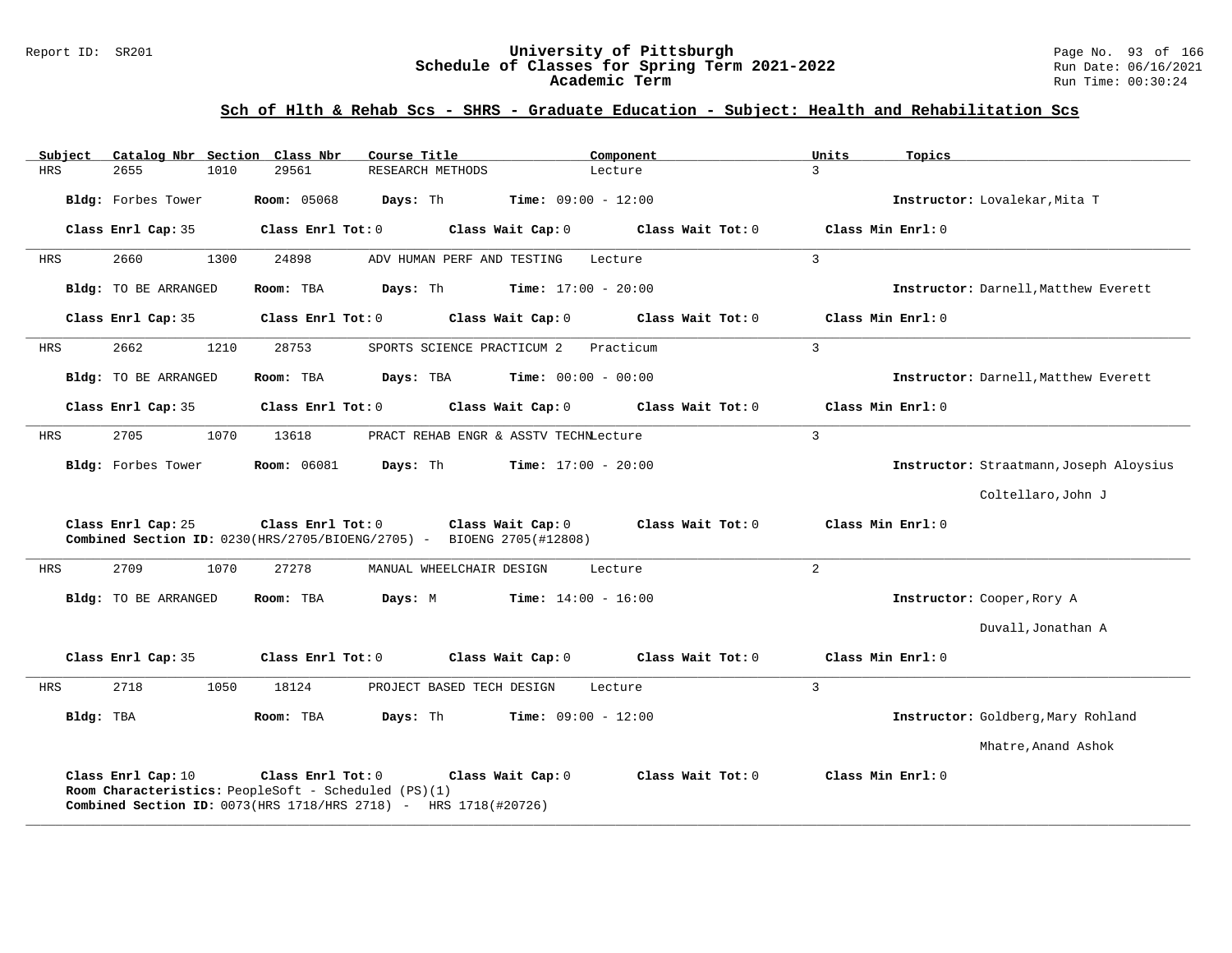#### Report ID: SR201 **University of Pittsburgh** Page No. 94 of 166 **Schedule of Classes for Spring Term 2021-2022** Run Date: 06/16/2021 **Academic Term** Run Time: 00:30:24

| Catalog Nbr Section Class Nbr<br>Subject | Course Title                                                                                                                                                                                                                       | Component                    | Units<br>Topics               |
|------------------------------------------|------------------------------------------------------------------------------------------------------------------------------------------------------------------------------------------------------------------------------------|------------------------------|-------------------------------|
| <b>HRS</b><br>2727<br>1500               | CPSTN FOR PROSTCS & ORTHOTCS Directed Studies<br>23952                                                                                                                                                                             |                              | $1 - 2$                       |
| Bldg: TO BE ARRANGED                     | Days: TBA<br>Room: TBA                                                                                                                                                                                                             | <b>Time:</b> $00:00 - 00:00$ | Instructor: Fiedler, Goeran   |
|                                          |                                                                                                                                                                                                                                    |                              | Brienza, David M              |
| Class Enrl Cap: 48                       | Class Enrl Tot: $0$<br>Class Wait Cap: 0                                                                                                                                                                                           | Class Wait Tot: 0            | Class Min Enrl: 0             |
| <b>HRS</b><br>2775<br>1050               | 16345<br>INTRO EVIDENCE BASED PRA O & PSeminar                                                                                                                                                                                     | $\mathbf{1}$                 |                               |
| Bldg: TO BE ARRANGED                     | <b>Time:</b> $10:00 - 11:00$<br>Room: TBA<br>Days: M                                                                                                                                                                               |                              | Instructor: Fiedler, Goeran   |
| Class Enrl Cap: 25                       | Class Enrl Tot: 0<br>Class Wait Cap: 0                                                                                                                                                                                             | Class Wait Tot: 0            | Class Min Enrl: 0             |
| 2777<br><b>HRS</b><br>1060               | 17145<br>PRACTICE MANAGEMENT IN P & O Lecture                                                                                                                                                                                      | $\overline{a}$               |                               |
| Bldg: TO BE ARRANGED                     | Room: TBA<br>Days: TBA                                                                                                                                                                                                             | <b>Time:</b> $00:00 - 00:00$ | Instructor: Perrone, Joyce J  |
| Class Enrl Cap: 25<br>Attributes: Online | Class Enrl Tot: 0<br>Class Wait Cap: 0                                                                                                                                                                                             | Class Wait Tot: 0            | Class Min Enrl: 0             |
| 2785<br>1020<br><b>HRS</b>               | 16342<br>LOWER EXTREMITY ORTHOTICS 1                                                                                                                                                                                               | 5<br>Lecture                 |                               |
| Bldg: TO BE ARRANGED                     | Room: TBA<br>Days: TBA                                                                                                                                                                                                             | <b>Time:</b> $00:00 - 00:00$ | Instructor: Fiedler, Goeran   |
| Class Enrl Cap: 25                       | Class Enrl Tot: 0<br>Class Wait Cap: 0                                                                                                                                                                                             | Class Wait Tot: 0            | Class Min Enrl: 0             |
|                                          | <b></b> This class has an additional fee. For more information go to <a <br="" href="http://www.registrar.pitt.edu">target="_blank"&gt;http://www.registrar.pitt.edu/</a> , and click on Faculty and Staff, then Course and Class. |                              |                               |
| 2867<br>1030<br><b>HRS</b>               | 17178<br>PATHOKIN ORTHOPADC/ATHLTC                                                                                                                                                                                                 | 3<br>Lecture                 |                               |
| Bldg: Forbes Tower                       | Room: TBA<br>Days: W<br><b>Time:</b> $08:00 - 11:00$                                                                                                                                                                               |                              | Instructor: Murray, Mary E    |
| Class Enrl Cap: 10                       | Class Enrl Tot: 0<br>Class Wait Cap: 0                                                                                                                                                                                             | Class Wait Tot: 0            | Class Min Enrl: 0             |
| 2868<br>1070<br><b>HRS</b>               | 16353<br>SEMINAR IN SPORTS MEDICINE                                                                                                                                                                                                | 3<br>Seminar                 |                               |
| <b>Bldg:</b> TO BE ARRANGED              | Days: W<br>Room: TBA                                                                                                                                                                                                               | <b>Time:</b> $09:00 - 12:00$ | Instructor: Flanagan, Shawn D |
|                                          |                                                                                                                                                                                                                                    |                              | Connaboy, Christopher         |
| Class Enrl Cap: 30                       | Class Enrl Tot: 0<br>Class Wait Cap: 0                                                                                                                                                                                             | Class Wait Tot: 0            | Class Min Enrl: 0             |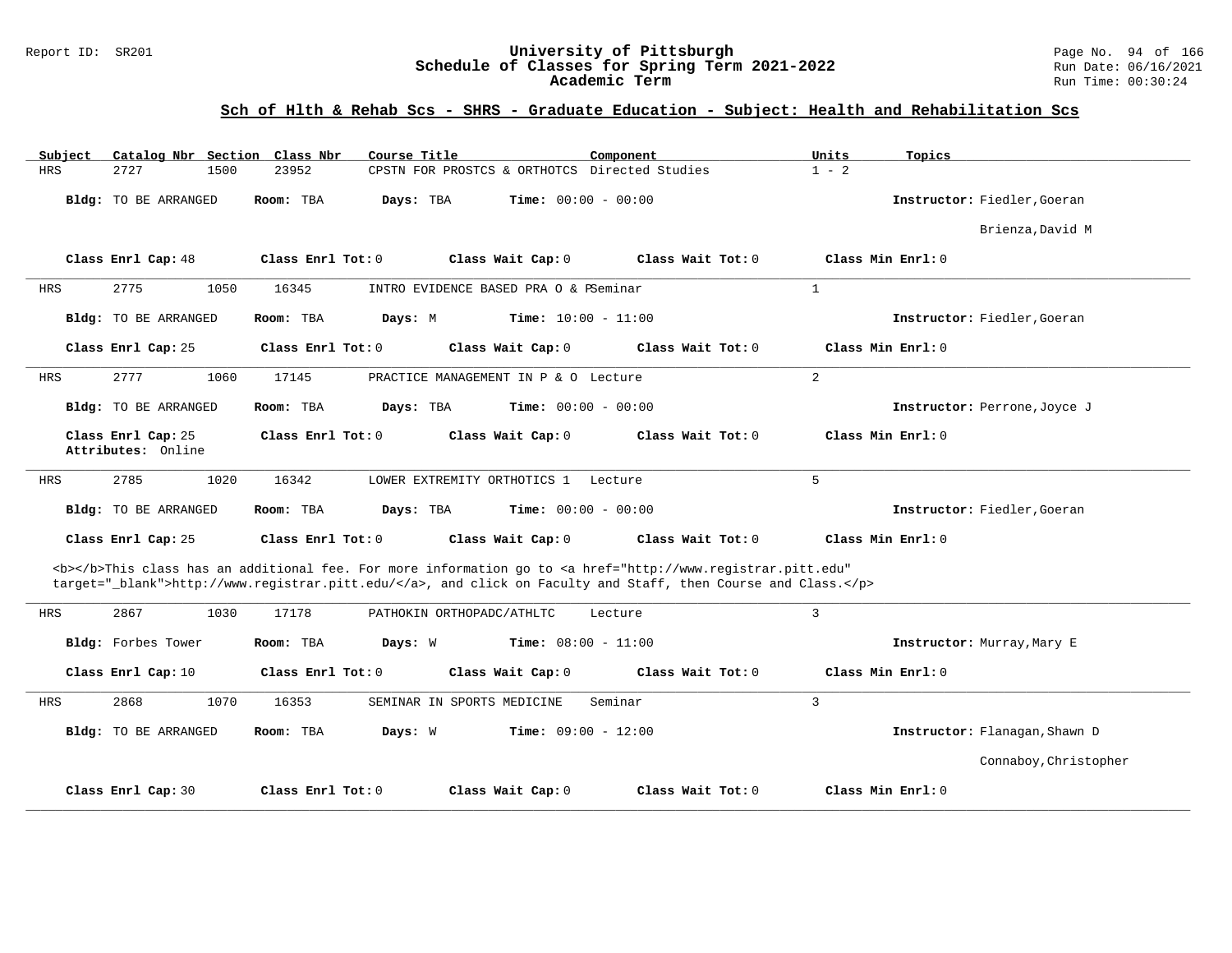# Report ID: SR201 **1988 Children Schedule of Classes for Spring Term 2021-2022** Page No. 95 of 166<br>**Schedule of Classes for Spring Term 2021-2022** Run Date: 06/16/2021 Schedule of Classes for Spring Term 2021-2022<br>**Academic Term**

#### **Sch of Hlth & Rehab Scs - SHRS - Graduate Education - Subject: Health and Rehabilitation Scs**

| Subject | Catalog Nbr Section Class Nbr |                   | Course Title             | Component                    | Units<br>Topics   |                             |
|---------|-------------------------------|-------------------|--------------------------|------------------------------|-------------------|-----------------------------|
| HRS     | 2883<br>1050                  | 16346             | TRANS-TIBIAL PROSTHETICS | Lecture                      |                   |                             |
|         | <b>Bldg:</b> TO BE ARRANGED   | Room: TBA         | Days: W                  | <b>Time:</b> $13:00 - 16:00$ |                   | Instructor: Staff           |
|         | Bldg: TO BE ARRANGED          | Room: TBA         | Days: Tu                 | <b>Time:</b> $13:00 - 17:00$ |                   | Instructor: Staff           |
|         | <b>Bldg:</b> TO BE ARRANGED   | Room: TBA         | Days: M                  | <b>Time:</b> $13:00 - 17:00$ |                   | Instructor: Maquire, Robert |
|         | Class Enrl Cap: 25            | Class Enrl Tot: 0 | Class Wait Cap: 0        | Class Wait Tot: 0            | Class Min Enrl: 0 |                             |

<b></b>This class has an additional fee. For more information go to <a href="http://www.registrar.pitt.edu" target="\_blank">http://www.registrar.pitt.edu/</a>, and click on Faculty and Staff, then Course and Class.</p>

| HRS | 1055<br>2883                | 25065<br>TRANS-TIBIAL PROSTHETICS                             | Lecture           | 5                                |
|-----|-----------------------------|---------------------------------------------------------------|-------------------|----------------------------------|
|     | <b>Bldg:</b> TO BE ARRANGED | Room: TBA<br>Days: TBA<br>$Time: 00:00 - 00:00$               |                   | Instructor: Staff                |
|     | Class Enrl Cap: 30          | Class Enrl Tot: 0<br>Class Wait Cap: 0                        | Class Wait Tot: 0 | Class Min Enrl: 0                |
| HRS | 2901<br>1030                | 13533<br>INTRO TO EVID-BASD PRA & RES Lecture                 |                   | $\mathbf{3}$                     |
|     | Bldg: Forbes Tower          | <b>Room:</b> 06050<br>Days: M<br><b>Time:</b> $16:00 - 18:55$ |                   | Instructor: Ding, Dan            |
|     |                             |                                                               |                   | Liu, Hsin-Yi                     |
|     | Class Enrl Cap: 25          | Class Enrl Tot: $0$ Class Wait Cap: $0$ Class Wait Tot: $0$   |                   | Class Min Enri: 0                |
| HRS | 2905<br>1030                | 13641<br>ETHICAL ISSUES IN HEALTH CARE Lecture                |                   | $\overline{3}$                   |
|     | <b>Bldg:</b> TO BE ARRANGED | $Time: 17:00 - 20:00$<br>Room: TBA<br>Days: W                 |                   | Instructor: Brienza, David M     |
|     |                             |                                                               |                   | Fisher, Daniel J                 |
|     | Class Enrl Cap: 40          | Class Enrl Tot: 0<br>Class Wait Cap: 0                        | Class Wait Tot: 0 | Class Min Enrl: 0                |
| HRS | 2920<br>1010                | 13522<br>ADMINISTRATIVE INTERNSHIP                            | Clinical          | $1 - 6$                          |
|     | Bldg: TO BE ARRANGED        | Room: TBA<br><b>Days:</b> TBA <b>Time:</b> $00:00 - 00:00$    |                   | Instructor: Peterson, Kimberly A |
|     | Class Enrl Cap: 99          | Class Wait Cap: 0<br>Class Enrl Tot: 0                        | Class Wait Tot: 0 | Class Min Enrl: 0                |
| HRS | 1020<br>2920                | 13861<br>ADMINISTRATIVE INTERNSHIP                            | Clinical          | $1 - 6$                          |
|     | <b>Bldg:</b> TO BE ARRANGED | $Time: 00:00 - 00:00$<br>Room: TBA<br>Days: TBA               |                   | Instructor: Watzlaf, Valerie J   |
|     | Class Enrl Cap: 35          | Class Enrl Tot: $0$<br>Class Wait Cap: 0                      | Class Wait Tot: 0 | Class Min Enrl: 0                |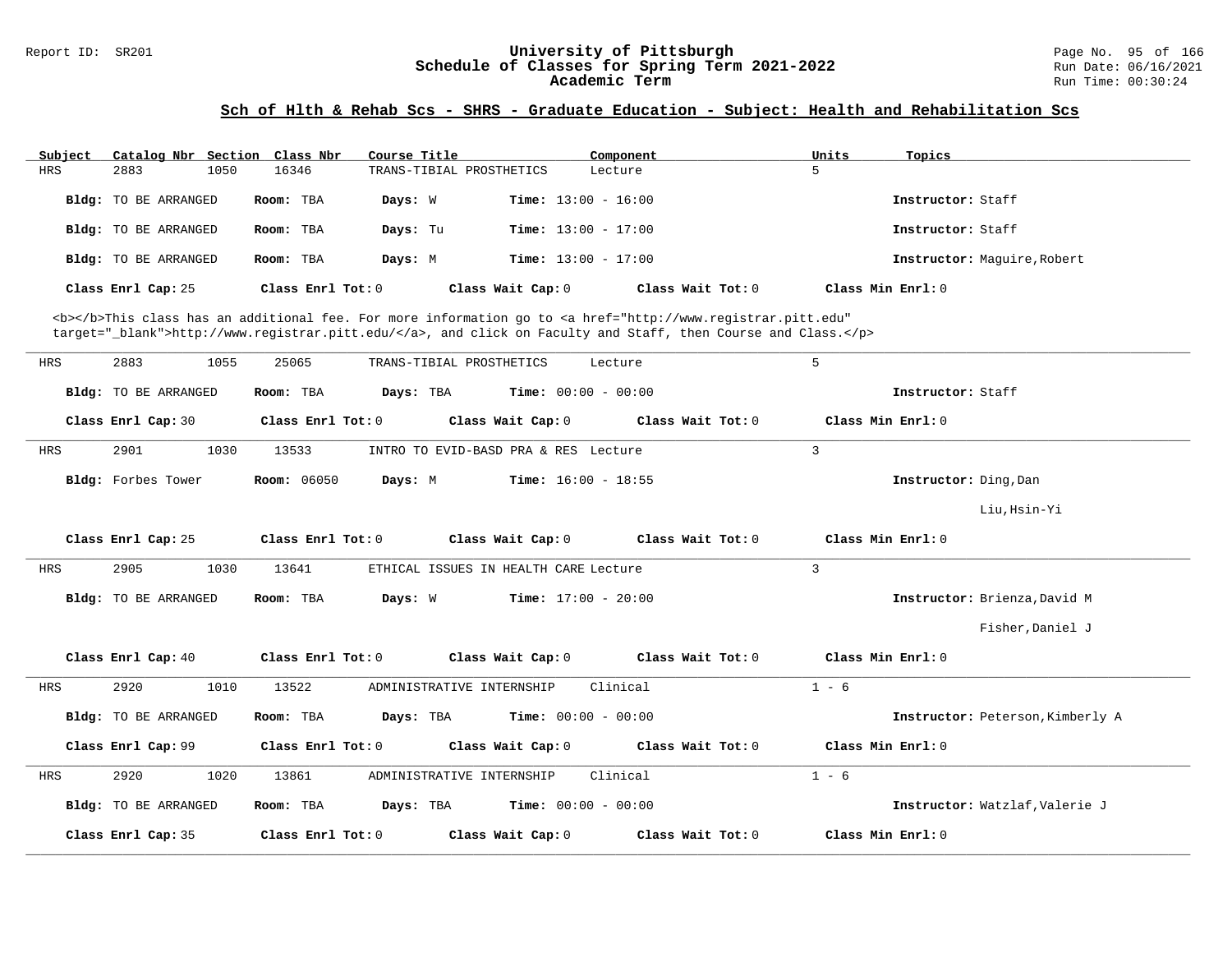#### Report ID: SR201 **University of Pittsburgh** Page No. 96 of 166 **Schedule of Classes for Spring Term 2021-2022** Run Date: 06/16/2021 **Academic Term** Run Time: 00:30:24

| Catalog Nbr Section Class Nbr<br>Subject | Course Title                                                                                        | Component<br>Units  | Topics                                |
|------------------------------------------|-----------------------------------------------------------------------------------------------------|---------------------|---------------------------------------|
| <b>HRS</b><br>2920<br>1030               | 13863<br>ADMINISTRATIVE INTERNSHIP                                                                  | $1 - 6$<br>Clinical |                                       |
| Bldg: TO BE ARRANGED                     | Room: TBA $Days:$ TBA $Time: 00:00 - 00:00$                                                         |                     | Instructor: Anania-Firouzan, Patricia |
|                                          | Class Enrl Cap: 35 $\qquad$ Class Enrl Tot: 0 $\qquad$ Class Wait Cap: 0 $\qquad$ Class Wait Tot: 0 |                     | Class Min Enrl: 0                     |
| HRS                                      | 1040 13864<br>ADMINISTRATIVE INTERNSHIP                                                             | $1 - 6$<br>Clinical |                                       |
| Bldg: TO BE ARRANGED                     | Room: TBA $\rule{1em}{0.15mm}$ Days: TBA Time: $00:00 - 00:00$                                      |                     | Instructor: Parmanto, Bambang         |
|                                          | Class Enrl Cap: 35 $\qquad$ Class Enrl Tot: 0 $\qquad$ Class Wait Cap: 0 $\qquad$ Class Wait Tot: 0 |                     | Class Min Enrl: 0                     |
| 2920<br><b>HRS</b>                       | 1050 15054<br>ADMINISTRATIVE INTERNSHIP Clinical                                                    | $1 - 6$             |                                       |
| Bldg: TO BE ARRANGED                     | Room: TBA $Days:$ TBA $Time: 00:00 - 00:00$                                                         |                     | Instructor: DeAlmeida, Dilhari R      |
|                                          | Class Enrl Cap: 35 $\qquad$ Class Enrl Tot: 0 $\qquad$ Class Wait Cap: 0 $\qquad$ Class Wait Tot: 0 |                     | Class Min $Enr1:0$                    |
| 2920 20<br>HRS                           | 1060 15624<br>ADMINISTRATIVE INTERNSHIP Clinical                                                    | $1 - 6$             |                                       |
| Bldg: TO BE ARRANGED                     | Room: TBA $Days:$ TBA $Time: 00:00 - 00:00$                                                         |                     | Instructor: Zhou, Leming              |
|                                          | Class Enrl Cap: 35 Class Enrl Tot: 0 Class Wait Cap: 0 Class Wait Tot: 0 Class Min Enrl: 0          |                     |                                       |
| <b>HRS</b>                               | 2920 1070 16357 ADMINISTRATIVE INTERNSHIP Clinical                                                  | $1 - 6$             |                                       |
| Bldg: TO BE ARRANGED                     | Room: TBA $Days:$ TBA $Time: 00:00 - 00:00$                                                         |                     | Instructor: Saptono, Andi             |
|                                          | Class Enrl Cap: 35 Class Enrl Tot: 0 Class Wait Cap: 0 Class Wait Tot: 0                            | Class Min Enrl: 0   |                                       |
| 2921<br>1030<br>HRS                      | 16583<br>CLINICAL INTERNSHIP Clinical                                                               | $1 - 6$             |                                       |
| Bldg: TO BE ARRANGED                     | Room: TBA $Days:$ TBA $Time: 00:00 - 00:00$                                                         |                     | Instructor: Schein, Richard M         |
|                                          | Class Enrl Cap: 35 Class Enrl Tot: 0 Class Wait Cap: 0 Class Wait Tot: 0 Class Min Enrl: 0          |                     |                                       |
| 2921<br>HRS                              | 1040 16584 CLINICAL INTERNSHIP Clinical                                                             | $1 - 6$             |                                       |
| Bldg: TO BE ARRANGED                     | Room: TBA $Days:$ TBA $Time: 00:00 - 00:00$                                                         |                     | Instructor: Timko, Michael G.         |
|                                          | Class Enrl Cap: 35 Class Enrl Tot: 0 Class Wait Cap: 0 Class Wait Tot: 0                            | Class Min Enrl: 0   |                                       |
| 2921<br>1050<br>HRS                      | CLINICAL INTERNSHIP Clinical<br>16585                                                               | $1 - 6$             |                                       |
| Bldg: TO BE ARRANGED                     | Room: TBA $Days:$ TBA $Time: 00:00 - 00:00$                                                         |                     | Instructor: Beals, Kim                |
| Class Enrl Cap: 35                       | Class Enrl Tot: $0$ Class Wait Cap: $0$ Class Wait Tot: $0$                                         |                     | Class Min Enrl: 0                     |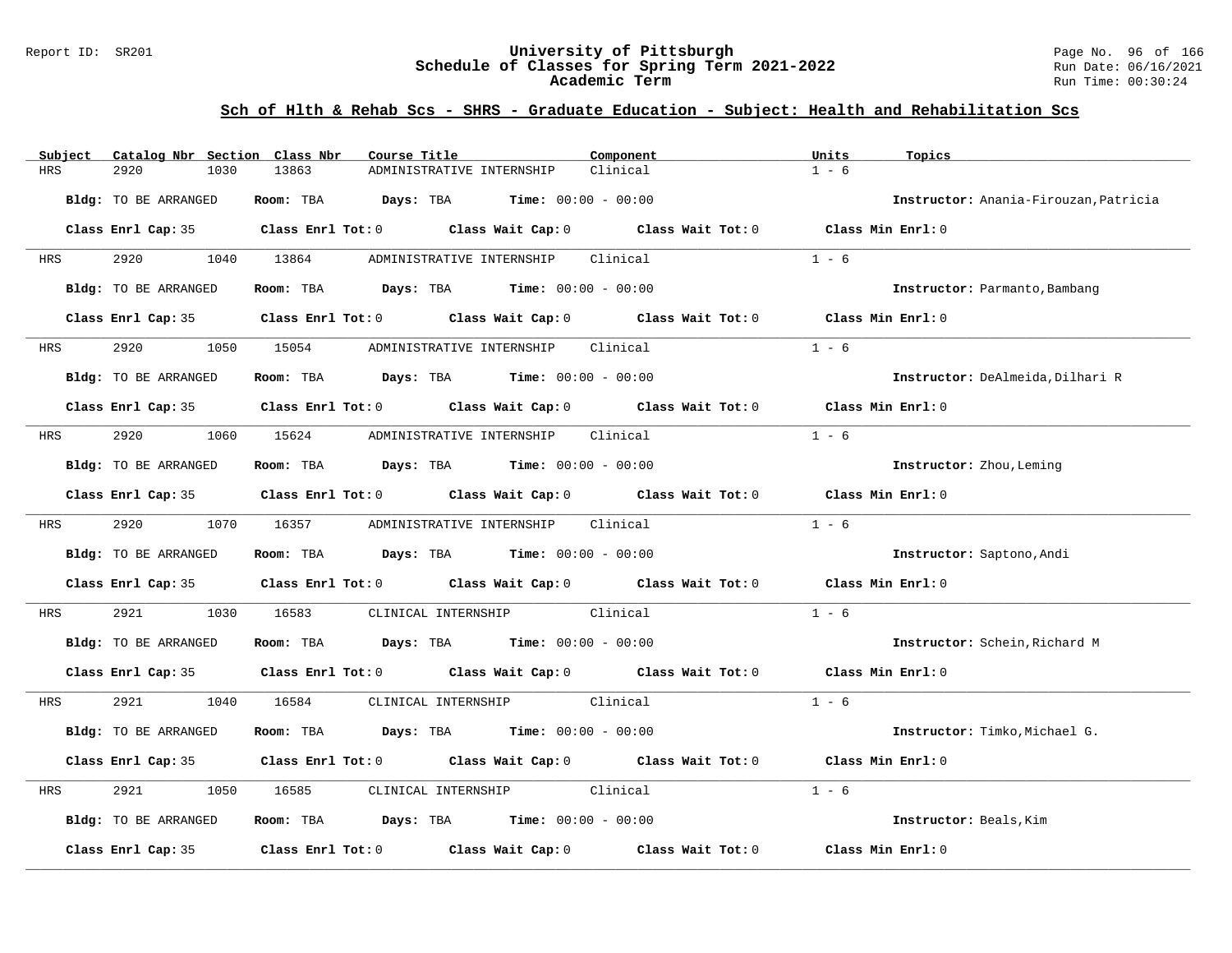| HRS        | 2921<br>1060         | CLINICAL INTERNSHIP<br>Clinical<br>23783                                                   | $1 - 6$                             |
|------------|----------------------|--------------------------------------------------------------------------------------------|-------------------------------------|
|            | Bldg: TO BE ARRANGED | Room: TBA $Days:$ TBA $Time: 00:00 - 00:00$                                                | Instructor: Staff                   |
|            |                      | Class Enrl Cap: 25 Class Enrl Tot: 0 Class Wait Cap: 0 Class Wait Tot: 0 Class Min Enrl: 0 |                                     |
|            |                      | HRS 2921 1080 16586 CLINICAL INTERNSHIP Clinical                                           | $1 - 6$                             |
|            | Bldg: TO BE ARRANGED | Room: TBA $Days: TBA$ Time: $00:00 - 00:00$                                                | Instructor: Fitzgerald, Lynn M.     |
|            |                      | Class Enrl Cap: 35 Class Enrl Tot: 0 Class Wait Cap: 0 Class Wait Tot: 0 Class Min Enrl: 0 |                                     |
|            |                      | HRS 2921 1090 24371 CLINICAL INTERNSHIP Clinical                                           | $1 - 6$                             |
|            |                      | Bldg: TO BE ARRANGED Room: TBA Days: TBA Time: 00:00 - 00:00                               | Instructor: Murray, Mary E          |
|            |                      | Class Enrl Cap: 35 Class Enrl Tot: 0 Class Wait Cap: 0 Class Wait Tot: 0                   | Class Min $Enr1:0$                  |
|            |                      | HRS 2922 1010 13523 TEACHING INTERNSHIP Clinical                                           | $1 - 6$                             |
|            | Bldg: TO BE ARRANGED | Room: TBA $Days:$ TBA $Time: 00:00 - 00:00$                                                | Instructor: Brach, Jennifer Sokol   |
|            |                      | Class Enrl Cap: 99 Class Enrl Tot: 0 Class Wait Cap: 0 Class Wait Tot: 0 Class Min Enrl: 0 |                                     |
|            |                      | HRS 2922 1020 13882 TEACHING_INTERNSHIP Clinical                                           | $1 - 6$                             |
|            | Bldg: TO BE ARRANGED | Room: TBA $Days:$ TBA Time: $00:00 - 00:00$                                                | Instructor: Carvell, George E       |
|            |                      | Class Enrl Cap: 35 Class Enrl Tot: 0 Class Wait Cap: 0 Class Wait Tot: 0 Class Min Enrl: 0 |                                     |
| <b>HRS</b> |                      | 2922 1030 13883 TEACHING INTERNSHIP Clinical                                               | $1 - 6$                             |
|            | Bldg: TO BE ARRANGED | Room: TBA $\rule{1em}{0.15mm}$ Days: TBA $\rule{1.5mm}{0.15mm}$ Time: $00:00 - 00:00$      | <b>Instructor:</b> Delitto, Anthony |
|            |                      | Class Enrl Cap: 35 Class Enrl Tot: 0 Class Wait Cap: 0 Class Wait Tot: 0                   | Class Min Enrl: 0                   |
| <b>HRS</b> |                      | 2922 1040 13884 TEACHING INTERNSHIP Clinical                                               | $1 - 6$                             |
|            | Bldg: TO BE ARRANGED | Room: TBA Days: TBA Time: $00:00 - 00:00$                                                  | Instructor: Fitzgerald, Gerald G.   |
|            | Class Enrl Cap: 35   | Class Enrl Tot: $0$ Class Wait Cap: $0$ Class Wait Tot: $0$                                | Class Min Enrl: 0                   |
|            |                      | HRS 2922 1050 13885 TEACHING INTERNSHIP Clinical                                           | $1 - 6$                             |
|            |                      | Bldg: TO BE ARRANGED Room: TBA Days: TBA Time: 00:00 - 00:00                               | Instructor: Irrgang, James J        |
|            |                      | Class Enrl Cap: 35 Class Enrl Tot: 0 Class Wait Cap: 0 Class Wait Tot: 0 Class Min Enrl: 0 |                                     |
|            |                      | HRS 2922 1060 13886 TEACHING INTERNSHIP Clinical                                           | $1 - 6$                             |
|            |                      |                                                                                            |                                     |
|            |                      | Bldg: TO BE ARRANGED Room: TBA Days: TBA Time: 00:00 - 00:00                               | Instructor: Kelly, M Kathleen       |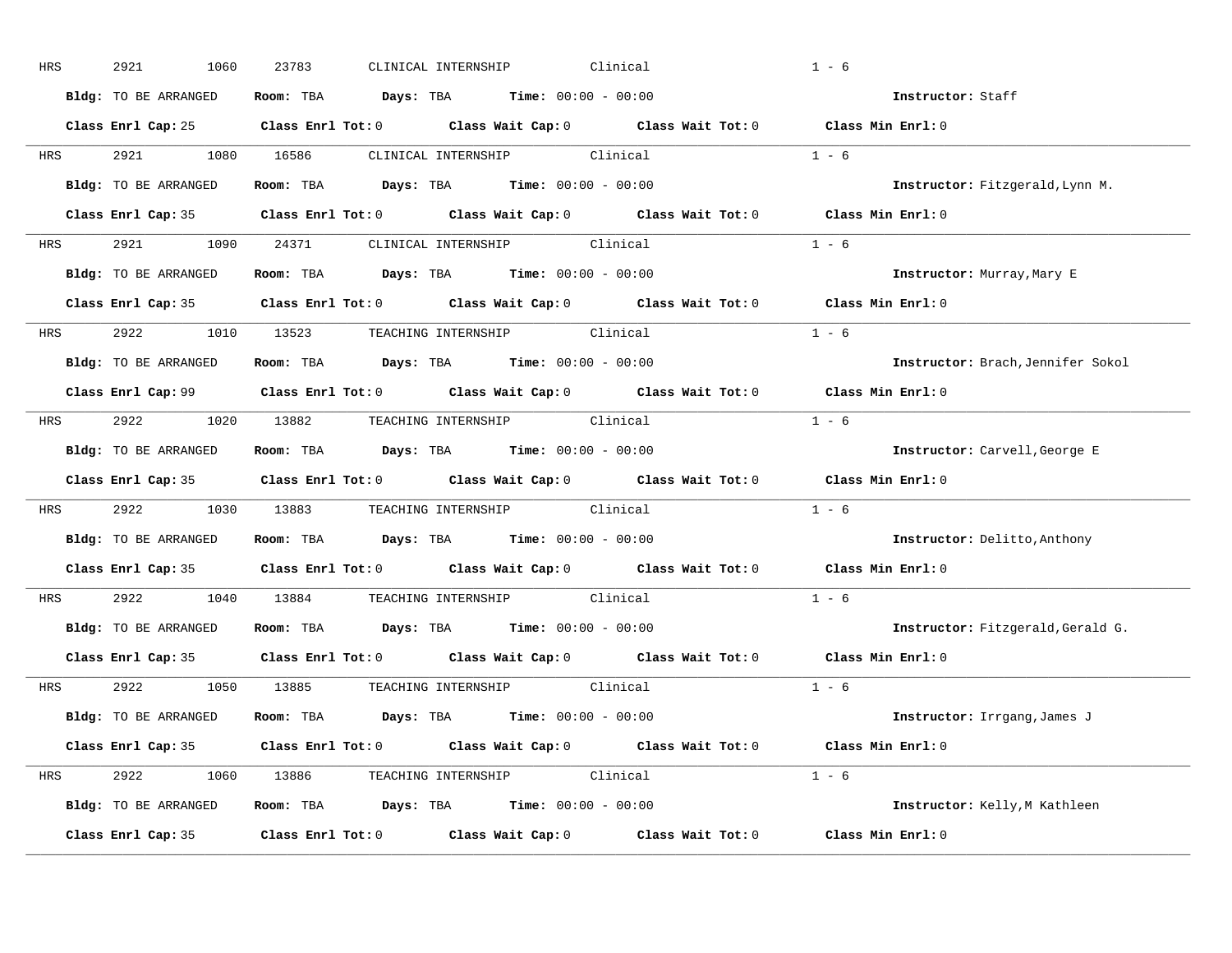#### Report ID: SR201 **University of Pittsburgh** Page No. 98 of 166 **Schedule of Classes for Spring Term 2021-2022** Run Date: 06/16/2021 **Academic Term** Run Time: 00:30:24

| Subject                 | Catalog Nbr Section Class Nbr | Course Title                                                             |                              | Component                                                                                           | Units              | Topics                                |
|-------------------------|-------------------------------|--------------------------------------------------------------------------|------------------------------|-----------------------------------------------------------------------------------------------------|--------------------|---------------------------------------|
| 2922<br>HRS             | 13887<br>1070                 | TEACHING INTERNSHIP                                                      | Clinical                     |                                                                                                     | $1 - 6$            |                                       |
| Bldg: TO BE ARRANGED    |                               | Room: TBA $Days:$ TBA $Time: 00:00 - 00:00$                              |                              |                                                                                                     |                    | Instructor: Sparto, Patrick J.        |
|                         |                               |                                                                          |                              | Class Enrl Cap: 35 $\qquad$ Class Enrl Tot: 0 $\qquad$ Class Wait Cap: 0 $\qquad$ Class Wait Tot: 0 | Class Min Enrl: 0  |                                       |
| 2922 2022<br><b>HRS</b> | 1080 13888                    |                                                                          | TEACHING INTERNSHIP Clinical |                                                                                                     | $1 - 6$            |                                       |
| Bldg: TO BE ARRANGED    |                               | Room: TBA $Days:$ TBA $Time: 00:00 - 00:00$                              |                              |                                                                                                     |                    | Instructor: Van Swearingen, Jessie M  |
|                         |                               |                                                                          |                              | Class Enrl Cap: 35 Class Enrl Tot: 0 Class Wait Cap: 0 Class Wait Tot: 0 Class Min Enrl: 0          |                    |                                       |
| HRS 2922                | 1090 13889                    |                                                                          | TEACHING INTERNSHIP Clinical |                                                                                                     | $1 - 6$            |                                       |
| Bldg: TO BE ARRANGED    |                               | Room: TBA Days: TBA Time: $00:00 - 00:00$                                |                              |                                                                                                     |                    | Instructor: Whitney, Susan L          |
|                         |                               |                                                                          |                              | Class Enrl Cap: 35 $\qquad$ Class Enrl Tot: 0 $\qquad$ Class Wait Cap: 0 $\qquad$ Class Wait Tot: 0 | Class Min $Enr1:0$ |                                       |
| 2922<br><b>HRS</b>      | 1100 13890                    |                                                                          | TEACHING INTERNSHIP Clinical |                                                                                                     | $1 - 6$            |                                       |
| Bldg: TO BE ARRANGED    |                               | Room: TBA $Days:$ TBA $Time: 00:00 - 00:00$                              |                              |                                                                                                     |                    | Instructor: Abdelhak, Mervat          |
|                         |                               |                                                                          |                              | Class Enrl Cap: 35 Class Enrl Tot: 0 Class Wait Cap: 0 Class Wait Tot: 0 Class Min Enrl: 0          |                    |                                       |
| HRS 2922 1110 13891     |                               |                                                                          | TEACHING INTERNSHIP Clinical |                                                                                                     | $1 - 6$            |                                       |
| Bldg: TO BE ARRANGED    |                               | Room: TBA $Days:$ TBA $Time: 00:00 - 00:00$                              |                              |                                                                                                     |                    | Instructor: Anania-Firouzan, Patricia |
|                         |                               | Class Enrl Cap: 35 Class Enrl Tot: 0 Class Wait Cap: 0 Class Wait Tot: 0 |                              |                                                                                                     | Class Min Enrl: 0  |                                       |
| 2922<br>HRS             | 1120 13892                    |                                                                          | TEACHING INTERNSHIP Clinical |                                                                                                     | $1 - 6$            |                                       |
| Bldg: TO BE ARRANGED    |                               | Room: TBA $Days:$ TBA $Time: 00:00 - 00:00$                              |                              |                                                                                                     |                    | Instructor: Parmanto, Bambang         |
|                         |                               |                                                                          |                              | Class Enrl Cap: 35 Class Enrl Tot: 0 Class Wait Cap: 0 Class Wait Tot: 0 Class Min Enrl: 0          |                    |                                       |
| HRS 2922                |                               | 1130 13893 TEACHING INTERNSHIP Clinical                                  |                              |                                                                                                     | $1 - 6$            |                                       |
| Bldg: TO BE ARRANGED    |                               | Room: TBA $Days:$ TBA $Time: 00:00 - 00:00$                              |                              |                                                                                                     |                    | Instructor: Watzlaf, Valerie J        |
|                         |                               | Class Enrl Cap: 35 Class Enrl Tot: 0 Class Wait Cap: 0 Class Wait Tot: 0 |                              |                                                                                                     | Class Min Enrl: 0  |                                       |
| 2922<br>HRS             | 1150                          | 13894 TEACHING INTERNSHIP Clinical                                       |                              |                                                                                                     | $1 - 6$            |                                       |
| Bldg: TO BE ARRANGED    |                               | Room: TBA $Days:$ TBA $Time: 00:00 - 00:00$                              |                              |                                                                                                     |                    | Instructor: Beals, Kim                |
| Class Enrl Cap: 35      |                               |                                                                          |                              | Class Enrl Tot: $0$ Class Wait Cap: $0$ Class Wait Tot: $0$                                         | Class Min Enrl: 0  |                                       |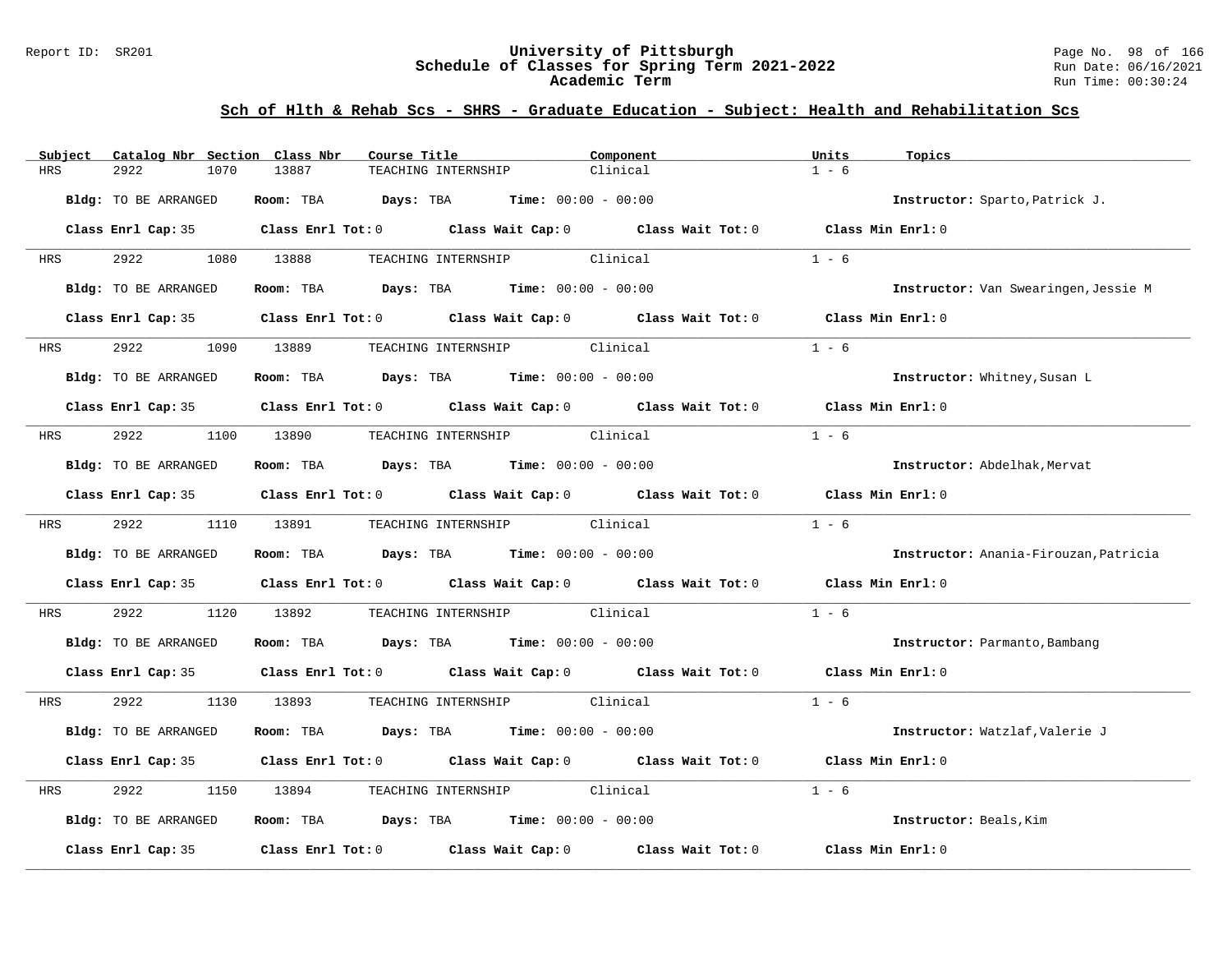| HRS        | 2922<br>1200         | 13895<br>Clinical<br>TEACHING INTERNSHIP                                                            | $1 - 6$                             |
|------------|----------------------|-----------------------------------------------------------------------------------------------------|-------------------------------------|
|            | Bldg: TO BE ARRANGED | Room: TBA $Days:$ TBA $Time: 00:00 - 00:00$                                                         | Instructor: Balouris, Sondra A      |
|            |                      | Class Enrl Cap: 35 Class Enrl Tot: 0 Class Wait Cap: 0 Class Wait Tot: 0 Class Min Enrl: 0          |                                     |
| <b>HRS</b> |                      | 2922 1220 13896 TEACHING INTERNSHIP Clinical                                                        | $1 - 6$                             |
|            | Bldg: TO BE ARRANGED | Room: TBA Days: TBA Time: $00:00 - 00:00$                                                           | Instructor: Brienza, David M        |
|            |                      | Class Enrl Cap: 35 Class Enrl Tot: 0 Class Wait Cap: 0 Class Wait Tot: 0 Class Min Enrl: 0          |                                     |
|            |                      | HRS 2922 1240 13897 TEACHING INTERNSHIP Clinical                                                    | $1 - 6$                             |
|            | Bldg: TO BE ARRANGED | Room: TBA Days: TBA Time: $00:00 - 00:00$                                                           | Instructor: Cooper, Rory A          |
|            |                      | Class Enrl Cap: 35 $\qquad$ Class Enrl Tot: 0 $\qquad$ Class Wait Cap: 0 $\qquad$ Class Wait Tot: 0 | Class Min Enrl: 0                   |
| <b>HRS</b> |                      | 2922 1250 13898 TEACHING INTERNSHIP Clinical                                                        | $1 - 6$                             |
|            | Bldg: TO BE ARRANGED | Room: TBA $Days:$ TBA $Time: 00:00 - 00:00$                                                         | Instructor: Cooper, Rosemarie       |
|            |                      | Class Enrl Cap: 35 Class Enrl Tot: 0 Class Wait Cap: 0 Class Wait Tot: 0                            | Class Min Enrl: 0                   |
| HRS        |                      | 2922 1260 13899 TEACHING INTERNSHIP Clinical                                                        | $1 - 6$                             |
|            | Bldg: TO BE ARRANGED | Room: TBA $\rule{1em}{0.15mm}$ Days: TBA Time: $00:00 - 00:00$                                      | Instructor: Ding, Dan               |
|            |                      | Class Enrl Cap: 35 Class Enrl Tot: 0 Class Wait Cap: 0 Class Wait Tot: 0                            | Class Min Enrl: 0                   |
| <b>HRS</b> |                      | 2922 1330 13900 TEACHING INTERNSHIP Clinical                                                        | $1 - 6$                             |
|            |                      | Bldg: TO BE ARRANGED ROOM: TBA Days: TBA Time: 00:00 - 00:00                                        | Instructor: Karg, Patricia E.       |
|            |                      | Class Enrl Cap: 35 Class Enrl Tot: 0 Class Wait Cap: 0 Class Wait Tot: 0                            | Class Min Enrl: 0                   |
| <b>HRS</b> |                      | 2922 1340 13901 TEACHING INTERNSHIP Clinical                                                        | $1 - 6$                             |
|            |                      |                                                                                                     |                                     |
|            | Bldg: TO BE ARRANGED | Room: TBA $Days:$ TBA $Time: 00:00 - 00:00$                                                         | Instructor: Kelleher, Annmarie Ruth |
|            |                      | Class Enrl Cap: 35 Class Enrl Tot: 0 Class Wait Cap: 0 Class Wait Tot: 0                            | Class Min Enrl: 0                   |
|            |                      | HRS 2922 1360 13902 TEACHING INTERNSHIP Clinical                                                    | $1 - 6$                             |
|            | Bldg: TO BE ARRANGED | Room: TBA $Days:$ TBA $Time: 00:00 - 00:00$                                                         | Instructor: Koontz, Alicia M.       |
|            |                      | Class Enrl Cap: 35 Class Enrl Tot: 0 Class Wait Cap: 0 Class Wait Tot: 0 Class Min Enrl: 0          |                                     |
|            |                      | HRS 2922 1370 13903 TEACHING INTERNSHIP Clinical                                                    | $1 - 6$                             |
|            | Bldg: TO BE ARRANGED | <b>Room:</b> TBA $\qquad \qquad$ Days: TBA $\qquad \qquad$ Time: $00:00 - 00:00$                    | Instructor: Lane, Amy Karas         |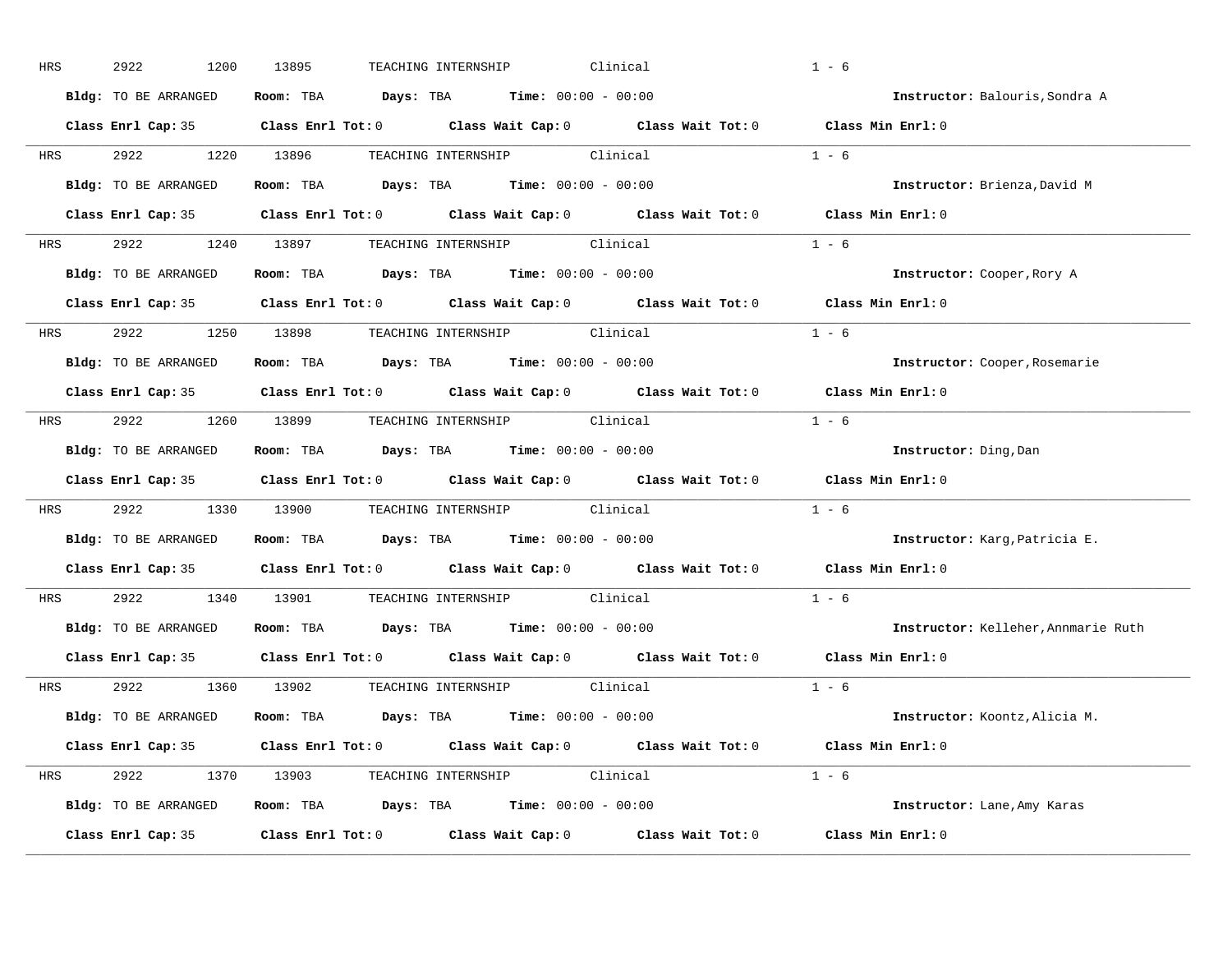#### Report ID: SR201 **University of Pittsburgh** Page No. 100 of 166 **Schedule of Classes for Spring Term 2021-2022** Run Date: 06/16/2021 **Academic Term** Run Time: 00:30:24

| Catalog Nbr Section Class Nbr<br>Subject | Course Title                                                                                        | Component | Units<br>Topics                        |
|------------------------------------------|-----------------------------------------------------------------------------------------------------|-----------|----------------------------------------|
| 2922<br>1380<br>HRS                      | 13904<br>TEACHING INTERNSHIP                                                                        | Clinical  | $1 - 6$                                |
| Bldg: TO BE ARRANGED                     | Room: TBA<br><b>Days:</b> TBA <b>Time:</b> $00:00 - 00:00$                                          |           | Instructor: Little, Roger E            |
|                                          | Class Enrl Cap: 35 Class Enrl Tot: 0 Class Wait Cap: 0 Class Wait Tot: 0 Class Min Enrl: 0          |           |                                        |
| 2922<br>HRS                              | 1390 13905<br>TEACHING INTERNSHIP Clinical                                                          |           | $1 - 6$                                |
| <b>Bldg:</b> TO BE ARRANGED              | <b>Room:</b> TBA <b>Days:</b> TBA <b>Time:</b> 00:00 - 00:00                                        |           | Instructor: LoPresti, Edmund F.        |
|                                          | Class Enrl Cap: 35 $\qquad$ Class Enrl Tot: 0 $\qquad$ Class Wait Cap: 0 $\qquad$ Class Wait Tot: 0 |           | Class Min Enrl: 0                      |
| 2922<br><b>HRS</b>                       | 1400 13906<br>TEACHING INTERNSHIP Clinical                                                          |           | $1 - 6$                                |
| Bldg: TO BE ARRANGED                     | Room: TBA $Days:$ TBA $Time: 00:00 - 00:00$                                                         |           | Instructor: McCue, Michael Patrick     |
|                                          | Class Enrl Cap: 35 Class Enrl Tot: 0 Class Wait Cap: 0 Class Wait Tot: 0                            |           | Class Min $Enr1:0$                     |
| 2922<br>HRS                              | 1440 13907<br>TEACHING INTERNSHIP Clinical                                                          |           | $1 - 6$                                |
| Bldg: TO BE ARRANGED                     | Room: TBA $Days:$ TBA $Time: 00:00 - 00:00$                                                         |           | Instructor: Schmeler, Mark Raymond     |
|                                          | Class Enrl Cap: 35 Class Enrl Tot: 0 Class Wait Cap: 0 Class Wait Tot: 0                            |           | Class Min Enrl: 0                      |
| 2922<br><b>HRS</b>                       | 1450 13908<br>TEACHING INTERNSHIP Clinical                                                          |           | $1 - 6$                                |
| Bldg: TO BE ARRANGED                     | Room: TBA $Days: TBA$ Time: $00:00 - 00:00$                                                         |           | Instructor: Seelman, Katherine Delores |
|                                          | Class Enrl Cap: 35 Class Enrl Tot: 0 Class Wait Cap: 0 Class Wait Tot: 0 Class Min Enrl: 0          |           |                                        |
| 2922<br>1500<br>HRS                      | 15053<br>TEACHING INTERNSHIP Clinical                                                               |           | $1 - 6$                                |
| Bldg: TO BE ARRANGED                     | Room: TBA $Days:$ TBA $Time: 00:00 - 00:00$                                                         |           | Instructor: Gil, Alexandra Bernardes   |
|                                          | Class Enrl Cap: 35 Class Enrl Tot: 0 Class Wait Cap: 0 Class Wait Tot: 0 Class Min Enrl: 0          |           |                                        |
| 2922<br>HRS                              | TEACHING INTERNSHIP Clinical<br>1510 15625                                                          |           | $1 - 6$                                |
| Bldg: TO BE ARRANGED                     | Room: TBA $Days:$ TBA $Time: 00:00 - 00:00$                                                         |           | Instructor: Zhou, Leming               |
|                                          | Class Enrl Cap: 35 Class Enrl Tot: 0 Class Wait Cap: 0 Class Wait Tot: 0                            |           | Class Min Enrl: 0                      |
| 2922<br>1520<br>HRS                      | TEACHING INTERNSHIP Clinical<br>16358                                                               |           | $1 - 6$                                |
| Bldg: TO BE ARRANGED                     | Room: TBA $\rule{1em}{0.15mm}$ Days: TBA $\rule{1.15mm}]{0.15mm}$ Time: $0.000 - 0.0000$            |           | Instructor: DeAlmeida, Dilhari R       |
| Class Enrl Cap: 35                       | Class Enrl Tot: $0$ Class Wait Cap: $0$ Class Wait Tot: $0$                                         |           | Class Min Enrl: 0                      |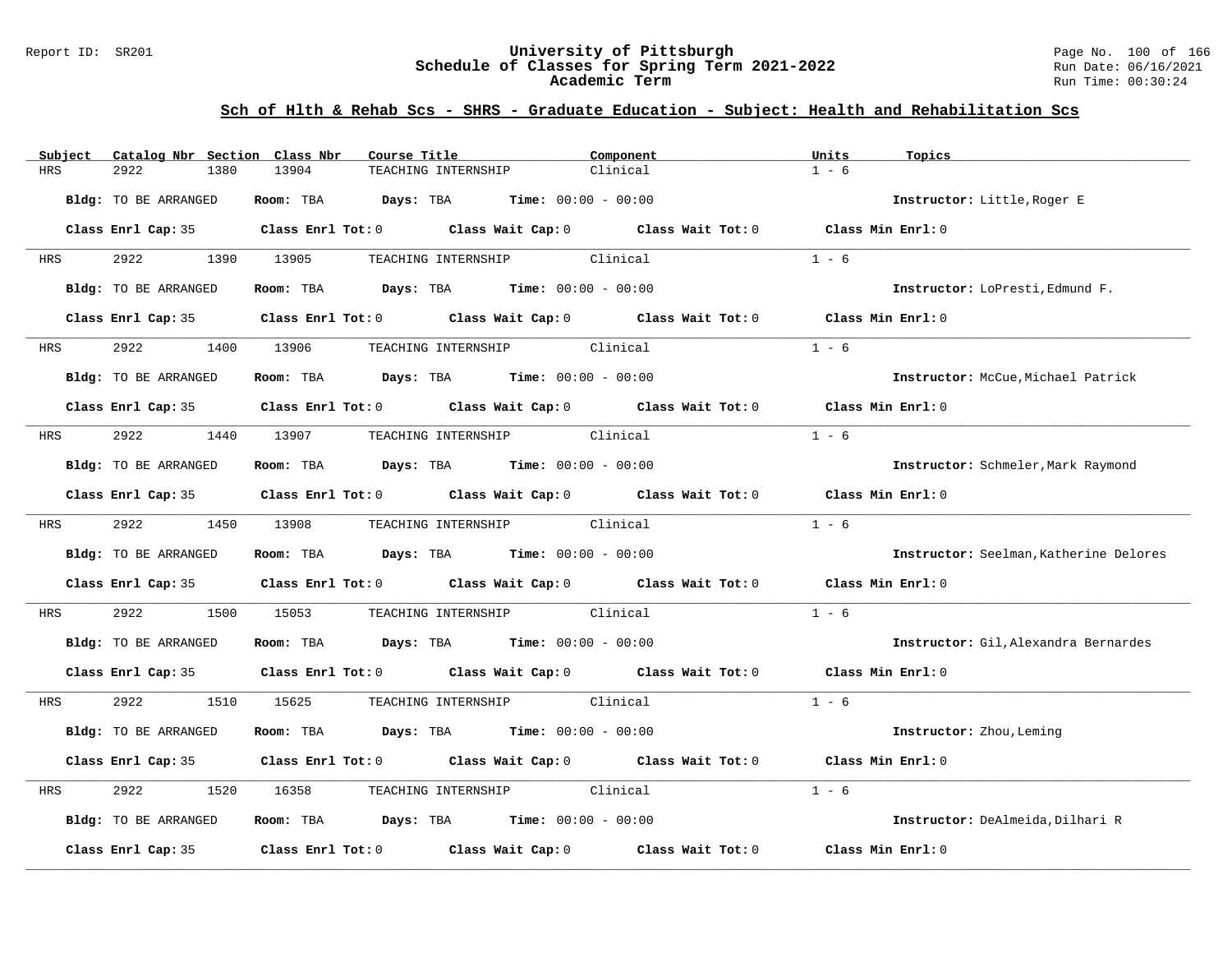| HRS        | 2922<br>1530         | 17177<br>TEACHING INTERNSHIP<br>Clinical                                                            | $1 - 6$                                  |
|------------|----------------------|-----------------------------------------------------------------------------------------------------|------------------------------------------|
|            | Bldg: TO BE ARRANGED | Room: TBA $Days:$ TBA $Time: 00:00 - 00:00$                                                         | Instructor: Cherok, Lori E               |
|            |                      | Class Enrl Cap: 35 Class Enrl Tot: 0 Class Wait Cap: 0 Class Wait Tot: 0 Class Min Enrl: 0          |                                          |
|            |                      | HRS 2922 1540 20880 TEACHING INTERNSHIP Clinical                                                    | $1 - 6$                                  |
|            | Bldg: TO BE ARRANGED | Room: TBA Days: TBA Time: $00:00 - 00:00$                                                           | Instructor: Murray, Mary E               |
|            |                      | Class Enrl Cap: 35 Class Enrl Tot: 0 Class Wait Cap: 0 Class Wait Tot: 0 Class Min Enrl: 0          |                                          |
|            |                      | HRS 2922 1545 21111 TEACHING INTERNSHIP Clinical                                                    | $1 - 6$                                  |
|            |                      | Bldg: TO BE ARRANGED Room: TBA Days: TBA Time: 00:00 - 00:00                                        | Instructor: Hutcheson, Deborah A.        |
|            |                      | Class Enrl Cap: 35 $\qquad$ Class Enrl Tot: 0 $\qquad$ Class Wait Cap: 0 $\qquad$ Class Wait Tot: 0 | Class Min Enrl: 0                        |
|            |                      | HRS 2922 1560 21124 TEACHING INTERNSHIP Clinical                                                    | $1 - 6$                                  |
|            | Bldg: TO BE ARRANGED | Room: TBA $Days:$ TBA $Time: 00:00 - 00:00$                                                         | Instructor: Pearlman, Jonathan Lee       |
|            |                      | Class Enrl Cap: 35 Class Enrl Tot: 0 Class Wait Cap: 0 Class Wait Tot: 0                            | Class Min $Enr1:0$                       |
|            |                      | HRS 2922 1570 23169 TEACHING_INTERNSHIP Clinical                                                    | $1 - 6$                                  |
|            | Bldg: TO BE ARRANGED | Room: TBA $\rule{1em}{0.15mm}$ Days: TBA Time: $00:00 - 00:00$                                      | Instructor: Aggelou, Amy E               |
|            |                      | Class Enrl Cap: 35 Class Enrl Tot: 0 Class Wait Cap: 0 Class Wait Tot: 0 Class Min Enrl: 0          |                                          |
| <b>HRS</b> |                      | 2922 1575 23571 TEACHING INTERNSHIP Clinical                                                        | $1 - 6$                                  |
|            |                      | Bldg: TO BE ARRANGED ROOM: TBA Days: TBA Time: 00:00 - 00:00                                        | Instructor: Saptono, Andi                |
|            |                      | Class Enrl Cap: 35 Class Enrl Tot: 0 Class Wait Cap: 0 Class Wait Tot: 0                            | Class Min Enrl: 0                        |
| <b>HRS</b> |                      | 2922 1580 24072 TEACHING INTERNSHIP Clinical                                                        | $1 - 6$                                  |
|            | Bldg: TO BE ARRANGED | Room: TBA $Days:$ TBA $Time: 00:00 - 00:00$                                                         | Instructor: Cousins, Trisha Ann          |
|            |                      | Class Enrl Cap: 35 Class Enrl Tot: 0 Class Wait Cap: 0 Class Wait Tot: 0                            | Class Min Enrl: 0                        |
|            |                      | HRS 2922 1585 25029 TEACHING INTERNSHIP Clinical                                                    | $1 - 6$                                  |
|            | Bldg: TO BE ARRANGED | Room: TBA $Days:$ TBA $Time: 00:00 - 00:00$                                                         | <b>Instructor:</b> Connaboy, Christopher |
|            |                      | Class Enrl Cap: 35 Class Enrl Tot: 0 Class Wait Cap: 0 Class Wait Tot: 0 Class Min Enrl: 0          |                                          |
|            |                      | HRS 2922 1590 26255 TEACHING INTERNSHIP Clinical                                                    | $1 - 6$                                  |
|            | Bldg: TO BE ARRANGED | Room: TBA $Days: TBA$ Time: $00:00 - 00:00$                                                         | Instructor: Staff                        |
|            | Class Enrl Cap: 30   | Class Enrl Tot: $0$ Class Wait Cap: $0$ Class Wait Tot: $0$ Class Min Enrl: $0$                     |                                          |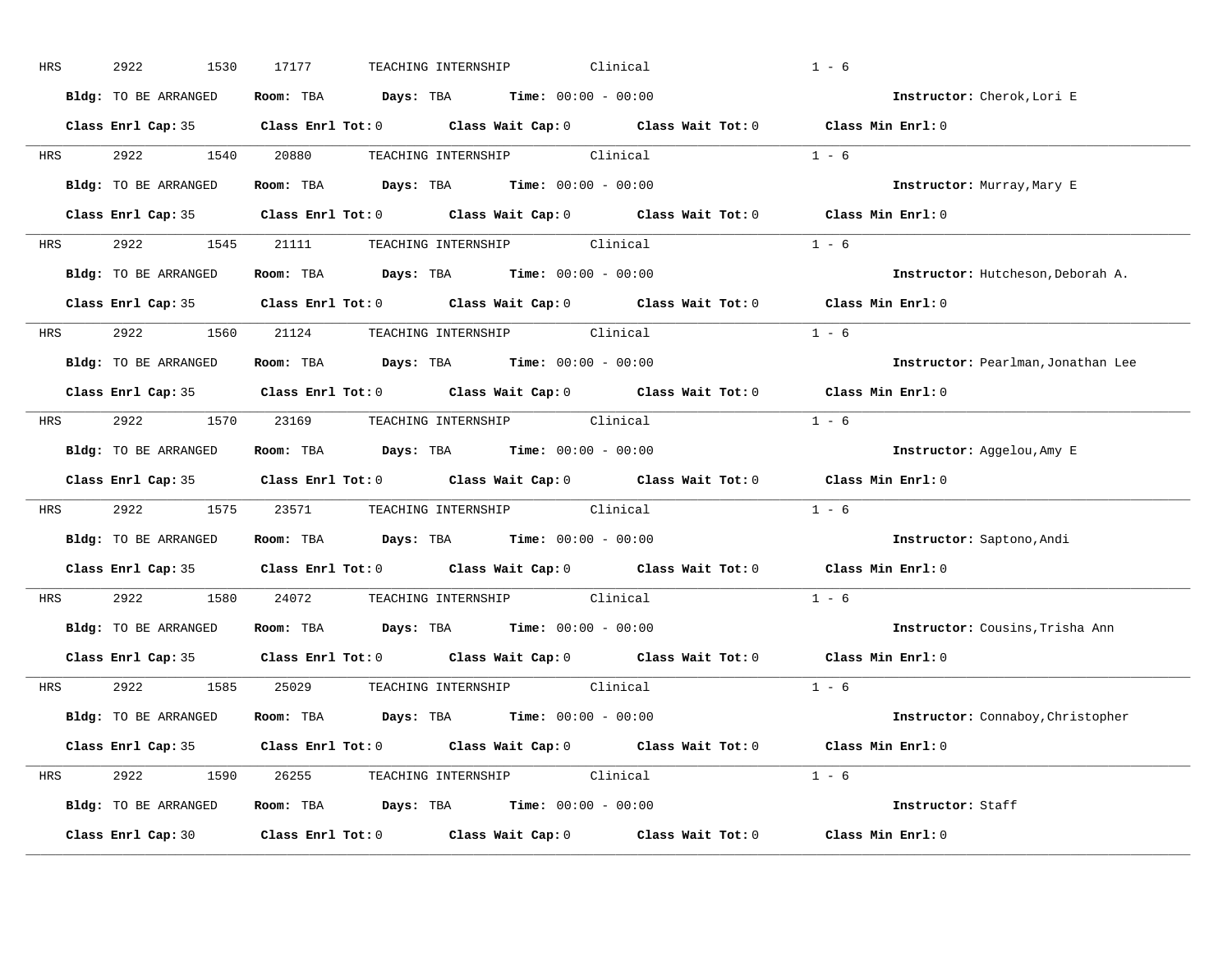#### Report ID: SR201 **University of Pittsburgh** Page No. 102 of 166 **Schedule of Classes for Spring Term 2021-2022** Run Date: 06/16/2021 **Academic Term** Run Time: 00:30:24

| Catalog Nbr Section Class Nbr<br>Subject | Course Title<br>Component                                                                           | Units                      | Topics                              |
|------------------------------------------|-----------------------------------------------------------------------------------------------------|----------------------------|-------------------------------------|
| <b>HRS</b><br>2922<br>1591               | 28121<br>Clinical<br>TEACHING INTERNSHIP                                                            | $1 - 6$                    |                                     |
| Bldg: TO BE ARRANGED                     | Room: TBA<br>Days: TBA<br><b>Time:</b> $00:00 - 00:00$                                              |                            | Instructor: Ankrom, William K       |
|                                          | Class Enrl Cap: 15 Class Enrl Tot: 0 Class Wait Cap: 0 Class Wait Tot: 0 Class Min Enrl: 0          |                            |                                     |
| 2922<br>1592<br>HRS                      | 29779<br>Clinical<br>TEACHING INTERNSHIP                                                            | $1 - 6$                    |                                     |
| Bldg: TO BE ARRANGED                     | Room: TBA $Days:$ TBA $Time: 00:00 - 00:00$                                                         |                            | Instructor: Passerrello, Caroline W |
| Class Enrl Cap: 35                       | Class Enrl Tot: 0 Class Wait Cap: 0                                                                 | Class Wait Tot: 0          | Class Min Enrl: 0                   |
| 2924<br>HRS                              | 1010 13535<br>GRADUATE RESEARCH PROPOSAL                                                            | $1 - 6$<br>Thesis Research |                                     |
| Bldg: TO BE ARRANGED                     | Room: TBA $Days:$ TBA $Time: 00:00 - 00:00$                                                         |                            | Instructor: Brach, Jennifer Sokol   |
|                                          | Class Enrl Cap: 99 $\qquad$ Class Enrl Tot: 0 $\qquad$ Class Wait Cap: 0 $\qquad$ Class Wait Tot: 0 |                            | Class Min Enrl: 0                   |
| 2924<br>1020<br>HRS                      | 13975<br>GRADUATE RESEARCH PROPOSAL                                                                 | Thesis Research<br>$1 - 6$ |                                     |
| Bldg: TO BE ARRANGED                     | Room: TBA $Days:$ TBA $Time: 00:00 - 00:00$                                                         |                            | Instructor: Carvell, George E       |
|                                          | Class Enrl Cap: 20 		 Class Enrl Tot: 0 		 Class Wait Cap: 0 		 Class Wait Tot: 0                   |                            | Class Min Enrl: 0                   |
| 2924<br>HRS                              | 1030 13976<br>GRADUATE RESEARCH PROPOSAL                                                            | $1 - 6$<br>Thesis Research |                                     |
| Bldg: TO BE ARRANGED                     | Room: TBA $Days:$ TBA $Time: 00:00 - 00:00$                                                         |                            | Instructor: Delitto, Anthony        |
| Class Enrl Cap: 20                       | Class Enrl Tot: $0$ Class Wait Cap: $0$ Class Wait Tot: $0$                                         |                            | Class Min Enrl: 0                   |
| 2924<br>HRS<br>1040                      | 13977<br>GRADUATE RESEARCH PROPOSAL                                                                 | Thesis Research<br>$1 - 6$ |                                     |
| Bldg: TO BE ARRANGED                     | Room: TBA $Days:$ TBA $Time: 00:00 - 00:00$                                                         |                            | Instructor: Pearlman, Jonathan Lee  |
|                                          | Class Enrl Cap: 20 $\qquad$ Class Enrl Tot: 0 $\qquad$ Class Wait Cap: 0 $\qquad$ Class Wait Tot: 0 |                            | Class Min Enrl: 0                   |
| 2924<br>1050<br>HRS                      | 13978<br>GRADUATE RESEARCH PROPOSAL Thesis Research                                                 | $1 - 6$                    |                                     |
| Bldg: TO BE ARRANGED                     | Room: TBA<br><b>Days:</b> TBA <b>Time:</b> $00:00 - 00:00$                                          |                            | Instructor: Irrgang, James J        |
| Class Enrl Cap: 20                       | Class Enrl Tot: 0 Class Wait Cap: 0 Class Wait Tot: 0                                               |                            | Class Min Enrl: 0                   |
| 2924<br>HRS<br>1060                      | GRADUATE RESEARCH PROPOSAL<br>13979                                                                 | $1 - 6$<br>Thesis Research |                                     |
| Bldg: TO BE ARRANGED                     | Room: TBA $\rule{1em}{0.15mm}$ Days: TBA $\rule{1.15mm}]{0.15mm}$ Time: $0.000 - 0.0000$            |                            | Instructor: Kelly, M Kathleen       |
| Class Enrl Cap: 20                       | Class Enrl Tot: $0$ Class Wait Cap: $0$ Class Wait Tot: $0$                                         |                            | Class Min Enrl: 0                   |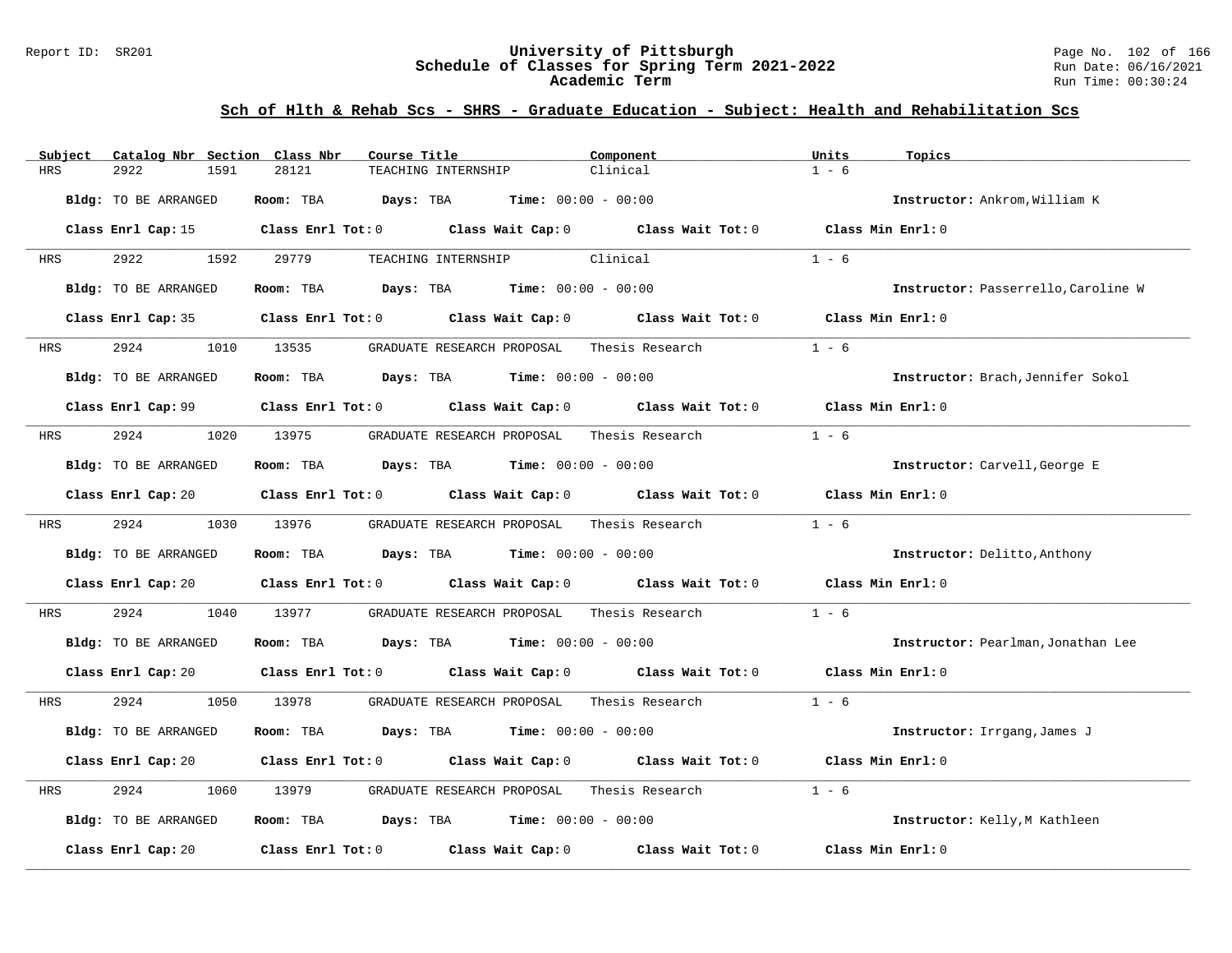| HRS | 2924<br>1070         | 13980<br>GRADUATE RESEARCH PROPOSAL<br>Thesis Research                                              | $1 - 6$                               |
|-----|----------------------|-----------------------------------------------------------------------------------------------------|---------------------------------------|
|     | Bldg: TO BE ARRANGED | Room: TBA $Days:$ TBA $Time: 00:00 - 00:00$                                                         | Instructor: Sparto, Patrick J.        |
|     |                      | Class Enrl Cap: 20 Class Enrl Tot: 0 Class Wait Cap: 0 Class Wait Tot: 0 Class Min Enrl: 0          |                                       |
| HRS | 2924                 | Thesis Research $1 - 6$<br>1080 13981<br>GRADUATE RESEARCH PROPOSAL                                 |                                       |
|     | Bldg: TO BE ARRANGED | Room: TBA $Days:$ TBA $Time: 00:00 - 00:00$                                                         | Instructor: Van Swearingen, Jessie M  |
|     |                      | Class Enrl Cap: 20 Class Enrl Tot: 0 Class Wait Cap: 0 Class Wait Tot: 0 Class Min Enrl: 0          |                                       |
| HRS |                      | 2924 1090 13982 GRADUATE RESEARCH PROPOSAL Thesis Research 1 - 6                                    |                                       |
|     | Bldg: TO BE ARRANGED | Room: TBA Days: TBA Time: $00:00 - 00:00$                                                           | Instructor: Whitney, Susan L          |
|     |                      | Class Enrl Cap: 20 $\qquad$ Class Enrl Tot: 0 $\qquad$ Class Wait Cap: 0 $\qquad$ Class Wait Tot: 0 | Class Min Enrl: 0                     |
| HRS |                      | 2924 1100 13983 GRADUATE RESEARCH PROPOSAL Thesis Research                                          | $1 - 6$                               |
|     | Bldg: TO BE ARRANGED | Room: TBA $Days:$ TBA $Time: 00:00 - 00:00$                                                         | Instructor: Abdelhak, Mervat          |
|     |                      | Class Enrl Cap: 20 $\qquad$ Class Enrl Tot: 0 $\qquad$ Class Wait Cap: 0 $\qquad$ Class Wait Tot: 0 | Class Min $Enr1:0$                    |
| HRS |                      |                                                                                                     | $1 - 6$                               |
|     | Bldg: TO BE ARRANGED | Room: TBA $Days:$ TBA $Time: 00:00 - 00:00$                                                         | Instructor: Anania-Firouzan, Patricia |
|     |                      | Class Enrl Cap: 20 $\qquad$ Class Enrl Tot: 0 $\qquad$ Class Wait Cap: 0 $\qquad$ Class Wait Tot: 0 | Class Min Enrl: 0                     |
| HRS | 2924                 | 1120 13996 GRADUATE RESEARCH PROPOSAL Thesis Research                                               | $1 - 6$                               |
|     | Bldg: TO BE ARRANGED | Room: TBA $Days:$ TBA $Time: 00:00 - 00:00$                                                         | Instructor: Parmanto, Bambang         |
|     |                      | Class Enrl Cap: 20 Class Enrl Tot: 0 Class Wait Cap: 0 Class Wait Tot: 0                            | Class Min Enrl: 0                     |
| HRS | 2924                 | 1130 13997<br>GRADUATE RESEARCH PROPOSAL<br>Thesis Research                                         | $1 - 6$                               |
|     | Bldg: TO BE ARRANGED | Room: TBA $Days:$ TBA Time: $00:00 - 00:00$                                                         | Instructor: Watzlaf, Valerie J        |
|     | Class Enrl Cap: 20   | Class Enrl Tot: $0$ Class Wait Cap: $0$ Class Wait Tot: $0$                                         | Class Min Enrl: 0                     |
| HRS | 2924                 | 1140 13998 GRADUATE RESEARCH PROPOSAL<br>Thesis Research                                            | $1 - 6$                               |
|     | Bldg: TO BE ARRANGED | Room: TBA $Days: TBA$ Time: $00:00 - 00:00$                                                         | Instructor: Beals, Kim                |
|     |                      | Class Enrl Cap: 20 Class Enrl Tot: 0 Class Wait Cap: 0 Class Wait Tot: 0 Class Min Enrl: 0          |                                       |
| HRS |                      | 2924 1170 13999 GRADUATE RESEARCH PROPOSAL Thesis Research 1 - 6                                    |                                       |
|     | Bldg: TO BE ARRANGED | Room: TBA $Days: TBA$ Time: $00:00 - 00:00$                                                         | Instructor: Boninger, Michael L.      |
|     | Class Enrl Cap: 20   | Class Enrl Tot: $0$ Class Wait Cap: $0$ Class Wait Tot: $0$                                         | Class Min Enrl: 0                     |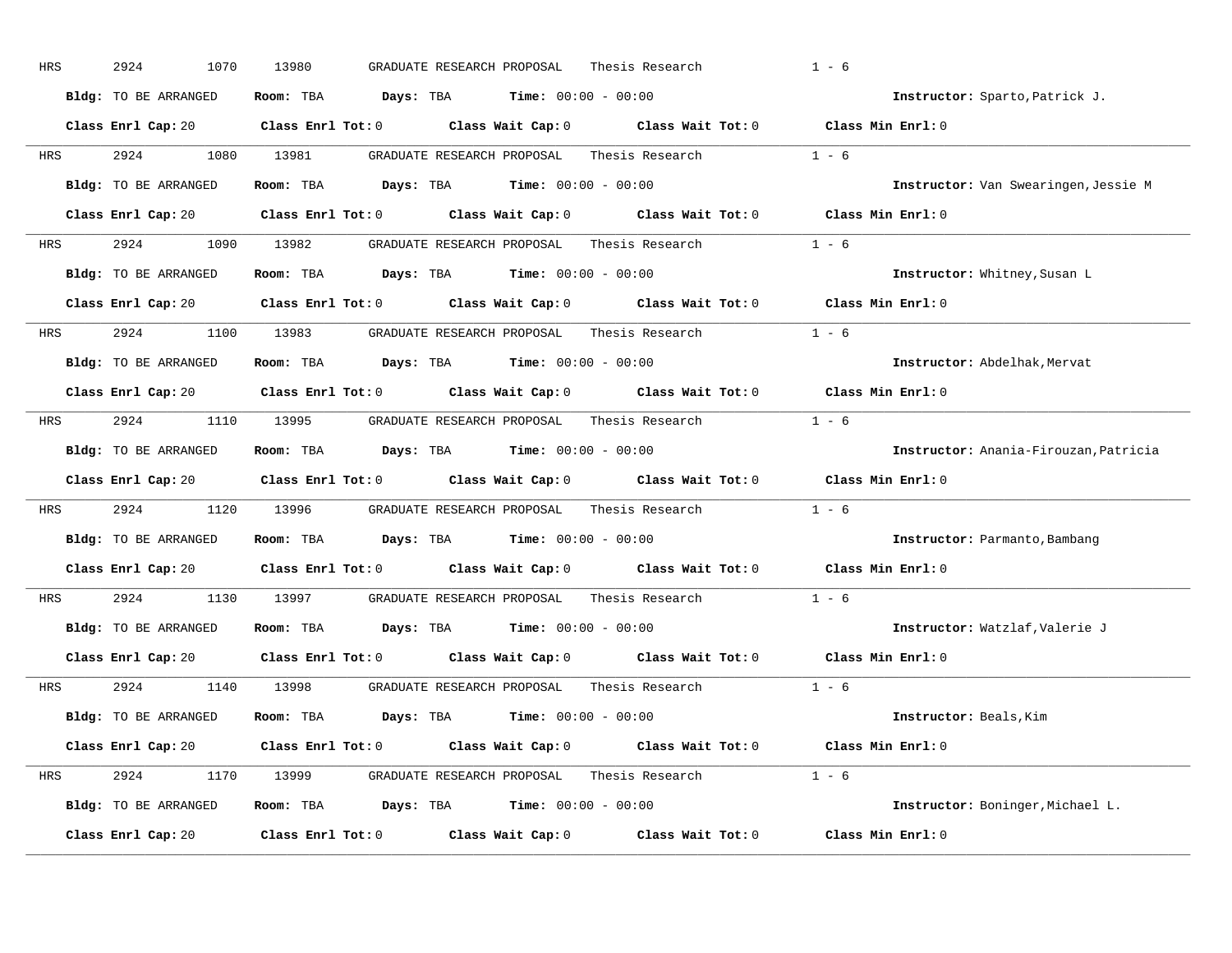#### Report ID: SR201 **University of Pittsburgh** Page No. 104 of 166 **Schedule of Classes for Spring Term 2021-2022** Run Date: 06/16/2021 **Academic Term** Run Time: 00:30:24

| Catalog Nbr Section Class Nbr<br>Subject | Course Title                                                                                                                   | Component                    | Units<br>Topics                        |
|------------------------------------------|--------------------------------------------------------------------------------------------------------------------------------|------------------------------|----------------------------------------|
| <b>HRS</b><br>2924<br>1180               | 14000<br>GRADUATE RESEARCH PROPOSAL                                                                                            | Thesis Research              | $1 - 6$                                |
| Bldg: TO BE ARRANGED                     | Room: TBA<br>Days: TBA                                                                                                         | <b>Time:</b> $00:00 - 00:00$ | Instructor: Brienza, David M           |
|                                          | Class Enrl Cap: 20 $\qquad$ Class Enrl Tot: 0 $\qquad$ Class Wait Cap: 0 $\qquad$ Class Wait Tot: 0 $\qquad$ Class Min Enrl: 0 |                              |                                        |
| 2924<br>HRS                              | 1200 14001<br>GRADUATE RESEARCH PROPOSAL                                                                                       | Thesis Research              | $1 - 6$                                |
| Bldg: TO BE ARRANGED                     | Room: TBA $Days:$ TBA $Time: 00:00 - 00:00$                                                                                    |                              | Instructor: Cooper, Rory A             |
|                                          | Class Enrl Cap: 20 $\qquad$ Class Enrl Tot: 0 $\qquad$ Class Wait Cap: 0 $\qquad$ Class Wait Tot: 0                            |                              | Class Min Enrl: 0                      |
| 2924<br>HRS                              | 1210 14002<br>GRADUATE RESEARCH PROPOSAL                                                                                       | Thesis Research              | $1 - 6$                                |
| Bldg: TO BE ARRANGED                     | Room: TBA $Days: TBA$ Time: $00:00 - 00:00$                                                                                    |                              | Instructor: Ding, Dan                  |
|                                          | Class Enrl Cap: 20 Class Enrl Tot: 0 Class Wait Cap: 0 Class Wait Tot: 0 Class Min Enrl: 0                                     |                              |                                        |
| 2924<br>HRS                              | 1240 14003<br>GRADUATE RESEARCH PROPOSAL                                                                                       | Thesis Research              | $1 - 6$                                |
| Bldg: TO BE ARRANGED                     | Room: TBA $Days:$ TBA $Time: 00:00 - 00:00$                                                                                    |                              | Instructor: Tai, Changfeng             |
|                                          | Class Enrl Cap: 20 $\qquad$ Class Enrl Tot: 0 $\qquad$ Class Wait Cap: 0 $\qquad$ Class Wait Tot: 0                            |                              | Class Min Enrl: 0                      |
| 2924<br><b>HRS</b>                       | 1250 14004<br>GRADUATE RESEARCH PROPOSAL                                                                                       | Thesis Research              | $1 - 6$                                |
| Bldg: TO BE ARRANGED                     | <b>Room:</b> TBA <b>Days:</b> TBA <b>Time:</b> 00:00 - 00:00                                                                   |                              | Instructor: McCue, Michael Patrick     |
|                                          | Class Enrl Cap: 20 $\qquad$ Class Enrl Tot: 0 $\qquad$ Class Wait Cap: 0 $\qquad$ Class Wait Tot: 0                            |                              | Class Min Enrl: 0                      |
| 2924<br>1270<br>HRS                      | 14005<br>GRADUATE RESEARCH PROPOSAL                                                                                            | Thesis Research              | $1 - 6$                                |
| Bldg: TO BE ARRANGED                     | Room: TBA $Days:$ TBA $Time: 00:00 - 00:00$                                                                                    |                              | Instructor: Schmeler, Mark Raymond     |
|                                          | Class Enrl Cap: 20 $\qquad$ Class Enrl Tot: 0 $\qquad$ Class Wait Cap: 0 $\qquad$ Class Wait Tot: 0 $\qquad$ Class Min Enrl: 0 |                              |                                        |
| 2924<br>1280<br>HRS                      | 14006<br>GRADUATE RESEARCH PROPOSAL Thesis Research                                                                            |                              | $1 - 6$                                |
| Bldg: TO BE ARRANGED                     | Room: TBA $Days:$ TBA $Time: 00:00 - 00:00$                                                                                    |                              | Instructor: Seelman, Katherine Delores |
|                                          | Class Enrl Cap: 20 Class Enrl Tot: 0 Class Wait Cap: 0 Class Wait Tot: 0                                                       |                              | Class Min Enrl: 0                      |
| 2924<br>HRS<br>1320                      | GRADUATE RESEARCH PROPOSAL<br>15052                                                                                            | Thesis Research              | $1 - 6$                                |
| Bldg: TO BE ARRANGED                     | Room: TBA $\rule{1em}{0.15mm}$ Days: TBA $\rule{1.5mm}{0.15mm}$ Time: $00:00 - 00:00$                                          |                              | Instructor: Koontz, Alicia M.          |
| Class Enrl Cap: 20                       | Class Enrl Tot: $0$ Class Wait Cap: $0$ Class Wait Tot: $0$                                                                    |                              | Class Min Enrl: 0                      |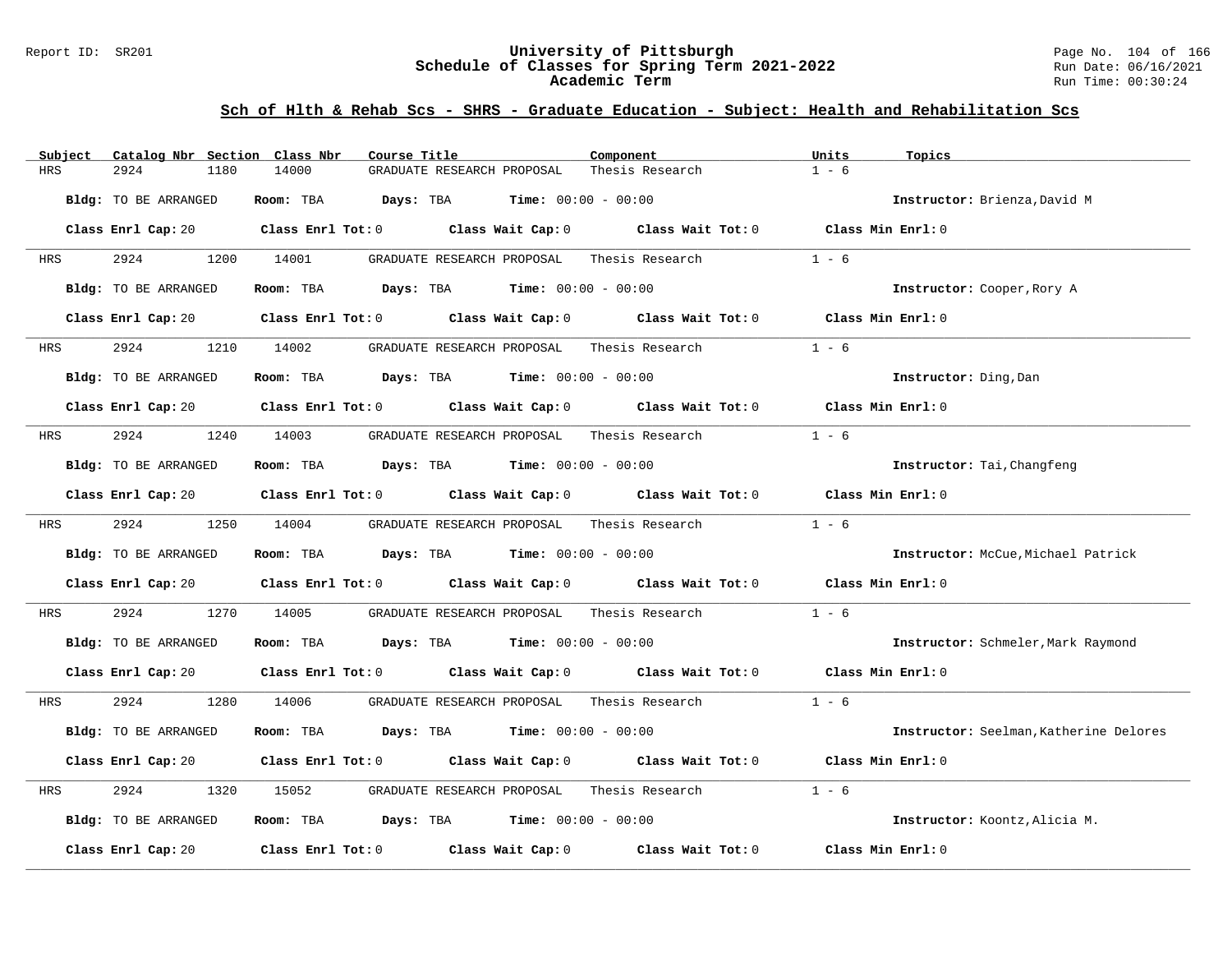| HRS        | 2924<br>1325         | 15626<br>GRADUATE RESEARCH PROPOSAL<br>Thesis Research                                              | $1 - 6$                            |
|------------|----------------------|-----------------------------------------------------------------------------------------------------|------------------------------------|
|            | Bldg: TO BE ARRANGED | Room: TBA $Days:$ TBA $Time: 00:00 - 00:00$                                                         | Instructor: Zhou, Leming           |
|            |                      | Class Enrl Cap: 20 Class Enrl Tot: 0 Class Wait Cap: 0 Class Wait Tot: 0 Class Min Enrl: 0          |                                    |
|            |                      | HRS 2924 1330 16359 GRADUATE RESEARCH PROPOSAL Thesis Research 1 - 6                                |                                    |
|            | Bldg: TO BE ARRANGED | Room: TBA $\rule{1em}{0.15mm}$ Days: TBA Time: $00:00 - 00:00$                                      | Instructor: DeAlmeida, Dilhari R   |
|            |                      | Class Enrl Cap: 20 Class Enrl Tot: 0 Class Wait Cap: 0 Class Wait Tot: 0 Class Min Enrl: 0          |                                    |
|            |                      | HRS 2924 1331 23279 GRADUATE RESEARCH PROPOSAL Thesis Research 1 - 6                                |                                    |
|            |                      | Bldg: TO BE ARRANGED Room: TBA Days: TBA Time: 00:00 - 00:00                                        | Instructor: Saptono, Andi          |
|            |                      | Class Enrl Cap: 20 Class Enrl Tot: 0 Class Wait Cap: 0 Class Wait Tot: 0 Class Min Enrl: 0          |                                    |
|            |                      | HRS 2924 1332 23280 GRADUATE RESEARCH PROPOSAL Thesis Research 1 - 6                                |                                    |
|            | Bldg: TO BE ARRANGED | Room: TBA $\rule{1em}{0.15mm}$ Days: TBA Time: $00:00 - 00:00$                                      | Instructor: Karg, Patricia E.      |
|            |                      | Class Enrl Cap: 20 Class Enrl Tot: 0 Class Wait Cap: 0 Class Wait Tot: 0 Class Min Enrl: 0          |                                    |
|            |                      | HRS 2924 1333 23281 GRADUATE RESEARCH PROPOSAL Thesis Research 1 - 6                                |                                    |
|            | Bldg: TO BE ARRANGED | Room: TBA $\rule{1em}{0.15mm}$ Days: TBA $\rule{1.5mm}{0.15mm}$ Time: $00:00 - 00:00$               | Instructor: Goldberg, Mary Rohland |
|            |                      | Class Enrl Cap: 20 Class Enrl Tot: 0 Class Wait Cap: 0 Class Wait Tot: 0 Class Min Enrl: 0          |                                    |
| <b>HRS</b> |                      | 2924 1334 23282 GRADUATE RESEARCH PROPOSAL Thesis Research 1 - 6                                    |                                    |
|            |                      | Bldg: TO BE ARRANGED Room: TBA Days: TBA Time: 00:00 - 00:00                                        | Instructor: Staff                  |
|            |                      | Class Enrl Cap: 20 $\qquad$ Class Enrl Tot: 0 $\qquad$ Class Wait Cap: 0 $\qquad$ Class Wait Tot: 0 | Class Min $Enr1:0$                 |
| <b>HRS</b> |                      | 2924 1335 23283 GRADUATE RESEARCH PROPOSAL Thesis Research                                          | $1 - 6$                            |
|            | Bldg: TO BE ARRANGED | Room: TBA $\rule{1em}{0.15mm}$ Days: TBA Time: $00:00 - 00:00$                                      | Instructor: Staff                  |
|            |                      | Class Enrl Cap: 20 Class Enrl Tot: 0 Class Wait Cap: 0 Class Wait Tot: 0 Class Min Enrl: 0          |                                    |
|            |                      | HRS 2924 1336 23284 GRADUATE RESEARCH PROPOSAL Thesis Research 1 - 6                                |                                    |
|            | Bldg: TO BE ARRANGED | Room: TBA $\rule{1em}{0.15mm}$ Days: TBA $\rule{1.5mm}{0.15mm}$ Time: $00:00 - 00:00$               | Instructor: Staff                  |
|            |                      | Class Enrl Cap: 20 Class Enrl Tot: 0 Class Wait Cap: 0 Class Wait Tot: 0 Class Min Enrl: 0          |                                    |
|            |                      | HRS 2924 1337 23285 GRADUATE RESEARCH PROPOSAL Thesis Research 1 - 6                                |                                    |
|            |                      | Bldg: TO BE ARRANGED Room: TBA Days: TBA Time: 00:00 - 00:00                                        | Instructor: Staff                  |
|            |                      | Class Enrl Cap: 20 Class Enrl Tot: 0 Class Wait Cap: 0 Class Wait Tot: 0 Class Min Enrl: 0          |                                    |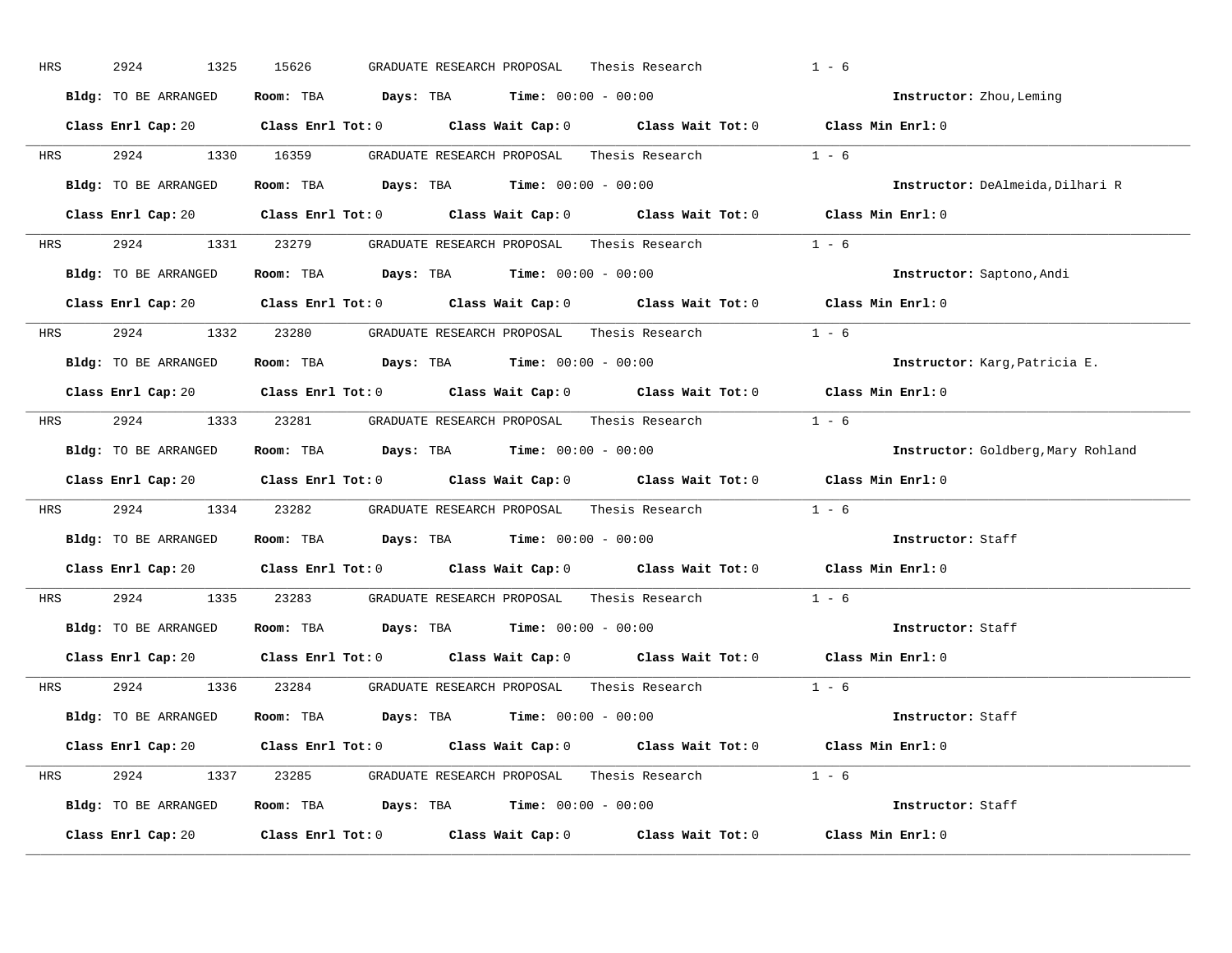#### Report ID: SR201 **University of Pittsburgh** Page No. 106 of 166 **Schedule of Classes for Spring Term 2021-2022** Run Date: 06/16/2021 **Academic Term** Run Time: 00:30:24

| Subject    | Catalog Nbr Section Class Nbr | Course Title                                                                                                                   | Component                    | Units<br>Topics                      |
|------------|-------------------------------|--------------------------------------------------------------------------------------------------------------------------------|------------------------------|--------------------------------------|
| <b>HRS</b> | 2925<br>1010                  | 13521<br>GRADUATE RESEARCH                                                                                                     | Thesis Research              | $1 - 6$                              |
|            | Bldg: TO BE ARRANGED          | Room: TBA<br>Days: TBA                                                                                                         | <b>Time:</b> $00:00 - 00:00$ | Instructor: Brach, Jennifer Sokol    |
|            |                               | Class Enrl Cap: 99 Class Enrl Tot: 0 Class Wait Cap: 0 Class Wait Tot: 0 Class Min Enrl: 0                                     |                              |                                      |
| HRS        | 2925                          | 1020 13909<br>GRADUATE RESEARCH Thesis Research                                                                                |                              | $1 - 6$                              |
|            | Bldg: TO BE ARRANGED          | Room: TBA $\rule{1em}{0.15mm}$ Days: TBA Time: $00:00 - 00:00$                                                                 |                              | Instructor: Carvell, George E        |
|            |                               | Class Enrl Cap: 20 		 Class Enrl Tot: 0 		 Class Wait Cap: 0 		 Class Wait Tot: 0                                              |                              | Class Min Enrl: 0                    |
| <b>HRS</b> | 2925                          | 1030 13910<br>GRADUATE RESEARCH Thesis Research                                                                                |                              | $1 - 6$                              |
|            | <b>Bldg:</b> TO BE ARRANGED   | <b>Room:</b> TBA <b>Days:</b> TBA <b>Time:</b> 00:00 - 00:00                                                                   |                              | Instructor: Delitto, Anthony         |
|            |                               | Class Enrl Cap: 20 $\qquad$ Class Enrl Tot: 0 $\qquad$ Class Wait Cap: 0 $\qquad$ Class Wait Tot: 0                            |                              | Class Min Enrl: 0                    |
| HRS        | 2925                          | 1040 13911 GRADUATE RESEARCH Thesis Research                                                                                   |                              | $1 - 6$                              |
|            | Bldg: TO BE ARRANGED          | Room: TBA $Days: TBA$ Time: $00:00 - 00:00$                                                                                    |                              | Instructor: Fitzgerald, Gerald G.    |
|            |                               | Class Enrl Cap: 20 $\qquad$ Class Enrl Tot: 0 $\qquad$ Class Wait Cap: 0 $\qquad$ Class Wait Tot: 0                            |                              | Class Min Enrl: 0                    |
| <b>HRS</b> | 2925 30                       | 1050 13912<br>GRADUATE RESEARCH Thesis Research                                                                                |                              | $1 - 6$                              |
|            | Bldg: TO BE ARRANGED          | Room: TBA $\rule{1em}{0.15mm}$ Days: TBA Time: $00:00 - 00:00$                                                                 |                              | Instructor: Irrgang, James J         |
|            |                               | Class Enrl Cap: 20 Class Enrl Tot: 0 Class Wait Cap: 0 Class Wait Tot: 0 Class Min Enrl: 0                                     |                              |                                      |
| HRS        | 2925<br>1060                  | GRADUATE RESEARCH Thesis Research<br>13913                                                                                     |                              | $1 - 6$                              |
|            | Bldg: TO BE ARRANGED          | Room: TBA $Days:$ TBA $Time: 00:00 - 00:00$                                                                                    |                              | Instructor: Kelly, M Kathleen        |
|            |                               | Class Enrl Cap: 20 $\qquad$ Class Enrl Tot: 0 $\qquad$ Class Wait Cap: 0 $\qquad$ Class Wait Tot: 0 $\qquad$ Class Min Enrl: 0 |                              |                                      |
| HRS        | 2925 7                        | 1070 13914 GRADUATE RESEARCH Thesis Research                                                                                   |                              | $1 - 6$                              |
|            | Bldg: TO BE ARRANGED          | Room: TBA $Days:$ TBA $Time: 00:00 - 00:00$                                                                                    |                              | Instructor: Sparto, Patrick J.       |
|            |                               | Class Enrl Cap: 20 Class Enrl Tot: 0 Class Wait Cap: 0 Class Wait Tot: 0                                                       |                              | Class Min Enrl: 0                    |
| HRS        | 2925<br>1080                  | GRADUATE RESEARCH<br>13915                                                                                                     | Thesis Research              | $1 - 6$                              |
|            | Bldg: TO BE ARRANGED          | Room: TBA $Days:$ TBA $Time: 00:00 - 00:00$                                                                                    |                              | Instructor: Van Swearingen, Jessie M |
|            | Class Enrl Cap: 20            | Class Enrl Tot: $0$ Class Wait Cap: $0$                                                                                        | Class Wait Tot: $0$          | Class Min Enrl: 0                    |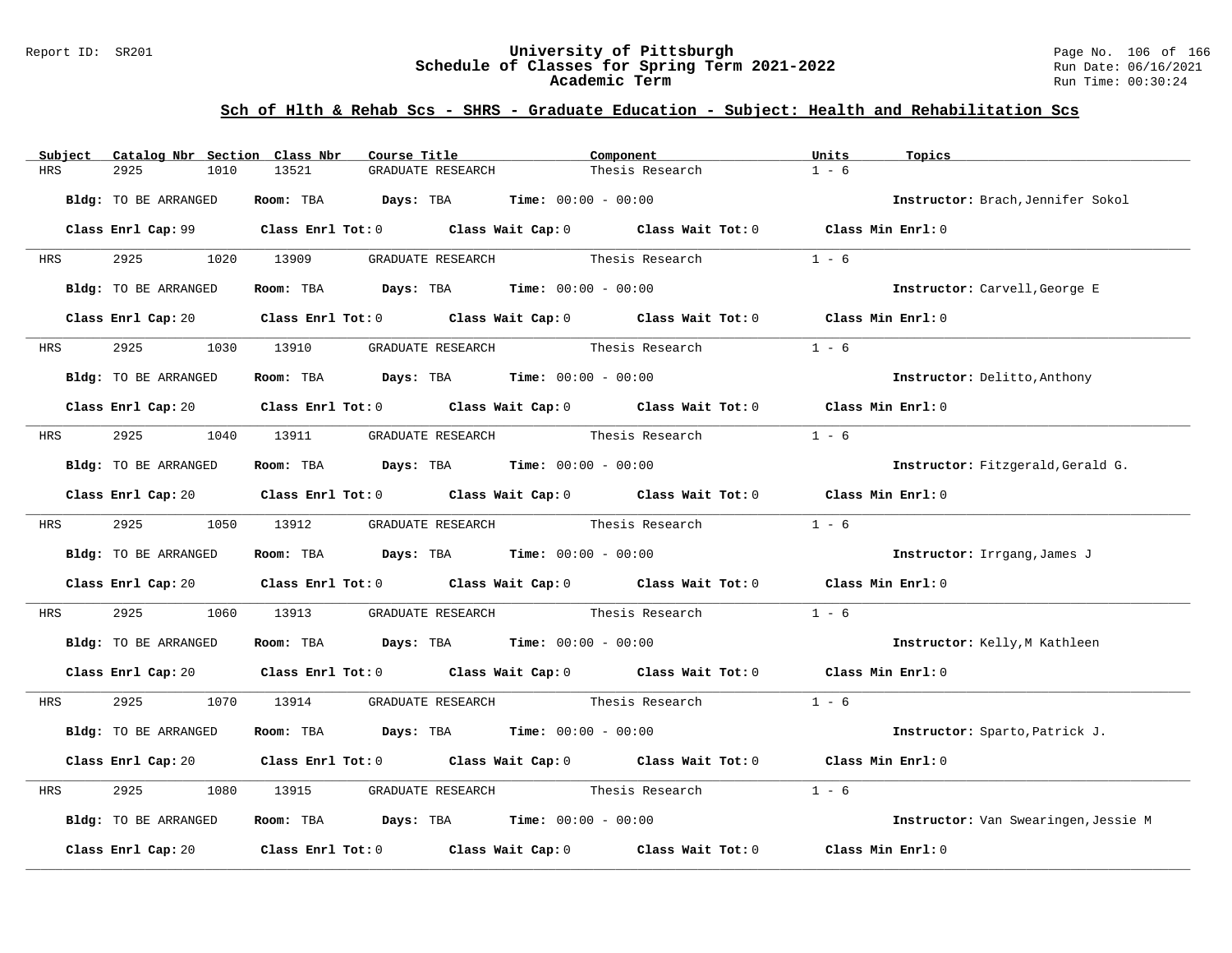| HRS        | 2925<br>1090         | 13916<br>GRADUATE RESEARCH                                                                          | Thesis Research | $1 - 6$                               |  |
|------------|----------------------|-----------------------------------------------------------------------------------------------------|-----------------|---------------------------------------|--|
|            | Bldg: TO BE ARRANGED | Room: TBA $Days:$ TBA $Time: 00:00 - 00:00$                                                         |                 | Instructor: Whitney, Susan L          |  |
|            |                      | Class Enrl Cap: 20 Class Enrl Tot: 0 Class Wait Cap: 0 Class Wait Tot: 0 Class Min Enrl: 0          |                 |                                       |  |
|            |                      |                                                                                                     |                 | $1 - 6$                               |  |
|            | Bldg: TO BE ARRANGED | Room: TBA $Days:$ TBA Time: $00:00 - 00:00$                                                         |                 | Instructor: Abdelhak, Mervat          |  |
|            |                      | Class Enrl Cap: 20 Class Enrl Tot: 0 Class Wait Cap: 0 Class Wait Tot: 0 Class Min Enrl: 0          |                 |                                       |  |
|            |                      | HRS 2925 1110 13918 GRADUATE RESEARCH Thesis Research 1 - 6                                         |                 |                                       |  |
|            |                      | Bldg: TO BE ARRANGED Room: TBA Days: TBA Time: 00:00 - 00:00                                        |                 | Instructor: Anania-Firouzan, Patricia |  |
|            |                      | Class Enrl Cap: 20 $\qquad$ Class Enrl Tot: 0 $\qquad$ Class Wait Cap: 0 $\qquad$ Class Wait Tot: 0 |                 | Class Min Enrl: 0                     |  |
|            |                      | HRS 2925 1120 13919 GRADUATE RESEARCH Thesis Research                                               |                 | $1 - 6$                               |  |
|            | Bldg: TO BE ARRANGED | Room: TBA $Days:$ TBA $Time: 00:00 - 00:00$                                                         |                 | Instructor: Parmanto, Bambang         |  |
|            |                      | Class Enrl Cap: 20 Class Enrl Tot: 0 Class Wait Cap: 0 Class Wait Tot: 0 Class Min Enrl: 0          |                 |                                       |  |
| HRS        |                      | 2925 1130 13920 GRADUATE RESEARCH Thesis Research 1 - 6                                             |                 |                                       |  |
|            | Bldg: TO BE ARRANGED | Room: TBA $Days:$ TBA $Time: 00:00 - 00:00$                                                         |                 | Instructor: Watzlaf, Valerie J        |  |
|            |                      | Class Enrl Cap: 20 Class Enrl Tot: 0 Class Wait Cap: 0 Class Wait Tot: 0 Class Min Enrl: 0          |                 |                                       |  |
| <b>HRS</b> |                      | 2925 1180 13921 GRADUATE RESEARCH Thesis Research 1 - 6                                             |                 |                                       |  |
|            | Bldg: TO BE ARRANGED | Room: TBA $Days:$ TBA $Time: 00:00 - 00:00$                                                         |                 | Instructor: Beals, Kim                |  |
|            |                      | Class Enrl Cap: 20 $\qquad$ Class Enrl Tot: 0 $\qquad$ Class Wait Cap: 0 $\qquad$ Class Wait Tot: 0 |                 | Class Min Enrl: 0                     |  |
| <b>HRS</b> |                      | 2925 1190 13922 GRADUATE RESEARCH Thesis Research                                                   |                 | $1 - 6$                               |  |
|            |                      | Bldg: TO BE ARRANGED Room: TBA Days: TBA Time: 00:00 - 00:00                                        |                 | Instructor: Crytzer, Theresa M        |  |
|            |                      | Class Enrl Cap: 20 $\qquad$ Class Enrl Tot: 0 $\qquad$ Class Wait Cap: 0 $\qquad$ Class Wait Tot: 0 |                 | Class Min Enrl: 0                     |  |
|            |                      | HRS 2925 1210 13923 GRADUATE RESEARCH Thesis Research 1 - 6                                         |                 |                                       |  |
|            | Bldg: TO BE ARRANGED | Room: TBA $Days:$ TBA $Time: 00:00 - 00:00$                                                         |                 | Instructor: Boninger, Michael L.      |  |
|            |                      | Class Enrl Cap: 20 Class Enrl Tot: 0 Class Wait Cap: 0 Class Wait Tot: 0 Class Min Enrl: 0          |                 |                                       |  |
|            |                      | HRS 2925 1220 13924 GRADUATE RESEARCH Thesis Research 1 - 6                                         |                 |                                       |  |
|            | Bldg: TO BE ARRANGED | Room: TBA $Days: TBA$ Time: $00:00 - 00:00$                                                         |                 | Instructor: Brienza, David M          |  |
|            | Class Enrl Cap: 20   | Class Enrl Tot: $0$ Class Wait Cap: $0$ Class Wait Tot: $0$ Class Min Enrl: $0$                     |                 |                                       |  |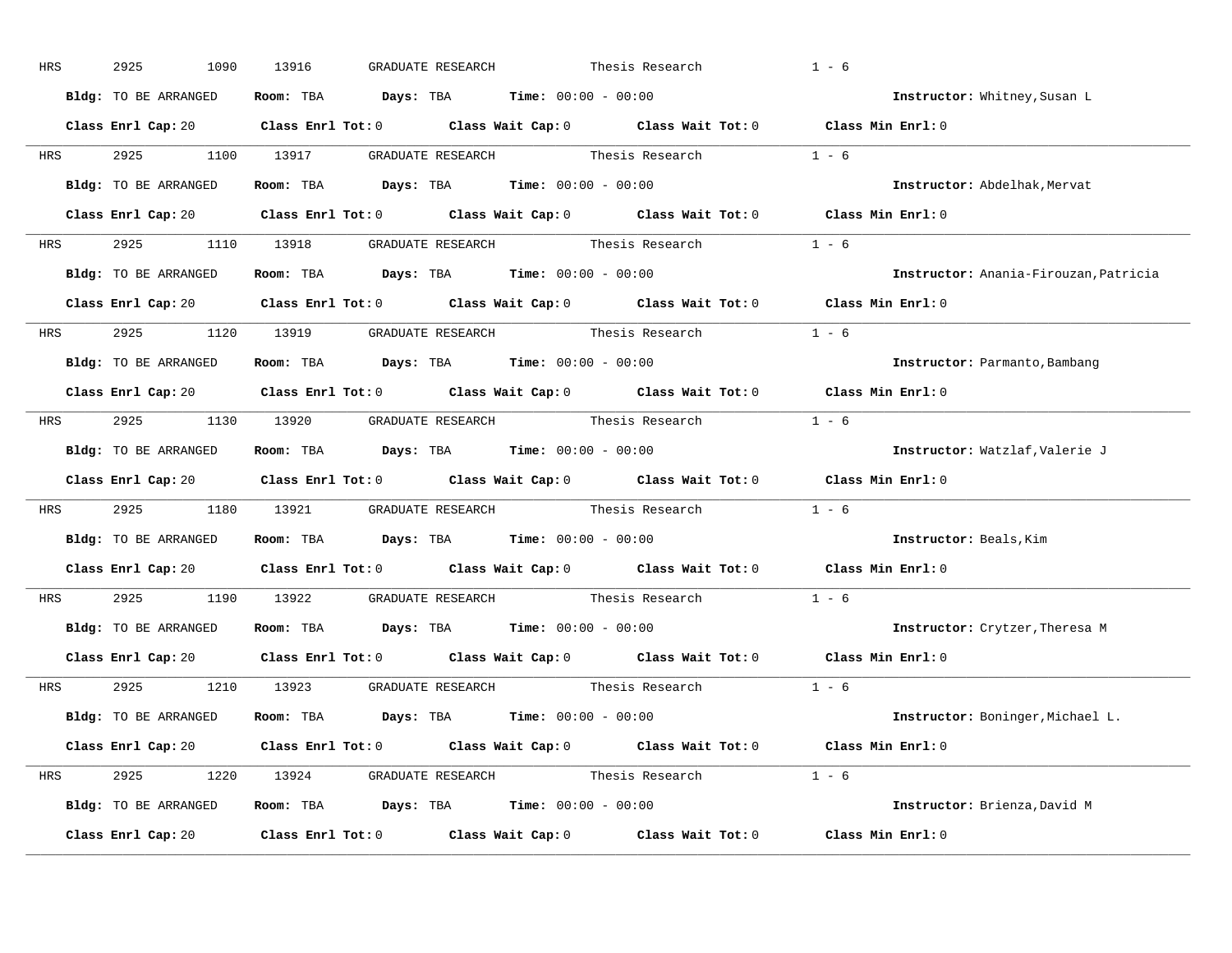#### Report ID: SR201 **University of Pittsburgh** Page No. 108 of 166 **Schedule of Classes for Spring Term 2021-2022** Run Date: 06/16/2021 **Academic Term** Run Time: 00:30:24

| Subject Catalog Nbr Section Class Nbr |               | Course Title                                                            |                                                                | Component                                                                                                                      |                   | Topics                                 |  |
|---------------------------------------|---------------|-------------------------------------------------------------------------|----------------------------------------------------------------|--------------------------------------------------------------------------------------------------------------------------------|-------------------|----------------------------------------|--|
| 2925<br>HRS                           | 13925<br>1240 | GRADUATE RESEARCH                                                       |                                                                | Thesis Research                                                                                                                |                   |                                        |  |
| Bldg: TO BE ARRANGED                  |               | Room: TBA $Days:$ TBA $Time: 00:00 - 00:00$                             |                                                                |                                                                                                                                |                   | Instructor: Cooper, Rory A             |  |
|                                       |               |                                                                         |                                                                | Class Enrl Cap: 20 Class Enrl Tot: 0 Class Wait Cap: 0 Class Wait Tot: 0 Class Min Enrl: 0                                     |                   |                                        |  |
| 2925<br><b>HRS</b>                    | 1250 13926    |                                                                         |                                                                | GRADUATE RESEARCH Thesis Research                                                                                              | $1 - 6$           |                                        |  |
| Bldg: TO BE ARRANGED                  |               | Room: TBA $Days:$ TBA $Time: 00:00 - 00:00$                             |                                                                |                                                                                                                                |                   | Instructor: Ding, Dan                  |  |
|                                       |               |                                                                         |                                                                | Class Enrl Cap: 20 $\qquad$ Class Enrl Tot: 0 $\qquad$ Class Wait Cap: 0 $\qquad$ Class Wait Tot: 0 $\qquad$ Class Min Enrl: 0 |                   |                                        |  |
| 2925<br><b>HRS</b>                    | 13927<br>1280 |                                                                         | GRADUATE RESEARCH Thesis Research                              |                                                                                                                                | $1 - 6$           |                                        |  |
| Bldg: TO BE ARRANGED                  |               | Room: TBA $\rule{1em}{0.15mm}$ Days: TBA $\qquad$ Time: $00:00 - 00:00$ |                                                                |                                                                                                                                |                   | Instructor: Tai, Changfeng             |  |
|                                       |               |                                                                         |                                                                | Class Enrl Cap: 20 Class Enrl Tot: 0 Class Wait Cap: 0 Class Wait Tot: 0 Class Min Enrl: 0                                     |                   |                                        |  |
| 2925 — 100<br>HRS                     |               | 1290 13928 GRADUATE RESEARCH Thesis Research                            |                                                                |                                                                                                                                | $1 - 6$           |                                        |  |
| Bldg: TO BE ARRANGED                  |               | Room: TBA $Days:$ TBA $Time: 00:00 - 00:00$                             |                                                                |                                                                                                                                |                   | Instructor: McCue, Michael Patrick     |  |
|                                       |               |                                                                         |                                                                | Class Enrl Cap: 20 Class Enrl Tot: 0 Class Wait Cap: 0 Class Wait Tot: 0 Class Min Enrl: 0                                     |                   |                                        |  |
| 2925<br><b>HRS</b>                    |               | 1310 13929 GRADUATE RESEARCH Thesis Research                            |                                                                |                                                                                                                                | $1 - 6$           |                                        |  |
| Bldg: TO BE ARRANGED                  |               |                                                                         | Room: TBA $\rule{1em}{0.15mm}$ Days: TBA Time: $00:00 - 00:00$ |                                                                                                                                |                   | Instructor: Schmeler, Mark Raymond     |  |
|                                       |               |                                                                         |                                                                | Class Enrl Cap: 20 $\qquad$ Class Enrl Tot: 0 $\qquad$ Class Wait Cap: 0 $\qquad$ Class Wait Tot: 0 $\qquad$ Class Min Enrl: 0 |                   |                                        |  |
| 2925<br>HRS                           | 1320 13930    |                                                                         |                                                                | GRADUATE RESEARCH Thesis Research                                                                                              | $1 - 6$           |                                        |  |
| Bldg: TO BE ARRANGED                  |               | Room: TBA $Days:$ TBA $Time: 00:00 - 00:00$                             |                                                                |                                                                                                                                |                   | Instructor: Seelman, Katherine Delores |  |
|                                       |               |                                                                         |                                                                | Class Enrl Cap: 20 Class Enrl Tot: 0 Class Wait Cap: 0 Class Wait Tot: 0 Class Min Enrl: 0                                     |                   |                                        |  |
| HRS 2925                              |               |                                                                         |                                                                | 1330 13931 GRADUATE RESEARCH Thesis Research                                                                                   | $1 - 6$           |                                        |  |
| Bldg: TO BE ARRANGED                  |               | Room: TBA $Days:$ TBA $Time: 00:00 - 00:00$                             |                                                                |                                                                                                                                |                   | Instructor: Schein, Michelle Lynn      |  |
|                                       |               |                                                                         |                                                                | Class Enrl Cap: 20 $\qquad$ Class Enrl Tot: 0 $\qquad$ Class Wait Cap: 0 $\qquad$ Class Wait Tot: 0 $\qquad$ Class Min Enrl: 0 |                   |                                        |  |
| 2925<br>HRS                           | 13932<br>1350 |                                                                         | GRADUATE RESEARCH Thesis Research                              |                                                                                                                                | $1 - 6$           |                                        |  |
| Bldg: TO BE ARRANGED                  |               |                                                                         |                                                                | Room: TBA $Days:$ TBA $Time: 00:00 - 00:00$                                                                                    |                   | Instructor: Terhorst, Lauren           |  |
|                                       |               |                                                                         |                                                                | Class Enrl Cap: 20 $\qquad$ Class Enrl Tot: 0 $\qquad$ Class Wait Cap: 0 $\qquad$ Class Wait Tot: 0                            | Class Min Enrl: 0 |                                        |  |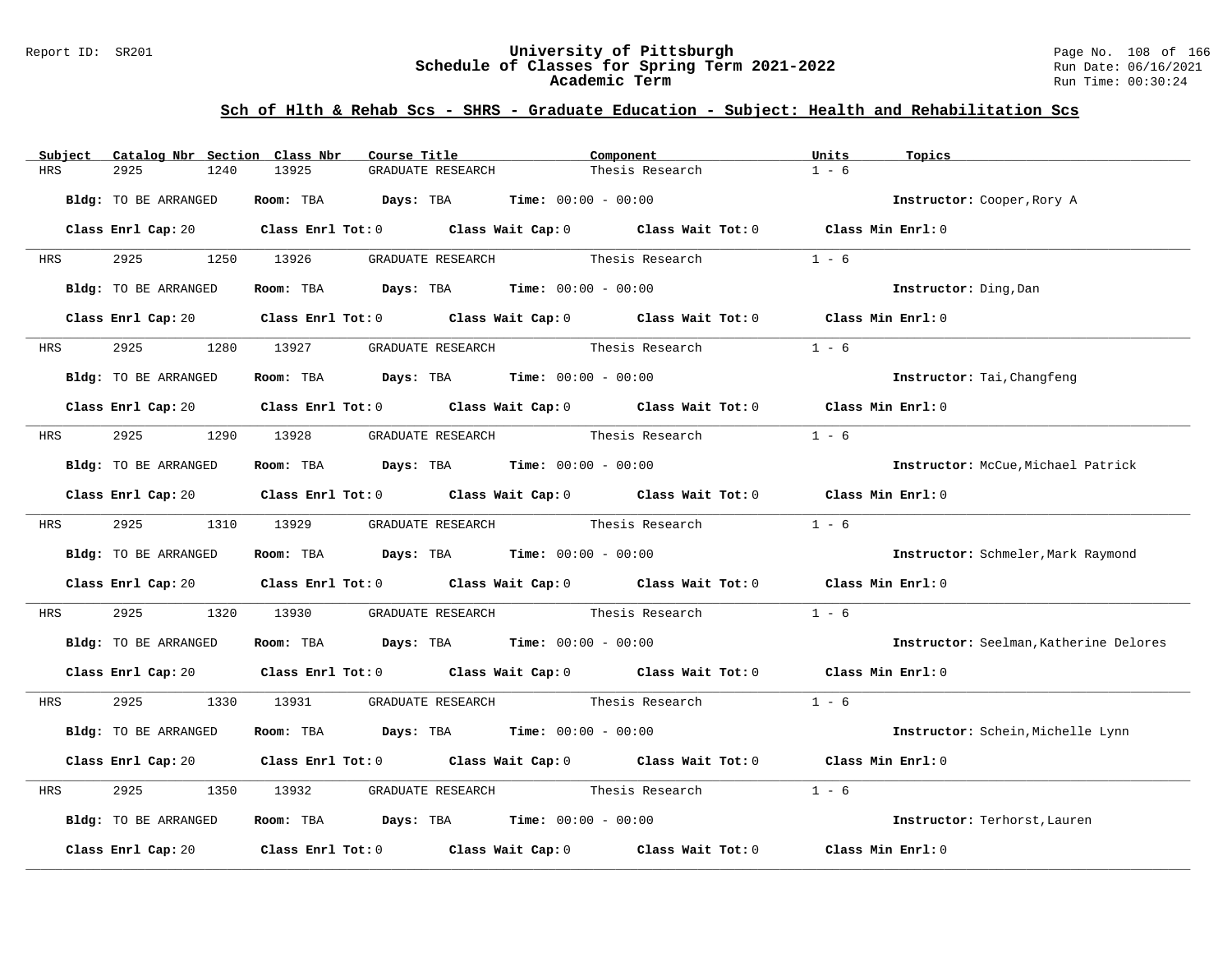| HRS        | 2925<br>1360         | 13933<br>GRADUATE RESEARCH                                                                          | Thesis Research | $1 - 6$                            |
|------------|----------------------|-----------------------------------------------------------------------------------------------------|-----------------|------------------------------------|
|            | Bldg: TO BE ARRANGED | Room: TBA $Days:$ TBA $Time: 00:00 - 00:00$                                                         |                 | Instructor: Chisholm, Denise       |
|            |                      | Class Enrl Cap: 20 Class Enrl Tot: 0 Class Wait Cap: 0 Class Wait Tot: 0 Class Min Enrl: 0          |                 |                                    |
|            |                      |                                                                                                     |                 | $1 - 6$                            |
|            | Bldg: TO BE ARRANGED | Room: TBA $Days:$ TBA Time: $00:00 - 00:00$                                                         |                 | Instructor: Skidmore, Elizabeth R. |
|            |                      | Class Enrl Cap: 20 Class Enrl Tot: 0 Class Wait Cap: 0 Class Wait Tot: 0 Class Min Enrl: 0          |                 |                                    |
|            |                      | HRS 2925 1420 14727 GRADUATE RESEARCH Thesis Research 1 - 6                                         |                 |                                    |
|            | Bldg: TO BE ARRANGED | Room: TBA $Days:$ TBA $Time: 00:00 - 00:00$                                                         |                 | Instructor: Piva, Sara R           |
|            |                      | Class Enrl Cap: 20 Class Enrl Tot: 0 Class Wait Cap: 0 Class Wait Tot: 0 Class Min Enrl: 0          |                 |                                    |
|            |                      | HRS 2925 1430 15051 GRADUATE RESEARCH Thesis Research                                               |                 | $1 - 6$                            |
|            | Bldg: TO BE ARRANGED | Room: TBA $Days:$ TBA $Time: 00:00 - 00:00$                                                         |                 | Instructor: Koontz, Alicia M.      |
|            |                      | Class Enrl Cap: 20 Class Enrl Tot: 0 Class Wait Cap: 0 Class Wait Tot: 0 Class Min Enrl: 0          |                 |                                    |
| HRS        |                      | 2925 1435 15627 GRADUATE RESEARCH Thesis Research 1 - 6                                             |                 |                                    |
|            | Bldg: TO BE ARRANGED | Room: TBA $Days:$ TBA $Time: 00:00 - 00:00$                                                         |                 | Instructor: Pearlman, Jonathan Lee |
|            |                      | Class Enrl Cap: 20 Class Enrl Tot: 0 Class Wait Cap: 0 Class Wait Tot: 0 Class Min Enrl: 0          |                 |                                    |
| <b>HRS</b> |                      | 2925 1440 16156 GRADUATE RESEARCH Thesis Research 1 - 6                                             |                 |                                    |
|            | Bldg: TO BE ARRANGED | Room: TBA $Days:$ TBA $Time: 00:00 - 00:00$                                                         |                 | Instructor: Zhou, Leming           |
|            |                      | Class Enrl Cap: 20 $\qquad$ Class Enrl Tot: 0 $\qquad$ Class Wait Cap: 0 $\qquad$ Class Wait Tot: 0 |                 | Class Min Enrl: 0                  |
| <b>HRS</b> |                      | 2925 1450 16360 GRADUATE RESEARCH Thesis Research                                                   |                 | $1 - 6$                            |
|            |                      | Bldg: TO BE ARRANGED ROOM: TBA Days: TBA Time: 00:00 - 00:00                                        |                 | Instructor: DeAlmeida, Dilhari R   |
|            |                      | Class Enrl Cap: 20 $\qquad$ Class Enrl Tot: 0 $\qquad$ Class Wait Cap: 0 $\qquad$ Class Wait Tot: 0 |                 | Class Min Enrl: 0                  |
|            |                      | HRS 2925 1470 21123 GRADUATE RESEARCH Thesis Research 1 - 6                                         |                 |                                    |
|            | Bldg: TO BE ARRANGED | Room: TBA $Days:$ TBA $Time: 00:00 - 00:00$                                                         |                 | Instructor: Hill, Katharine J.     |
|            |                      | Class Enrl Cap: 20 Class Enrl Tot: 0 Class Wait Cap: 0 Class Wait Tot: 0 Class Min Enrl: 0          |                 |                                    |
|            |                      | HRS 2925 1475 21830 GRADUATE RESEARCH Thesis Research 1 - 6                                         |                 |                                    |
|            | Bldg: TO BE ARRANGED | Room: TBA $Days: TBA$ Time: $00:00 - 00:00$                                                         |                 | Instructor: Sethi, Amit            |
|            | Class Enrl Cap: 20   | Class Enrl Tot: $0$ Class Wait Cap: $0$ Class Wait Tot: $0$ Class Min Enrl: $0$                     |                 |                                    |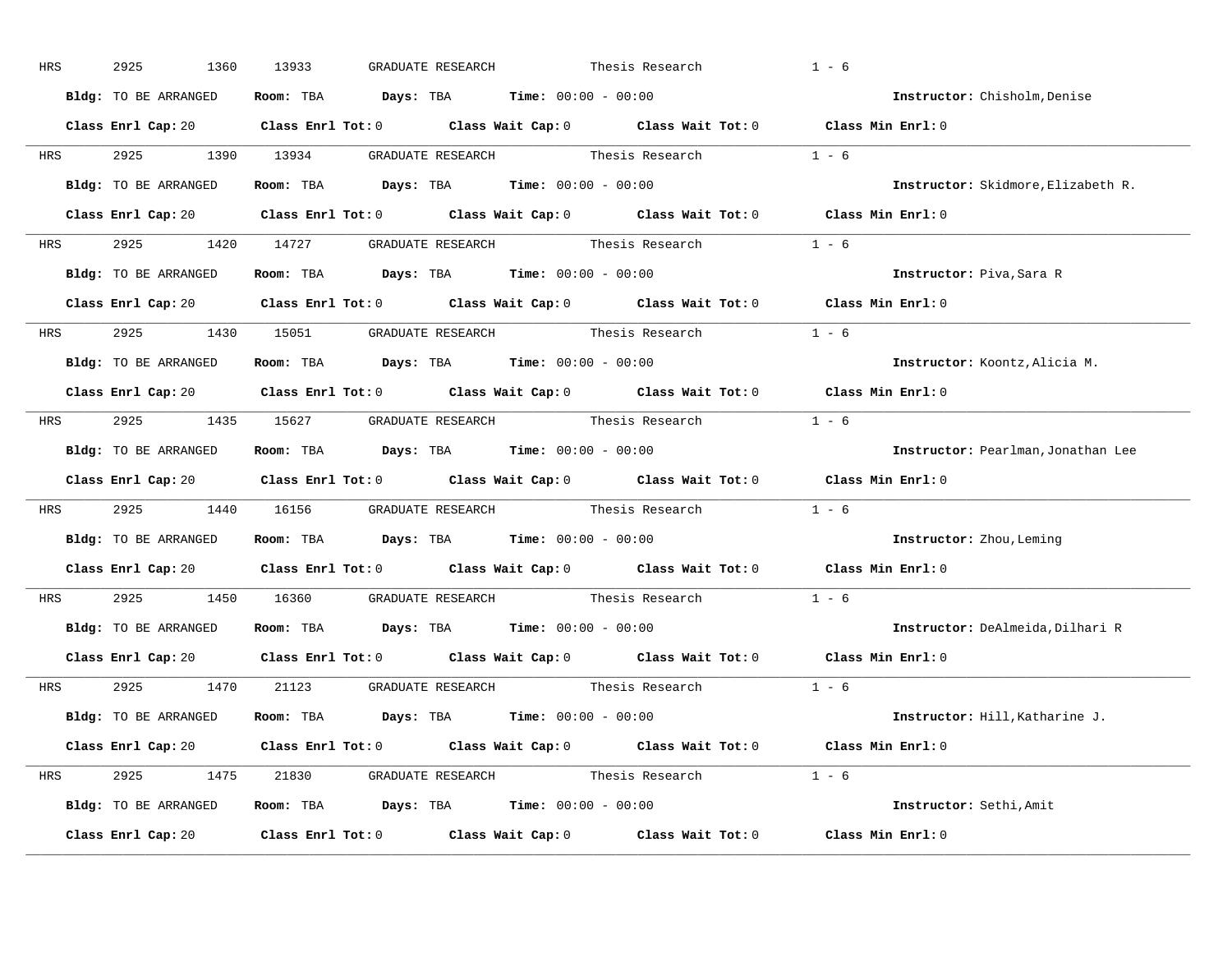### Report ID: SR201 **University of Pittsburgh** Page No. 110 of 166 **Schedule of Classes for Spring Term 2021-2022** Run Date: 06/16/2021 **Academic Term** Run Time: 00:30:24

| Subject    | Catalog Nbr Section Class Nbr | Course Title                                                 | Component                                                                                                                      | Units<br>Topics                     |
|------------|-------------------------------|--------------------------------------------------------------|--------------------------------------------------------------------------------------------------------------------------------|-------------------------------------|
| <b>HRS</b> | 2925<br>1480                  | 21831<br>GRADUATE RESEARCH                                   | Thesis Research                                                                                                                | $1 - 6$                             |
|            | Bldg: TO BE ARRANGED          | Room: TBA $Days:$ TBA $Time: 00:00 - 00:00$                  |                                                                                                                                | Instructor: Bendixen, Roxanna Marie |
|            |                               |                                                              | Class Enrl Cap: 20 $\qquad$ Class Enrl Tot: 0 $\qquad$ Class Wait Cap: 0 $\qquad$ Class Wait Tot: 0 $\qquad$ Class Min Enrl: 0 |                                     |
| HRS        | 2925 1485                     | 21832<br>GRADUATE RESEARCH                                   | Thesis Research                                                                                                                | $1 - 6$                             |
|            | Bldg: TO BE ARRANGED          | Room: TBA $Days:$ TBA $Time: 00:00 - 00:00$                  |                                                                                                                                | Instructor: Baird, Joanne Merante   |
|            |                               |                                                              | Class Enrl Cap: 20 $\qquad$ Class Enrl Tot: 0 $\qquad$ Class Wait Cap: 0 $\qquad$ Class Wait Tot: 0                            | Class Min Enrl: 0                   |
| <b>HRS</b> | 2925 7<br>1495                | 21833                                                        | GRADUATE RESEARCH Thesis Research                                                                                              | $1 - 6$                             |
|            | Bldg: TO BE ARRANGED          | Room: TBA $Days:$ TBA $Time: 00:00 - 00:00$                  |                                                                                                                                | Instructor: Toto, Pamela Ellen      |
|            |                               |                                                              | Class Enrl Cap: 20 $\qquad$ Class Enrl Tot: 0 $\qquad$ Class Wait Cap: 0 $\qquad$ Class Wait Tot: 0 $\qquad$ Class Min Enrl: 0 |                                     |
| <b>HRS</b> |                               | 2925 1496 23272 GRADUATE RESEARCH Thesis Research            |                                                                                                                                | $1 - 6$                             |
|            | Bldg: TO BE ARRANGED          | Room: TBA $Days:$ TBA $Time: 00:00 - 00:00$                  |                                                                                                                                | Instructor: Saptono, Andi           |
|            |                               |                                                              | Class Enrl Cap: 20 $\qquad$ Class Enrl Tot: 0 $\qquad$ Class Wait Cap: 0 $\qquad$ Class Wait Tot: 0 $\qquad$ Class Min Enrl: 0 |                                     |
|            | HRS 2925 1497 23273           |                                                              | GRADUATE RESEARCH Thesis Research                                                                                              | $1 - 6$                             |
|            | Bldg: TO BE ARRANGED          | Room: TBA $Days:$ TBA $Time: 00:00 - 00:00$                  |                                                                                                                                | Instructor: Connaboy, Christopher   |
|            |                               |                                                              | Class Enrl Cap: 20 $\qquad$ Class Enrl Tot: 0 $\qquad$ Class Wait Cap: 0 $\qquad$ Class Wait Tot: 0 $\qquad$ Class Min Enrl: 0 |                                     |
| HRS        | 2925<br>1498                  | 23274                                                        | GRADUATE RESEARCH Thesis Research                                                                                              | $1 - 6$                             |
|            | Bldg: TO BE ARRANGED          | <b>Room:</b> TBA <b>Days:</b> TBA <b>Time:</b> 00:00 - 00:00 |                                                                                                                                | Instructor: Karg, Patricia E.       |
|            |                               |                                                              | Class Enrl Cap: 20 $\qquad$ Class Enrl Tot: 0 $\qquad$ Class Wait Cap: 0 $\qquad$ Class Wait Tot: 0 $\qquad$ Class Min Enrl: 0 |                                     |
|            | HRS 2925 1499                 | 23275                                                        |                                                                                                                                | $1 - 6$                             |
|            | Bldg: TO BE ARRANGED          | Room: TBA $Days:$ TBA $Time: 00:00 - 00:00$                  |                                                                                                                                | Instructor: Goldberg, Mary Rohland  |
|            |                               |                                                              | Class Enrl Cap: 20 Class Enrl Tot: 0 Class Wait Cap: 0 Class Wait Tot: 0 Class Min Enrl: 0                                     |                                     |
| HRS        | 2925<br>1500                  | 23276                                                        | GRADUATE RESEARCH Thesis Research                                                                                              | $1 - 6$                             |
|            | Bldg: TO BE ARRANGED          | Room: TBA $Days:$ TBA $Time: 00:00 - 00:00$                  |                                                                                                                                | Instructor: Murray, Mary E          |
|            | Class Enrl Cap: 20            |                                                              | Class Enrl Tot: $0$ Class Wait Cap: $0$ Class Wait Tot: $0$                                                                    | Class Min Enrl: 0                   |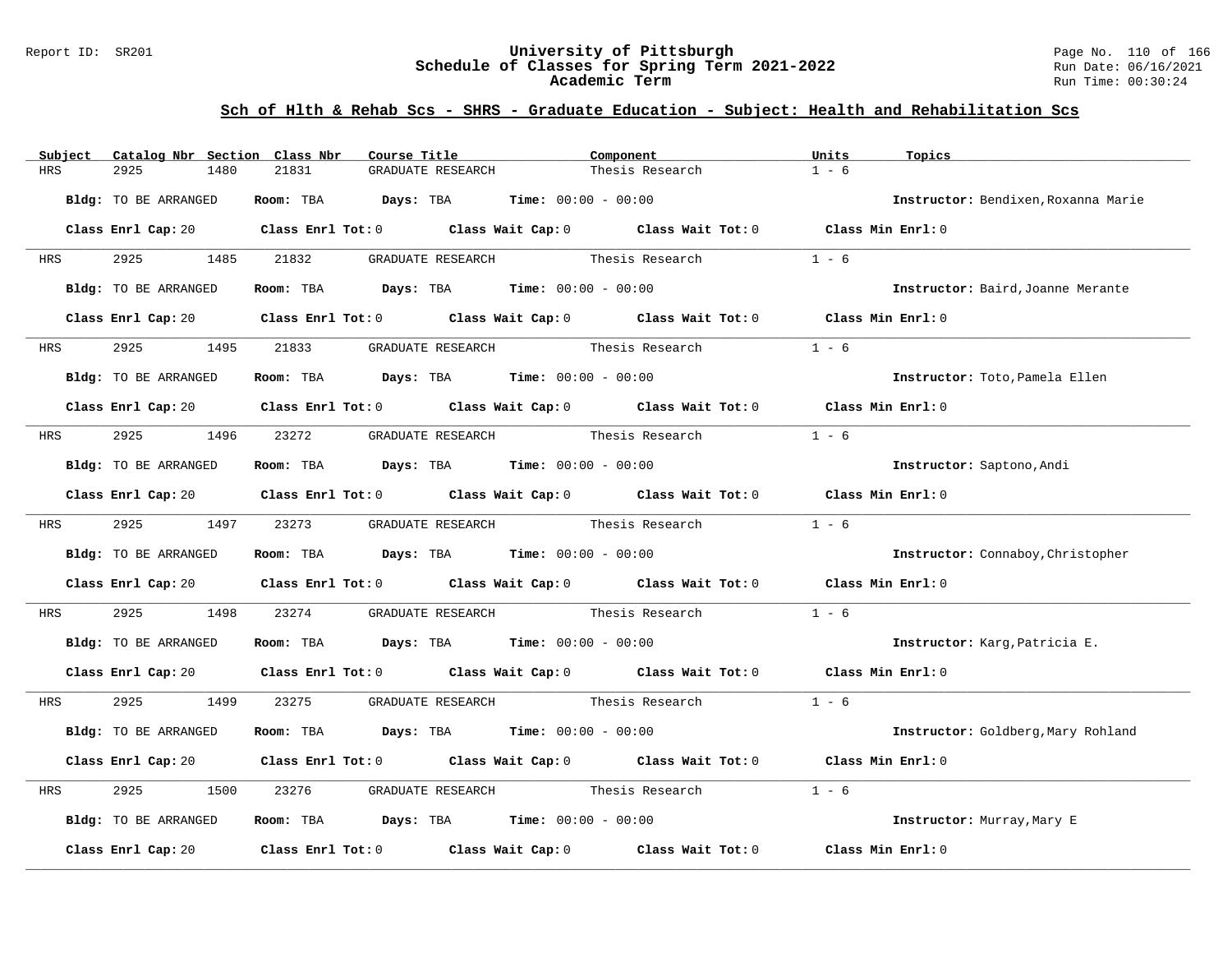| HRS        | 2925<br>1501                               | 23277 | GRADUATE RESEARCH                                                                     |                              | Thesis Research                                                                            | $1 - 6$                                |
|------------|--------------------------------------------|-------|---------------------------------------------------------------------------------------|------------------------------|--------------------------------------------------------------------------------------------|----------------------------------------|
|            | Bldg: TO BE ARRANGED                       |       | Room: TBA $Days:$ TBA $Time: 00:00 - 00:00$                                           |                              |                                                                                            | Instructor: Flanagan, Shawn D          |
|            |                                            |       |                                                                                       |                              | Class Enrl Cap: 20 Class Enrl Tot: 0 Class Wait Cap: 0 Class Wait Tot: 0 Class Min Enrl: 0 |                                        |
|            |                                            |       |                                                                                       |                              | HRS 2925 1502 23278 GRADUATE RESEARCH Thesis Research 1 - 6                                |                                        |
|            | Bldg: TO BE ARRANGED<br>Class Enrl Cap: 20 |       | Room: TBA Days: TBA                                                                   | <b>Time:</b> $00:00 - 00:00$ | Class Enrl Tot: 0 Class Wait Cap: 0 Class Wait Tot: 0 Class Min Enrl: 0                    | Instructor:                            |
| <b>HRS</b> |                                            |       | 2925 1505 25042 GRADUATE RESEARCH Thesis Research                                     |                              |                                                                                            | $1 - 6$                                |
|            |                                            |       | Bldg: TO BE ARRANGED Room: TBA Days: TBA Time: 00:00 - 00:00                          |                              |                                                                                            | Instructor: Nagai, Takashi             |
|            |                                            |       |                                                                                       |                              | Class Enrl Cap: 20 Class Enrl Tot: 0 Class Wait Cap: 0 Class Wait Tot: 0 Class Min Enrl: 0 |                                        |
|            |                                            |       | HRS 2925 1510 25043 GRADUATE RESEARCH Thesis Research                                 |                              |                                                                                            | $1 - 6$                                |
|            | Bldg: TO BE ARRANGED                       |       | Room: TBA $Days:$ TBA $Time: 00:00 - 00:00$                                           |                              |                                                                                            | Instructor: Allison, Katelyn Fleishman |
|            |                                            |       |                                                                                       |                              | Class Enrl Cap: 20 Class Enrl Tot: 0 Class Wait Cap: 0 Class Wait Tot: 0 Class Min Enrl: 0 |                                        |
|            |                                            |       |                                                                                       |                              | HRS 2926 1010 13520 SCHOLARLY PAPER Directed Studies 1 - 6                                 |                                        |
|            |                                            |       | Bldg: Forbes Tower Room: 05047 Days: W Time: 13:00 - 15:50                            |                              |                                                                                            | Instructor: Murray, Mary E             |
|            |                                            |       |                                                                                       |                              |                                                                                            |                                        |
|            |                                            |       |                                                                                       |                              | Class Enrl Cap: 99 Class Enrl Tot: 0 Class Wait Cap: 0 Class Wait Tot: 0 Class Min Enrl: 0 |                                        |
|            |                                            |       |                                                                                       |                              | HRS $2926$ 1020 13935 SCHOLARLY PAPER Directed Studies 1 - 6                               |                                        |
|            | Bldg: TO BE ARRANGED                       |       | Room: TBA $Days:$ TBA $Time: 00:00 - 00:00$                                           |                              |                                                                                            | Instructor: Skidmore, Elizabeth R.     |
|            |                                            |       |                                                                                       |                              | Class Enrl Cap: 99 Class Enrl Tot: 0 Class Wait Cap: 0 Class Wait Tot: 0 Class Min Enrl: 0 |                                        |
| <b>HRS</b> |                                            |       |                                                                                       |                              | 2926 1030 13936 SCHOLARLY PAPER Directed Studies 1 - 6                                     |                                        |
|            | Bldg: TO BE ARRANGED                       |       | Room: TBA $Days$ : TBA Time: $00:00 - 00:00$                                          |                              |                                                                                            | Instructor: Chisholm, Denise           |
|            |                                            |       |                                                                                       |                              | Class Enrl Cap: 99 Class Enrl Tot: 0 Class Wait Cap: 0 Class Wait Tot: 0 Class Min Enrl: 0 |                                        |
| <b>HRS</b> |                                            |       |                                                                                       |                              | 2926 1040 13937 SCHOLARLY PAPER Directed Studies 1 - 6                                     |                                        |
|            | Bldg: TO BE ARRANGED                       |       | Room: TBA $\rule{1em}{0.15mm}$ Days: TBA $\rule{1.5mm}{0.15mm}$ Time: $00:00 - 00:00$ |                              |                                                                                            | Instructor: Baker, Nancy Adele         |
|            |                                            |       |                                                                                       |                              | Class Enrl Cap: 99 Class Enrl Tot: 0 Class Wait Cap: 0 Class Wait Tot: 0 Class Min Enrl: 0 |                                        |
|            |                                            |       |                                                                                       |                              | HRS 2926 1060 13938 SCHOLARLY PAPER Directed Studies 1 - 6                                 |                                        |
|            | Bldg: TO BE ARRANGED                       |       | Room: TBA $Days: TBA$ Time: $00:00 - 00:00$                                           |                              |                                                                                            | Instructor: Brach, Jennifer Sokol      |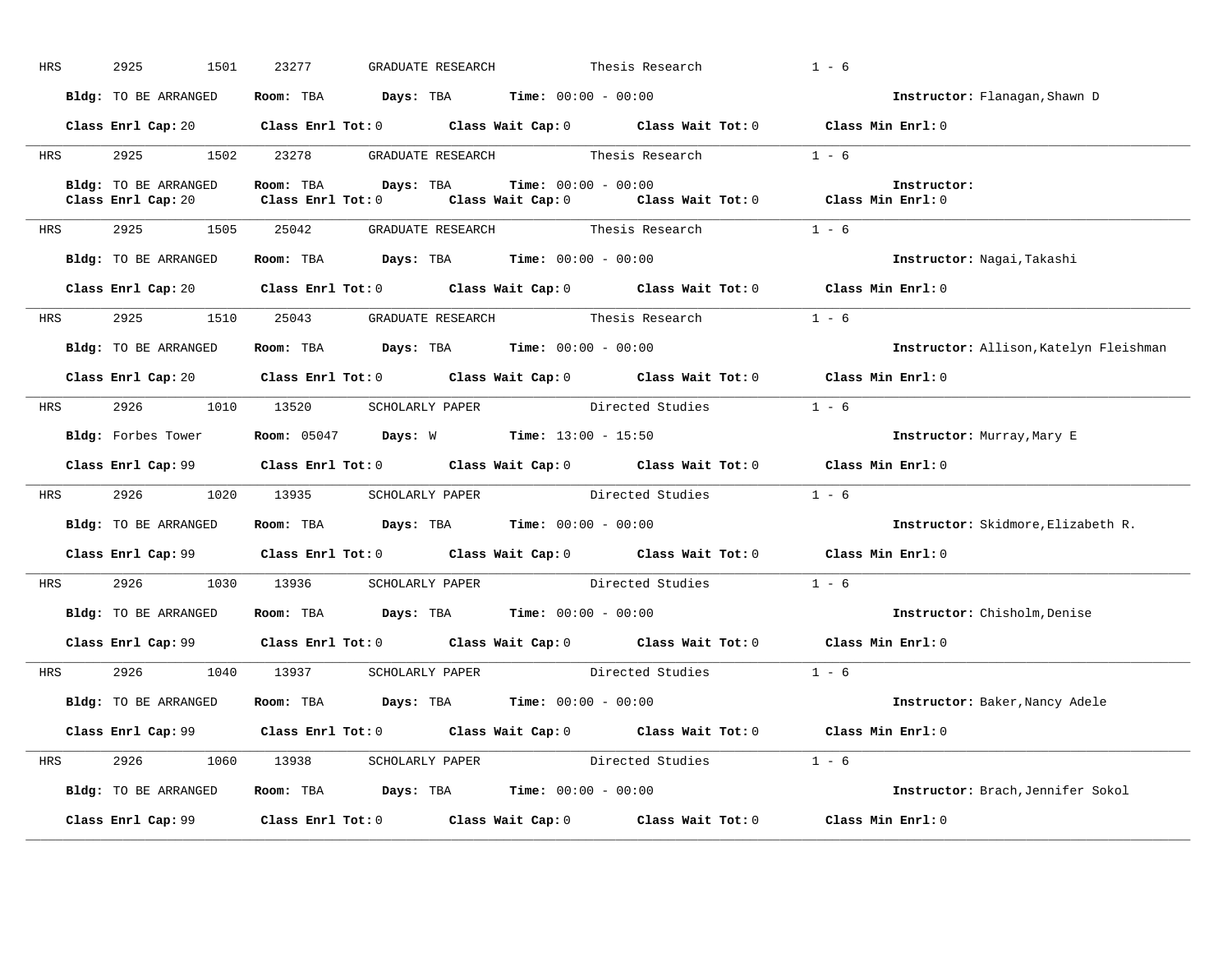### Report ID: SR201 **University of Pittsburgh** Page No. 112 of 166 **Schedule of Classes for Spring Term 2021-2022** Run Date: 06/16/2021 **Academic Term** Run Time: 00:30:24

| Subject    | Catalog Nbr Section Class Nbr | Course Title                                                                          | Component                                                                                           | Units<br>Topics                      |
|------------|-------------------------------|---------------------------------------------------------------------------------------|-----------------------------------------------------------------------------------------------------|--------------------------------------|
| HRS        | 2926<br>1070                  | 13939<br>SCHOLARLY PAPER                                                              | Directed Studies                                                                                    | $1 - 6$                              |
|            | Bldg: TO BE ARRANGED          | <b>Room:</b> TBA <b>Days:</b> TBA <b>Time:</b> 00:00 - 00:00                          |                                                                                                     | Instructor: Carvell, George E        |
|            |                               |                                                                                       | Class Enrl Cap: 99 Class Enrl Tot: 0 Class Wait Cap: 0 Class Wait Tot: 0 Class Min Enrl: 0          |                                      |
| HRS        | 2926 2012                     | 1080 13940<br>SCHOLARLY PAPER                                                         | Directed Studies                                                                                    | $1 - 6$                              |
|            | Bldg: TO BE ARRANGED          | Room: TBA $Days:$ TBA $Time: 00:00 - 00:00$                                           |                                                                                                     | Instructor: Delitto, Anthony         |
|            |                               |                                                                                       | Class Enrl Cap: 99 Class Enrl Tot: 0 Class Wait Cap: 0 Class Wait Tot: 0 Class Min Enrl: 0          |                                      |
| HRS        | 2926                          | 1090 13941<br>SCHOLARLY PAPER                                                         | Directed Studies                                                                                    | $1 - 6$                              |
|            | Bldg: TO BE ARRANGED          | Room: TBA $Days:$ TBA $Time: 00:00 - 00:00$                                           |                                                                                                     | Instructor: Fitzgerald, Gerald G.    |
|            |                               |                                                                                       | Class Enrl Cap: 99 Class Enrl Tot: 0 Class Wait Cap: 0 Class Wait Tot: 0 Class Min Enrl: 0          |                                      |
| HRS        | 2926                          | 1100 13942<br>SCHOLARLY PAPER                                                         | Directed Studies                                                                                    | $1 - 6$                              |
|            | Bldg: TO BE ARRANGED          | Room: TBA $\rule{1em}{0.15mm}$ Days: TBA $\rule{1.5mm}{0.15mm}$ Time: $00:00 - 00:00$ |                                                                                                     | Instructor: Irrgang, James J         |
|            |                               |                                                                                       | Class Enrl Cap: 99 $\qquad$ Class Enrl Tot: 0 $\qquad$ Class Wait Cap: 0 $\qquad$ Class Wait Tot: 0 | Class Min Enrl: 0                    |
| <b>HRS</b> | 2926 7                        | 1110 13943                                                                            | SCHOLARLY PAPER Directed Studies                                                                    | $1 - 6$                              |
|            | Bldg: TO BE ARRANGED          | Room: TBA $Days:$ TBA $Time: 00:00 - 00:00$                                           |                                                                                                     | Instructor: Kelly, M Kathleen        |
|            |                               |                                                                                       | Class Enrl Cap: 99 Class Enrl Tot: 0 Class Wait Cap: 0 Class Wait Tot: 0 Class Min Enrl: 0          |                                      |
| HRS        | 2926<br>1120                  | 13944                                                                                 | SCHOLARLY PAPER Directed Studies                                                                    | $1 - 6$                              |
|            | Bldg: TO BE ARRANGED          | Room: TBA $\rule{1em}{0.15mm}$ Days: TBA $\rule{1.5mm}{0.15mm}$ Time: $00:00 - 00:00$ |                                                                                                     | Instructor: Sparto, Patrick J.       |
|            |                               |                                                                                       | Class Enrl Cap: 99 Class Enrl Tot: 0 Class Wait Cap: 0 Class Wait Tot: 0 Class Min Enrl: 0          |                                      |
| HRS        | 2926 7                        | 1130 13945                                                                            | SCHOLARLY PAPER Directed Studies 1 - 6                                                              |                                      |
|            | Bldg: TO BE ARRANGED          | Room: TBA $Days: TBA$ Time: $00:00 - 00:00$                                           |                                                                                                     | Instructor: Van Swearingen, Jessie M |
|            |                               |                                                                                       | Class Enrl Cap: 99 Class Enrl Tot: 0 Class Wait Cap: 0 Class Wait Tot: 0                            | Class Min Enrl: 0                    |
| HRS        | 2926<br>1140                  | 13946<br>SCHOLARLY PAPER                                                              | Directed Studies                                                                                    | $1 - 6$                              |
|            | Bldg: TO BE ARRANGED          | Room: TBA $\rule{1em}{0.15mm}$ Days: TBA $\rule{1.5mm}{0.15mm}$ Time: $00:00 - 00:00$ |                                                                                                     | Instructor: Whitney, Susan L         |
|            | Class Enrl Cap: 99            |                                                                                       | Class Enrl Tot: $0$ $Class$ Wait Cap: $0$ $Class$ Wait Tot: $0$                                     | Class Min Enrl: 0                    |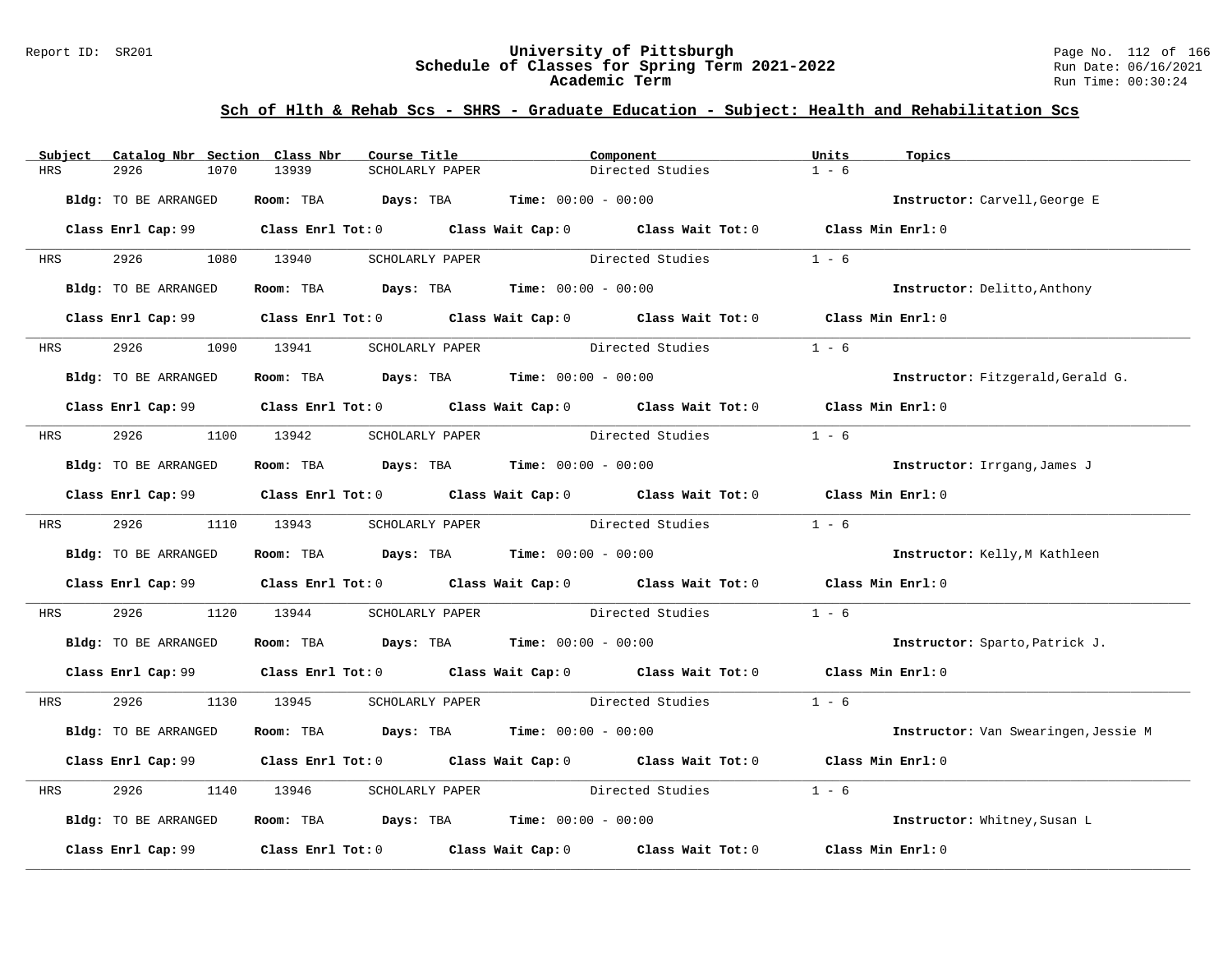| HRS        | 2926<br>1150         | 13947<br>SCHOLARLY PAPER                                     | Directed Studies                                                                           | $1 - 6$                               |
|------------|----------------------|--------------------------------------------------------------|--------------------------------------------------------------------------------------------|---------------------------------------|
|            | Bldg: TO BE ARRANGED | Room: TBA $Days: TBA$ Time: $00:00 - 00:00$                  |                                                                                            | Instructor: Abdelhak, Mervat          |
|            |                      |                                                              | Class Enrl Cap: 99 Class Enrl Tot: 0 Class Wait Cap: 0 Class Wait Tot: 0 Class Min Enrl: 0 |                                       |
|            | HRS 2926 1160 13948  |                                                              | SCHOLARLY PAPER Directed Studies                                                           | $1 - 6$                               |
|            | Bldg: TO BE ARRANGED | Room: TBA $Days:$ TBA Time: $00:00 - 00:00$                  |                                                                                            | Instructor: Anania-Firouzan, Patricia |
|            |                      |                                                              | Class Enrl Cap: 99 Class Enrl Tot: 0 Class Wait Cap: 0 Class Wait Tot: 0 Class Min Enrl: 0 |                                       |
|            |                      |                                                              | HRS 2926 1170 13949 SCHOLARLY PAPER Directed Studies 1 - 6                                 |                                       |
|            |                      | Bldg: TO BE ARRANGED Room: TBA Days: TBA Time: 00:00 - 00:00 |                                                                                            | Instructor: Parmanto, Bambang         |
|            |                      |                                                              | Class Enrl Cap: 99 Class Enrl Tot: 0 Class Wait Cap: 0 Class Wait Tot: 0 Class Min Enrl: 0 |                                       |
|            |                      | HRS 2926 1180 13950 SCHOLARLY PAPER                          | Directed Studies                                                                           | $1 - 6$                               |
|            | Bldg: TO BE ARRANGED | Room: TBA $Days:$ TBA $Time: 00:00 - 00:00$                  |                                                                                            | Instructor: Watzlaf, Valerie J        |
|            |                      |                                                              | Class Enrl Cap: 99 Class Enrl Tot: 0 Class Wait Cap: 0 Class Wait Tot: 0 Class Min Enrl: 0 |                                       |
|            |                      |                                                              | HRS 2926 1210 13951 SCHOLARLY PAPER Directed Studies 1 - 6                                 |                                       |
|            | Bldg: TO BE ARRANGED | Room: TBA $Days:$ TBA $Time: 00:00 - 00:00$                  |                                                                                            | Instructor: Myers, Joseph B.          |
|            |                      |                                                              | Class Enrl Cap: 99 Class Enrl Tot: 0 Class Wait Cap: 0 Class Wait Tot: 0 Class Min Enrl: 0 |                                       |
| <b>HRS</b> |                      |                                                              | 2926 1230 13952 SCHOLARLY PAPER Directed Studies 1 - 6                                     |                                       |
|            | Bldg: TO BE ARRANGED | Room: TBA $Days:$ TBA $Time: 00:00 - 00:00$                  |                                                                                            | Instructor: Beals, Kim                |
|            |                      |                                                              | Class Enrl Cap: $99$ Class Enrl Tot: 0 Class Wait Cap: 0 Class Wait Tot: 0                 | Class Min Enrl: 0                     |
| <b>HRS</b> | 2926 1260 13953      |                                                              | SCHOLARLY PAPER Directed Studies                                                           | $1 - 6$                               |
|            |                      | Bldg: TO BE ARRANGED ROOM: TBA Days: TBA Time: 00:00 - 00:00 |                                                                                            | Instructor: Boninger, Michael L.      |
|            |                      |                                                              | Class Enrl Cap: 99 Class Enrl Tot: 0 Class Wait Cap: 0 Class Wait Tot: 0                   | Class Min Enrl: 0                     |
|            |                      | HRS 2926 1270 13954 SCHOLARLY PAPER                          | Directed Studies 1 - 6                                                                     |                                       |
|            | Bldg: TO BE ARRANGED | Room: TBA $Days:$ TBA $Time: 00:00 - 00:00$                  |                                                                                            | Instructor: Fiedler, Goeran           |
|            |                      |                                                              | Class Enrl Cap: 25 Class Enrl Tot: 0 Class Wait Cap: 0 Class Wait Tot: 0 Class Min Enrl: 0 |                                       |
|            |                      |                                                              | HRS 2926 1290 13955 SCHOLARLY PAPER Directed Studies 1 - 6                                 |                                       |
|            | Bldg: TO BE ARRANGED | Room: TBA $Days:$ TBA $Time: 00:00 - 00:00$                  |                                                                                            | Instructor: Cooper, Rory A            |
|            |                      |                                                              | Class Enrl Cap: 99 Class Enrl Tot: 0 Class Wait Cap: 0 Class Wait Tot: 0 Class Min Enrl: 0 |                                       |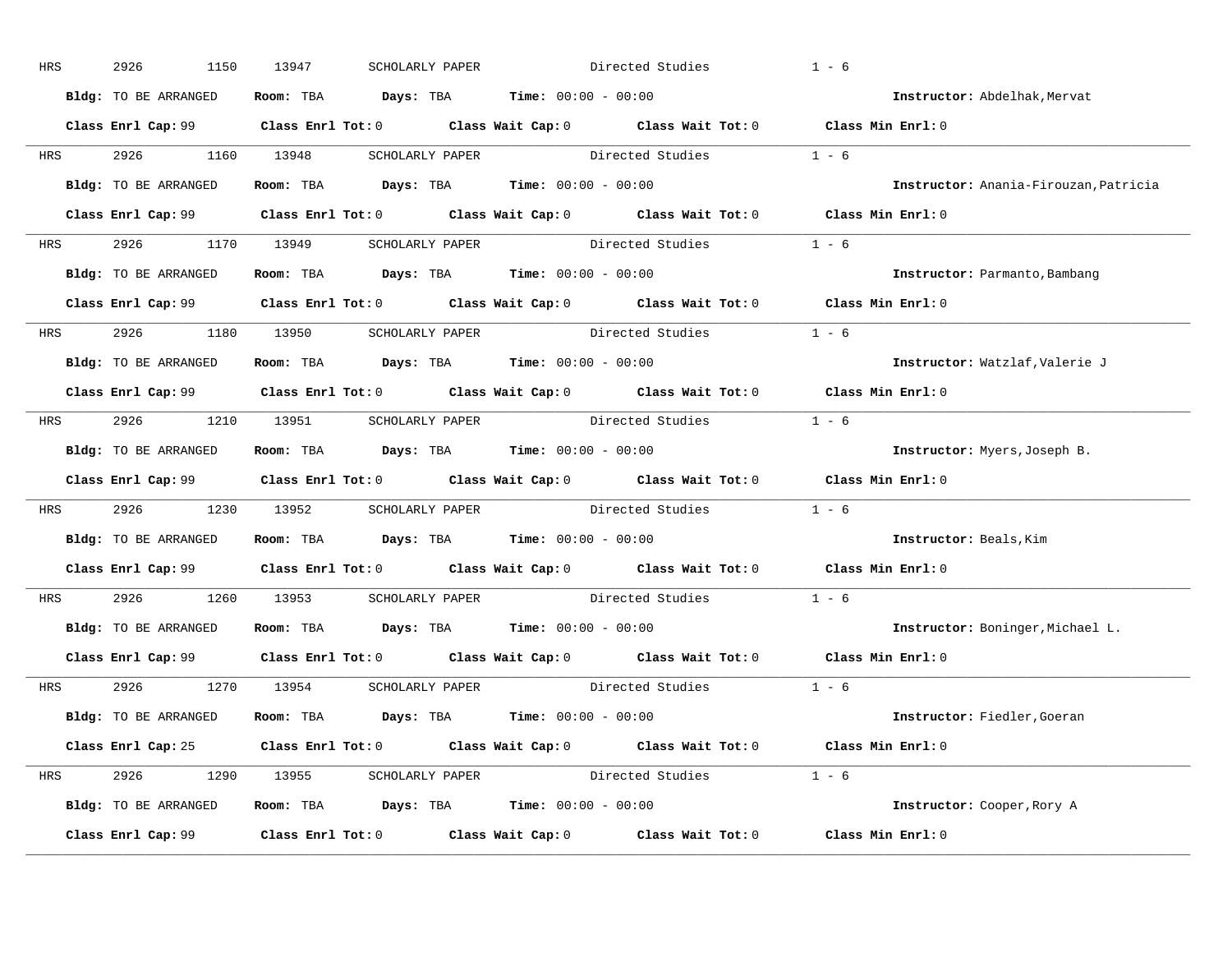### Report ID: SR201 **University of Pittsburgh** Page No. 114 of 166 **Schedule of Classes for Spring Term 2021-2022** Run Date: 06/16/2021 **Academic Term** Run Time: 00:30:24

| Subject    | Catalog Nbr Section Class Nbr | Course Title                                               | Component                                                                                              | Units<br>Topics                        |
|------------|-------------------------------|------------------------------------------------------------|--------------------------------------------------------------------------------------------------------|----------------------------------------|
| HRS        | 2926<br>1300                  | 13956<br>SCHOLARLY PAPER                                   | Directed Studies                                                                                       | $1 - 6$                                |
|            | Bldg: TO BE ARRANGED          | Room: TBA Days: TBA                                        | <b>Time:</b> $00:00 - 00:00$                                                                           | Instructor: Ding, Dan                  |
|            |                               |                                                            | Class Enrl Cap: 99 Class Enrl Tot: 0 Class Wait Cap: 0 Class Wait Tot: 0 Class Min Enrl: 0             |                                        |
| HRS        | 2926 2012                     | 1320 13957<br>SCHOLARLY PAPER                              | Directed Studies                                                                                       | $1 - 6$                                |
|            | Bldg: TO BE ARRANGED          | Room: TBA $Days:$ TBA $Time: 00:00 - 00:00$                |                                                                                                        | Instructor: Pearlman, Jonathan Lee     |
|            |                               |                                                            | Class Enrl Cap: 99 Class Enrl Tot: 0 Class Wait Cap: 0 Class Wait Tot: 0 Class Min Enrl: 0             |                                        |
| <b>HRS</b> | 2926 7                        | 1330 13958<br>SCHOLARLY PAPER                              | Directed Studies                                                                                       | $1 - 6$                                |
|            | Bldg: TO BE ARRANGED          | Room: TBA $Days:$ TBA $Time: 00:00 - 00:00$                |                                                                                                        | Instructor: Tai, Changfeng             |
|            |                               |                                                            | Class Enrl Cap: 99 Class Enrl Tot: 0 Class Wait Cap: 0 Class Wait Tot: 0 Class Min Enrl: 0             |                                        |
| HRS        | 2926 1340 13959               |                                                            | SCHOLARLY PAPER Directed Studies                                                                       | $1 - 6$                                |
|            | Bldg: TO BE ARRANGED          | <b>Room:</b> TBA <b>Days:</b> W <b>Time:</b> 13:00 - 15:55 |                                                                                                        | Instructor: McCue, Michael Patrick     |
|            |                               |                                                            | Class Enrl Cap: 20 		 Class Enrl Tot: 0 		 Class Wait Cap: 0 		 Class Wait Tot: 0 		 Class Min Enrl: 0 |                                        |
| <b>HRS</b> | 2926 1350 13960               |                                                            | SCHOLARLY PAPER Directed Studies                                                                       | $1 - 6$                                |
|            | Bldg: TO BE ARRANGED          | Room: TBA $Days: TBA$ Time: $00:00 - 00:00$                |                                                                                                        | Instructor: Kulzer, Jamie Lynn         |
|            |                               |                                                            | Class Enrl Cap: 99 Class Enrl Tot: 0 Class Wait Cap: 0 Class Wait Tot: 0 Class Min Enrl: 0             |                                        |
| HRS        | 2926<br>1360                  | 13961                                                      | SCHOLARLY PAPER Directed Studies                                                                       | $1 - 6$                                |
|            | Bldg: TO BE ARRANGED          | Room: TBA $Days: W$ Time: $13:00 - 15:55$                  |                                                                                                        | Instructor: Schein, Michelle Lynn      |
|            |                               |                                                            | Class Enrl Cap: 99 Class Enrl Tot: 0 Class Wait Cap: 0 Class Wait Tot: 0 Class Min Enrl: 0             |                                        |
| HRS        | 2926 1370 13962               |                                                            | SCHOLARLY PAPER Directed Studies                                                                       | $1 - 6$                                |
|            | Bldg: TO BE ARRANGED          | Room: TBA $Days:$ TBA $Time: 00:00 - 00:00$                |                                                                                                        | Instructor: Seelman, Katherine Delores |
|            |                               |                                                            | Class Enrl Cap: 99 Class Enrl Tot: 0 Class Wait Cap: 0 Class Wait Tot: 0 Class Min Enrl: 0             |                                        |
| HRS        | 2926<br>1420                  | 15050<br>SCHOLARLY PAPER                                   | Directed Studies                                                                                       | $1 - 6$                                |
|            | Bldg: TO BE ARRANGED          | Room: TBA $Days:$ TBA $Time: 00:00 - 00:00$                |                                                                                                        | Instructor: Saptono, Andi              |
|            |                               |                                                            | Class Enrl Cap: 99 $\qquad$ Class Enrl Tot: 0 $\qquad$ Class Wait Cap: 0 $\qquad$ Class Wait Tot: 0    | Class Min Enrl: 0                      |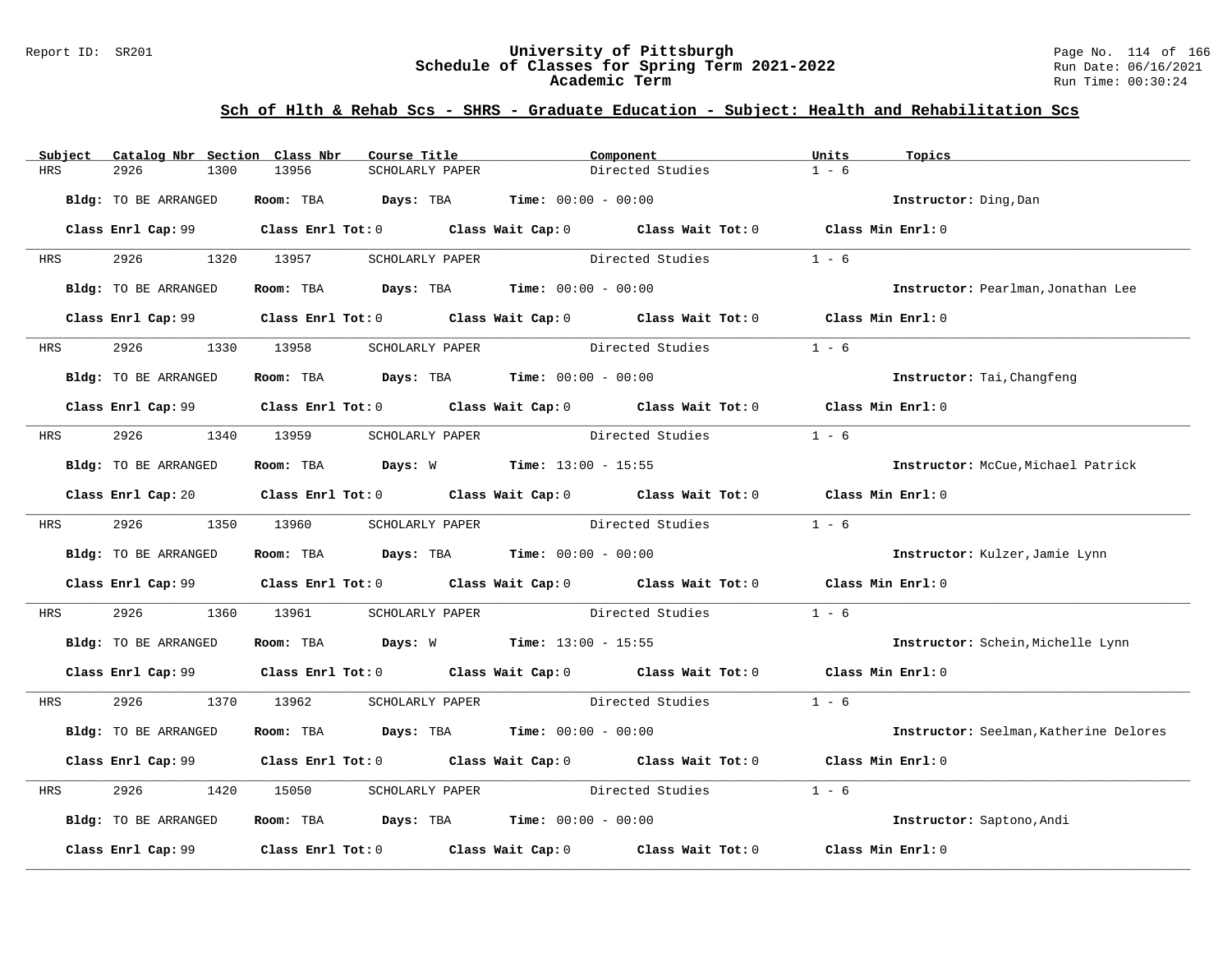| HRS        | 2926<br>1425         | 15628<br>SCHOLARLY PAPER                                                                 | Directed Studies                                                                                    | $1 - 6$                             |
|------------|----------------------|------------------------------------------------------------------------------------------|-----------------------------------------------------------------------------------------------------|-------------------------------------|
|            | Bldg: TO BE ARRANGED | Room: TBA $Days:$ TBA $Time: 00:00 - 00:00$                                              |                                                                                                     | Instructor: Zhou, Leming            |
|            |                      |                                                                                          | Class Enrl Cap: 99 Class Enrl Tot: 0 Class Wait Cap: 0 Class Wait Tot: 0 Class Min Enrl: 0          |                                     |
| <b>HRS</b> | 2926 1450 17165      |                                                                                          | SCHOLARLY PAPER Directed Studies 1 - 6                                                              |                                     |
|            | Bldg: TO BE ARRANGED | Room: TBA Days: TBA Time: $00:00 - 00:00$                                                |                                                                                                     | Instructor: DeAlmeida, Dilhari R    |
|            |                      |                                                                                          | Class Enrl Cap: 99 Class Enrl Tot: 0 Class Wait Cap: 0 Class Wait Tot: 0 Class Min Enrl: 0          |                                     |
| HRS        |                      |                                                                                          | 2926 1455 21842 SCHOLARLY PAPER Directed Studies 1 - 6                                              |                                     |
|            |                      | Bldg: TO BE ARRANGED Room: TBA Days: TBA Time: 00:00 - 00:00                             |                                                                                                     | Instructor: Sethi, Amit             |
|            |                      |                                                                                          | Class Enrl Cap: 99 Class Enrl Tot: 0 Class Wait Cap: 0 Class Wait Tot: 0 Class Min Enrl: 0          |                                     |
|            |                      |                                                                                          | HRS 2926 1460 21843 SCHOLARLY PAPER Directed Studies 1 - 6                                          |                                     |
|            | Bldg: TO BE ARRANGED | Room: TBA $\rule{1em}{0.15mm}$ Days: TBA $\rule{1.15mm}]{0.15mm}$ Time: $0.000 - 0.0000$ |                                                                                                     | Instructor: Bendixen, Roxanna Marie |
|            |                      |                                                                                          | Class Enrl Cap: 99 Class Enrl Tot: 0 Class Wait Cap: 0 Class Wait Tot: 0 Class Min Enrl: 0          |                                     |
| HRS        |                      |                                                                                          | 2926 1465 21844 SCHOLARLY PAPER Directed Studies 1 - 6                                              |                                     |
|            | Bldg: TO BE ARRANGED | Room: TBA $\rule{1em}{0.15mm}$ Days: TBA Time: $00:00 - 00:00$                           |                                                                                                     | Instructor: Baird, Joanne Merante   |
|            |                      |                                                                                          | Class Enrl Cap: 99 Class Enrl Tot: 0 Class Wait Cap: 0 Class Wait Tot: 0 Class Min Enrl: 0          |                                     |
| <b>HRS</b> |                      |                                                                                          | 2926 1475 21845 SCHOLARLY PAPER Directed Studies 1 - 6                                              |                                     |
|            |                      | Bldg: TO BE ARRANGED Room: TBA Days: TBA Time: 00:00 - 00:00                             |                                                                                                     | Instructor: Toto, Pamela Ellen      |
|            |                      |                                                                                          | Class Enrl Cap: 99 $\qquad$ Class Enrl Tot: 0 $\qquad$ Class Wait Cap: 0 $\qquad$ Class Wait Tot: 0 | Class Min Enrl: 0                   |
| <b>HRS</b> | 2926 1496 23286      |                                                                                          | SCHOLARLY PAPER Directed Studies                                                                    | $1 - 6$                             |
|            | Bldg: TO BE ARRANGED | Room: TBA $\rule{1em}{0.15mm}$ Days: TBA Time: $00:00 - 00:00$                           |                                                                                                     | Instructor: Connaboy, Christopher   |
|            |                      |                                                                                          | Class Enrl Cap: 99 Class Enrl Tot: 0 Class Wait Cap: 0 Class Wait Tot: 0                            | Class Min Enrl: 0                   |
|            |                      | HRS 2926 1497 23287 SCHOLARLY PAPER                                                      | Directed Studies                                                                                    | $1 - 6$                             |
|            | Bldg: TO BE ARRANGED | Room: TBA $Days:$ TBA $Time: 00:00 - 00:00$                                              |                                                                                                     | Instructor: Schmeler, Mark Raymond  |
|            |                      |                                                                                          | Class Enrl Cap: 99 Class Enrl Tot: 0 Class Wait Cap: 0 Class Wait Tot: 0 Class Min Enrl: 0          |                                     |
|            |                      |                                                                                          | HRS 2926 1498 23288 SCHOLARLY PAPER Directed Studies 1 - 6                                          |                                     |
|            | Bldg: TO BE ARRANGED | Room: TBA $Days:$ TBA $Time: 00:00 - 00:00$                                              |                                                                                                     | Instructor: Karg, Patricia E.       |
|            | Class Enrl Cap: 99   |                                                                                          | Class Enrl Tot: $0$ Class Wait Cap: $0$ Class Wait Tot: $0$                                         | Class Min Enrl: 0                   |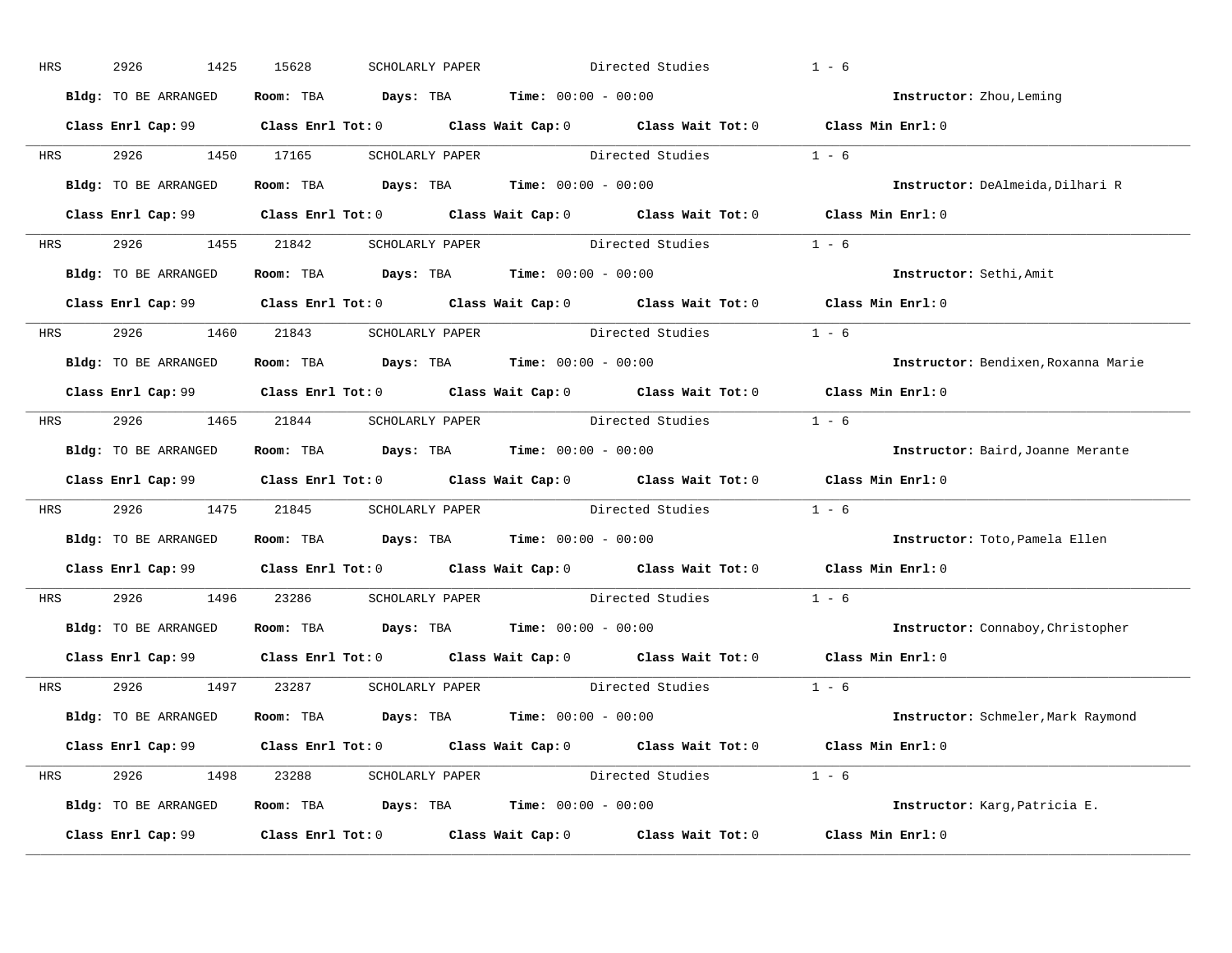### Report ID: SR201 **University of Pittsburgh** Page No. 116 of 166 **Schedule of Classes for Spring Term 2021-2022** Run Date: 06/16/2021 **Academic Term** Run Time: 00:30:24

| Subject    | Catalog Nbr Section Class Nbr | Course Title                                                 | Component                                                                                  | Units<br>Topics                        |
|------------|-------------------------------|--------------------------------------------------------------|--------------------------------------------------------------------------------------------|----------------------------------------|
| HRS        | 2926<br>1499                  | 24100<br>SCHOLARLY PAPER                                     | Directed Studies                                                                           | $1 - 6$                                |
|            | Bldg: TO BE ARRANGED          | <b>Room:</b> TBA <b>Days:</b> TBA <b>Time:</b> 00:00 - 00:00 |                                                                                            | Instructor: Crytzer, Theresa M         |
|            |                               |                                                              | Class Enrl Cap: 99 Class Enrl Tot: 0 Class Wait Cap: 0 Class Wait Tot: 0 Class Min Enrl: 0 |                                        |
| HRS        | 2926 1500 25032               | SCHOLARLY PAPER                                              | Directed Studies                                                                           | $1 - 6$                                |
|            | Bldg: TO BE ARRANGED          | Room: TBA $Days:$ TBA $Time: 00:00 - 00:00$                  |                                                                                            | Instructor: Keenan, Karen Ann          |
|            |                               |                                                              | Class Enrl Cap: 99 Class Enrl Tot: 0 Class Wait Cap: 0 Class Wait Tot: 0 Class Min Enrl: 0 |                                        |
| <b>HRS</b> | 2926                          | 1505 25033<br>SCHOLARLY PAPER                                | Directed Studies                                                                           | $1 - 6$                                |
|            | Bldg: TO BE ARRANGED          | Room: TBA $Days:$ TBA $Time: 00:00 - 00:00$                  |                                                                                            | Instructor: Lovalekar, Mita T          |
|            |                               |                                                              | Class Enrl Cap: 99 Class Enrl Tot: 0 Class Wait Cap: 0 Class Wait Tot: 0 Class Min Enrl: 0 |                                        |
| HRS        | 2926 1510 25040               |                                                              | SCHOLARLY PAPER Directed Studies                                                           | $1 - 6$                                |
|            | Bldg: TO BE ARRANGED          | Room: TBA $Days:$ TBA $Time: 00:00 - 00:00$                  |                                                                                            | Instructor: Allison, Katelyn Fleishman |
|            |                               |                                                              | Class Enrl Cap: 99 Class Enrl Tot: 0 Class Wait Cap: 0 Class Wait Tot: 0 Class Min Enrl: 0 |                                        |
| <b>HRS</b> | 2926 1515 25041               |                                                              | SCHOLARLY PAPER Directed Studies                                                           | $1 - 6$                                |
|            | Bldg: TO BE ARRANGED          | Room: TBA $Days:$ TBA $Time: 00:00 - 00:00$                  |                                                                                            | Instructor: Nagai, Takashi             |
|            |                               |                                                              | Class Enrl Cap: 99 Class Enrl Tot: 0 Class Wait Cap: 0 Class Wait Tot: 0 Class Min Enrl: 0 |                                        |
| HRS        | 2926<br>1520                  | 26810                                                        | SCHOLARLY PAPER Directed Studies                                                           | $1 - 6$                                |
|            | Bldg: TO BE ARRANGED          | Room: TBA $Days:$ TBA $Time: 00:00 - 00:00$                  |                                                                                            | Instructor: Koontz, Alicia M.          |
|            |                               |                                                              | Class Enrl Cap: 99 Class Enrl Tot: 0 Class Wait Cap: 0 Class Wait Tot: 0 Class Min Enrl: 0 |                                        |
| HRS        | 2928 1060                     | 22222                                                        | STATCL MTHS FOR HLTH SCI RES ZLecture                                                      | $\mathcal{L}$                          |
|            | Bldg: TO BE ARRANGED          | Room: TBA $Days: M$ Time: $09:00 - 12:00$                    |                                                                                            | Instructor: Terhorst, Lauren           |
|            |                               |                                                              | Class Enrl Cap: 30 Class Enrl Tot: 0 Class Wait Cap: 0 Class Wait Tot: 0 Class Min Enrl: 0 |                                        |
| HRS        | 2932<br>1010                  | 29774                                                        | MSTR PROSTHTC CLIN INTERNSHIP Internship                                                   | $6 - 8$                                |
|            | Bldg: TO BE ARRANGED          | Room: TBA $Days:$ TBA $Time: 00:00 - 00:00$                  |                                                                                            | Instructor: Staff                      |
|            |                               |                                                              | Class Enrl Cap: $24$ Class Enrl Tot: 0 Class Wait Cap: 0 Class Wait Tot: 0                 | Class Min Enrl: 0                      |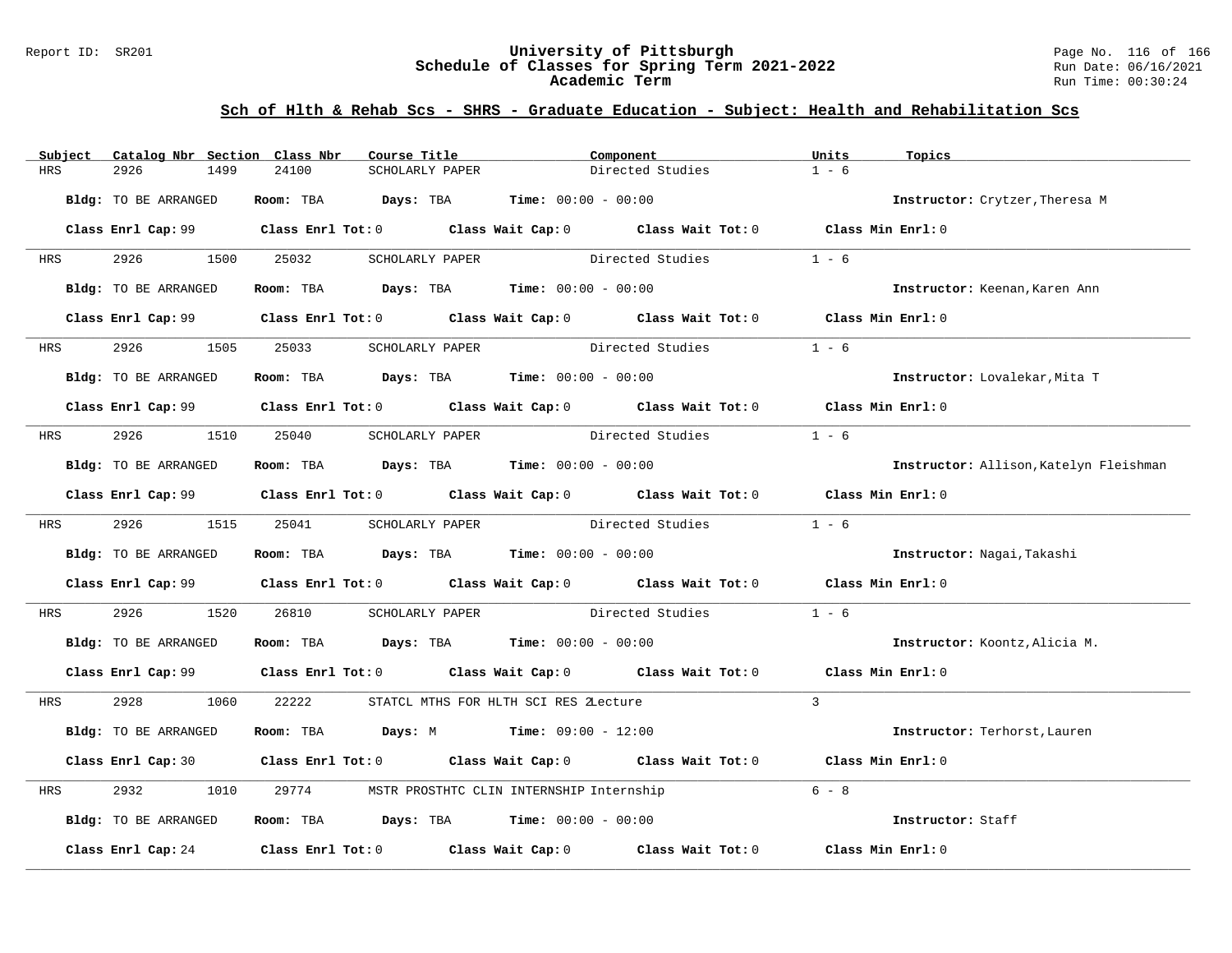| HRS        | 2999<br>1010         | 13525<br>INDEPENDENT STUDY                                                                                                                                                                                                                                                                                                                                                                                                                                                     | Independent Study | $1 - 6$                             |
|------------|----------------------|--------------------------------------------------------------------------------------------------------------------------------------------------------------------------------------------------------------------------------------------------------------------------------------------------------------------------------------------------------------------------------------------------------------------------------------------------------------------------------|-------------------|-------------------------------------|
|            | Bldg: TO BE ARRANGED | Room: TBA $Days:$ TBA $Time: 00:00 - 00:00$                                                                                                                                                                                                                                                                                                                                                                                                                                    |                   | Instructor: Talkowski, Jaime Berlin |
|            |                      | Class Enrl Cap: 99 Class Enrl Tot: 0 Class Wait Cap: 0 Class Wait Tot: 0 Class Min Enrl: 0                                                                                                                                                                                                                                                                                                                                                                                     |                   |                                     |
| HRS        | 2999 72<br>1020      | 13802<br>INDEPENDENT STUDY 1 - 6                                                                                                                                                                                                                                                                                                                                                                                                                                               |                   |                                     |
|            | Bldg: TO BE ARRANGED | Room: TBA $Days:$ TBA $Time: 00:00 - 00:00$                                                                                                                                                                                                                                                                                                                                                                                                                                    |                   | Instructor: Brach, Jennifer Sokol   |
|            |                      | Class Enrl Cap: 20 Class Enrl Tot: 0 Class Wait Cap: 0 Class Wait Tot: 0 Class Min Enrl: 0                                                                                                                                                                                                                                                                                                                                                                                     |                   |                                     |
| HRS        | 2999 200             | 1030 13804 INDEPENDENT STUDY 1ndependent Study 1 - 6                                                                                                                                                                                                                                                                                                                                                                                                                           |                   |                                     |
|            | Bldg: TO BE ARRANGED | Room: TBA $Days:$ TBA Time: $00:00 - 00:00$                                                                                                                                                                                                                                                                                                                                                                                                                                    |                   | Instructor: Carvell, George E       |
|            |                      | Class Enrl Cap: 20 Class Enrl Tot: 0 Class Wait Cap: 0 Class Wait Tot: 0 Class Min Enrl: 0                                                                                                                                                                                                                                                                                                                                                                                     |                   |                                     |
| <b>HRS</b> | 2999 1040 13806      | $\begin{minipage}[c]{0.9\linewidth} \textbf{INDEX} & \textbf{STUDY} \\ \textbf{1 - 6} & \textbf{Index} \\ \textbf{1 - 6} & \textbf{Index} \\ \textbf{1 - 6} & \textbf{Index} \\ \textbf{1 - 6} & \textbf{Index} \\ \textbf{1 - 6} & \textbf{Index} \\ \textbf{1 - 6} & \textbf{Index} \\ \textbf{1 - 6} & \textbf{Index} \\ \textbf{1 - 6} & \textbf{Index} \\ \textbf{1 - 6} & \textbf{Index} \\ \textbf{1 - 6} & \textbf{Index} \\ \textbf{1 - 6} & \textbf{Index} \\ \text$ |                   |                                     |
|            | Bldg: TO BE ARRANGED | Room: TBA $\rule{1em}{0.5em}$ Days: TBA $\rule{1.5em}{0.5em}$ Time: $00:00 - 00:00$                                                                                                                                                                                                                                                                                                                                                                                            |                   | Instructor: Delitto, Anthony        |
|            |                      | Class Enrl Cap: 20 Class Enrl Tot: 0 Class Wait Cap: 0 Class Wait Tot: 0 Class Min Enrl: 0                                                                                                                                                                                                                                                                                                                                                                                     |                   |                                     |
|            |                      | HRS 2999 1050 13807 INDEPENDENT STUDY Independent Study 1 - 6                                                                                                                                                                                                                                                                                                                                                                                                                  |                   |                                     |
|            | Bldg: TO BE ARRANGED | $\texttt{Days:}$ TBA $\texttt{Time:}$ 00:00 - 00:00<br>Room: TBA                                                                                                                                                                                                                                                                                                                                                                                                               |                   | Instructor: Delitto, Ronna S.       |
|            |                      | Class Enrl Cap: 20 Class Enrl Tot: 0 Class Wait Cap: 0 Class Wait Tot: 0 Class Min Enrl: 0                                                                                                                                                                                                                                                                                                                                                                                     |                   |                                     |
| HRS        | 2999<br>1060         | INDEPENDENT STUDY 1 - 6<br>13809                                                                                                                                                                                                                                                                                                                                                                                                                                               |                   |                                     |
|            | Bldg: TO BE ARRANGED | <b>Room:</b> TBA <b>Days:</b> TBA <b>Time:</b> 00:00 - 00:00                                                                                                                                                                                                                                                                                                                                                                                                                   |                   | Instructor: Fitzgerald, Lynn M.     |
|            |                      | Class Enrl Cap: 20 Class Enrl Tot: 0 Class Wait Cap: 0 Class Wait Tot: 0 Class Min Enrl: 0                                                                                                                                                                                                                                                                                                                                                                                     |                   |                                     |
| HRS        | 2999<br>1070         | $\begin{minipage}[c]{0.9\linewidth} \textbf{INDEX} & \textbf{STUDY} \\ \textbf{1 - 6} & \textbf{1 - 6} \\ \textbf{1 - 6} & \textbf{1 - 6} \\ \textbf{1 - 6} & \textbf{1 - 6} \\ \textbf{1 - 6} & \textbf{1 - 6} \\ \textbf{1 - 6} & \textbf{1 - 6} \\ \textbf{1 - 6} & \textbf{1 - 6} \\ \textbf{1 - 6} & \textbf{1 - 6} \\ \textbf{1 - 6} & \textbf{1 - 6} \\ \textbf{1 - 6} & \textbf{1 - 6} \\ \textbf{1 - 6}$<br>13811                                                     |                   |                                     |
|            | Bldg: TO BE ARRANGED | Room: TBA $Days:$ TBA $Time: 00:00 - 00:00$                                                                                                                                                                                                                                                                                                                                                                                                                                    |                   | Instructor: Fitzgerald, Gerald G.   |
|            |                      | Class Enrl Cap: 20 $\qquad$ Class Enrl Tot: 0 $\qquad$ Class Wait Cap: 0 $\qquad$ Class Wait Tot: 0                                                                                                                                                                                                                                                                                                                                                                            |                   | Class Min Enrl: 0                   |
| HRS        | 2999                 | 1080 13815<br>INDEPENDENT STUDY 1 - 6                                                                                                                                                                                                                                                                                                                                                                                                                                          |                   |                                     |
|            | Bldg: TO BE ARRANGED | Room: TBA $Days:$ TBA $Time:$ $00:00 - 00:00$                                                                                                                                                                                                                                                                                                                                                                                                                                  |                   | Instructor: Hile, Elizabeth S.      |
|            |                      | Class Enrl Cap: 20 Class Enrl Tot: 0 Class Wait Cap: 0 Class Wait Tot: 0 Class Min Enrl: 0                                                                                                                                                                                                                                                                                                                                                                                     |                   |                                     |
| HRS        | 2999 200             | 1090 13818 INDEPENDENT STUDY Independent Study 1 - 6                                                                                                                                                                                                                                                                                                                                                                                                                           |                   |                                     |
|            | Bldg: Forbes Tower   | <b>Room:</b> $06050$ <b>Days:</b> TBA <b>Time:</b> $00:00 - 00:00$                                                                                                                                                                                                                                                                                                                                                                                                             |                   | Instructor: Irrgang, James J        |
|            | Class Enrl Cap: 20   | $Class$ $Enr1$ $Tot: 0$<br>Class Wait Cap: 0                                                                                                                                                                                                                                                                                                                                                                                                                                   | Class Wait Tot: 0 | Class Min Enrl: 0                   |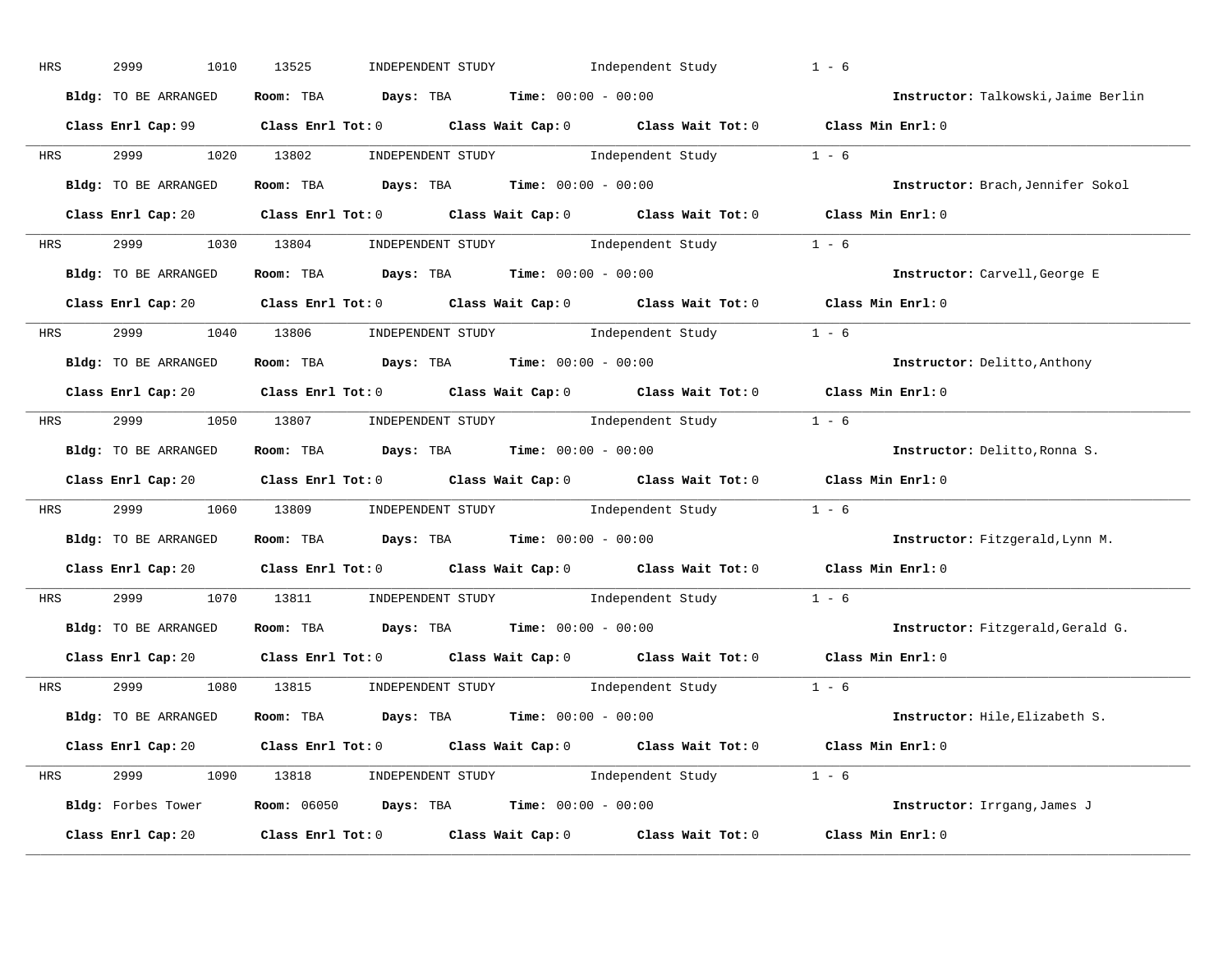### Report ID: SR201 **University of Pittsburgh** Page No. 118 of 166 **Schedule of Classes for Spring Term 2021-2022** Run Date: 06/16/2021 **Academic Term** Run Time: 00:30:24

| Subject              | Catalog Nbr Section Class Nbr | Course Title                                                                                                                   | Component                    |                   | Units<br>Topics   |                                      |
|----------------------|-------------------------------|--------------------------------------------------------------------------------------------------------------------------------|------------------------------|-------------------|-------------------|--------------------------------------|
| 2999<br><b>HRS</b>   | 13822<br>1100                 | INDEPENDENT STUDY                                                                                                              |                              | Independent Study | $1 - 6$           |                                      |
| Bldg: TO BE ARRANGED |                               | Room: TBA Days: TBA                                                                                                            | <b>Time:</b> $00:00 - 00:00$ |                   |                   | Instructor: Josbeno, Deborah Ann     |
|                      |                               | Class Enrl Cap: 20 $\qquad$ Class Enrl Tot: 0 $\qquad$ Class Wait Cap: 0 $\qquad$ Class Wait Tot: 0 $\qquad$ Class Min Enrl: 0 |                              |                   |                   |                                      |
| HRS                  | 2999 1110 13826               | INDEPENDENT STUDY                                                                                                              |                              | Independent Study | $1 - 6$           |                                      |
| Bldg: TO BE ARRANGED |                               | Room: TBA $Days:$ TBA $Time: 00:00 - 00:00$                                                                                    |                              |                   |                   | Instructor: Kelly, M Kathleen        |
|                      |                               | Class Enrl Cap: 20 Class Enrl Tot: 0 Class Wait Cap: 0 Class Wait Tot: 0 Class Min Enrl: 0                                     |                              |                   |                   |                                      |
| 2999<br><b>HRS</b>   |                               | 1120 13827 INDEPENDENT STUDY Independent Study                                                                                 |                              |                   | $1 - 6$           |                                      |
| Bldg: TO BE ARRANGED |                               | Room: TBA $Days:$ TBA $Time: 00:00 - 00:00$                                                                                    |                              |                   |                   | Instructor: Locke, Andrea L          |
|                      |                               | Class Enrl Cap: 20 $\qquad$ Class Enrl Tot: 0 $\qquad$ Class Wait Cap: 0 $\qquad$ Class Wait Tot: 0 $\qquad$ Class Min Enrl: 0 |                              |                   |                   |                                      |
| <b>HRS</b>           |                               | 2999 1130 13828 INDEPENDENT STUDY Independent Study                                                                            |                              |                   | $1 - 6$           |                                      |
| Bldg: TO BE ARRANGED |                               | Room: TBA $Days:$ TBA $Time: 00:00 - 00:00$                                                                                    |                              |                   |                   | Instructor: Miller, Debora Lewis     |
|                      |                               | Class Enrl Cap: 20 Class Enrl Tot: 0 Class Wait Cap: 0 Class Wait Tot: 0 Class Min Enrl: 0                                     |                              |                   |                   |                                      |
| <b>HRS</b>           | 2999 1140 13829               | INDEPENDENT STUDY The Independent Study                                                                                        |                              |                   | $1 - 6$           |                                      |
| Bldg: TO BE ARRANGED |                               | Room: TBA $\rule{1em}{0.15mm}$ Days: TBA $\rule{1.5mm}{0.15mm}$ Time: $00:00 - 00:00$                                          |                              |                   |                   | Instructor: Piva, Sara R             |
|                      |                               | Class Enrl Cap: 20 $\qquad$ Class Enrl Tot: 0 $\qquad$ Class Wait Cap: 0 $\qquad$ Class Wait Tot: 0 $\qquad$ Class Min Enrl: 0 |                              |                   |                   |                                      |
| 2999<br>HRS          | 1150<br>13831                 | INDEPENDENT STUDY 1ndependent Study                                                                                            |                              |                   | $1 - 6$           |                                      |
| Bldg: TO BE ARRANGED |                               | Room: TBA $Days:$ TBA $Time: 00:00 - 00:00$                                                                                    |                              |                   |                   | Instructor: Sparto, Patrick J.       |
|                      |                               | Class Enrl Cap: 20 $\qquad$ Class Enrl Tot: 0 $\qquad$ Class Wait Cap: 0 $\qquad$ Class Wait Tot: 0 $\qquad$ Class Min Enrl: 0 |                              |                   |                   |                                      |
| HRS                  |                               | 2999 1160 13833 INDEPENDENT STUDY Independent Study 1 - 6                                                                      |                              |                   |                   |                                      |
| Bldg: TO BE ARRANGED |                               | Room: TBA $Days:$ TBA $Time: 00:00 - 00:00$                                                                                    |                              |                   |                   | Instructor: Timko, Michael G.        |
|                      |                               | Class Enrl Cap: 20 $\qquad$ Class Enrl Tot: 0 $\qquad$ Class Wait Cap: 0 $\qquad$ Class Wait Tot: 0                            |                              |                   | Class Min Enrl: 0 |                                      |
| 2999<br>HRS          | 1170<br>13835                 | INDEPENDENT STUDY 1ndependent Study                                                                                            |                              |                   | $1 - 6$           |                                      |
| Bldg: TO BE ARRANGED |                               | Room: TBA $Days: TBA$ Time: $00:00 - 00:00$                                                                                    |                              |                   |                   | Instructor: Van Swearingen, Jessie M |
| Class Enrl Cap: 20   |                               | Class Enrl Tot: $0$ $Class$ Wait Cap: $0$ $Class$ Wait Tot: $0$                                                                |                              |                   | Class Min Enrl: 0 |                                      |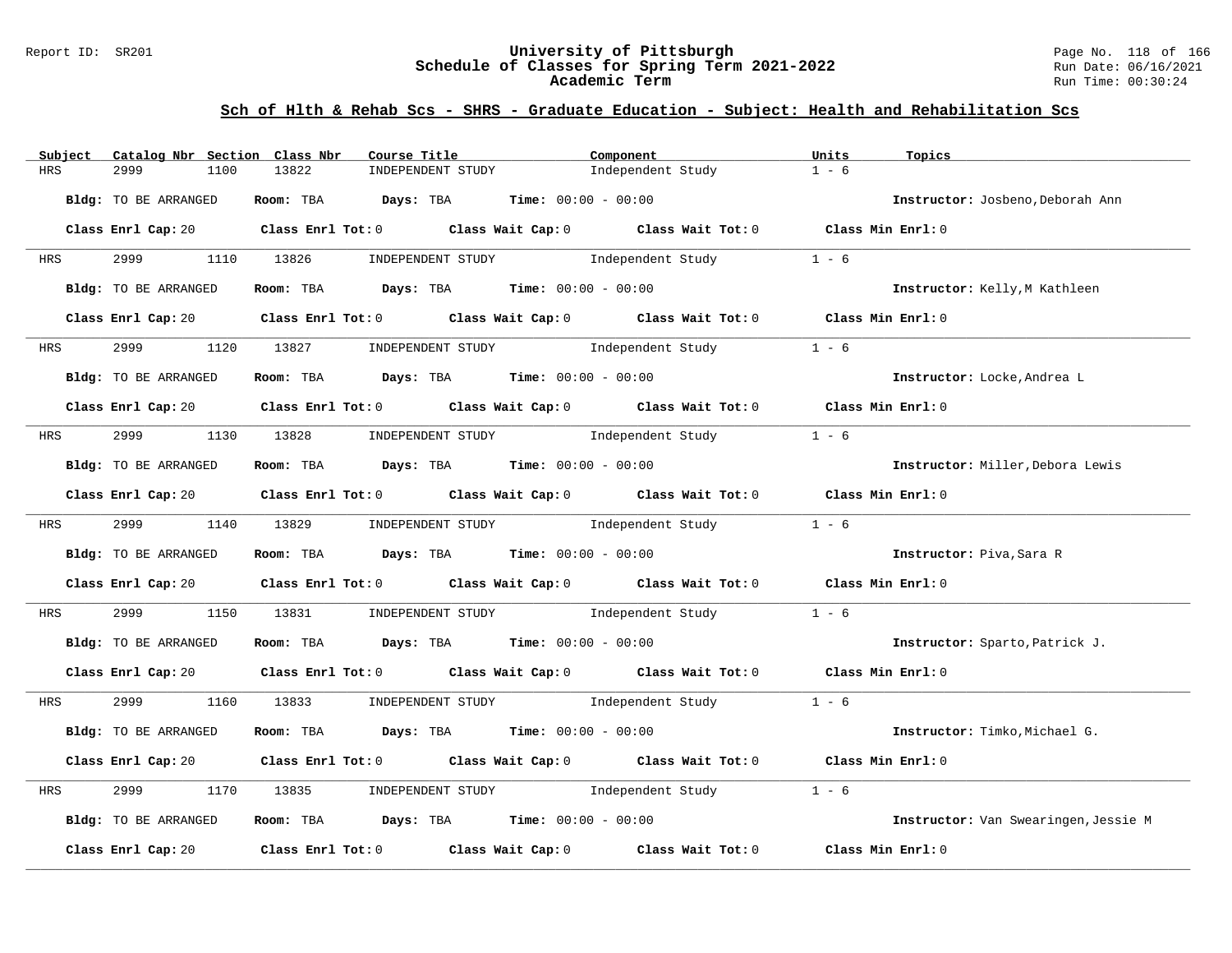| HRS        | 2999<br>1180         | 13836<br>INDEPENDENT STUDY Independent Study                                                        | $1 - 6$                               |
|------------|----------------------|-----------------------------------------------------------------------------------------------------|---------------------------------------|
|            | Bldg: TO BE ARRANGED | Room: TBA $Days:$ TBA $Time: 00:00 - 00:00$                                                         | Instructor: Whitney, Susan L          |
|            |                      | Class Enrl Cap: 20 Class Enrl Tot: 0 Class Wait Cap: 0 Class Wait Tot: 0 Class Min Enrl: 0          |                                       |
| <b>HRS</b> |                      | 2999 1190 13838 INDEPENDENT STUDY Independent Study 1 - 6                                           |                                       |
|            | Bldg: TO BE ARRANGED | Room: TBA $\rule{1em}{0.15mm}$ Days: TBA Time: $00:00 - 00:00$                                      | Instructor: Abdelhak, Mervat          |
|            |                      | Class Enrl Cap: 20 Class Enrl Tot: 0 Class Wait Cap: 0 Class Wait Tot: 0 Class Min Enrl: 0          |                                       |
|            |                      | HRS 2999 1200 13840 INDEPENDENT STUDY Independent Study 1 - 6                                       |                                       |
|            | Bldg: TO BE ARRANGED | Room: TBA $Days:$ TBA $Time:$ 00:00 - 00:00                                                         | Instructor: Watzlaf, Valerie J        |
|            |                      | Class Enrl Cap: 20 Class Enrl Tot: 0 Class Wait Cap: 0 Class Wait Tot: 0 Class Min Enrl: 0          |                                       |
|            |                      | HRS 2999 1210 13842 INDEPENDENT STUDY Independent Study 1 - 6                                       |                                       |
|            | Bldg: TO BE ARRANGED | Room: TBA $Days: TBA$ Time: $00:00 - 00:00$                                                         | Instructor: Anania-Firouzan, Patricia |
|            |                      | Class Enrl Cap: 20 Class Enrl Tot: 0 Class Wait Cap: 0 Class Wait Tot: 0 Class Min Enrl: 0          |                                       |
|            |                      | HRS 2999 1220 13844 INDEPENDENT STUDY Independent Study 1 - 6                                       |                                       |
|            | Bldg: TO BE ARRANGED | Room: TBA $\rule{1em}{0.15mm}$ Days: TBA $\rule{1.5mm}{0.15mm}$ Time: $00:00 - 00:00$               | Instructor: Parmanto, Bambang         |
|            |                      | Class Enrl Cap: 20 Class Enrl Tot: 0 Class Wait Cap: 0 Class Wait Tot: 0 Class Min Enrl: 0          |                                       |
| <b>HRS</b> |                      | 2999 1270 13850 INDEPENDENT STUDY Independent Study 1 - 6                                           |                                       |
|            | Bldg: TO BE ARRANGED | Room: TBA $Days:$ TBA Time: $00:00 - 00:00$                                                         | Instructor: Beals, Kim                |
|            |                      | Class Enrl Cap: 20 $\qquad$ Class Enrl Tot: 0 $\qquad$ Class Wait Cap: 0 $\qquad$ Class Wait Tot: 0 | Class Min $Enr1:0$                    |
| <b>HRS</b> |                      | 2999 1290 13853 INDEPENDENT STUDY Independent Study 1 - 6                                           |                                       |
|            | Bldg: TO BE ARRANGED | Room: TBA $Days:$ TBA $Time: 00:00 - 00:00$                                                         | Instructor: Goldberg, Mary Rohland    |
|            | Class Enrl Cap: 20   | Class Enrl Tot: $0$ Class Wait Cap: $0$ Class Wait Tot: $0$                                         | Class Min Enrl: 0                     |
|            |                      | HRS 2999 1300 13854 INDEPENDENT STUDY Independent Study 1 - 6                                       |                                       |
|            | Bldg: TO BE ARRANGED | Room: TBA $Days:$ TBA $Time:$ $00:00 - 00:00$                                                       | Instructor: Skidmore, Elizabeth R.    |
|            |                      | Class Enrl Cap: 20 Class Enrl Tot: 0 Class Wait Cap: 0 Class Wait Tot: 0 Class Min Enrl: 0          |                                       |
|            |                      | HRS 2999 1310 13855 INDEPENDENT STUDY Independent Study 1 - 6                                       |                                       |
|            | Bldg: TO BE ARRANGED | Room: TBA $\rule{1em}{0.15mm}$ Days: TBA $\rule{1.15mm}]{0.15mm}$ Time: $0.000 - 0.000$             | Instructor: Chisholm, Denise          |
|            | Class Enrl Cap: 20   | Class Enrl Tot: $0$ Class Wait Cap: $0$ Class Wait Tot: $0$ Class Min Enrl: $0$                     |                                       |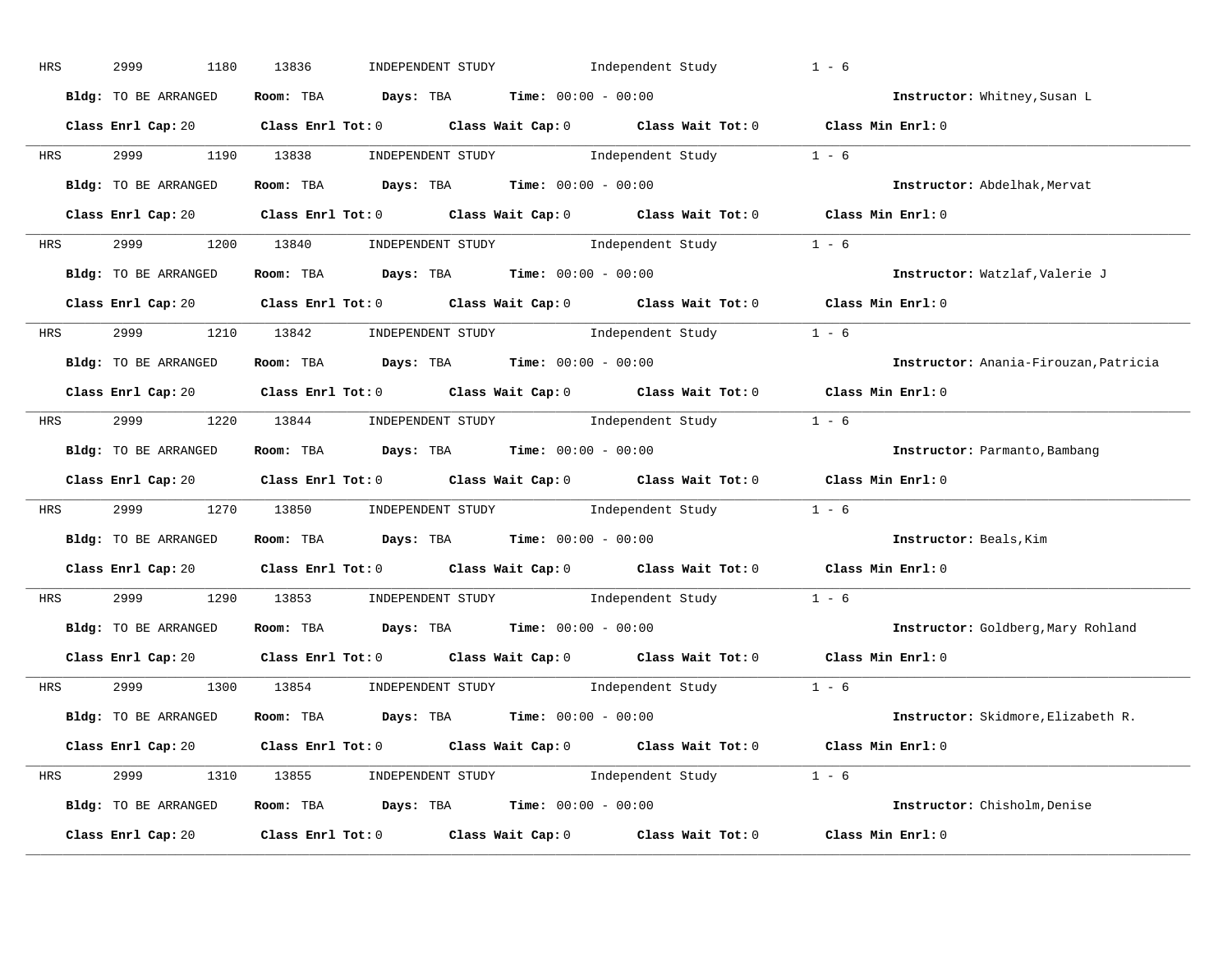### Report ID: SR201 **University of Pittsburgh** Page No. 120 of 166 **Schedule of Classes for Spring Term 2021-2022** Run Date: 06/16/2021 **Academic Term** Run Time: 00:30:24

| Subject    | Catalog Nbr Section Class Nbr | Course Title                                                   | Component                                                                                                                      | Units<br>Topics                  |
|------------|-------------------------------|----------------------------------------------------------------|--------------------------------------------------------------------------------------------------------------------------------|----------------------------------|
| <b>HRS</b> | 2999<br>1320                  | 13857<br>INDEPENDENT STUDY                                     | Independent Study                                                                                                              | $1 - 6$                          |
|            | Bldg: TO BE ARRANGED          | Room: TBA Days: TBA                                            | <b>Time:</b> $00:00 - 00:00$                                                                                                   | Instructor: Rodakowski, Juleen L |
|            |                               |                                                                | Class Enrl Cap: 20 Class Enrl Tot: 0 Class Wait Cap: 0 Class Wait Tot: 0 Class Min Enrl: 0                                     |                                  |
| HRS        | 2999 1360 13860               |                                                                | INDEPENDENT STUDY 1ndependent Study                                                                                            | $1 - 6$                          |
|            | Bldg: TO BE ARRANGED          | Room: TBA $Days:$ TBA Time: $00:00 - 00:00$                    |                                                                                                                                | Instructor: Balouris, Sondra A   |
|            |                               |                                                                | Class Enrl Cap: 20 Class Enrl Tot: 0 Class Wait Cap: 0 Class Wait Tot: 0 Class Min Enrl: 0                                     |                                  |
| <b>HRS</b> | 2999 — 200                    | 1370 13862 INDEPENDENT STUDY Independent Study                 |                                                                                                                                | $1 - 6$                          |
|            | Bldg: TO BE ARRANGED          | Room: TBA $Days:$ TBA $Time: 00:00 - 00:00$                    |                                                                                                                                | Instructor: Boninger, Michael L. |
|            |                               |                                                                | Class Enrl Cap: 20 $\qquad$ Class Enrl Tot: 0 $\qquad$ Class Wait Cap: 0 $\qquad$ Class Wait Tot: 0 $\qquad$ Class Min Enrl: 0 |                                  |
| <b>HRS</b> |                               |                                                                | 2999 1380 13865 INDEPENDENT STUDY Independent Study                                                                            | $1 - 6$                          |
|            | Bldg: TO BE ARRANGED          | Room: TBA $Days:$ TBA $Time: 00:00 - 00:00$                    |                                                                                                                                | Instructor: Brienza, David M     |
|            |                               |                                                                | Class Enrl Cap: 20 Class Enrl Tot: 0 Class Wait Cap: 0 Class Wait Tot: 0 Class Min Enrl: 0                                     |                                  |
|            | HRS 2999 1400 13866           |                                                                | INDEPENDENT STUDY 1ndependent Study                                                                                            | $1 - 6$                          |
|            | Bldg: TO BE ARRANGED          | Room: TBA $\rule{1em}{0.15mm}$ Days: TBA Time: $00:00 - 00:00$ |                                                                                                                                | Instructor: Cooper, Rory A       |
|            |                               |                                                                | Class Enrl Cap: 20 $\qquad$ Class Enrl Tot: 0 $\qquad$ Class Wait Cap: 0 $\qquad$ Class Wait Tot: 0 $\qquad$ Class Min Enrl: 0 |                                  |
| HRS        | 2999<br>1410                  | 13867                                                          | INDEPENDENT STUDY 1ndependent Study                                                                                            | $1 - 6$                          |
|            | Bldg: TO BE ARRANGED          | Room: TBA $Days:$ TBA Time: $00:00 - 00:00$                    |                                                                                                                                | Instructor: Cooper, Rosemarie    |
|            |                               |                                                                | Class Enrl Cap: 20 $\qquad$ Class Enrl Tot: 0 $\qquad$ Class Wait Cap: 0 $\qquad$ Class Wait Tot: 0 $\qquad$ Class Min Enrl: 0 |                                  |
| HRS        |                               |                                                                | 2999 1420 13868 INDEPENDENT STUDY Independent Study 1 - 6                                                                      |                                  |
|            | Bldg: TO BE ARRANGED          | Room: TBA $Days:$ TBA $Time: 00:00 - 00:00$                    |                                                                                                                                | Instructor: Ding, Dan            |
|            |                               |                                                                | Class Enrl Cap: 20 Class Enrl Tot: 0 Class Wait Cap: 0 Class Wait Tot: 0 Class Min Enrl: 0                                     |                                  |
| HRS        | 2999<br>1450                  | 13869                                                          | INDEPENDENT STUDY 1ndependent Study                                                                                            | $1 - 6$                          |
|            | Bldg: TO BE ARRANGED          | Room: TBA $Days:$ TBA $Time: 00:00 - 00:00$                    |                                                                                                                                | Instructor: Tai, Changfeng       |
|            | Class Enrl Cap: 20            |                                                                | Class Enrl Tot: $0$ Class Wait Cap: $0$ Class Wait Tot: $0$                                                                    | Class Min Enrl: 0                |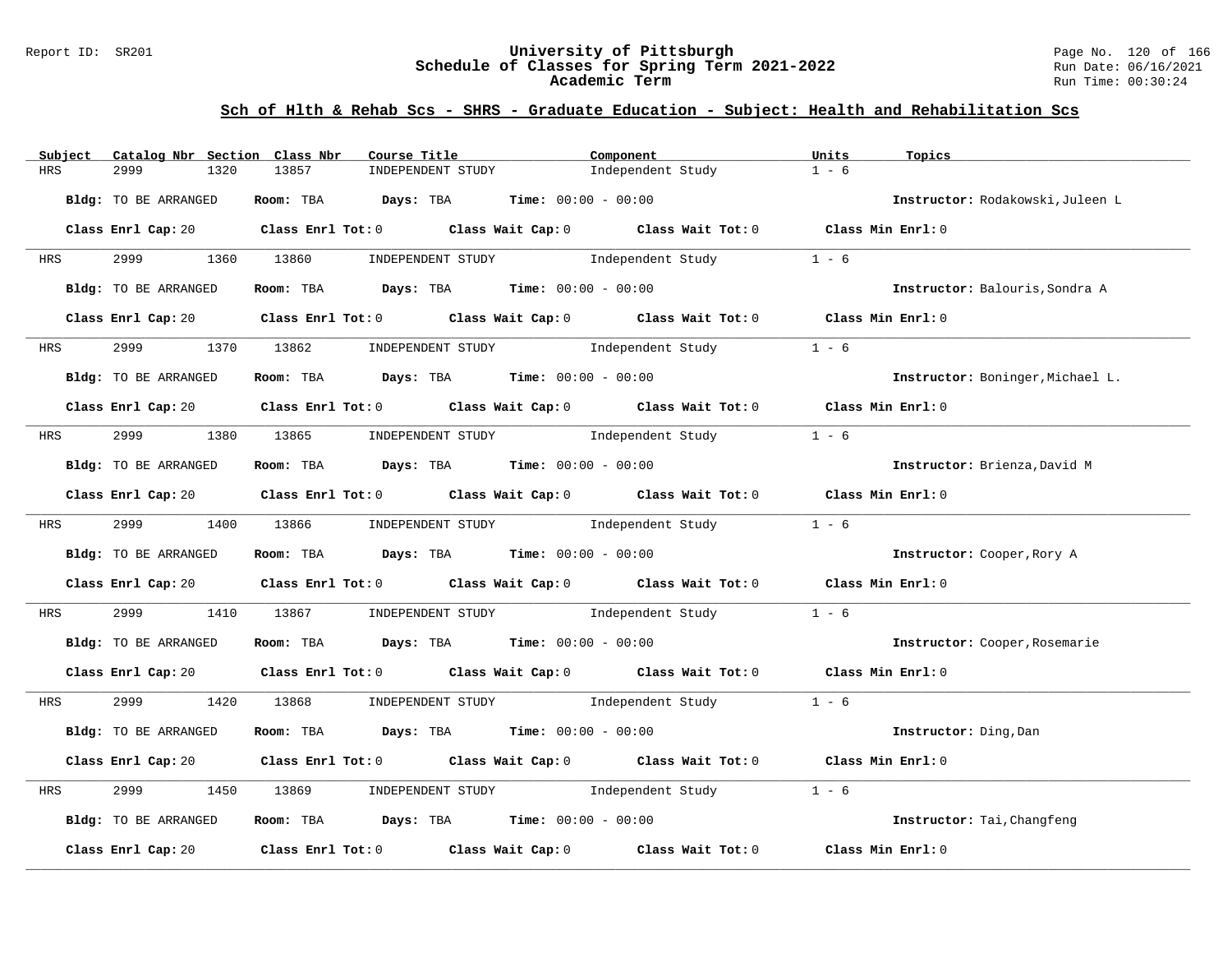| HRS        | 2999<br>1490         | 13870<br>INDEPENDENT STUDY Independent Study                                               | $1 - 6$                             |
|------------|----------------------|--------------------------------------------------------------------------------------------|-------------------------------------|
|            | Bldg: TO BE ARRANGED | Room: TBA $Days:$ TBA $Time: 00:00 - 00:00$                                                | Instructor: Karg, Patricia E.       |
|            |                      | Class Enrl Cap: 20 Class Enrl Tot: 0 Class Wait Cap: 0 Class Wait Tot: 0 Class Min Enrl: 0 |                                     |
| <b>HRS</b> |                      | 2999 1500 13871 INDEPENDENT STUDY Independent Study 1 - 6                                  |                                     |
|            | Bldg: TO BE ARRANGED | Room: TBA $\rule{1em}{0.15mm}$ Days: TBA Time: $00:00 - 00:00$                             | Instructor: White, Jennifer Suzanne |
|            |                      | Class Enrl Cap: 20 Class Enrl Tot: 0 Class Wait Cap: 0 Class Wait Tot: 0 Class Min Enrl: 0 |                                     |
|            |                      | HRS 2999 1520 13872 INDEPENDENT STUDY Independent Study 1 - 6                              |                                     |
|            | Bldg: TO BE ARRANGED | Room: TBA $Days:$ TBA $Time:$ 00:00 - 00:00                                                | Instructor: Koontz, Alicia M.       |
|            |                      | Class Enrl Cap: 20 Class Enrl Tot: 0 Class Wait Cap: 0 Class Wait Tot: 0 Class Min Enrl: 0 |                                     |
|            |                      | HRS 2999 1530 13873 INDEPENDENT STUDY Independent Study 1 - 6                              |                                     |
|            | Bldg: TO BE ARRANGED | Room: TBA $Days: TBA$ Time: $00:00 - 00:00$                                                | Instructor: Lane, Amy Karas         |
|            |                      | Class Enrl Cap: 20 Class Enrl Tot: 0 Class Wait Cap: 0 Class Wait Tot: 0 Class Min Enrl: 0 |                                     |
|            |                      | HRS 2999 1540 13874 INDEPENDENT STUDY Independent Study 1 - 6                              |                                     |
|            | Bldg: TO BE ARRANGED | Room: TBA $\rule{1em}{0.15mm}$ Days: TBA Time: $00:00 - 00:00$                             | Instructor: Little, Roger E         |
|            |                      | Class Enrl Cap: 20 Class Enrl Tot: 0 Class Wait Cap: 0 Class Wait Tot: 0 Class Min Enrl: 0 |                                     |
| <b>HRS</b> |                      | 2999 1550 13875 INDEPENDENT STUDY Independent Study 1 - 6                                  |                                     |
|            | Bldg: TO BE ARRANGED | Room: TBA $\rule{1em}{0.15mm}$ Days: TBA $\rule{1.5mm}{0.15mm}$ Time: $00:00 - 00:00$      | Instructor: LoPresti, Edmund F.     |
|            |                      | Class Enrl Cap: 20 Class Enrl Tot: 0 Class Wait Cap: 0 Class Wait Tot: 0                   | Class Min Enrl: 0                   |
| <b>HRS</b> |                      | 2999 1560 13876 INDEPENDENT STUDY Independent Study 1 - 6                                  |                                     |
|            | Bldg: TO BE ARRANGED | Room: TBA $Days:$ TBA $Time: 00:00 - 00:00$                                                | Instructor: McCue, Michael Patrick  |
|            | Class Enrl Cap: 20   | Class Enrl Tot: $0$ Class Wait Cap: $0$ Class Wait Tot: $0$                                | Class Min Enrl: 0                   |
|            |                      | HRS 2999 1590 13877 INDEPENDENT STUDY Independent Study 1 - 6                              |                                     |
|            | Bldg: TO BE ARRANGED | Room: TBA $Days:$ TBA $Time: 00:00 - 00:00$                                                | Instructor: Schmeler, Mark Raymond  |
|            |                      | Class Enrl Cap: 20 Class Enrl Tot: 0 Class Wait Cap: 0 Class Wait Tot: 0 Class Min Enrl: 0 |                                     |
|            |                      | HRS 2999 1600 13878 INDEPENDENT STUDY Independent Study 1 - 6                              |                                     |
|            | Bldg: TO BE ARRANGED | Room: TBA $\rule{1em}{0.15mm}$ Days: TBA Time: $00:00 - 00:00$                             | Instructor: Pearlman, Jonathan Lee  |
|            | Class Enrl Cap: 20   | Class Enrl Tot: $0$ Class Wait Cap: $0$ Class Wait Tot: $0$                                | Class Min Enrl: 0                   |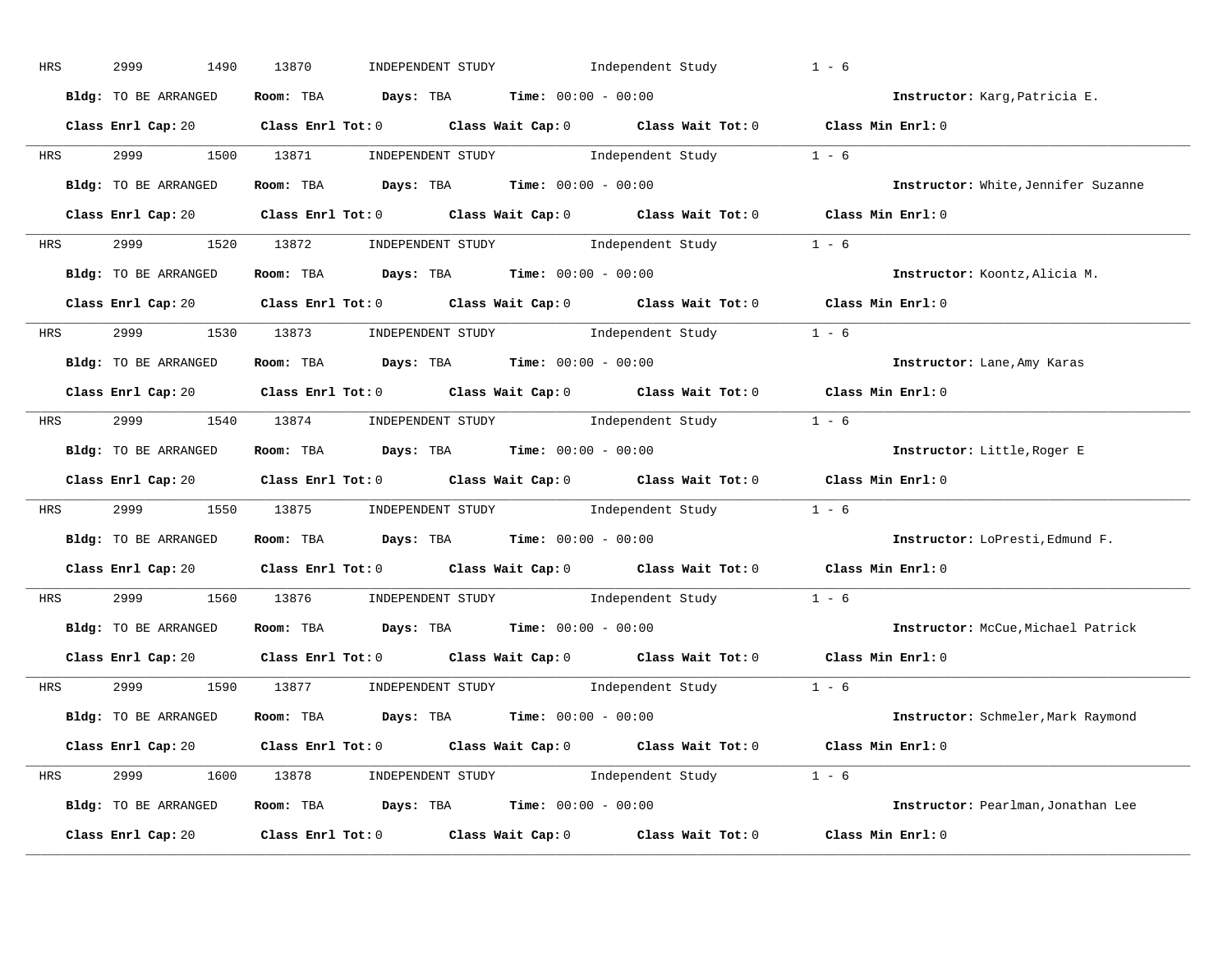### Report ID: SR201 **University of Pittsburgh** Page No. 122 of 166 **Schedule of Classes for Spring Term 2021-2022** Run Date: 06/16/2021 **Academic Term** Run Time: 00:30:24

| Subject    | Catalog Nbr Section Class Nbr | Course Title                                                                                                                   | Component                           | Units<br>Topics                     |
|------------|-------------------------------|--------------------------------------------------------------------------------------------------------------------------------|-------------------------------------|-------------------------------------|
| <b>HRS</b> | 2999<br>1660                  | 13879<br>INDEPENDENT STUDY                                                                                                     | Independent Study                   | $1 - 6$                             |
|            | Bldg: TO BE ARRANGED          | Room: TBA $Days:$ TBA $Time: 00:00 - 00:00$                                                                                    |                                     | Instructor: Hutcheson, Deborah A.   |
|            |                               | Class Enrl Cap: 20 Class Enrl Tot: 0 Class Wait Cap: 0 Class Wait Tot: 0 Class Min Enrl: 0                                     |                                     |                                     |
| HRS        | 2999 1670 13880               | INDEPENDENT STUDY                                                                                                              | Independent Study                   | $1 - 6$                             |
|            | Bldg: TO BE ARRANGED          | Room: TBA $Days:$ TBA $Time: 00:00 - 00:00$                                                                                    |                                     | Instructor: Dodd, Judith L          |
|            |                               | Class Enrl Cap: 20 Class Enrl Tot: 0 Class Wait Cap: 0 Class Wait Tot: 0 Class Min Enrl: 0                                     |                                     |                                     |
| <b>HRS</b> |                               | 1690 13881 INDEPENDENT STUDY Independent Study                                                                                 |                                     | $1 - 6$                             |
|            | Bldg: TO BE ARRANGED          | Room: TBA $Days:$ TBA $Time: 00:00 - 00:00$                                                                                    |                                     | Instructor: Cherok, Lori E          |
|            |                               | Class Enrl Cap: 20 $\qquad$ Class Enrl Tot: 0 $\qquad$ Class Wait Cap: 0 $\qquad$ Class Wait Tot: 0 $\qquad$ Class Min Enrl: 0 |                                     |                                     |
| <b>HRS</b> |                               | 2999 1710 15047 INDEPENDENT STUDY Independent Study                                                                            |                                     | $1 - 6$                             |
|            | Bldg: TO BE ARRANGED          | Room: TBA $Days:$ TBA Time: $00:00 - 00:00$                                                                                    |                                     | Instructor: Crytzer, Theresa M      |
|            |                               | Class Enrl Cap: 20 Class Enrl Tot: 0 Class Wait Cap: 0 Class Wait Tot: 0 Class Min Enrl: 0                                     |                                     |                                     |
|            |                               | HRS 2999 1715 15629 INDEPENDENT STUDY Independent Study                                                                        |                                     | $1 - 6$                             |
|            | Bldg: TO BE ARRANGED          | Room: TBA $Days:$ TBA $Time: 00:00 - 00:00$                                                                                    |                                     | Instructor: Zhou, Leming            |
|            |                               | Class Enrl Cap: 20 $\qquad$ Class Enrl Tot: 0 $\qquad$ Class Wait Cap: 0 $\qquad$ Class Wait Tot: 0 $\qquad$ Class Min Enrl: 0 |                                     |                                     |
| HRS        | 2999                          | 1720 16361                                                                                                                     | INDEPENDENT STUDY 1ndependent Study | $1 - 6$                             |
|            | Bldg: TO BE ARRANGED          | <b>Room:</b> TBA <b>Days:</b> TBA <b>Time:</b> 00:00 - 00:00                                                                   |                                     | Instructor: DeAlmeida, Dilhari R    |
|            |                               | Class Enrl Cap: 20 $\qquad$ Class Enrl Tot: 0 $\qquad$ Class Wait Cap: 0 $\qquad$ Class Wait Tot: 0 $\qquad$ Class Min Enrl: 0 |                                     |                                     |
|            | HRS 2999 1725                 | 21838 INDEPENDENT STUDY Independent Study 1 - 6                                                                                |                                     |                                     |
|            | Bldg: TO BE ARRANGED          | Room: TBA $Days:$ TBA $Time: 00:00 - 00:00$                                                                                    |                                     | Instructor: Bendixen, Roxanna Marie |
|            |                               | Class Enrl Cap: 35 Class Enrl Tot: 0 Class Wait Cap: 0 Class Wait Tot: 0 Class Min Enrl: 0                                     |                                     |                                     |
| HRS        | 2999<br>1730                  | INDEPENDENT STUDY 1ndependent Study<br>21839                                                                                   |                                     | $1 - 6$                             |
|            | Bldg: TO BE ARRANGED          | Room: TBA Days: TBA Time: $00:00 - 00:00$                                                                                      |                                     | Instructor: Sethi, Amit             |
|            | Class Enrl Cap: 35            | Class Enrl Tot: $0$ Class Wait Cap: $0$ Class Wait Tot: $0$                                                                    |                                     | Class Min Enrl: 0                   |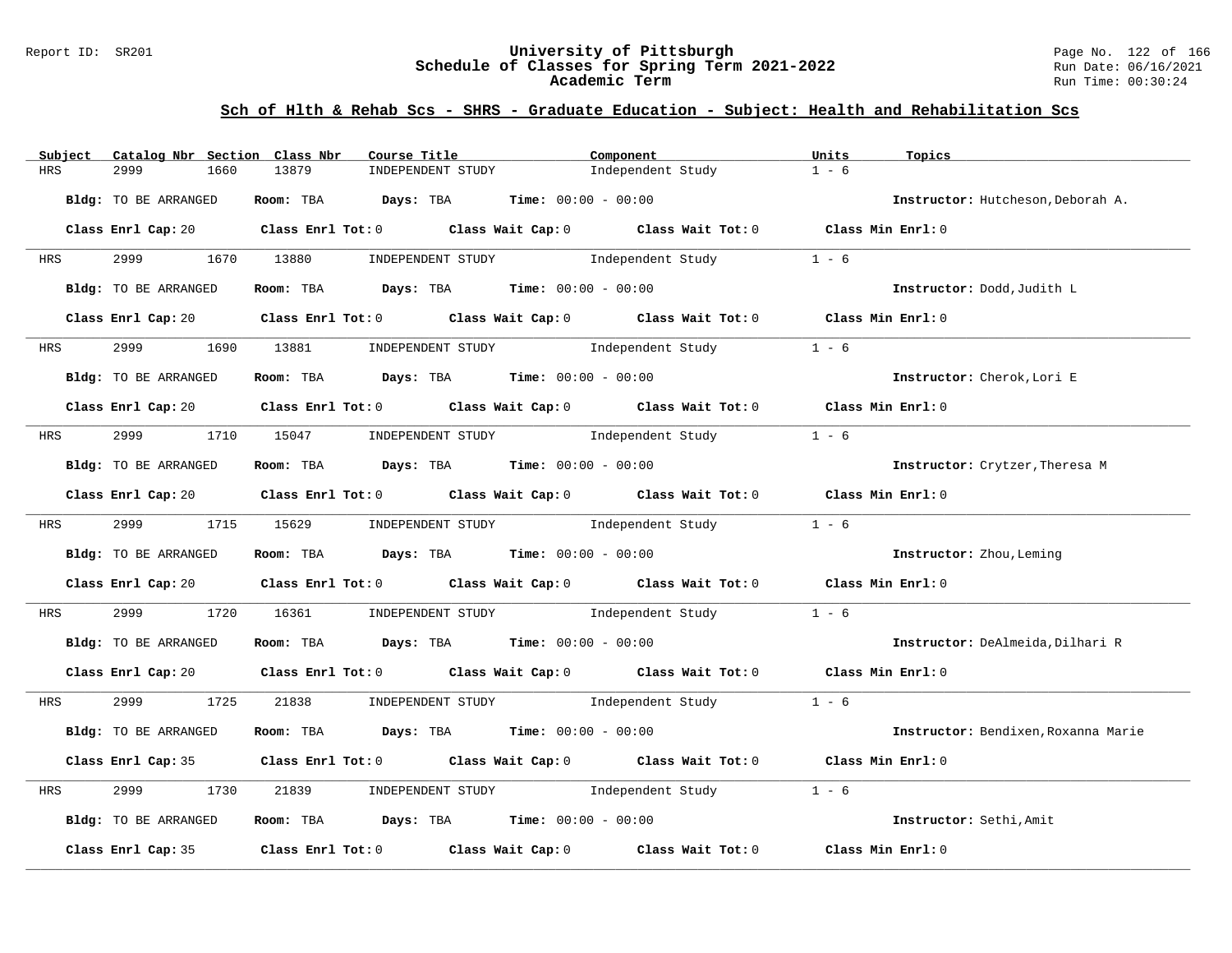| HRS        | 2999<br>1735         | 21840<br>INDEPENDENT STUDY Independent Study                                                        | $1 - 6$                              |
|------------|----------------------|-----------------------------------------------------------------------------------------------------|--------------------------------------|
|            | Bldg: TO BE ARRANGED | Room: TBA $Days:$ TBA $Time: 00:00 - 00:00$                                                         | Instructor: Baird, Joanne Merante    |
|            |                      | Class Enrl Cap: 35 Class Enrl Tot: 0 Class Wait Cap: 0 Class Wait Tot: 0 Class Min Enrl: 0          |                                      |
| <b>HRS</b> | 2999 1745 21841      | INDEPENDENT STUDY 1 - 6                                                                             |                                      |
|            | Bldg: TO BE ARRANGED | Room: TBA $\rule{1em}{0.15mm}$ Days: TBA Time: $00:00 - 00:00$                                      | Instructor: Toto, Pamela Ellen       |
|            |                      | Class Enrl Cap: 35 Class Enrl Tot: 0 Class Wait Cap: 0 Class Wait Tot: 0 Class Min Enrl: 0          |                                      |
|            |                      | HRS 2999 1750 23153 INDEPENDENT STUDY Independent Study 1 - 6                                       |                                      |
|            | Bldg: TO BE ARRANGED | Room: TBA $Days:$ TBA $Time:$ 00:00 - 00:00                                                         | Instructor: Cousins, Trisha Ann      |
|            |                      | Class Enrl Cap: 20 Class Enrl Tot: 0 Class Wait Cap: 0 Class Wait Tot: 0 Class Min Enrl: 0          |                                      |
|            |                      | HRS 2999 1755 23573 INDEPENDENT STUDY Independent Study 1 - 6                                       |                                      |
|            | Bldg: TO BE ARRANGED | Room: TBA $Days: TBA$ Time: $00:00 - 00:00$                                                         | Instructor: Saptono, Andi            |
|            |                      | Class Enrl Cap: 20 Class Enrl Tot: 0 Class Wait Cap: 0 Class Wait Tot: 0 Class Min Enrl: 0          |                                      |
|            |                      | HRS 2999 1760 24029 INDEPENDENT STUDY Independent Study 1 - 6                                       |                                      |
|            | Bldg: TO BE ARRANGED | Room: TBA $\rule{1em}{0.15mm}$ Days: TBA Time: $00:00 - 00:00$                                      | Instructor: Darnell, Matthew Everett |
|            |                      | Class Enrl Cap: 20 Class Enrl Tot: 0 Class Wait Cap: 0 Class Wait Tot: 0 Class Min Enrl: 0          |                                      |
| <b>HRS</b> |                      | 2999 1765 24073 INDEPENDENT STUDY Independent Study 1 - 6                                           |                                      |
|            | Bldg: TO BE ARRANGED | Room: TBA $Days:$ TBA Time: $00:00 - 00:00$                                                         | Instructor: Murray, Mary E           |
|            |                      | Class Enrl Cap: 20 $\qquad$ Class Enrl Tot: 0 $\qquad$ Class Wait Cap: 0 $\qquad$ Class Wait Tot: 0 | Class Min Enrl: 0                    |
| <b>HRS</b> | 2999 720             | 1770 24176 INDEPENDENT STUDY Independent Study 1 - 6                                                |                                      |
|            | Bldg: TO BE ARRANGED | Room: TBA $Days:$ TBA $Time: 00:00 - 00:00$                                                         | Instructor: Connaboy, Christopher    |
|            | Class Enrl Cap: 20   | Class Enrl Tot: 0 $\qquad$ Class Wait Cap: 0 $\qquad$ Class Wait Tot: 0                             | Class Min Enrl: 0                    |
|            | HRS 2999             | 1775 24187 INDEPENDENT STUDY Independent Study 1 - 6                                                |                                      |
|            |                      | Bldg: TO BE ARRANGED Room: TBA Days: TBA Time: 00:00 - 00:00                                        | Instructor: Nindl, Bradley C         |
|            |                      | Class Enrl Cap: 20 Class Enrl Tot: 0 Class Wait Cap: 0 Class Wait Tot: 0 Class Min Enrl: 0          |                                      |
|            |                      | HRS 2999 1780 24188 INDEPENDENT STUDY Independent Study 1 - 6                                       |                                      |
|            | Bldg: TO BE ARRANGED | Room: TBA $\rule{1em}{0.15mm}$ Days: TBA Time: $00:00 - 00:00$                                      | Instructor: Dicianno, Brad Edward    |
|            | Class Enrl Cap: 20   | Class Enrl Tot: $0$ Class Wait Cap: $0$ Class Wait Tot: $0$                                         | Class Min Enrl: 0                    |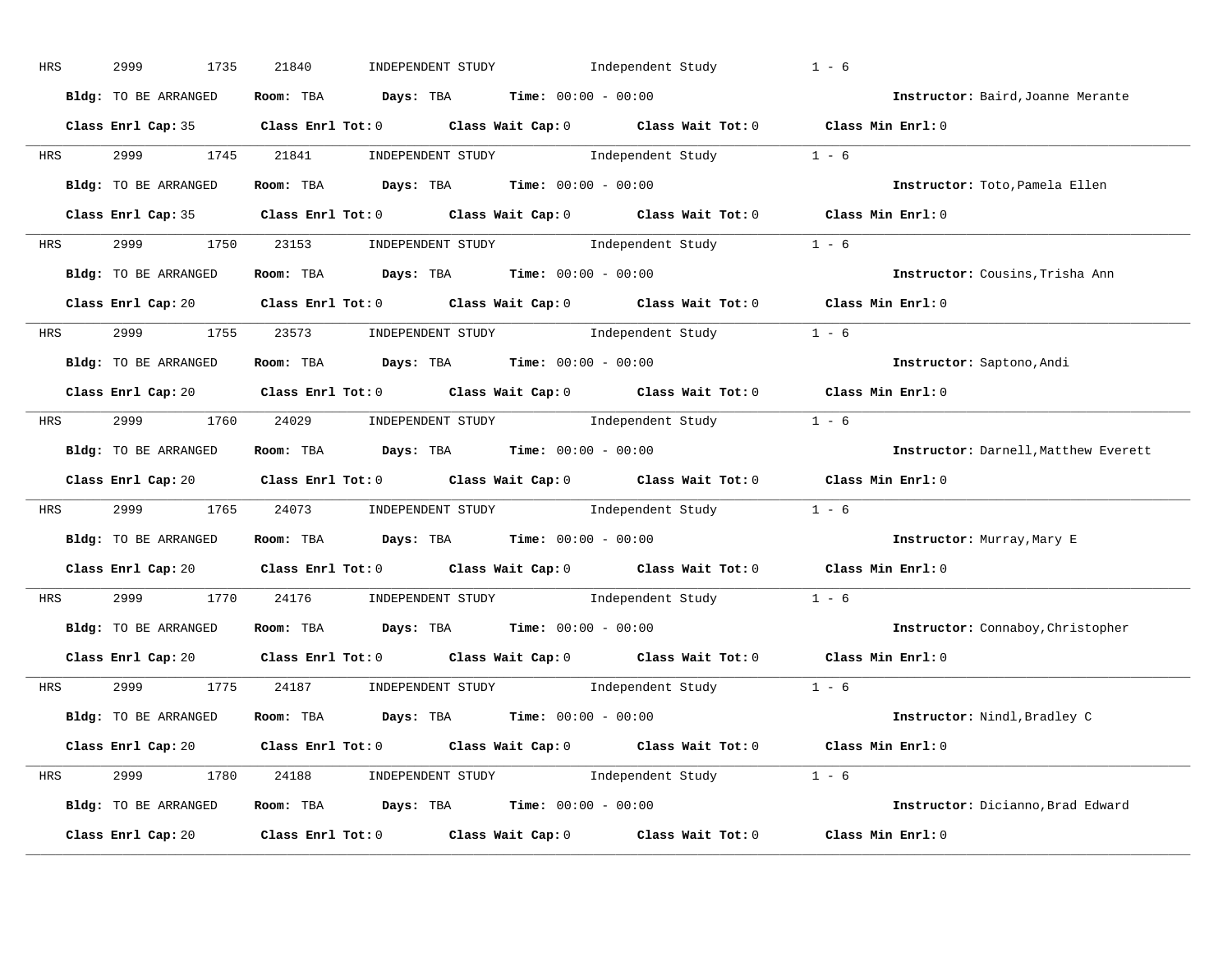### Report ID: SR201 **University of Pittsburgh** Page No. 124 of 166 **Schedule of Classes for Spring Term 2021-2022** Run Date: 06/16/2021 **Academic Term** Run Time: 00:30:24

| Subject                    | Catalog Nbr Section Class Nbr<br>Course Title                                                                                  | Component                                                   | Units<br>Topics                        |
|----------------------------|--------------------------------------------------------------------------------------------------------------------------------|-------------------------------------------------------------|----------------------------------------|
| <b>HRS</b><br>2999<br>1785 | 24218<br>INDEPENDENT STUDY                                                                                                     | Independent Study                                           | $1 - 6$                                |
| Bldg: TO BE ARRANGED       | Room: TBA<br>Days: TBA                                                                                                         | <b>Time:</b> $00:00 - 00:00$                                | Instructor: Kulzer, Jamie Lynn         |
|                            | Class Enrl Cap: 20 $\qquad$ Class Enrl Tot: 0 $\qquad$ Class Wait Cap: 0 $\qquad$ Class Wait Tot: 0 $\qquad$ Class Min Enrl: 0 |                                                             |                                        |
| 2999<br>HRS                | 1795<br>25044<br>INDEPENDENT STUDY                                                                                             | Independent Study                                           | $1 - 6$                                |
| Bldg: TO BE ARRANGED       | Room: TBA $Days:$ TBA $Time: 00:00 - 00:00$                                                                                    |                                                             | Instructor: Allison, Katelyn Fleishman |
| Class Enrl Cap: 20         |                                                                                                                                | Class Enrl Tot: $0$ Class Wait Cap: $0$ Class Wait Tot: $0$ | Class Min Enrl: 0                      |
| 2999<br>HRS                | 1800<br>25066<br>INDEPENDENT STUDY                                                                                             | Independent Study                                           | $1 - 6$                                |
| Bldg: TO BE ARRANGED       | Room: TBA $Days:$ TBA $Time: 00:00 - 00:00$                                                                                    |                                                             | Instructor: Terhorst, Lauren           |
|                            | Class Enrl Cap: 20 Class Enrl Tot: 0 Class Wait Cap: 0 Class Wait Tot: 0 Class Min Enrl: 0                                     |                                                             |                                        |
| 2999<br>HRS                | 25221<br>1810                                                                                                                  | INDEPENDENT STUDY 1ndependent Study                         | $1 - 6$                                |
| Bldg: TO BE ARRANGED       | Room: TBA $\rule{1em}{0.15mm}$ Days: TBA Time: $00:00 - 00:00$                                                                 |                                                             | Instructor: Paone, Suzanne Jane        |
|                            | Class Enrl Cap: 30 $\qquad$ Class Enrl Tot: 0 $\qquad$ Class Wait Cap: 0 $\qquad$ Class Wait Tot: 0                            |                                                             | Class Min Enrl: 0                      |
| 2999 — 200<br><b>HRS</b>   | 1820<br>25766                                                                                                                  | INDEPENDENT STUDY 1ndependent Study                         | $1 - 6$                                |
| Bldg: TO BE ARRANGED       | Room: TBA Days: TBA                                                                                                            | Time: TBA                                                   | Instructor: Lewis, Courtenay           |
|                            | Class Enrl Cap: 20 $\qquad$ Class Enrl Tot: 0 $\qquad$ Class Wait Cap: 0 $\qquad$ Class Wait Tot: 0 $\qquad$ Class Min Enrl: 0 |                                                             |                                        |
| 2999<br>1830<br>HRS        | 25767                                                                                                                          | INDEPENDENT STUDY 1ndependent Study                         | $1 - 6$                                |
| Bldg: TO BE ARRANGED       | Room: TBA Days: TBA Time: TBA                                                                                                  |                                                             | Instructor: Flanagan, Shawn D          |
|                            | Class Enrl Cap: 20 $\qquad$ Class Enrl Tot: 0 $\qquad$ Class Wait Cap: 0 $\qquad$ Class Wait Tot: 0 $\qquad$ Class Min Enrl: 0 |                                                             |                                        |
| 2999<br>1840<br>HRS        | 25779                                                                                                                          | INDEPENDENT STUDY 1ndependent Study                         | $1 - 6$                                |
| Bldg: TO BE ARRANGED       | Room: TBA $Days:$ TBA $Time: 00:00 - 00:00$                                                                                    |                                                             | Instructor: Freburger, Janet           |
|                            | Class Enrl Cap: 20 $\qquad$ Class Enrl Tot: 0 $\qquad$ Class Wait Cap: 0 $\qquad$ Class Wait Tot: 0                            |                                                             | Class Min Enrl: 0                      |
| 2999<br>HRS<br>1850        | 26194<br>INDEPENDENT STUDY                                                                                                     | Independent Study                                           | $1 - 6$                                |
| Bldg: TO BE ARRANGED       | Room: TBA $Days:$ TBA $Time: 00:00 - 00:00$                                                                                    |                                                             | Instructor: Nielsen, Samara Joy        |
| Class Enrl Cap: 10         | Class Enrl Tot: $0$ Class Wait Cap: $0$                                                                                        | Class Wait Tot: 0                                           | Class Min Enrl: 0                      |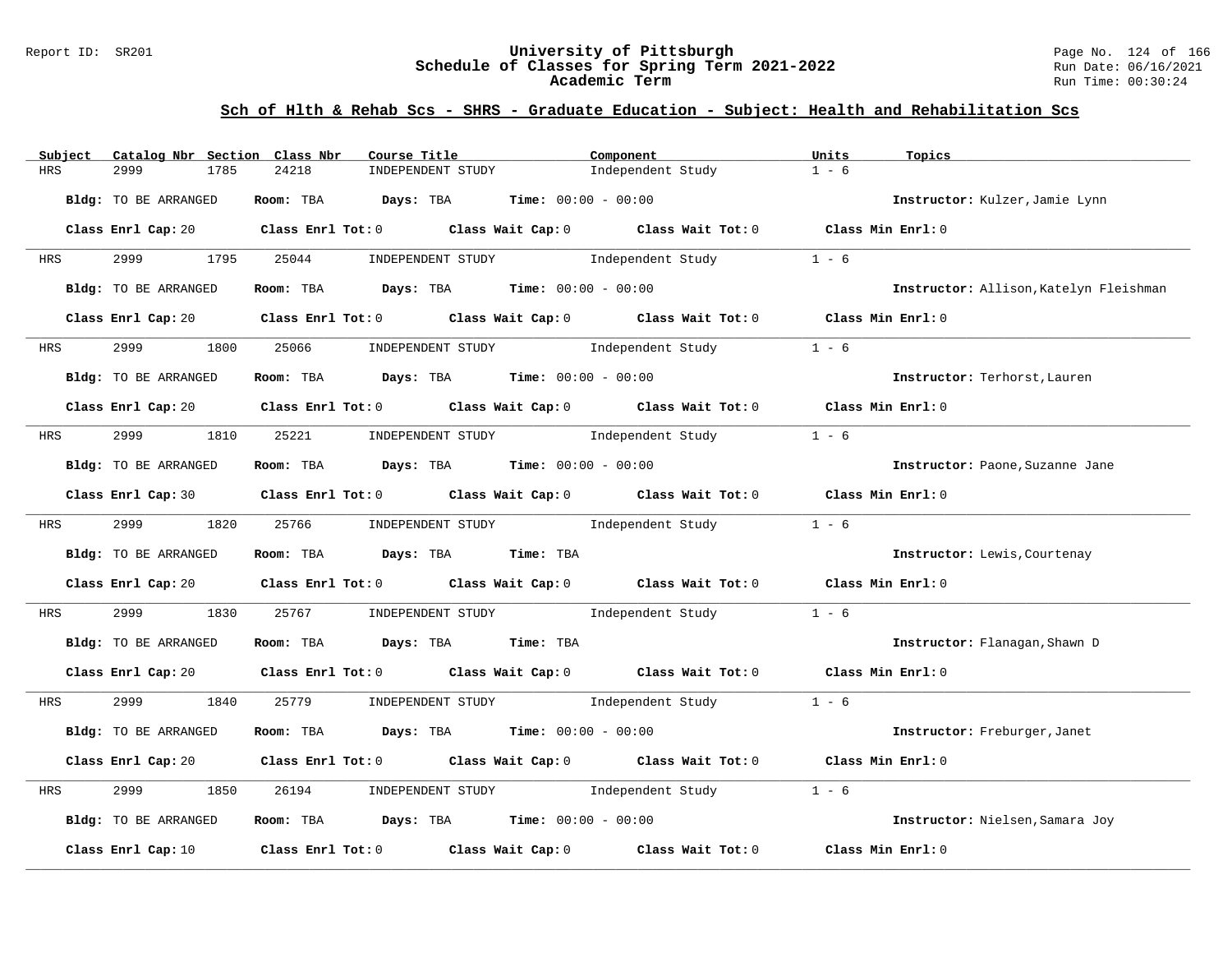| <b>HRS</b> | 2999<br>1855         | 27638<br>INDEPENDENT STUDY                                                                     | Independent Study            | $1 - 6$                             |
|------------|----------------------|------------------------------------------------------------------------------------------------|------------------------------|-------------------------------------|
|            | Bldg: TO BE ARRANGED | Room: TBA<br>Days: TBA                                                                         | <b>Time:</b> $00:00 - 00:00$ | Instructor: Staff                   |
|            | Class Enrl Cap: 20   | Class Enrl Tot: 0<br>Class Wait Cap: 0                                                         | Class Wait Tot: 0            | Class Min Enrl: 0                   |
| HRS        | 2999<br>1856         | 29782<br>INDEPENDENT STUDY                                                                     | Independent Study            | $1 - 6$                             |
|            | Bldg: TO BE ARRANGED | Room: TBA<br>Days: TBA                                                                         | Time: $00:00 - 00:00$        | Instructor: Passerrello, Caroline W |
|            | Class Enrl Cap: 35   | Class Enrl Tot: 0<br>Class Wait Cap: 0                                                         | Class Wait Tot: 0            | Class Min Enrl: 0                   |
| HRS        | 3000<br>1030         | 13564<br>DOCTORAL SEMINAR                                                                      | Lecture                      | $1\,$                               |
| Bldg: TBA  |                      | Days: W<br>Room: TBA                                                                           | <b>Time:</b> $16:00 - 16:55$ | Instructor: Skidmore, Elizabeth R.  |
|            |                      |                                                                                                |                              | Fitzgerald, Gerald G.               |
|            |                      |                                                                                                |                              | Sparto, Patrick J.                  |
|            |                      |                                                                                                |                              | Koontz, Alicia M.                   |
|            |                      |                                                                                                |                              | Terhorst, Lauren                    |
|            |                      |                                                                                                |                              | Whitney, Susan L                    |
|            |                      |                                                                                                |                              | Lovalekar, Mita T                   |
|            |                      |                                                                                                |                              | Freburger, Janet                    |
|            | Class Enrl Cap: 40   | Class Enrl Tot: 0<br>Class Wait Cap: 0<br>Room Characteristics: PeopleSoft - Scheduled (PS)(1) | Class Wait Tot: 0            | Class Min Enrl: 0                   |
| HRS        | 3001<br>1010         | 13565<br>DISSERTATION RES PHD DEGREE                                                           | Thesis Research              | $1 - 12$                            |
|            | Bldg: TO BE ARRANGED | Room: TBA<br>Days: TBA                                                                         | <b>Time:</b> $00:00 - 00:00$ | Instructor: Brach, Jennifer Sokol   |
|            | Class Enrl Cap: 30   | Class Enrl Tot: 0<br>Class Wait Cap: 0                                                         | Class Wait Tot: 0            | Class Min Enrl: 0                   |
| HRS        | 3001<br>1020         | 13963<br>DISSERTATION RES PHD DEGREE                                                           | Thesis Research              | $1 - 12$                            |
|            | Bldg: TO BE ARRANGED | Room: TBA<br>Days: TBA                                                                         | <b>Time:</b> $00:00 - 00:00$ | Instructor: Carvell, George E       |
|            | Class Enrl Cap: 20   | Class Wait Cap: 0<br>Class Enrl Tot: 0                                                         | Class Wait Tot: 0            | Class Min Enrl: 0                   |
| HRS        | 3001<br>1030         | 13964<br>DISSERTATION RES PHD DEGREE                                                           | Thesis Research              | $1 - 12$                            |
|            | Bldg: TO BE ARRANGED | Days: TBA<br>Room: TBA                                                                         | <b>Time:</b> $00:00 - 00:00$ | Instructor: Delitto, Anthony        |
|            | Class Enrl Cap: 20   | Class Enrl Tot: 0<br>Class Wait Cap: 0                                                         | Class Wait Tot: 0            | Class Min Enrl: 0                   |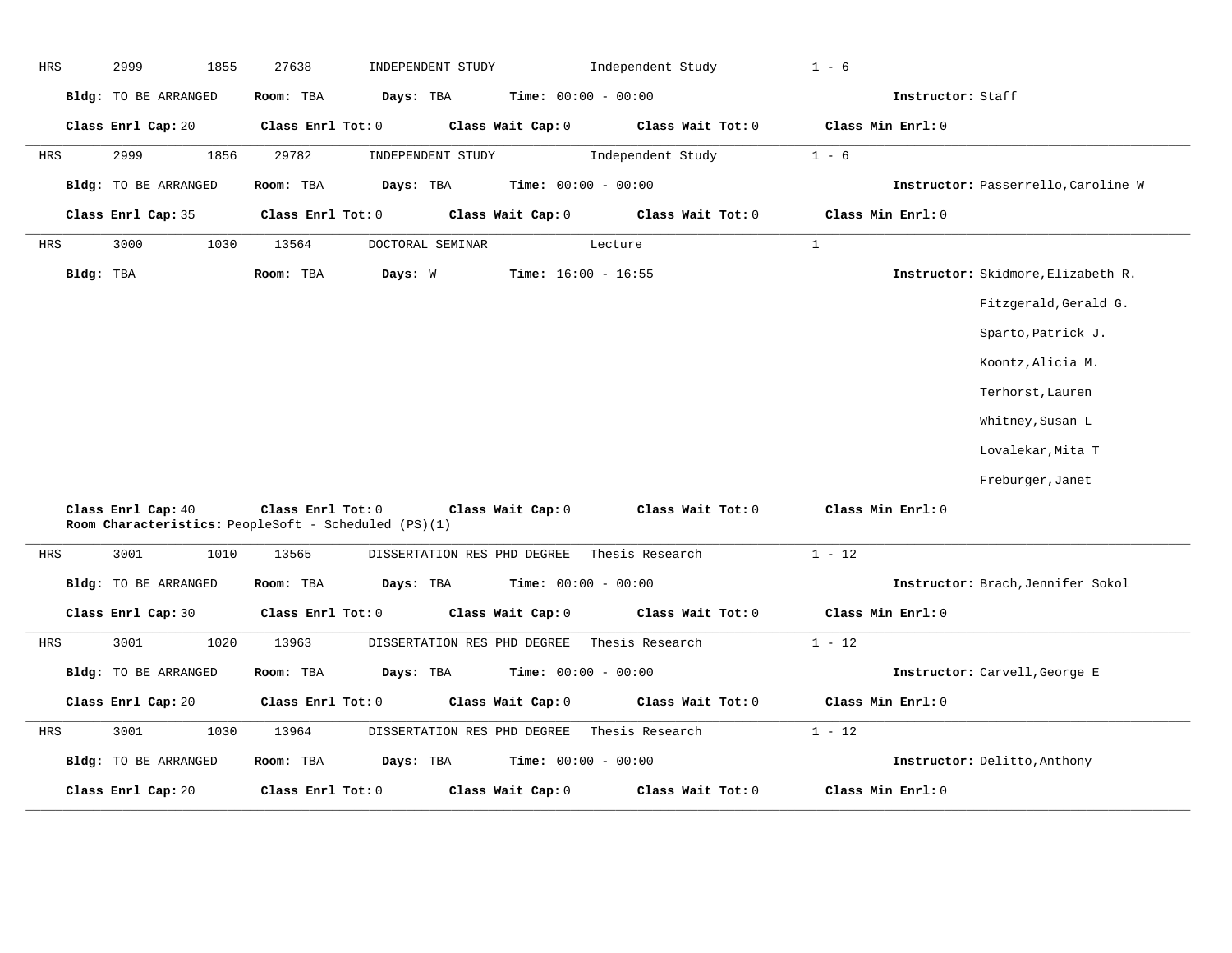### Report ID: SR201 **University of Pittsburgh** Page No. 126 of 166 **Schedule of Classes for Spring Term 2021-2022** Run Date: 06/16/2021 **Academic Term** Run Time: 00:30:24

| Subject    | Catalog Nbr Section Class Nbr | Course Title                                                      | Component           | Units<br>Topics                       |
|------------|-------------------------------|-------------------------------------------------------------------|---------------------|---------------------------------------|
| <b>HRS</b> | 3001<br>1040                  | 13965<br>DISSERTATION RES PHD DEGREE                              | Thesis Research     | $1 - 12$                              |
|            | Bldg: TO BE ARRANGED          | Room: TBA<br><b>Days:</b> TBA <b>Time:</b> $00:00 - 00:00$        |                     | Instructor: Fitzgerald, Gerald G.     |
|            | Class Enrl Cap: 20            | Class Enrl Tot: 0 Class Wait Cap: 0                               | Class Wait Tot: $0$ | Class Min Enrl: 0                     |
| HRS        | 3001<br>1050                  | 13966<br>DISSERTATION RES PHD DEGREE                              | Thesis Research     | $1 - 12$                              |
|            | Bldg: TO BE ARRANGED          | $\texttt{Davis:}$ TBA $\texttt{Time:}$ 00:00 - 00:00<br>Room: TBA |                     | Instructor: Irrgang, James J          |
|            | Class Enrl Cap: 20            | Class Enrl Tot: 0 Class Wait Cap: 0                               | Class Wait Tot: 0   | Class Min $Enrl: 0$                   |
| HRS        | 3001<br>1060                  | 13967<br>DISSERTATION RES PHD DEGREE Thesis Research              |                     | $1 - 12$                              |
|            | Bldg: TO BE ARRANGED          | Room: TBA<br><b>Days:</b> TBA <b>Time:</b> $00:00 - 00:00$        |                     | Instructor: Kelly, M Kathleen         |
|            | Class Enrl Cap: 20            | Class Enrl Tot: $0$ Class Wait Cap: $0$ Class Wait Tot: $0$       |                     | Class Min Enrl: 0                     |
| HRS        | 3001<br>1070                  | 13968<br>DISSERTATION RES PHD DEGREE Thesis Research              |                     | $1 - 12$                              |
|            | Bldg: TO BE ARRANGED          | Room: TBA<br><b>Days:</b> TBA <b>Time:</b> $00:00 - 00:00$        |                     | Instructor: Sparto, Patrick J.        |
|            | Class Enrl Cap: 20            | Class Enrl Tot: 0 Class Wait Cap: 0                               | Class Wait Tot: 0   | Class Min Enrl: 0                     |
| HRS        | 3001<br>1080                  | 13969<br>DISSERTATION RES PHD DEGREE Thesis Research              |                     | $1 - 12$                              |
|            | Bldg: TO BE ARRANGED          | Room: TBA<br>$\texttt{Davis:}$ TBA $\texttt{Time:}$ 00:00 - 00:00 |                     | Instructor: Van Swearingen, Jessie M  |
|            | Class Enrl Cap: 20            | Class Enrl Tot: 0 Class Wait Cap: 0 Class Wait Tot: 0             |                     | Class Min Enrl: 0                     |
| HRS        | 3001<br>1090                  | 13970<br>DISSERTATION RES PHD DEGREE                              | Thesis Research     | $1 - 12$                              |
|            | Bldg: TO BE ARRANGED          | Room: TBA $Days:$ TBA $Time: 00:00 - 00:00$                       |                     | Instructor: Whitney, Susan L          |
|            | Class Enrl Cap: 20            | Class Enrl Tot: 0 Class Wait Cap: 0 Class Wait Tot: 0             |                     | Class Min Enrl: 0                     |
| HRS        | 3001<br>1100                  | 13971<br>DISSERTATION RES PHD DEGREE Thesis Research              |                     | $1 - 12$                              |
|            | Bldg: TO BE ARRANGED          | $Days: TBA$ Time: $00:00 - 00:00$<br>Room: TBA                    |                     | Instructor: Abdelhak, Mervat          |
|            | Class Enrl Cap: 20            | Class Enrl Tot: 0 Class Wait Cap: 0 Class Wait Tot: 0             |                     | Class Min Enrl: 0                     |
| HRS        | 3001<br>1110                  | 13972<br>DISSERTATION RES PHD DEGREE Thesis Research              |                     | $1 - 12$                              |
|            | Bldg: TO BE ARRANGED          | Room: TBA $Days:$ TBA $Time: 00:00 - 00:00$                       |                     | Instructor: Anania-Firouzan, Patricia |
|            | Class Enrl Cap: 20            | Class Enrl Tot: 0 Class Wait Cap: 0                               | Class Wait Tot: 0   | Class Min Enrl: 0                     |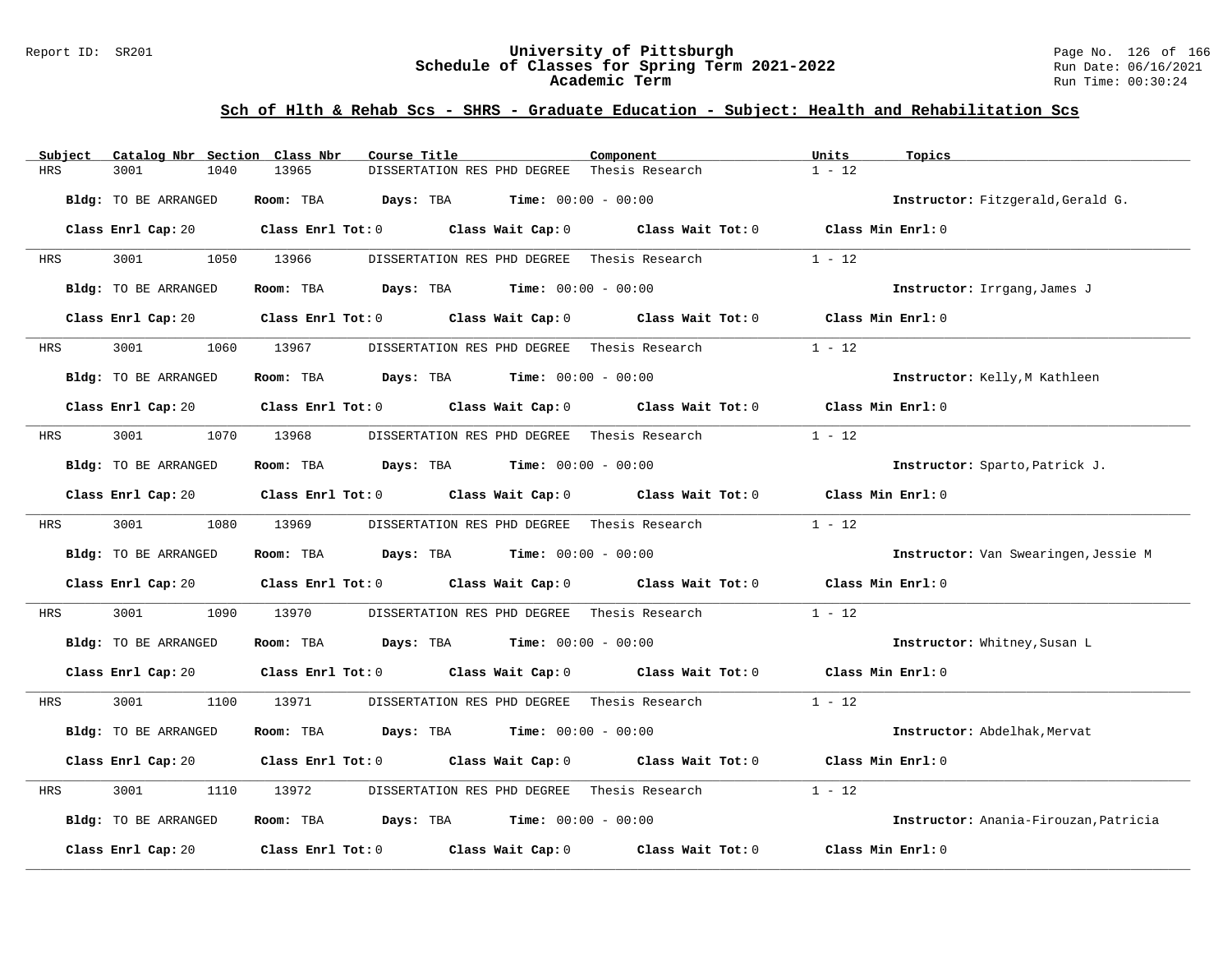| HRS | 3001<br>1120         | 13973<br>DISSERTATION RES PHD DEGREE                                                                | Thesis Research | $1 - 12$                           |
|-----|----------------------|-----------------------------------------------------------------------------------------------------|-----------------|------------------------------------|
|     | Bldg: TO BE ARRANGED | Room: TBA $\rule{1em}{0.15mm}$ Days: TBA Time: $00:00 - 00:00$                                      |                 | Instructor: Parmanto, Bambang      |
|     |                      | Class Enrl Cap: 20 Class Enrl Tot: 0 Class Wait Cap: 0 Class Wait Tot: 0 Class Min Enrl: 0          |                 |                                    |
| HRS | 3001                 | 1130 13974<br>DISSERTATION RES PHD DEGREE Thesis Research                                           |                 | $1 - 12$                           |
|     | Bldg: TO BE ARRANGED | Room: TBA $Days:$ TBA $Time: 00:00 - 00:00$                                                         |                 | Instructor: Watzlaf, Valerie J     |
|     |                      | Class Enrl Cap: 20 Class Enrl Tot: 0 Class Wait Cap: 0 Class Wait Tot: 0 Class Min Enrl: 0          |                 |                                    |
| HRS |                      | 3001 1140 13984 DISSERTATION RES PHD DEGREE Thesis Research 1 - 12                                  |                 |                                    |
|     | Bldg: TO BE ARRANGED | Room: TBA $Days:$ TBA Time: $00:00 - 00:00$                                                         |                 | Instructor: Pearlman, Jonathan Lee |
|     |                      | Class Enrl Cap: 20 Class Enrl Tot: 0 Class Wait Cap: 0 Class Wait Tot: 0                            |                 | Class Min Enrl: 0                  |
| HRS | 3001 1190 13985      | DISSERTATION RES PHD DEGREE - Thesis Research                                                       |                 | $1 - 12$                           |
|     | Bldg: TO BE ARRANGED | Room: TBA $Days:$ TBA $Time: 00:00 - 00:00$                                                         |                 | Instructor: Baker, Nancy Adele     |
|     |                      | Class Enrl Cap: 20 $\qquad$ Class Enrl Tot: 0 $\qquad$ Class Wait Cap: 0 $\qquad$ Class Wait Tot: 0 |                 | Class Min Enrl: 0                  |
| HRS |                      | 3001 1200 13986 DISSERTATION RES PHD DEGREE Thesis Research 1 - 12                                  |                 |                                    |
|     | Bldg: TO BE ARRANGED | Room: TBA $Days:$ TBA $Time: 00:00 - 00:00$                                                         |                 | Instructor: Chisholm, Denise       |
|     |                      | Class Enrl Cap: 20 Class Enrl Tot: 0 Class Wait Cap: 0 Class Wait Tot: 0                            |                 | Class Min Enrl: 0                  |
| HRS | 3001                 | 1230 13987 DISSERTATION RES PHD DEGREE Thesis Research                                              |                 | $1 - 12$                           |
|     | Bldg: TO BE ARRANGED | Room: TBA $Days:$ TBA $Time: 00:00 - 00:00$                                                         |                 | Instructor: Skidmore, Elizabeth R. |
|     |                      | Class Enrl Cap: 20 Class Enrl Tot: 0 Class Wait Cap: 0 Class Wait Tot: 0                            |                 | Class Min Enrl: 0                  |
| HRS | 3001 000             | 1250 13988<br>DISSERTATION RES PHD DEGREE Thesis Research                                           |                 | $1 - 12$                           |
|     | Bldg: TO BE ARRANGED | Room: TBA $Days:$ TBA $Time: 00:00 - 00:00$                                                         |                 | Instructor: Boninger, Michael L.   |
|     |                      | Class Enrl Cap: 20 Class Enrl Tot: 0 Class Wait Cap: 0 Class Wait Tot: 0                            |                 | Class Min Enrl: 0                  |
| HRS | 3001                 | 1260 13989<br>DISSERTATION RES PHD DEGREE                                                           | Thesis Research | $1 - 12$                           |
|     | Bldg: TO BE ARRANGED | Room: TBA $Days: TBA$ Time: $00:00 - 00:00$                                                         |                 | Instructor: Brienza, David M       |
|     |                      | Class Enrl Cap: 20 Class Enrl Tot: 0 Class Wait Cap: 0 Class Wait Tot: 0 Class Min Enrl: 0          |                 |                                    |
| HRS |                      | 3001 1270 13990 DISSERTATION RES PHD DEGREE Thesis Research 1 - 12                                  |                 |                                    |
|     | Bldg: TO BE ARRANGED | Room: TBA $Days: TBA$ Time: $00:00 - 00:00$                                                         |                 | Instructor: Cooper, Rory A         |
|     | Class Enrl Cap: 20   | Class Enrl Tot: $0$ Class Wait Cap: $0$ Class Wait Tot: $0$                                         |                 | Class Min Enrl: 0                  |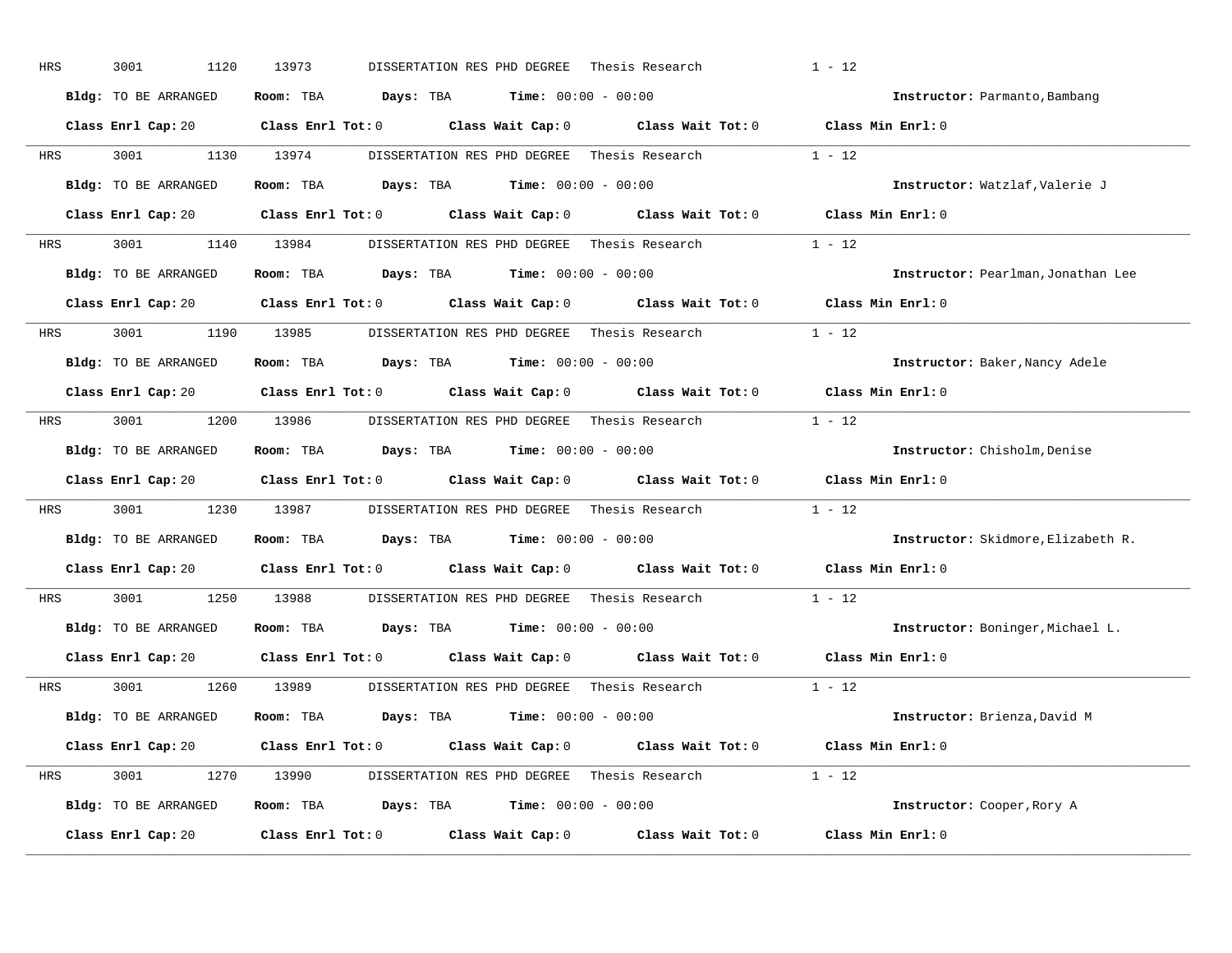### Report ID: SR201 **University of Pittsburgh** Page No. 128 of 166 **Schedule of Classes for Spring Term 2021-2022** Run Date: 06/16/2021 **Academic Term** Run Time: 00:30:24

| Catalog Nbr Section Class Nbr<br>Subject | Course Title                                                                                                                   | Component         | Units<br>Topics                    |
|------------------------------------------|--------------------------------------------------------------------------------------------------------------------------------|-------------------|------------------------------------|
| <b>HRS</b><br>3001<br>1280               | 13991<br>DISSERTATION RES PHD DEGREE                                                                                           | Thesis Research   | $1 - 12$                           |
| Bldg: TO BE ARRANGED                     | <b>Days:</b> TBA <b>Time:</b> $00:00 - 00:00$<br>Room: TBA                                                                     |                   | Instructor: Ding, Dan              |
|                                          | Class Enrl Cap: 20 Class Enrl Tot: 0 Class Wait Cap: 0 Class Wait Tot: 0 Class Min Enrl: 0                                     |                   |                                    |
| 3001<br>HRS                              | 1300 13992<br>DISSERTATION RES PHD DEGREE Thesis Research                                                                      |                   | $1 - 12$                           |
| Bldg: TO BE ARRANGED                     | Room: TBA $Days:$ TBA $Time: 00:00 - 00:00$                                                                                    |                   | Instructor: Koontz, Alicia M.      |
|                                          | Class Enrl Cap: 20 Class Enrl Tot: 0 Class Wait Cap: 0                                                                         | Class Wait Tot: 0 | Class Min Enrl: 0                  |
| 3001<br>HRS                              | 1310 13993<br>DISSERTATION RES PHD DEGREE Thesis Research                                                                      |                   | $1 - 12$                           |
| Bldg: TO BE ARRANGED                     | Room: TBA $Days: TBA$ Time: $00:00 - 00:00$                                                                                    |                   | Instructor: McCue, Michael Patrick |
|                                          | Class Enrl Cap: 20 Class Enrl Tot: 0 Class Wait Cap: 0 Class Wait Tot: 0                                                       |                   | Class Min Enrl: 0                  |
| 3001<br>HRS                              | 1330 13994<br>DISSERTATION RES PHD DEGREE Thesis Research                                                                      |                   | $1 - 12$                           |
| Bldg: TO BE ARRANGED                     | Room: TBA $Days:$ TBA $Time: 00:00 - 00:00$                                                                                    |                   | Instructor: Freburger, Janet       |
|                                          | Class Enrl Cap: 20 $\qquad$ Class Enrl Tot: 0 $\qquad$ Class Wait Cap: 0 $\qquad$ Class Wait Tot: 0                            |                   | Class Min Enrl: 0                  |
| 3001 2002<br>HRS                         | 1360 14048<br>DISSERTATION RES PHD DEGREE - Thesis Research                                                                    |                   | $1 - 12$                           |
| Bldg: TO BE ARRANGED                     | Room: TBA $Days:$ TBA $Time: 00:00 - 00:00$                                                                                    |                   | Instructor: Zhou, Leming           |
|                                          | Class Enrl Cap: 20 Class Enrl Tot: 0 Class Wait Cap: 0 Class Wait Tot: 0 Class Min Enrl: 0                                     |                   |                                    |
| 3001<br>1380<br>HRS                      | 15046<br>DISSERTATION RES PHD DEGREE Thesis Research                                                                           |                   | $1 - 12$                           |
| Bldg: TO BE ARRANGED                     | Room: TBA $Days:$ TBA $Time:$ $00:00 - 00:00$                                                                                  |                   | Instructor: Schmeler, Mark Raymond |
|                                          | Class Enrl Cap: 20 $\qquad$ Class Enrl Tot: 0 $\qquad$ Class Wait Cap: 0 $\qquad$ Class Wait Tot: 0 $\qquad$ Class Min Enrl: 0 |                   |                                    |
| 3001 200<br>HRS                          | 1390 16362<br>DISSERTATION RES PHD DEGREE Thesis Research                                                                      |                   | $1 - 12$                           |
| Bldg: TO BE ARRANGED                     | Room: TBA $Days:$ TBA $Time: 00:00 - 00:00$                                                                                    |                   | Instructor: DeAlmeida, Dilhari R   |
|                                          | Class Enrl Cap: 20 Class Enrl Tot: 0 Class Wait Cap: 0 Class Wait Tot: 0                                                       |                   | Class Min Enrl: 0                  |
| 3001<br>HRS<br>1410                      | DISSERTATION RES PHD DEGREE Thesis Research<br>17005                                                                           |                   | $1 - 12$                           |
| Bldg: TO BE ARRANGED                     | Room: TBA $\rule{1em}{0.15mm}$ Days: TBA $\rule{1.15mm}]{0.15mm}$ Time: $0.000 - 0.0000$                                       |                   | Instructor: Piva, Sara R           |
| Class Enrl Cap: 20                       | Class Enrl Tot: $0$ Class Wait Cap: $0$ Class Wait Tot: $0$                                                                    |                   | Class Min Enrl: 0                  |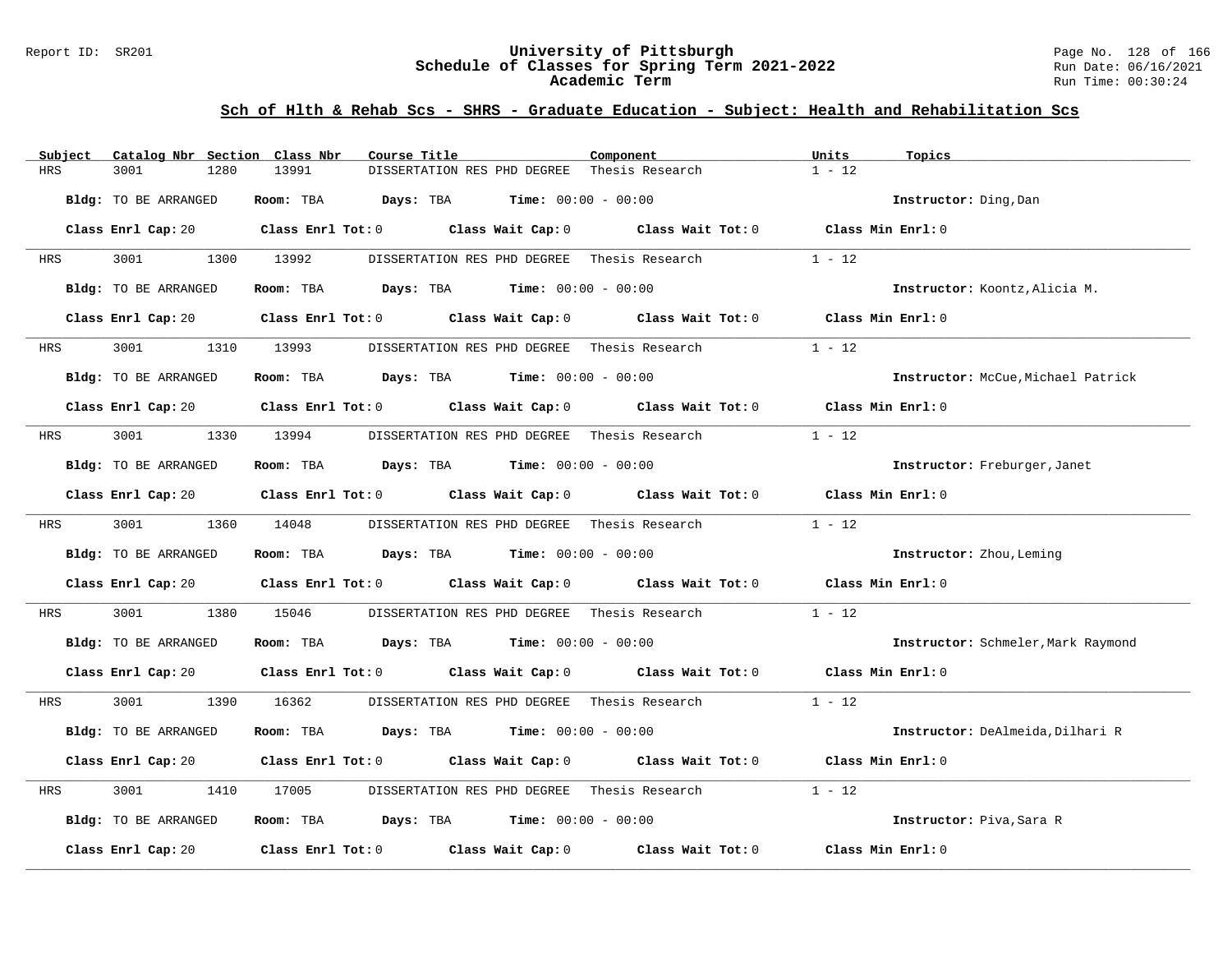| HRS        | 3001<br>1420         | 18245<br>DISSERTATION RES PHD DEGREE                                                                | Thesis Research | $1 - 12$                           |
|------------|----------------------|-----------------------------------------------------------------------------------------------------|-----------------|------------------------------------|
|            | Bldg: TO BE ARRANGED | Room: TBA $Days: TBA$ Time: $00:00 - 00:00$                                                         |                 | Instructor: Hill, Katharine J.     |
|            |                      | Class Enrl Cap: 20 Class Enrl Tot: 0 Class Wait Cap: 0 Class Wait Tot: 0 Class Min Enrl: 0          |                 |                                    |
| <b>HRS</b> | 3001 1430 23574      | DISSERTATION RES PHD DEGREE Thesis Research 1 - 12                                                  |                 |                                    |
|            | Bldg: TO BE ARRANGED | Room: TBA $Days:$ TBA $Time: 00:00 - 00:00$                                                         |                 | Instructor: Saptono, Andi          |
|            |                      | Class Enrl Cap: 20 Class Enrl Tot: 0 Class Wait Cap: 0 Class Wait Tot: 0 Class Min Enrl: 0          |                 |                                    |
| HRS        |                      | 3001 1435 24038 DISSERTATION RES PHD DEGREE Thesis Research 1 - 12                                  |                 |                                    |
|            | Bldg: TO BE ARRANGED | Room: TBA $Days:$ TBA $Time: 00:00 - 00:00$                                                         |                 | Instructor: Connaboy, Christopher  |
|            |                      | Class Enrl Cap: 20 Class Enrl Tot: 0 Class Wait Cap: 0 Class Wait Tot: 0 Class Min Enrl: 0          |                 |                                    |
|            |                      | HRS 3001 1440 24039 DISSERTATION RES PHD DEGREE Thesis Research                                     |                 | $1 - 12$                           |
|            | Bldg: TO BE ARRANGED | Room: TBA $Days: TBA$ Time: $00:00 - 00:00$                                                         |                 | Instructor: Nagai, Takashi         |
|            |                      | Class Enrl Cap: 20 Class Enrl Tot: 0 Class Wait Cap: 0 Class Wait Tot: 0 Class Min Enrl: 0          |                 |                                    |
| HRS        |                      | 3001 1445 24040 DISSERTATION RES PHD DEGREE Thesis Research 1 - 12                                  |                 |                                    |
|            | Bldg: TO BE ARRANGED | Room: TBA $Days: TBA$ Time: $00:00 - 00:00$                                                         |                 | Instructor: Lovalekar, Mita T      |
|            |                      | Class Enrl Cap: 20 Class Enrl Tot: 0 Class Wait Cap: 0 Class Wait Tot: 0 Class Min Enrl: 0          |                 |                                    |
| HRS        |                      | 3001 1450 24041 DISSERTATION RES PHD DEGREE Thesis Research                                         |                 | $1 - 12$                           |
|            | Bldg: TO BE ARRANGED | Room: TBA $Days:$ TBA $Time: 00:00 - 00:00$                                                         |                 | Instructor: Nindl, Bradley C       |
|            |                      | Class Enrl Cap: 20 $\qquad$ Class Enrl Tot: 0 $\qquad$ Class Wait Cap: 0 $\qquad$ Class Wait Tot: 0 |                 | Class Min Enrl: 0                  |
| <b>HRS</b> | 3001 1455 24177      | DISSERTATION RES PHD DEGREE Thesis Research                                                         |                 | $1 - 12$                           |
|            | Bldg: TO BE ARRANGED | Room: TBA $Days:$ TBA Time: $00:00 - 00:00$                                                         |                 | Instructor: Goldberg, Mary Rohland |
|            |                      | Class Enrl Cap: 20 		 Class Enrl Tot: 0 		 Class Wait Cap: 0 		 Class Wait Tot: 0                   |                 | Class Min Enrl: 0                  |
|            |                      | HRS    3001      1460    24445     DISSERTATION RES PHD DEGREE Thesis Research         1 - 12       |                 |                                    |
|            | Bldg: TO BE ARRANGED | Room: TBA $Days:$ TBA $Time: 00:00 - 00:00$                                                         |                 | Instructor: Beals, Kim             |
|            |                      | Class Enrl Cap: 20 Class Enrl Tot: 0 Class Wait Cap: 0 Class Wait Tot: 0 Class Min Enrl: 0          |                 |                                    |
| HRS        |                      | 3001 1465 24722 DISSERTATION RES PHD DEGREE Thesis Research 1 - 12                                  |                 |                                    |
|            | Bldg: TO BE ARRANGED | Room: TBA $Days: TBA$ Time: $00:00 - 00:00$                                                         |                 | Instructor: Fiedler, Goeran        |
|            | Class Enrl Cap: 20   | Class Enrl Tot: $0$ Class Wait Cap: $0$ Class Wait Tot: $0$                                         |                 | Class Min Enrl: 0                  |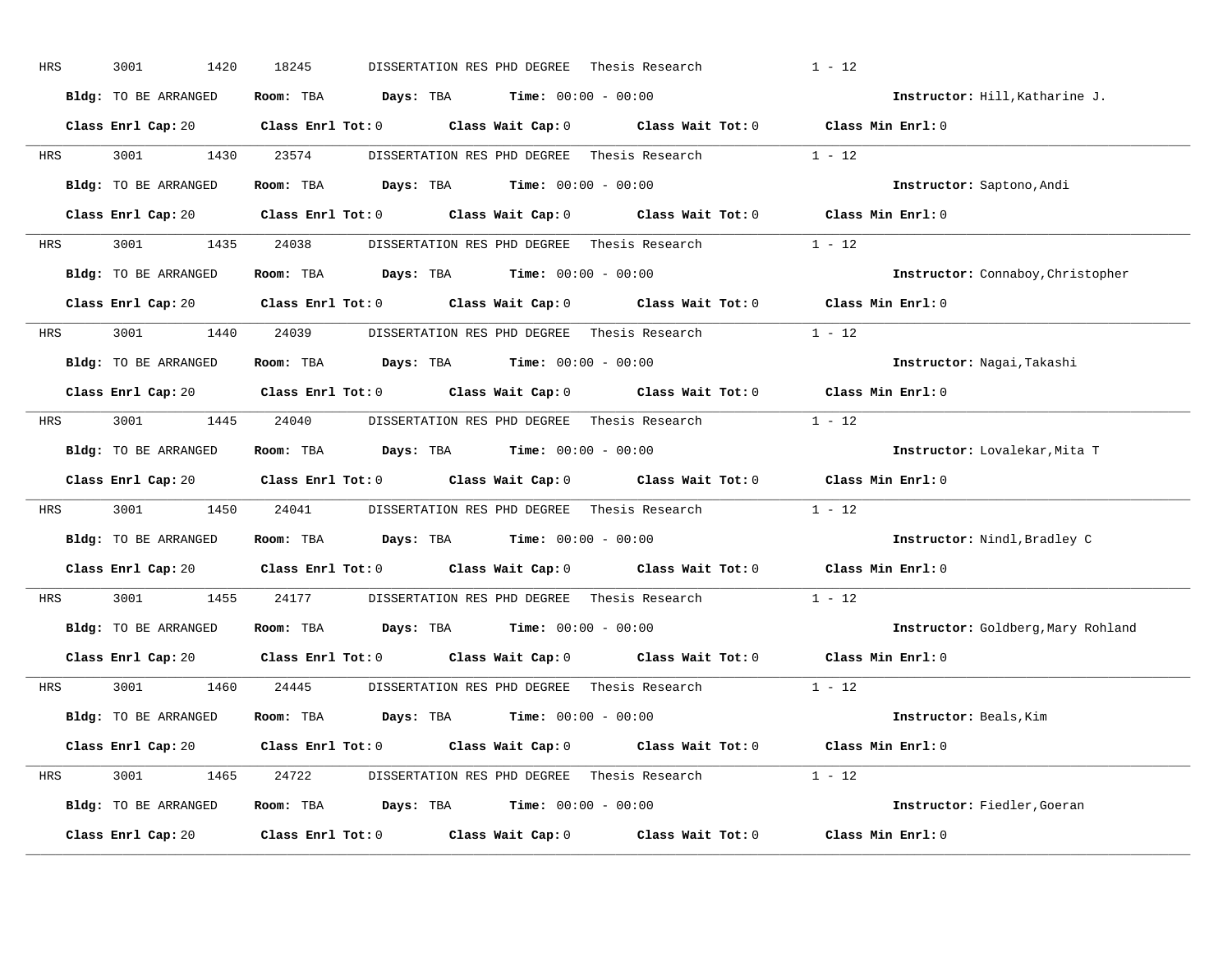### Report ID: SR201 **University of Pittsburgh** Page No. 130 of 166 **Schedule of Classes for Spring Term 2021-2022** Run Date: 06/16/2021 **Academic Term** Run Time: 00:30:24

| Subject    | Catalog Nbr Section Class Nbr | Course Title                                                                                | Component             | Units<br>Topics                    |
|------------|-------------------------------|---------------------------------------------------------------------------------------------|-----------------------|------------------------------------|
| <b>HRS</b> | 3001<br>1470                  | 26738<br>DISSERTATION RES PHD DEGREE                                                        | Thesis Research       | $1 - 12$                           |
|            | Bldg: TO BE ARRANGED          | Room: TBA<br><b>Time:</b> $00:00 - 00:00$<br>Days: TBA                                      |                       | Instructor: Rodakowski, Juleen L   |
|            | Class Enrl Cap: 5             | Class Wait Cap: 0<br>Class Enrl Tot: 0                                                      | Class Wait Tot: 0     | Class Min Enrl: 0                  |
| HRS        | 3004<br>1095                  | 18383<br>METHODS OF INQUIRY II                                                              | Seminar               | $\mathbf{1}$                       |
| Bldg: TBA  |                               | Room: TBA<br>Days: TBA<br>Time: TBA                                                         |                       | Instructor: Staff                  |
|            | Class Enrl Cap: 20            | Class Enrl Tot: 0 Class Wait Cap: 0<br>Room Characteristics: PeopleSoft - Scheduled (PS)(1) | Class Wait Tot: 0     | Class Min Enrl: 0                  |
| HRS        | 3005<br>1100                  | 18384<br>CORE CONCEPTS 2                                                                    | Seminar               | 2                                  |
| Bldg: TBA  |                               | Room: TBA<br>Days: TBA<br>Time: TBA                                                         |                       | Instructor: Staff                  |
|            | Class Enrl Cap: 20            | Class Enrl Tot: 0 Class Wait Cap: 0<br>Room Characteristics: PeopleSoft - Scheduled (PS)(1) | $Class$ Wait Tot: $0$ | Class Min Enrl: 0                  |
| HRS        | 3705<br>1200                  | 23090<br>WHEELCHAIR BIOMECHANICS                                                            | Lecture               | $\mathbf{1}$                       |
|            | Bldg: TO BE ARRANGED          | Room: TBA<br>Days: M<br><b>Time:</b> $13:00 - 13:50$                                        |                       | Instructor: Koontz, Alicia M.      |
|            | Class Enrl Cap: 25            | Class Enrl Tot: 0 Class Wait Cap: 0                                                         | Class Wait Tot: 0     | Class Min Enrl: 0                  |
| HRS        | 3709<br>1350                  | 23085<br>INTRO REHABILITATION ROBOTICS Lecture                                              |                       | $\mathbf{3}$                       |
|            | Bldg: TO BE ARRANGED          | Days: Th<br>Room: TBA<br>$Time: 09:00 - 12:00$                                              |                       | Instructor: Ding, Dan              |
|            |                               |                                                                                             |                       | Wang, Hongwu                       |
|            | Class Enrl Cap: 20            | Class Enrl Tot: 0<br>Class Wait Cap: 0                                                      | Class Wait Tot: 0     | Class Min Enrl: 0                  |
| HRS        | 3710<br>1040                  | 16151<br>CLINICAL APPLICATNS & SEATING Lecture                                              |                       | $\overline{4}$                     |
|            | Bldg: Forbes Tower            | <b>Room:</b> 06081<br>Days: Tu<br>$Time: 17:00 - 20:00$                                     |                       | Instructor: Schmeler, Mark Raymond |
|            | Class Enrl Cap: 15            | Class Enrl Tot: 0<br>Class Wait Cap: 0                                                      | Class Wait Tot: 0     | Class Min Enrl: 0                  |
| HRS        | 3710<br>1050                  | 16196<br>CLINICAL APPLICATNS & SEATING Laboratory                                           |                       | $\overline{4}$                     |
|            | Bldg: TO BE ARRANGED          | Room: TBA<br>Days: Tu<br>$Time: 13:00 - 15:50$                                              |                       | Instructor: Schmeler, Mark Raymond |
|            | Class Enrl Cap: 8             | Class Enr1 Tot: 0<br>Class Wait Cap: 0                                                      | Class Wait Tot: 0     | Class Min Enrl: 0                  |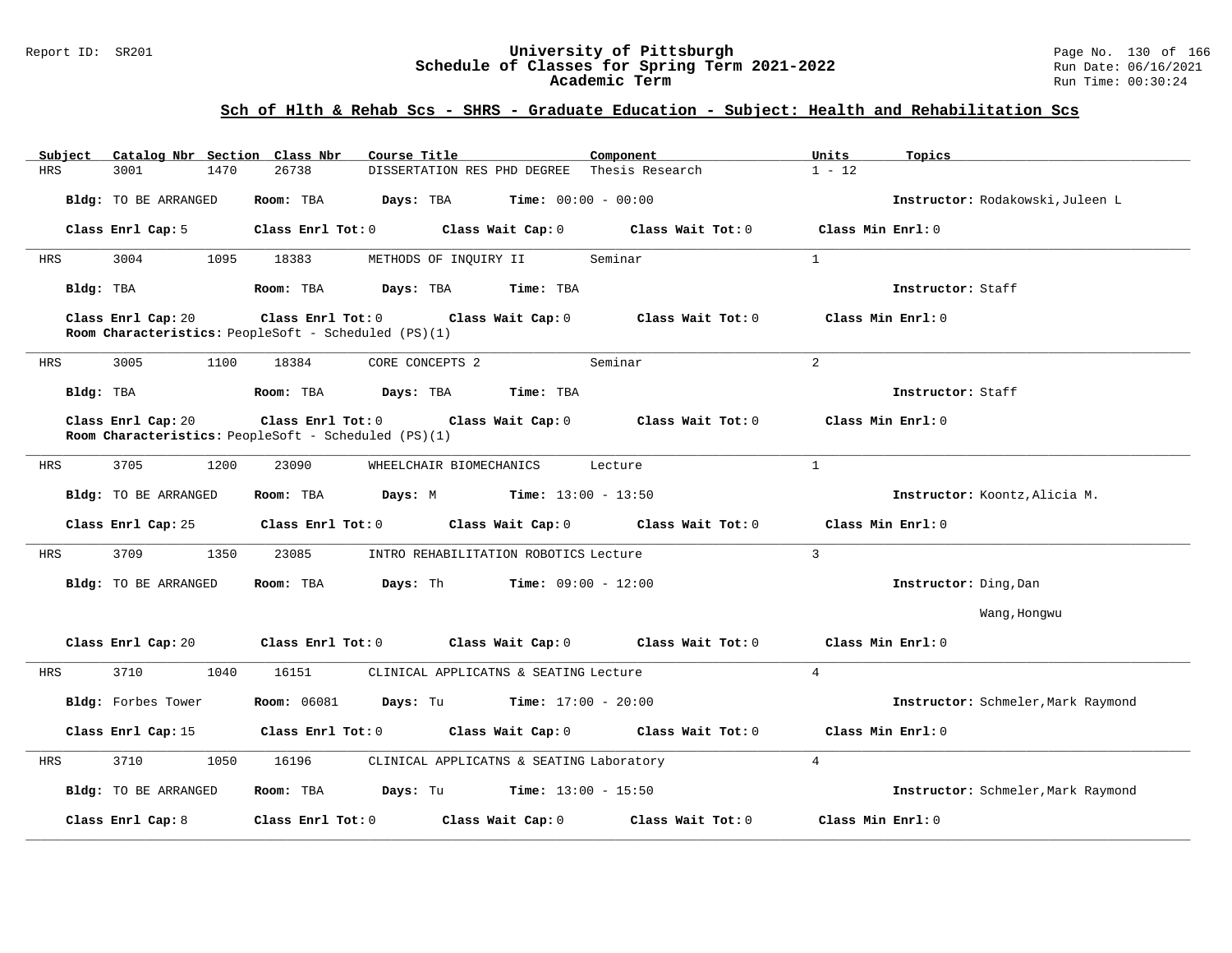### Report ID: SR201 **University of Pittsburgh** Page No. 131 of 166 **Schedule of Classes for Spring Term 2021-2022** Run Date: 06/16/2021 **Academic Term** Run Time: 00:30:24

| Subject    | Catalog Nbr Section Class Nbr              | Course Title                                      | Component                                                           | Units<br>Topics                        |
|------------|--------------------------------------------|---------------------------------------------------|---------------------------------------------------------------------|----------------------------------------|
| HRS        | 3710<br>1060                               | 16197                                             | CLINICAL APPLICATNS & SEATING Laboratory                            | $\overline{4}$                         |
|            | Bldg: TO BE ARRANGED                       | Room: TBA<br>Days: W                              | <b>Time:</b> $13:00 - 15:50$                                        | Instructor: Schmeler, Mark Raymond     |
|            | Class Enrl Cap: 4                          | Class Enrl Tot: 0<br>Class Wait Cap: 0            | Class Wait Tot: 0                                                   | Class Min Enrl: 0                      |
| HRS        | 3713<br>1050                               | 18123<br>REHABILITATION ENGR DESIGN               | Lecture                                                             | 3                                      |
|            | Bldg: TO BE ARRANGED                       | <b>Days:</b> F Time: $09:00 - 11:55$<br>Room: TBA |                                                                     | Instructor: Pearlman, Jonathan Lee     |
|            | Class Enrl Cap: 35                         | Class Enrl Tot: 0<br>Class Wait Cap: 0            | Class Wait Tot: 0                                                   | Class Min Enrl: 0                      |
| HRS        | 3895<br>1010                               | 13640                                             | RDG NEUROMUS ASPCT SPRT INJRY Directed Studies                      | $\mathcal{E}$                          |
|            | Bldg: TO BE ARRANGED<br>Class Enrl Cap: 12 | Room: TBA<br>Days: TBA<br>Class Enrl Tot: 0       | <b>Time:</b> $00:00 - 00:00$<br>Class Wait Cap: 0 Class Wait Tot: 0 | Instructor:<br>Class Min Enrl: 0       |
| HRS        | 3897<br>1010                               | 24967<br>LAB TECHNIQUES SPORTS MEDICN ZLecture    |                                                                     | $\mathbf{3}$                           |
|            | Bldg: TO BE ARRANGED                       | Room: TBA<br>Days: M                              | $Time: 09:00 - 11:55$                                               | Instructor: Allison, Katelyn Fleishman |
|            |                                            |                                                   |                                                                     | Flanagan, Shawn D                      |
|            | Class Enrl Cap: 35                         | Class Enrl Tot: 0 Class Wait Cap: 0               | Class Wait Tot: 0                                                   | Class Min Enrl: 0                      |
| HRS        | 3999<br>1010                               | 13570<br>DOCTORAL INDEPENDENT STUDY               | Independent Study                                                   | $1 - 6$                                |
|            | Bldg: TO BE ARRANGED                       | Room: TBA<br>Days: TBA                            | Time: $00:00 - 00:00$                                               | Instructor: Brach, Jennifer Sokol      |
|            | Class Enrl Cap: 99                         | Class Wait Cap: 0<br>Class Enrl Tot: 0            | Class Wait Tot: 0                                                   | Class Min Enrl: 0                      |
| <b>HRS</b> | 3999<br>1020                               | 14007<br>DOCTORAL INDEPENDENT STUDY               | Independent Study                                                   | $1 - 6$                                |
|            | Bldg: TO BE ARRANGED                       | Days: TBA<br>Room: TBA                            | <b>Time:</b> $00:00 - 00:00$                                        | Instructor: Carvell, George E          |
|            | Class Enrl Cap: 20                         | Class Enrl Tot: 0 Class Wait Cap: 0               | Class Wait Tot: 0                                                   | Class Min Enrl: 0                      |
| HRS        | 3999<br>1030                               | 14008<br>DOCTORAL INDEPENDENT STUDY               | Independent Study                                                   | $1 - 6$                                |
|            | Bldg: TO BE ARRANGED                       | Room: TBA<br>Days: TBA                            | <b>Time:</b> $00:00 - 00:00$                                        | Instructor: Delitto, Anthony           |
|            | Class Enrl Cap: 20                         | Class Wait Cap: 0<br>Class Enrl Tot: 0            | Class Wait Tot: 0                                                   | Class Min Enrl: 0                      |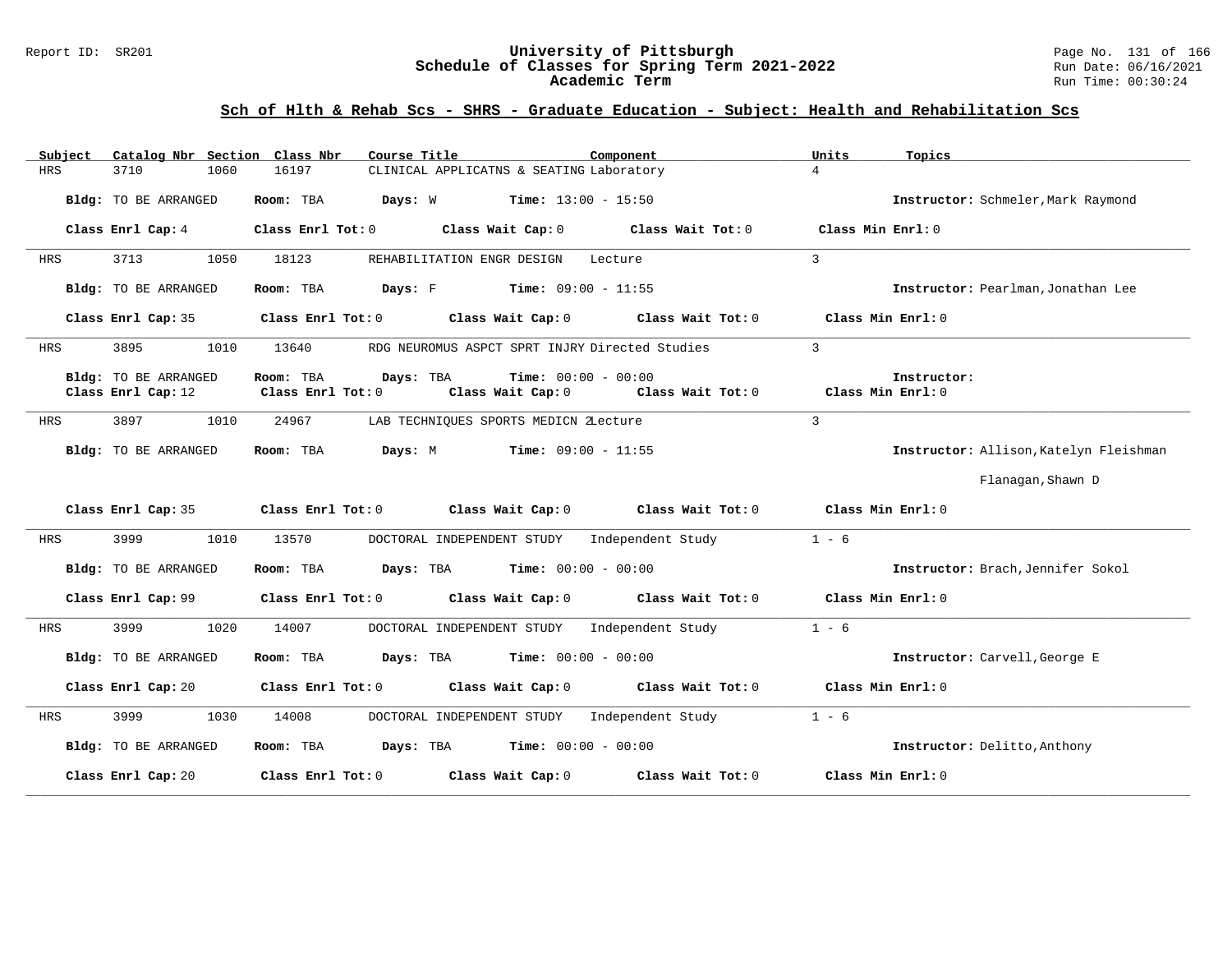### Report ID: SR201 **University of Pittsburgh** Page No. 132 of 166 **Schedule of Classes for Spring Term 2021-2022** Run Date: 06/16/2021 **Academic Term** Run Time: 00:30:24

| Catalog Nbr Section Class Nbr<br>Subject | Course Title                                                                                       | Component                    | Units<br>Topics                      |
|------------------------------------------|----------------------------------------------------------------------------------------------------|------------------------------|--------------------------------------|
| <b>HRS</b><br>3999<br>1040               | 14009<br>DOCTORAL INDEPENDENT STUDY                                                                | Independent Study            | $1 - 6$                              |
| Bldg: TO BE ARRANGED                     | Room: TBA<br>Days: TBA                                                                             | <b>Time:</b> $00:00 - 00:00$ | Instructor: Fitzgerald, Gerald G.    |
|                                          | Class Enrl Cap: 20 Class Enrl Tot: 0 Class Wait Cap: 0 Class Wait Tot: 0 Class Min Enrl: 0         |                              |                                      |
| 3999<br>1050<br>HRS                      | 14010<br>DOCTORAL INDEPENDENT STUDY Independent Study                                              |                              | $1 - 6$                              |
| Bldg: TO BE ARRANGED                     | <b>Days:</b> TBA <b>Time:</b> $00:00 - 00:00$<br>Room: TBA                                         |                              | Instructor: Irrgang, James J         |
| Class Enrl Cap: 20                       | Class Enrl Tot: 0<br>Class Wait Cap: 0                                                             | Class Wait Tot: 0            | Class Min Enrl: 0                    |
| 3999<br>HRS                              | 1060 14011<br>DOCTORAL INDEPENDENT STUDY Independent Study                                         |                              | $1 - 6$                              |
| Bldg: TO BE ARRANGED                     | Room: TBA Days: TBA                                                                                | <b>Time:</b> $00:00 - 00:00$ | Instructor: Kelly, M Kathleen        |
| Class Enrl Cap: 20                       | Class Enrl Tot: $0$ Class Wait Cap: $0$ Class Wait Tot: $0$                                        |                              | Class Min Enrl: 0                    |
| 3999<br>1070<br>HRS                      | DOCTORAL INDEPENDENT STUDY Independent Study<br>14012                                              |                              | $1 - 6$                              |
| Bldg: TO BE ARRANGED                     | <b>Room:</b> TBA <b>Days:</b> TBA <b>Time:</b> 00:00 - 00:00                                       |                              | Instructor: Sparto, Patrick J.       |
| Class Enrl Cap: 20                       | Class Enrl Tot: 0 Class Wait Cap: 0                                                                | Class Wait Tot: 0            | Class Min Enrl: 0                    |
| 3999<br>1080<br>HRS                      | 14013<br>DOCTORAL INDEPENDENT STUDY Independent Study                                              |                              | $1 - 6$                              |
| Bldg: TO BE ARRANGED                     | Room: TBA<br>$\texttt{Davis:}$ TBA $\texttt{Time:}$ 00:00 - 00:00                                  |                              | Instructor: Van Swearingen, Jessie M |
| Class Enrl Cap: 20                       | Class Enrl Tot: 0 Class Wait Cap: 0 Class Wait Tot: 0                                              |                              | Class Min Enrl: 0                    |
| 3999<br>1090<br>HRS                      | DOCTORAL INDEPENDENT STUDY Independent Study<br>14014                                              |                              | $1 - 6$                              |
| Bldg: Forbes Tower                       | <b>Room:</b> $06050$ <b>Days:</b> TBA <b>Time:</b> $00:00 - 00:00$                                 |                              | Instructor: Whitney, Susan L         |
| Class Enrl Cap: 20                       | Class Enrl Tot: 0 $\qquad$ Class Wait Cap: 0 $\qquad$ Class Wait Tot: 0 $\qquad$ Class Min Enrl: 0 |                              |                                      |
| 3999<br>1100<br><b>HRS</b>               | 14015<br>DOCTORAL INDEPENDENT STUDY Independent Study                                              |                              | $1 - 6$                              |
| Bldg: TO BE ARRANGED                     | Room: TBA<br>Days: TBA                                                                             | <b>Time:</b> $00:00 - 00:00$ | Instructor: Abdelhak, Mervat         |
| Class Enrl Cap: 20                       | Class Enrl Tot: 0 Class Wait Cap: 0 Class Wait Tot: 0                                              |                              | Class Min Enrl: 0                    |
| 3999<br><b>HRS</b><br>1110               | 14016<br>DOCTORAL INDEPENDENT STUDY                                                                | Independent Study            | $1 - 6$                              |
| Bldg: TO BE ARRANGED                     | Room: TBA $Days:$ TBA $Time: 00:00 - 00:00$                                                        |                              | Instructor: Watzlaf, Valerie J       |
| Class Enrl Cap: 20                       | Class Enrl Tot: 0 Class Wait Cap: 0                                                                | Class Wait Tot: 0            | Class Min Enrl: 0                    |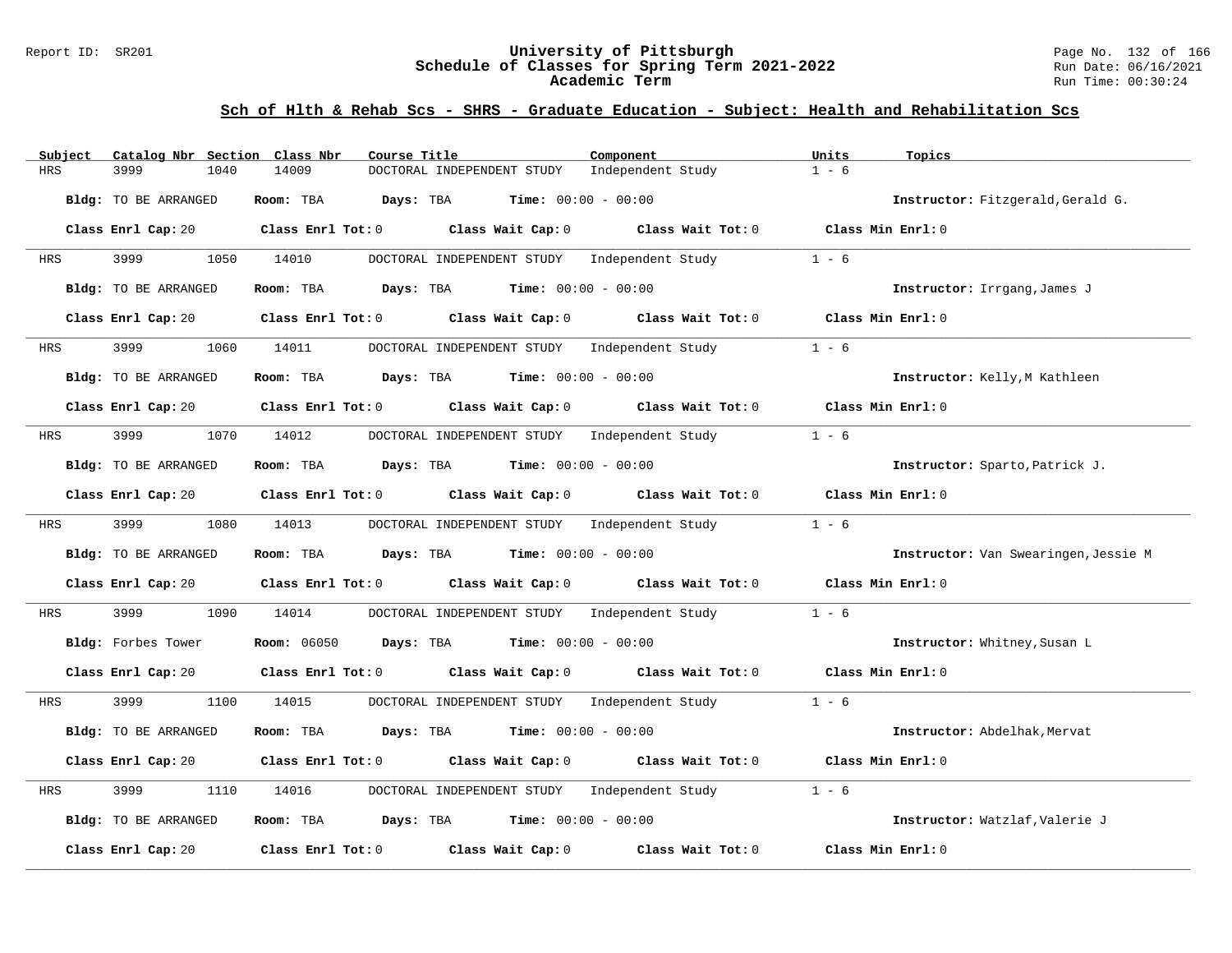| HRS | 1120<br>3999                | 14017<br>DOCTORAL INDEPENDENT STUDY    | Independent Study                                  | $1 - 6$                                |
|-----|-----------------------------|----------------------------------------|----------------------------------------------------|----------------------------------------|
|     | Bldg: TO BE ARRANGED        | Room: TBA<br>Days: TBA                 | <b>Time:</b> $00:00 - 00:00$                       | Instructor: Anania-Firouzan, Patricia  |
|     | Class Enrl Cap: 20          | $Class$ $Enrl$ $Tot: 0$                | Class Wait Cap: 0                                  | Class Wait Tot: 0 Class Min Enrl: 0    |
| HRS | 3999<br>1130                | 14018<br>DOCTORAL INDEPENDENT STUDY    | Independent Study                                  | $1 - 6$                                |
|     | Bldg: TO BE ARRANGED        | Room: TBA                              | <b>Days:</b> TBA <b>Time:</b> $00:00 - 00:00$      | Instructor: Parmanto, Bambang          |
|     | Class Enrl Cap: 20          | Class Enrl Tot: 0                      | Class Wait Cap: 0                                  | Class Wait Tot: 0 Class Min Enrl: 0    |
| HRS | 3999<br>1150                | 14019                                  | DOCTORAL INDEPENDENT STUDY Independent Study 1 - 6 |                                        |
|     | <b>Bldg:</b> TO BE ARRANGED | Room: TBA<br>Days: TBA                 | <b>Time:</b> $00:00 - 00:00$                       | Instructor: Skidmore, Elizabeth R.     |
|     | Class Enrl Cap: 20          | Class Enrl Tot: 0                      | Class Wait Cap: 0<br>Class Wait Tot: 0             | Class Min Enrl: 0                      |
| HRS | 3999<br>1160                | 14020                                  | DOCTORAL INDEPENDENT STUDY Independent Study       | $1 - 6$                                |
|     | <b>Bldg:</b> TO BE ARRANGED | Room: TBA                              | <b>Days:</b> TBA <b>Time:</b> $00:00 - 00:00$      | Instructor: Chisholm, Denise           |
|     | Class Enrl Cap: 20          | Class Enrl Tot: 0                      | Class Wait Cap: 0<br>Class Wait Tot: 0             | Class Min Enrl: 0                      |
| HRS | 3999<br>1170                | 14021                                  | DOCTORAL INDEPENDENT STUDY Independent Study       | $1 - 6$                                |
|     | Bldg: TO BE ARRANGED        | Room: TBA                              | <b>Days:</b> TBA <b>Time:</b> $00:00 - 00:00$      | Instructor: Leland, Natalie Elizabeth  |
|     | Class Enrl Cap: 20          | $Class$ $Enr1$ $Tot: 0$                | Class Wait Cap: 0<br>Class Wait Tot: 0             | Class Min Enrl: 0                      |
| HRS | 3999<br>1230                | 14022                                  | DOCTORAL INDEPENDENT STUDY Independent Study       | $1 - 6$                                |
|     | Bldg: TO BE ARRANGED        | Room: TBA<br>Days: TBA                 | $Time: 00:00 - 00:00$                              | Instructor: Pearlman, Jonathan Lee     |
|     | Class Enrl Cap: 20          | Class Enrl Tot: 0                      | Class Wait Cap: 0<br>Class Wait Tot: 0             | Class Min Enrl: 0                      |
| HRS | 3999<br>1240                | 14023<br>DOCTORAL INDEPENDENT STUDY    | Independent Study                                  | $1 - 6$                                |
|     | Bldg: TO BE ARRANGED        | Room: TBA<br>Days: TBA                 | <b>Time:</b> $00:00 - 00:00$                       | Instructor: Boninger, Michael L.       |
|     | Class Enrl Cap: 20          | $Class$ $Enr1$ $Tot: 0$                | Class Wait Cap: 0<br>Class Wait Tot: 0             | Class Min Enrl: 0                      |
| HRS | 3999<br>1250                | 14024<br>DOCTORAL INDEPENDENT STUDY    |                                                    | Independent Study 1 - 6                |
|     | <b>Bldg:</b> TO BE ARRANGED | Room: TBA                              | <b>Days:</b> TBA <b>Time:</b> $00:00 - 00:00$      | Instructor: Brienza, David M           |
|     | Class Enrl Cap: 20          | $Class$ $Enr1$ $Tot: 0$                | Class Wait Cap: 0                                  | Class Min Enrl: 0<br>Class Wait Tot: 0 |
| HRS | 3999<br>1260                | 14025                                  | DOCTORAL INDEPENDENT STUDY Independent Study 1 - 6 |                                        |
|     | Bldg: TO BE ARRANGED        | Days: TBA<br>Room: TBA                 | $Time: 00:00 - 00:00$                              | Instructor: Cooper, Rory A             |
|     | Class Enrl Cap: 20          | Class Enrl Tot: 0<br>Class Wait Cap: 0 | Class Wait Tot: 0                                  | Class Min Enrl: 0                      |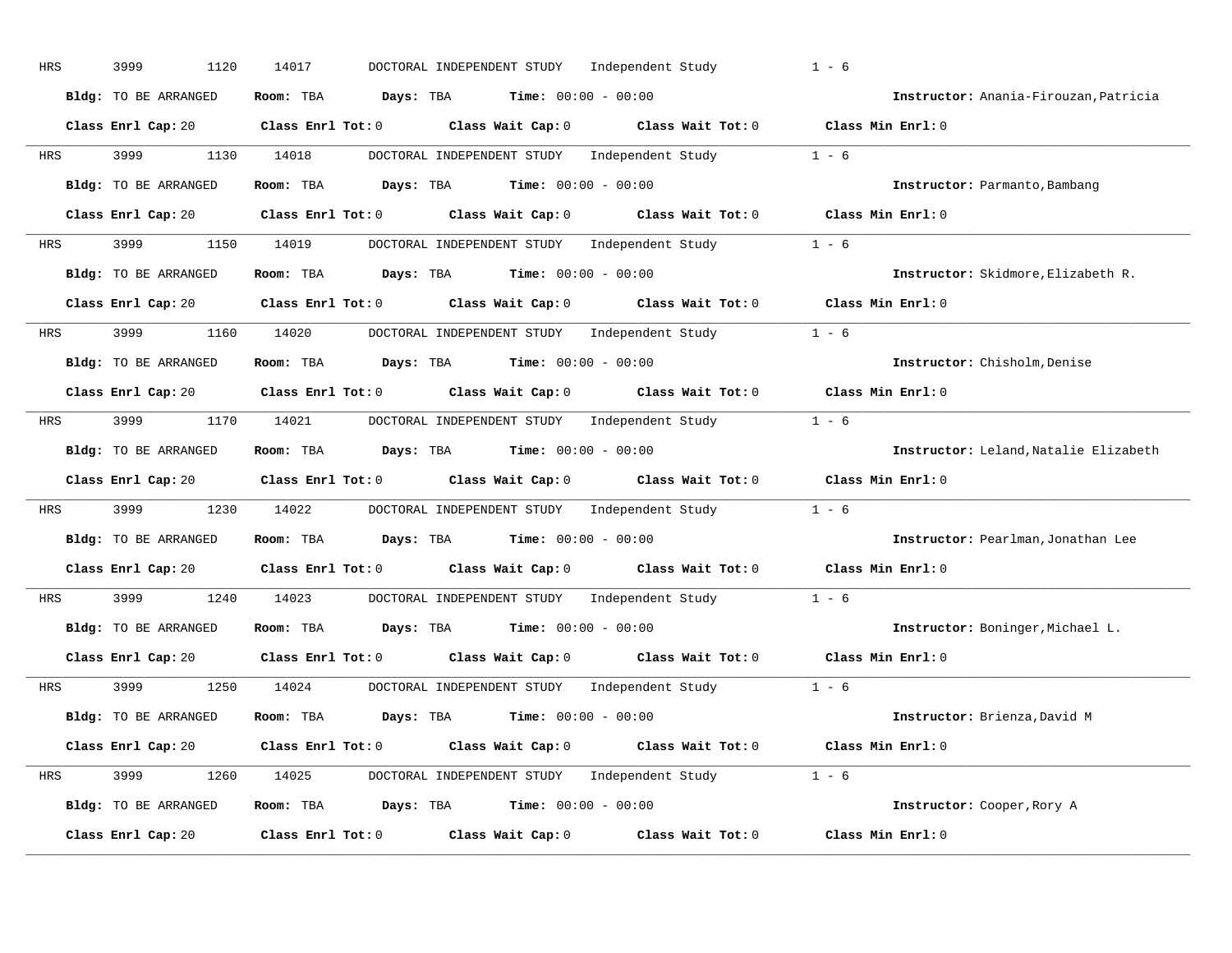### Report ID: SR201 **University of Pittsburgh** Page No. 134 of 166 **Schedule of Classes for Spring Term 2021-2022** Run Date: 06/16/2021 **Academic Term** Run Time: 00:30:24

| Subject    | Catalog Nbr Section Class Nbr | Course Title                                                                                                                   | Component                               | Units<br>Topics                        |
|------------|-------------------------------|--------------------------------------------------------------------------------------------------------------------------------|-----------------------------------------|----------------------------------------|
| <b>HRS</b> | 3999<br>1270                  | 14026<br>DOCTORAL INDEPENDENT STUDY                                                                                            | Independent Study                       | $1 - 6$                                |
|            | Bldg: TO BE ARRANGED          | Room: TBA<br>Days: TBA<br><b>Time:</b> $00:00 - 00:00$                                                                         |                                         | Instructor: Ding, Dan                  |
|            | Class Enrl Cap: 20            | Class Enrl Tot: $0$ Class Wait Cap: $0$ Class Wait Tot: $0$ Class Min Enrl: $0$                                                |                                         |                                        |
| HRS        | 3999<br>1290                  | 14027<br>DOCTORAL INDEPENDENT STUDY                                                                                            | Independent Study                       | $1 - 6$                                |
|            | Bldg: TO BE ARRANGED          | Room: TBA $Days:$ TBA $Time: 00:00 - 00:00$                                                                                    |                                         | Instructor: Koontz, Alicia M.          |
|            | Class Enrl Cap: 20            | Class Enrl Tot: 0 Class Wait Cap: 0                                                                                            | Class Wait Tot: $0$ Class Min Enrl: $0$ |                                        |
| HRS        | 3999                          | 1300 14028<br>DOCTORAL INDEPENDENT STUDY Independent Study                                                                     |                                         | $1 - 6$                                |
|            | Bldg: TO BE ARRANGED          | Room: TBA Days: TBA<br><b>Time:</b> $00:00 - 00:00$                                                                            |                                         | Instructor: McCue, Michael Patrick     |
|            |                               | Class Enrl Cap: 20 Class Enrl Tot: 0 Class Wait Cap: 0 Class Wait Tot: 0 Class Min Enrl: 0                                     |                                         |                                        |
| HRS        | 3999                          | 1320 14029 DOCTORAL INDEPENDENT STUDY Independent Study                                                                        |                                         | $1 - 6$                                |
|            | Bldg: TO BE ARRANGED          | Room: TBA Days: TBA Time: $00:00 - 00:00$                                                                                      |                                         | Instructor: Seelman, Katherine Delores |
|            |                               | Class Enrl Cap: 20 Class Enrl Tot: 0 Class Wait Cap: 0                                                                         | Class Wait Tot: 0                       | $Class$ Min Enrl: $0$                  |
| HRS        | 3999 7                        | 1360 15045<br>DOCTORAL INDEPENDENT STUDY Independent Study                                                                     |                                         | $1 - 6$                                |
|            | Bldg: TO BE ARRANGED          | Room: TBA $Days:$ TBA $Time: 00:00 - 00:00$                                                                                    |                                         | Instructor: Lewis, Allen Nelson        |
|            |                               | Class Enrl Cap: 20 $\qquad$ Class Enrl Tot: 0 $\qquad$ Class Wait Cap: 0 $\qquad$ Class Wait Tot: 0 $\qquad$ Class Min Enrl: 0 |                                         |                                        |
| HRS        | 3999<br>1365                  | 15631<br>DOCTORAL INDEPENDENT STUDY Independent Study                                                                          |                                         | $1 - 6$                                |
|            | Bldg: TO BE ARRANGED          | Room: TBA $Days: TBA$ Time: $00:00 - 00:00$                                                                                    |                                         | Instructor: Zhou, Leming               |
|            |                               | Class Enrl Cap: 20 Class Enrl Tot: 0 Class Wait Cap: 0 Class Wait Tot: 0 Class Min Enrl: 0                                     |                                         |                                        |
| HRS        | 1370<br>3999                  | DOCTORAL INDEPENDENT STUDY Independent Study 1 - 6<br>16363                                                                    |                                         |                                        |
|            | Bldg: TO BE ARRANGED          | Room: TBA $Days:$ TBA $Time: 00:00 - 00:00$                                                                                    |                                         | Instructor: DeAlmeida, Dilhari R       |
|            |                               | Class Enrl Cap: 20 $\qquad$ Class Enrl Tot: 0 $\qquad$ Class Wait Cap: 0 $\qquad$ Class Wait Tot: 0                            |                                         | Class Min Enrl: 0                      |
| HRS        | 3999<br>1375                  | 23575<br>DOCTORAL INDEPENDENT STUDY                                                                                            | Independent Study                       | $1 - 6$                                |
|            | Bldg: TO BE ARRANGED          | Room: TBA $Days:$ TBA $Time: 00:00 - 00:00$                                                                                    |                                         | Instructor: Saptono, Andi              |
|            | Class Enrl Cap: 20            | Class Enrl Tot: 0 Class Wait Cap: 0                                                                                            | Class Wait Tot: 0                       | Class Min Enrl: 0                      |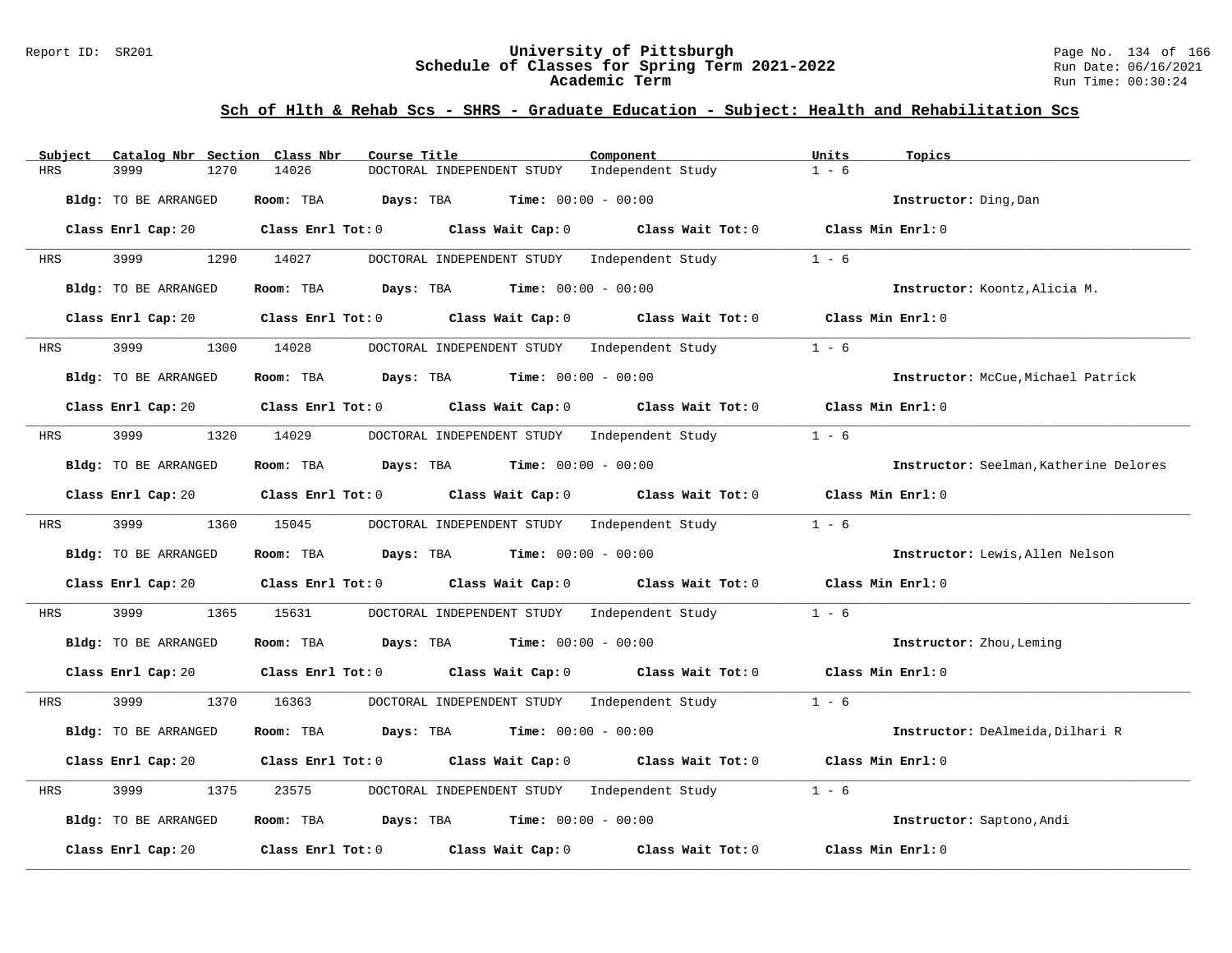| <b>HRS</b> | 1380<br>3999                | 24441<br>DOCTORAL INDEPENDENT STUDY                                                                | Independent Study                       | $1 - 6$                           |
|------------|-----------------------------|----------------------------------------------------------------------------------------------------|-----------------------------------------|-----------------------------------|
|            | Bldg: TO BE ARRANGED        | <b>Days:</b> TBA <b>Time:</b> $00:00 - 00:00$<br>Room: TBA                                         |                                         | Instructor: Connaboy, Christopher |
|            | Class Enrl Cap: 20          | Class Enrl Tot: $0$ Class Wait Cap: $0$ Class Wait Tot: $0$ Class Min Enrl: $0$                    |                                         |                                   |
| HRS        | 1385<br>3999                | DOCTORAL INDEPENDENT STUDY<br>27442                                                                | Independent Study                       | $1 - 6$                           |
|            | Bldg: TO BE ARRANGED        | <b>Days:</b> TBA <b>Time:</b> $00:00 - 00:00$<br>Room: TBA                                         |                                         | Instructor: Mi, Oi                |
|            | Class Enrl Cap: 10          | Class Enrl Tot: $0$ Class Wait Cap: $0$ Class Wait Tot: $0$                                        |                                         | Class Min Enrl: 0                 |
| HRS        | 3999<br>1388                | 28098<br>DOCTORAL INDEPENDENT STUDY                                                                | Independent Study                       | $1 - 6$                           |
|            |                             | Bldg: Rivertech Building Room: Days: TBA Time: 00:00 - 00:00                                       |                                         | Instructor: Nindl, Bradley C      |
|            | Class Enrl Cap: 15          | Class Enrl Tot: 0 $\qquad$ Class Wait Cap: 0 $\qquad$ Class Wait Tot: 0 $\qquad$ Class Min Enrl: 0 |                                         |                                   |
| HRS        | 3999<br>1389                | DOCTORAL INDEPENDENT STUDY<br>28110                                                                | Independent Study                       | $1 - 6$                           |
|            | Bldg: TO BE ARRANGED        | <b>Days:</b> TBA <b>Time:</b> $00:00 - 00:00$<br>Room: TBA                                         |                                         | Instructor: Lewis, Courtenay      |
|            | Class Enrl Cap: 15          | Class Enrl Tot: $0$ Class Wait Cap: $0$ Class Wait Tot: $0$                                        |                                         | Class Min Enrl: 0                 |
| HRS        | 3999<br>1390                | DOCTORAL INDEPENDENT STUDY<br>28111                                                                | Independent Study                       | $1 - 6$                           |
|            | <b>Bldg:</b> TO BE ARRANGED | <b>Days:</b> TBA <b>Time:</b> $00:00 - 00:00$<br>Room: TBA                                         |                                         | Instructor: Flanagan, Shawn D     |
|            | Class Enrl Cap: 15          | Class Enrl Tot: 0                                                                                  | Class Wait Cap: $0$ Class Wait Tot: $0$ | Class Min Enrl: 0                 |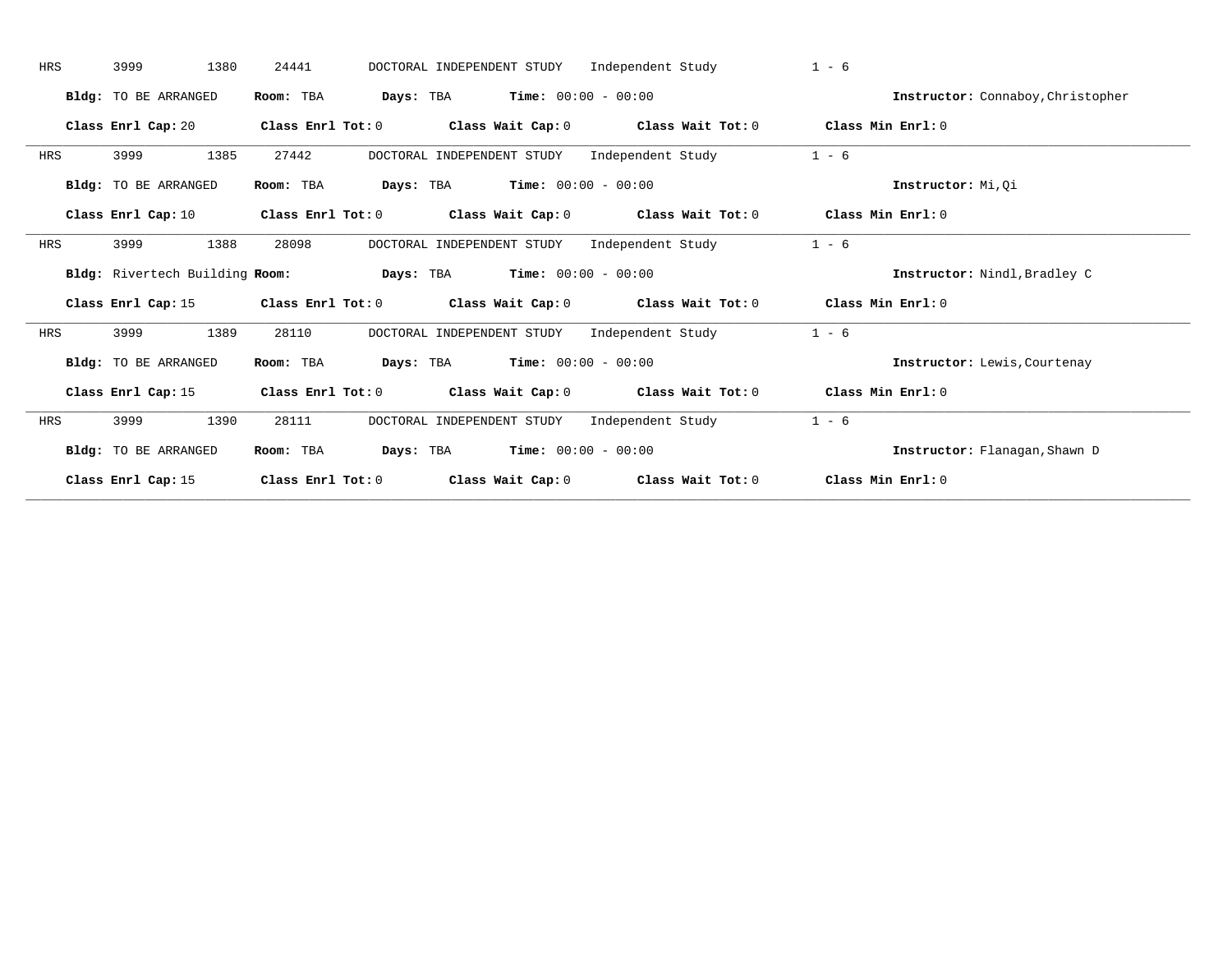### Report ID: SR201 **University of Pittsburgh** Page No. 136 of 166 **Schedule of Classes for Spring Term 2021-2022** Run Date: 06/16/2021 **Full Term Session Run Time: 00:30:24**

# **Sch of Hlth & Rehab Scs - Clinical Dietetics - Nutrition - Subject: Athletic Training**

| Subject | Catalog Nbr Section Class Nbr |      |                   | Course Title                          | Component                    | Units | Topics                         |
|---------|-------------------------------|------|-------------------|---------------------------------------|------------------------------|-------|--------------------------------|
| ATHLTR  | 1834                          | 1030 | 13610             | SPEC TOPICS ATHLETIC TRAINING Lecture |                              |       |                                |
|         | Bldg: TO BE ARRANGED          |      | Room: TBA         | Days: Tu                              | <b>Time:</b> $18:00 - 19:55$ |       | Instructor: Zirpoli, Kathryn F |
|         | Class Enrl Cap: 25            |      | Class Enrl Tot: 0 | Class Wait Cap: 20                    | Class Wait Tot: 0            |       | Class Min Enrl: 0              |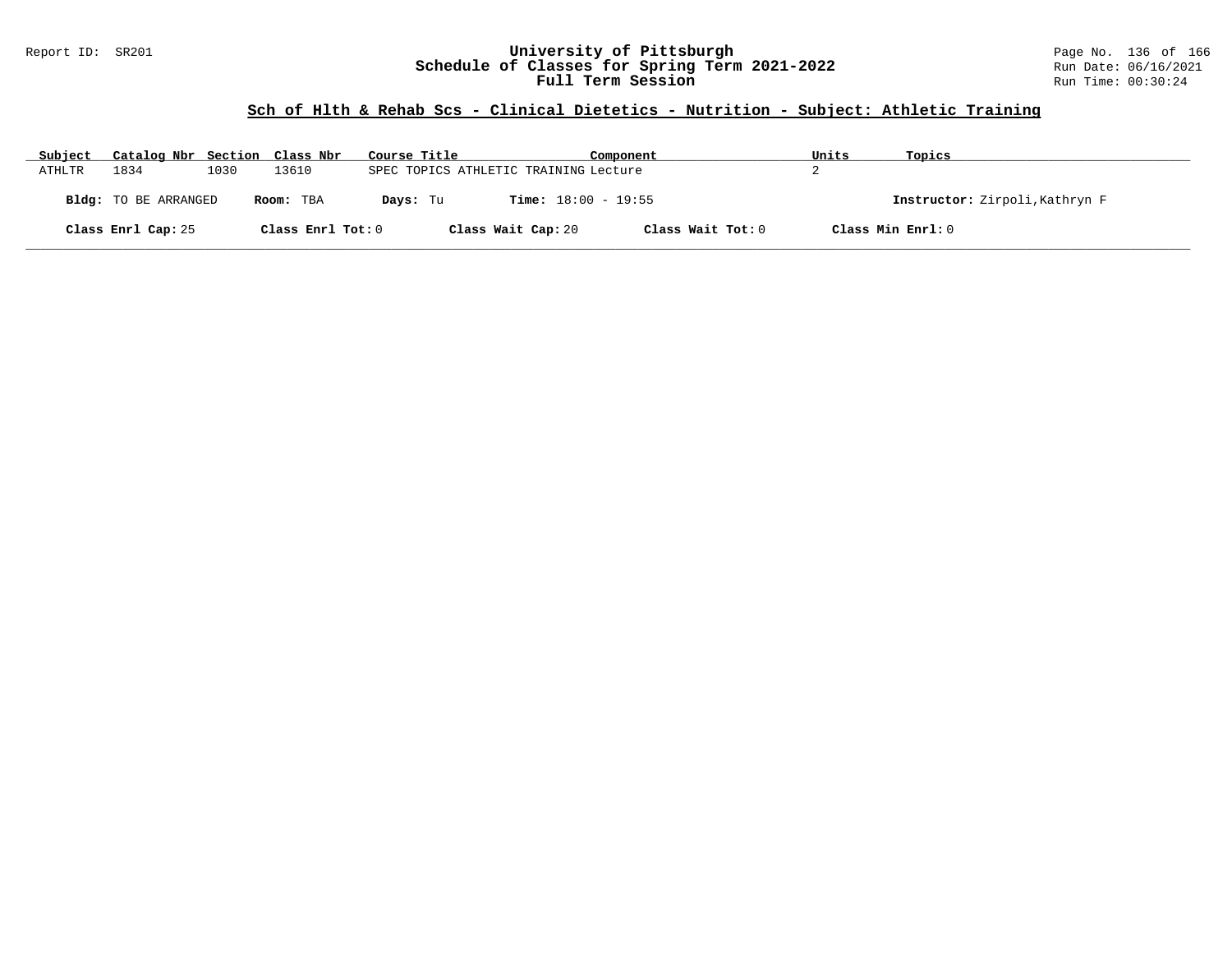### Report ID: SR201 **University of Pittsburgh** Page No. 137 of 166 **Schedule of Classes for Spring Term 2021-2022** Run Date: 06/16/2021 **Full Term Session Run Time: 00:30:24**

## **Sch of Hlth & Rehab Scs - Communication Science and Disorders - Subject: Comm Science and Disorders**

| Subject          | Catalog Nbr Section Class Nbr | Course Title                                                                             | Component                                                               | Units               | Topics                               |
|------------------|-------------------------------|------------------------------------------------------------------------------------------|-------------------------------------------------------------------------|---------------------|--------------------------------------|
| CSD              | 1099<br>1010                  | 13630<br>INDEPENDENT STUDY                                                               | Independent Study                                                       | $1 - 3$             |                                      |
|                  | Bldg: TO BE ARRANGED          | Room: TBA $Days:$ TBA $Time: 00:00 - 00:00$                                              |                                                                         |                     | Instructor: Brown, Christopher A     |
|                  | Class Enrl Cap: 6             |                                                                                          | Class Enrl Tot: 0 Class Wait Cap: 6 Class Wait Tot: 0 Class Min Enrl: 0 |                     |                                      |
| CSD <sub>c</sub> | 1099 700                      | 1040 13668<br>INDEPENDENT STUDY                                                          | Independent Study                                                       | $1 - 3$             |                                      |
|                  | Bldg: TO BE ARRANGED          | Room: TBA $Days:$ TBA $Time: 00:00 - 00:00$                                              |                                                                         |                     | Instructor: Palmer, Catherine        |
|                  | Class Enrl Cap: 6             |                                                                                          | Class Enrl Tot: 0 Class Wait Cap: 6 Class Wait Tot: 0                   | Class Min Enrl: 0   |                                      |
| CSD              | 1099                          | 1050 13669<br>INDEPENDENT STUDY                                                          | Independent Study                                                       | $1 - 3$             |                                      |
|                  | <b>Bldg:</b> TO BE ARRANGED   | Room: TBA $Days:$ TBA $Time: 00:00 - 00:00$                                              |                                                                         |                     | Instructor: Pratt, Sheila            |
|                  | Class Enrl Cap: 6             |                                                                                          | Class Enrl Tot: 0 Class Wait Cap: 6 Class Wait Tot: 0 Class Min Enrl: 0 |                     |                                      |
| CSD <sub>c</sub> | 1099 1060 13670               |                                                                                          | INDEPENDENT STUDY 1ndependent Study                                     | $1 - 3$             |                                      |
|                  | Bldg: TO BE ARRANGED          | Room: TBA $Days:$ TBA $Time: 00:00 - 00:00$                                              |                                                                         |                     | Instructor: Kimelman, Susan S        |
|                  | Class Enrl Cap: 6             |                                                                                          | Class Enrl Tot: 0 Class Wait Cap: 6 Class Wait Tot: 0 Class Min Enrl: 0 |                     |                                      |
|                  | CSD 1099 1070 13671           |                                                                                          | INDEPENDENT STUDY 1ndependent Study                                     | $1 - 3$             |                                      |
|                  | Bldg: TO BE ARRANGED          | Room: TBA $Days:$ TBA Time: $00:00 - 00:00$                                              |                                                                         |                     | Instructor: Duff, Dawna Margaret     |
|                  | Class Enrl Cap: 6             |                                                                                          | Class Enrl Tot: $0$ Class Wait Cap: $6$ Class Wait Tot: $0$             | Class Min Enrl: 0   |                                      |
| CSD              | 1099<br>1080                  | 13672                                                                                    | INDEPENDENT STUDY 1ndependent Study                                     | $1 - 3$             |                                      |
|                  | Bldg: TO BE ARRANGED          | Room: TBA $\rule{1em}{0.15mm}$ Days: TBA $\rule{1.15mm}]{0.15mm}$ Time: $0.000 - 0.0000$ |                                                                         |                     | Instructor: Vento, Barbara           |
|                  | Class Enrl Cap: 6             |                                                                                          | Class Enrl Tot: 0 Class Wait Cap: 6 Class Wait Tot: 0 Class Min Enrl: 0 |                     |                                      |
| <b>CSD</b>       | 1099 700                      |                                                                                          | 1100 13673 INDEPENDENT STUDY Independent Study 1 - 3                    |                     |                                      |
|                  | Bldg: TO BE ARRANGED          | Room: TBA $Days: TBA$ Time: $00:00 - 00:00$                                              |                                                                         |                     | Instructor: Evans, William Streicher |
|                  | Class Enrl Cap: 6             |                                                                                          | Class Enrl Tot: $0$ Class Wait Cap: $6$ Class Wait Tot: $0$             | Class Min $Enrl: 0$ |                                      |
| CSD              | 1099<br>1120                  | INDEPENDENT STUDY<br>13674                                                               | Independent Study                                                       | $1 - 3$             |                                      |
|                  | Bldg: TO BE ARRANGED          | Room: TBA $Days:$ TBA $Time: 00:00 - 00:00$                                              |                                                                         |                     | Instructor: Corbin. Nicole Elizabeth |
|                  | Class Enrl Cap: 6             | Class Enrl Tot: 0 Class Wait Cap: 6                                                      | Class Wait Tot: 0                                                       | Class Min Enrl: 0   |                                      |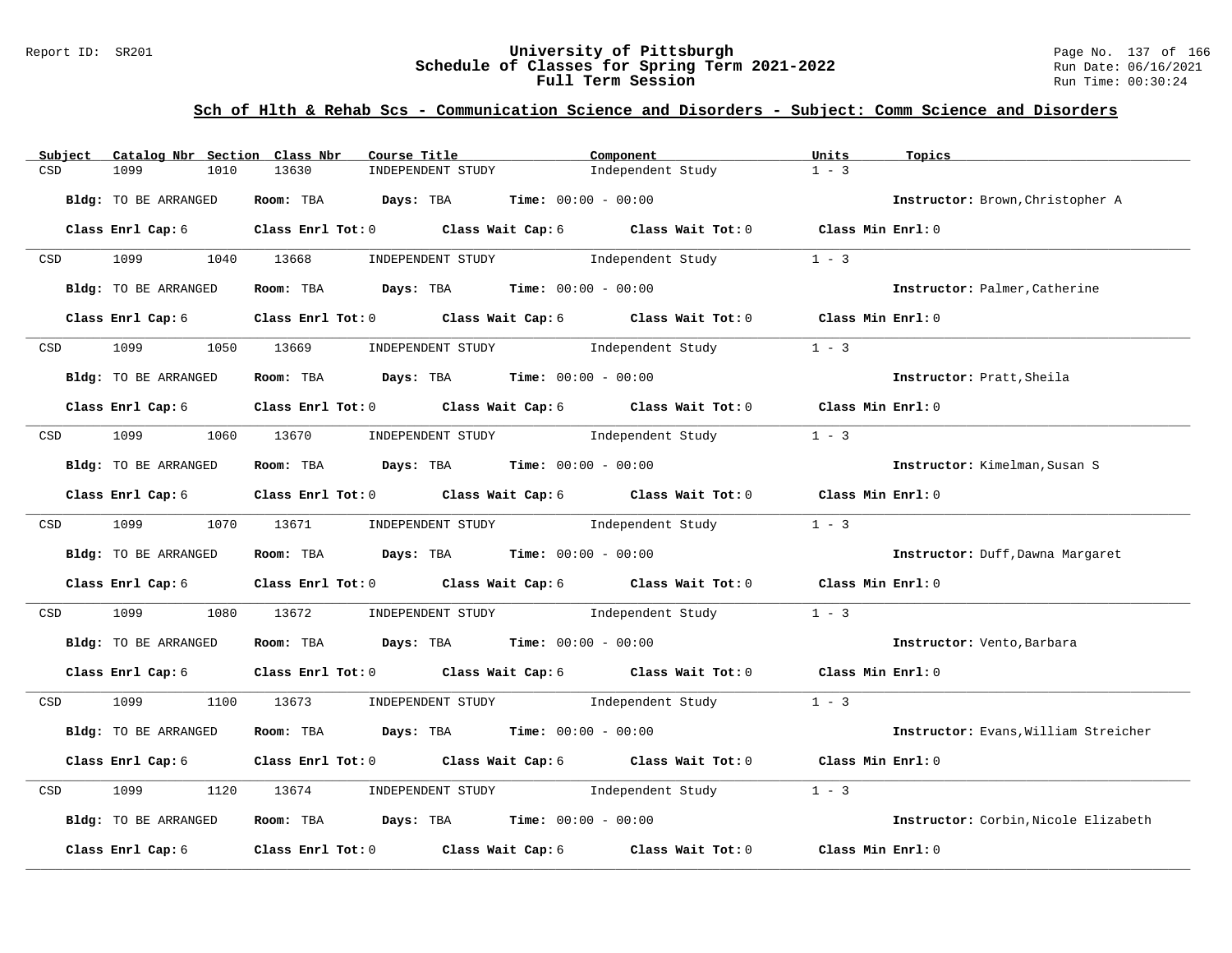| CSD |                  | 1099<br>1130         | 13675                                                                                     | INDEPENDENT STUDY Independent Study |                                                                                                                                                                                                                                                                                                                                                                                                                   | $1 - 3$           |                                           |
|-----|------------------|----------------------|-------------------------------------------------------------------------------------------|-------------------------------------|-------------------------------------------------------------------------------------------------------------------------------------------------------------------------------------------------------------------------------------------------------------------------------------------------------------------------------------------------------------------------------------------------------------------|-------------------|-------------------------------------------|
|     |                  | Bldg: TO BE ARRANGED | Room: TBA $Days:$ TBA $Time: 00:00 - 00:00$                                               |                                     |                                                                                                                                                                                                                                                                                                                                                                                                                   |                   | Instructor: Cohn, Ellen R                 |
|     |                  |                      | Class Enrl Cap: 6 Class Enrl Tot: 0 Class Wait Cap: 6 Class Wait Tot: 0 Class Min Enrl: 0 |                                     |                                                                                                                                                                                                                                                                                                                                                                                                                   |                   |                                           |
|     |                  | CSD 1099             | 1140 13676                                                                                |                                     | $\begin{minipage}[c]{0.9\linewidth} \textbf{INDEX} & \textbf{STUDY} \\ \textbf{1 - 3} & \textbf{1 - 3} \\ \textbf{2 - 1} & \textbf{1 - 3} \\ \textbf{3 - 2} & \textbf{1 - 3} \\ \textbf{4 - 3} & \textbf{1 - 3} \\ \textbf{5 - 4} & \textbf{1 - 3} \\ \textbf{6 - 1} & \textbf{1 - 3} \\ \textbf{7 - 2} & \textbf{1 - 3} \\ \textbf{8 - 1} & \textbf{1 - 3} \\ \textbf{9 - 1} & \textbf{1 - 3} \\ \textbf{1 - 3}$ |                   |                                           |
|     |                  | Bldg: TO BE ARRANGED | Room: TBA $\rule{1em}{0.15mm}$ Days: TBA Time: $00:00 - 00:00$                            |                                     |                                                                                                                                                                                                                                                                                                                                                                                                                   |                   | Instructor: Vance, Janice Elizabeth       |
|     |                  | Class Enrl Cap: 6    | Class Enrl Tot: 0 Class Wait Cap: 6 Class Wait Tot: 0 Class Min Enrl: 0                   |                                     |                                                                                                                                                                                                                                                                                                                                                                                                                   |                   |                                           |
|     |                  |                      | CSD 1099 1150 13677 INDEPENDENT STUDY Independent Study 1 - 3                             |                                     |                                                                                                                                                                                                                                                                                                                                                                                                                   |                   |                                           |
|     |                  |                      | Bldg: TO BE ARRANGED Room: TBA Days: TBA Time: 00:00 - 00:00                              |                                     |                                                                                                                                                                                                                                                                                                                                                                                                                   |                   | Instructor: Hampton Wray, Amanda Michelle |
|     |                  |                      | Class Enrl Cap: 6 Class Enrl Tot: 0 Class Wait Cap: 6 Class Wait Tot: 0 Class Min Enrl: 0 |                                     |                                                                                                                                                                                                                                                                                                                                                                                                                   |                   |                                           |
|     |                  |                      | CSD 1099 1160 13678 INDEPENDENT STUDY Independent Study 1 - 3                             |                                     |                                                                                                                                                                                                                                                                                                                                                                                                                   |                   |                                           |
|     |                  | Bldg: TO BE ARRANGED | Room: TBA $Days: TBA$ Time: $00:00 - 00:00$                                               |                                     |                                                                                                                                                                                                                                                                                                                                                                                                                   |                   | Instructor: Dickey, Michael Walsh         |
|     |                  |                      | Class Enrl Cap: 6 Class Enrl Tot: 0 Class Wait Cap: 6 Class Wait Tot: 0 Class Min Enrl: 0 |                                     |                                                                                                                                                                                                                                                                                                                                                                                                                   |                   |                                           |
|     |                  |                      | CSD 1099 1170 14039 INDEPENDENT STUDY Independent Study 1 - 3                             |                                     |                                                                                                                                                                                                                                                                                                                                                                                                                   |                   |                                           |
|     |                  | Bldg: TO BE ARRANGED | <b>Room:</b> TBA $Days:$ TBA $Time:$ $00:00 - 00:00$                                      |                                     |                                                                                                                                                                                                                                                                                                                                                                                                                   |                   | Instructor: Mormer, Elaine A.             |
|     |                  |                      | Class Enrl Cap: 6 Class Enrl Tot: 0 Class Wait Cap: 6 Class Wait Tot: 0 Class Min Enrl: 0 |                                     |                                                                                                                                                                                                                                                                                                                                                                                                                   |                   |                                           |
|     |                  |                      | CSD 1099 1180 14040 INDEPENDENT STUDY Independent Study 1 - 3                             |                                     |                                                                                                                                                                                                                                                                                                                                                                                                                   |                   |                                           |
|     |                  | Bldg: TO BE ARRANGED | Room: TBA $Days: TBA$ Time: $00:00 - 00:00$                                               |                                     |                                                                                                                                                                                                                                                                                                                                                                                                                   |                   | Instructor: Coyle, James L.               |
|     |                  |                      | Class Enrl Cap: 6 Class Enrl Tot: 0 Class Wait Cap: 6 Class Wait Tot: 0                   |                                     |                                                                                                                                                                                                                                                                                                                                                                                                                   | Class Min Enrl: 0 |                                           |
|     | CSD <sub>c</sub> | 1099                 | 1190 14041 INDEPENDENT STUDY Independent Study 1 - 3                                      |                                     |                                                                                                                                                                                                                                                                                                                                                                                                                   |                   |                                           |
|     |                  | Bldg: TO BE ARRANGED | Room: TBA $Days:$ TBA $Time: 00:00 - 00:00$                                               |                                     |                                                                                                                                                                                                                                                                                                                                                                                                                   |                   | Instructor: Messick, Cheryl K             |
|     |                  |                      | Class Enrl Cap: 6 Class Enrl Tot: 0 Class Wait Cap: 6 Class Wait Tot: 0                   |                                     |                                                                                                                                                                                                                                                                                                                                                                                                                   | Class Min Enrl: 0 |                                           |
|     |                  | CSD 1099             | 1200 14075 INDEPENDENT STUDY Independent Study 1 - 3                                      |                                     |                                                                                                                                                                                                                                                                                                                                                                                                                   |                   |                                           |
|     |                  | Bldg: TO BE ARRANGED | <b>Room:</b> TBA $\rule{1em}{0.15mm}$ <b>Days:</b> TBA <b>Time:</b> $00:00 - 00:00$       |                                     |                                                                                                                                                                                                                                                                                                                                                                                                                   |                   | Instructor: Bohland, Jason W              |
|     |                  |                      | Class Enrl Cap: 6 Class Enrl Tot: 0 Class Wait Cap: 6 Class Wait Tot: 0 Class Min Enrl: 0 |                                     |                                                                                                                                                                                                                                                                                                                                                                                                                   |                   |                                           |
|     |                  |                      | CSD 1099 1210 14076 INDEPENDENT STUDY Independent Study 1 - 3                             |                                     |                                                                                                                                                                                                                                                                                                                                                                                                                   |                   |                                           |
|     |                  |                      | Bldg: TO BE ARRANGED Room: TBA Days: TBA Time: 00:00 - 00:00                              |                                     |                                                                                                                                                                                                                                                                                                                                                                                                                   |                   | Instructor: Rousseau, Bernard             |
|     |                  | Class Enrl Cap: 6    | Class Enrl Tot: $0$ Class Wait Cap: $6$ Class Wait Tot: $0$                               |                                     |                                                                                                                                                                                                                                                                                                                                                                                                                   | Class Min Enrl: 0 |                                           |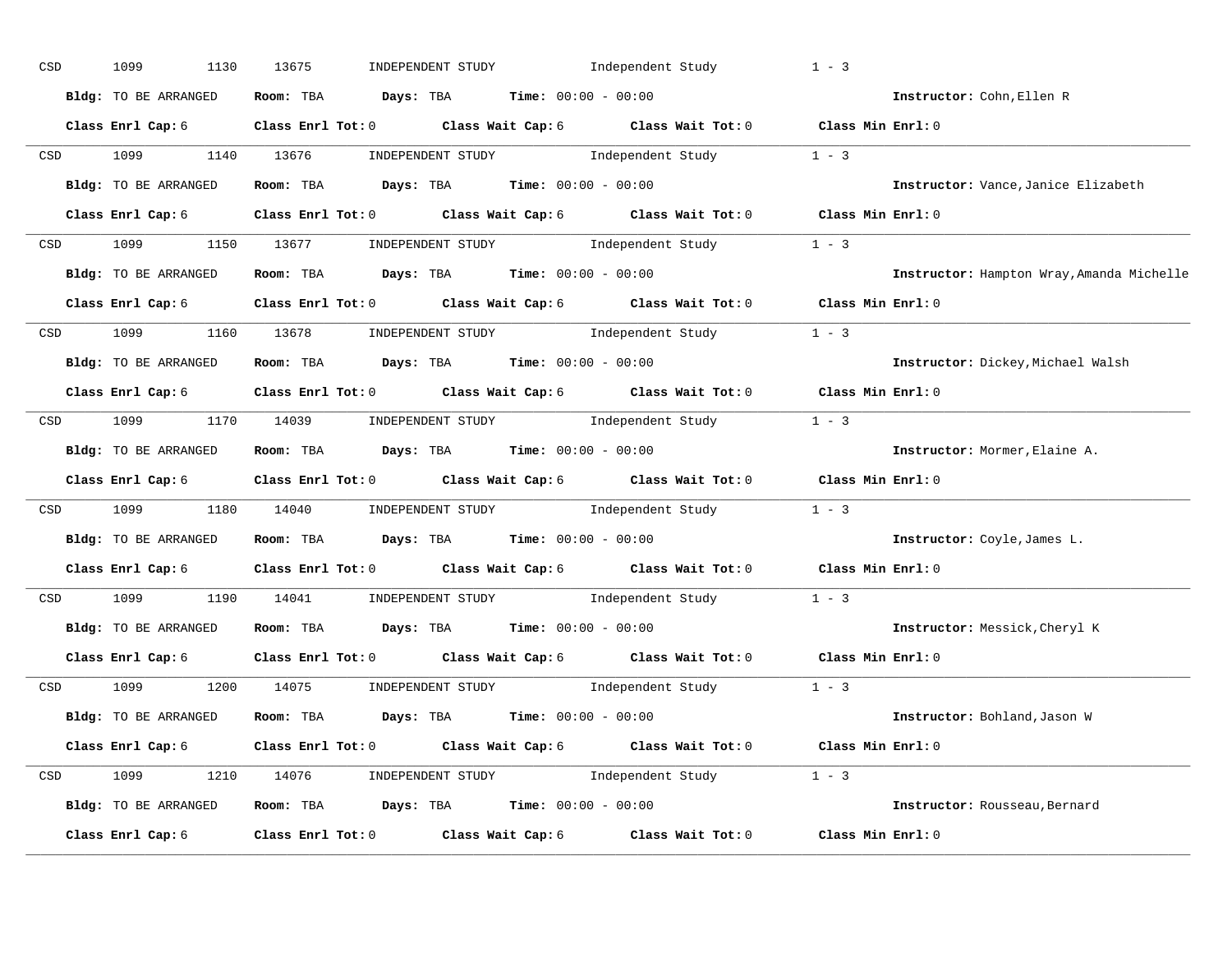### Report ID: SR201 **University of Pittsburgh** Page No. 139 of 166 **Schedule of Classes for Spring Term 2021-2022** Run Date: 06/16/2021 **Full Term Session Run Time: 00:30:24**

## **Sch of Hlth & Rehab Scs - Communication Science and Disorders - Subject: Comm Science and Disorders**

| Subject                                                                                                         | Catalog Nbr Section Class Nbr | Course Title                 | Component                                                                                          | Units             | Topics                                    |
|-----------------------------------------------------------------------------------------------------------------|-------------------------------|------------------------------|----------------------------------------------------------------------------------------------------|-------------------|-------------------------------------------|
| CSD                                                                                                             | 1099<br>1225                  | 18115<br>INDEPENDENT STUDY   | Independent Study                                                                                  | $1 - 3$           |                                           |
|                                                                                                                 | <b>Bldg:</b> TO BE ARRANGED   | Room: TBA                    | <b>Days:</b> TBA <b>Time:</b> $00:00 - 00:00$                                                      |                   | Instructor: Gross, Roxann D               |
|                                                                                                                 | Class Enrl Cap: 6             |                              | Class Enrl Tot: 0 Class Wait Cap: 6 Class Wait Tot: 0 Class Min Enrl: 0                            |                   |                                           |
| CSD                                                                                                             | 1099<br>1226                  | 23608                        | INDEPENDENT STUDY 1ndependent Study                                                                | $1 - 3$           |                                           |
|                                                                                                                 | Bldg: TO BE ARRANGED          |                              | Room: TBA $Days:$ TBA $Time: 00:00 - 00:00$                                                        |                   | Instructor: Lundblom, Erin Elizabeth Gill |
|                                                                                                                 | Class Enrl Cap: 6             |                              | Class Enrl Tot: 0 Class Wait Cap: 6 Class Wait Tot: 0                                              | Class Min Enrl: 0 |                                           |
| CSD                                                                                                             | 1099<br>1227                  | 27262                        | INDEPENDENT STUDY<br>Independent Study                                                             | $1 - 3$           |                                           |
|                                                                                                                 | Bldg: TO BE ARRANGED          |                              | Room: TBA $Days:$ TBA $Time: 00:00 - 00:00$                                                        |                   | Instructor: Chandrasekaran, Bharath       |
|                                                                                                                 | Class Enrl Cap: 6             |                              | Class Enrl Tot: 0 Class Wait Cap: 6 Class Wait Tot: 0 Class Min Enrl: 0                            |                   |                                           |
| CSD                                                                                                             | 1902                          | 1020 13679<br>DIRECTED STUDY | Directed Studies                                                                                   | $1 - 3$           |                                           |
|                                                                                                                 | <b>Bldg:</b> TO BE ARRANGED   |                              | Room: TBA $Days:$ TBA $Time: 00:00 - 00:00$                                                        |                   | Instructor: Helou, Leah Bernadette        |
|                                                                                                                 | Class Enrl Cap: 6             |                              | Class Enrl Tot: 0 $\qquad$ Class Wait Cap: 6 $\qquad$ Class Wait Tot: 0 $\qquad$ Class Min Enrl: 0 |                   |                                           |
| CSD and the control of the control of the control of the control of the control of the control of the control o | 1902 1903                     | 1040 13680<br>DIRECTED STUDY | Directed Studies                                                                                   | $1 - 3$           |                                           |
|                                                                                                                 | Bldg: TO BE ARRANGED          |                              | Room: TBA $\rule{1em}{0.15mm}$ Days: TBA Time: $00:00 - 00:00$                                     |                   | Instructor: Palmer, Catherine             |
|                                                                                                                 | Class Enrl Cap: 6             |                              | Class Enrl Tot: $0$ Class Wait Cap: $6$ Class Wait Tot: $0$ Class Min Enrl: $0$                    |                   |                                           |
| CSD                                                                                                             | 1902<br>1050                  | 13681                        | DIRECTED STUDY Directed Studies                                                                    | $1 - 3$           |                                           |
|                                                                                                                 | Bldg: TO BE ARRANGED          |                              | Room: TBA $Days:$ TBA $Time: 00:00 - 00:00$                                                        |                   | Instructor: Pratt, Sheila                 |
|                                                                                                                 | Class Enrl Cap: 6             |                              | Class Enrl Tot: 0 Class Wait Cap: 6 Class Wait Tot: 0 Class Min Enrl: 0                            |                   |                                           |
| CSD                                                                                                             | 1902                          | 1060 13682                   | DIRECTED STUDY Directed Studies                                                                    | $1 - 3$           |                                           |
|                                                                                                                 | Bldg: TO BE ARRANGED          |                              | Room: TBA $Days:$ TBA $Time: 00:00 - 00:00$                                                        |                   | Instructor: Kimelman, Susan S             |
|                                                                                                                 | Class Enrl Cap: 6             |                              | Class Enrl Tot: 0 Class Wait Cap: 6 Class Wait Tot: 0                                              | Class Min Enrl: 0 |                                           |
| CSD                                                                                                             | 1902<br>1070                  | 13683<br>DIRECTED STUDY      | Directed Studies                                                                                   | $1 - 3$           |                                           |
|                                                                                                                 | Bldg: TO BE ARRANGED          |                              | Room: TBA $Days:$ TBA $Time: 00:00 - 00:00$                                                        |                   | Instructor: Duff, Dawna Margaret          |
|                                                                                                                 | Class Enrl Cap: 6             |                              | Class Enrl Tot: 0 Class Wait Cap: 6 Class Wait Tot: 0                                              | Class Min Enrl: 0 |                                           |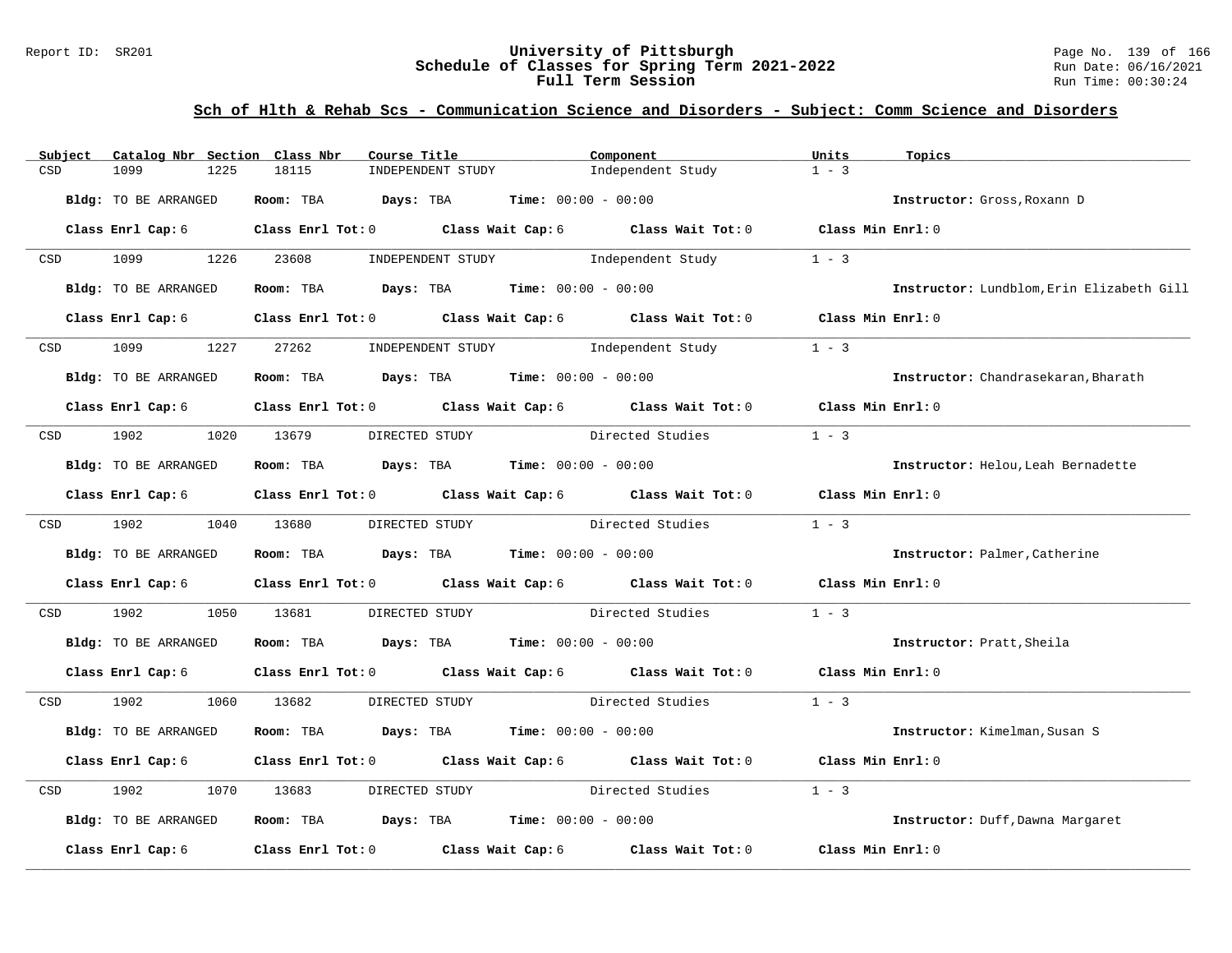| CSD |                  | 1902<br>1080         | 13684<br>DIRECTED STUDY                                                                            |                                 | $1 - 3$<br>Directed Studies                                                               |                                      |
|-----|------------------|----------------------|----------------------------------------------------------------------------------------------------|---------------------------------|-------------------------------------------------------------------------------------------|--------------------------------------|
|     |                  | Bldg: TO BE ARRANGED | Room: TBA $Days:$ TBA $Time: 00:00 - 00:00$                                                        |                                 |                                                                                           | Instructor: Vento, Barbara           |
|     |                  |                      |                                                                                                    |                                 | Class Enrl Cap: 6 Class Enrl Tot: 0 Class Wait Cap: 6 Class Wait Tot: 0 Class Min Enrl: 0 |                                      |
|     |                  | CSD 1902             | 1100 13685                                                                                         | DIRECTED STUDY Directed Studies | $1 - 3$                                                                                   |                                      |
|     |                  | Bldg: TO BE ARRANGED | Room: TBA $Days:$ TBA Time: $00:00 - 00:00$                                                        |                                 |                                                                                           | Instructor: Evans, William Streicher |
|     |                  | Class Enrl Cap: 6    |                                                                                                    |                                 | Class Enrl Tot: 0 Class Wait Cap: 6 Class Wait Tot: 0 Class Min Enrl: 0                   |                                      |
|     |                  |                      |                                                                                                    |                                 | CSD 1902 1120 13686 DIRECTED STUDY Directed Studies 1 - 3                                 |                                      |
|     |                  |                      | Bldg: TO BE ARRANGED Room: TBA Days: TBA Time: 00:00 - 00:00                                       |                                 |                                                                                           | Instructor: Rousseau, Bernard        |
|     |                  |                      | Class Enrl Cap: 6 $\qquad$ Class Enrl Tot: 0 $\qquad$ Class Wait Cap: 6 $\qquad$ Class Wait Tot: 0 |                                 |                                                                                           | Class Min Enrl: 0                    |
|     |                  |                      | CSD 1902 1130 13687 DIRECTED STUDY                                                                 | Directed Studies                | $1 - 3$                                                                                   |                                      |
|     |                  | Bldg: TO BE ARRANGED | Room: TBA $Days:$ TBA $Time: 00:00 - 00:00$                                                        |                                 |                                                                                           | Instructor: Cohn, Ellen R            |
|     |                  |                      |                                                                                                    |                                 | Class Enrl Cap: 6 Class Enrl Tot: 0 Class Wait Cap: 6 Class Wait Tot: 0 Class Min Enrl: 0 |                                      |
|     |                  |                      | CSD 1902 1140 13688 DIRECTED STUDY Directed Studies                                                |                                 | $1 - 3$                                                                                   |                                      |
|     |                  | Bldg: TO BE ARRANGED | <b>Room:</b> TBA $\qquad \qquad$ Days: TBA $\qquad \qquad$ Time: $00:00 - 00:00$                   |                                 |                                                                                           | Instructor: Vance, Janice Elizabeth  |
|     |                  |                      |                                                                                                    |                                 | Class Enrl Cap: 6 Class Enrl Tot: 0 Class Wait Cap: 6 Class Wait Tot: 0 Class Min Enrl: 0 |                                      |
|     | CSD <sub>c</sub> |                      | 1902 1150 13689 DIRECTED STUDY Directed Studies                                                    |                                 | $1 - 3$                                                                                   |                                      |
|     |                  |                      | Bldg: TO BE ARRANGED Room: TBA Days: TBA Time: 00:00 - 00:00                                       |                                 |                                                                                           | Instructor: Corbin, Nicole Elizabeth |
|     |                  |                      | Class Enrl Cap: 6 Class Enrl Tot: 0 Class Wait Cap: 6 Class Wait Tot: 0                            |                                 |                                                                                           | Class Min Enrl: 0                    |
|     | CSD <sub>c</sub> | 1902 1903            | 1170 14042                                                                                         | DIRECTED STUDY                  | $1 - 3$<br>Directed Studies                                                               |                                      |
|     |                  |                      | Bldg: TO BE ARRANGED Room: TBA Days: TBA Time: 00:00 - 00:00                                       |                                 |                                                                                           | Instructor: Mormer, Elaine A.        |
|     |                  |                      | Class Enrl Cap: 6 Class Enrl Tot: 0 Class Wait Cap: 6 Class Wait Tot: 0                            |                                 |                                                                                           | Class Min Enrl: 0                    |
|     |                  |                      | CSD 1902 1180 14043 DIRECTED STUDY                                                                 |                                 | Directed Studies 1 - 3                                                                    |                                      |
|     |                  | Bldg: TO BE ARRANGED | <b>Room:</b> TBA $Days:$ TBA $Time: 00:00 - 00:00$                                                 |                                 |                                                                                           | Instructor: Coyle, James L.          |
|     |                  |                      |                                                                                                    |                                 | Class Enrl Cap: 6 Class Enrl Tot: 0 Class Wait Cap: 6 Class Wait Tot: 0 Class Min Enrl: 0 |                                      |
|     |                  |                      |                                                                                                    |                                 | CSD 1902 1190 14044 DIRECTED STUDY Directed Studies 1 - 3                                 |                                      |
|     |                  |                      | Bldg: TO BE ARRANGED Room: TBA Days: TBA Time: 00:00 - 00:00                                       |                                 |                                                                                           | Instructor: Messick, Cheryl K        |
|     |                  | Class Enrl Cap: 6    | Class Enrl Tot: $0$ Class Wait Cap: $6$ Class Wait Tot: $0$                                        |                                 |                                                                                           | Class Min Enrl: 0                    |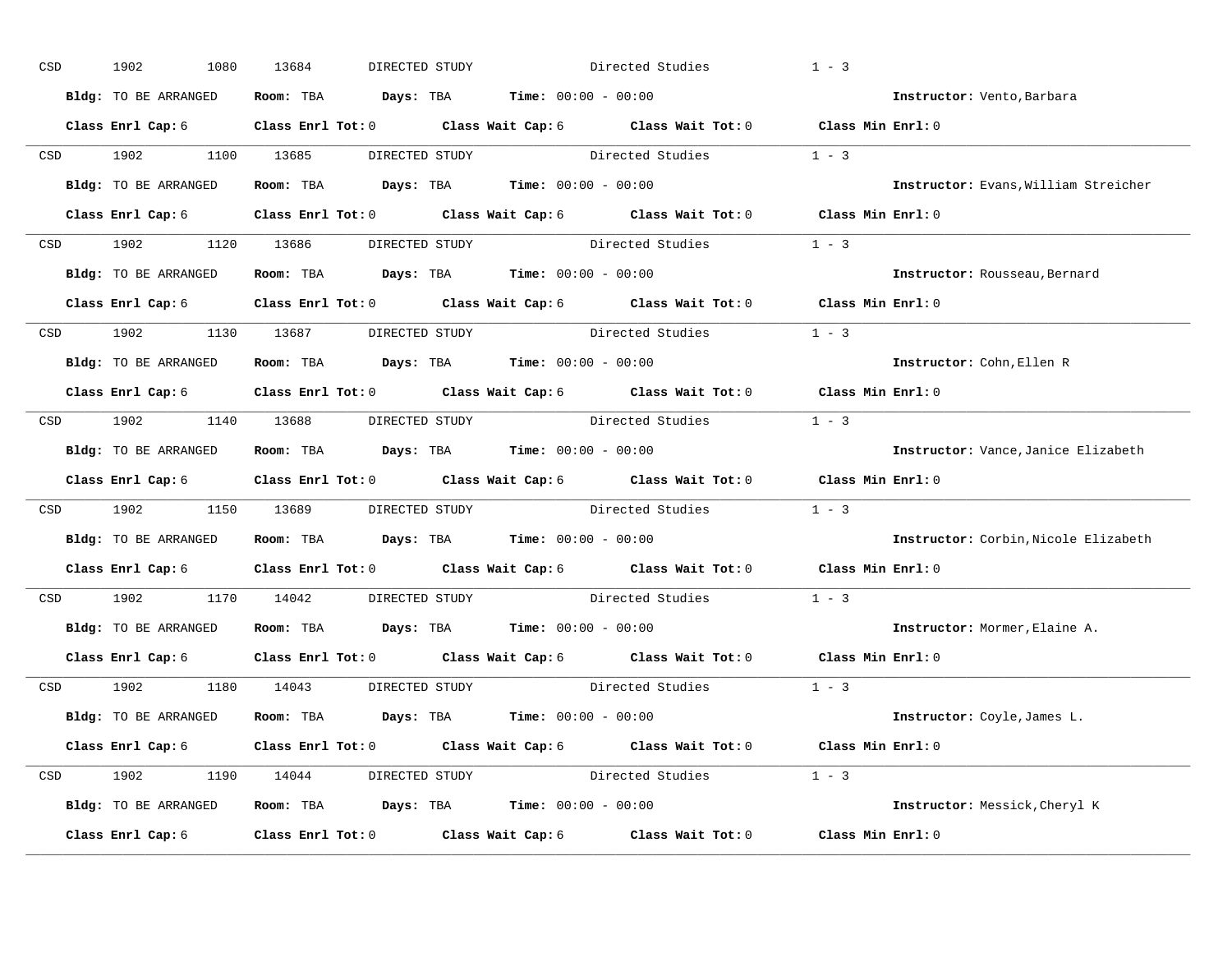### Report ID: SR201 **University of Pittsburgh** Page No. 141 of 166 **Schedule of Classes for Spring Term 2021-2022** Run Date: 06/16/2021 **Full Term Session Run Time: 00:30:24**

## **Sch of Hlth & Rehab Scs - Communication Science and Disorders - Subject: Comm Science and Disorders**

| Subject    | Catalog Nbr Section Class Nbr                                              |           | Course Title                                        | Component                                             | Units               | Topics                                    |
|------------|----------------------------------------------------------------------------|-----------|-----------------------------------------------------|-------------------------------------------------------|---------------------|-------------------------------------------|
| CSD        | 1902<br>1210                                                               | 14096     | DIRECTED STUDY                                      | Directed Studies                                      | $1 - 3$             |                                           |
|            | Bldg: TO BE ARRANGED                                                       | Room: TBA | <b>Days:</b> TBA <b>Time:</b> $00:00 - 00:00$       |                                                       |                     | Instructor: Hampton Wray, Amanda Michelle |
|            | Class Enrl Cap: 6                                                          |           |                                                     | Class Enrl Tot: 0 Class Wait Cap: 6 Class Wait Tot: 0 | Class Min $Enrl: 0$ |                                           |
| CSD        | 1902<br>1220                                                               | 14097     | DIRECTED STUDY                                      | Directed Studies                                      | $1 - 3$             |                                           |
|            | Bldg: TO BE ARRANGED                                                       |           | Room: TBA $Days:$ TBA $Time: 00:00 - 00:00$         |                                                       |                     | Instructor: Dickey, Michael Walsh         |
|            | Class Enrl Cap: 6                                                          |           |                                                     | Class Enrl Tot: 0 Class Wait Cap: 6 Class Wait Tot: 0 | Class Min Enrl: 0   |                                           |
| <b>CSD</b> | 1902<br>1230                                                               | 14098     | DIRECTED STUDY                                      | Directed Studies                                      | $1 - 3$             |                                           |
|            | Bldg: TO BE ARRANGED                                                       |           | Room: TBA $Days:$ TBA $Time: 00:00 - 00:00$         |                                                       |                     | Instructor: Hill, Katharine J.            |
|            | Class Enrl Cap: 6                                                          |           |                                                     | Class Enrl Tot: 0 Class Wait Cap: 6 Class Wait Tot: 0 | Class Min Enrl: 0   |                                           |
| CSD        | 1902<br>1240                                                               | 20839     | DIRECTED STUDY                                      | Directed Studies                                      | $1 - 3$             |                                           |
|            | Bldg: TO BE ARRANGED                                                       | Room: TBA | $\texttt{Days:}$ TBA $\texttt{Time:}$ 00:00 - 00:00 |                                                       |                     | Instructor: Lundblom, Erin Elizabeth Gill |
|            | Class Enrl Cap: 6                                                          |           |                                                     | Class Enrl Tot: 0 Class Wait Cap: 6 Class Wait Tot: 0 | Class Min Enrl: 0   |                                           |
| CSD        | 1902<br>1245                                                               | 27263     | DIRECTED STUDY                                      | Directed Studies                                      | $1 - 3$             |                                           |
|            | Bldg: TO BE ARRANGED                                                       | Room: TBA | <b>Days:</b> TBA <b>Time:</b> $00:00 - 00:00$       |                                                       |                     | Instructor: Chandrasekaran, Bharath       |
|            | Class Enrl Cap: 6                                                          |           |                                                     | Class Enrl Tot: 0 Class Wait Cap: 6 Class Wait Tot: 0 | Class Min Enrl: 0   |                                           |
| CSD        | 1902<br>1251                                                               | 28327     | DIRECTED STUDY                                      | Directed Studies                                      | $1 - 3$             |                                           |
|            | Bldg: TO BE ARRANGED                                                       |           | Room: TBA $Days:$ TBA $Time: 00:00 - 00:00$         |                                                       |                     | Instructor: Iverson, Jana Marie           |
|            | Class Enrl Cap: 6                                                          |           |                                                     | Class Enrl Tot: 0 Class Wait Cap: 6 Class Wait Tot: 0 | Class Min Enrl: 0   |                                           |
| CSD        | 1903<br>1010                                                               | 26247     |                                                     | USA IRELAND: HIST AND EDUC Directed Studies           | $\overline{2}$      |                                           |
| Bldg: TBA  |                                                                            |           | Room: TBA $Days:$ Th Time: $18:00 - 20:00$          |                                                       |                     | Instructor: Vance, Janice Elizabeth       |
|            | Class Enrl Cap: 35<br>Room Characteristics: PeopleSoft - Scheduled (PS)(1) |           | Class Enrl Tot: 0 Class Wait Cap: 20                | Class Wait Tot: 0                                     |                     | Class Min Enrl: 0                         |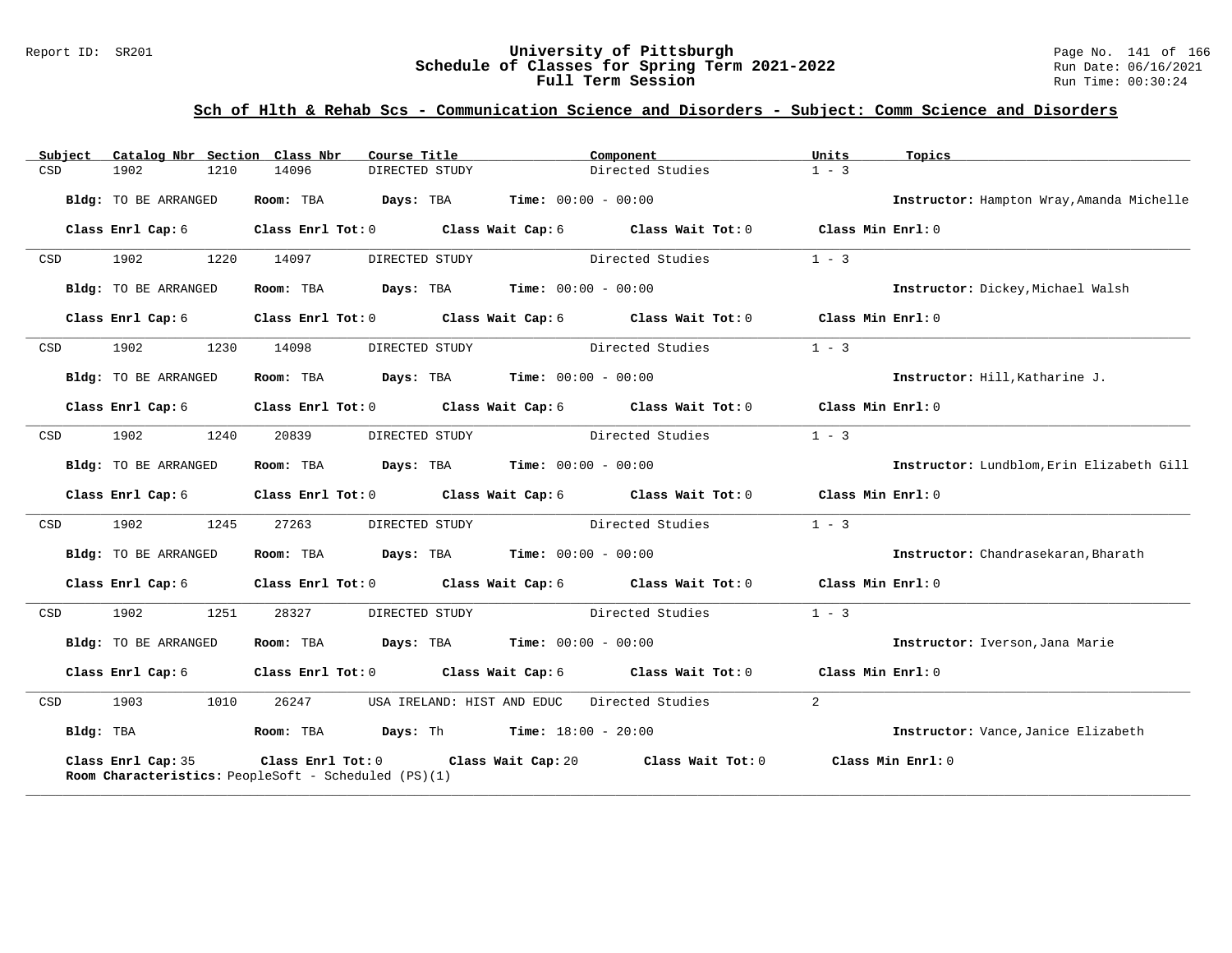### Report ID: SR201 **University of Pittsburgh** Page No. 142 of 166 **Schedule of Classes for Spring Term 2021-2022** Run Date: 06/16/2021 **Full Term Session Run Time: 00:30:24**

# **Sch of Hlth & Rehab Scs - Emergency Medicine - Subject: Emergency Medicine**

| Subject            | Catalog Nbr Section Class Nbr |                   | Course Title |                                          | Component                                                                                                                                                                                                                          | Units             | Topics                             |
|--------------------|-------------------------------|-------------------|--------------|------------------------------------------|------------------------------------------------------------------------------------------------------------------------------------------------------------------------------------------------------------------------------------|-------------------|------------------------------------|
| EM<br>1102         | 1010                          | 13579             |              | EMERGENCY MEDICINE TECHNICIAN Lecture    |                                                                                                                                                                                                                                    | $\overline{4}$    |                                    |
|                    | Bldg: TO BE ARRANGED          | Room: TBA         | Days: MW     | Time: $09:00 - 11:55$                    |                                                                                                                                                                                                                                    |                   | Instructor: Platt, Thomas Edward   |
|                    |                               |                   |              |                                          |                                                                                                                                                                                                                                    |                   | Potts, Sarah E                     |
| Class Enrl Cap: 48 |                               | Class Enrl Tot: 0 |              | Class Wait Cap: 20                       | Class Wait Tot: 0                                                                                                                                                                                                                  |                   | Class Min Enrl: 0                  |
|                    |                               |                   |              |                                          | <b></b> This class has an additional fee. For more information go to <a <br="" href="http://www.registrar.pitt.edu">target=" blank"&gt;http://www.registrar.pitt.edu/</a> , and click on Faculty and Staff, then Course and Class. |                   |                                    |
| 1102<br>ЕM         | 1015                          | 13581             |              | EMERGENCY MEDICINE TECHNICIAN Lecture    |                                                                                                                                                                                                                                    | 4                 |                                    |
|                    | Bldg: TO BE ARRANGED          | Room: TBA         | Days: TuTh   | <b>Time:</b> $18:00 - 20:55$             |                                                                                                                                                                                                                                    |                   | Instructor: Johnson, David Charles |
|                    |                               |                   |              |                                          |                                                                                                                                                                                                                                    |                   | Platt, Thomas Edward               |
|                    |                               |                   |              |                                          |                                                                                                                                                                                                                                    |                   | Potts, Sarah E                     |
| Class Enrl Cap: 48 |                               | Class Enrl Tot: 0 |              | Class Wait Cap: 20                       | Class Wait Tot: 0                                                                                                                                                                                                                  |                   | Class Min Enrl: 0                  |
|                    |                               |                   |              |                                          | <b></b> This class has an additional fee. For more information go to <a <br="" href="http://www.registrar.pitt.edu">target="_blank"&gt;http://www.registrar.pitt.edu/</a> , and click on Faculty and Staff, then Course and Class. |                   |                                    |
| 1102<br>EМ         | 1020                          | 13580             |              | EMERGENCY MEDICINE TECHNICIAN Laboratory |                                                                                                                                                                                                                                    | $\mathbf 0$       |                                    |
|                    | Bldg: TO BE ARRANGED          | Room: TBA         | Days: M      | <b>Time:</b> $17:00 - 19:55$             |                                                                                                                                                                                                                                    |                   | Instructor: Potts, Sarah E         |
| Class Enrl Cap: 6  |                               | Class Enrl Tot: 0 |              | Class Wait Cap: 6                        | Class Wait Tot: 0                                                                                                                                                                                                                  | Class Min Enrl: 0 |                                    |
|                    |                               |                   |              |                                          | <b></b> This class has an additional fee. For more information go to <a <br="" href="http://www.registrar.pitt.edu">target="_blank"&gt;http://www.registrar.pitt.edu/</a> , and click on Faculty and Staff, then Course and Class. |                   |                                    |
| 1102<br>EM         | 1025                          | 13572             |              | EMERGENCY MEDICINE TECHNICIAN Laboratory |                                                                                                                                                                                                                                    | $\mathsf{O}$      |                                    |
|                    |                               |                   | Days: Tu     | <b>Time:</b> $09:00 - 11:55$             |                                                                                                                                                                                                                                    |                   | Instructor: Potts, Sarah E         |
|                    | <b>Bldg:</b> TO BE ARRANGED   | Room: TBA         |              |                                          |                                                                                                                                                                                                                                    |                   |                                    |
| Class Enrl Cap: 6  |                               | Class Enrl Tot: 0 |              | Class Wait Cap: 6                        | Class Wait Tot: 0                                                                                                                                                                                                                  | Class Min Enrl: 0 |                                    |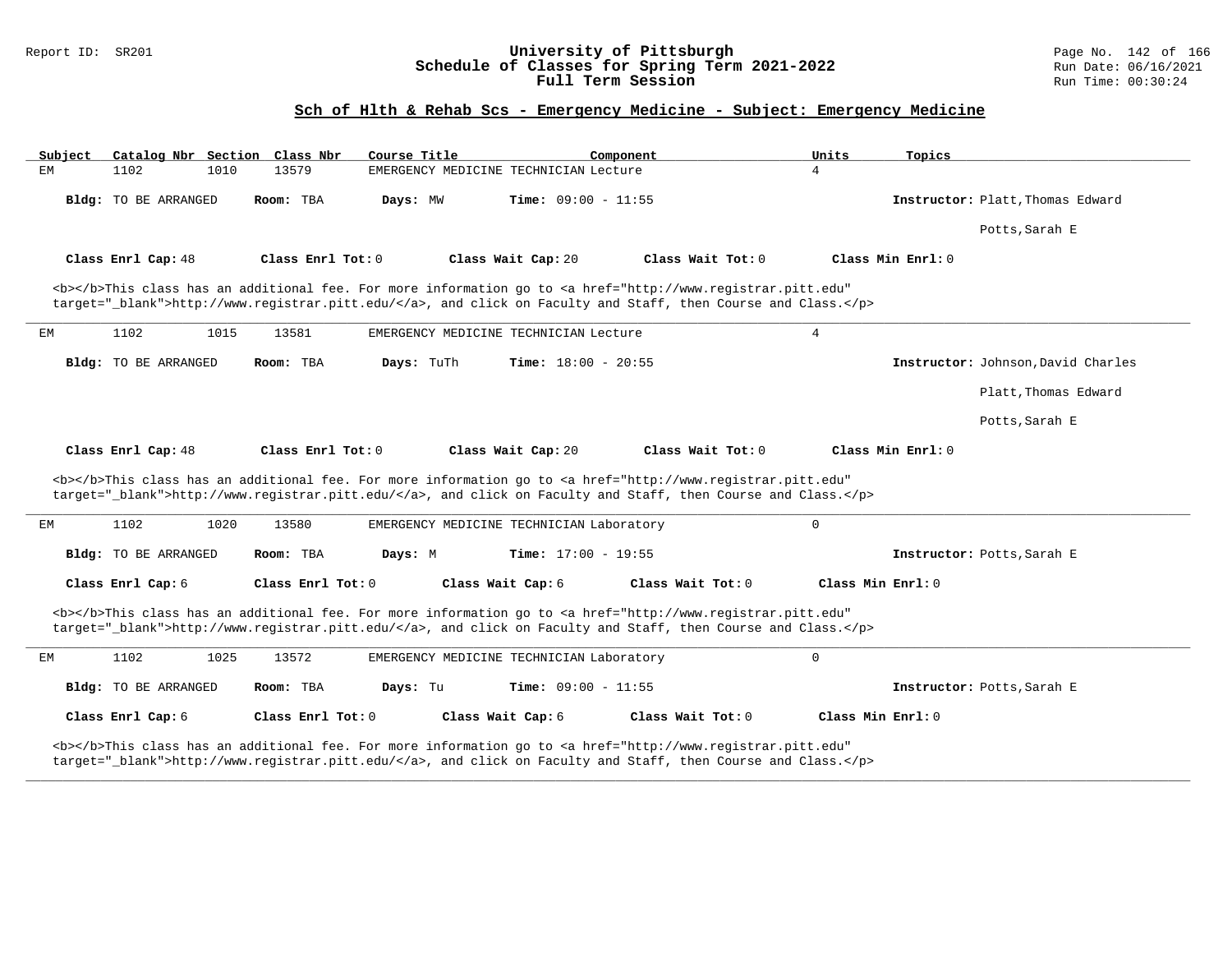### Report ID: SR201 **University of Pittsburgh** Page No. 143 of 166 **Schedule of Classes for Spring Term 2021-2022** Run Date: 06/16/2021 **Full Term Session Run Time: 00:30:24**

# **Sch of Hlth & Rehab Scs - Emergency Medicine - Subject: Emergency Medicine**

| Subject | Catalog Nbr Section Class Nbr |                   | Course Title                             |                              | Component                                                                                                                                                                                                                          | Units               | Topics                     |
|---------|-------------------------------|-------------------|------------------------------------------|------------------------------|------------------------------------------------------------------------------------------------------------------------------------------------------------------------------------------------------------------------------------|---------------------|----------------------------|
| EM      | 1102<br>1030                  | 13571             | EMERGENCY MEDICINE TECHNICIAN Laboratory |                              |                                                                                                                                                                                                                                    | $\Omega$            |                            |
|         | Bldg: TO BE ARRANGED          | Room: TBA         | Days: W                                  | <b>Time:</b> $13:00 - 15:55$ |                                                                                                                                                                                                                                    |                     | Instructor: Potts, Sarah E |
|         | Class Enrl Cap: 6             | Class Enrl Tot: 0 |                                          | Class Wait Cap: 6            | Class Wait Tot: 0                                                                                                                                                                                                                  | Class Min Enrl: 0   |                            |
|         |                               |                   |                                          |                              | <b></b> This class has an additional fee. For more information go to <a <br="" href="http://www.registrar.pitt.edu">target="_blank"&gt;http://www.registrar.pitt.edu/</a> , and click on Faculty and Staff, then Course and Class. |                     |                            |
| EМ      | 1102<br>1040                  | 16367             | EMERGENCY MEDICINE TECHNICIAN Laboratory |                              |                                                                                                                                                                                                                                    | $\Omega$            |                            |
|         | Bldg: TO BE ARRANGED          | Room: TBA         | Days: M                                  | Time: $17:00 - 19:55$        |                                                                                                                                                                                                                                    |                     | Instructor: Potts, Sarah E |
|         | Class Enrl Cap: 6             | Class Enrl Tot: 0 |                                          | Class Wait Cap: 6            | Class Wait Tot: $0$                                                                                                                                                                                                                | Class Min $Enr1: 0$ |                            |
|         |                               |                   |                                          |                              | <b></b> This class has an additional fee. For more information go to <a <br="" href="http://www.registrar.pitt.edu">target="_blank"&gt;http://www.registrar.pitt.edu/</a> , and click on Faculty and Staff, then Course and Class. |                     |                            |
| ЕM      | 1102<br>1050                  | 16368             | EMERGENCY MEDICINE TECHNICIAN Laboratory |                              |                                                                                                                                                                                                                                    | $\mathbf 0$         |                            |
|         | Bldg: TO BE ARRANGED          | Room: TBA         | Days: M                                  | <b>Time:</b> $13:00 - 15:55$ |                                                                                                                                                                                                                                    |                     | Instructor: Potts, Sarah E |
|         | Class Enrl Cap: 6             | Class Enrl Tot: 0 |                                          | Class Wait Cap: 6            | Class Wait Tot: 0                                                                                                                                                                                                                  | Class Min Enrl: 0   |                            |
|         |                               |                   |                                          |                              | <b></b> This class has an additional fee. For more information go to <a <="" href="http://www.registrar.pitt.edu" td=""><td></td><td></td></a>                                                                                     |                     |                            |
|         |                               |                   |                                          |                              | target="_blank">http://www.registrar.pitt.edu/, and click on Faculty and Staff, then Course and Class.                                                                                                                             |                     |                            |
| ЕM      | 1102<br>1060                  | 16369             | EMERGENCY MEDICINE TECHNICIAN Laboratory |                              |                                                                                                                                                                                                                                    | $\mathbf 0$         |                            |
|         | Bldg: TO BE ARRANGED          | Room: TBA         | Days: Tu                                 | <b>Time:</b> $09:00 - 11:55$ |                                                                                                                                                                                                                                    |                     | Instructor: Potts, Sarah E |
|         | Class Enrl Cap: 6             | Class Enrl Tot: 0 |                                          | Class Wait Cap: 6            | Class Wait Tot: $0$                                                                                                                                                                                                                | Class Min Enrl: 0   |                            |
|         |                               |                   |                                          |                              | <b></b> This class has an additional fee. For more information go to <a <br="" href="http://www.registrar.pitt.edu">target="_blank"&gt;http://www.registrar.pitt.edu/</a> , and click on Faculty and Staff, then Course and Class. |                     |                            |
| ЕM      | 1102<br>1070                  | 16370             | EMERGENCY MEDICINE TECHNICIAN Laboratory |                              |                                                                                                                                                                                                                                    | $\mathbf 0$         |                            |
|         | Bldg: TO BE ARRANGED          | Room: TBA         | Days: Tu                                 | <b>Time:</b> $13:00 - 15:55$ |                                                                                                                                                                                                                                    |                     | Instructor: Potts, Sarah E |
|         | Class Enrl Cap: 6             | Class Enrl Tot: 0 |                                          | Class Wait Cap: 6            | Class Wait Tot: 0                                                                                                                                                                                                                  | Class Min Enrl: 0   |                            |

**\_\_\_\_\_\_\_\_\_\_\_\_\_\_\_\_\_\_\_\_\_\_\_\_\_\_\_\_\_\_\_\_\_\_\_\_\_\_\_\_\_\_\_\_\_\_\_\_\_\_\_\_\_\_\_\_\_\_\_\_\_\_\_\_\_\_\_\_\_\_\_\_\_\_\_\_\_\_\_\_\_\_\_\_\_\_\_\_\_\_\_\_\_\_\_\_\_\_\_\_\_\_\_\_\_\_\_\_\_\_\_\_\_\_\_\_\_\_\_\_\_\_\_\_\_\_\_\_\_\_\_\_\_\_\_\_\_\_\_\_\_\_\_\_\_\_\_\_\_\_\_\_\_\_\_\_**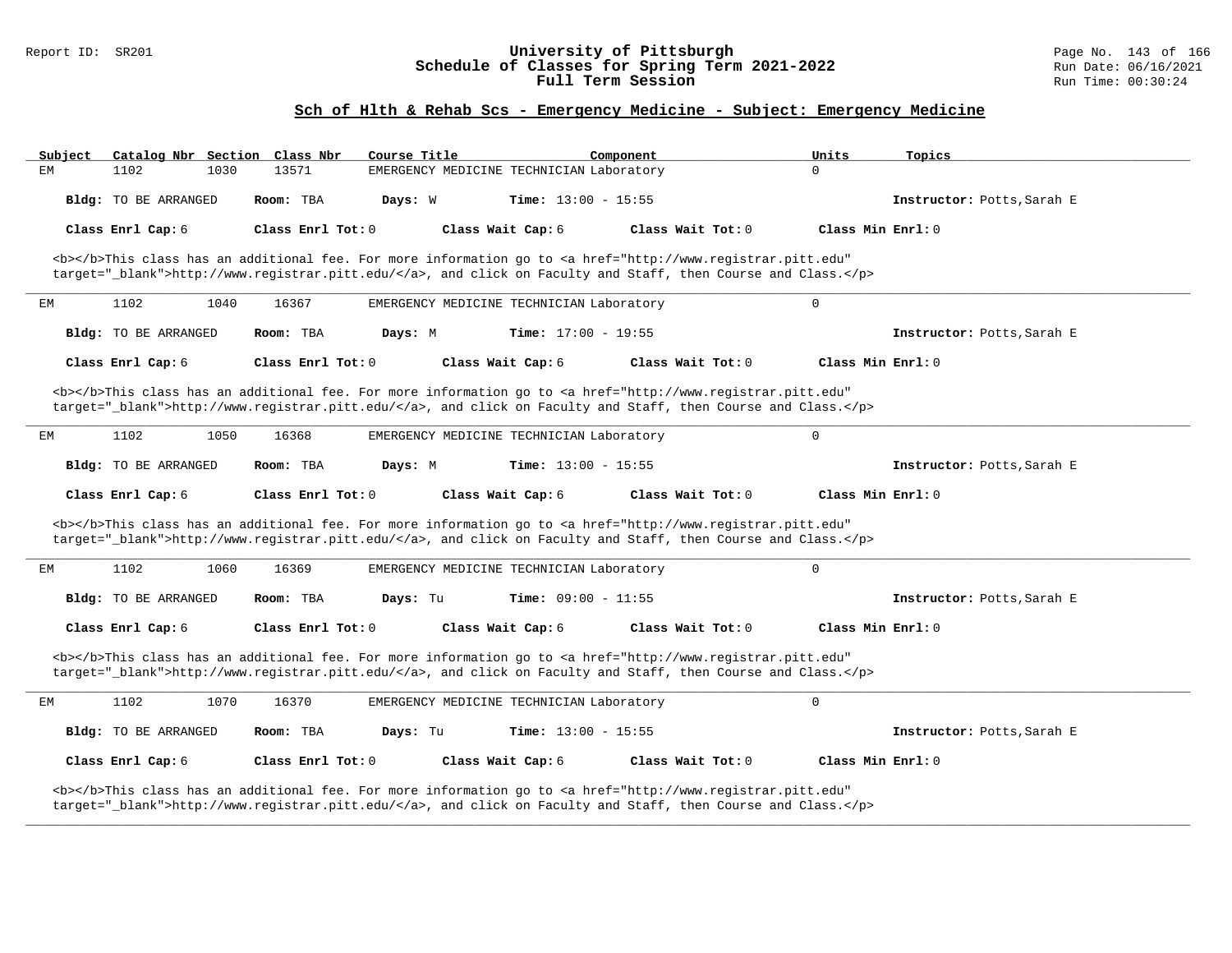### Report ID: SR201 **University of Pittsburgh** Page No. 144 of 166 **Schedule of Classes for Spring Term 2021-2022** Run Date: 06/16/2021 **Full Term Session Run Time: 00:30:24**

# **Sch of Hlth & Rehab Scs - Emergency Medicine - Subject: Emergency Medicine**

| Subiect              | Catalog Nbr Section Class Nbr<br>Course Title                                                                                                                                                                                      |                                          | Component           | Units        | Topics                     |
|----------------------|------------------------------------------------------------------------------------------------------------------------------------------------------------------------------------------------------------------------------------|------------------------------------------|---------------------|--------------|----------------------------|
| 1102<br>1080<br>EM   | 16371                                                                                                                                                                                                                              | EMERGENCY MEDICINE TECHNICIAN Laboratory |                     | $\Omega$     |                            |
| Bldg: TO BE ARRANGED | Room: TBA<br>Days: W                                                                                                                                                                                                               | <b>Time:</b> $13:00 - 15:55$             |                     |              | Instructor: Potts, Sarah E |
| Class Enrl Cap: 6    | Class Enrl Tot: 0                                                                                                                                                                                                                  | Class Wait Cap: 6                        | Class Wait Tot: 0   |              | Class Min Enrl: 0          |
|                      | <b></b> This class has an additional fee. For more information go to <a <br="" href="http://www.registrar.pitt.edu">target="_blank"&gt;http://www.registrar.pitt.edu/</a> , and click on Faculty and Staff, then Course and Class. |                                          |                     |              |                            |
| 1102<br>1090<br>ЕM   | 16372                                                                                                                                                                                                                              | EMERGENCY MEDICINE TECHNICIAN Laboratory |                     | $\mathbf 0$  |                            |
| Bldg: TO BE ARRANGED | Room: TBA<br>Days: M                                                                                                                                                                                                               | Time: $13:00 - 15:55$                    |                     |              | Instructor: Potts, Sarah E |
| Class Enrl Cap: 6    | Class Enrl Tot: 0                                                                                                                                                                                                                  | Class Wait Cap: 6                        | Class Wait Tot: 0   |              | Class Min Enrl: 0          |
|                      | <b></b> This class has an additional fee. For more information go to <a <br="" href="http://www.registrar.pitt.edu">target="_blank"&gt;http://www.registrar.pitt.edu/</a> , and click on Faculty and Staff, then Course and Class. |                                          |                     |              |                            |
| 1102<br>1100<br>EM   | 16373                                                                                                                                                                                                                              | EMERGENCY MEDICINE TECHNICIAN Laboratory |                     | $\mathbf{0}$ |                            |
| Bldg: TO BE ARRANGED | Room: TBA<br>Days: Tu                                                                                                                                                                                                              | <b>Time:</b> $13:00 - 15:55$             |                     |              | Instructor: Potts, Sarah E |
|                      |                                                                                                                                                                                                                                    |                                          |                     |              |                            |
| Class Enrl Cap: 6    | Class Enrl Tot: $0$                                                                                                                                                                                                                | Class Wait Cap: 6                        | Class Wait Tot: $0$ |              | Class Min $Enr1: 0$        |
|                      | <b></b> This class has an additional fee. For more information go to <a <br="" href="http://www.registrar.pitt.edu">target="_blank"&gt;http://www.registrar.pitt.edu/</a> , and click on Faculty and Staff, then Course and Class. |                                          |                     |              |                            |
| 1102<br>1120<br>ЕM   | 16374                                                                                                                                                                                                                              | EMERGENCY MEDICINE TECHNICIAN Laboratory |                     | $\mathbf 0$  |                            |
| Bldg: TO BE ARRANGED | Days: Th<br>Room: TBA                                                                                                                                                                                                              | Time: $09:00 - 11:55$                    |                     |              | Instructor: Potts, Sarah E |
| Class Enrl Cap: 6    | Class Enrl Tot: 0                                                                                                                                                                                                                  | Class Wait Cap: 6                        | Class Wait Tot: 0   |              | Class Min Enrl: 0          |
|                      | <b></b> This class has an additional fee. For more information go to <a <br="" href="http://www.registrar.pitt.edu">target="_blank"&gt;http://www.registrar.pitt.edu/</a> , and click on Faculty and Staff, then Course and Class. |                                          |                     |              |                            |
| 1102<br>1130<br>EM   | 17181                                                                                                                                                                                                                              | EMERGENCY MEDICINE TECHNICIAN Laboratory |                     | $\mathbf{0}$ |                            |
| Bldg: TO BE ARRANGED | Days: Tu<br>Room: TBA                                                                                                                                                                                                              | <b>Time:</b> $17:00 - 19:55$             |                     |              | Instructor: Potts, Sarah E |
| Class Enrl Cap: 6    | Class Enrl Tot: 0                                                                                                                                                                                                                  | Class Wait Cap: 6                        | Class Wait Tot: 0   |              | Class Min Enrl: 0          |

**\_\_\_\_\_\_\_\_\_\_\_\_\_\_\_\_\_\_\_\_\_\_\_\_\_\_\_\_\_\_\_\_\_\_\_\_\_\_\_\_\_\_\_\_\_\_\_\_\_\_\_\_\_\_\_\_\_\_\_\_\_\_\_\_\_\_\_\_\_\_\_\_\_\_\_\_\_\_\_\_\_\_\_\_\_\_\_\_\_\_\_\_\_\_\_\_\_\_\_\_\_\_\_\_\_\_\_\_\_\_\_\_\_\_\_\_\_\_\_\_\_\_\_\_\_\_\_\_\_\_\_\_\_\_\_\_\_\_\_\_\_\_\_\_\_\_\_\_\_\_\_\_\_\_\_\_**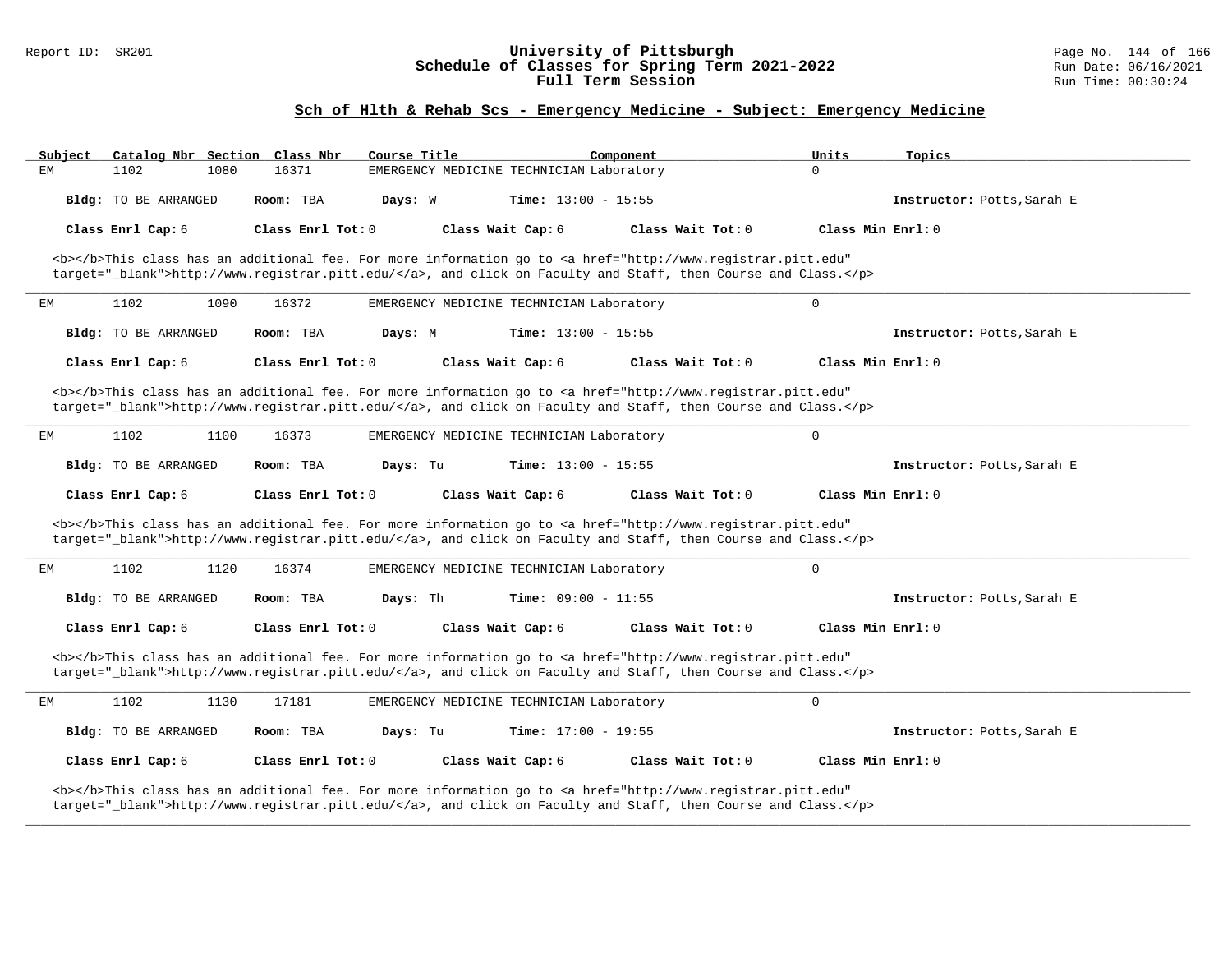### Report ID: SR201 **1988 Chedule of Classes for Spring Term 2021-2022** Page No. 145 of 166 Page No. 145 of 166 Page No<br>**Schedule of Classes for Spring Term 2021-2022** Run Date: 06/16/2021 **Schedule of Classes for Spring Term 2021-2022** Run Date: 06/16/2021 **Full Term Session Run Time: 00:30:24**

### **Sch of Hlth & Rehab Scs - Emergency Medicine - Subject: Emergency Medicine**

| Subject<br>Catalog Nbr Section Class Nbr | Course Title           |                                                                                                                                                                                                                                    | Component           | Units<br>Topics                |
|------------------------------------------|------------------------|------------------------------------------------------------------------------------------------------------------------------------------------------------------------------------------------------------------------------------|---------------------|--------------------------------|
| ЕM<br>1102<br>1140                       | 20874                  | EMERGENCY MEDICINE TECHNICIAN Laboratory                                                                                                                                                                                           |                     | $\Omega$                       |
| Bldg: TO BE ARRANGED                     | Room: TBA<br>Days: Th  | <b>Time:</b> $13:00 - 15:55$                                                                                                                                                                                                       |                     | Instructor: Potts, Sarah E     |
| Class Enrl Cap: 6                        | Class Enrl Tot: 0      | Class Wait Cap: 6                                                                                                                                                                                                                  | Class Wait Tot: $0$ | Class Min Enrl: 0              |
|                                          |                        | <b></b> This class has an additional fee. For more information go to <a <br="" href="http://www.registrar.pitt.edu">target="_blank"&gt;http://www.registrar.pitt.edu/</a> , and click on Faculty and Staff, then Course and Class. |                     |                                |
| 1102<br>1150<br>ЕM                       | 20972                  | EMERGENCY MEDICINE TECHNICIAN Laboratory                                                                                                                                                                                           |                     | $\mathbf 0$                    |
| Bldg: TO BE ARRANGED                     | Room: TBA<br>Days: Th  | <b>Time:</b> $09:00 - 11:55$                                                                                                                                                                                                       |                     | Instructor: Potts, Sarah E     |
| Class Enrl Cap: 6                        | Class Enrl Tot: 0      | Class Wait Cap: 6                                                                                                                                                                                                                  | Class Wait Tot: 0   | Class Min Enrl: 0              |
|                                          |                        | <b></b> This class has an additional fee. For more information go to <a <br="" href="http://www.registrar.pitt.edu">target="_blank"&gt;http://www.registrar.pitt.edu/</a> , and click on Faculty and Staff, then Course and Class. |                     |                                |
| EМ<br>1102<br>1160                       | 20973                  | EMERGENCY MEDICINE TECHNICIAN Laboratory                                                                                                                                                                                           |                     | $\mathbf 0$                    |
| Bldg: TO BE ARRANGED                     | Room: TBA<br>Days: Tu  | Time: $17:00 - 19:55$                                                                                                                                                                                                              |                     | Instructor: Potts, Sarah E     |
|                                          |                        |                                                                                                                                                                                                                                    |                     |                                |
| Class Enrl Cap: 6                        | Class Enrl Tot: 0      | Class Wait Cap: 6                                                                                                                                                                                                                  | Class Wait Tot: 0   | Class Min Enrl: 0              |
|                                          |                        | <b></b> This class has an additional fee. For more information go to <a <br="" href="http://www.registrar.pitt.edu">target="_blank"&gt;http://www.registrar.pitt.edu/</a> , and click on Faculty and Staff, then Course and Class. |                     |                                |
| 1102<br>1200<br>EМ                       | 22848                  | EMERGENCY MEDICINE TECHNICIAN Laboratory                                                                                                                                                                                           |                     | $\mathbf 0$                    |
| Bldg: TO BE ARRANGED                     | Room: TBA<br>Days: Th  | <b>Time:</b> $13:00 - 15:55$                                                                                                                                                                                                       |                     | Instructor: Potts, Sarah E     |
| Class Enrl Cap: 6                        | Class Enrl Tot: 0      | Class Wait Cap: 6                                                                                                                                                                                                                  | Class Wait Tot: 0   | Class Min Enrl: 0              |
|                                          |                        | <b></b> This class has an additional fee. For more information go to <a <br="" href="http://www.registrar.pitt.edu">target="_blank"&gt;http://www.registrar.pitt.edu/</a> , and click on Faculty and Staff, then Course and Class. |                     |                                |
| 1131<br>1010<br>EМ                       | 13587<br>CLINICAL 1    |                                                                                                                                                                                                                                    | Clinical            | $\overline{4}$                 |
| Bldg: TO BE ARRANGED                     | Room: TBA<br>Days: TBA | <b>Time:</b> $00:00 - 00:00$                                                                                                                                                                                                       |                     | Instructor: Cecchini, Nicole M |
|                                          |                        |                                                                                                                                                                                                                                    |                     | Potts, Sarah E                 |
| Class Enrl Cap: 48                       | Class Enrl Tot: 0      | Class Wait Cap: 20                                                                                                                                                                                                                 | Class Wait Tot: 0   | Class Min Enrl: 0              |

**\_\_\_\_\_\_\_\_\_\_\_\_\_\_\_\_\_\_\_\_\_\_\_\_\_\_\_\_\_\_\_\_\_\_\_\_\_\_\_\_\_\_\_\_\_\_\_\_\_\_\_\_\_\_\_\_\_\_\_\_\_\_\_\_\_\_\_\_\_\_\_\_\_\_\_\_\_\_\_\_\_\_\_\_\_\_\_\_\_\_\_\_\_\_\_\_\_\_\_\_\_\_\_\_\_\_\_\_\_\_\_\_\_\_\_\_\_\_\_\_\_\_\_\_\_\_\_\_\_\_\_\_\_\_\_\_\_\_\_\_\_\_\_\_\_\_\_\_\_\_\_\_\_\_\_\_**

target="\_blank">http://www.registrar.pitt.edu/</a>, and click on Faculty and Staff, then Course and Class.</p>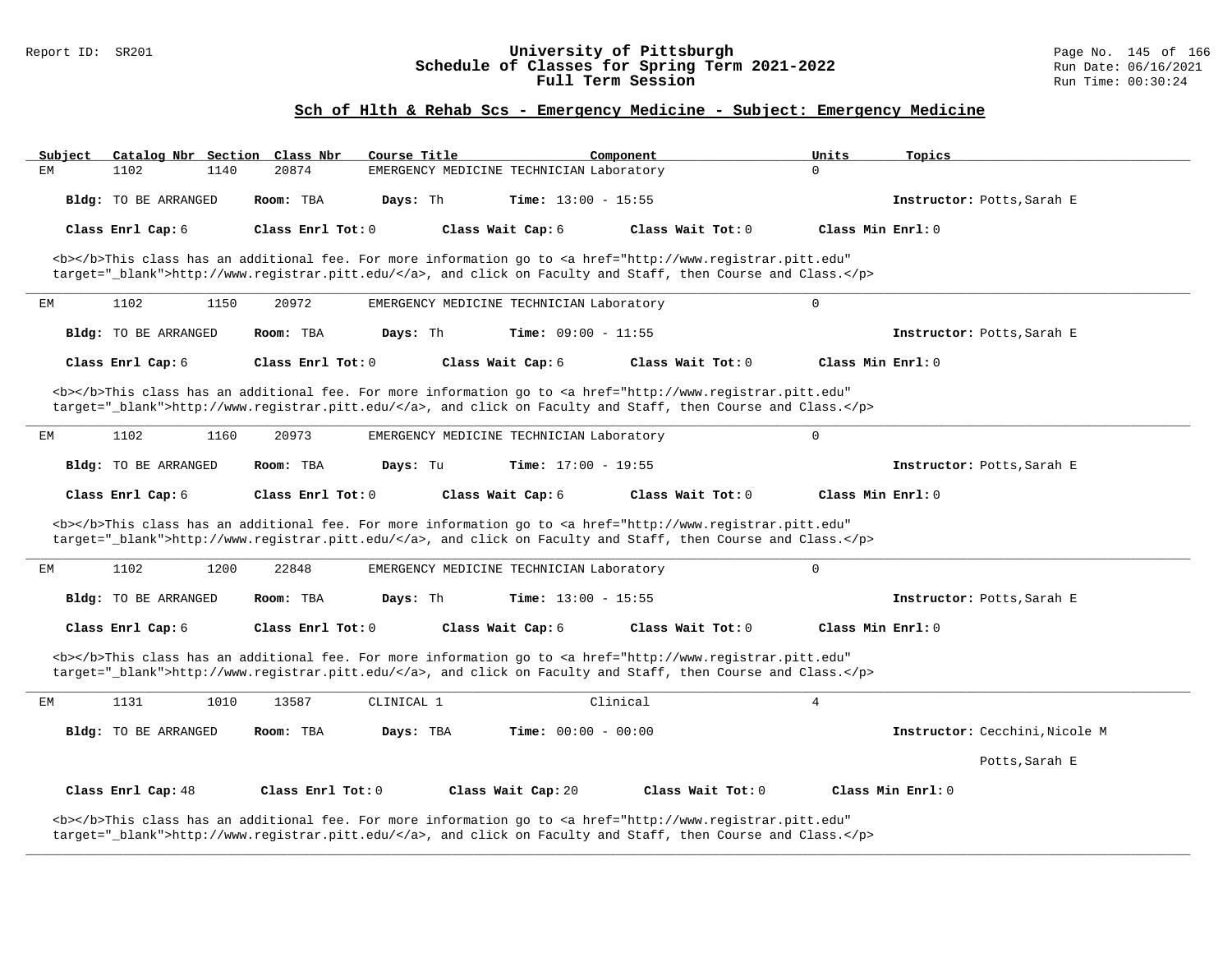### Report ID: SR201 **University of Pittsburgh** Page No. 146 of 166 **Schedule of Classes for Spring Term 2021-2022** Run Date: 06/16/2021 **Full Term Session Run Time: 00:30:24**

# **Sch of Hlth & Rehab Scs - Emergency Medicine - Subject: Emergency Medicine**

| Subject | Catalog Nbr Section Class Nbr                              |                                                                   | Course Title                              | Component           | Units<br>Topics                |
|---------|------------------------------------------------------------|-------------------------------------------------------------------|-------------------------------------------|---------------------|--------------------------------|
| EМ      | 1132<br>1010                                               | 13585<br>CLINICAL 2                                               |                                           | Clinical            | $\overline{4}$                 |
|         | Bldg: TO BE ARRANGED                                       | Room: TBA                                                         | Days: TBA<br><b>Time:</b> $00:00 - 00:00$ |                     | Instructor: Cecchini, Nicole M |
|         |                                                            |                                                                   |                                           |                     | Potts, Sarah E                 |
|         | Class Enrl Cap: 48                                         | Class Enrl Tot: 0                                                 | Class Wait Cap: 20                        | Class Wait Tot: 0   | Class Min Enrl: 0              |
| EМ      | 1166<br>1050                                               | 15113                                                             | SENIOR INTERNSHIP                         | Internship          | $\mathbf{1}$                   |
|         | Bldg: TO BE ARRANGED                                       | Room: TBA                                                         | <b>Time:</b> $00:00 - 00:00$<br>Days: TBA |                     | Instructor: Stoy, Walt A       |
|         | Class Enrl Cap: 56<br>Attributes: Undergraduate Internship | Class Enrl Tot: 0                                                 | Class Wait Cap: 20                        | Class Wait Tot: 0   | Class Min Enrl: 0              |
| ЕM      | 1176<br>1050                                               | 15115                                                             | SENIOR INTERNSHIP - WEB                   | Internship          | $\mathbf{1}$                   |
|         | Bldg: WEB Based Class                                      | Room: TBA                                                         | <b>Time:</b> $00:00 - 00:00$<br>Days: TBA |                     | Instructor: Stoy, Walt A       |
|         | Class Enrl Cap: 36                                         | Class Enrl Tot: 0<br>Attributes: Undergraduate Internship, Online | Class Wait Cap: 20                        | Class Wait Tot: 0   | Class Min Enrl: 0              |
| EM      | 1177<br>1040                                               | 15116                                                             | SENIOR SEMINAR                            | Seminar             | $\mathbf{1}$                   |
|         | Bldg: TO BE ARRANGED                                       | Room: TBA                                                         | <b>Time:</b> $00:00 - 00:00$<br>Days: TBA |                     | Instructor: Stoy, Walt A       |
|         | Class Enrl Cap: 56                                         | Class Enrl Tot: $0$                                               | Class Wait Cap: 20                        | Class Wait $Tot: 0$ | Class Min Enrl: 0              |
| ЕM      | 1178<br>1050                                               | 15117                                                             | LEADERSHIP IN HEALTH CARE-WEB Lecture     |                     | $\overline{3}$                 |
|         | Bldg: WEB Based Class                                      | Room: TBA                                                         | Days: TBA<br><b>Time:</b> $00:00 - 00:00$ |                     | Instructor: Seitz, Samuel R    |
|         | Class Enrl Cap: 36<br>Attributes: Online                   | Class Enrl Tot: 0                                                 | Class Wait Cap: 20                        | Class Wait Tot: 0   | Class Min Enrl: 0              |
| EМ      | 1181<br>1050                                               | 15118                                                             | PROFESSIONAL ISSUES - WEB                 | Lecture             | 3                              |
|         | Bldg: WEB Based Class                                      | Room: TBA                                                         | Days: TBA<br><b>Time:</b> $00:00 - 00:00$ |                     | Instructor: Traynor, Owen T.   |
|         |                                                            |                                                                   |                                           |                     | Platt, Thomas Edward           |
|         | Class Enrl Cap: 36<br>Attributes: Online                   | Class Enrl Tot: 0                                                 | Class Wait Cap: 20                        | Class Wait Tot: 0   | Class Min Enrl: 0              |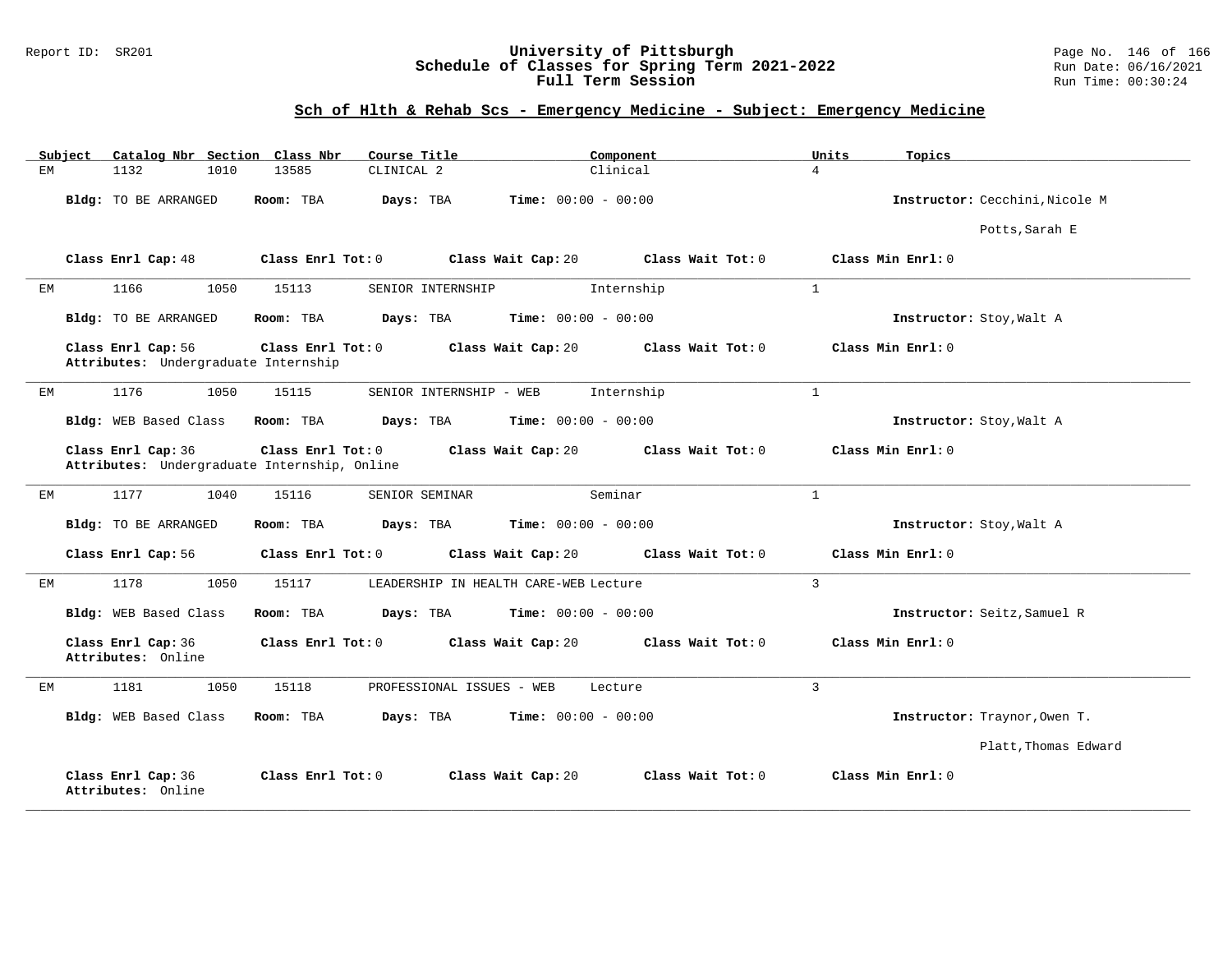#### Report ID: SR201 **University of Pittsburgh** Page No. 147 of 166 **Schedule of Classes for Spring Term 2021-2022** Run Date: 06/16/2021 **Full Term Session Run Time: 00:30:24**

# **Sch of Hlth & Rehab Scs - Emergency Medicine - Subject: Emergency Medicine**

|    | Subject | Catalog Nbr Section Class Nbr                              |      |                   | Course Title |                      |                                       | Component         |              | Units             | Topics                           |
|----|---------|------------------------------------------------------------|------|-------------------|--------------|----------------------|---------------------------------------|-------------------|--------------|-------------------|----------------------------------|
| EM |         | 1184                                                       | 1050 | 16341             |              | SENIOR SEMINAR - WEB |                                       | Internship        |              | $\mathbf{1}$      |                                  |
|    |         | Bldg: TO BE ARRANGED                                       |      | Room: TBA         | Days: TBA    |                      | Time: $00:00 - 00:00$                 |                   |              |                   | Instructor: Stoy, Walt A         |
|    |         | Class Enrl Cap: 36<br>Attributes: Undergraduate Internship |      | Class Enrl Tot: 0 |              |                      | Class Wait Cap: 20                    | Class Wait Tot: 0 |              |                   | Class Min Enrl: 0                |
|    |         |                                                            |      |                   |              |                      |                                       |                   |              |                   |                                  |
| ЕM |         | 1186                                                       | 1010 | 20618             |              |                      | CERTIFIED AMBULANCE CODER -WEBLecture |                   | $\mathbf{1}$ |                   |                                  |
|    |         | Bldg: WEB Based Class                                      |      | Room: TBA         | Days: TBA    |                      | <b>Time:</b> $00:00 - 00:00$          |                   |              |                   | Instructor: Wolfberg, Douglas M  |
|    |         |                                                            |      |                   |              |                      |                                       |                   |              |                   | Wirth, Stephen Robert            |
|    |         |                                                            |      |                   |              |                      |                                       |                   |              |                   | Seitz, Samuel R                  |
|    |         | Class Enrl Cap: 35<br>Attributes: Online                   |      | Class Enrl Tot: 0 |              |                      | Class Wait Cap: 20                    | Class Wait Tot: 0 |              |                   | Class Min Enrl: 0                |
| EM |         | 1187                                                       | 1020 | 17544             |              |                      | ORGANIZATIONAL THEORY - WEB           | Lecture           |              | 3                 |                                  |
|    |         | Bldg: WEB Based Class                                      |      | Room: TBA         | Days: TBA    |                      | <b>Time:</b> $00:00 - 00:00$          |                   |              |                   | Instructor: Stoy, Walt A         |
|    |         |                                                            |      |                   |              |                      |                                       |                   |              |                   | Platt, Thomas Edward             |
|    |         | Class Enrl Cap: 36<br>Attributes: Online                   |      | Class Enrl Tot: 0 |              |                      | Class Wait Cap: 20                    | Class Wait Tot: 0 |              |                   | Class Min Enrl: 0                |
| EМ |         | 1199                                                       | 1010 | 13586             |              | INDEPENDENT STUDY    |                                       | Independent Study |              | $1 - 6$           |                                  |
|    |         | Bldg: TO BE ARRANGED                                       |      | Room: TBA         | Days: TBA    |                      | <b>Time:</b> $00:00 - 00:00$          |                   |              |                   | Instructor: Platt, Thomas Edward |
|    |         | Class Enrl Cap: 6                                          |      | Class Enrl Tot: 0 |              |                      | Class Wait Cap: 6                     | Class Wait Tot: 0 |              | Class Min Enrl: 0 |                                  |
| EM |         | 1199                                                       | 1020 | 13690             |              | INDEPENDENT STUDY    |                                       | Independent Study |              | $1 - 6$           |                                  |
|    |         | Bldg: TO BE ARRANGED                                       |      | Room: TBA         | Days: TBA    |                      | Time: $00:00 - 00:00$                 |                   |              |                   | Instructor: Stoy, Walt A         |
|    |         | Class Enrl Cap: 6                                          |      | Class Enrl Tot: 0 |              |                      | Class Wait Cap: 6                     | Class Wait Tot: 0 |              | Class Min Enrl: 0 |                                  |
| ЕM |         | 1199                                                       | 1030 | 13691             |              | INDEPENDENT STUDY    |                                       | Independent Study |              | $1 - 6$           |                                  |
|    |         | Bldg: TO BE ARRANGED                                       |      | Room: TBA         | Days: TBA    |                      | <b>Time:</b> $00:00 - 00:00$          |                   |              |                   | Instructor: Seitz, Samuel R      |
|    |         | Class Enrl Cap: 6                                          |      | Class Enrl Tot: 0 |              |                      | Class Wait Cap: 6                     | Class Wait Tot: 0 |              | Class Min Enrl: 0 |                                  |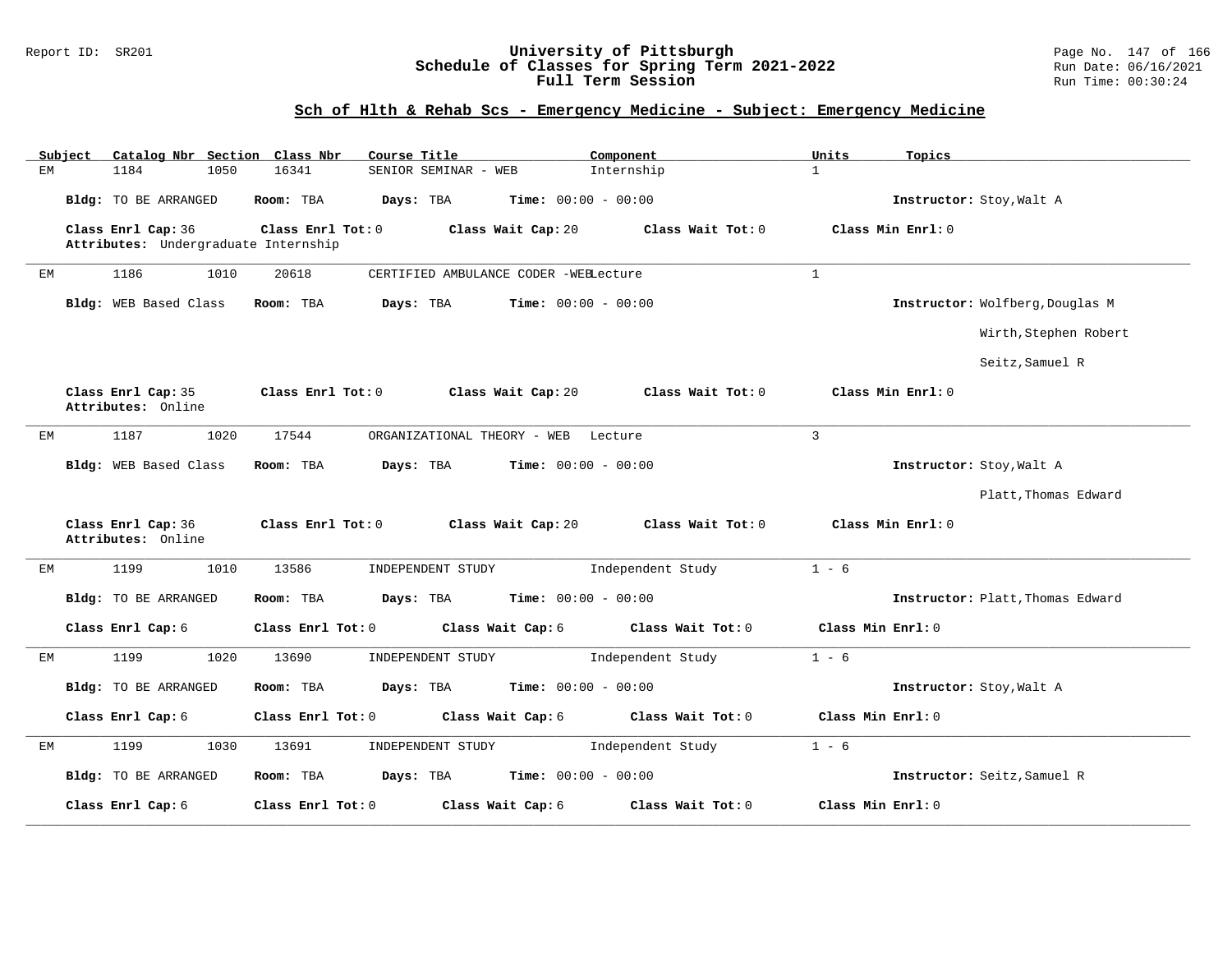### Report ID: SR201 **University of Pittsburgh** Page No. 148 of 166 **Schedule of Classes for Spring Term 2021-2022** Run Date: 06/16/2021 **Full Term Session Run Time: 00:30:24**

# **Sch of Hlth & Rehab Scs - Emergency Medicine - Subject: Emergency Medicine**

| Subject | Catalog Nbr Section Class Nbr |                   | Course Title                              | Component         | Units<br>Topics                |
|---------|-------------------------------|-------------------|-------------------------------------------|-------------------|--------------------------------|
| EМ      | 1050<br>1199                  | 13692             | INDEPENDENT STUDY                         | Independent Study | $1 - 6$                        |
|         | Bldg: TO BE ARRANGED          | Room: TBA         | <b>Time:</b> $00:00 - 00:00$<br>Days: TBA |                   | Instructor: Cecchini, Nicole M |
|         | Class Enrl Cap: 6             | Class Enrl Tot: 0 | Class Wait Cap: 6                         | Class Wait Tot: 0 | Class Min Enrl: 0              |
| EМ      | 1070<br>1199                  | 20616             | INDEPENDENT STUDY                         | Independent Study | $1 - 6$                        |
|         | Bldg: TO BE ARRANGED          | Room: TBA         | <b>Time:</b> $00:00 - 00:00$<br>Days: TBA |                   | Instructor: Pierce, John F     |
|         | Class Enrl Cap: 6             | Class Enrl Tot: 0 | Class Wait Cap: 6                         | Class Wait Tot: 0 | Class Min $Err1:0$             |
| ЕM      | 1199<br>1080                  | 20617             | INDEPENDENT STUDY                         | Independent Study | $1 - 6$                        |
|         | Bldg: TO BE ARRANGED          | Room: TBA         | <b>Time:</b> $00:00 - 00:00$<br>Days: TBA |                   | Instructor: Traynor, Owen T.   |
|         | Class Enrl Cap: 6             | Class Enrl Tot: 0 | Class Wait Cap: 6                         | Class Wait Tot: 0 | Class Min Enrl: 0              |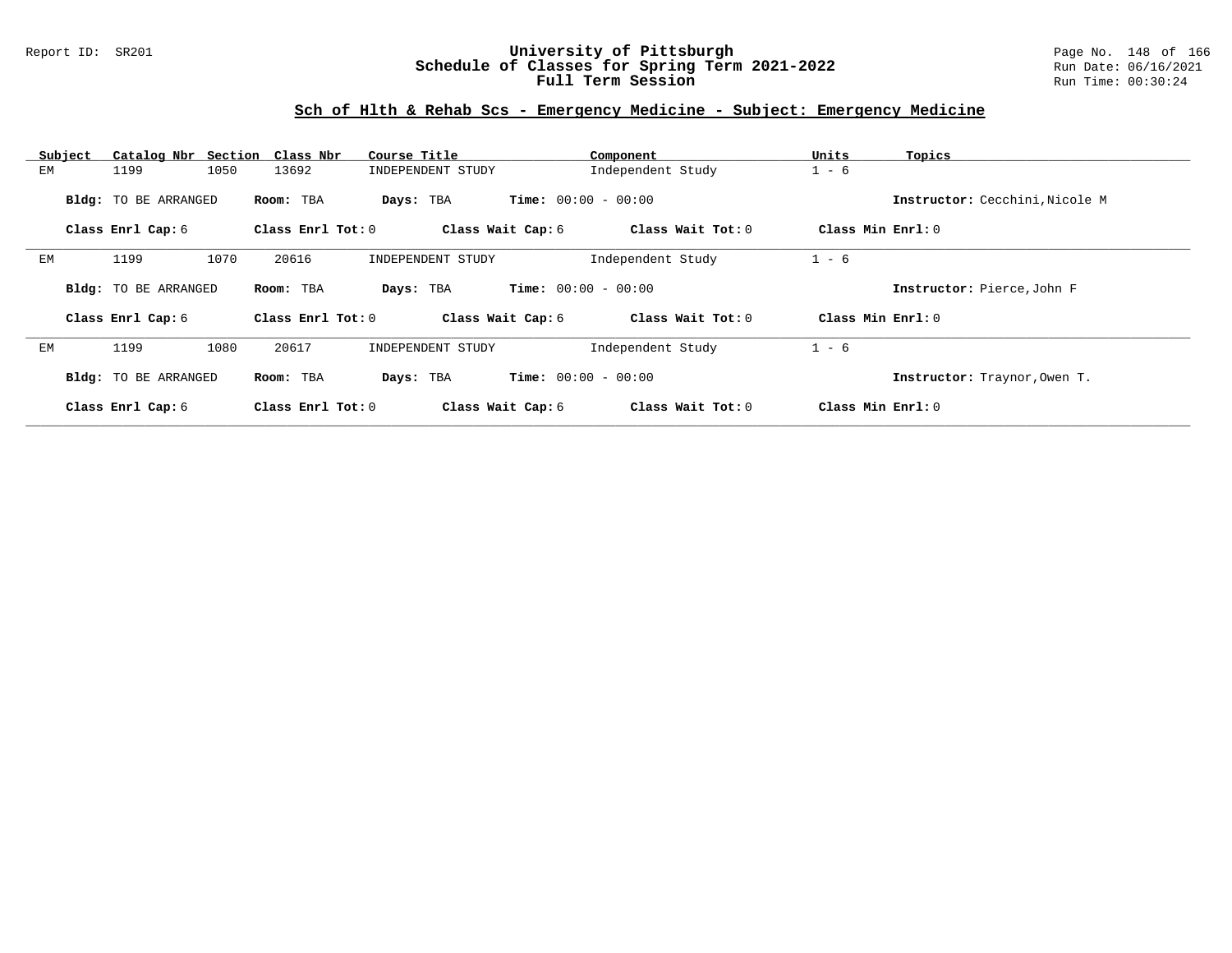#### Report ID: SR201 **University of Pittsburgh** Page No. 149 of 166 **Schedule of Classes for Spring Term 2021-2022** Run Date: 06/16/2021 **Full Term Session Run Time: 00:30:24**

# **Sch of Hlth & Rehab Scs - Health Information Management - Subject: Health Information Management**

| Catalog Nbr Section Class Nbr<br>Subject | Course Title<br>Component                                                                                                                                         | Units<br>Topics                        |
|------------------------------------------|-------------------------------------------------------------------------------------------------------------------------------------------------------------------|----------------------------------------|
| HIM<br>1480<br>1010                      | HIM CLINICAL EDUCATION 3<br>Clinical<br>13547                                                                                                                     | $\overline{2}$                         |
| Bldg: TO BE ARRANGED                     | Days: TBA<br><b>Time:</b> $00:00 - 00:00$<br>Room: TBA                                                                                                            | Instructor: Anania-Firouzan, Patricia  |
| Class Enrl Cap: 5                        | Class Enrl Tot: 0<br>Class Wait Cap: 5                                                                                                                            | Class Wait Tot: 0<br>Class Min Enrl: 0 |
| 1490<br>1070<br>HIM                      | 13549<br>ELECTRONIC HEALTH RECORDS<br>Lecture                                                                                                                     | $\overline{3}$                         |
| Bldg: TBA                                | Room: TBA<br><b>Time:</b> $17:00 - 19:50$<br>Days: MW                                                                                                             | Instructor: Capanna, Alaina P          |
|                                          |                                                                                                                                                                   | Paone, Suzanne Jane                    |
|                                          |                                                                                                                                                                   | DeAlmeida, Dilhari R                   |
| Class Enrl Cap: 25                       | Class Enrl Tot: 0<br>Class Wait Cap: 20<br>Room Characteristics: PeopleSoft - Scheduled (PS)(1)<br>Combined Section ID: 0016(HIM/1490/HRS2490) - HRS 2490(#15004) | Class Min Enrl: 0<br>Class Wait Tot: 0 |
| 1495<br>1010<br>HIM                      | Clinical<br>13550<br>HIM CLINICAL EDUCATION 4                                                                                                                     | $\overline{4}$                         |
| Bldg: TO BE ARRANGED                     | Room: TBA<br>Days: TBA<br><b>Time:</b> $00:00 - 00:00$                                                                                                            | Instructor: Anania-Firouzan, Patricia  |
| Class Enrl Cap: 40                       | Class Enrl Tot: 0<br>Class Wait Cap: 20                                                                                                                           | Class Min Enrl: 0<br>Class Wait Tot: 0 |
| 1496<br>1010<br>HIM                      | Practicum<br>13551<br>CAPSTONE COURSE IN HIM                                                                                                                      | $\overline{3}$                         |
| Bldg: TO BE ARRANGED                     | <b>Time:</b> $00:00 - 00:00$<br>Room: TBA<br>Days: TBA                                                                                                            | Instructor: Peterson, Kimberly A       |
|                                          |                                                                                                                                                                   | DeAlmeida, Dilhari R                   |
| Class Enrl Cap: 35                       | Class Wait Cap: 20<br>Class Enrl Tot: 0                                                                                                                           | Class Wait Tot: 0<br>Class Min Enrl: 0 |
| 1499<br>1010<br>HIM                      | 13552<br>INDEPENDENT STUDY                                                                                                                                        | Independent Study<br>$1 - 6$           |
| Bldg: TO BE ARRANGED                     | <b>Time:</b> $00:00 - 00:00$<br>Days: TBA<br>Room: TBA                                                                                                            | Instructor: Watzlaf, Valerie J         |
| Class Enrl Cap: 50                       | Class Enrl Tot: 0<br>Class Wait Cap: 20                                                                                                                           | Class Wait Tot: 0<br>Class Min Enrl: 0 |
| HIM<br>1499<br>1020                      | 13693<br>INDEPENDENT STUDY                                                                                                                                        | Independent Study<br>$1 - 6$           |
| Bldg: TO BE ARRANGED                     | Room: TBA<br>Days: TBA<br><b>Time:</b> $00:00 - 00:00$                                                                                                            | Instructor: Abdelhak, Mervat           |
| Class Enrl Cap: 35                       | Class Enrl Tot: 0<br>Class Wait Cap: 20                                                                                                                           | Class Wait Tot: 0<br>Class Min Enrl: 0 |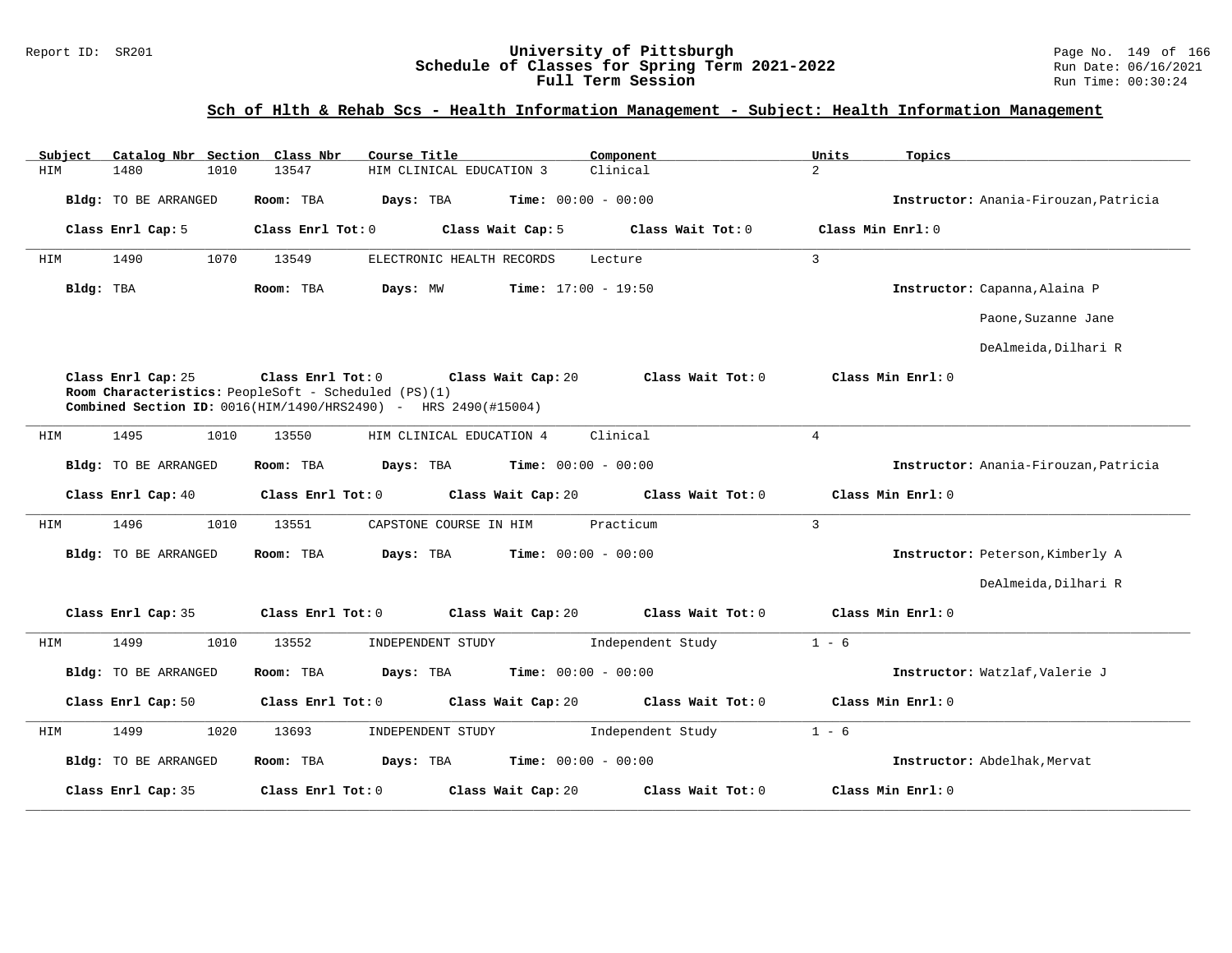### Report ID: SR201 **University of Pittsburgh** Page No. 150 of 166 **Schedule of Classes for Spring Term 2021-2022** Run Date: 06/16/2021 **Full Term Session Run Time: 00:30:24**

# **Sch of Hlth & Rehab Scs - Health Information Management - Subject: Health Information Management**

| Subject | Catalog Nbr Section Class Nbr |      |                     | Course Title      |                              | Component           | Units   | Topics                                |
|---------|-------------------------------|------|---------------------|-------------------|------------------------------|---------------------|---------|---------------------------------------|
| HIM     | 1499                          | 1030 | 13694               | INDEPENDENT STUDY |                              | Independent Study   | $1 - 6$ |                                       |
|         | <b>Bldg:</b> TO BE ARRANGED   |      | Room: TBA           | Days: TBA         | <b>Time:</b> $00:00 - 00:00$ |                     |         | Instructor: Anania-Firouzan, Patricia |
|         | Class Enrl Cap: 35            |      | Class Enrl Tot: $0$ |                   | Class Wait Cap: 20           | Class Wait Tot: $0$ |         | Class Min Enrl: 0                     |
| HIM     | 1499                          | 1040 | 15049               | INDEPENDENT STUDY |                              | Independent Study   | $1 - 6$ |                                       |
|         | <b>Bldg:</b> TO BE ARRANGED   |      | Room: TBA           | Days: TBA         | <b>Time:</b> $00:00 - 00:00$ |                     |         | Instructor: DeAlmeida, Dilhari R      |
|         | Class Enrl Cap: 35            |      | Class Enrl Tot: $0$ |                   | Class Wait Cap: 20           | Class Wait Tot: 0   |         | Class Min $Err1:0$                    |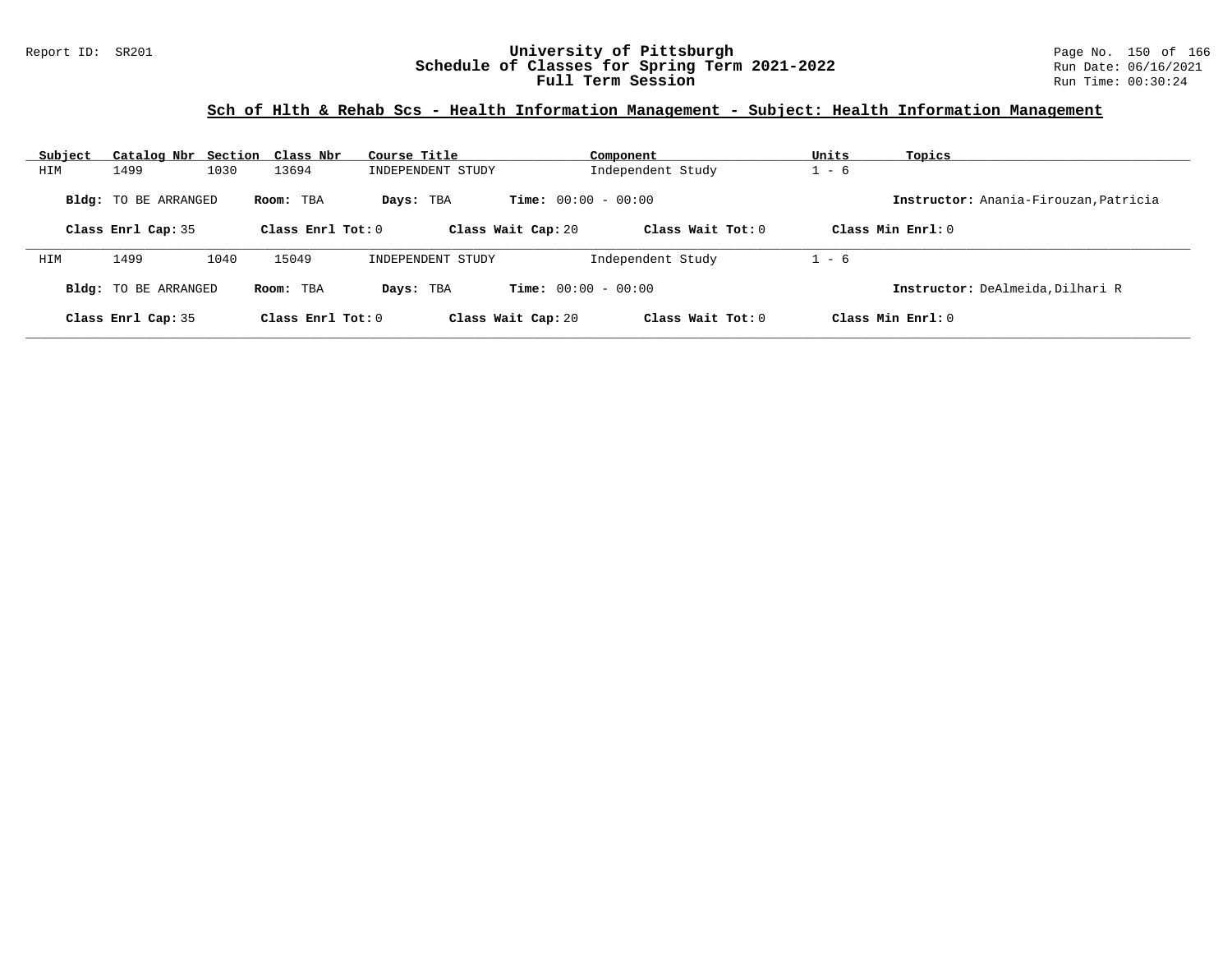#### Report ID: SR201 **University of Pittsburgh** Page No. 151 of 166 **Schedule of Classes for Spring Term 2021-2022** Run Date: 06/16/2021 **Full Term Session Run Time: 00:30:24**

| Subject   |                                                            |      | Catalog Nbr Section Class Nbr | Course Title                                                             |                                          | Component |                           | Units   | Topics                              |
|-----------|------------------------------------------------------------|------|-------------------------------|--------------------------------------------------------------------------|------------------------------------------|-----------|---------------------------|---------|-------------------------------------|
| REHSCI    | 1218                                                       | 1180 | 21609                         | EMERGING BIOMEDICAL TECHN                                                |                                          | Lecture   |                           | 3       |                                     |
| Bldg: TBA |                                                            |      | Room: TBA                     | <b>Days:</b> Tu <b>Time:</b> $18:00 - 20:50$                             |                                          |           | UNIVERSITY HONORS COLLEGE |         | Instructor: Gharaibeh, Burhan Moh'd |
|           | Class Enrl Cap: 10<br>Attributes: University Honors Course |      | Class Enrl Tot: 0             |                                                                          | Class Wait Cap: $10$ Class Wait Tot: $0$ |           |                           |         | Class Min Enrl: 0                   |
|           |                                                            |      |                               | Room Characteristics: PeopleSoft - Scheduled (PS)(1)                     |                                          |           |                           |         |                                     |
|           |                                                            |      |                               | Combined Section ID: 0295(REHSCI 1218/BIOENG 1218) - BIOENG 1218(#24720) |                                          |           |                           |         |                                     |
| REHSCI    | 1295                                                       | 1010 | 13633                         | FIELD EXPERIENCE                                                         |                                          | Clinical  |                           | $1 - 3$ |                                     |
|           | Bldg: TO BE ARRANGED                                       |      | Room: TBA                     | Days: TBA                                                                | <b>Time:</b> $00:00 - 00:00$             |           |                           |         | Instructor: Aggelou, Amy E          |
|           | Class Enrl Cap: 80                                         |      |                               | Class Enrl Tot: 0 Class Wait Cap: 20 Class Wait Tot: 0                   |                                          |           |                           |         | Class Min Enrl: 0                   |
| REHSCI    | 1295                                                       | 1020 | 13720                         | FIELD EXPERIENCE                                                         |                                          | Clinical  |                           | $1 - 3$ |                                     |
|           | Bldg: TO BE ARRANGED                                       |      | Room: TBA                     | Days: TBA                                                                | <b>Time:</b> $00:00 - 00:00$             |           |                           |         | Instructor: Conley, Kevin M         |
|           | Class Enrl Cap: 35                                         |      |                               | Class Enrl Tot: 0 Class Wait Cap: 20 Class Wait Tot: 0                   |                                          |           |                           |         | Class Min Enrl: 0                   |
| REHSCI    | 1295                                                       | 1040 | 13721                         | FIELD EXPERIENCE                                                         |                                          | Clinical  |                           | $1 - 3$ |                                     |
|           | Bldg: TO BE ARRANGED                                       |      | Room: TBA                     | <b>Days:</b> TBA <b>Time:</b> $00:00 - 00:00$                            |                                          |           |                           |         | Instructor: Balouris, Sondra A      |
|           | Class Enrl Cap: 35                                         |      |                               | Class Enrl Tot: 0 Class Wait Cap: 20 Class Wait Tot: 0                   |                                          |           |                           |         | Class Min Enrl: 0                   |
| REHSCI    | 1295                                                       | 1050 | 13722                         | FIELD EXPERIENCE                                                         |                                          | Clinical  |                           | $1 - 3$ |                                     |
|           | Bldg: TO BE ARRANGED                                       |      | Room: TBA                     | Days: TBA                                                                | <b>Time:</b> $00:00 - 00:00$             |           |                           |         | Instructor: Brienza, David M        |
|           | Class Enrl Cap: 35                                         |      |                               | Class Enrl Tot: 0 Class Wait Cap: 20 Class Wait Tot: 0                   |                                          |           |                           |         | Class Min Enrl: 0                   |
| REHSCI    | 1295                                                       | 1060 | 13723                         | FIELD EXPERIENCE                                                         |                                          | Clinical  |                           | $1 - 3$ |                                     |
|           | <b>Bldg:</b> TO BE ARRANGED                                |      | Room: TBA                     | Days: TBA                                                                | <b>Time:</b> $00:00 - 00:00$             |           |                           |         | Instructor: Cooper, Rory A          |
|           | Class Enrl Cap: 35                                         |      |                               | Class Enrl Tot: 0 Class Wait Cap: 20 Class Wait Tot: 0                   |                                          |           |                           |         | Class Min Enrl: 0                   |
| REHSCI    | 1295                                                       | 1070 | 13724                         | FIELD EXPERIENCE                                                         |                                          | Clinical  |                           | $1 - 3$ |                                     |
|           | <b>Bldg:</b> TO BE ARRANGED                                |      | Room: TBA                     | <b>Days:</b> TBA <b>Time:</b> $00:00 - 00:00$                            |                                          |           |                           |         | Instructor: McCue, Michael Patrick  |
|           | Class Enrl Cap: 35                                         |      | Class Enrl Tot: 0             |                                                                          | Class Wait Cap: 20                       |           | Class Wait Tot: 0         |         | Class Min Enrl: 0                   |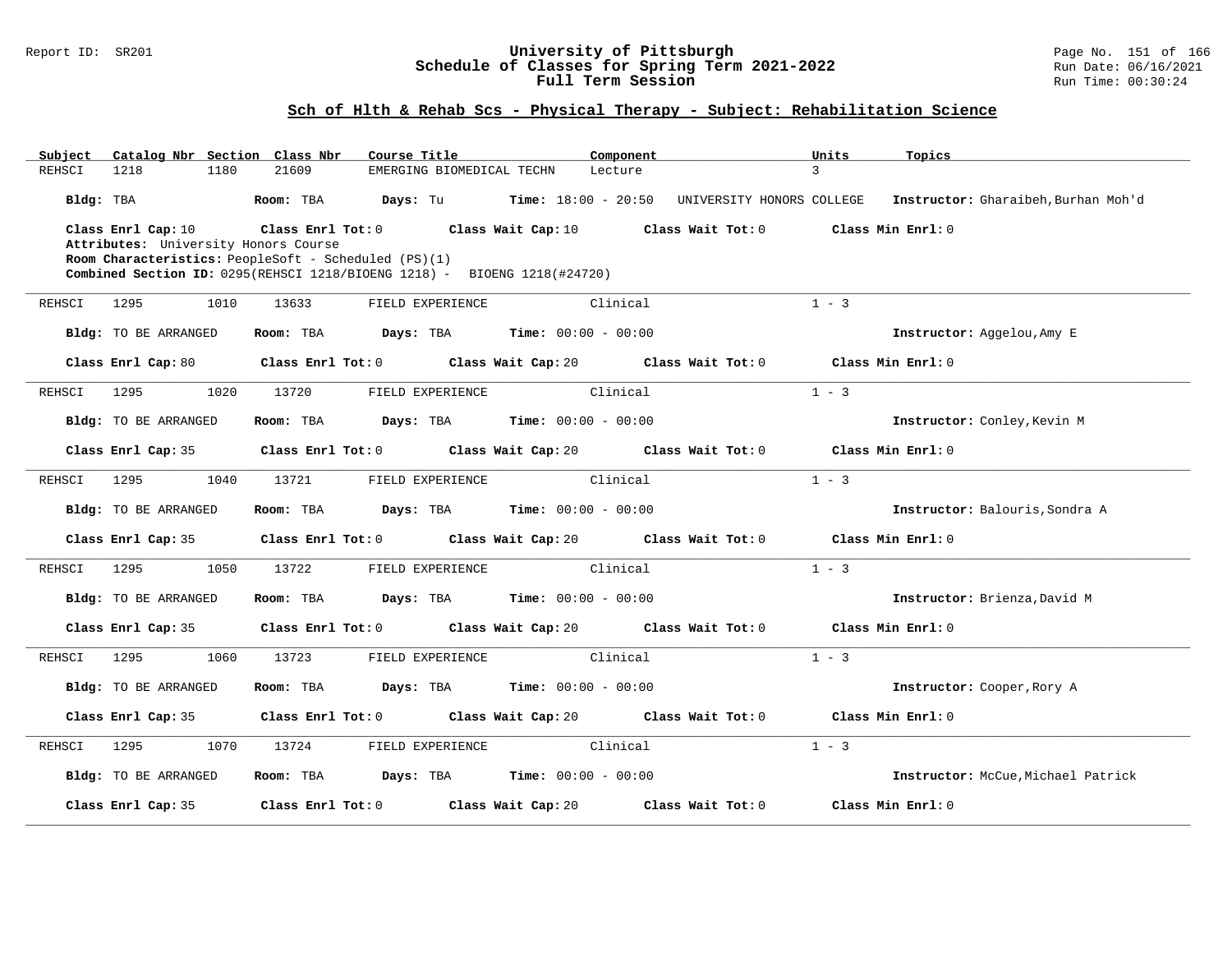#### Report ID: SR201 **University of Pittsburgh** Page No. 152 of 166 **Schedule of Classes for Spring Term 2021-2022** Run Date: 06/16/2021 **Full Term Session Run Time: 00:30:24**

| Subject     | Catalog Nbr Section Class Nbr | Course Title                                                            | Component                                                                                   | Units<br>Topics                   |
|-------------|-------------------------------|-------------------------------------------------------------------------|---------------------------------------------------------------------------------------------|-----------------------------------|
| REHSCI      | 1295<br>1090                  | 13725<br>FIELD EXPERIENCE                                               | Clinical                                                                                    | $1 - 3$                           |
|             | Bldg: TO BE ARRANGED          | Room: TBA $Days:$ TBA $Time: 00:00 - 00:00$                             |                                                                                             | Instructor: Brach, Jennifer Sokol |
|             |                               |                                                                         | Class Enrl Cap: 35 Class Enrl Tot: 0 Class Wait Cap: 20 Class Wait Tot: 0 Class Min Enrl: 0 |                                   |
|             | REHSCI 1295                   | 1100 13726<br>FIELD EXPERIENCE                                          | Clinical                                                                                    | $1 - 3$                           |
|             | Bldg: TO BE ARRANGED          | Room: TBA $Days:$ TBA $Time: 00:00 - 00:00$                             |                                                                                             | Instructor: Carvell, George E     |
|             | Class Enrl Cap: 35            |                                                                         | Class Enrl Tot: $0$ Class Wait Cap: $20$ Class Wait Tot: $0$                                | Class Min Enrl: 0                 |
| REHSCI 1295 |                               | 1110 13727<br>FIELD EXPERIENCE                                          | Clinical                                                                                    | $1 - 3$                           |
|             | Bldg: TO BE ARRANGED          | Room: TBA $Days:$ TBA $Time: 00:00 - 00:00$                             |                                                                                             | Instructor: Hammond, Jamie L      |
|             |                               |                                                                         | Class Enrl Cap: 35 Class Enrl Tot: 0 Class Wait Cap: 20 Class Wait Tot: 0 Class Min Enrl: 0 |                                   |
| REHSCI 1295 |                               | 1120 13728 FIELD EXPERIENCE Clinical                                    |                                                                                             | $1 - 3$                           |
|             | Bldg: TO BE ARRANGED          | Room: TBA $\rule{1em}{0.15mm}$ Days: TBA $\qquad$ Time: $00:00 - 00:00$ |                                                                                             | Instructor: Fitzgerald, Gerald G. |
|             |                               |                                                                         | Class Enrl Cap: 35 Class Enrl Tot: 0 Class Wait Cap: 20 Class Wait Tot: 0                   | Class Min Enrl: 0                 |
|             | REHSCI 1295 1130 13729        |                                                                         | FIELD EXPERIENCE Clinical                                                                   | $1 - 3$                           |
|             | Bldg: TO BE ARRANGED          | Room: TBA $\rule{1em}{0.15mm}$ Days: TBA $\qquad$ Time: $00:00 - 00:00$ |                                                                                             | Instructor: Hile, Elizabeth S.    |
|             |                               |                                                                         | Class Enrl Cap: 35 Class Enrl Tot: 0 Class Wait Cap: 20 Class Wait Tot: 0                   | Class Min Enrl: 0                 |
| REHSCI      | 1140<br>1295                  | 13730                                                                   | FIELD EXPERIENCE Clinical                                                                   | $1 - 3$                           |
|             | Bldg: TO BE ARRANGED          | Room: TBA $Days:$ TBA $Time: 00:00 - 00:00$                             |                                                                                             | Instructor: Irrgang, James J      |
|             |                               |                                                                         | Class Enrl Cap: 35 Class Enrl Tot: 0 Class Wait Cap: 20 Class Wait Tot: 0 Class Min Enrl: 0 |                                   |
|             | REHSCI 1295 1150 13731        |                                                                         | FIELD EXPERIENCE Clinical                                                                   | $1 - 3$                           |
|             | Bldg: TO BE ARRANGED          | Room: TBA $Days:$ TBA $Time: 00:00 - 00:00$                             |                                                                                             | Instructor: Josbeno, Deborah Ann  |
|             |                               |                                                                         | Class Enrl Cap: 35 Class Enrl Tot: 0 Class Wait Cap: 20 Class Wait Tot: 0                   | Class Min Enrl: 0                 |
| REHSCI      | 1295<br>1160                  | 13732                                                                   | FIELD EXPERIENCE Clinical                                                                   | $1 - 3$                           |
|             | Bldg: TO BE ARRANGED          | Room: TBA $Days:$ TBA $Time: 00:00 - 00:00$                             |                                                                                             | Instructor: Kelly, M Kathleen     |
|             | Class Enrl Cap: 35            | Class Enrl Tot: $0$ Class Wait Cap: $20$                                | Class Wait Tot: 0                                                                           | Class Min Enrl: 0                 |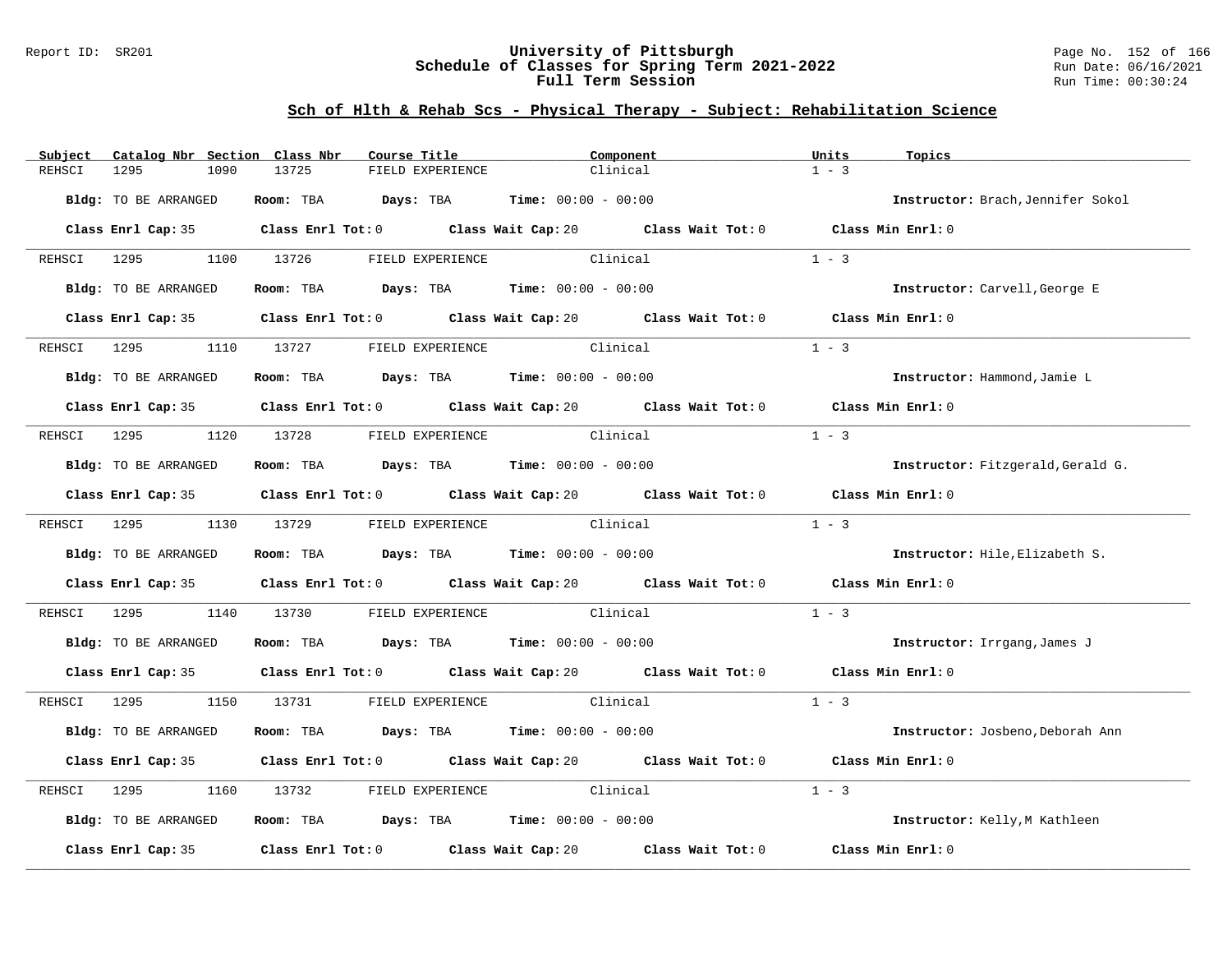| REHSCI      | 1295<br>1170                                                                                       | 13733      | FIELD EXPERIENCE                                                                 | Clinical                                                                                             | $1 - 3$                              |
|-------------|----------------------------------------------------------------------------------------------------|------------|----------------------------------------------------------------------------------|------------------------------------------------------------------------------------------------------|--------------------------------------|
|             | Bldg: TO BE ARRANGED                                                                               |            | Room: TBA $Days:$ TBA $Time: 00:00 - 00:00$                                      |                                                                                                      | Instructor: Miller, Debora Lewis     |
|             |                                                                                                    |            |                                                                                  | Class Enrl Cap: 35 Class Enrl Tot: 0 Class Wait Cap: 20 Class Wait Tot: 0 Class Min Enrl: 0          |                                      |
| REHSCI      | 1295                                                                                               | 1180 13734 | FIELD EXPERIENCE Clinical                                                        |                                                                                                      | $1 - 3$                              |
|             | Bldg: TO BE ARRANGED                                                                               |            | Room: TBA $Days:$ TBA $Time: 00:00 - 00:00$                                      |                                                                                                      | Instructor: Hankin, Tara R           |
|             |                                                                                                    |            |                                                                                  | Class Enrl Cap: 35 Class Enrl Tot: 0 Class Wait Cap: 20 Class Wait Tot: 0 Class Min Enrl: 0          |                                      |
|             | REHSCI 1295 1190 13735 FIELD EXPERIENCE Clinical                                                   |            |                                                                                  | $1 - 3$                                                                                              |                                      |
|             | Bldg: TO BE ARRANGED Room: TBA Days: TBA Time: 00:00 - 00:00                                       |            |                                                                                  |                                                                                                      | Instructor: Sparto, Patrick J.       |
|             |                                                                                                    |            |                                                                                  | Class Enrl Cap: 35 $\qquad$ Class Enrl Tot: 0 $\qquad$ Class Wait Cap: 20 $\qquad$ Class Wait Tot: 0 | Class Min Enrl: 0                    |
|             | REHSCI 1295          1200       13736            FIELD EXPERIENCE                         Clinical |            |                                                                                  |                                                                                                      | $1 - 3$                              |
|             | Bldg: TO BE ARRANGED                                                                               |            | Room: TBA $Days:$ TBA $Time: 00:00 - 00:00$                                      |                                                                                                      | Instructor: Van Swearingen, Jessie M |
|             |                                                                                                    |            |                                                                                  | Class Enrl Cap: 35 Class Enrl Tot: 0 Class Wait Cap: 20 Class Wait Tot: 0 Class Min Enrl: 0          |                                      |
|             | REHSCI 1295 1210 13737 FIELD EXPERIENCE Clinical                                                   |            |                                                                                  |                                                                                                      | $1 - 3$                              |
|             | Bldg: TO BE ARRANGED                                                                               |            | <b>Room:</b> TBA $\qquad \qquad$ Days: TBA $\qquad \qquad$ Time: $00:00 - 00:00$ |                                                                                                      | Instructor: Delitto, Ronna S.        |
|             |                                                                                                    |            |                                                                                  | Class Enrl Cap: 35 Class Enrl Tot: 0 Class Wait Cap: 20 Class Wait Tot: 0                            | Class Min Enrl: 0                    |
| REHSCI 1295 | 1220                                                                                               |            | 13738 FIELD EXPERIENCE Clinical                                                  |                                                                                                      | $1 - 3$                              |
|             | Bldg: TO BE ARRANGED                                                                               |            | Room: TBA $Days:$ TBA $Time: 00:00 - 00:00$                                      |                                                                                                      | Instructor: Rodgers, Christine E     |
|             |                                                                                                    |            |                                                                                  | Class Enrl Cap: 35 Class Enrl Tot: 0 Class Wait Cap: 20 Class Wait Tot: 0                            | Class Min Enrl: 0                    |
|             | REHSCI 1295                                                                                        | 1230 13739 | FIELD EXPERIENCE Clinical                                                        |                                                                                                      | $1 - 3$                              |
|             | Bldg: TO BE ARRANGED                                                                               |            | Room: TBA $Days:$ TBA $Time: 00:00 - 00:00$                                      |                                                                                                      | Instructor: Chisholm, Denise         |
|             |                                                                                                    |            |                                                                                  | Class Enrl Cap: 35 Class Enrl Tot: 0 Class Wait Cap: 20 Class Wait Tot: 0                            | Class Min Enrl: 0                    |
|             | REHSCI 1295 1280 13740 FIELD EXPERIENCE Clinical                                                   |            |                                                                                  |                                                                                                      | $1 - 3$                              |
|             | Bldg: TO BE ARRANGED                                                                               |            | Room: TBA $Days:$ TBA $Time: 00:00 - 00:00$                                      |                                                                                                      | Instructor: Skidmore, Elizabeth R.   |
|             |                                                                                                    |            |                                                                                  | Class Enrl Cap: 35 Class Enrl Tot: 0 Class Wait Cap: 20 Class Wait Tot: 0 Class Min Enrl: 0          |                                      |
|             | REHSCI 1295 1290 13741 FIELD EXPERIENCE Clinical                                                   |            |                                                                                  |                                                                                                      | $1 - 3$                              |
|             | Bldg: TO BE ARRANGED                                                                               |            | <b>Room:</b> TBA $\qquad \qquad$ Days: TBA $\qquad \qquad$ Time: $00:00 - 00:00$ |                                                                                                      | Instructor: Toto, Pamela Ellen       |
|             |                                                                                                    |            |                                                                                  |                                                                                                      |                                      |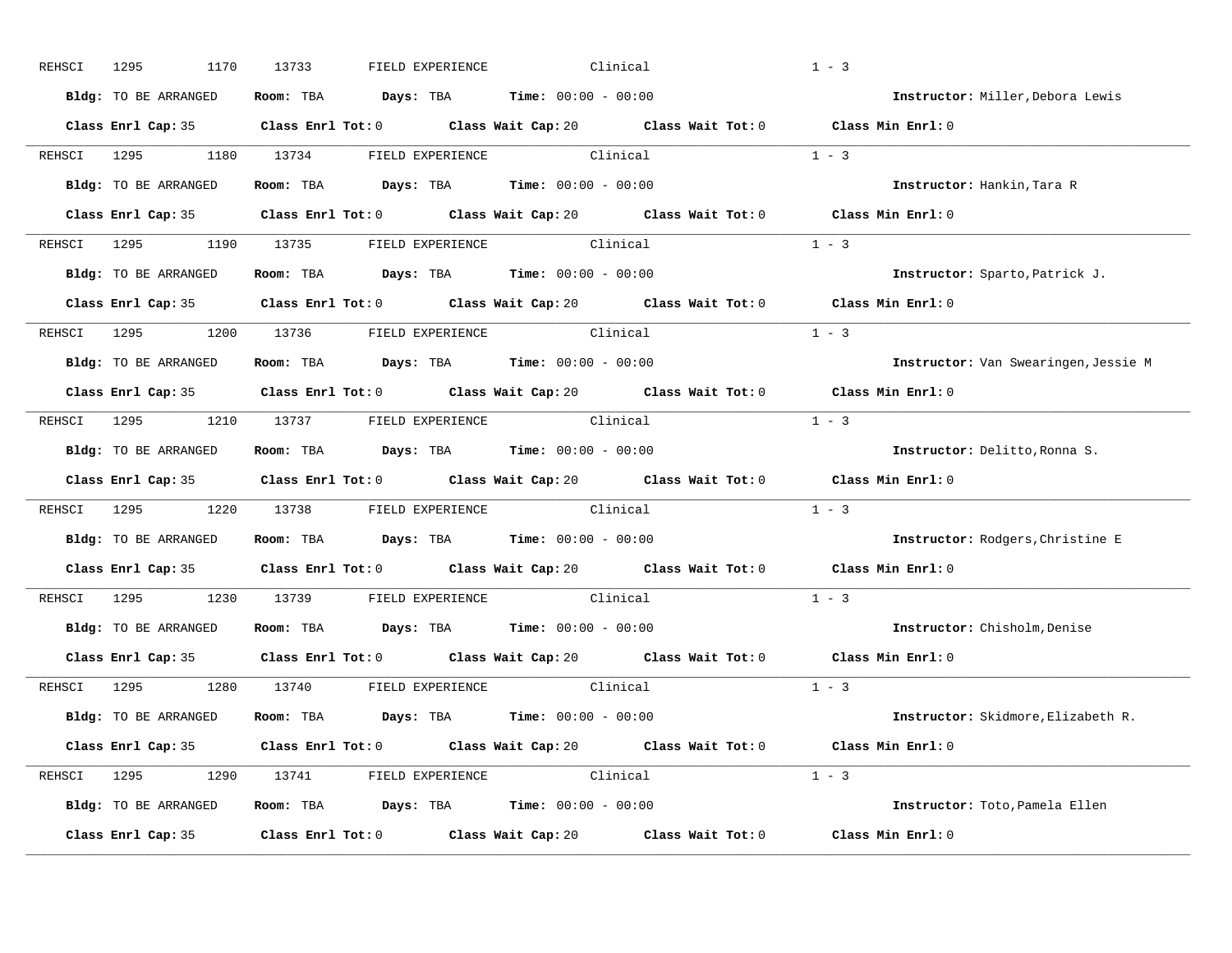#### Report ID: SR201 **University of Pittsburgh** Page No. 154 of 166 **Schedule of Classes for Spring Term 2021-2022** Run Date: 06/16/2021 **Full Term Session Run Time: 00:30:24**

| Subject     | Catalog Nbr Section Class Nbr | Course Title                                                                          |                           | Component                                                                                            | Units             | Topics                            |
|-------------|-------------------------------|---------------------------------------------------------------------------------------|---------------------------|------------------------------------------------------------------------------------------------------|-------------------|-----------------------------------|
| REHSCI      | 1295<br>1300                  | 14045                                                                                 | FIELD EXPERIENCE          | Clinical                                                                                             | $1 - 3$           |                                   |
|             | Bldg: TO BE ARRANGED          | Room: TBA $Days:$ TBA $Time: 00:00 - 00:00$                                           |                           |                                                                                                      |                   | Instructor: Hutcheson, Deborah A. |
|             |                               |                                                                                       |                           | Class Enrl Cap: 35 Class Enrl Tot: 0 Class Wait Cap: 20 Class Wait Tot: 0 Class Min Enrl: 0          |                   |                                   |
|             |                               | REHSCI 1295 1310 14046 FIELD EXPERIENCE Clinical                                      |                           |                                                                                                      | $1 - 3$           |                                   |
|             | Bldg: TO BE ARRANGED          | Room: TBA $Days:$ TBA $Time: 00:00 - 00:00$                                           |                           |                                                                                                      |                   | Instructor: Cherok, Lori E        |
|             |                               |                                                                                       |                           | Class Enrl Cap: 35 Class Enrl Tot: 0 Class Wait Cap: 20 Class Wait Tot: 0 Class Min Enrl: 0          |                   |                                   |
|             | REHSCI 1295                   | 1320 14047 FIELD EXPERIENCE                                                           |                           | Clinical                                                                                             | $1 - 3$           |                                   |
|             | Bldg: TO BE ARRANGED          | Room: TBA $Days:$ TBA $Time: 00:00 - 00:00$                                           |                           |                                                                                                      |                   | Instructor: Dodd, Judith L        |
|             |                               |                                                                                       |                           | Class Enrl Cap: 35 Class Enrl Tot: 0 Class Wait Cap: 20 Class Wait Tot: 0 Class Min Enrl: 0          |                   |                                   |
|             |                               | REHSCI 1295 1340 14069 FIELD EXPERIENCE Clinical                                      |                           |                                                                                                      | $1 - 3$           |                                   |
|             | Bldg: TO BE ARRANGED          | Room: TBA $Days:$ TBA Time: $00:00 - 00:00$                                           |                           |                                                                                                      |                   | Instructor: Locke, Andrea L       |
|             |                               |                                                                                       |                           | Class Enrl Cap: 35 Class Enrl Tot: 0 Class Wait Cap: 20 Class Wait Tot: 0 Class Min Enrl: 0          |                   |                                   |
|             |                               | REHSCI 1295 1350 14070 FIELD EXPERIENCE Clinical                                      |                           |                                                                                                      | $1 - 3$           |                                   |
|             | Bldg: TO BE ARRANGED          | Room: TBA $\rule{1em}{0.15mm}$ Days: TBA $\rule{1.5mm}{0.15mm}$ Time: $00:00 - 00:00$ |                           |                                                                                                      |                   | Instructor: Harding, David J      |
|             |                               |                                                                                       |                           | Class Enrl Cap: 35 Class Enrl Tot: 0 Class Wait Cap: 20 Class Wait Tot: 0 Class Min Enrl: 0          |                   |                                   |
|             | REHSCI 1295                   | 1370 14071                                                                            | FIELD EXPERIENCE Clinical |                                                                                                      | $1 - 3$           |                                   |
|             | Bldg: TO BE ARRANGED          | Room: TBA $Days:$ TBA $Time: 00:00 - 00:00$                                           |                           |                                                                                                      |                   | Instructor: Boninger, Michael L.  |
|             |                               |                                                                                       |                           | Class Enrl Cap: 35 Class Enrl Tot: 0 Class Wait Cap: 20 Class Wait Tot: 0 Class Min Enrl: 0          |                   |                                   |
|             |                               | REHSCI 1295 1380 14297 FIELD EXPERIENCE Clinical                                      |                           |                                                                                                      | $1 - 3$           |                                   |
|             | Bldg: TO BE ARRANGED          | Room: TBA $Days:$ TBA $Time: 00:00 - 00:00$                                           |                           |                                                                                                      |                   | Instructor: Seitz, Samuel R       |
|             |                               |                                                                                       |                           | Class Enrl Cap: 35 Class Enrl Tot: 0 Class Wait Cap: 20 Class Wait Tot: 0 Class Min Enrl: 0          |                   |                                   |
| REHSCI 1295 | 1390                          | 15292                                                                                 | FIELD EXPERIENCE Clinical |                                                                                                      | $1 - 3$           |                                   |
|             | Bldg: TO BE ARRANGED          | Room: TBA $Days:$ TBA $Time: 00:00 - 00:00$                                           |                           |                                                                                                      |                   | Instructor: Cooper, Rosemarie     |
|             |                               |                                                                                       |                           | Class Enrl Cap: 35 $\qquad$ Class Enrl Tot: 0 $\qquad$ Class Wait Cap: 20 $\qquad$ Class Wait Tot: 0 | Class Min Enrl: 0 |                                   |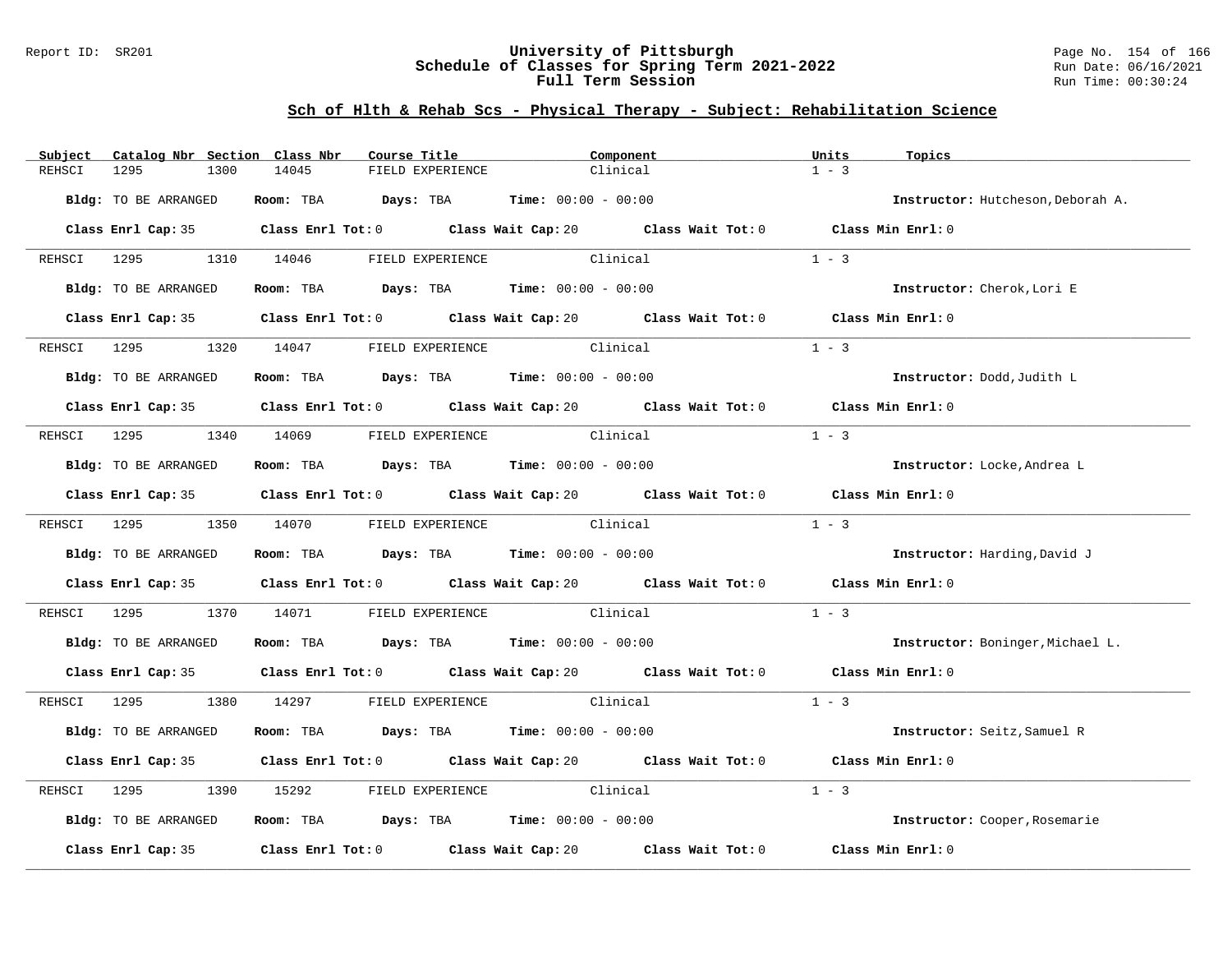| REHSCI      | 1295<br>1400                                     | 15293                                    | FIELD EXPERIENCE | Clinical                                                                                 |                                                                                                      | $1 - 3$                             |
|-------------|--------------------------------------------------|------------------------------------------|------------------|------------------------------------------------------------------------------------------|------------------------------------------------------------------------------------------------------|-------------------------------------|
|             | Bldg: TO BE ARRANGED                             |                                          |                  | Room: TBA $\rule{1em}{0.15mm}$ Days: TBA $\rule{1.15mm}]{0.15mm}$ Time: $0.000 - 0.0000$ |                                                                                                      | Instructor: Kelleher, Annmarie Ruth |
|             |                                                  |                                          |                  |                                                                                          | Class Enrl Cap: 35 Class Enrl Tot: 0 Class Wait Cap: 20 Class Wait Tot: 0 Class Min Enrl: 0          |                                     |
| REHSCI      | 1295<br>1430                                     | 16324                                    |                  | FIELD EXPERIENCE Clinical                                                                |                                                                                                      | $1 - 3$                             |
|             | Bldg: TO BE ARRANGED                             |                                          |                  | Room: TBA $Days:$ TBA $Time: 00:00 - 00:00$                                              |                                                                                                      | Instructor: Bise, Christopher Gene  |
|             |                                                  |                                          |                  |                                                                                          | Class Enrl Cap: 35 Class Enrl Tot: 0 Class Wait Cap: 20 Class Wait Tot: 0 Class Min Enrl: 0          |                                     |
|             | REHSCI 1295 1440 16587 FIELD EXPERIENCE Clinical |                                          |                  |                                                                                          | $1 - 3$                                                                                              |                                     |
|             | Bldg: TO BE ARRANGED                             |                                          |                  | Room: TBA $\rule{1em}{0.15mm}$ Days: TBA Time: $00:00 - 00:00$                           |                                                                                                      | Instructor: Mormer, Elaine A.       |
|             |                                                  |                                          |                  |                                                                                          | Class Enrl Cap: 35 Class Enrl Tot: 0 Class Wait Cap: 20 Class Wait Tot: 0                            | Class Min Enrl: 0                   |
|             | REHSCI 1295 1460 16956                           |                                          |                  | FIELD EXPERIENCE Clinical                                                                |                                                                                                      | $1 - 3$                             |
|             | Bldg: TO BE ARRANGED                             |                                          |                  | Room: TBA $Days:$ TBA $Time: 00:00 - 00:00$                                              |                                                                                                      | Instructor: Beck Jr, David C        |
|             |                                                  |                                          |                  |                                                                                          | Class Enrl Cap: 35 Class Enrl Tot: 0 Class Wait Cap: 20 Class Wait Tot: 0 Class Min Enrl: 0          |                                     |
| REHSCI      | 1295 1470 16957 FIELD EXPERIENCE Clinical        |                                          |                  |                                                                                          |                                                                                                      | $1 - 3$                             |
|             | Bldg: TO BE ARRANGED                             |                                          |                  | Room: TBA $Days:$ TBA $Time: 00:00 - 00:00$                                              |                                                                                                      | Instructor: Fitzgerald, Lynn M.     |
|             |                                                  |                                          |                  |                                                                                          | Class Enrl Cap: 35 Class Enrl Tot: 0 Class Wait Cap: 20 Class Wait Tot: 0                            | Class Min Enrl: 0                   |
| REHSCI 1295 | 1480                                             |                                          |                  | 17316 FIELD EXPERIENCE Clinical                                                          |                                                                                                      | $1 - 3$                             |
|             | Bldg: TO BE ARRANGED                             |                                          |                  | Room: TBA $Days:$ TBA $Time: 00:00 - 00:00$                                              |                                                                                                      | Instructor: Fannie, Rosa A.         |
|             |                                                  |                                          |                  |                                                                                          | Class Enrl Cap: 10 $\qquad$ Class Enrl Tot: 0 $\qquad$ Class Wait Cap: 10 $\qquad$ Class Wait Tot: 0 | Class Min Enrl: 0                   |
| REHSCI 1295 | 1490                                             | 17317                                    |                  | FIELD EXPERIENCE Clinical                                                                |                                                                                                      | $1 - 3$                             |
|             | Bldg: TO BE ARRANGED                             |                                          |                  | Room: TBA $Days:$ TBA $Time: 00:00 - 00:00$                                              |                                                                                                      | Instructor: Allias, Mary Carcella   |
|             |                                                  |                                          |                  |                                                                                          | Class Enrl Cap: 10 $\qquad$ Class Enrl Tot: 0 $\qquad$ Class Wait Cap: 10 $\qquad$ Class Wait Tot: 0 | Class Min Enrl: 0                   |
| REHSCI      | 1295                                             | 1500 17318 FIELD EXPERIENCE     Clinical |                  |                                                                                          |                                                                                                      | $1 - 3$                             |
|             | Bldg: TO BE ARRANGED                             |                                          |                  | Room: TBA $Days:$ TBA $Time: 00:00 - 00:00$                                              |                                                                                                      | Instructor: Corey, Sharon E         |
|             |                                                  |                                          |                  |                                                                                          | Class Enrl Cap: 10 Class Enrl Tot: 0 Class Wait Cap: 10 Class Wait Tot: 0 Class Min Enrl: 0          |                                     |
|             | REHSCI 1295 1505 20923 FIELD EXPERIENCE Clinical |                                          |                  |                                                                                          |                                                                                                      | $1 - 3$                             |
|             | Bldg: TO BE ARRANGED                             |                                          |                  | <b>Room:</b> TBA $Days:$ TBA $Time: 00:00 - 00:00$                                       |                                                                                                      | Instructor: Baird, Joanne Merante   |
|             |                                                  |                                          |                  |                                                                                          |                                                                                                      |                                     |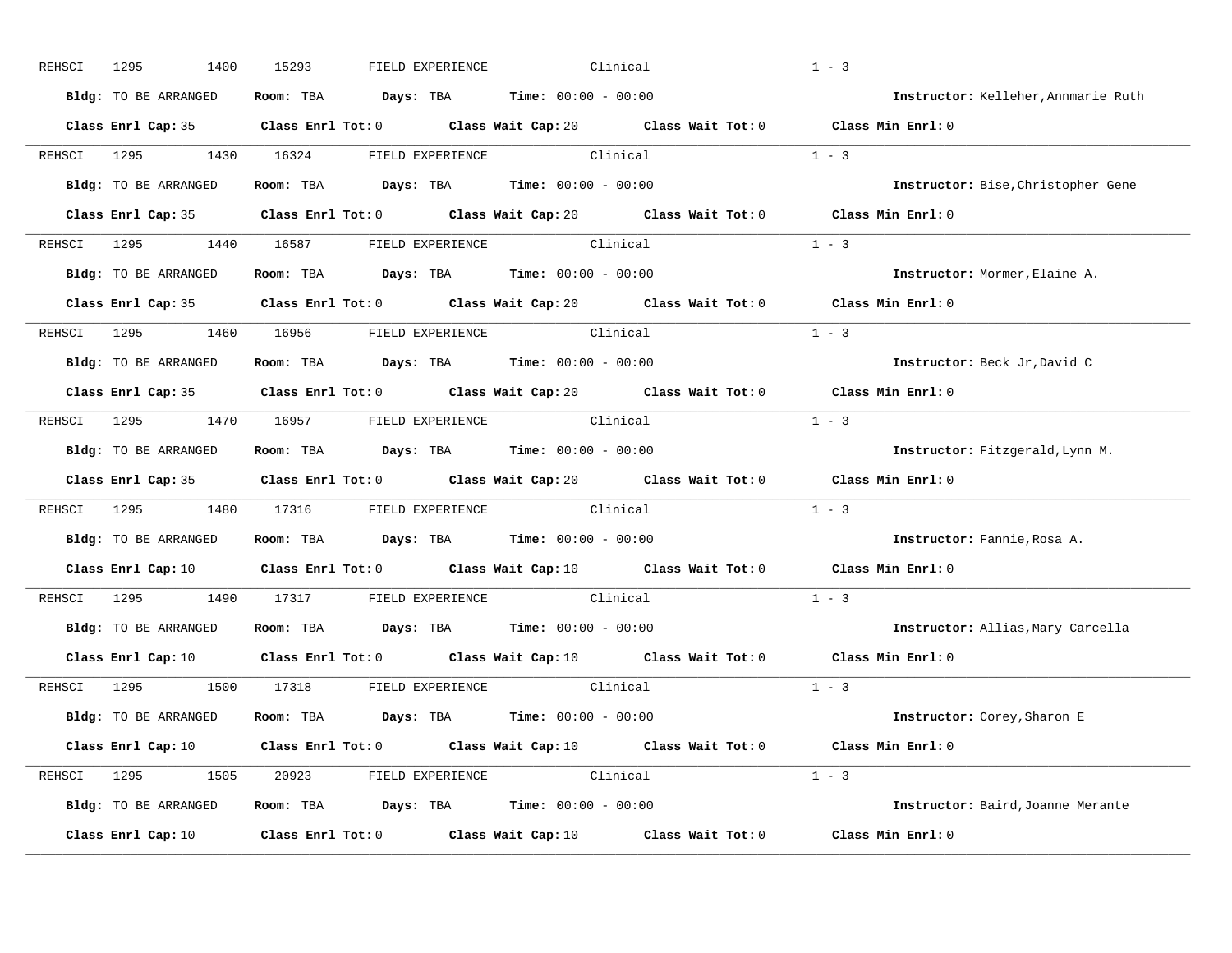#### Report ID: SR201 **University of Pittsburgh** Page No. 156 of 166 **Schedule of Classes for Spring Term 2021-2022** Run Date: 06/16/2021 **Full Term Session Run Time: 00:30:24**

| Subject     | Catalog Nbr Section Class Nbr | Course Title                                                   | Component                                                                                                                       | Units<br>Topics                     |
|-------------|-------------------------------|----------------------------------------------------------------|---------------------------------------------------------------------------------------------------------------------------------|-------------------------------------|
| REHSCI      | 1295<br>1510                  | 20924<br>FIELD EXPERIENCE                                      | Clinical                                                                                                                        | $1 - 3$                             |
|             | Bldg: TO BE ARRANGED          | Room: TBA $Days:$ TBA $Time: 00:00 - 00:00$                    |                                                                                                                                 | Instructor: Hornyak, Victoria Ann   |
|             |                               |                                                                | Class Enrl Cap: 10 Class Enrl Tot: 0 Class Wait Cap: 10 Class Wait Tot: 0 Class Min Enrl: 0                                     |                                     |
|             | REHSCI 1295 1515              | 20925 FIELD EXPERIENCE                                         | Clinical                                                                                                                        | $1 - 3$                             |
|             | Bldg: TO BE ARRANGED          | Room: TBA $\rule{1em}{0.15mm}$ Days: TBA Time: $00:00 - 00:00$ |                                                                                                                                 | Instructor: Cohn, Ellen R           |
|             |                               |                                                                | Class Enrl Cap: 10 $\qquad$ Class Enrl Tot: 0 $\qquad$ Class Wait Cap: 10 $\qquad$ Class Wait Tot: 0 $\qquad$ Class Min Enrl: 0 |                                     |
|             | REHSCI 1295                   | 1520 21828 FIELD EXPERIENCE                                    | Clinical                                                                                                                        | $1 - 3$                             |
|             | Bldg: TO BE ARRANGED          | Room: TBA $Days:$ TBA $Time: 00:00 - 00:00$                    |                                                                                                                                 | Instructor: Sethi, Amit             |
|             |                               |                                                                | Class Enrl Cap: 35 Class Enrl Tot: 0 Class Wait Cap: 20 Class Wait Tot: 0 Class Min Enrl: 0                                     |                                     |
|             |                               | REHSCI 1295 1525 21829 FIELD EXPERIENCE Clinical               |                                                                                                                                 | $1 - 3$                             |
|             | Bldg: TO BE ARRANGED          | Room: TBA $Days:$ TBA $Time: 00:00 - 00:00$                    |                                                                                                                                 | Instructor: Bendixen, Roxanna Marie |
|             |                               |                                                                | Class Enrl Cap: 35 Class Enrl Tot: 0 Class Wait Cap: 20 Class Wait Tot: 0 Class Min Enrl: 0                                     |                                     |
|             |                               | REHSCI 1295 1530 24074 FIELD EXPERIENCE Clinical               |                                                                                                                                 | $1 - 3$                             |
|             | Bldg: TO BE ARRANGED          | Room: TBA $Days: TBA$ Time: $00:00 - 00:00$                    |                                                                                                                                 | Instructor: Staff                   |
|             |                               |                                                                | Class Enrl Cap: 35 Class Enrl Tot: 0 Class Wait Cap: 20 Class Wait Tot: 0 Class Min Enrl: 0                                     |                                     |
|             | REHSCI 1295                   | 1535 24165                                                     | FIELD EXPERIENCE Clinical                                                                                                       | $1 - 3$                             |
|             | Bldg: TO BE ARRANGED          | Room: TBA $Days:$ TBA $Time: 00:00 - 00:00$                    |                                                                                                                                 | Instructor: Murphy, Emily A         |
|             |                               |                                                                | Class Enrl Cap: 35 Class Enrl Tot: 0 Class Wait Cap: 20 Class Wait Tot: 0 Class Min Enrl: 0                                     |                                     |
|             |                               | REHSCI 1295   1540   24254   FIELD EXPERIENCE   Clinical       |                                                                                                                                 | $1 - 3$                             |
|             | Bldg: TO BE ARRANGED          | Room: TBA $Days:$ TBA $Time: 00:00 - 00:00$                    |                                                                                                                                 | Instructor: Caldwell, Angela Renee  |
|             |                               |                                                                | Class Enrl Cap: 10 Class Enrl Tot: 0 Class Wait Cap: 10 Class Wait Tot: 0                                                       | Class Min Enrl: 0                   |
| REHSCI 1295 | 1545                          | 24255                                                          | FIELD EXPERIENCE Clinical                                                                                                       | $1 - 3$                             |
|             | Bldg: TO BE ARRANGED          | Room: TBA $Days:$ TBA Time: $00:00 - 00:00$                    |                                                                                                                                 | Instructor: White, Jennifer Suzanne |
|             |                               |                                                                | Class Enrl Cap: 10 $\qquad$ Class Enrl Tot: 0 $\qquad$ Class Wait Cap: 10 $\qquad$ Class Wait Tot: 0                            | Class Min Enrl: 0                   |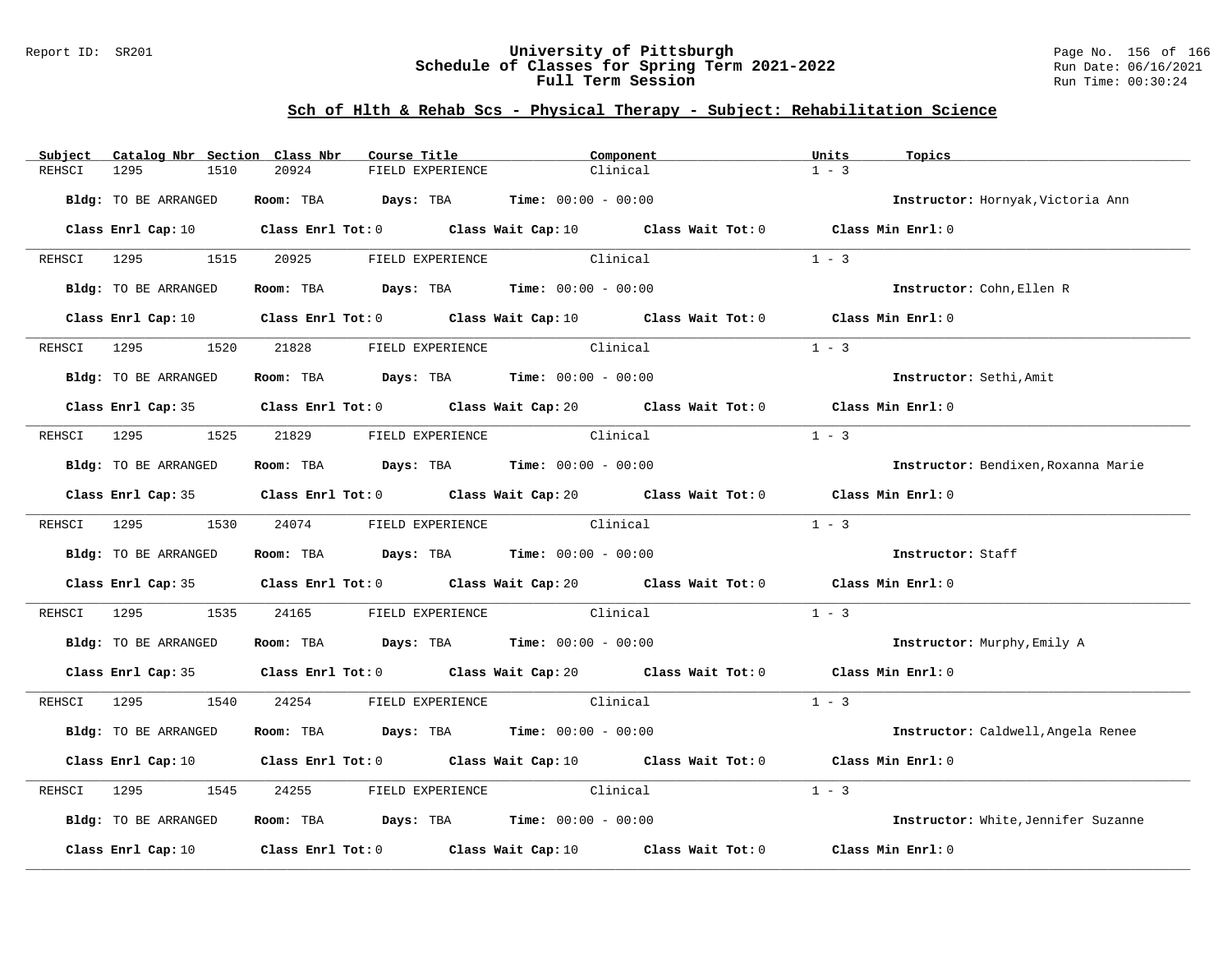| REHSCI | 1295<br>1550                | 24372<br>FIELD EXPERIENCE                                                                   | Clinical                  | $1 - 3$                                  |
|--------|-----------------------------|---------------------------------------------------------------------------------------------|---------------------------|------------------------------------------|
|        | Bldg: TO BE ARRANGED        | Room: TBA $Days:$ TBA $Time: 00:00 - 00:00$                                                 |                           | Instructor: Rodakowski, Juleen L         |
|        |                             | Class Enrl Cap: 35 Class Enrl Tot: 0 Class Wait Cap: 20 Class Wait Tot: 0 Class Min Enrl: 0 |                           |                                          |
| REHSCI | 1295 1555                   | 24373 FIELD EXPERIENCE Clinical                                                             |                           | $1 - 3$                                  |
|        | Bldg: TO BE ARRANGED        | Room: TBA $Days:$ TBA $Time: 00:00 - 00:00$                                                 |                           | Instructor: Marsico, Ann M               |
|        |                             | Class Enrl Cap: 35 Class Enrl Tot: 0 Class Wait Cap: 20 Class Wait Tot: 0 Class Min Enrl: 0 |                           |                                          |
| REHSCI | 1295   1295                 | 1560 24374 FIELD EXPERIENCE Clinical                                                        |                           | $1 - 3$                                  |
|        | Bldg: TO BE ARRANGED        | Room: TBA $Days:$ TBA $Time: 00:00 - 00:00$                                                 |                           | Instructor: Almeida, Gustavo Jeronimo De |
|        |                             |                                                                                             |                           | Melo                                     |
|        |                             | Class Enrl Cap: 35 Class Enrl Tot: 0 Class Wait Cap: 20 Class Wait Tot: 0 Class Min Enrl: 0 |                           |                                          |
| REHSCI | 1295 720<br>1565            | 24375 FIELD EXPERIENCE Clinical                                                             |                           | $1 - 3$                                  |
|        | Bldg: TO BE ARRANGED        | Room: TBA $Days:$ TBA $Time: 00:00 - 00:00$                                                 |                           | Instructor: Gharaibeh, Burhan Moh'd      |
|        |                             | Class Enrl Cap: 35 Class Enrl Tot: 0 Class Wait Cap: 20 Class Wait Tot: 0 Class Min Enrl: 0 |                           |                                          |
| REHSCI | 1295 1570                   | 24600 FIELD EXPERIENCE Clinical                                                             |                           | $1 - 3$                                  |
|        | Bldg: TO BE ARRANGED        | Room: TBA $Days:$ TBA $Time: 00:00 - 00:00$                                                 |                           | Instructor: Staff                        |
|        |                             | Class Enrl Cap: 35 Class Enrl Tot: 0 Class Wait Cap: 20 Class Wait Tot: 0                   |                           | Class Min Enrl: 0                        |
| REHSCI | 1575                        | 24601                                                                                       | FIELD EXPERIENCE Clinical | $1 - 3$                                  |
|        | Bldg: TO BE ARRANGED        | Room: TBA $Days:$ TBA $Time: 00:00 - 00:00$                                                 |                           | Instructor: Hariharan, Karthik           |
|        |                             | Class Enrl Cap: 35 Class Enrl Tot: 0 Class Wait Cap: 20 Class Wait Tot: 0 Class Min Enrl: 0 |                           |                                          |
|        | REHSCI 1295 1580            | 24602 FIELD EXPERIENCE Clinical                                                             |                           | $1 - 3$                                  |
|        | <b>Bldg:</b> TO BE ARRANGED | Room: TBA $Days:$ TBA $Time: 00:00 - 00:00$                                                 |                           | Instructor: Wubben, Theresa              |
|        |                             | Class Enrl Cap: 35 Class Enrl Tot: 0 Class Wait Cap: 20 Class Wait Tot: 0 Class Min Enrl: 0 |                           |                                          |
| REHSCI | 1295 120<br>1585            | 24607                                                                                       | FIELD EXPERIENCE Clinical | $1 - 3$                                  |
|        | Bldg: TO BE ARRANGED        | Room: TBA $Days:$ TBA $Time: 00:00 - 00:00$                                                 |                           | Instructor: Schein, Michelle Lynn        |
|        |                             | Class Enrl Cap: 35 Class Enrl Tot: 0 Class Wait Cap: 20 Class Wait Tot: 0                   |                           | Class Min Enrl: 0                        |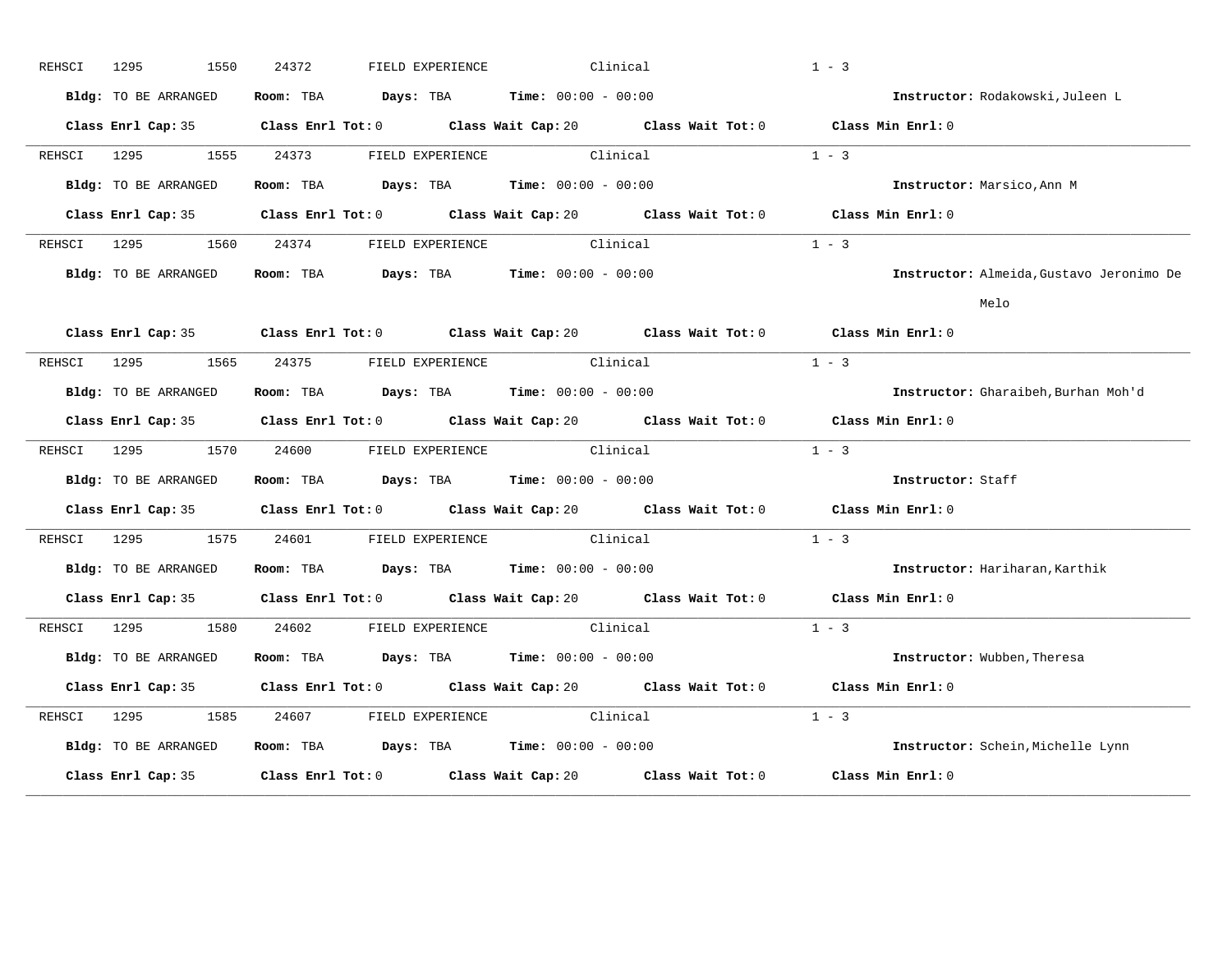#### Report ID: SR201 **University of Pittsburgh** Page No. 158 of 166 **Schedule of Classes for Spring Term 2021-2022** Run Date: 06/16/2021 **Full Term Session Run Time: 00:30:24**

| Subject     | Catalog Nbr Section Class Nbr | Course Title                                                 | Component                                                                                   | Units<br>Topics                    |
|-------------|-------------------------------|--------------------------------------------------------------|---------------------------------------------------------------------------------------------|------------------------------------|
| REHSCI      | 1295<br>1590                  | 24913<br>FIELD EXPERIENCE                                    | Clinical                                                                                    | $1 - 3$                            |
|             | Bldg: TO BE ARRANGED          | Room: TBA $Days:$ TBA $Time: 00:00 - 00:00$                  |                                                                                             | Instructor: Stover, Alyson D       |
|             |                               |                                                              | Class Enrl Cap: 35 Class Enrl Tot: 0 Class Wait Cap: 20 Class Wait Tot: 0 Class Min Enrl: 0 |                                    |
|             | REHSCI 1295 1595              | 24914<br>FIELD EXPERIENCE                                    | Clinical                                                                                    | $1 - 3$                            |
|             | Bldg: TO BE ARRANGED          | Room: TBA $Days:$ TBA $Time: 00:00 - 00:00$                  |                                                                                             | Instructor: Goldberg, Mary Rohland |
|             |                               |                                                              | Class Enrl Cap: 35 Class Enrl Tot: 0 Class Wait Cap: 20 Class Wait Tot: 0 Class Min Enrl: 0 |                                    |
| REHSCI      | 1299 (1984)                   |                                                              | 1010 13608 INDEPENDENT STUDY Independent Study                                              | $1 - 6$                            |
|             | Bldg: TO BE ARRANGED          | Room: TBA $Days:$ TBA $Time: 00:00 - 00:00$                  |                                                                                             | Instructor: Flanagan, Shawn D      |
|             |                               |                                                              | Class Enrl Cap: 30 Class Enrl Tot: 0 Class Wait Cap: 20 Class Wait Tot: 0 Class Min Enrl: 0 |                                    |
|             |                               |                                                              | REHSCI 1299 1020 13742 INDEPENDENT STUDY Independent Study                                  | $1 - 6$                            |
|             | Bldg: TO BE ARRANGED          | Room: TBA $Days:$ TBA Time: $00:00 - 00:00$                  |                                                                                             | Instructor: Conley, Kevin M        |
|             |                               |                                                              | Class Enrl Cap: 35 Class Enrl Tot: 0 Class Wait Cap: 20 Class Wait Tot: 0 Class Min Enrl: 0 |                                    |
|             |                               |                                                              | REHSCI 1299 1040 13743 INDEPENDENT STUDY Independent Study 1 - 6                            |                                    |
|             | Bldg: TO BE ARRANGED          | Room: TBA $Days:$ TBA $Time: 00:00 - 00:00$                  |                                                                                             | Instructor: Balouris, Sondra A     |
|             |                               |                                                              | Class Enrl Cap: 35 Class Enrl Tot: 0 Class Wait Cap: 20 Class Wait Tot: 0 Class Min Enrl: 0 |                                    |
| REHSCI      | 1050<br>1299                  | 13744                                                        | INDEPENDENT STUDY 1ndependent Study                                                         | $1 - 6$                            |
|             | Bldg: TO BE ARRANGED          | <b>Room:</b> TBA <b>Days:</b> TBA <b>Time:</b> 00:00 - 00:00 |                                                                                             | Instructor: Brienza, David M       |
|             |                               |                                                              | Class Enrl Cap: 35 Class Enrl Tot: 0 Class Wait Cap: 20 Class Wait Tot: 0 Class Min Enrl: 0 |                                    |
|             |                               |                                                              | REHSCI 1299 1060 13745 INDEPENDENT STUDY Independent Study 1 - 6                            |                                    |
|             | Bldg: TO BE ARRANGED          | Room: TBA $Days:$ TBA $Time: 00:00 - 00:00$                  |                                                                                             | Instructor: Cooper, Rory A         |
|             |                               |                                                              | Class Enrl Cap: 35 Class Enrl Tot: 0 Class Wait Cap: 20 Class Wait Tot: 0 Class Min Enrl: 0 |                                    |
| REHSCI 1299 | 1070                          |                                                              | 13746 INDEPENDENT STUDY Independent Study                                                   | $1 - 6$                            |
|             | Bldg: TO BE ARRANGED          | Room: TBA $Days: TBA$ Time: $00:00 - 00:00$                  |                                                                                             | Instructor: McCue, Michael Patrick |
|             | Class Enrl Cap: 35            | Class Enrl Tot: 0 Class Wait Cap: 20                         | Class Wait Tot: 0                                                                           | Class Min Enrl: 0                  |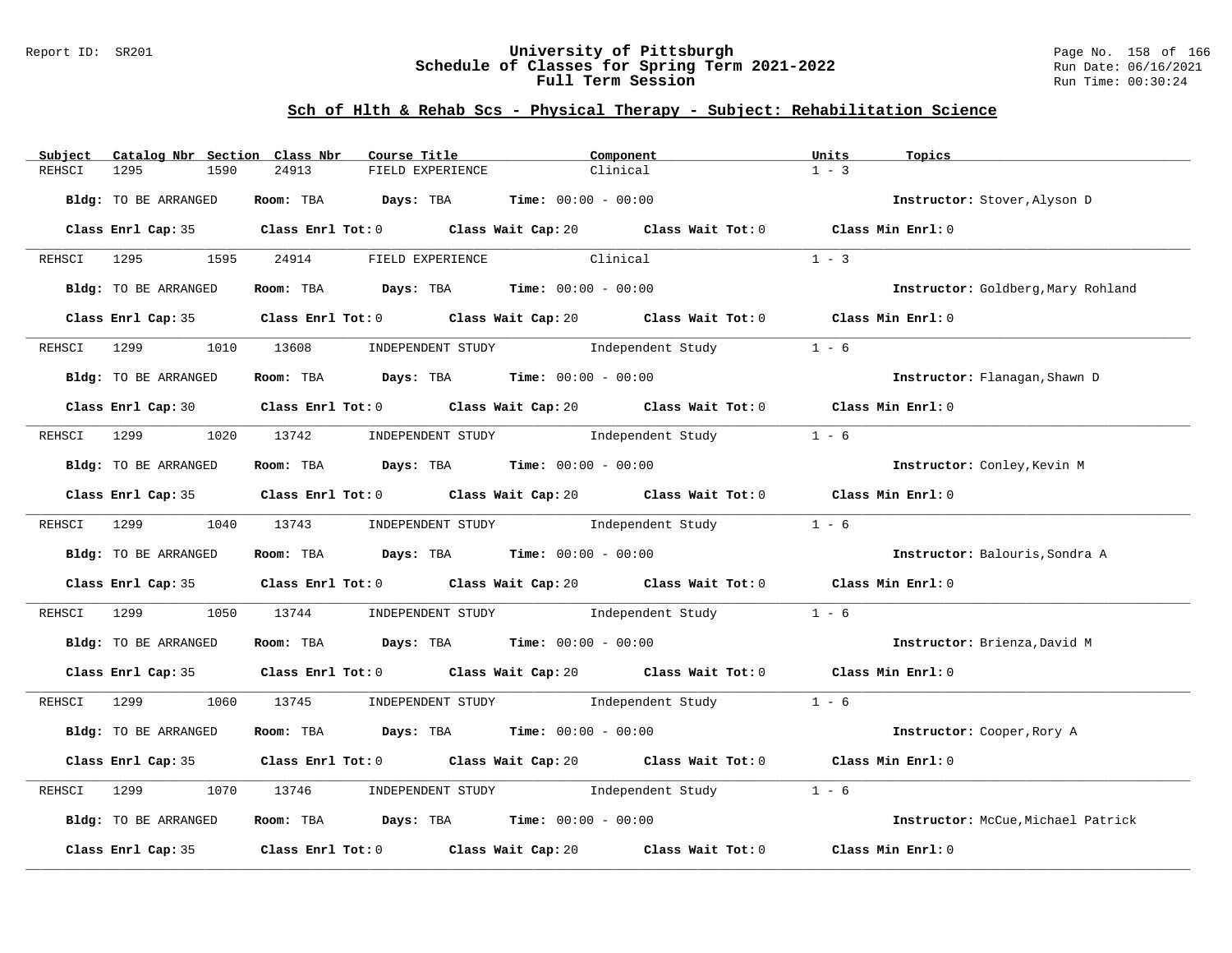| REHSCI | 1299<br>1090           | 13747<br>INDEPENDENT STUDY                                                                           | Independent Study                                                                                                                      | $1 - 6$                           |
|--------|------------------------|------------------------------------------------------------------------------------------------------|----------------------------------------------------------------------------------------------------------------------------------------|-----------------------------------|
|        | Bldg: TO BE ARRANGED   | Room: TBA $Days: TBA$ Time: $00:00 - 00:00$                                                          |                                                                                                                                        | Instructor: Brach, Jennifer Sokol |
|        |                        | Class Enrl Cap: 35 Class Enrl Tot: 0 Class Wait Cap: 20 Class Wait Tot: 0 Class Min Enrl: 0          |                                                                                                                                        |                                   |
|        | REHSCI 1299 1100 13748 |                                                                                                      | INDEPENDENT STUDY 1 - 6                                                                                                                |                                   |
|        | Bldg: TO BE ARRANGED   | Room: TBA $\rule{1em}{0.15mm}$ Days: TBA Time: $00:00 - 00:00$                                       |                                                                                                                                        | Instructor: Carvell, George E     |
|        |                        | Class Enrl Cap: 35 Class Enrl Tot: 0 Class Wait Cap: 20 Class Wait Tot: 0 Class Min Enrl: 0          |                                                                                                                                        |                                   |
|        |                        | REHSCI 1299 1110 13749 INDEPENDENT STUDY Independent Study 1 - 6                                     |                                                                                                                                        |                                   |
|        |                        | <b>Bldg:</b> TO BE ARRANGED <b>ROOM:</b> TBA <b>Days:</b> TBA <b>Time:</b> $00:00 - 00:00$           |                                                                                                                                        | Instructor: Staff                 |
|        |                        | Class Enrl Cap: 35 Class Enrl Tot: 0 Class Wait Cap: 20 Class Wait Tot: 0 Class Min Enrl: 0          |                                                                                                                                        |                                   |
|        |                        | REHSCI 1299 1120 13750 INDEPENDENT STUDY Independent Study 1 - 6                                     |                                                                                                                                        |                                   |
|        | Bldg: TO BE ARRANGED   | Room: TBA $Days:$ TBA $Time: 00:00 - 00:00$                                                          |                                                                                                                                        | Instructor: Fitzgerald, Gerald G. |
|        |                        | Class Enrl Cap: 35 Class Enrl Tot: 0 Class Wait Cap: 20 Class Wait Tot: 0 Class Min Enrl: 0          |                                                                                                                                        |                                   |
|        |                        | REHSCI 1299 1130 13751 INDEPENDENT STUDY Independent Study 1 - 6                                     |                                                                                                                                        |                                   |
|        | Bldg: TO BE ARRANGED   | Room: TBA $Days:$ TBA $Time: 00:00 - 00:00$                                                          |                                                                                                                                        | Instructor: Hile, Elizabeth S.    |
|        |                        | Class Enrl Cap: 35 Class Enrl Tot: 0 Class Wait Cap: 20 Class Wait Tot: 0 Class Min Enrl: 0          |                                                                                                                                        |                                   |
|        |                        | REHSCI 1299 1140 13752 INDEPENDENT STUDY Independent Study 1 - 6                                     |                                                                                                                                        |                                   |
|        | Bldg: TO BE ARRANGED   | Room: TBA $Days:$ TBA $Time: 00:00 - 00:00$                                                          |                                                                                                                                        | Instructor: Irrgang, James J      |
|        |                        | Class Enrl Cap: 35 Class Enrl Tot: 0 Class Wait Cap: 20 Class Wait Tot: 0                            |                                                                                                                                        | Class Min $Enrl: 0$               |
|        | REHSCI 1299            | 1150 13753                                                                                           | $\begin{minipage}[c]{0.9\linewidth} \textbf{INDEX} & \textbf{STUDY} \\ \textbf{Index} & \textbf{Index} & \textbf{C} \\ \end{minipage}$ |                                   |
|        | Bldg: TO BE ARRANGED   | Room: TBA Days: TBA Time: $00:00 - 00:00$                                                            |                                                                                                                                        | Instructor: Josbeno, Deborah Ann  |
|        |                        | Class Enrl Cap: 35 Class Enrl Tot: 0 Class Wait Cap: 20 Class Wait Tot: 0 Class Min Enrl: 0          |                                                                                                                                        |                                   |
|        |                        | REHSCI 1299 1160 13754 INDEPENDENT STUDY Independent Study 1 - 6                                     |                                                                                                                                        |                                   |
|        | Bldg: TO BE ARRANGED   | Room: TBA $\rule{1em}{0.15mm}$ Days: TBA Time: $00:00 - 00:00$                                       |                                                                                                                                        | Instructor: Kelly,M Kathleen      |
|        |                        | Class Enrl Cap: 35 Class Enrl Tot: 0 Class Wait Cap: 20 Class Wait Tot: 0 Class Min Enrl: 0          |                                                                                                                                        |                                   |
|        |                        | REHSCI 1299 1170 13755 INDEPENDENT STUDY Independent Study 1 - 6                                     |                                                                                                                                        |                                   |
|        | Bldg: TO BE ARRANGED   | Room: TBA $Days: TBA$ Time: $00:00 - 00:00$                                                          |                                                                                                                                        | Instructor: Miller, Debora Lewis  |
|        |                        | Class Enrl Cap: 35 $\qquad$ Class Enrl Tot: 0 $\qquad$ Class Wait Cap: 20 $\qquad$ Class Wait Tot: 0 |                                                                                                                                        | Class Min Enrl: 0                 |
|        |                        |                                                                                                      |                                                                                                                                        |                                   |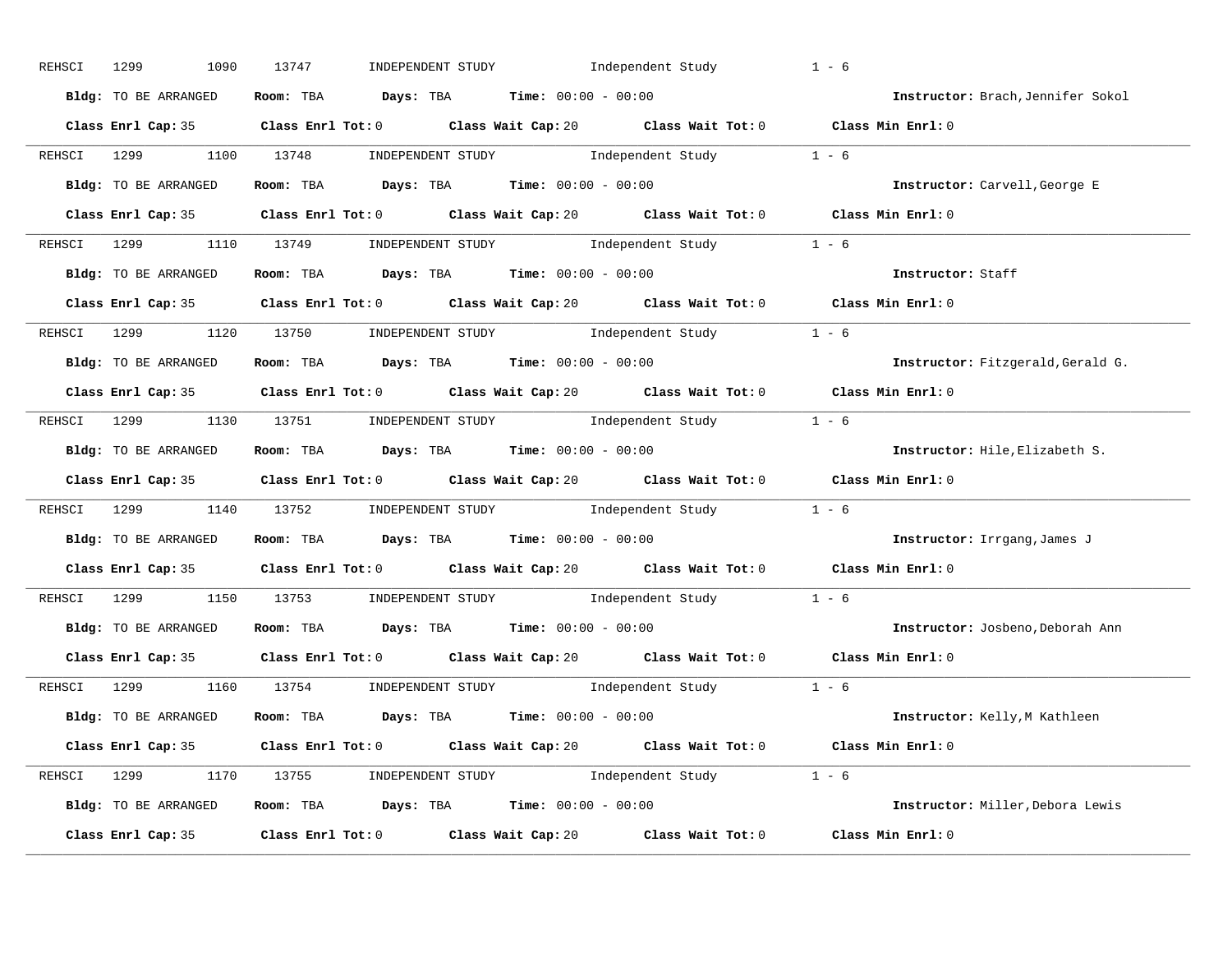#### Report ID: SR201 **University of Pittsburgh** Page No. 160 of 166 **Schedule of Classes for Spring Term 2021-2022** Run Date: 06/16/2021 **Full Term Session Run Time: 00:30:24**

| Subject     | Catalog Nbr Section Class Nbr | Course Title                                                                                  | Component                                                                                                                    | Units<br>Topics                      |
|-------------|-------------------------------|-----------------------------------------------------------------------------------------------|------------------------------------------------------------------------------------------------------------------------------|--------------------------------------|
| REHSCI      | 1299<br>1180                  | 13756<br>INDEPENDENT STUDY                                                                    | Independent Study                                                                                                            | $1 - 6$                              |
|             | Bldg: TO BE ARRANGED          | Room: TBA $Days:$ TBA $Time: 00:00 - 00:00$                                                   |                                                                                                                              | Instructor: Hankin, Tara R           |
|             |                               | Class Enrl Cap: 35 Class Enrl Tot: 0 Class Wait Cap: 20 Class Wait Tot: 0                     |                                                                                                                              | Class Min Enrl: 0                    |
|             | REHSCI 1299 1190 13757        |                                                                                               | INDEPENDENT STUDY 1ndependent Study                                                                                          | $1 - 6$                              |
|             | Bldg: TO BE ARRANGED          | Room: TBA $Days: TBA$ Time: $00:00 - 00:00$                                                   |                                                                                                                              | Instructor: Sparto, Patrick J.       |
|             | Class Enrl Cap: 35            | Class Enrl Tot: 0 Class Wait Cap: 20 Class Wait Tot: 0 Class Min Enrl: 0                      |                                                                                                                              |                                      |
| REHSCI      | 1299                          | 1200 13758                                                                                    | INDEPENDENT STUDY 1ndependent Study                                                                                          | $1 - 6$                              |
|             | Bldg: TO BE ARRANGED          | Room: TBA $Days:$ TBA $Time: 00:00 - 00:00$                                                   |                                                                                                                              | Instructor: Van Swearingen, Jessie M |
|             |                               | Class Enrl Cap: 35 Class Enrl Tot: 0 Class Wait Cap: 20 Class Wait Tot: 0 Class Min Enrl: 0   |                                                                                                                              |                                      |
| REHSCI 1299 |                               | 1210 13759                                                                                    | INDEPENDENT STUDY The Independent Study                                                                                      | $1 - 6$                              |
|             | Bldg: TO BE ARRANGED          | Room: TBA Days: TBA Time: $00:00 - 00:00$                                                     |                                                                                                                              | Instructor: Baird, Joanne Merante    |
|             |                               | Class Enrl Cap: 35 Class Enrl Tot: 0 Class Wait Cap: 20 Class Wait Tot: 0 Class Min Enrl: 0   |                                                                                                                              |                                      |
|             | REHSCI 1299                   | 1220 13760                                                                                    | $\begin{minipage}[c]{0.9\linewidth} \textbf{INDEX} & \textbf{STUDY} \\ \textbf{Independent Study} & 1 - 6 \\ \end{minipage}$ |                                      |
|             | Bldg: TO BE ARRANGED          | Room: TBA $Days:$ TBA $Time: 00:00 - 00:00$                                                   |                                                                                                                              | Instructor: Varnell, Michelle Susan  |
|             |                               | Class Enrl Cap: 35 $\,$ Class Enrl Tot: 0 $\,$ Class Wait Cap: 20 $\,$ Class Wait Tot: 0 $\,$ |                                                                                                                              | Class Min $Enr1:0$                   |
| REHSCI      | 1299<br>1230                  | 13761                                                                                         | INDEPENDENT STUDY 1ndependent Study                                                                                          | $1 - 6$                              |
|             | Bldg: TO BE ARRANGED          | Room: TBA $\rule{1em}{0.15mm}$ Days: TBA Time: $00:00 - 00:00$                                |                                                                                                                              | Instructor: Chisholm, Denise         |
|             |                               | Class Enrl Cap: 35 Class Enrl Tot: 0 Class Wait Cap: 20 Class Wait Tot: 0 Class Min Enrl: 0   |                                                                                                                              |                                      |
| REHSCI      | 1299 1280 13762               |                                                                                               | INDEPENDENT STUDY 1 - 6                                                                                                      |                                      |
|             | Bldg: TO BE ARRANGED          | Room: TBA $Days:$ TBA $Time: 00:00 - 00:00$                                                   |                                                                                                                              | Instructor: Skidmore, Elizabeth R.   |
|             | Class Enrl Cap: 35            | Class Enrl Tot: $0$ Class Wait Cap: $20$ Class Wait Tot: $0$                                  |                                                                                                                              | Class Min Enrl: 0                    |
| REHSCI      | 1290<br>1299                  | 13763                                                                                         | INDEPENDENT STUDY 1ndependent Study                                                                                          | $1 - 6$                              |
|             | Bldg: TO BE ARRANGED          | Room: TBA $Days:$ TBA $Time: 00:00 - 00:00$                                                   |                                                                                                                              | Instructor: Toto, Pamela Ellen       |
|             | Class Enrl Cap: 35            | Class Enrl Tot: 0 Class Wait Cap: 20                                                          | Class Wait Tot: 0                                                                                                            | Class Min Enrl: 0                    |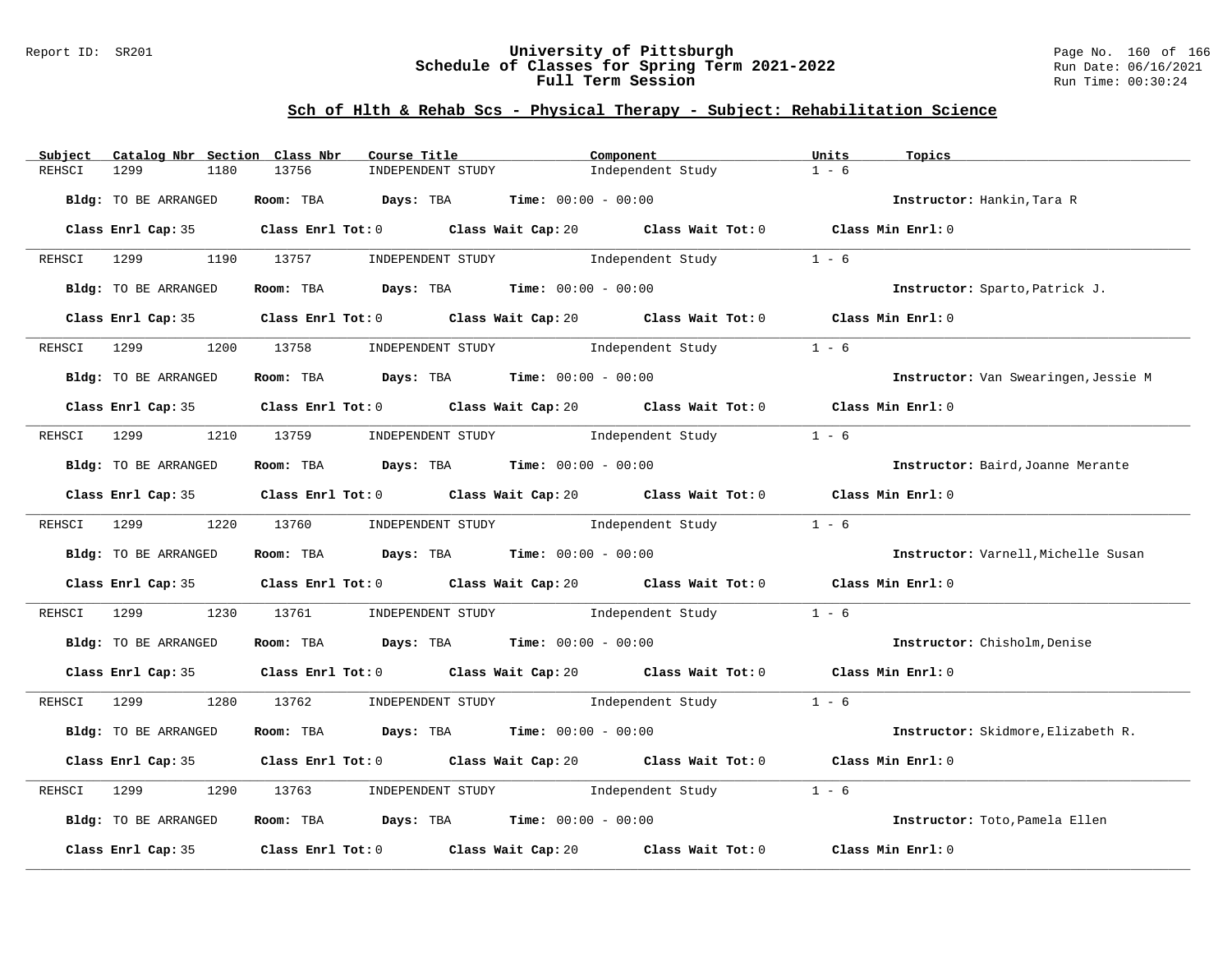| REHSCI | 1299<br>1300         | 14031<br>INDEPENDENT STUDY 1ndependent Study                                                | $1 - 6$                             |
|--------|----------------------|---------------------------------------------------------------------------------------------|-------------------------------------|
|        | Bldg: TO BE ARRANGED | Room: TBA $Days:$ TBA $Time: 00:00 - 00:00$                                                 | Instructor: Harding, David R        |
|        |                      | Class Enrl Cap: 35 Class Enrl Tot: 0 Class Wait Cap: 20 Class Wait Tot: 0 Class Min Enrl: 0 |                                     |
|        |                      | REHSCI 1299 1320 14032 INDEPENDENT STUDY Independent Study 1 - 6                            |                                     |
|        | Bldg: TO BE ARRANGED | Room: TBA $Days:$ TBA $Time: 00:00 - 00:00$                                                 | Instructor: Tomaszewski, Shaun A    |
|        |                      | Class Enrl Cap: 35 Class Enrl Tot: 0 Class Wait Cap: 20 Class Wait Tot: 0 Class Min Enrl: 0 |                                     |
|        |                      | REHSCI 1299 1340 17012 INDEPENDENT STUDY Independent Study 1 - 6                            |                                     |
|        |                      | Bldg: TO BE ARRANGED ROOM: TBA Days: TBA Time: 00:00 - 00:00                                | Instructor: Piva, Sara R            |
|        |                      | Class Enrl Cap: 35 Class Enrl Tot: 0 Class Wait Cap: 20 Class Wait Tot: 0 Class Min Enrl: 0 |                                     |
|        |                      | REHSCI 1299 1350 18231 INDEPENDENT STUDY Independent Study 1 - 6                            |                                     |
|        | Bldg: TO BE ARRANGED | Room: TBA $\rule{1em}{0.15mm}$ Days: TBA Time: $00:00 - 00:00$                              | Instructor: Ding, Dan               |
|        |                      | Class Enrl Cap: 3 Class Enrl Tot: 0 Class Wait Cap: 3 Class Wait Tot: 0 Class Min Enrl: 0   |                                     |
|        |                      | REHSCI 1299 1360 21825 INDEPENDENT STUDY Independent Study 1 - 6                            |                                     |
|        | Bldg: TO BE ARRANGED | Room: TBA $\rule{1em}{0.15mm}$ Days: TBA $\rule{1.15mm}]{0.15mm}$ Time: $00:00 - 00:00$     | Instructor: Schneider, Michael J.   |
|        |                      |                                                                                             |                                     |
|        |                      | Class Enrl Cap: 35 Class Enrl Tot: 0 Class Wait Cap: 20 Class Wait Tot: 0 Class Min Enrl: 0 |                                     |
|        |                      | REHSCI 1299 1370 21826 INDEPENDENT STUDY Independent Study 1 - 6                            |                                     |
|        |                      | Bldg: TO BE ARRANGED ROOM: TBA Days: TBA Time: 00:00 - 00:00                                | Instructor: Sethi, Amit             |
|        |                      | Class Enrl Cap: 35 Class Enrl Tot: 0 Class Wait Cap: 20 Class Wait Tot: 0 Class Min Enrl: 0 |                                     |
|        |                      | REHSCI 1299 1380 21827 INDEPENDENT STUDY Independent Study 1 - 6                            |                                     |
|        | Bldg: TO BE ARRANGED | Room: TBA $\rule{1em}{0.15mm}$ Days: TBA Time: $00:00 - 00:00$                              | Instructor: Bendixen, Roxanna Marie |
|        |                      | Class Enrl Cap: 35 Class Enrl Tot: 0 Class Wait Cap: 20 Class Wait Tot: 0 Class Min Enrl: 0 |                                     |
|        |                      | REHSCI 1299 1385 22223 INDEPENDENT STUDY Independent Study 1 - 6                            |                                     |
|        |                      | Bldg: TO BE ARRANGED Room: TBA Days: TBA Time: 00:00 - 00:00                                | Instructor: Murray, Mary E          |
|        |                      | Class Enrl Cap: 35 Class Enrl Tot: 0 Class Wait Cap: 20 Class Wait Tot: 0 Class Min Enrl: 0 |                                     |
|        |                      | REHSCI 1299 1390 24608 INDEPENDENT STUDY Independent Study 1 - 6                            |                                     |
|        |                      | Bldg: TO BE ARRANGED Room: TBA Days: TBA Time: $00:00 - 00:00$                              | Instructor: Bove, Allyn Michele     |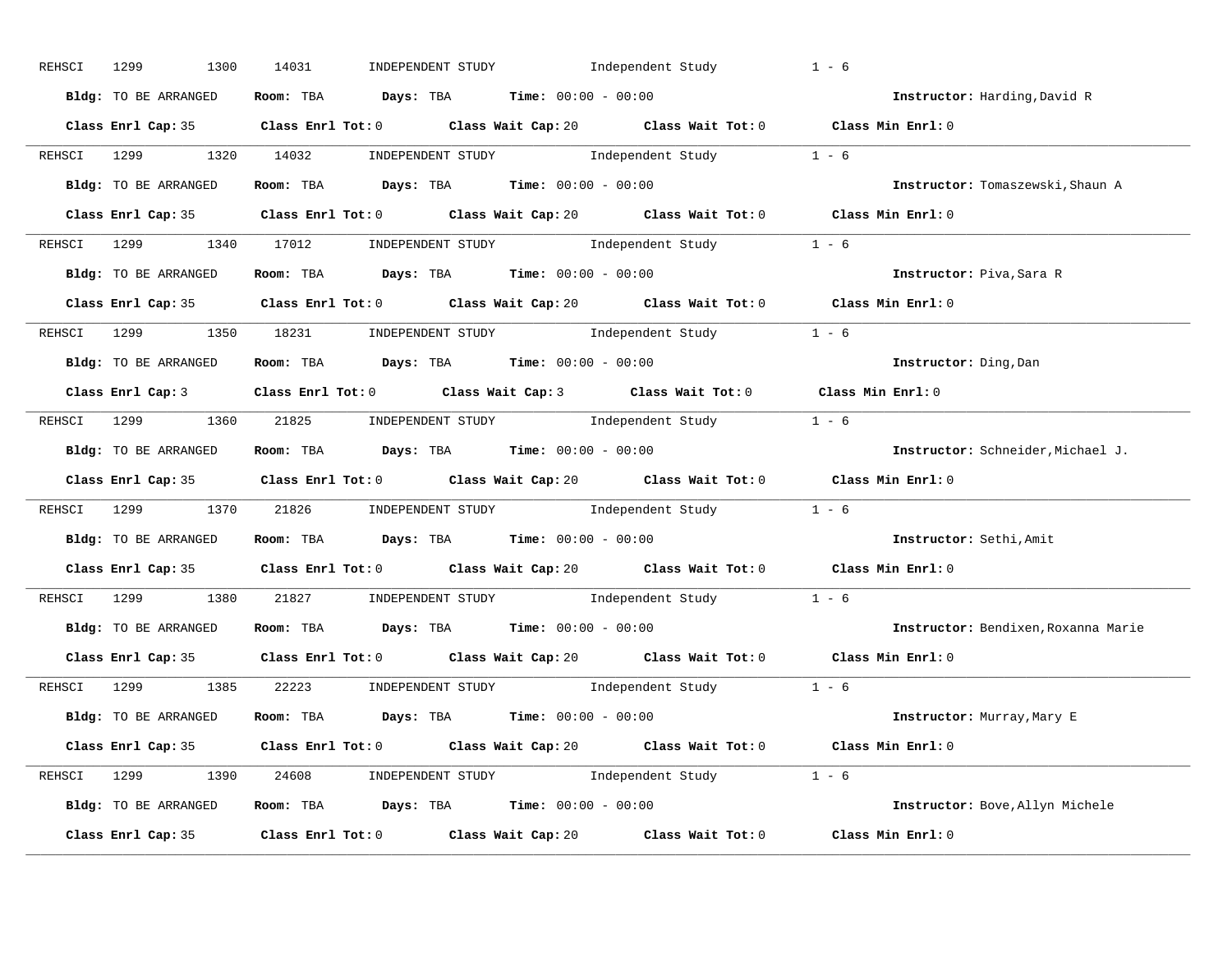### Report ID: SR201 **University of Pittsburgh** Page No. 162 of 166 **Schedule of Classes for Spring Term 2021-2022** Run Date: 06/16/2021 **Full Term Session Run Time: 00:30:24**

| Subject<br>Catalog Nbr Section Class Nbr |                     | Course Title       | Component                    | Units<br>Topics                |
|------------------------------------------|---------------------|--------------------|------------------------------|--------------------------------|
| 1395<br>1299<br>REHSCI                   | 25184               | INDEPENDENT STUDY  | Independent Study            | $-6$                           |
| <b>Bldg:</b> TO BE ARRANGED              | Room: TBA           | Days: TBA          | <b>Time:</b> $00:00 - 00:00$ | Instructor: Ankrom, William K  |
| Class Enrl Cap: 30                       | Class Enrl Tot: $0$ | Class Wait Cap: 20 | Class Wait Tot: $0$          | Class Min $Enr1: 0$            |
| 1299<br>1411<br>REHSCI                   | 26963               | INDEPENDENT STUDY  | Independent Study            | $1 - 6$                        |
| Bldg: TO BE ARRANGED                     | Room: TBA           | Davs: TBA          | <b>Time:</b> $00:00 - 00:00$ | Instructor: Hariharan, Karthik |
| Class Enrl Cap: 35                       | Class Enrl Tot: 0   | Class Wait Cap: 20 | Class Wait Tot: 0            | Class Min $Enr1: 0$            |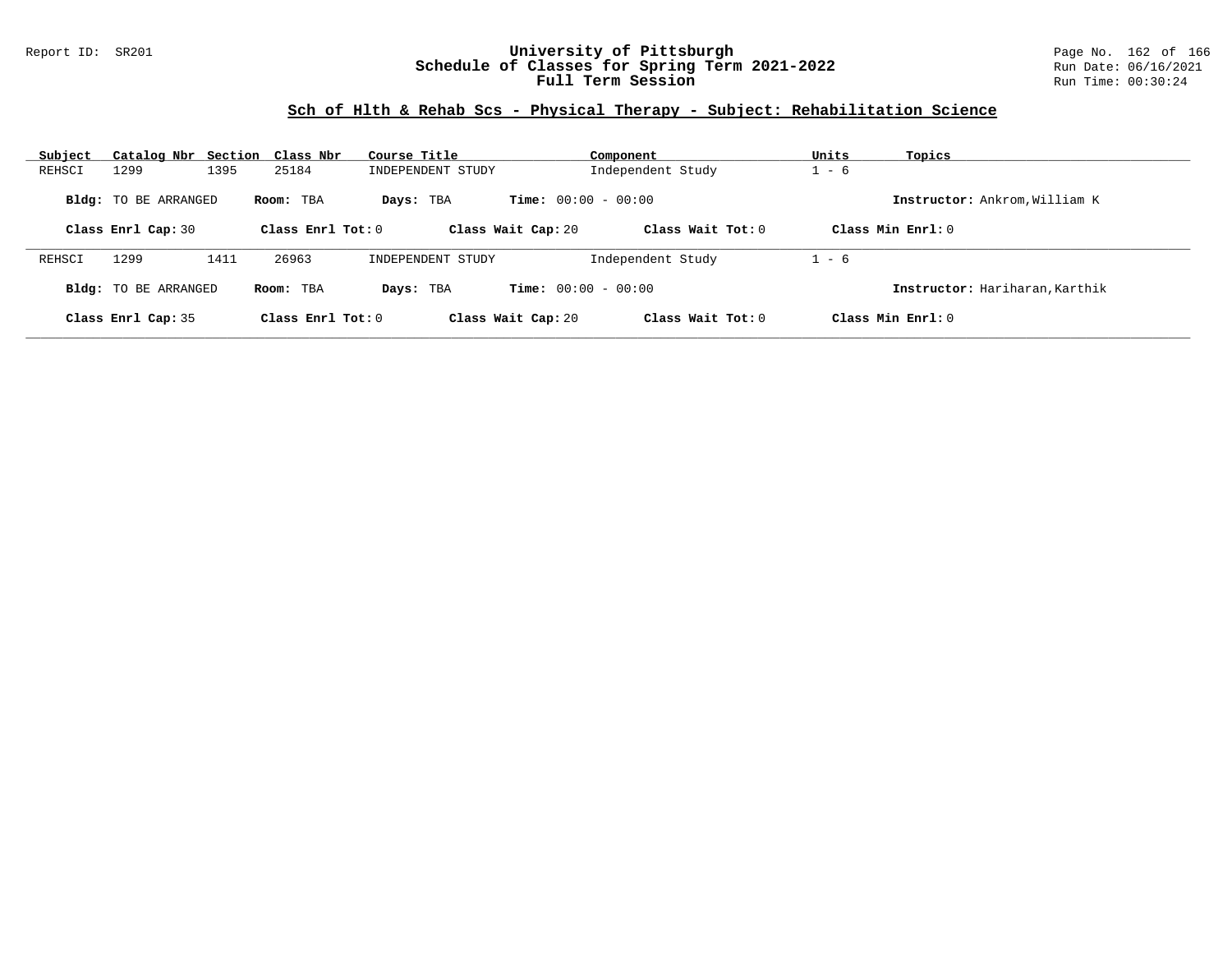#### Report ID: SR201 **University of Pittsburgh** Page No. 163 of 166 **Schedule of Classes for Spring Term 2021-2022** Run Date: 06/16/2021 **Full Term Session Run Time: 00:30:24**

# **Sch of Hlth & Rehab Scs - SHRS - Graduate Education - Subject: Health and Rehabilitation Scs**

| Catalog Nbr Section Class Nbr<br>Subject | Course Title                                                                                | Component                           | Units<br>Topics                   |
|------------------------------------------|---------------------------------------------------------------------------------------------|-------------------------------------|-----------------------------------|
| <b>HRS</b><br>1099<br>1010               | 13519<br>INDEPENDENT STUDY                                                                  | Independent Study                   | $1 - 6$                           |
| Bldg: TO BE ARRANGED                     | Room: TBA $Days: TBA$ Time: $00:00 - 00:00$                                                 |                                     | Instructor: Dodd, Judith L        |
|                                          | Class Enrl Cap: 20 Class Enrl Tot: 0 Class Wait Cap: 20 Class Wait Tot: 0 Class Min Enrl: 0 |                                     |                                   |
| HRS 1099 1015 22057                      |                                                                                             | INDEPENDENT STUDY 1ndependent Study | $1 - 6$                           |
| Bldg: TO BE ARRANGED                     | Room: TBA $Days:$ TBA $Time: 00:00 - 00:00$                                                 |                                     | Instructor: Crytzer, Theresa M    |
|                                          | Class Enrl Cap: 35 Class Enrl Tot: 0 Class Wait Cap: 20 Class Wait Tot: 0 Class Min Enrl: 0 |                                     |                                   |
|                                          | HRS 1099 1030 13695 INDEPENDENT STUDY Independent Study                                     |                                     | $1 - 6$                           |
| Bldg: TO BE ARRANGED                     | Room: TBA $\rule{1em}{0.15mm}$ Days: TBA $\rule{1.15mm}]{0.15mm}$ Time: $0.000 - 0.000$     |                                     | Instructor: Cherok, Lori E        |
|                                          | Class Enrl Cap: 35 Class Enrl Tot: 0 Class Wait Cap: 20 Class Wait Tot: 0 Class Min Enrl: 0 |                                     |                                   |
|                                          | HRS 1099 1040 13696 INDEPENDENT STUDY Independent Study                                     |                                     | $1 - 6$                           |
| Bldg: TO BE ARRANGED                     | Room: TBA $Days:$ TBA $Time: 00:00 - 00:00$                                                 |                                     | Instructor: Hutcheson, Deborah A. |
|                                          | Class Enrl Cap: 35 Class Enrl Tot: 0 Class Wait Cap: 20 Class Wait Tot: 0 Class Min Enrl: 0 |                                     |                                   |
|                                          | HRS 1099 1050 13697 INDEPENDENT STUDY Independent Study 1 - 6                               |                                     |                                   |
| Bldg: TO BE ARRANGED                     | Room: TBA $Days:$ TBA $Time: 00:00 - 00:00$                                                 |                                     | Instructor: Hornyak, Victoria Ann |
|                                          | Class Enrl Cap: 35 Class Enrl Tot: 0 Class Wait Cap: 20 Class Wait Tot: 0 Class Min Enrl: 0 |                                     |                                   |
| 1099<br>HRS                              | 1070 13698 INDEPENDENT STUDY Independent Study                                              |                                     | $1 - 6$                           |
| Bldg: TO BE ARRANGED                     | Room: TBA $Days$ : TBA Time: $00:00 - 00:00$                                                |                                     | Instructor: Brach, Jennifer Sokol |
|                                          | Class Enrl Cap: 35 Class Enrl Tot: 0 Class Wait Cap: 20 Class Wait Tot: 0 Class Min Enrl: 0 |                                     |                                   |
|                                          | HRS 1099 1080 13699 INDEPENDENT STUDY Independent Study 1 - 6                               |                                     |                                   |
| Bldg: TO BE ARRANGED                     | Room: TBA $Days:$ TBA $Time: 00:00 - 00:00$                                                 |                                     | Instructor: Carvell, George E     |
|                                          | Class Enrl Cap: 35 Class Enrl Tot: 0 Class Wait Cap: 20 Class Wait Tot: 0 Class Min Enrl: 0 |                                     |                                   |
| 1099<br>1090<br>HRS                      | 13700 INDEPENDENT STUDY Independent Study                                                   |                                     | $1 - 6$                           |
| Bldg: TO BE ARRANGED                     | Room: TBA Days: TBA Time: $00:00 - 00:00$                                                   |                                     | Instructor: Nindl, Bradley C      |
| Class Enrl Cap: 35                       | Class Enrl Tot: 0 Class Wait Cap: 20                                                        | Class Wait Tot: 0                   | Class Min Enrl: 0                 |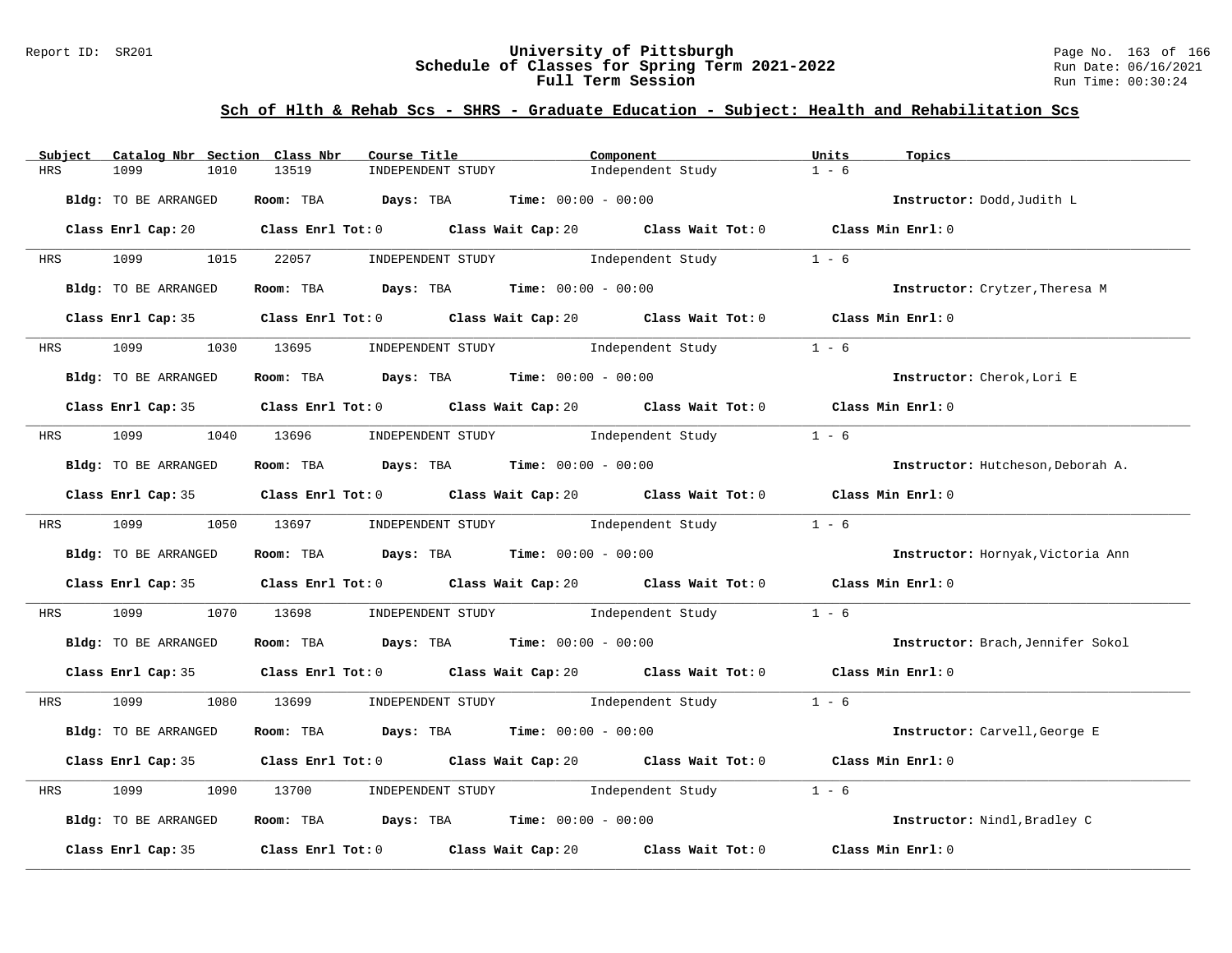| HRS | 1099<br>1100         | 13701<br>INDEPENDENT STUDY Independent Study                                                        | $1 - 6$                               |
|-----|----------------------|-----------------------------------------------------------------------------------------------------|---------------------------------------|
|     | Bldg: TO BE ARRANGED | Room: TBA $Days:$ TBA $Time: 00:00 - 00:00$                                                         | Instructor: Delitto, Ronna S.         |
|     |                      | Class Enrl Cap: 35 Class Enrl Tot: 0 Class Wait Cap: 20 Class Wait Tot: 0 Class Min Enrl: 0         |                                       |
|     |                      | HRS 1099 1110 13702 INDEPENDENT STUDY Independent Study 1 - 6                                       |                                       |
|     | Bldg: TO BE ARRANGED | Room: TBA $\rule{1em}{0.15mm}$ Days: TBA Time: $00:00 - 00:00$                                      | Instructor: Fitzgerald, Lynn M.       |
|     |                      | Class Enrl Cap: 35 Class Enrl Tot: 0 Class Wait Cap: 20 Class Wait Tot: 0 Class Min Enrl: 0         |                                       |
|     |                      | HRS 1099 1120 13703 INDEPENDENT STUDY Independent Study 1 - 6                                       |                                       |
|     | Bldg: TO BE ARRANGED | Room: TBA $Days:$ TBA $Time: 00:00 - 00:00$                                                         | Instructor: Fitzgerald, Gerald G.     |
|     |                      | Class Enrl Cap: 35 Class Enrl Tot: 0 Class Wait Cap: 20 Class Wait Tot: 0 Class Min Enrl: 0         |                                       |
|     |                      | HRS 1099 1130 13704 INDEPENDENT STUDY Independent Study 1 - 6                                       |                                       |
|     | Bldg: TO BE ARRANGED | Room: TBA $Days:$ TBA Time: $00:00 - 00:00$                                                         | Instructor: Balouris, Sondra A        |
|     |                      | Class Enrl Cap: 35 Class Enrl Tot: 0 Class Wait Cap: 20 Class Wait Tot: 0 Class Min Enrl: 0         |                                       |
|     |                      | HRS 1099 1140 13705 INDEPENDENT STUDY Independent Study 1 - 6                                       |                                       |
|     | Bldg: TO BE ARRANGED | Room: TBA $\rule{1em}{0.15mm}$ Days: TBA $\rule{1.5mm}{0.15mm}$ Time: $00:00 - 00:00$               | Instructor: Hile, Elizabeth S.        |
|     |                      | Class Enrl Cap: 35 Class Enrl Tot: 0 Class Wait Cap: 20 Class Wait Tot: 0 Class Min Enrl: 0         |                                       |
|     |                      | HRS 1099 1150 13706 INDEPENDENT STUDY Independent Study 1 - 6                                       |                                       |
|     | Bldg: TO BE ARRANGED | Room: TBA $Days:$ TBA Time: $00:00 - 00:00$                                                         | Instructor: Irrgang, James J          |
|     |                      | Class Enrl Cap: 35 Class Enrl Tot: 0 Class Wait Cap: 20 Class Wait Tot: 0 Class Min Enrl: 0         |                                       |
|     |                      | HRS 1099 1160 13707 INDEPENDENT STUDY Independent Study 1 - 6                                       |                                       |
|     | Bldg: TO BE ARRANGED | Room: TBA $\rule{1em}{0.15mm}$ Days: TBA $\rule{1.15mm}]{0.15mm}$ Time: $00:00 - 00:00$             | Instructor: Abdelhak, Mervat          |
|     | Class Enrl Cap: 35   | Class Enrl Tot: 0 $\qquad$ Class Wait Cap: 20 $\qquad$ Class Wait Tot: 0 $\qquad$ Class Min Enrl: 0 |                                       |
|     |                      | HRS 1099 1170 13708 INDEPENDENT STUDY Independent Study 1 - 6                                       |                                       |
|     | Bldg: TO BE ARRANGED | Room: TBA $Days:$ TBA $Time:$ $00:00 - 00:00$                                                       | Instructor: Watzlaf,Valerie J         |
|     |                      | Class Enrl Cap: 35 Class Enrl Tot: 0 Class Wait Cap: 20 Class Wait Tot: 0 Class Min Enrl: 0         |                                       |
|     |                      |                                                                                                     |                                       |
|     |                      | HRS 1099 1180 13709 INDEPENDENT STUDY Independent Study 1 - 6                                       |                                       |
|     | Bldg: TO BE ARRANGED | Room: TBA $Days:$ TBA $Time: 00:00 - 00:00$                                                         | Instructor: Anania-Firouzan, Patricia |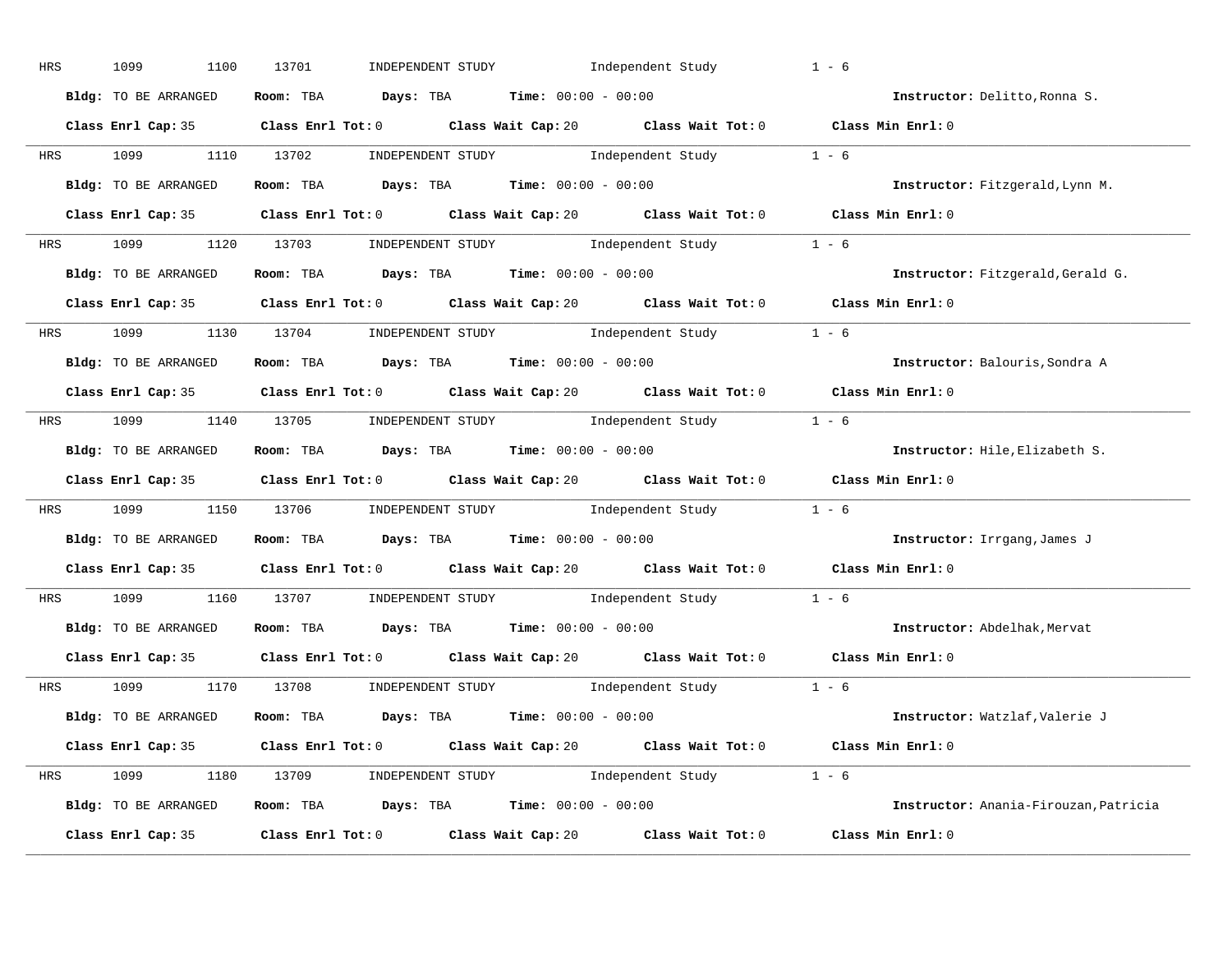#### Report ID: SR201 **University of Pittsburgh** Page No. 165 of 166 **Schedule of Classes for Spring Term 2021-2022** Run Date: 06/16/2021 **Full Term Session Run Time: 00:30:24**

# **Sch of Hlth & Rehab Scs - SHRS - Graduate Education - Subject: Health and Rehabilitation Scs**

| Catalog Nbr Section Class Nbr<br>Subject | Course Title                                                                                | Component                           | Units<br>Topics                  |
|------------------------------------------|---------------------------------------------------------------------------------------------|-------------------------------------|----------------------------------|
| <b>HRS</b><br>1099<br>1190               | 13710<br>INDEPENDENT STUDY                                                                  | Independent Study                   | $1 - 6$                          |
| Bldg: TO BE ARRANGED                     | Room: TBA $Days:$ TBA $Time: 00:00 - 00:00$                                                 |                                     | Instructor: Parmanto, Bambang    |
|                                          | Class Enrl Cap: 35 Class Enrl Tot: 0 Class Wait Cap: 20 Class Wait Tot: 0 Class Min Enrl: 0 |                                     |                                  |
| HRS 1099 1200 13711                      |                                                                                             | INDEPENDENT STUDY 1ndependent Study | $1 - 6$                          |
| Bldg: TO BE ARRANGED                     | Room: TBA $\rule{1em}{0.15mm}$ Days: TBA $\rule{1.15mm}]{0.15mm}$ Time: $0.0100 - 0.0100$   |                                     | Instructor: Josbeno, Deborah Ann |
|                                          | Class Enrl Cap: 35 Class Enrl Tot: 0 Class Wait Cap: 20 Class Wait Tot: 0 Class Min Enrl: 0 |                                     |                                  |
|                                          | HRS 1099 1210 13712 INDEPENDENT STUDY Independent Study                                     |                                     | $1 - 6$                          |
| Bldg: TO BE ARRANGED                     | Room: TBA $Days:$ TBA $Time: 00:00 - 00:00$                                                 |                                     | Instructor: Kelly, M Kathleen    |
|                                          | Class Enrl Cap: 35 Class Enrl Tot: 0 Class Wait Cap: 20 Class Wait Tot: 0 Class Min Enrl: 0 |                                     |                                  |
|                                          | HRS 1099 1220 13713 INDEPENDENT STUDY Independent Study                                     |                                     | $1 - 6$                          |
| Bldg: TO BE ARRANGED                     | Room: TBA $Days:$ TBA $Time: 00:00 - 00:00$                                                 |                                     | Instructor: Locke, Andrea L      |
|                                          | Class Enrl Cap: 35 Class Enrl Tot: 0 Class Wait Cap: 20 Class Wait Tot: 0 Class Min Enrl: 0 |                                     |                                  |
|                                          | HRS 1099 1230 13714 INDEPENDENT STUDY Independent Study 1 - 6                               |                                     |                                  |
| Bldg: TO BE ARRANGED                     | Room: TBA $Days:$ TBA $Time: 00:00 - 00:00$                                                 |                                     | Instructor: Miller, Debora Lewis |
|                                          | Class Enrl Cap: 35 Class Enrl Tot: 0 Class Wait Cap: 20 Class Wait Tot: 0 Class Min Enrl: 0 |                                     |                                  |
| 1099<br>HRS                              | 1240 13715 INDEPENDENT STUDY Independent Study                                              |                                     | $1 - 6$                          |
| Bldg: TO BE ARRANGED                     | Room: TBA $Days:$ TBA $Time: 00:00 - 00:00$                                                 |                                     | Instructor: Piva, Sara R         |
|                                          | Class Enrl Cap: 35 Class Enrl Tot: 0 Class Wait Cap: 20 Class Wait Tot: 0 Class Min Enrl: 0 |                                     |                                  |
|                                          | HRS 1099 1250 13716 INDEPENDENT STUDY Independent Study 1 - 6                               |                                     |                                  |
| Bldg: TO BE ARRANGED                     | Room: TBA $Days:$ TBA $Time: 00:00 - 00:00$                                                 |                                     | Instructor: Sparto, Patrick J.   |
|                                          | Class Enrl Cap: 35 Class Enrl Tot: 0 Class Wait Cap: 20 Class Wait Tot: 0 Class Min Enrl: 0 |                                     |                                  |
| 1099<br>1260<br>HRS                      | 13717                                                                                       | INDEPENDENT STUDY 1ndependent Study | $1 - 6$                          |
| Bldg: TO BE ARRANGED                     | Room: TBA Days: TBA Time: $00:00 - 00:00$                                                   |                                     | Instructor: Timko, Michael G.    |
| Class Enrl Cap: 35                       | Class Enrl Tot: $0$ Class Wait Cap: $20$                                                    | Class Wait Tot: 0                   | Class Min Enrl: 0                |